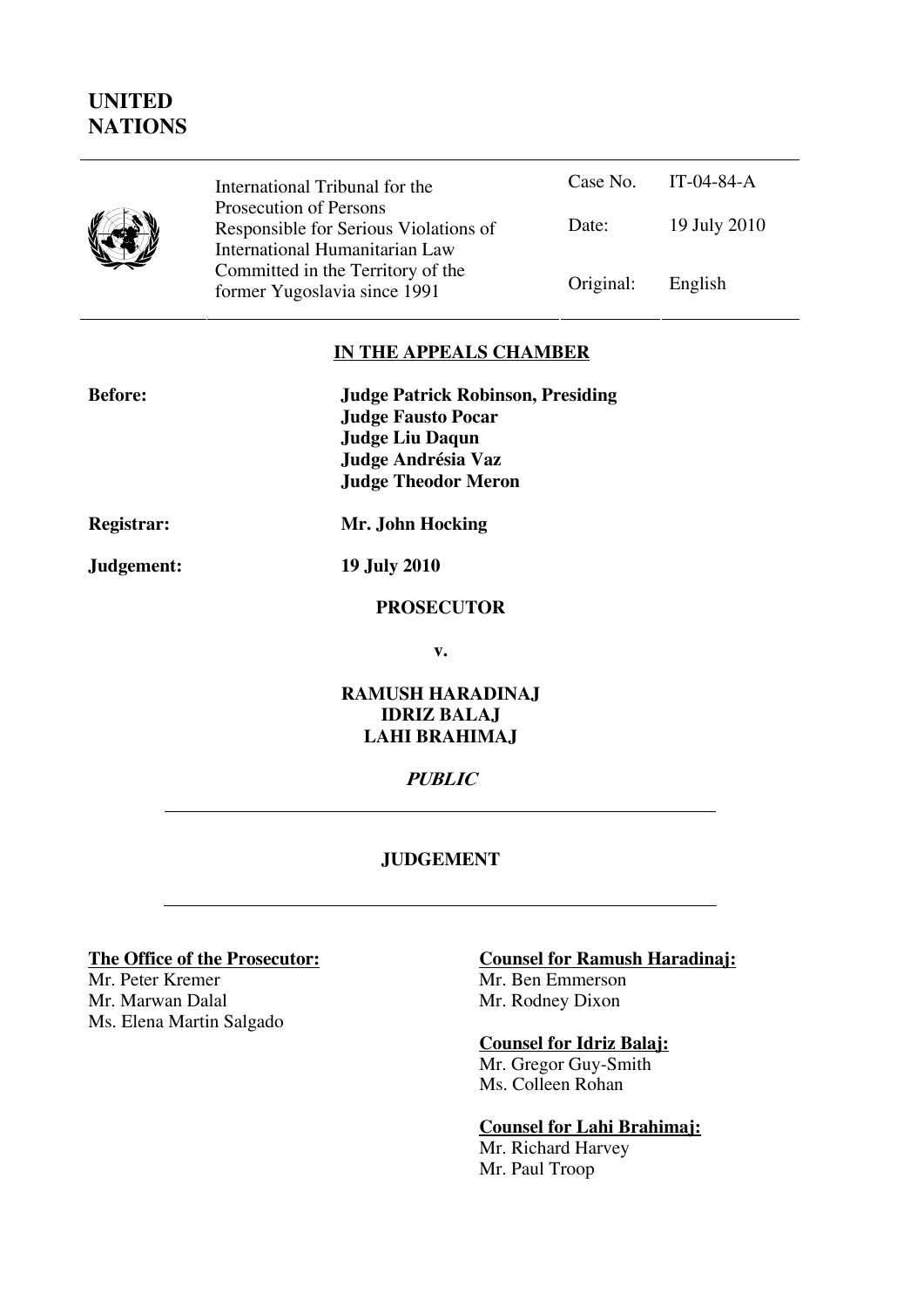### **TABLE OF CONTENTS**

| A. ALLEGED BREACH OF THE PROSECUTION'S RIGHT TO A FAIR TRIAL (GROUND 1)7                                                                                                          |     |
|-----------------------------------------------------------------------------------------------------------------------------------------------------------------------------------|-----|
|                                                                                                                                                                                   |     |
| 2. Alleged decisions of the Trial Chamber depriving the Prosecution of a fair trial  8                                                                                            |     |
|                                                                                                                                                                                   |     |
|                                                                                                                                                                                   |     |
|                                                                                                                                                                                   |     |
|                                                                                                                                                                                   |     |
|                                                                                                                                                                                   |     |
|                                                                                                                                                                                   |     |
|                                                                                                                                                                                   |     |
|                                                                                                                                                                                   |     |
|                                                                                                                                                                                   |     |
| B. ALLEGED ERRORS RELATING TO THE MURDERS OF SISTER "S", THE MOTHER OF WITNESS 4,                                                                                                 |     |
|                                                                                                                                                                                   |     |
| C. ALLEGED ERRORS REGARDING THE RAPE, TORTURE, AND CRUEL TREATMENT OF WITNESS 61                                                                                                  |     |
|                                                                                                                                                                                   |     |
|                                                                                                                                                                                   |     |
| (a) Whether the Trial Chamber erred in finding that there was reasonable doubt that Idriz<br>Balaj (a.k.a. "Toger") was responsible for the rape, torture, and cruel treatment of |     |
|                                                                                                                                                                                   |     |
| (b) Whether the Trial Chamber erred by not relying upon other identification evidence  29                                                                                         |     |
|                                                                                                                                                                                   |     |
| 2. Idriz Balaj's alleged responsibility for the cruel treatment of Witness 1 33                                                                                                   |     |
| (a) Whether the Trial Chamber erred in finding that the treatment of Witness 1 did not cross                                                                                      |     |
| the threshold for the offence of cruel treatment under Article 3                                                                                                                  | .34 |
|                                                                                                                                                                                   |     |
|                                                                                                                                                                                   |     |
|                                                                                                                                                                                   |     |
| A. ALLEGED ERRORS RELATING TO THE CREDIBILITY OF WITNESS 6 (GROUND 1) 38                                                                                                          |     |
|                                                                                                                                                                                   |     |
| 2. The alleged implausibility of Witness 6's account of his contact with Sret Camović  41                                                                                         |     |
| 3. Whether the Trial Chamber erred by not specifically addressing Witness 6's alleged                                                                                             |     |
| failure to provide a credible explanation for the change in his conditions of detention 42                                                                                        |     |
| 4. Whether the Trial Chamber erred by not specifically addressing alleged inconsistencies 43                                                                                      |     |
| 5. Whether the Trial Chamber erred by not specifically addressing motive  49                                                                                                      |     |
|                                                                                                                                                                                   |     |
|                                                                                                                                                                                   |     |
| 1. Alleged error in relation to the imputation of intention to Lahi Brahimaj57                                                                                                    |     |
| 2. Alleged error in relation to the reason for mistreatment of Witness 6 (political grounds)58                                                                                    |     |
| 3. Alleged error in relation to the reason for mistreatment of Witness 6 (perceived                                                                                               |     |
|                                                                                                                                                                                   |     |
| 4. Further alleged errors in relation to the reason for the mistreatment of Witness 6  60                                                                                         |     |
|                                                                                                                                                                                   |     |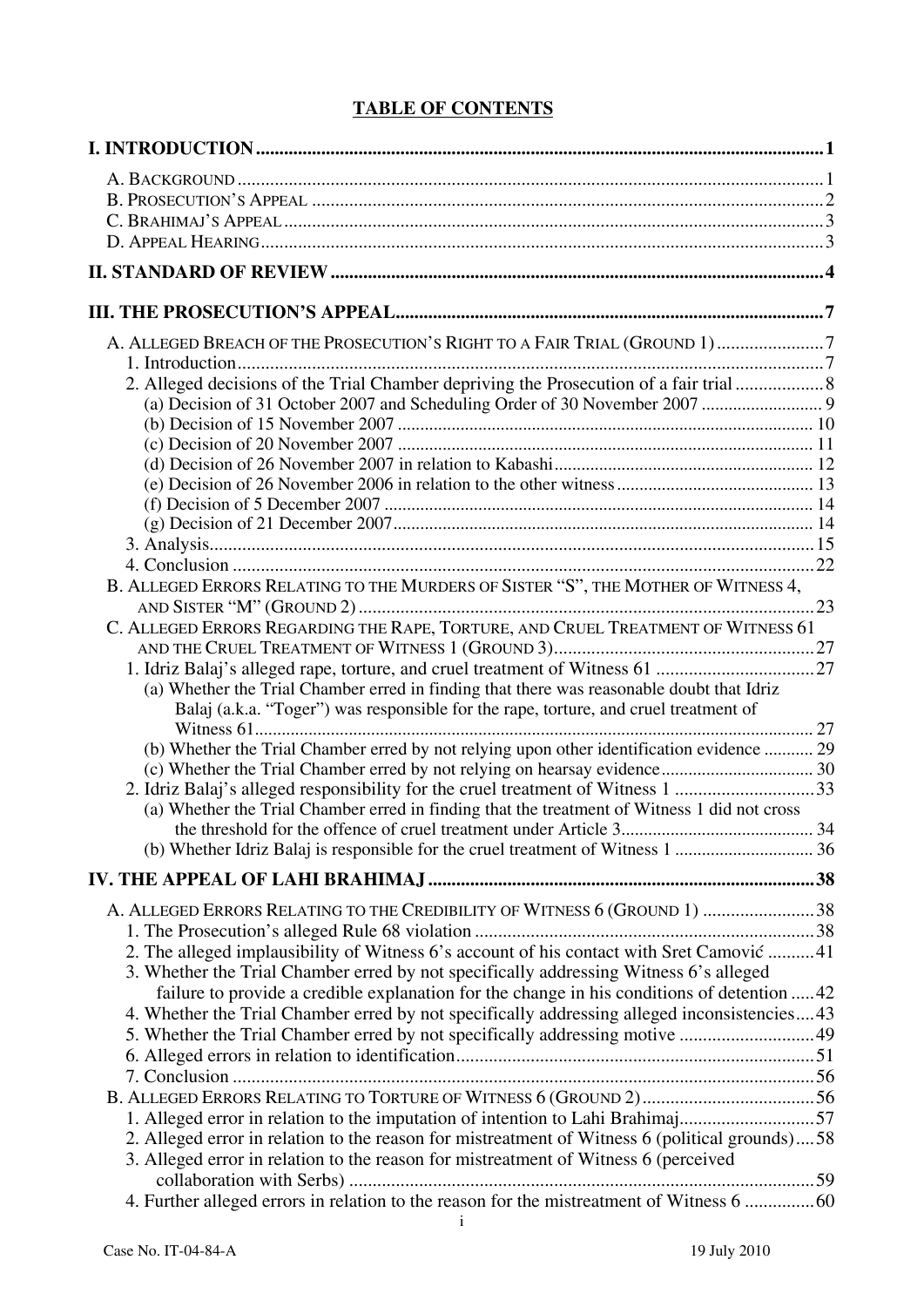| 5. Alleged error in relation to the reason for the mistreatment of Witness 6 (possession of    |  |
|------------------------------------------------------------------------------------------------|--|
|                                                                                                |  |
|                                                                                                |  |
| C. ALLEGED ERRORS RELATING TO THE TORTURE AND CRUEL TREATMENT OF WITNESS 3                     |  |
|                                                                                                |  |
| 1. Alleged errors relating to the Trial Chamber's evaluation of Witness 6's evidence           |  |
|                                                                                                |  |
|                                                                                                |  |
| (b) Whether the Trial Chamber erred in finding that Witness 6 did not enter the room where     |  |
|                                                                                                |  |
| (c) Whether the Trial Chamber erred in finding that Witness 6 did not see Witness 3 when he    |  |
|                                                                                                |  |
| (d) Whether the Trial Chamber erred in rejecting the reasons given by Witness 6 for why        |  |
|                                                                                                |  |
| (e) Whether the Trial Chamber erred in accepting Witness 3's evidence when it was not          |  |
| corroborated, but rather was contradicted, by the evidence of Witness 6 (Ground 5.1) 68        |  |
|                                                                                                |  |
|                                                                                                |  |
| 2. Alleged errors relating to the Trial Chamber's evaluation of evidence about the time spent  |  |
|                                                                                                |  |
| 3. Alleged errors relating to the Trial Chamber's assessment of the credibility of Witness 3   |  |
|                                                                                                |  |
| (a) Alleged conflict between the evidence of Witness 3 and Fadil Fazliu (Ground 5.2) 73        |  |
|                                                                                                |  |
|                                                                                                |  |
|                                                                                                |  |
| 4. Alleged errors relating to Witness 3's evidence of his return to Jablanica/Jabllanicë       |  |
|                                                                                                |  |
| D. ALLEGED ERRORS RELATING TO THE INITIAL BEATING OF WITNESS 3 (GROUNDS 7 AND 8) 83            |  |
|                                                                                                |  |
| 2. Alleged error in relation to Lahi Brahimaj's responsibility for the initial beating (Ground |  |
|                                                                                                |  |
| E. ALLEGED ERRORS RELATING TO LAHI BRAHIMAJ'S MOTIVATIONS FOR THE TORTURE OF                   |  |
|                                                                                                |  |
| 1. Whether the Prosecution failed to prove one or more of the elements of torture 88           |  |
| 2. Whether the Trial Chamber erred in concluding that Lahi Brahimaj intended to                |  |
|                                                                                                |  |
| 3. Whether the Trial Chamber ignored evidence relating to the Kalashnikov rifle92              |  |
| 4. Whether Lahi Brahimaj had adequate notice of the "alternative basis" for conviction 94      |  |
|                                                                                                |  |
|                                                                                                |  |
|                                                                                                |  |
| 2. Alleged error in finding a previously held position to be an aggravating factor (Ground     |  |
|                                                                                                |  |
| 3. Alleged error in finding that Lahi Brahimaj's position in the KLA General Staff was a       |  |
|                                                                                                |  |
| high ranking position within the KLA and thus an aggravating circumstance (Ground              |  |
|                                                                                                |  |
| 4. Alleged error in finding that Lahi Brahimaj's previous position of Deputy Commander of      |  |
| the Dukagjin Zone was a high ranking position within the KLA and thus an aggravating           |  |
|                                                                                                |  |
| 5. Alleged error in finding that Lahi Brahimaj encouraged soldiers to commit crimes            |  |
|                                                                                                |  |
| 6. Alleged error in finding that crimes were committed in the presence of lower-ranking        |  |
|                                                                                                |  |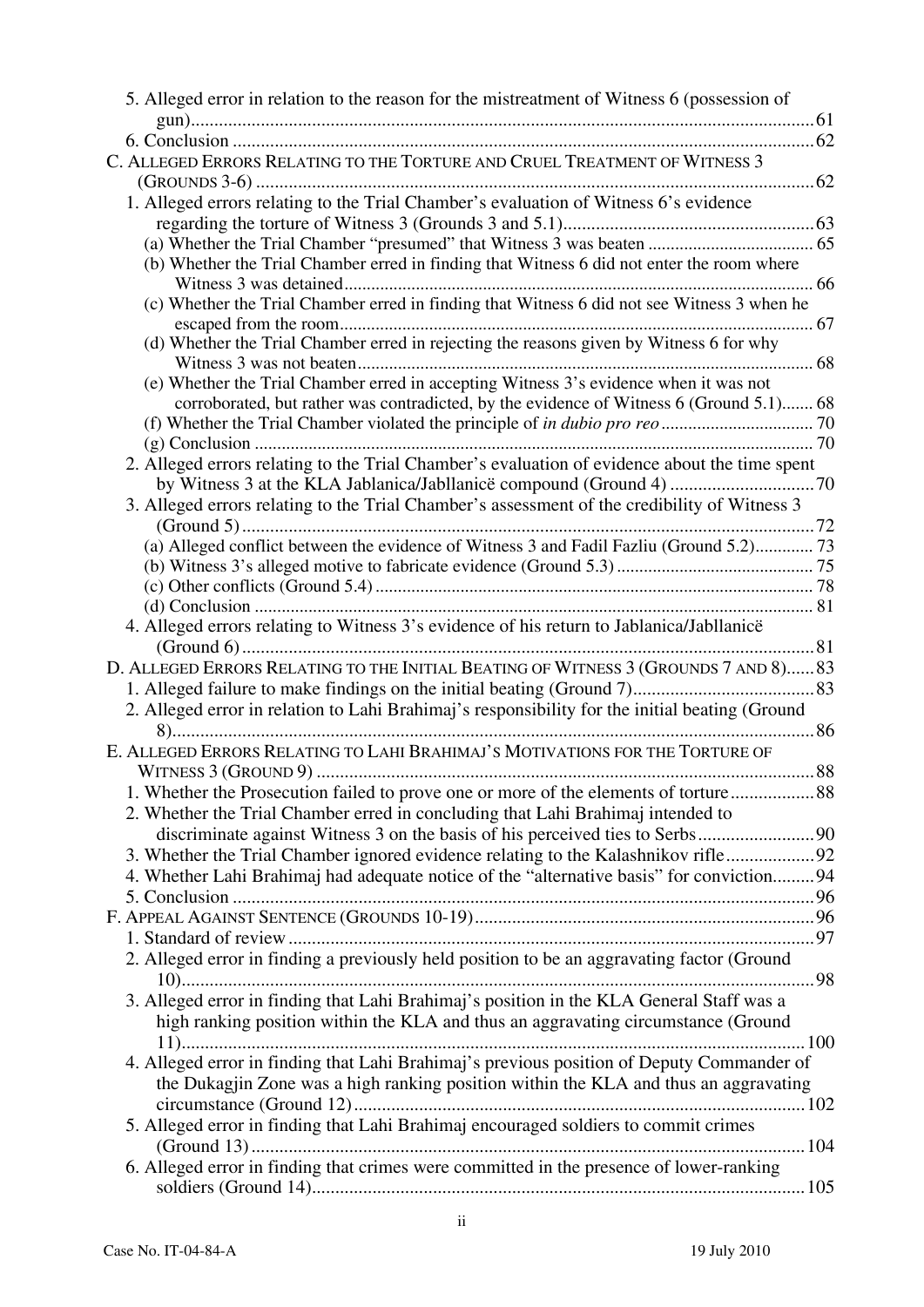| 7. Alleged error in relation to the special vulnerability of Witnesses 3 and 6 (Ground 15)106<br>8. Alleged error in finding that Witness 3 and Witness 6 still felt physical trauma at the time                                                                                                                                                                          |  |
|---------------------------------------------------------------------------------------------------------------------------------------------------------------------------------------------------------------------------------------------------------------------------------------------------------------------------------------------------------------------------|--|
| 9. Alleged error in finding that Witness 6's fear upon learning of Skender Kuqi's death<br>augmented his fear for his own life and thus was an aggravating factor (Ground 18)  108<br>10. Alleged error of the Trial Chamber in failing to correctly exercise its discretion given<br>that the sentence imposed was manifestly excessive in all the circumstances (Ground |  |
|                                                                                                                                                                                                                                                                                                                                                                           |  |
| VI. PARTIALLY DISSENTING OPINION OF JUDGE PATRICK ROBINSON 116                                                                                                                                                                                                                                                                                                            |  |
|                                                                                                                                                                                                                                                                                                                                                                           |  |
|                                                                                                                                                                                                                                                                                                                                                                           |  |
|                                                                                                                                                                                                                                                                                                                                                                           |  |
|                                                                                                                                                                                                                                                                                                                                                                           |  |
|                                                                                                                                                                                                                                                                                                                                                                           |  |
| 4. Decision of 26 November 2007 in relation to Kabashi and Decision of 5 December 2007 125                                                                                                                                                                                                                                                                                |  |
| 5. Decision of 26 November 2007 in relation to the other witness and Scheduling Order of                                                                                                                                                                                                                                                                                  |  |
|                                                                                                                                                                                                                                                                                                                                                                           |  |
|                                                                                                                                                                                                                                                                                                                                                                           |  |
|                                                                                                                                                                                                                                                                                                                                                                           |  |
|                                                                                                                                                                                                                                                                                                                                                                           |  |
|                                                                                                                                                                                                                                                                                                                                                                           |  |
|                                                                                                                                                                                                                                                                                                                                                                           |  |
|                                                                                                                                                                                                                                                                                                                                                                           |  |
|                                                                                                                                                                                                                                                                                                                                                                           |  |
|                                                                                                                                                                                                                                                                                                                                                                           |  |
|                                                                                                                                                                                                                                                                                                                                                                           |  |
|                                                                                                                                                                                                                                                                                                                                                                           |  |
|                                                                                                                                                                                                                                                                                                                                                                           |  |
|                                                                                                                                                                                                                                                                                                                                                                           |  |
|                                                                                                                                                                                                                                                                                                                                                                           |  |
|                                                                                                                                                                                                                                                                                                                                                                           |  |
|                                                                                                                                                                                                                                                                                                                                                                           |  |
|                                                                                                                                                                                                                                                                                                                                                                           |  |
|                                                                                                                                                                                                                                                                                                                                                                           |  |
|                                                                                                                                                                                                                                                                                                                                                                           |  |
|                                                                                                                                                                                                                                                                                                                                                                           |  |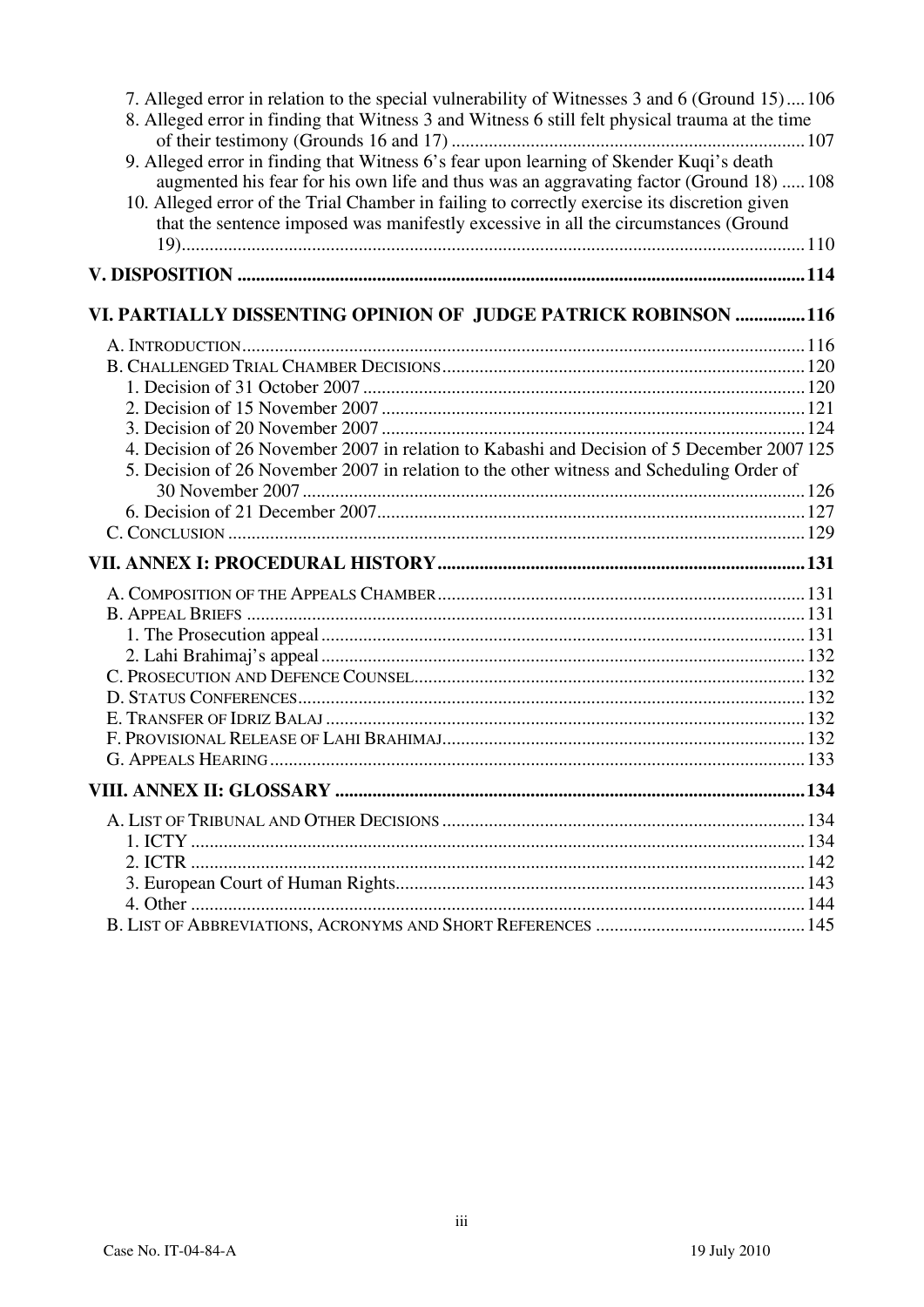#### **I. INTRODUCTION**

1. The Appeals Chamber of the International Tribunal for the Prosecution of Persons Responsible for Serious Violations of International Humanitarian Law Committed in the Territory of the former Yugoslavia since 1991 ("Appeals Chamber" and "Tribunal", respectively) is seised of two appeals from the judgement rendered by Trial Chamber I ("Trial Chamber") on 3 April 2008 in the case of *Prosecutor v. Ramush Haradinaj, Idriz Balaj, and Lahi Brahimaj*, Case No. IT-04-84-T ("Trial Judgement"). $<sup>1</sup>$ </sup>

#### **A. Background**

2. Ramush Haradinaj was born on 3 July 1968 in Glođane/Gllogjan, in the municipality of Dečani/Deçan in Kosovo/Kosova, in the former Yugoslavia.<sup>2</sup> The Indictment alleges that from about 1 March 1998 until mid-June 1998, he served as a *de facto* commander in the KLA, and that in mid-June 1998, he was appointed a commander, with overall command of the KLA forces in the Dukagjin area.<sup>3</sup> Idriz Balaj was born on 23 August 1971 in Iglarevo/Gllarevë, in the municipality of Klina/Klinë in Kosovo/Kosova.<sup>4</sup> The Indictment alleges that at all times relevant to the Indictment he was a member of the KLA and commanded a special unit known as the "Black Eagles".<sup>5</sup> Lahi Brahimaj was born on 26 January 1970 in Jablanica/Jabllanicë, in the municipality of Đakovica/Gjakovë in Kosovo/Kosova.<sup>6</sup> The Indictment alleges that at all times relevant to the Indictment he was a member of the KLA, serving as Deputy Commander of the Dukagjin Operative Staff from 23 June 1998 to 5 July 1998, and thereafter serving as Finance Director of the KLA General Staff.<sup>7</sup>

3. The events giving rise to this case took place between 1 March 1998 and 30 September 1998 in Kosovo/Kosova.<sup>8</sup> The Indictment alleges that during this period the KLA persecuted and abducted Serbian and Kosovar Roma/Egyptian civilians, as well as Kosovar Albanian civilians perceived to be collaborating with Serbian forces in the Dukagjin area of Kosovo/Kosova.<sup>9</sup> The Prosecution charged Ramush Haradinaj, Idriz Balaj, and Lahi Brahimaj as participants in a joint criminal enterprise ("JCE") in relation to the commission of crimes against humanity, under Article 5 of the Statute of the Tribunal ("Statute"), and violations of the laws or customs of war, under

<sup>&</sup>lt;sup>1</sup> Prosecution's Notice of Appeal; Prosecution's Appeal Brief; Brahimaj's Notice of Appeal; Brahimaj's Appeal Brief.  $\frac{2 \text{ Indistment, } \text{ngre} - 1}{2 \text{ Indistment, } \text{ngre} - 1}$ 

 $<sup>2</sup>$  Indictment, para. 1.</sup>

 $3 \text{ Indiciment, para. 2; Trial Judgement, para. 2.}$ 

Indictment, para. 8.

<sup>5</sup> Indictment, para. 9; Trial Judgement, para. 3.

 $<sup>6</sup>$  Indictment, para. 11.</sup>

<sup>7</sup> Indictment, para. 12; Trial Judgement, para. 4.

<sup>8</sup> Indictment, para. 13; Trial Judgement, para. 1.

<sup>9</sup> Indictment, paras 14, 26; Trial Judgement, para. 1.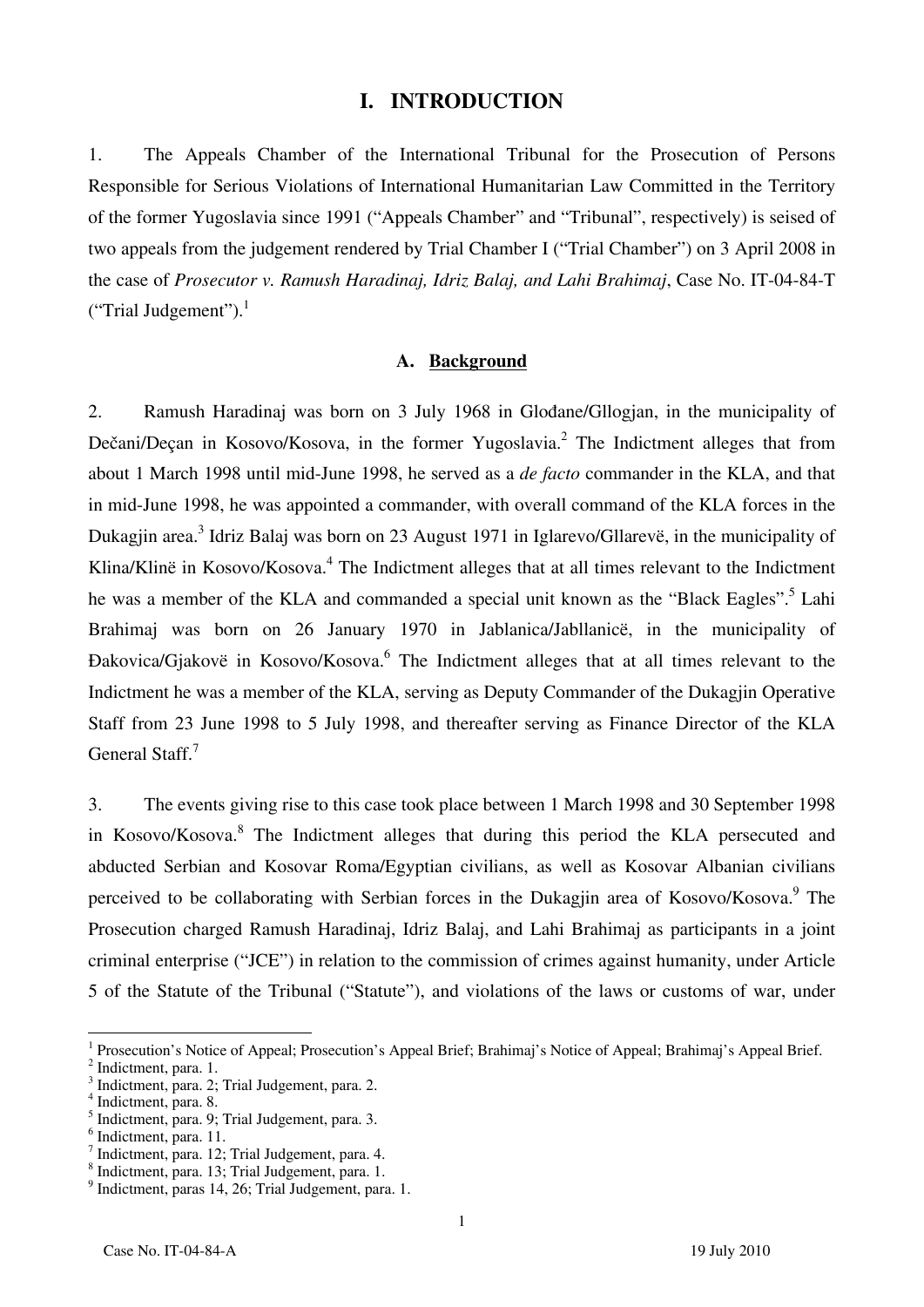Article 3 of the Statute.<sup>10</sup> The common criminal purpose of the alleged JCE was to consolidate total KLA control over the Dukagjin area through the unlawful removal and mistreatment of the aforementioned categories of civilians. $11$  In the alternative, the Prosecution charged the three defendants with individual criminal responsibility under Article 7(1) of the Statute for committing, planning, instigating, ordering, or aiding and abetting the commission of crimes alleged in the Indictment.<sup>12</sup>

4. The Trial Chamber found the evidence before it insufficient to establish the existence of a JCE in which the three defendants participated. It acquitted all three defendants of Counts 6, 14, 20, 22 (with regard to the murder of Nurije and Istref Krasniqi and the murder of Sanije Balaj), 30, 36, and 37 of the Indictment.<sup>13</sup> The Trial Chamber also acquitted Ramush Haradinaj and Idriz Balaj of Counts 28 and 32 of the Indictment and held that Lahi Brahimaj would not be held responsible under Counts 28 and 32 of the Indictment as a participant in a JCE.<sup>14</sup> The Trial Chamber further acquitted Ramush Haradinaj and Idriz Balaj of all alternative charges in the Indictment.<sup>15</sup>

5. The Trial Chamber found Lahi Brahimaj guilty of torture as a violation of the laws or customs of war, as charged in Count 28 of the Indictment, and torture and cruel treatment as violations of the laws or customs of war, as charged in Count 32 of the Indictment.<sup>16</sup> Lahi Brahimaj was found not guilty under all other Counts in the Indictment.<sup>17</sup> The Trial Chamber sentenced Lahi Brahimaj to a single sentence of six years of imprisonment.<sup>18</sup>

#### **B. Prosecution's Appeal**

6. On 2 May 2008, the Prosecution filed a notice of appeal, setting forth three grounds of appeal against the Trial Judgement. First, the Prosecution requests the Appeals Chamber to: (a) reverse the decisions to acquit the three defendants of criminal responsibility based on their alleged participation in a JCE for crimes committed at the KLA headquarters and the prison in Jablanica/Jabllanicë under Counts 24, 26, 28, 30, 32, and 34 of the Indictment; (b) reverse the decisions to acquit the three defendants of individual criminal responsibility under Counts 24 and 34 of the Indictment; (c) reverse the decision to acquit Lahi Brahimaj of individual criminal responsibility under Count 26 of the Indictment; and (d) remit the matter back to a Trial Chamber

 $10^{10}$  Indictment, para. 25; Trial Judgement, para. 5.

<sup>&</sup>lt;sup>11</sup> Indictment, para. 26; Trial Judgement, para. 5.

<sup>&</sup>lt;sup>12</sup> Indictment, paras 17-24; Trial Judgement, para. 5.

 $13$  Trial Judgement, paras  $475-478$ ,  $502-503$ .

 $14$  Trial Judgement, paras 478, 502-503.

 $^{15}$  Trial Judgement, paras 502-503.

 $16$  Trial Judgement, paras 479-481, 504.

<sup>&</sup>lt;sup>17</sup> Trial Judgement, para. 504.

<sup>&</sup>lt;sup>18</sup> Trial Judgement, paras 501, 505.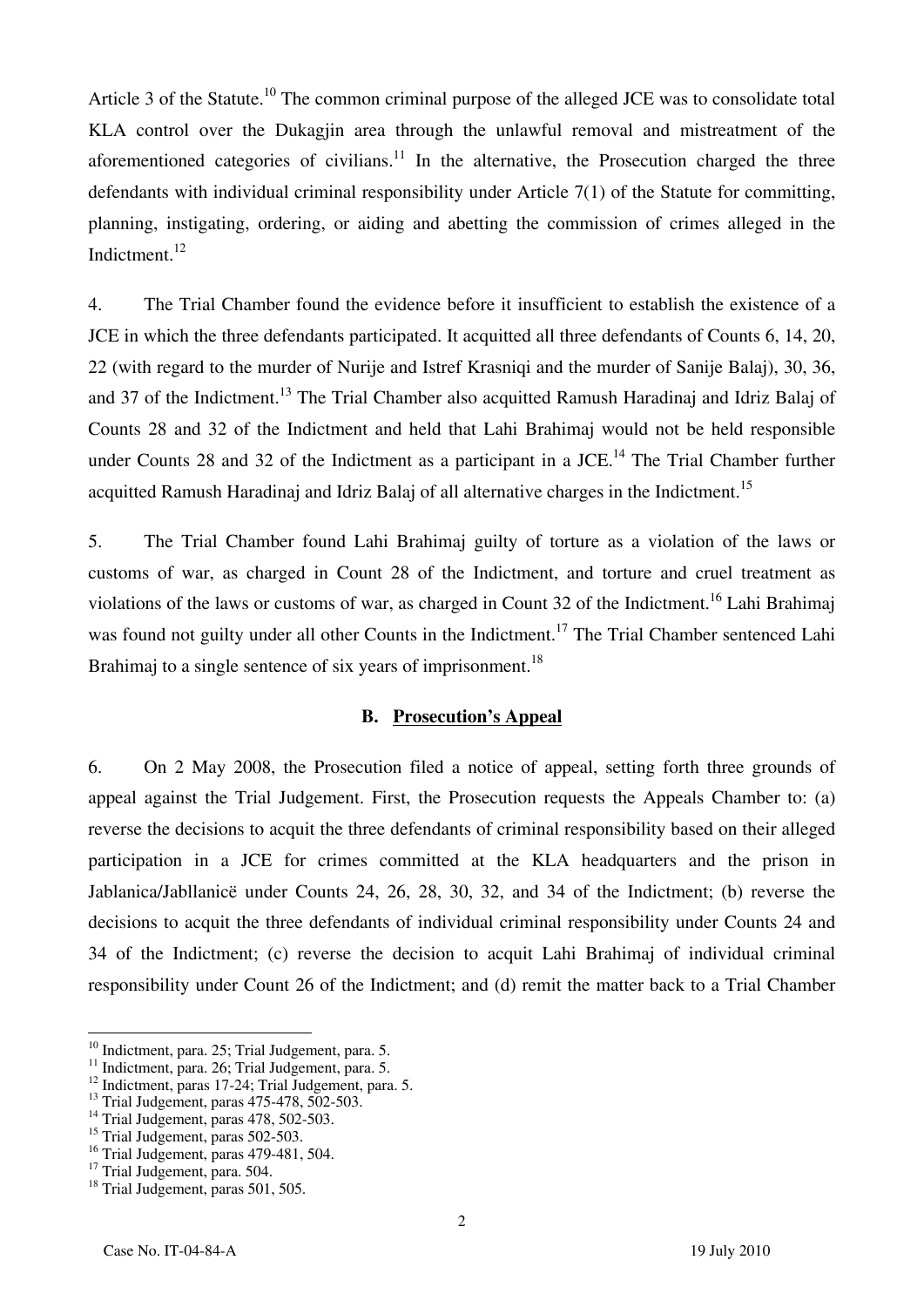for a re-trial to determine the liability of the three defendants for these crimes.<sup>19</sup> Second, the Prosecution requests the Appeals Chamber to reverse the acquittal of Idriz Balaj for murder and enter a conviction against him under Count 14 of the Indictment for murder as a violation of the laws or customs of war under Article 3 of the Statute for having aided and abetted the murders of sister "S", the mother of Witness 4, and sister "M".<sup>20</sup> Third, the Prosecution requests the Appeals Chamber to reverse Idriz Balaj's acquittal for the rape, torture, and cruel treatment of Witness 61 and the cruel treatment of Witness 1 and enter convictions against him under Counts 36 and 37 for rape, torture, and cruel treatment of Witness 61 and cruel treatment of Witness 1 as violations of the laws or customs of war under Article 3 of the Statute.<sup>21</sup>

#### **C. Brahimaj's Appeal**

7. On 5 May 2008, Lahi Brahimaj filed a notice of appeal setting forth nineteen grounds of appeal, requesting the Appeals Chamber to reverse his conviction in relation to the torture and cruel treatment of Witness 6 and Witness 3, and challenging his sentence.<sup>22</sup>

#### **D. Appeal Hearing**

8. The Appeals Chamber heard oral submissions of the parties regarding these appeals on 28 October 2009. Having considered their written and oral submissions, the Appeals Chamber hereby renders its Judgement.

 $\overline{\phantom{a}}$ 

 $^{19}$  Prosecution's Notice of Appeal, paras 6-7; Prosecution's Appeal Brief, paras 42-43.

<sup>&</sup>lt;sup>20</sup> Prosecution's Notice of Appeal, para. 16; Prosecution's Appeal Brief, para. 71.

<sup>&</sup>lt;sup>21</sup> Prosecution's Notice of Appeal, para. 21; Prosecution's Appeal Brief, paras 89, 96.

<sup>22</sup> Brahimaj's Notice of Appeal, paras 27-28; Brahimaj's Appeal Brief, paras 181-182.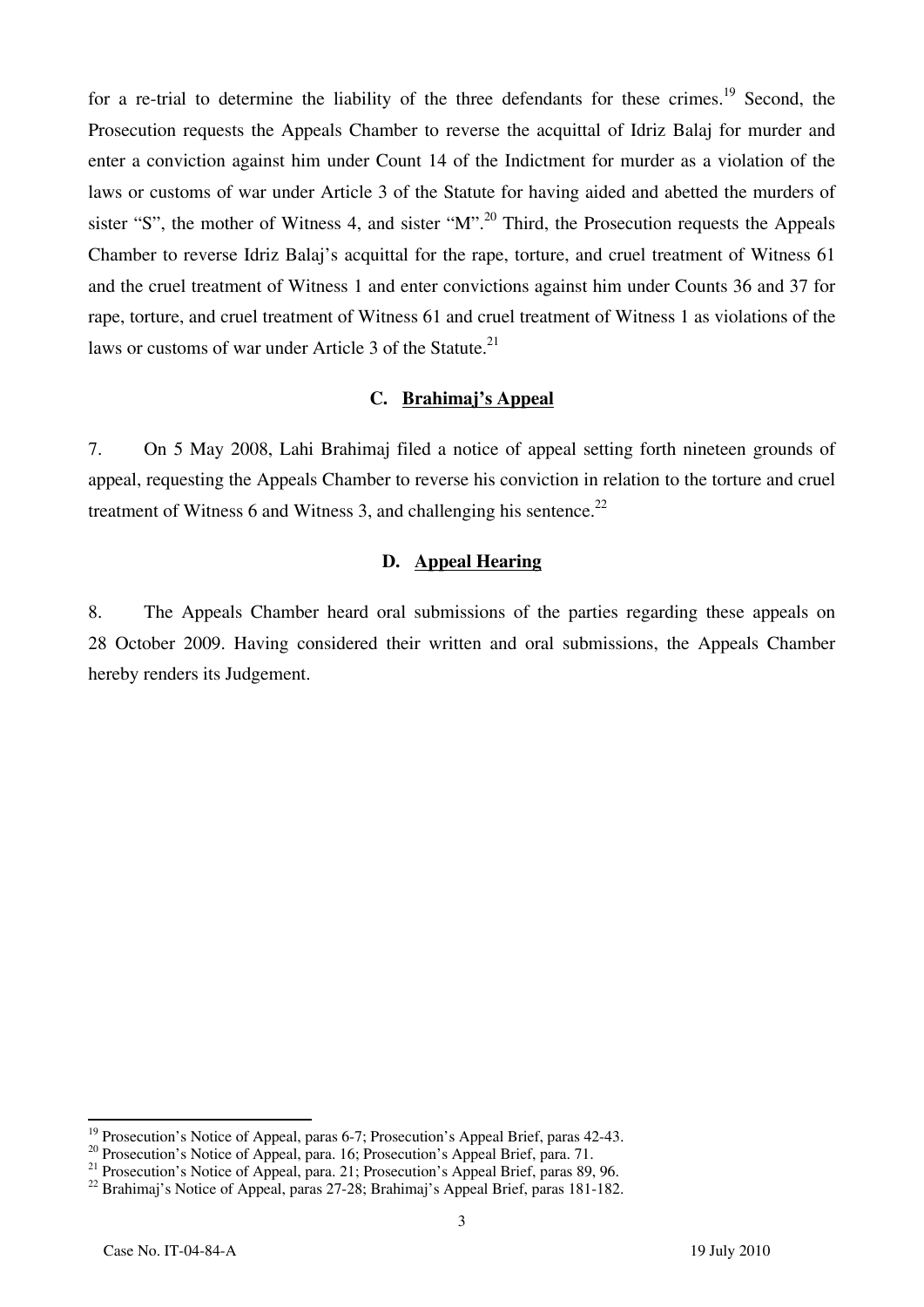#### **II. STANDARD OF REVIEW**

9. On appeal, the parties must limit their arguments to legal errors that invalidate the decision of the Trial Chamber and to factual errors that result in a miscarriage of justice.<sup>23</sup> These criteria are set forth in Article 25 of the Statute and are well established in the jurisprudence of the *ad hoc* Tribunals.<sup>24</sup> In exceptional circumstances, the Appeals Chamber will also hear appeals where a party has raised a legal issue that would not lead to the invalidation of the Trial Judgement but that is nevertheless of general significance to the Tribunal's jurisprudence.<sup>25</sup>

10. A party alleging an error of law must identify the alleged error, present arguments in support of its claim and explain how the alleged error invalidates the decision.<sup>26</sup> An allegation of an error of law which has no chance of changing the outcome of a decision may be rejected on that ground.<sup>27</sup> However, even if the party's arguments are insufficient to support the contention of an error, the Appeals Chamber may still conclude for other reasons that there is an error of law.<sup>28</sup> It is necessary for any appellant claiming an error of law on the basis of lack of a reasoned opinion to identify the specific issues, factual findings, or arguments which an appellant submits the Trial Chamber omitted to address and to explain why this omission invalidated the decision.<sup>29</sup>

11. The Appeals Chamber reviews the Trial Chamber's findings of law to determine whether or not they are correct.<sup>30</sup> Where the Appeals Chamber finds an error of law in the Trial Judgement arising from the application of the wrong legal standard, the Appeals Chamber will articulate the correct legal standard and review the relevant factual findings of the Trial Chamber accordingly.<sup>31</sup>

<sup>23</sup> *Nchamihigo* Appeal Judgement, para. 7; *Zigiranyirazo* Appeal Judgement, para. 8; *Karera* Appeal Judgement, para. 7.

<sup>&</sup>lt;sup>24</sup> Boškoski and Tarčulovski Appeal Judgement, para. 9; *D. Milošević* Appeal Judgement, para. 12; Mrkšić and *Šljivančanin* Appeal Judgement, para. 10; *Krajišnik* Appeal Judgement, para. 11; *Martić* Appeal Judgement, para. 8; Hadžihasanović and Kubura Appeal Judgement, para. 7; Halilović Appeal Judgement, para. 6.

<sup>&</sup>lt;sup>25</sup> Boškoski and Tarčulovski Appeal Judgement, para. 9; *D. Milošević* Appeal Judgement, para. 12; *Mrkšić and Šljivančanin* Appeal Judgement, para. 10; *Krajišnik* Appeal Judgement, para. 11; *Martić* Appeal Judgement, para. 8; *Orić* Appeal Judgement, para. 7; *Hadžihasanović and Kubura* Appeal Judgement, para. 7.

<sup>&</sup>lt;sup>26</sup> Boškoski and Tarčulovski Appeal Judgement, para. 10; *D. Milošević* Appeal Judgement, para. 13; Mrkšić and *Šljivančanin* Appeal Judgement, para. 11; *Krajišnik* Appeal Judgement, para. 12; *Nchamihigo* Appeal Judgement, para.

<sup>&</sup>lt;sup>27</sup> Boškoski and Tarčulovski Appeal Judgement, para. 10; *D. Milošević* Appeal Judgement, para. 13; *Mrkšić and Šliivančanin* Appeal Judgement, para. 10; *Mrkšić and* 

Boškoski and Tarčulovski Appeal Judgement, para. 10; D. Milošević Appeal Judgement, para. 13; Mrkšić and *Šljivančanin* Appeal Judgement, para. 11; *Krajišnik* Appeal Judgement, para. 12; *Martić* Appeal Judgement, para. 9; *Strugar* Appeal Judgement, para. 11; *Had`ihasanovi} and Kubura* Appeal Judgement, para. 8. *See also Nchamihigo*  Appeal Judgement, para. 8; *Zigiranyirazo* Appeal Judgement, para. 9.

<sup>29</sup> *Bo{koski and Tar~ulovski* Appeal Judgement, para. 10; *D. Milošević* Appeal Judgement, para. 13; *Krajišnik* Appeal Judgement, para. 12; *Martić* Appeal Judgement, para. 9; *Strugar* Appeal Judgement, para. 11; *Halilović* Appeal

<sup>&</sup>lt;sup>30</sup> Boškoski and Tarčulovski Appeal Judgement, para. 11; D. Milošević Appeal Judgement, para. 14; Mrkšić and *Šljivančanin* Appeal Judgement, para. 12; *Krajišnik* Appeal Judgement, para. 13; *Martić* Appeal Judgement, para. 10;

<sup>&</sup>lt;sup>31</sup> Boškoski and Tarčulovski Appeal Judgement, para. 11; D. Milošević Appeal Judgement, para. 14; Mrkšić and *Šljivančanin* Appeal Judgement, para. 12; *Krajišnik* Appeal Judgement, para. 13; *Martić* Appeal Judgement, para. 10;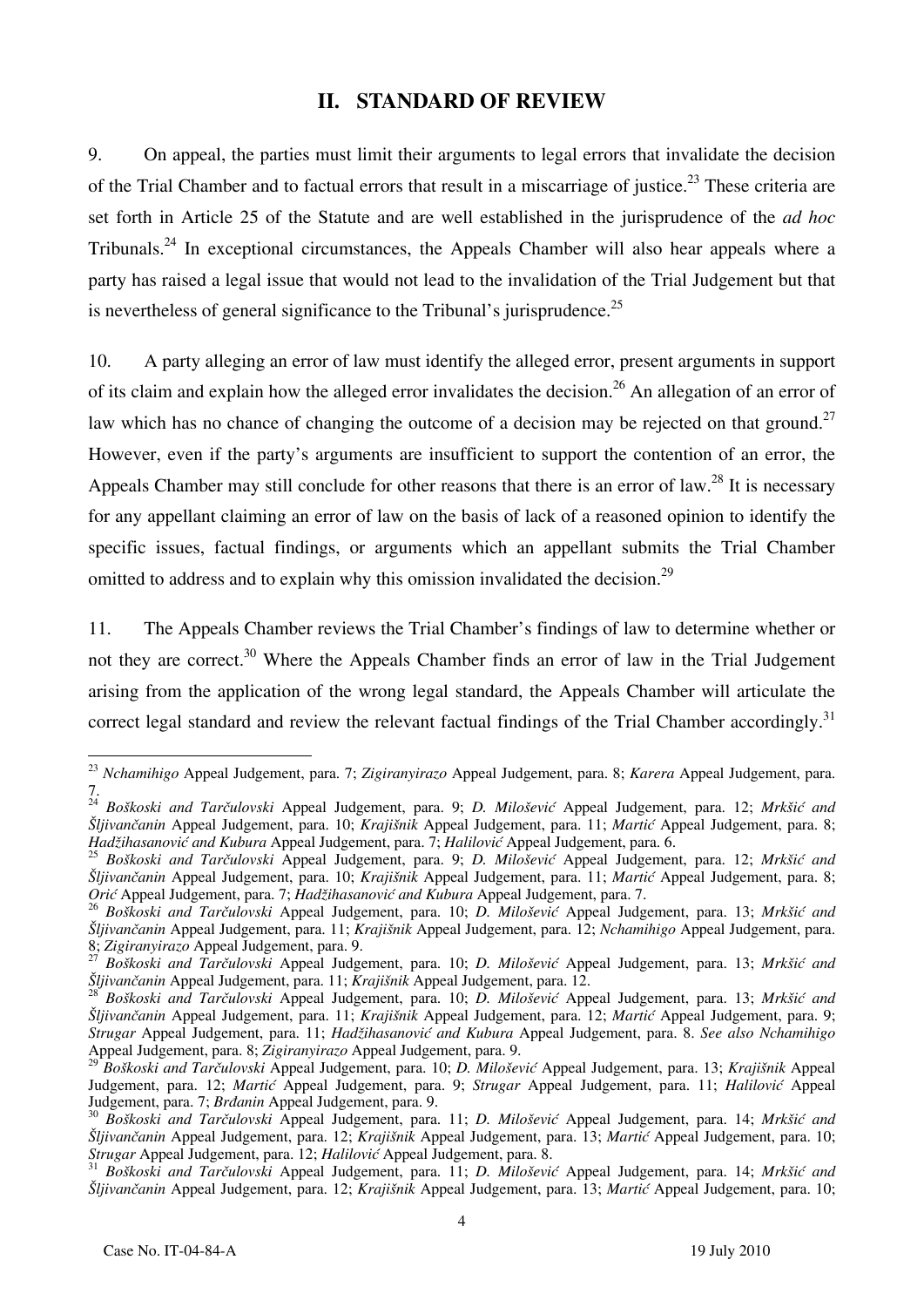In so doing, the Appeals Chamber not only corrects the legal error, but, when necessary, applies the correct legal standard to the evidence contained in the trial record and determines whether it is itself convinced beyond reasonable doubt as to the factual finding challenged by an appellant before the finding is confirmed on appeal.<sup>32</sup> The Appeals Chamber will not review the entire trial record  $de$ *novo*. Rather, it will in principle only take into account evidence referred to by the Trial Chamber in the body of the Trial Judgement or in a related footnote, evidence contained in the trial record and referred to by the parties, and, where applicable, additional evidence admitted on appeal.<sup>33</sup>

12. When considering alleged errors of fact, the Appeals Chamber will apply a standard of reasonableness.34 In reviewing the findings of the Trial Chamber, the Appeals Chamber will only substitute its own findings for that of the Trial Chamber when no reasonable trier of fact could have reached the original decision.<sup>35</sup> The Appeals Chamber applies the same reasonableness standard to alleged errors of fact regardless of whether the finding of fact was based on direct or circumstantial evidence.<sup>36</sup> Further, only an error of fact which has occasioned a miscarriage of justice will cause the Appeals Chamber to overturn a decision by the Trial Chamber.<sup>37</sup>

13. When applying these basic principles, the Appeals Chamber recalls that it has identified the types of deficient submissions on appeal which are bound to be summarily dismissed.<sup>38</sup> In particular, the Appeals Chamber will dismiss without detailed analysis (a) arguments that fail to identify the challenged factual findings, that misrepresent the factual findings or the evidence, or that ignore other relevant factual findings; (b) mere assertions that the Trial Chamber must have

 $\overline{a}$ *Strugar Appeal Judgement, para. 12; Orić Appeal Judgement, para. 9; <i>Hadžihasanović and Kubura Appeal Judgement,* para. 9; *Nchamihigo* Appeal Judgement, para. 9; *Zigiranyirazo* Appeal Judgement, para. 10; *Karera* Appeal Judgement, para. 9.

<sup>32</sup> *Bo{koski and Tar~ulovski* Appeal Judgement, para. 11; *D. Milošević* Appeal Judgement, para. 14; *Mrkšić and Šljivančanin* Appeal Judgement, para. 12; *Krajišnik* Appeal Judgement, para. 13; *Martić* Appeal Judgement, para. 10; *Strugar Appeal Judgement, para. 12; Orić* Appeal Judgement, para. 9; *Nchamihigo Appeal Judgement*, para. 9; *Zigiranyirazo Appeal Judgement, para. 10; Karera Appeal Judgement, para. 9; Zigiranyirazo Appeal Judgement, p* 

Boškoski and Tarčulovski Appeal Judgement, para. 12; D. Milošević Appeal Judgement, para. 14; Mrkšić and *Šljivančanin* Appeal Judgement, para. 12; *Krajišnik* Appeal Judgement, para. 13; *Hadžihasanović and Kubura* Appeal Judgement, para. 9; *Brdanin* Appeal Judgement, para. 8.

<sup>&</sup>lt;sup>34</sup> Boškoski and Tarčulovski Appeal Judgement, para. 13; D. Milošević Appeal Judgement, para. 15; Mrkšić and *Šljivančanin* Appeal Judgement, para. 13; *Krajišnik* Appeal Judgement, para. 14; *Martić* Appeal Judgement, para. 11; Strugar Appeal Judgement, para. 13; *Hadžihasanović and Kubura* Appeal Judgement, para. 10.

<sup>&</sup>lt;sup>35</sup> Boškoski and Tarčulovski Appeal Judgement, para. 13; D. Milošević Appeal Judgement, para. 15; Mrkšić and *Šljivančanin* Appeal Judgement, para. 13; *Krajišnik* Appeal Judgement, para. 14; *Had`ihasanovi} and Kubura* Appeal Judgement, para. 10; *Orić* Appeal Judgement, para. 10; *Halilović* Appeal Judgement, para. 9; *Limaj et al.* Appeal Judgement, para. 12.; *Nchamihigo* Appeal Judgement, para. 10; *Zigiranyirazo* Appeal Judgement, para. 11.

<sup>&</sup>lt;sup>36</sup> Boškoski and Tarčulovski Appeal Judgement, para. 13; Mrkšić and Šljivančanin Appeal Judgement, para. 13; *Krajišnik Appeal Judgement, para. 14; <i>Martić* Appeal Judgement, para. 11; *Strugar Appeal Judgement, para. 13; Hadžihasanović and Kubura Appeal Judgement, para. 10. i*<sup>37</sup> *B x*<sup>37</sup> *b x*<sup>37</sup> *b x*<sup>37</sup> *b x*<sup></sup>

*Had`ihasanovi} and Kubura* Appeal Judgement, para. 10. <sup>37</sup> *Bo{koski and Tar~ulovski* Appeal Judgement, para. 13; *D. Milošević* Appeal Judgement, para. 15; *Mrkšić and Šljivančanin* Appeal Judgement, para. 13; *Krajišnik* Appeal Judgement, para. 14; *Martić* Appeal Judgement, para. 11; *Strugar* Appeal Judgement, para. 13; *Orić* Appeal Judgement, para. 10; *Nchamihigo* Appeal Judgement, para. 10; *Zigiranyirazo* Appeal Judgement, para. 11.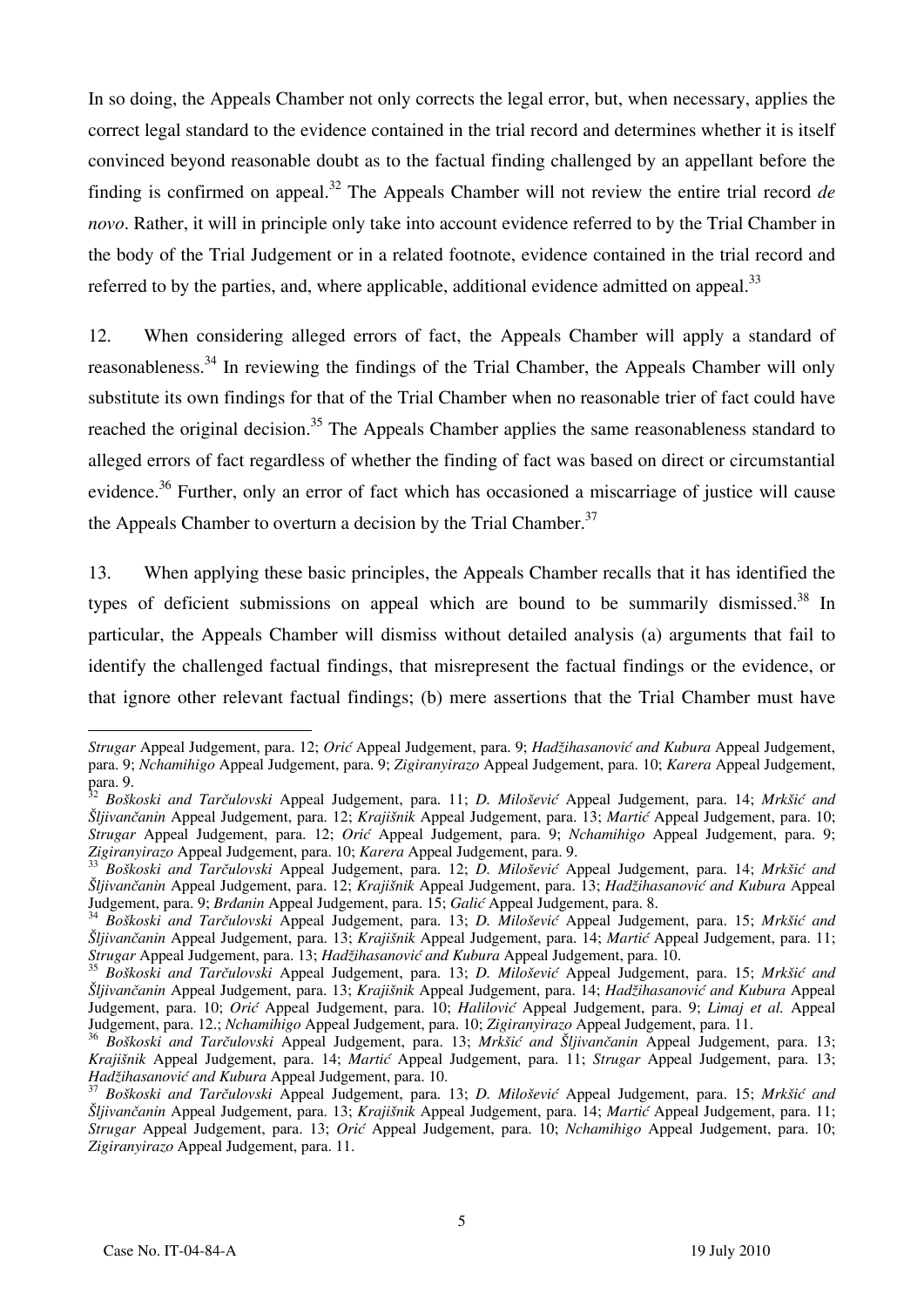failed to consider relevant evidence, without showing that no reasonable trier of fact, based on the evidence could have reached the same conclusion as the Trial Chamber; (c) challenges to factual findings on which a conviction does not rely, and arguments that are clearly irrelevant, that lend support to, or that are not inconsistent with the challenged finding; (d) arguments that challenge a Trial Chamber's reliance or failure to rely on one piece of evidence, without explaining why the conviction should not stand on the basis of the remaining evidence; (e) arguments contrary to common sense; (f) challenges to factual findings where the relevance of the factual finding is unclear and has not been explained by the appealing party; (g) mere repetition of arguments that were unsuccessful at trial without any demonstration that their rejection by the Trial Chamber constituted an error warranting the intervention of the Appeals Chamber; (h) allegations based on material not on the record; (i) mere assertions unsupported by any evidence, undeveloped assertions, failure to articulate an error; and (j) mere assertions that the Trial Chamber failed to give sufficient weight to evidence or failed to interpret evidence in a particular manner.<sup>39</sup>

 $\overline{\phantom{a}}$ 

<sup>&</sup>lt;sup>38</sup> Boškoski and Tarčulovski Appeal Judgement, para. 18; *D. Milošević* Appeal Judgement, para. 17; Mrkšić and *Šljivančanin* Appeal Judgement, paras 16-18; *Krajišnik* Appeal Judgement, para. 17; *Marti}* Appeal Judgement, para. 15; *Strugar* Appeal Judgement, para. 17.

<sup>39</sup> *Bo{koski and Tar~ulovski* Appeal Judgement, para. 18; *D. Milošević* Appeal Judgement, para. 17; *Krajišnik* Appeal Judgement, paras 17-27; *Marti}* Appeal Judgement, paras 14-21; *Strugar* Appeal Judgement, paras 18-24; *Brđanin* Appeal Judgement, paras 17-31; *Galić* Appeal Judgement, paras 256-313; *Nchamihigo* Appeal Judgement, paras 11-12; *Zigiranyirazo* Appeal Judgement, paras 12-13.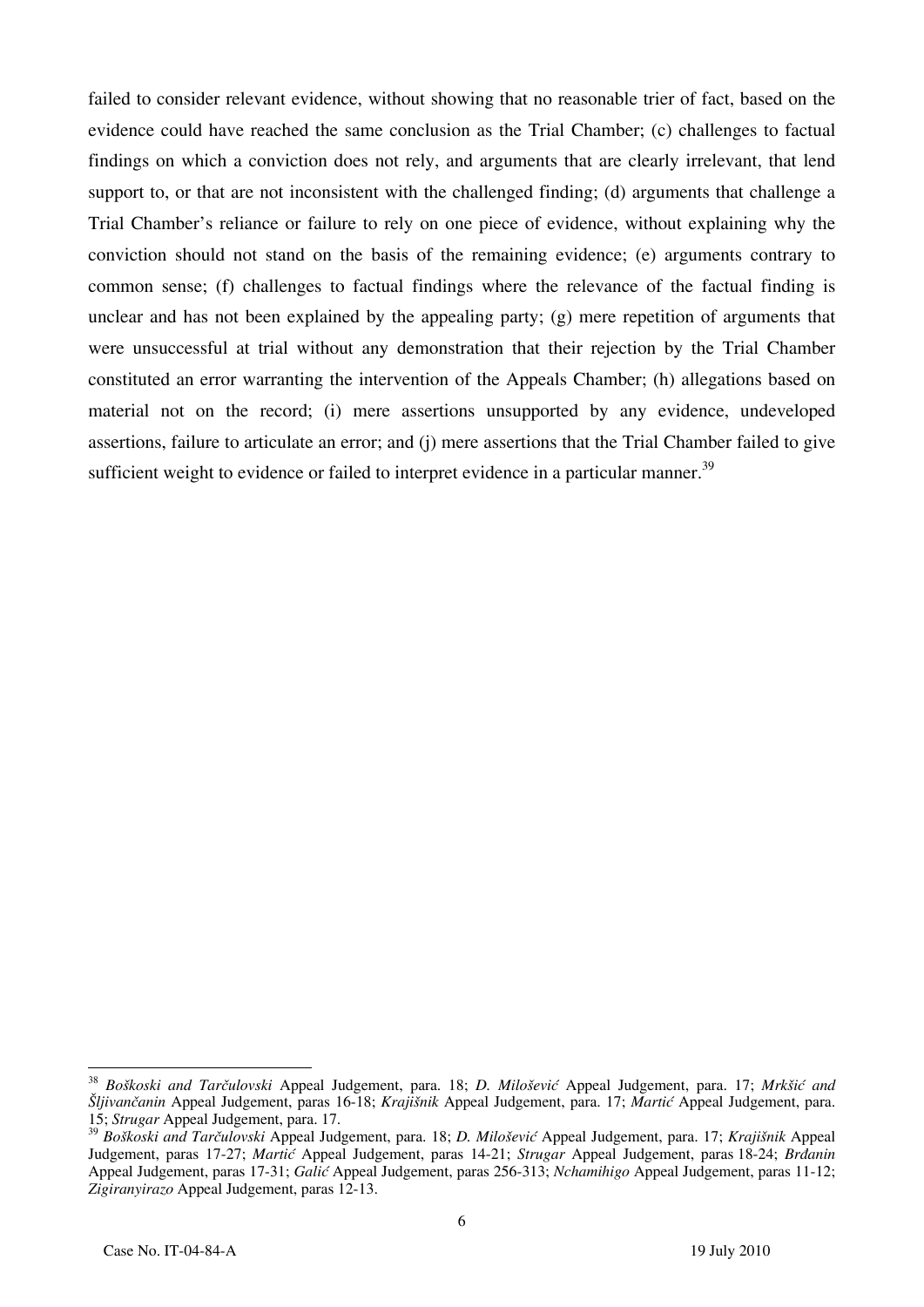#### **III. THE PROSECUTION'S APPEAL**

#### **A. Alleged Breach of the Prosecution's Right to a Fair Trial (Ground 1)**

#### 1. Introduction

14. The Prosecution alleges that the Trial Chamber committed an error of law by violating its right to a fair trial under Article 20(1) of the Statute.<sup>40</sup> Specifically, the Prosecution argues that the Trial Chamber erred when it refused the Prosecution's requests for additional time to exhaust all reasonable steps to secure the testimony of two crucial witnesses, Shefqet Kabashi ("Kabashi") and another witness, and ordered the close of the Prosecution case before such reasonable steps could be taken.<sup>41</sup> The Prosecution asserts that these witnesses possessed direct evidence relating to the guilt of the three defendants and refused to testify due to intimidation and fear.<sup>42</sup>

15. The Prosecution contends that the Trial Chamber's error invalidated the verdict by precluding the Prosecution from presenting crucial evidence regarding: (a) the participation of Ramush Haradinaj, Idriz Balaj, and Lahi Brahimaj in a JCE to commit crimes at the KLA headquarters and the prison in Jablanica/Jabllanicë under Counts 24, 26, 28, 30, 32, and 34 of the Indictment; (b) the individual criminal responsibility of Ramush Haradinaj, Idriz Balaj, and Lahi Brahimaj under Counts 24 and 34 of the Indictment; and (c) the individual criminal responsibility of Lahi Brahimaj under Count 26 of the Indictment.<sup>43</sup> The Prosecution accordingly requests the Appeals Chamber to reverse the Trial Chamber's decision to acquit Ramush Haradinaj, Idriz Balaj, and Lahi Brahimaj of the aforementioned Counts and to remand the matter to a Trial Chamber for a re-trial,<sup>44</sup> asserting that a re-trial would provide the reasonable possibility of hearing these crucial witnesses.<sup>45</sup>

16. The Defence<sup>46</sup> asserts that ground 1 of the Prosecution's Appeal is unfounded. The Defence argues that the Trial Chamber went to considerable lengths to secure the testimonies of both Kabashi and the other witness, and that, despite the Trial Chamber's efforts, both witnesses resolutely refused to testify throughout the trial although they knew the potential consequences of

<sup>&</sup>lt;sup>40</sup> Prosecution's Notice of Appeal, para. 3; Prosecution's Appeal Brief, para. 5.

<sup>&</sup>lt;sup>41</sup> Prosecution's Notice of Appeal, para. 3; Prosecution's Appeal Brief, paras 4-5.

<sup>&</sup>lt;sup>42</sup> Prosecution's Notice of Appeal, para. 3

<sup>&</sup>lt;sup>43</sup> Prosecution's Notice of Appeal, para. 5.

<sup>44</sup> Prosecution's Notice of Appeal, para. 6; Prosecution's Appeal Brief, para. 43.

<sup>45</sup> Prosecution's Appeal Brief, paras 42-43. *See also* AT. 23-53, 104-105, 120-128 and 158-159 (Open and Private Session).

<sup>&</sup>lt;sup>46</sup> Note that "Defence" refers to counsel for all three defendants, as Balaj and Brahimaj joined in Haradinaj's Response Brief, which was confined to ground 1 of the Prosecution's Appeal. *See* Balaj's Response Brief, paras 14-16; Brahimaj's Response Brief, para. 3.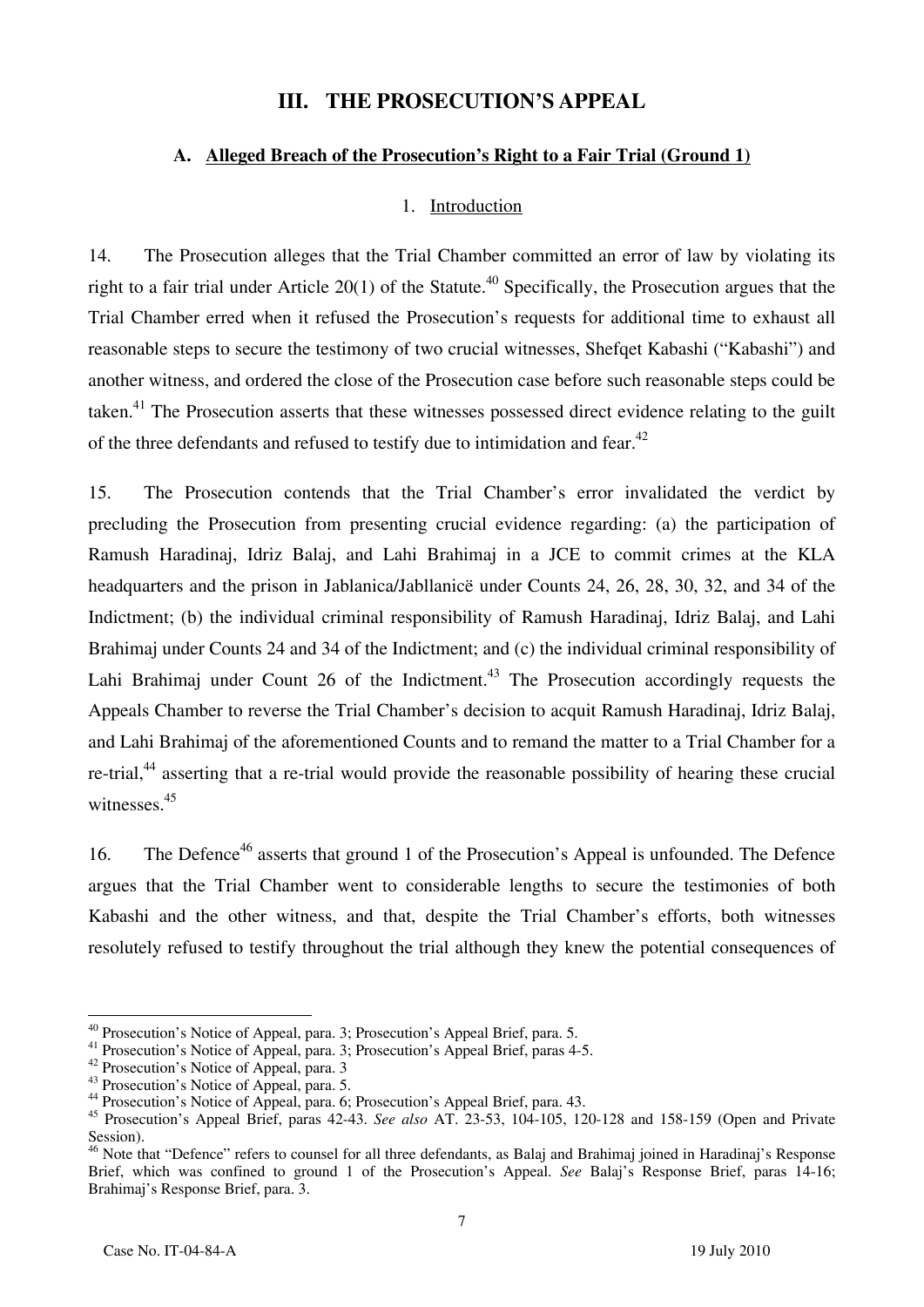such refusal. $47$  The Defence argues that, by the end of the Prosecution's case, there was no indication that the Prosecution could secure their testimony in the foreseeable future, and the Trial Chamber was therefore entitled to conclude that the Prosecution had been provided an adequate opportunity to present its case.48

17. The Appeals Chamber recalls that, when a party alleges on appeal that its right to a fair trial has been infringed, the party must prove that the Trial Chamber violated a provision of the Statute and/or the Rules of Procedure and Evidence of the Tribunal ("Rules") and that this violation caused prejudice that amounts to an error of law invalidating the Trial Judgement.<sup>49</sup> The Appeals Chamber notes that Trial Chamber decisions related to trial management, such as those determining the time available to a party to present its case as well as requests for additional time to present evidence, are discretionary decisions to which the Appeals Chamber accords deference.<sup>50</sup> Accordingly, the Appeals Chamber must determine whether the Trial Chamber abused its discretion by closing the Prosecution case before Kabashi and the other witness had testified, in violation of its obligation under Article 20(1) of the Statute to ensure that a trial is fair and conducted with due regard for the protection of victims and witnesses. If the Trial Chamber did abuse its discretion, the Appeals Chamber must determine whether this violation caused prejudice that amounted to an error of law invalidating the Trial Judgement.

#### 2. Alleged decisions of the Trial Chamber depriving the Prosecution of a fair trial

18. The Prosecution points to several Trial Chamber decisions that it claims either individually or cumulatively violated its right to a fair trial,<sup>51</sup> including: (a) an oral decision on 31 October 2007;<sup>52</sup> (b) an oral decision on 15 November 2007;<sup>53</sup> (c) an oral decision on 20 November 2007;<sup>54</sup> (d) an oral decision on 26 November 2007 in relation to Kabashi;<sup>55</sup> (e) an oral decision on

 $\overline{a}$ 47 Haradinaj's Response Brief, para. 2

<sup>48</sup> Haradinaj's Response Brief, para. 3. *See also* AT. 61-93, 103-120 and 159-163 (Open and Private Session).

<sup>49</sup> *Galić* Appeal Judgement, para. 21; *Kordić and Čerkez* Appeal Judgement, para. 119; *Blaškić* Appeal Judgement, para. 221; *Kupreškić et al.* Appeal Judgement, para. 87; Article 25(1)(a) of the Statute.

<sup>50</sup> *Prosecutor v. Stanislav Galić*, Case No. IT-98-29-AR73, Decision on Application by Prosecution for Leave to Appeal, 14 December 2001, para. 7 (referring specifically to the Trial Chamber's discretion to set time limits on the presentation of the Prosecution's case); *Prosecutor v. Jadranko Prlić et al.*, Case No. IT-04-74-AR73.4, Decision on Prosecution Appeal Concerning the Trial Chamber's Ruling Reducing Time for the Prosecution Case, 6 February 2007, para. 20.

<sup>&</sup>lt;sup>51</sup> Prosecution's Notice of Appeal, para. 4 and Confidential Annex pp. 1-2; Prosecution's Appeal Brief, para. 17.

<sup>&</sup>lt;sup>52</sup> Prosecution's Appeal Brief, paras 19-22 (citing T. 9984-9986 (31 October 2007) (Open Session) ("Decision of 31 October 2007")).

<sup>53</sup> Prosecution's Appeal Brief, para. 40 (citing T. 10876 (15 November 2007) (Private Session) ("Decision of 15 November 2007")).

<sup>54</sup> Prosecution's Appeal Brief, paras 24-25 (citing T. 10935-10936, 10956 (20 November 2007) (Open Session) ("Decision of 20 November 2007")).

 $\frac{55}{2}$  Prosecution's Appeal Brief, paras 24, 26 (citing T. 10977-10979 (26 November 2007) (Open Session) ("Decision of 26 November 2007 in relation to Kabashi")).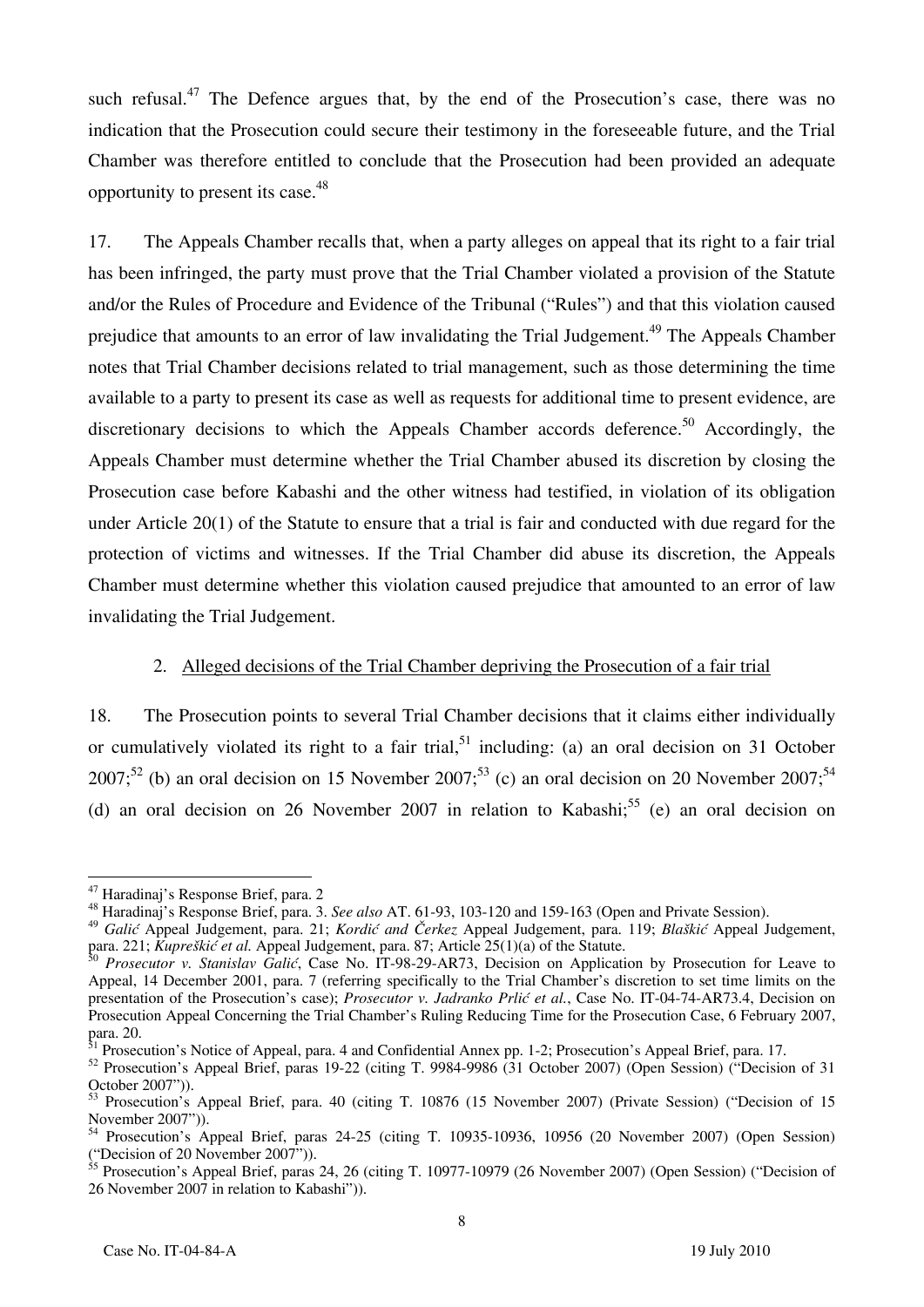26 November 2007 in relation to the other witness;<sup>56</sup> (f) a scheduling order issued on 30 November  $2007$ ;<sup>57</sup> (g) a written decision on 5 December 2007;<sup>58</sup> and (h) a written decision on 21 December 2007.59 The Appeals Chamber will address each decision in turn.

19. At the Appeal Hearing, the Prosecution further argued that, given the extraordinary circumstances of the trial, during which two crucial witnesses did not testify due to intimidation, the Trial Chamber was obliged under Article 20(1) of the Statute to consider, *proprio motu*, receiving their written statements under Rule  $89(F)$  of the Rules.<sup>60</sup> The Appeals Chamber recalls that, unless specifically authorised by the Appeals Chamber, parties should not raise new arguments during an appeal hearing that are not contained in their written briefs.<sup>61</sup> Given that the Prosecution raised this argument for the first time during the Appeal Hearing without authorisation from the Appeals Chamber, the Appeals Chamber declines to consider it.

#### (a) Decision of 31 October 2007 and Scheduling Order of 30 November 2007

20. The Prosecution asserts that the Trial Chamber's inflexibility in varying the time it allotted the Prosecution to present its case precluded the Prosecution from securing the evidence of Kabashi and the other witness, amounting to an abuse of discretion and violating the Prosecution's right to a fair trial.<sup>62</sup> In this regard, the Prosecution notes that the Trial Chamber allotted it 125 hours to present its case.<sup>63</sup> The Prosecution asserts that, although the Trial Chamber was aware that it had not yet heard from two crucial Prosecution witnesses and that these witnesses were afraid to testify due to witness intimidation, as the Prosecution case neared the 125-hour limit, "the 125 hours remained the [Trial] Chamber's inflexible measure,"<sup>64</sup> and "the [Trial] Chamber over reacted *[sic]* to time pressure and closed the Prosecution's case."<sup>65</sup> The Prosecution submits that the Trial Chamber's error is demonstrated by the Decision of 31 October 2007, in which the Trial Chamber noted that: (a) "it had 'reviewed the time still available under the 125 hours'" as well as "what still

<sup>56</sup> Prosecution's Appeal Brief, para. 37 (citing T. 10975-10978 (26 November 2007) (Open Session) ("Decision of 26 November 2007 in relation to the other witness")).

<sup>57</sup> Prosecution's Appeal Brief, para. 23 (citing *Prosecutor v. Ramush Haradinaj et al.*, Case No. IT-04-84-T, Scheduling Order for Final Trial Briefs and Closing Arguments, 30 November 2007 ("Scheduling Order of 30 November 2007")).

<sup>58</sup> Prosecution's Appeal Brief, para. 24 (citing *Prosecutor v. Ramush Haradinaj et al.*, Case No. IT-04-84-T, Decision on Prosecution's Request for Certification to Appeal the Trial Chamber's Decision Concerning Shefqet Kabashi, 5 December 2007 ("Decision of 5 December 2007")).

<sup>59</sup> Prosecution's Appeal Brief, para. 24 (citing *Prosecutor v. Ramush Haradinaj et al.*, Case No. IT-04-84-T, Decision on Prosecution's Request to Reopen Its Case to Hear Evidence of Shefqet Kabashi and for a Judicial Representation to the Authorities of the United States of America, 21 December 2007 ("Decision of 21 December 2007")).

<sup>60</sup> AT. 23-24, 30-31, 34-38, 43-44, 47-52, 60-61, 120-124, 127 (Open Session). *See also* AT. 66, 77-81, 87-93, 103, 161-162 (Open Session) (in which the Defence responds to this argument).

<sup>&</sup>lt;sup>61</sup> *Prosecutor v. Miroslav Bralo*, Case No. IT-95-17-A, Decision on Prosecution's Motion to Strike and on Appellant's Motion for Leave to File Response to Prosecution Oral Arguments, 5 March 2007, para. 15.

<sup>62</sup> Prosecution's Appeal Brief, para. 17.

<sup>63</sup> Prosecution's Appeal Brief, para. 18.

<sup>&</sup>lt;sup>64</sup> Prosecution's Appeal Brief, paras 18, 20.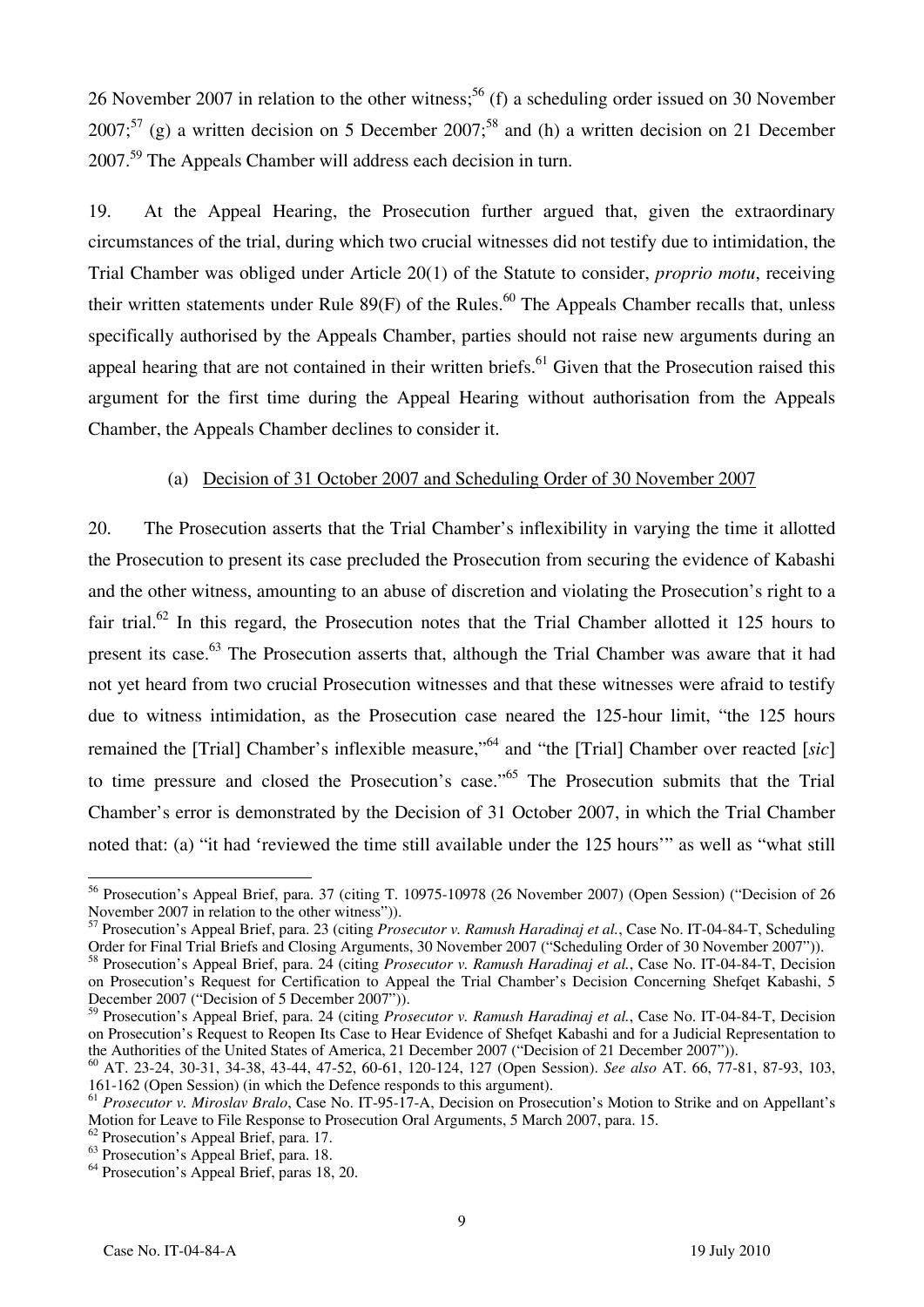remains of the list of witnesses"; (b) it expected the Prosecution to close its case by 16 November 2007; and (c) the Prosecution, Defence, and Trial Chamber were "all under time pressure."<sup>66</sup> The Prosecution further refers to the Scheduling Order of 30 November 2007, in which the Trial Chamber indicated that "the presentation of the Prosecution evidence in this case has concluded and that the Prosecution case is therefore closed."67 The Prosecution asserts that, contrary to the Trial Chamber's indication, it had neither finished presenting its evidence nor closed its case, given that two crucial Prosecution witnesses had not yet testified.<sup>68</sup> The Prosecution argues that this decision demonstrates the Trial Chamber's "unreasonable rush to judgement".<sup>69</sup>

21. In response, the Defence submits that, although the Prosecution implies that it was allotted insufficient time to present its case, the Prosecution never applied to the Trial Chamber to extend the time allotted beyond 125 hours.<sup>70</sup> In this regard, the Defence notes that, on 15 October 2007, the Trial Chamber expressly pointed out that the Prosecution had not sought such an extension.<sup>71</sup> The Defence observes that nonetheless, on 31 October 2007, the Trial Chamber extended the Prosecution case until 16 November 2007 to enable the Prosecution to present testimony from Kabashi and the other witness via video-conference  $\text{link}$ .<sup>72</sup> The Defence submits that, after attempts to secure the testimony of the other witness failed, the Trial Chamber granted the Prosecution a second extension until 20 November 2007 to accommodate the testimony of Kabashi via videoconference link.<sup>73</sup> The Defence further submits that on 20 November 2007, when Kabashi refused to testify, the Trial Chamber granted a third extension until 27 November 2007 to provide the Prosecution with another opportunity to secure the testimony of the other witness.<sup>74</sup> Additionally, the Defence asserts that, on 26 November 2007, after the other witness failed to attend the videoconference link and the Prosecution informed the Trial Chamber that he had been admitted to the hospital, the Prosecution made no further request to extend its case in order to secure his testimony or explore his medical condition.75

#### (b) Decision of 15 November 2007

22. The Prosecution notes that, after the other witness failed to testify via video-conference link on 13 November 2007, he was arrested on 15 November 2007; however, he could not be brought to

 $\overline{\phantom{a}}$ 

<sup>&</sup>lt;sup>65</sup> Prosecution's Appeal Brief, para. 20.

<sup>66</sup> Prosecution's Appeal Brief, para. 19.

<sup>67</sup> Prosecution's Appeal Brief, para. 23, *citing* Scheduling Order of 30 November 2007.

<sup>68</sup> Prosecution's Appeal Brief, para. 23.

<sup>69</sup> Prosecution's Appeal Brief, para. 23.

<sup>70</sup> Haradinaj's Response Brief, para. 9; *see also* AT. 66-67 (Open Session). 71 Haradinaj's Response Brief, para. 10.

<sup>72</sup> Haradinaj's Response Brief, para. 11.

<sup>73</sup> Haradinaj's Response Brief, para. 13; *see also* AT. 70 (Open Session). 74 Haradinaj's Response Brief, para. 14.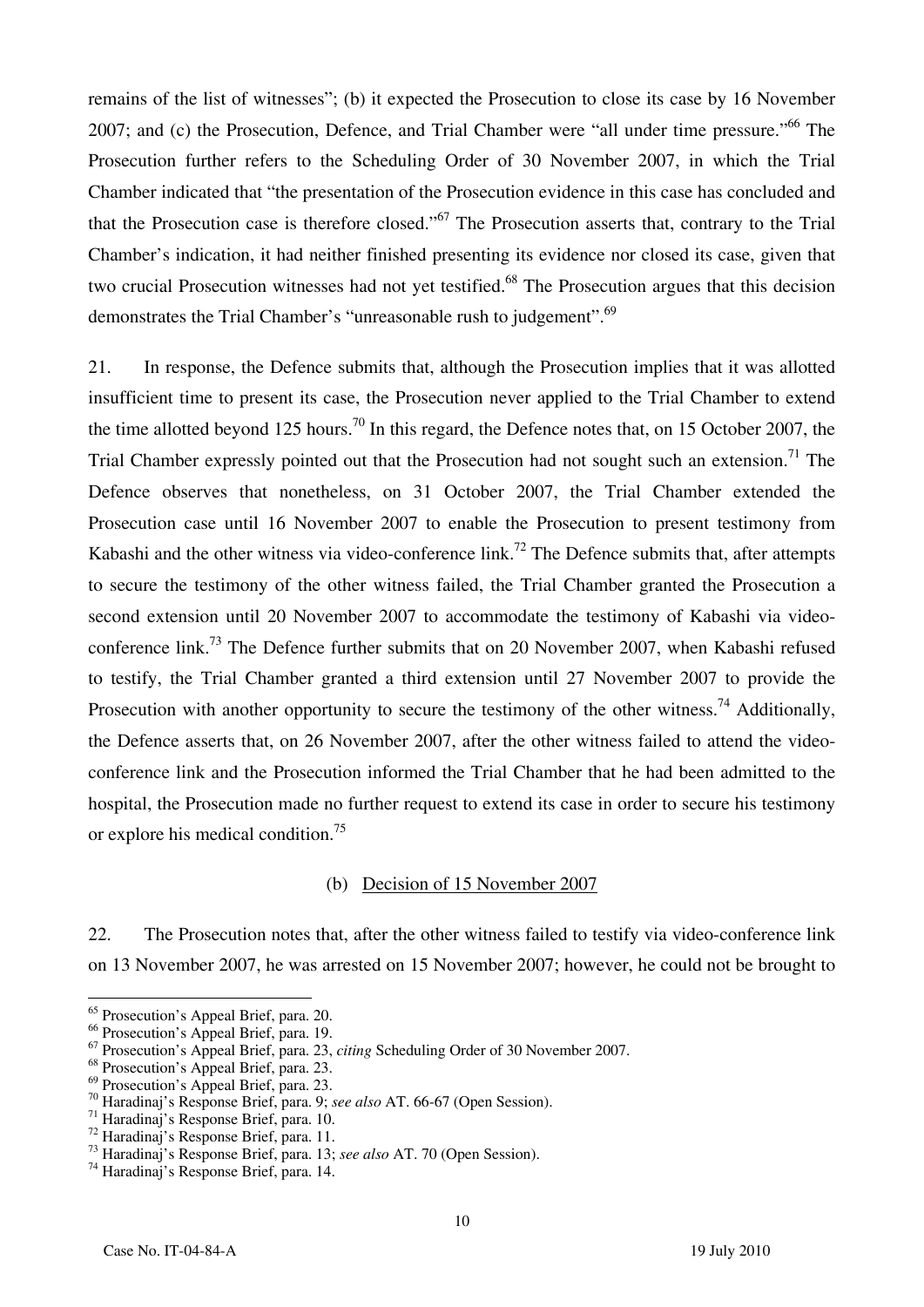the video-conference link location until after 7:00 p.m.<sup>76</sup> The Prosecution asserts that, because the Trial Chamber was "fixated on time pressures," it did not accommodate the other witness's delay by sitting longer or sitting the next day, and that it provided no reason for its inability to do so other than indicating that it was not possible.<sup>77</sup>

23. The Defence asserts that, although the Prosecution faults the Trial Chamber for failing to accommodate the other witness's testimony on 15 November 2007 by sitting past 7:00 p.m. or sitting the following day, the Prosecution made no such request at the time.<sup>78</sup> In this regard, the Defence notes that, shortly thereafter, the Prosecution filed a motion conceding that the Trial Chamber was required to adjourn without hearing the other witness's evidence and that the Trial Chamber could not sit the following day.<sup>79</sup> The Defence further notes that the other witness stated in court on 15 November 2007, in the presence of his counsel, that, if brought to the videoconference link location, he would refuse to testify.<sup>80</sup> The Defence contends that, given that the Trial Chamber provided the Prosecution a further opportunity to secure the testimony of the other witness on 26 November 2007, its argument is manifestly unfounded. $81$ 

#### (c) Decision of 20 November 2007

24. The Prosecution notes that, during the 20 November 2007 hearing, Kabashi's United States Public Defender informed the Trial Chamber that Kabashi refused to "testify today and [...] does not intend to give evidence in this proceeding today".<sup>82</sup> The Prosecution submits that the Trial Chamber subsequently rendered its 20 November 2007 decision, in which it closed the Prosecution case subject to the exceptional extension until 27 November 2007 in order to hear the evidence of the other witness.<sup>83</sup> The Prosecution asserts that, in so doing, the Trial Chamber failed to explore the possibility that Kabashi might testify in the future once he consulted with his lawyer, who was appointed to provide him with legal assistance in relation to possible contempt proceedings in the United States.<sup>84</sup>

25. In response, the Defence notes that, at the 20 November 2007 hearing, Kabashi refused to answer any of the Prosecution's questions and stated in unqualified terms that he was "not prepared

<sup>75</sup> Haradinaj's Response Brief, para. 15.

<sup>76</sup> Prosecution's Appeal Brief, para. 40.

<sup>77</sup> Prosecution's Appeal Brief, paras 40-41; *see also* AT. 32 (Open Session). 78 Haradinaj's Response Brief, para. 79.

<sup>79</sup> Haradinaj's Response Brief, para. 79.

<sup>80</sup> Haradinaj's Response Brief, para. 80.

<sup>&</sup>lt;sup>81</sup> Haradinaj's Response Brief, para. 80; *see also* AT. 81-85 (Open Session). <sup>82</sup> Prosecution's Appeal Brief, para. 25.

<sup>83</sup> Prosecution's Appeal Brief, para. 25.

<sup>84</sup> Prosecution's Appeal Brief, para. 25; *see also* AT. 47 (Open Session).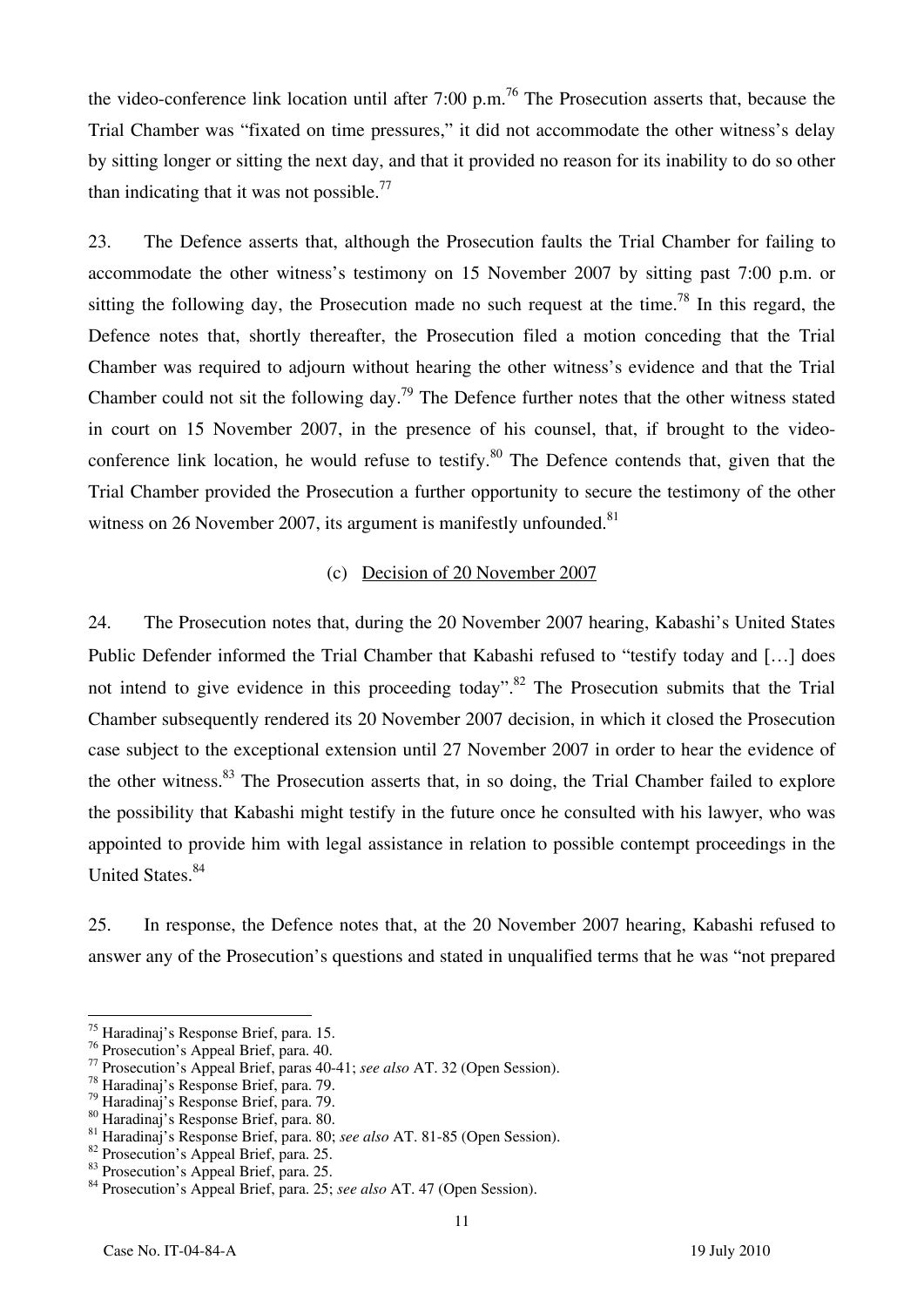to speak before this Tribunal".<sup>85</sup> The Defence also notes that the Presiding Judge informed Kabashi of the penalties for contempt; that Kabashi confirmed that he would not answer any question put to him as a witness in the *Haradinaj et al.* case; and that Michael Karnavas, Kabashi's Tribunalappointed lawyer, informed the Trial Chamber that Kabashi was fully aware of the consequences of that position.<sup>86</sup> The Defence also points out that the Trial Chamber indicated that it "had 'struggled' to secure Mr. Kabashi's testimony for 'many, many months'"; the Prosecution case was about to close and Kabashi repeatedly refused to testify; and, "if there were to be a 'dramatic change' in Mr. Kabashi's attitude, which gave cause to believe that he genuinely intended to testify, then the Trial Chamber would entertain a further application to receive his testimony.<sup> $37$ </sup> The Defence submits that the Trial Chamber terminated the video-conference link on the basis that, after the Prosecution asked the Trial Chamber to allow Kabashi to reconsider his position overnight with the benefit of legal advice, Kabashi confirmed that an adjournment would not result in a change of position.<sup>88</sup>

#### (d) Decision of 26 November 2007 in relation to Kabashi

26. The Prosecution submits that, during the 26 November 2007 hearing, the Trial Chamber "again demonstrated its fixation on an expeditious trial" when it denied a Prosecution motion, filed on 23 November 2007,<sup>89</sup> to extend its case in order to secure Kabashi's testimony.<sup>90</sup> The Prosecution asserts that, in denying the Motion of 23 November 2007, the Trial Chamber disregarded the Prosecution's argument regarding the likelihood of securing Kabashi's testimony if he were informed that contempt proceedings could be initiated against him as a result.<sup>91</sup> The Prosecution also argues that the Trial Chamber demonstrated its "rush to close the Prosecution case and to end the trial" when it stated that:

[...] the Prosecution seems not to have heeded the Chamber's instruction given during the 20th of November, 2007 hearing, in which it was informed that aside for the exceptional extension until the  $27<sup>th</sup>$  of November, 2007 in order to hear the evidence of [the other witness], the Chamber considered the Prosecution's case closed. Moreover, the Prosecution has now exceeded the 125 hours that were allotted to it at the beginning of the case.<sup>92</sup>

27. The Defence argues that the Trial Chamber was justified in rejecting the Motion of 23 November  $2007$ , noting that the Trial Chamber based this decision "on the fact that Mr. Kabashi was still unwilling to testify, and on the fact that there had been no material change of

<sup>85</sup> Haradinaj's Response Brief, para. 33.

<sup>86</sup> Haradinaj's Response Brief, paras 36-37.

 $87$  Haradinaj's Response Brief, para. 39.

<sup>88</sup> Haradinaj's Response Brief, para. 40; *see also* AT. 70-72 (Open Session).

<sup>89</sup> *Prosecutor v. Ramush Haradinaj et al.*, Case No. IT-04-84-T, Prosecution's Motion to Extend the Prosecution Case to Secure the Testimony of Shefqet Kabashi, 23 November 2007 ("Motion of 23 November 2007").

<sup>90</sup> Prosecution's Appeal Brief, para. 26.

<sup>&</sup>lt;sup>91</sup> Prosecution's Appeal Brief, para. 26.

 $92$  Prosecution's Appeal Brief, para. 26 (citing T. 10978 (26 November 2007) (Open Session)).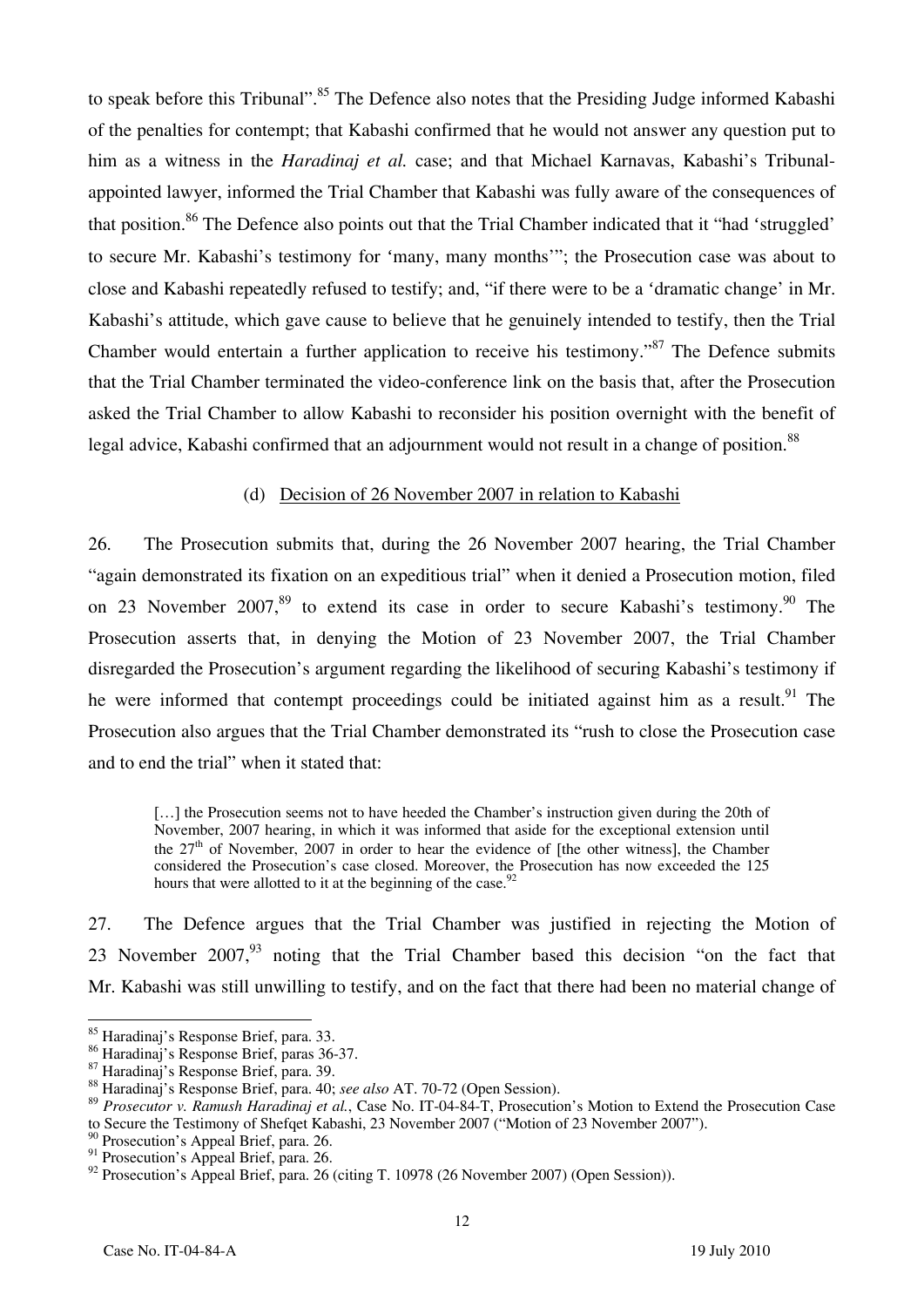circumstances since the last hearing."<sup>94</sup> The Defence asserts that "[t] the mere possibility that he might change his mind at some later stage if he received further legal advice did not warrant a further adjournment of the Prosecution case."<sup>95</sup>

#### (e) Decision of 26 November 2006 in relation to the other witness

28. The Prosecution further notes that, on 26 November 2006, the other witness was again scheduled to testify via video-conference link.<sup>96</sup> However, the Prosecution was informed before the hearing that the other witness had been hospitalised and that seven to ten days were needed to reassess his situation.<sup>97</sup> The Prosecution observes that, when it informed the Trial Chamber of this development, the Trial Chamber noted: "The result being that we cannot hear [...] the evidence of [the other witness] on this day, which was together with tomorrow, the last days for the presentation of the Prosecution's case."98 The Prosecution argues that the Trial Chamber erred in closing the Prosecution's case in relation to the other witness on 26 November 2007 without allowing the Prosecution additional time to obtain information about the other witness's medical condition and to consider the possibility of securing his testimony.<sup>99</sup> The Prosecution also notes that, in ordering the Prosecution's case closed, the Trial Chamber emphasised that "the Prosecution had now exceeded the 125 hours allotted to it at the beginning of the case," and argues that this statement demonstrates that the Trial Chamber focused on conducting an expeditious trial while ignoring its duty to ensure a fair trial. $100$ 

29. The Defence notes that the Prosecution informed the Trial Chamber on 23 November 2007 that the other witness had been hospitalised, that he would not be available to testify on 26 November 2007, and that his doctors would "reassess his state within 7 to 10 days."101 The Defence submits that the Prosecution accordingly had three days in which to apply for an adjournment to obtain a further medical assessment or an extension of time in order to secure the other witness's evidence but failed to do so at that time or any time thereafter.<sup>102</sup> The Defence argues that, if the Prosecution had considered that an adjournment or extension of time was necessary to ensure its right to a fair trial, then it was incumbent upon the Prosecution to request

 $\overline{a}$ 

13

<sup>93</sup> Haradinaj's Response Brief, para. 47.

<sup>&</sup>lt;sup>94</sup> Haradinaj's Response Brief, para. 46.

<sup>95</sup> Haradinaj's Response Brief, para. 46; *see also* AT. 72-74 (Open Session).

<sup>&</sup>lt;sup>96</sup> Prosecution's Appeal Brief, para. 37.

<sup>&</sup>lt;sup>97</sup> Prosecution's Appeal Brief, para. 37.

<sup>98&</sup>lt;br>Prosecution's Appeal Brief, para. 37, *citing* T. 10975 (26 November 2007) (Open Session).<br><sup>99</sup> Prosecution's Appeal Brief, para. 37; *see also* AT, 32, 47.

<sup>&</sup>lt;sup>100</sup> Prosecution's Appeal Brief, para. 38, *citing* T. 10978 (26 November 2007) (Open Session).<br><sup>101</sup> Haradinaj's Response Brief, para. 83.<br><sup>102</sup> Haradinaj's Response Brief, paras 83-90.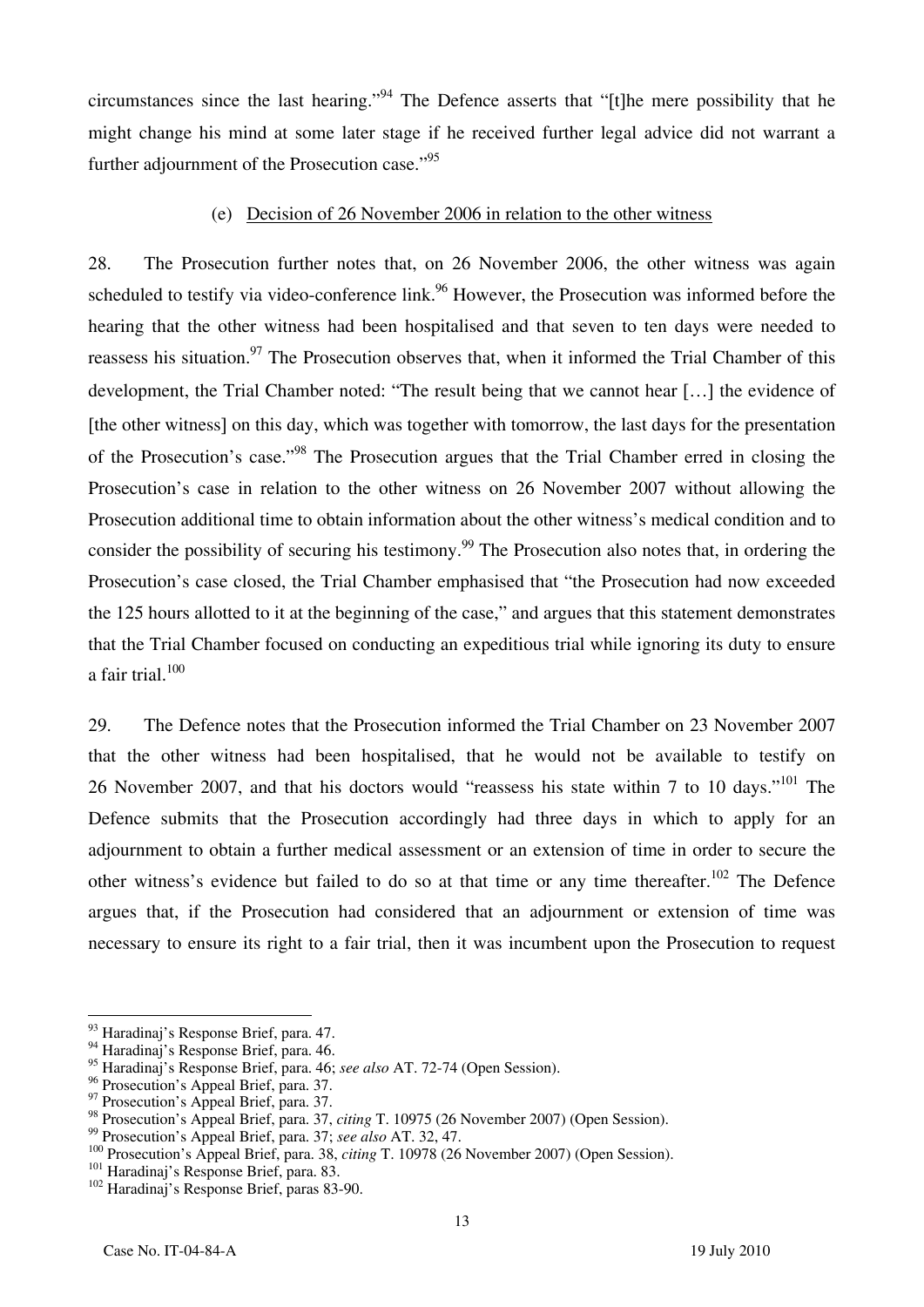this course of action from the Trial Chamber.<sup>103</sup> The Defence also argues that the Trial Chamber's statement indicating that it could not hear the other witness on 26 November 2007 was accurate and did not prejudge any future application the Prosecution might make for additional time.<sup>104</sup>

#### (f) Decision of 5 December 2007

30. The Prosecution submits that, on 5 December 2007, the Trial Chamber erroneously applied Rule 73(B) of the Rules when it denied the Prosecution's request for certification to appeal the Decision of 26 November 2007 in relation to Kabashi.<sup>105</sup> The Prosecution notes that, in denying the Request for Certification, the Trial Chamber considered that "the Prosecution had advanced no argument as to the likelihood that Shefqet Kabashi would ever testify."<sup>106</sup> The Prosecution asserts that, in drawing this conclusion, the Trial Chamber failed to consider the Prosecution's argument regarding the likelihood of securing Kabashi's testimony – namely, that:

[...] if Shefqet Kabashi would be properly informed, either by his US public defender or by his appointed defence attorney at the Tribunal, as to the possible repercussions of contempt proceedings against him, he would change his mind and testify.<sup>107</sup>

31. The Defence submits that the Trial Chamber correctly applied the provisions of Rule 73(B) of the Rules and that the Prosecution has not demonstrated any discernible error in the Trial Chamber's reasoning.<sup>108</sup>

#### (g) Decision of 21 December 2007

32. The Prosecution observes that, during a hearing on 10 December 2007, a United States District Court Judge indicated that, if the Trial Chamber were to reopen the case and schedule a date to hear Kabashi's testimony, the Judge "would in *all likelihood* issue an order compelling Shefqet Kabashi to testify on that day."<sup>109</sup> The Prosecution avers that, if Kabashi had failed to testify on the designated day, the Judge would likely have held him in contempt.<sup>110</sup> The Prosecution notes that, although the Trial Chamber reasoned that the "mere possibility of contempt proceedings before a national court does not constitute new circumstances of such a nature that it would warrant a re-opening" of the case, the information provided by the United States court indicated "that it was not only a *mere possibility* that contempt and other proceedings would have been triggered by a

<sup>&</sup>lt;sup>103</sup> Haradinai's Response Brief, para, 88.

<sup>103</sup> Haradinaj's Response Brief, para. 88. 104 Haradinaj's Response Brief, paras 87-88; *see also* AT 85-87 (Open Session).

<sup>105</sup> Prosecution's Appeal Brief, para. 27 (citing *Prosecutor v. Ramush Haradinaj et al.*, Case No. IT-04-84-T, Prosecution's Request for Certification for Interlocutory Appeal of Trial Chamber's Decision Re Shefqet Kabashi, 30 November 2007 ("Request for Certification")).

<sup>106</sup> Prosecution's Appeal Brief, para. 28 (citing Decision of 5 December 2007, para. 3). 107 Prosecution's Appeal Brief, para. 29. 108 Haradinaj's Response Brief, para. 52; *see also* AT. 74 (Open Session).

<sup>&</sup>lt;sup>109</sup> Prosecution's Appeal Brief, para. 32 (internal citations omitted).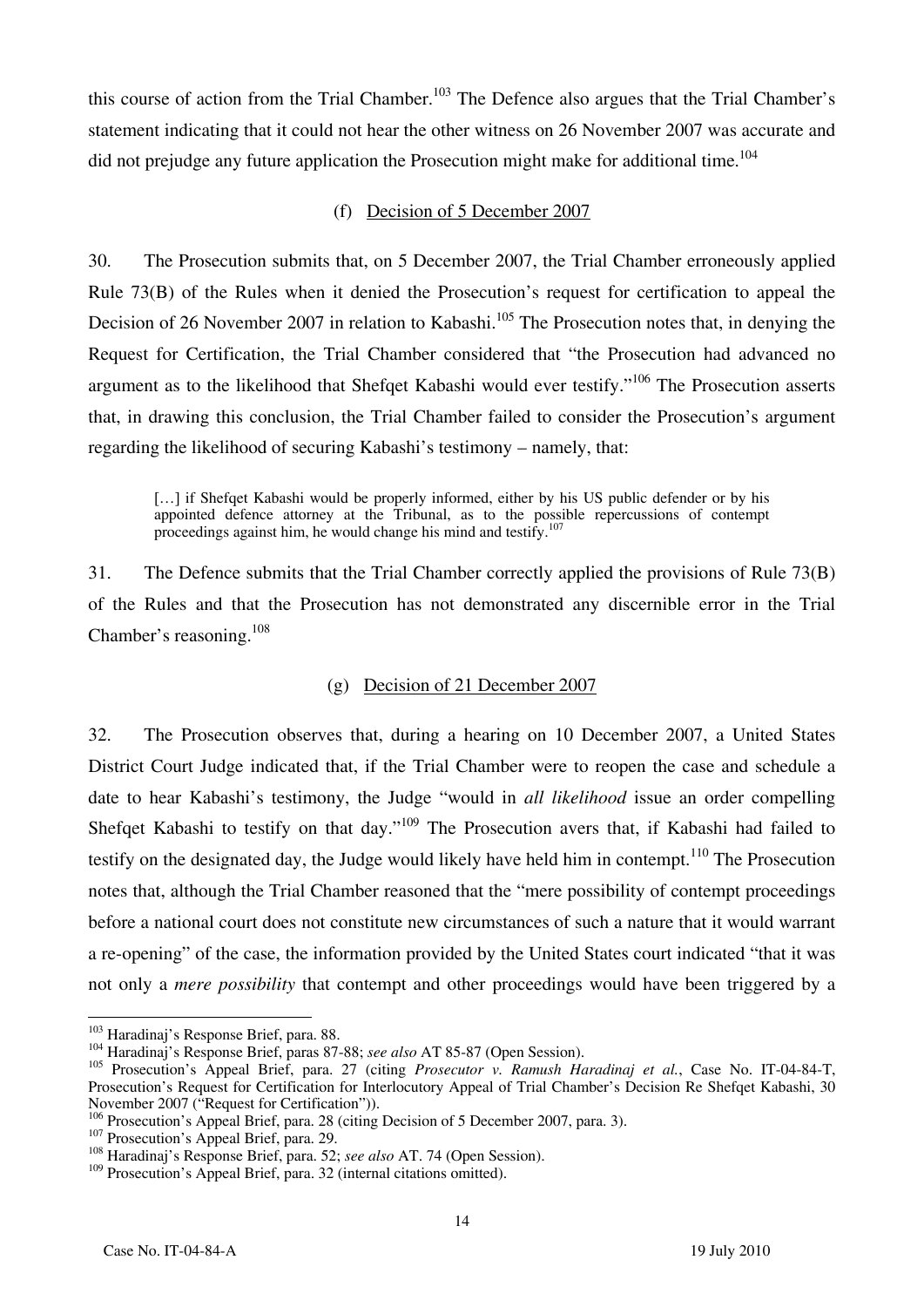United States Federal Court to secure Shefqet Kabashi's testimony; it was an *all likelihood*  probability."111 The Prosecution asserts that, although this development should have compelled the Trial Chamber to reopen the case as a means of securing Kabashi's testimony,<sup>112</sup> the Trial Chamber denied the Prosecution's request to reopen its case, $113$  and in so doing "failed to give appropriate weight to the serious probability of triggering contempt proceedings against Shefqet Kabashi in the United States that would have included incarceration, the purpose of which was to compel him to testify."<sup>114</sup>

33. The Defence asserts that the Trial Chamber did not discernibly err in the 21 December 2007 Decision when it denied the Prosecution's request to reopen its case.<sup>115</sup> In support of this assertion, the Defence argues that Kabashi consistently indicated that he would face imprisonment rather than testify and that the Prosecution's argument that he might have changed his mind when faced with civil contempt proceedings in the United States is "mere speculation."116 The Defence argues that "there was no change in circumstances to warrant the exceptional measure of re-opening of the Prosecution's case at this very late stage of the trial."<sup>117</sup>

#### 3. Analysis

34. The central factual context of the Prosecution's appeal is the unprecedented atmosphere of widespread and serious witness intimidation that surrounded the trial. The Trial Chamber acknowledged this in the Trial Judgement, observing that:

[...] throughout the trial, the Trial Chamber encountered significant difficulties in securing the testimony of a large number of witnesses. Many witnesses cited fear as a prominent reason for not wishing to appear before the Trial Chamber to give evidence. The Trial Chamber gained a strong impression that the trial was being held in an atmosphere where witnesses felt unsafe. This was due to a number of factors specific to Kosovo/Kosova, for example Kosovo/Kosova's small communities and tight family and community networks which made guaranteeing anonymity difficult. The parties themselves agreed that an unstable security situation existed in Kosovo/Kosova that was particularly unfavourable to witnesses.<sup>118</sup>

35. In circumstances of witness intimidation such as this, it is incumbent upon a Trial Chamber to do its utmost to ensure that a fair trial is possible. Witness intimidation of the type described by the Trial Chamber undermines the fundamental objective of the Tribunal, enshrined in Article 20(1)

 $110$  Prosecution's Appeal Brief, para. 32.

<sup>&</sup>lt;sup>112</sup> Prosecution's Appeal Brief, para. 33 (internal citations omitted).<br><sup>112</sup> Prosecution's Appeal Brief, para. 35.<br><sup>113</sup> Prosecutor v. Ramush Haradinaj et al., Case No. IT-04-84-T, Prosecution's Request to Reopen its Cas Evidence of Shefqet Kabashi and for a Judicial Representation to the Authorities of the United States, 17 December 2007, Public with Confidential Annex ("Prosecution Motion of 17 December 2007").

<sup>114</sup> Prosecution's Appeal Brief, para. 31; *see also* AT. 74-76 (Open Session).

<sup>&</sup>lt;sup>115</sup> Haradinaj's Response Brief, para. 57.<br><sup>116</sup> Haradinaj's Response Brief, para. 57.

<sup>&</sup>lt;sup>117</sup> Haradinaj's Response Brief, para. 57. <sup>118</sup> Trial Judgement, para. 6 (internal citations omitted).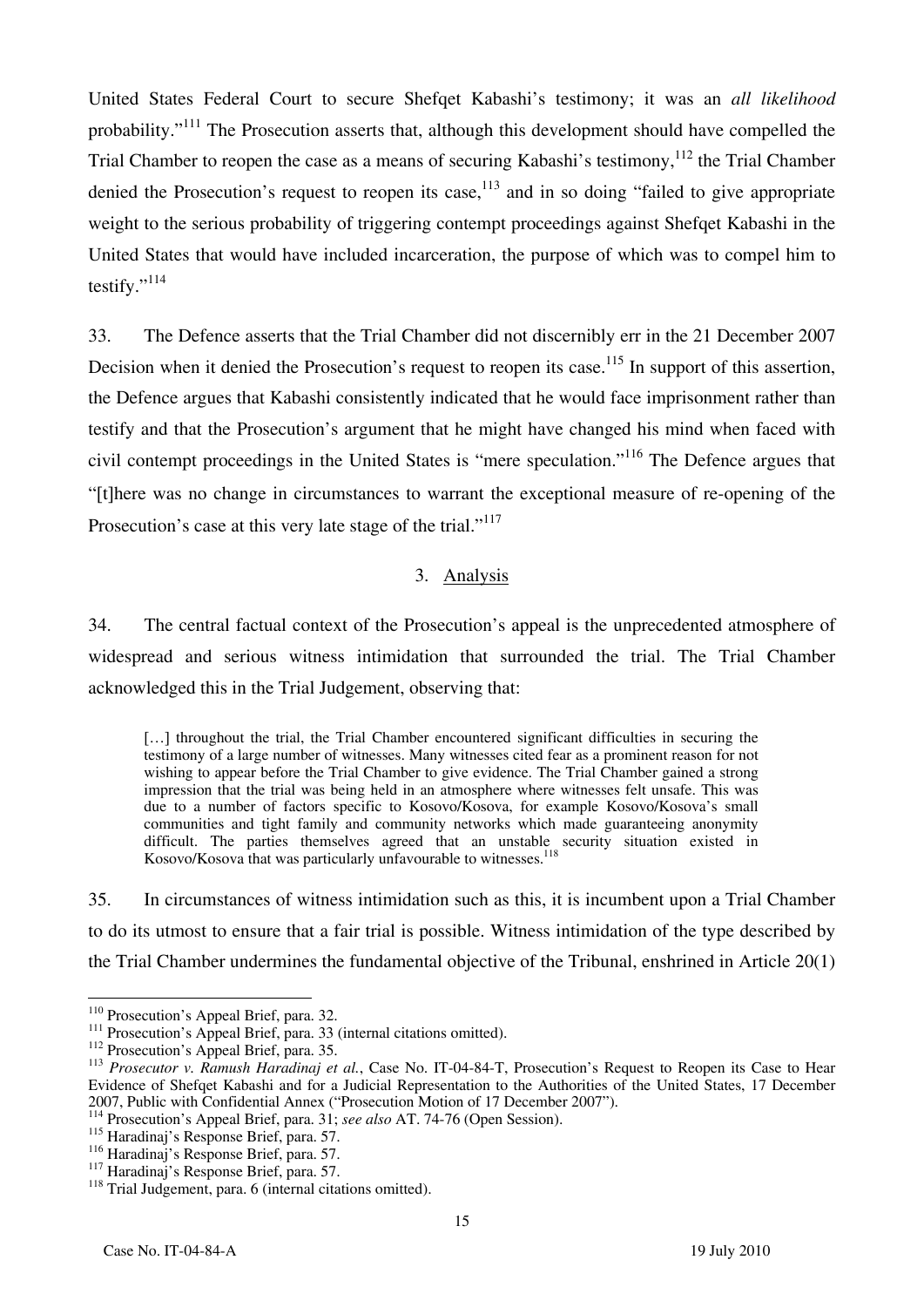of the Statute: to ensure that trials are fair, expeditious, and conducted with due regard for the protection of victims and witnesses. Countering witness intimidation is a primary and necessary function of a Trial Chamber. While a Trial Chamber is always required to "provide every practicable facility it is capable of granting under the Rules and Statute when faced with a request by a party for assistance in presenting its case",  $119$  this obligation is especially pressing when outside forces seek to undermine the ability of a party to present its evidence at trial. For the Tribunal to function effectively, Trial Chambers must counter witness intimidation by taking all measures that are reasonably open to them, both at the request of the parties and *proprio motu*.

36. A Trial Chamber possesses broad powers with which to assure the fairness of a trial. Under Rule 54 of the Rules, a Trial Chamber has the power to issue such orders, subpoenas, warrants, and transfer orders as may be necessary for the purposes of an investigation or for the preparation or conduct of the trial, which includes the power to: adopt witness protection measures; take evidence by video-conference link or by way of deposition; and summon witnesses and order their attendance. In addition, if such measures fail, upon the request of a party or *proprio motu*, a Trial Chamber can order that proceedings be adjourned or stayed.<sup>120</sup>

37. The Trial Chamber in this case recognised that witnesses called by the Prosecution faced particular difficulties in testifying, stating that "[a] high proportion of Prosecution witnesses in this case expressed a fear of appearing before the Trial Chamber to give evidence".121 More specifically, the Trial Chamber was aware that Kabashi and the other witness were reluctant to testify.<sup>122</sup> Indeed. in open court, Kabashi raised the endemic problem of witness intimidation, stating "there were persons who were asked questions as witnesses and whose names don't even appear on witness lists because they have been killed. I don't want protective measures because such measures do not exist in reality; they only exist within the boundaries of this courtroom, not outside it." $123$ 

38. Furthermore, the Trial Chamber was aware that both Kabashi and the other witness were particularly important to the Prosecution case.<sup>124</sup> Kabashi, a former KLA member, was to testify, *inter alia*, to specific acts of mistreatment by the defendants; these included ordering the killing and beating of specific individuals. He was also to testify as to their leadership roles in relation to

<sup>&</sup>lt;sup>119</sup> Tadić Appeal Judgement, para. 52.

<sup>&</sup>lt;sup>120</sup> Tadić Appeal Judgement, para. 52.<br><sup>121</sup> Trial Judgement, para. 22.<br><sup>121</sup> See Prosecutor v. Ramush Haradinaj et al., Case No. IT-04-84-T, Prosecution's Application for Issuance of Subpoena (Confidential but referred to in the Trial Judgement), 25 May 2007, para. 2; Kabashi, T. 5438-5439 (5 June 2007) (Open Session), T. 10939-10941 (20 November 2007) (Open Session); *see generally* Trial Judgement, para. 28; Trial Judgement, Appendix A (Procedural History), paras 20, 24.

<sup>&</sup>lt;sup>124</sup> See T. 10120 (1 November 2007) (Open Session); T. 10956 (20 November 2007) (Open Session).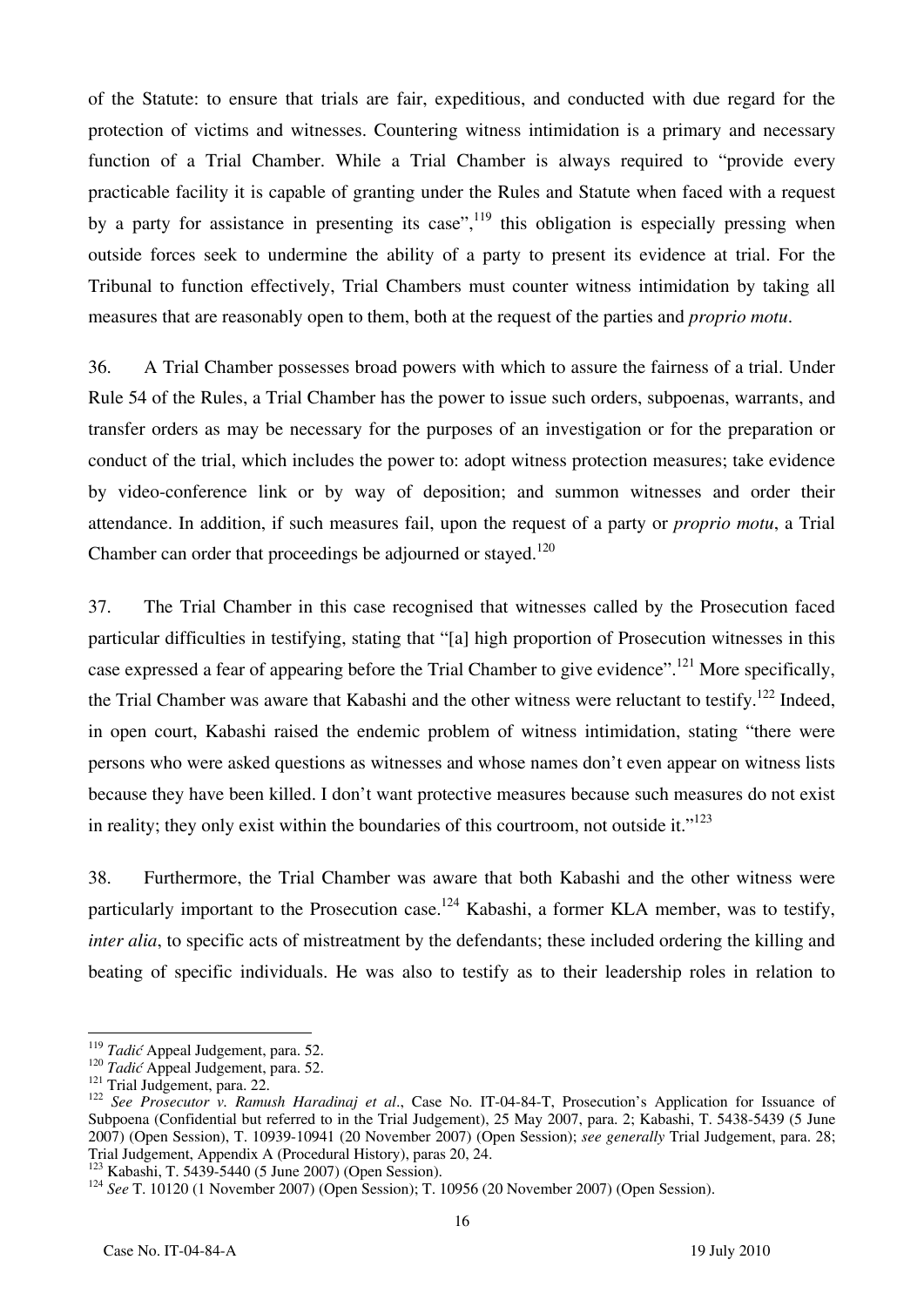activities such as interrogations and executions.<sup>125</sup> The other witness was to testify as to the specific abuse he suffered at the hands of the defendants, and specific acts of torture and mutilation he witnessed them inflicting.<sup>126</sup> The two witnesses' testimonies would have potentially been significant in relation to the defendants' responsibility for crimes committed at KLA headquarters and the prison in Jablanica/Jabllanicë, including through the alleged JCE.<sup>127</sup> However, despite the importance of Kabashi and the other witness, the two witnesses never meaningfully testified during the Trial, depriving the Prosecution of vital support for its case. The accused were subsequently acquitted on almost all the counts that the two witnesses' testimony might have helped to establish.128

39. The Appeals Chamber recalls that Trial Chambers enjoy considerable discretion in managing the trials before them. However, the manner in which such discretion is exercised by a Trial Chamber should be determined in accordance with the case before it. Indeed, what is reasonable in one trial is not automatically reasonable in another. Thus, the question of whether a Trial Chamber abused its discretion should not be considered in isolation, but rather should be assessed taking into account all the relevant circumstances of the case at hand.

40. Taken individually and outside the context of the trial, each of the Trial Chamber's decisions concerning Kabashi and the other witness could be considered as falling within its scope of discretion. When these decisions are evaluated together, however, particularly in the context of the serious witness intimidation that formed the context of the Trial, it is clear that the Trial Chamber seriously erred in failing to take adequate measures to secure the testimony of Kabashi and the other witness. By contrast, the Trial Chamber appeared to place undue emphasis on ensuring that the Prosecution took no more than its pre-allotted time to present its case, and that the Trial Chamber's deadlines for presenting evidence were respected, irrespective of the possibility of securing the testimony of two key witnesses. This misplaced priority demonstrates that the Trial Chamber failed to appreciate the gravity of the threat that witness intimidation posed to the trial's integrity. The Appeals Chamber notes that the Trial Chamber was on notice regarding the serious threat to witnesses from the very opening of the trial<sup>129</sup> and yet manifestly failed to take sufficient steps to ensure the protection of vulnerable witnesses and safeguard the fairness of the proceedings.

 $\overline{a}$ <sup>125</sup> *See* Motion of 23 November 2007, pp. 3-4.

<sup>&</sup>lt;sup>126</sup> *See* the other witness statement, 13 January 2004, paras 15, 23, 24, at Prosecution's Appeal Brief, Annex B (Confidential).

<sup>&</sup>lt;sup>7</sup> *Compare* Fourth Amended Indictment, pp. 31-39 (Counts 24, 26, 28, 30, 32, 34) *with* Prosecution's Appeal Brief, Appendices A and B.

 $\overline{5}ee$  Trial Judgement, paras 502-504.

<sup>&</sup>lt;sup>129</sup> See Opening Statement, T. 359-361 (5 March 2007): "MS DEL PONTE: [...] The protection of witnesses who have had the courage to come forward has been, and will continue to be, of critical importance. You know that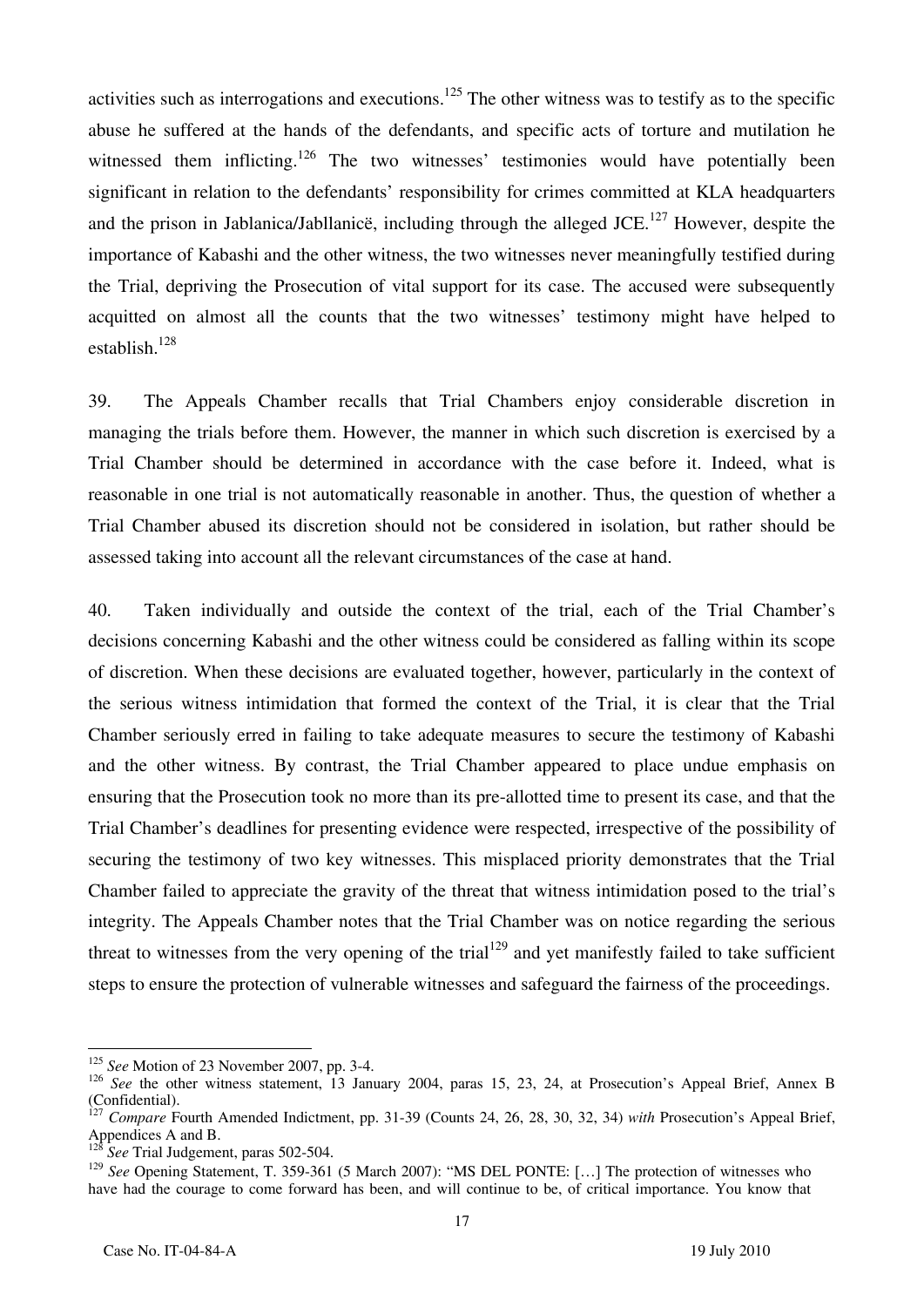41. The Trial Chamber erred by issuing a series of decisions in November and December 2007 that significantly constrained the Prosecution in its efforts to secure the testimony of both Kabashi and the other witness. Some of these failures were in response to specific requests by the Prosecution, while in certain other cases the Trial Chamber should have *proprio motu* undertaken measures to facilitate witness testimony and to ensure the proper protection of vulnerable witnesses.<sup>130</sup> With regard to Kabashi, following a 20 November 2007 video-conference link hearing in which he and his lawyer issued confused and equivocal refusals to speak on that particular occasion,<sup>131</sup> the possibility remained that Kabashi might testify under different circumstances. However, the Trial Chamber chose not to persevere in attempts to hear his testimony. Instead, it admonished the Prosecution for attempting to reschedule Kabashi's testimony because "the Trial Chamber considered the Prosecution's case closed" and the "Prosecution ha[d] now exceeded the 125 hours that were allotted to it at the beginning of the case."<sup>132</sup> This commentary underscored the Trial Chamber's preference for meeting its deadlines over assisting the Prosecution in overcoming attempts at witness intimidation. The Trial Chamber also refused the Prosecution's request for certification to appeal the decision not to hear Kabashi's testimony.<sup>133</sup> The Trial Chamber's explanation of this decision again included a specific reference to the time constraints it had imposed on the number of hours allotted for the Prosecution to present its case.<sup>134</sup>

42. In an order filed on 21 December 2007, the Trial Chamber again refused to reopen the Prosecution's case after the conclusion of its submissions, despite the fact that the Prosecution had demonstrated a strong possibility that Kabashi's testimony could finally be obtained.<sup>135</sup> The

 $\overline{a}$ many witnesses are reluctant to testify. Some are even terrified. The intimidation and threats suffered by witnesses in this case has been a serious ongoing problem for the individuals concerned and for this Prosecution. This problem has not gone away. Witnesses continue to receive threats, both veiled and direct. Just this weekend, our first direct victim witness [...] Mr. President, I'm just informing the Court that this weekend [...] I received an [*sic*] information about threats that a witness [has] received now. […] So I wonder why I could not inform the Court about an event, about the facts that occurred during the weekend and it's directly related with this trial. Because, Mr. President, if I have no witnesses appearing in court, I will be obliged to withdraw this indictment. JUDGE ORIE: Madam Prosecutor, I think there's nothing inappropriate about informing the Court about threats. But [...] whether to go into any further details, where we'll not be able to further inquire into the matter, whether that would be the best course is subject to doubt."

<sup>&</sup>lt;sup>130</sup> *See Tadić* Appeal Judgement, para. 52. The Appeals Chamber notes with extreme concern that confidential information concerning protected witnesses was, on occasion, made public by the Trial Chamber. The Appeals Chamber recalls that, pursuant to Rule 75(F) of the Rules, protective measures once ordered *continue to have effect* in any proceeding before the Tribunal *until rescinded, varied, or augmented*. Moreover, the Appeals Chamber underscores that potential witnesses who do not testify may face similar risks to those who did. In particular, witnesses who do not testify out of fear may also require continued anonymity. Cf. Nshogoza Appeal Judgement, paras 65, 67

<sup>&</sup>lt;sup>131</sup> See Kabashi, T. 10935-10937, 10941, 10958-10959, 10964 (20 November 2007) (Open Session).<br><sup>132</sup> T. 10978 (26 November 2007) (Open Session). The Trial Chamber made reference to the need for "dramatic" events before it would be willing to reschedule Kabashi's testimony (*see* Kabashi, T. 10961 (20 November 2007) (Open Session); T. 10977-10979 (26 November 2007) (Open Session)), a standard that would be particularly hard for the Prosecution to meet when dealing with witnesses who were subject to witness intimidation and who were afraid of testifying.<br><sup>133</sup> Decision of 5 December 2007, para. 3.

 $134$  Decision of 5 December 2007, para. 3.

<sup>&</sup>lt;sup>135</sup> Decision of 21 December 2007, paras 7-8.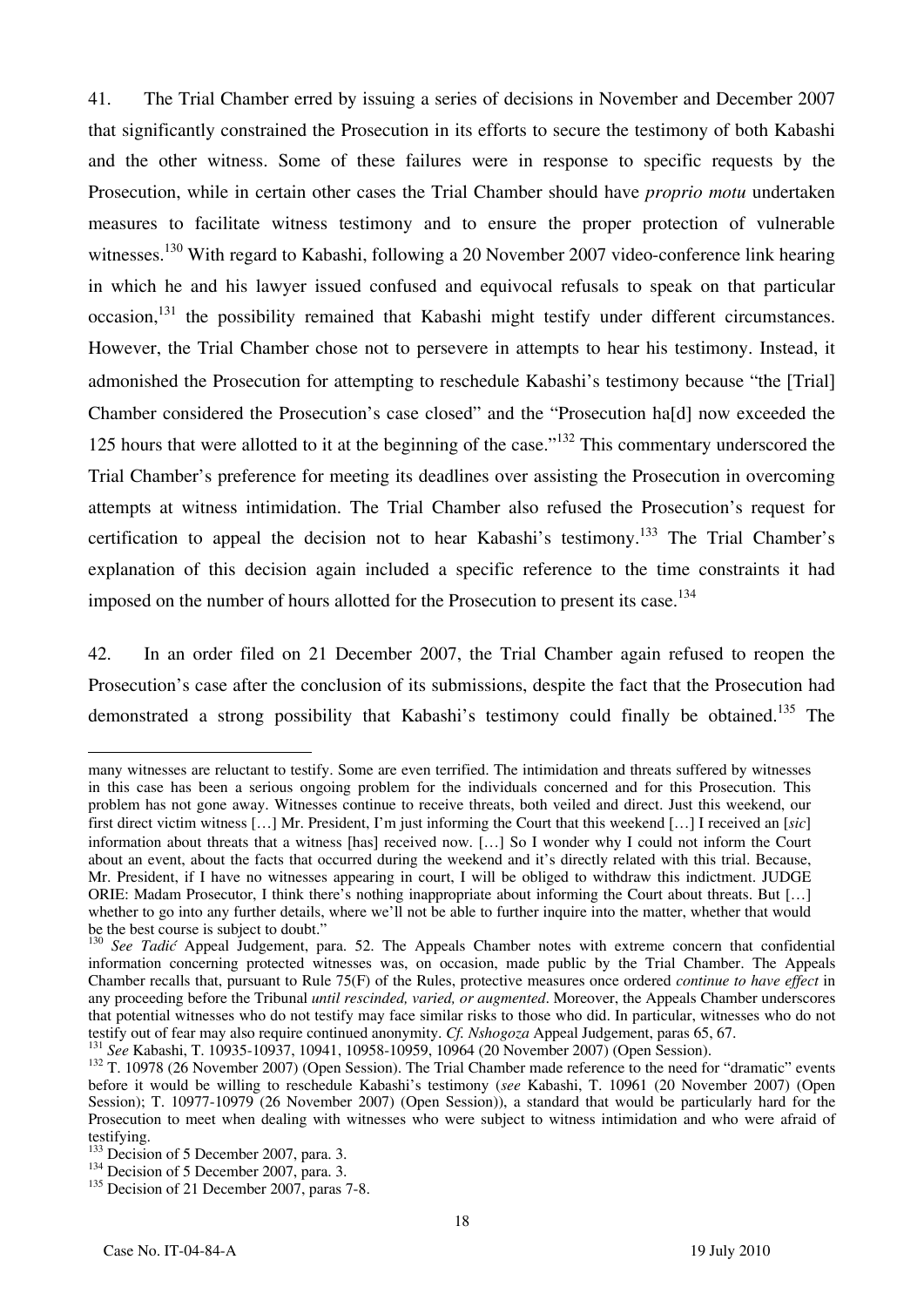Decision on Reopening unjustifiably discounted an order by a United States District Court Judge stating that if the case were reopened and a date for Kabashi's testimony scheduled, he would "in all likelihood" issue an order compelling Kabashi to testify that day.<sup>136</sup> The Trial Chamber's decision failed to appreciate that Kabashi's physical presence in the United States would have directly exposed him to the contempt penalties wielded by United States federal courts, including imprisonment, $^{137}$  should he refuse to testify. Actual arrest and the immediate threat of imprisonment had proved effective in compelling testimony from other unwilling witnesses during the course of the trial, $138$  strongly suggesting that the threat of arrest, if carried out, could have compelled Kabashi's testimony as well.

43. The Trial Chamber's treatment of the other witness's testimony was also demonstrably unfair and injudicious. Despite having acknowledged difficulties in convincing the other witness to testify,  $139$  and despite this witness's potential importance to the Prosecution.<sup>140</sup> the Trial Chamber on multiple occasions failed to make efforts that could have resulted in obtaining his testimony. Such failure was manifest in the hearing of 15 November 2007. The Trial Chamber was informed that the other witness had been arrested on the basis of an indictment by the Tribunal and according to the Trial Chamber's information would have been available to testify by video-conference link at approximately 6:30 p.m.<sup>141</sup> Nonetheless, and despite the other witness's known reluctance to testify and potential importance to the Prosecution's case, the Trial Chamber chose to significantly delay his testimony on the basis of objectively less important logistical considerations. It commented that:

[...] it's not only Thursday close to 7.00 but it's also 125 hours since the beginning of the presentation of the Prosecution's case. There's no way to further sit either on Friday or on Monday. We have explored that. That's not possible. Tuesday [...] is reserved for another witness [and even] if [the other witness] would testify, there's a fair chance that we would not come any further than that he will not answer questions. There's another possibility that he starts answering questions. And then, of course, what follow-up to give, because there's no time.<sup>142</sup>

The Trial Chamber's language and approach manifestly prioritised logistical considerations and the specific number of hours assigned to the Prosecution case over the much more significant consideration of securing the testimony of a potentially important witness who was finally available to testify. The Trial Chamber's rationale for its refusal to immediately hear the other witness took no account of the witness intimidation that was a characteristic of the case, and the importance of obtaining witness testimony when it was available. The Trial Chamber was aware that the other

<sup>&</sup>lt;sup>136</sup> Prosecution Motion of 17 December 2007, para. 4.

 $137$  See generally United States v. Marquado, 149 F.3d 36 (1st Cir. 1998).<br> $138$  See the cases of Sadri Selca and Avni Krasniqi, who testified after being arrested and transferred to The Hague on the charge of contempt of the court (Trial Judgement, Appendix A (Procedural History), paras 21-22).

<sup>&</sup>lt;sup>139</sup> See, e.g., T. 5667-5668 (14 June 2007) (Open Session); T. 10956 (20 November 2007) (Open Session).<br><sup>140</sup> See, e.g., T. 10956, 20 November 2007 (Open Session).<br><sup>141</sup> T. 10876 (15 November 2007) (Private Session).<br><sup>14</sup>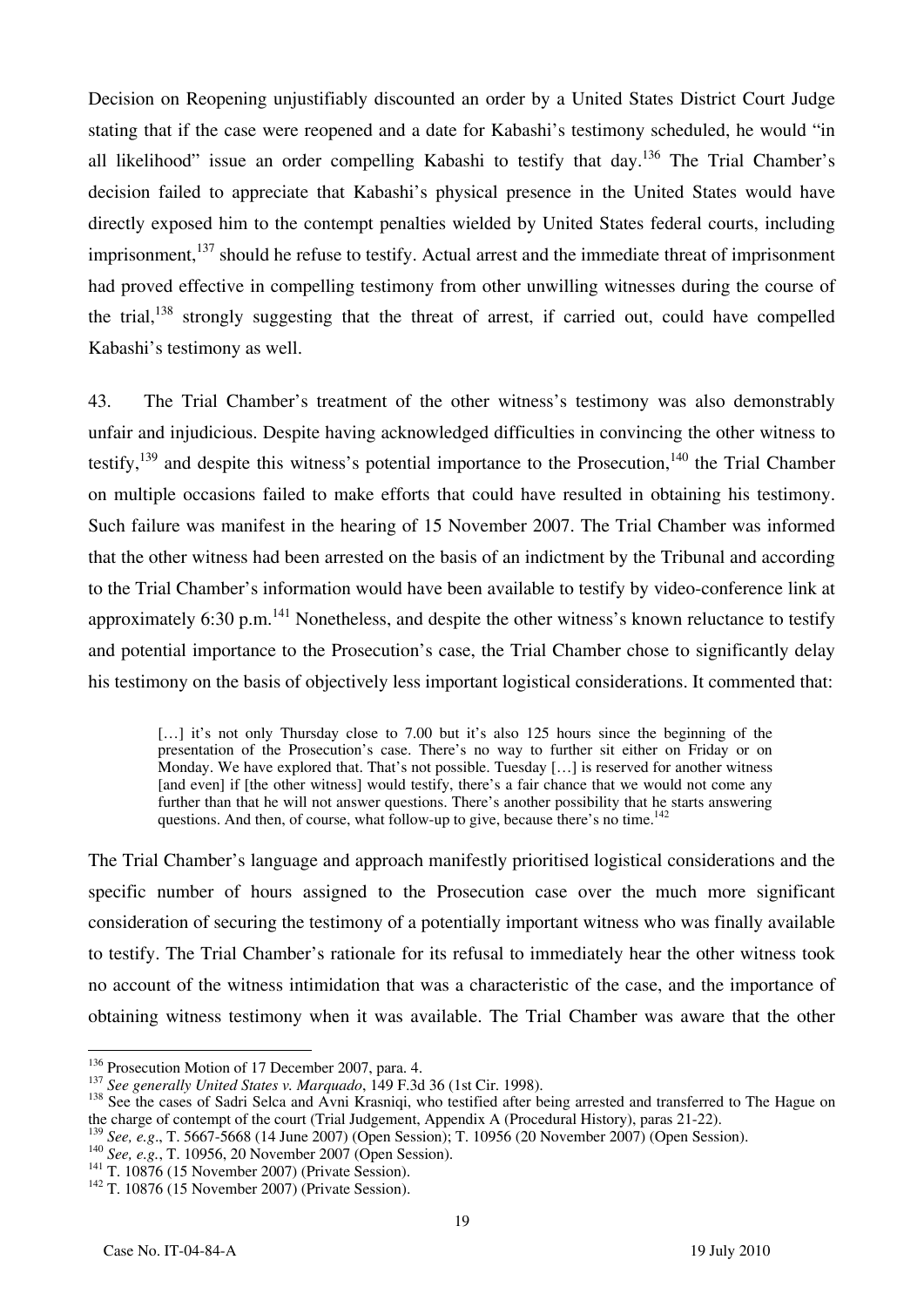witness was potentially non-cooperative, but equally acknowledged that cooperation was also possible.

44. The Trial Chamber's misguided approach to the other witness continued on 26 November 2007, when the results of its refusal to hear the other witness on 15 November 2007 became manifest. Although the other witness had been re-scheduled to testify via video-conference link, the Prosecution informed the Trial Chamber that:

[the other witness] has been hospitalised since last week  $[...]$ . He is being examined by a medical practitioner, and the last information we had was on Friday, I think it was, last Friday, which the  $\left[\ldots\right]$  authorities said that his position would be reassessed within seven to ten days of that date.<sup>143</sup>

Rather than seeking to accommodate this event, the Trial Chamber again sought to prioritise its schedule, stating that:

[...] we cannot hear the witness—the evidence of [the other witness] on this day, which was together with tomorrow, the last days for the presentation of the Prosecution's case.<sup>142</sup>

Subsequently, four days later, the Trial Chamber issued the Scheduling Order of 30 November 2007, in which it set the schedule for the filing of the parties' final trial briefs and the parties' closing arguments, after indicating that,

[...] the presentation of the Prosecution evidence in this case has concluded and that the Prosecution case is therefore closed[.]<sup>145</sup>

45. The Appeals Chamber observes that, given the Prosecution's indication on 26 November 2007 that the other witness's health condition would be reassessed within a week, a reasonable Trial Chamber cognisant of the witness intimidation threatening the integrity of the trial would have ordered, *proprio motu*, the proceedings adjourned or stayed for a reasonable time to allow the Prosecution the opportunity to obtain information about the other witness's condition and to explore the possibility of securing his testimony upon his release from the hospital. The decision not to hear the other witness or allow additional time were especially harmful given that the other witness reportedly provided equivocal answers on whether he would have provided testimony,<sup>146</sup> leaving open the possibility that, once in front of the video-conference link, he would eventually have testified.

46. The Appeals Chamber also notes with concern the Trial Chamber's decision not to accept two witnesses proposed by the Prosecution who would have testified as to some of the same events

 $\overline{a}$ <sup>143</sup> The Appeals Chamber notes that the date "last Friday", to which the Prosecution refers, was 23 November 2007. T. 10975 (26 November 2007) (Open Session).

<sup>&</sup>lt;sup>144</sup> T. 10975 (26 November 2007) (Open Session).

<sup>&</sup>lt;sup>145</sup> Scheduling Order of 30 November 2007, p. 2.

<sup>146</sup> *See* T. 10633-10635 (13 November 2007) (Open Session).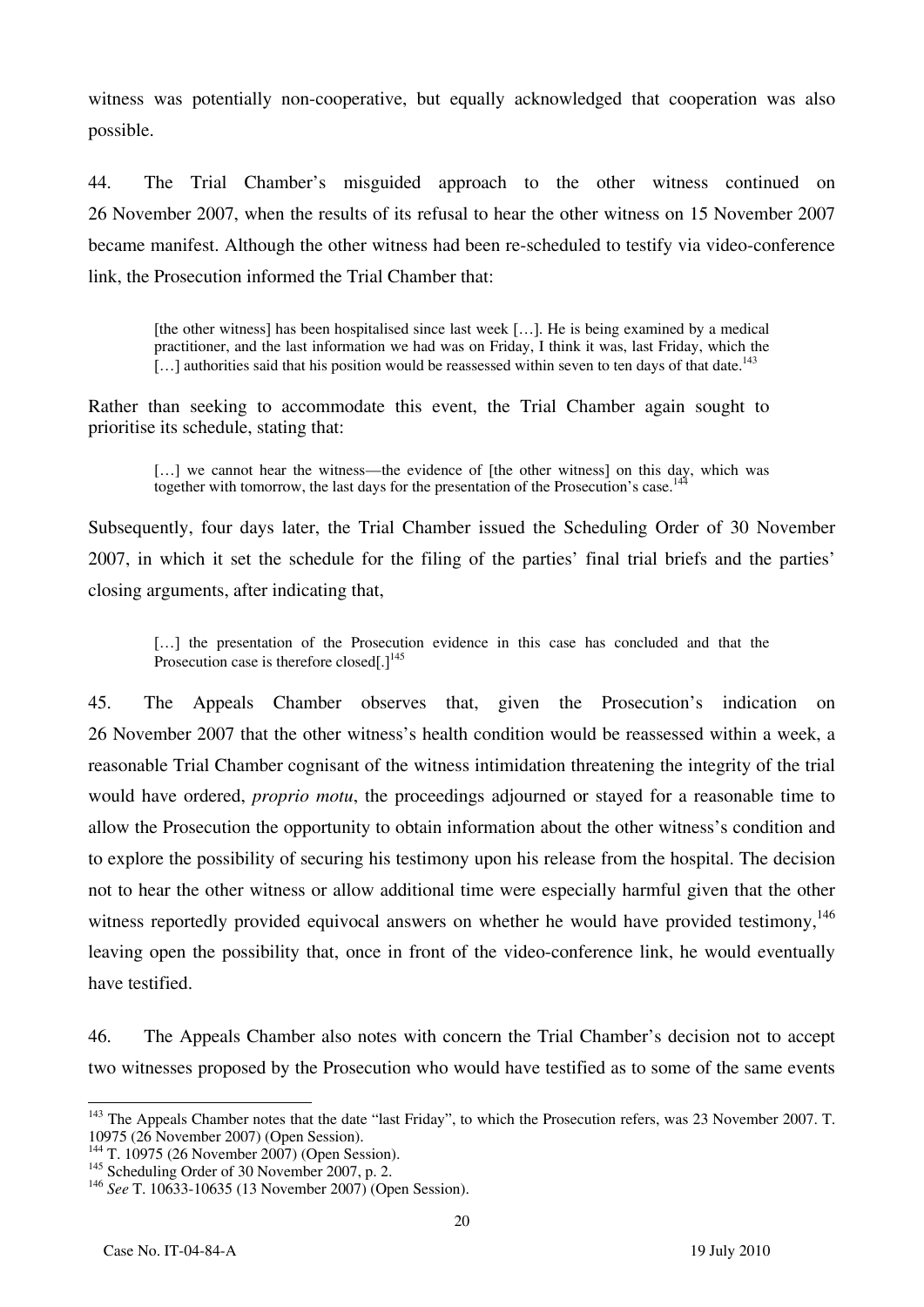as the other witness.<sup>147</sup> The Trial Chamber partially based its decision on the lateness of the witnesses' addition to the Prosecution's witness list and refused to hear their testimony, invoking the value of "orderly and timely case management" and "the proximity of the close of the Prosecution's case".<sup>148</sup> Given the difficulties in obtaining evidence from the other witness,<sup>149</sup> and the context of intimidation faced by all witnesses.<sup>150</sup> this decision again inappropriately prioritised logistical considerations over the Prosecution's right to a fair trial.

47. Although the Prosecution limits its appeal to aspects of the Trial Chamber's approach to Kabashi and the other witness, the Appeals Chamber notes that these are not the only examples of the Trial Chamber's failure to adequately respond to the impact of potential witness intimidation on the Prosecution's case. For example, after the death of a witness,<sup>151</sup> the Prosecution added another witness to its list to provide testimony on some of the same issues.<sup>152</sup> When this other witness refused to testify, the Prosecution asked for a subpoena and provided information to allow the Trial Chamber to determine whether a threat assessment for the witness was necessary.<sup>153</sup> The Trial Chamber chose to dismiss the request for a subpoena, despite the fact that the witness's testimony was "sufficiently important to justify the issuance of a subpoena", on the basis that no threat assessment had been conducted,<sup>154</sup> even though the Prosecution had offered to conduct one, should the Trial Chamber feel this was necessary.<sup>155</sup>

48. Reviewed cumulatively, the Trial Chamber's decisions regarding Prosecution witnesses, especially Kabashi and the other witness, demonstrate that the Trial Chamber failed to exercise its powers appropriately given the context of serious witness intimidation. The Appeals Chamber notes that the Trial Chamber appreciated the importance of the two key witnesses' testimony, providing

 $\overline{\phantom{a}}$ <sup>147</sup> *Compare Prosecutor v. Ramush Haradinaj et al*., Case No. IT-04-84-T, Confidential Annex A, Prosecution's Third Amended Witness List and Application to Admit Two Statements Pursuant to Rule 92 *Bis*, 14 September 2007, para. 7,

<sup>&</sup>lt;sup>148</sup> Prosecutor v. Ramush Haradinaj et al., Case No. IT-04-84-T, Decision on the Prosecution's Request to Add Two Witnesses to its Witness List and to Substitute one Witness for Another, 1 November 2007, paras 6-8.

<sup>149</sup> *See* Trial Judgement, Appendix A (Procedural History), para. 24.

<sup>&</sup>lt;sup>150</sup> *See* Trial Judgement, para. 22.

<sup>151</sup> *Prosecutor v. Ramush Haradinaj et al*., Case No. IT-04-84-T, Confidential Request to Delay Decision on "Request to the Prosecutor to Make Proposals to Reduce the Scope of the Indictment" Following the Death of a Prosecution Witness, 16 February 2007, para. 2; *see also* Pre-Trial Conference, T. 304-307 (1 March 2007) (Private Session).

<sup>152</sup> *Prosecutor v. Ramush Haradinaj et al*., Case No. IT-04-84-T, Prosecution's Amended Witness List (Confidential), 2 March 2007, para. 4. The Appeals Chamber notes that this witness is also referred to as "Witness 11" in certain documents.

<sup>153</sup> *Prosecutor v. Ramush Haradinaj et al*., Case No. IT-04-84-T, Confidential Annex A to Prosecution's 23rd Application for a Subpoena ad Testificandum, 19 October 2007, para. 4.

<sup>154</sup> *Prosecutor v. Ramush Haradinaj et al*., Case No. IT-04-84-T, Decision on Prosecution's Motion to Have Witness 25 Subpoenaed to Testify, 30 October 2007, p. 2.

<sup>155</sup> *See* Kabashi, T. 5439-5440; 5471-5473 (5 June 2007) (Open Session); *Prosecutor v. Ramush Haradinaj et al*., Case No. IT-04-84-T, Order in Lieu of Indictment on Contempt Concerning Shefqet Kabashi, 5 June 2007, pp. 2-3. The Appeals Chamber also notes that in June 2007, once Kabashi came to the Tribunal and refused to testify, the Trial Chamber should have arrested him immediately for contempt.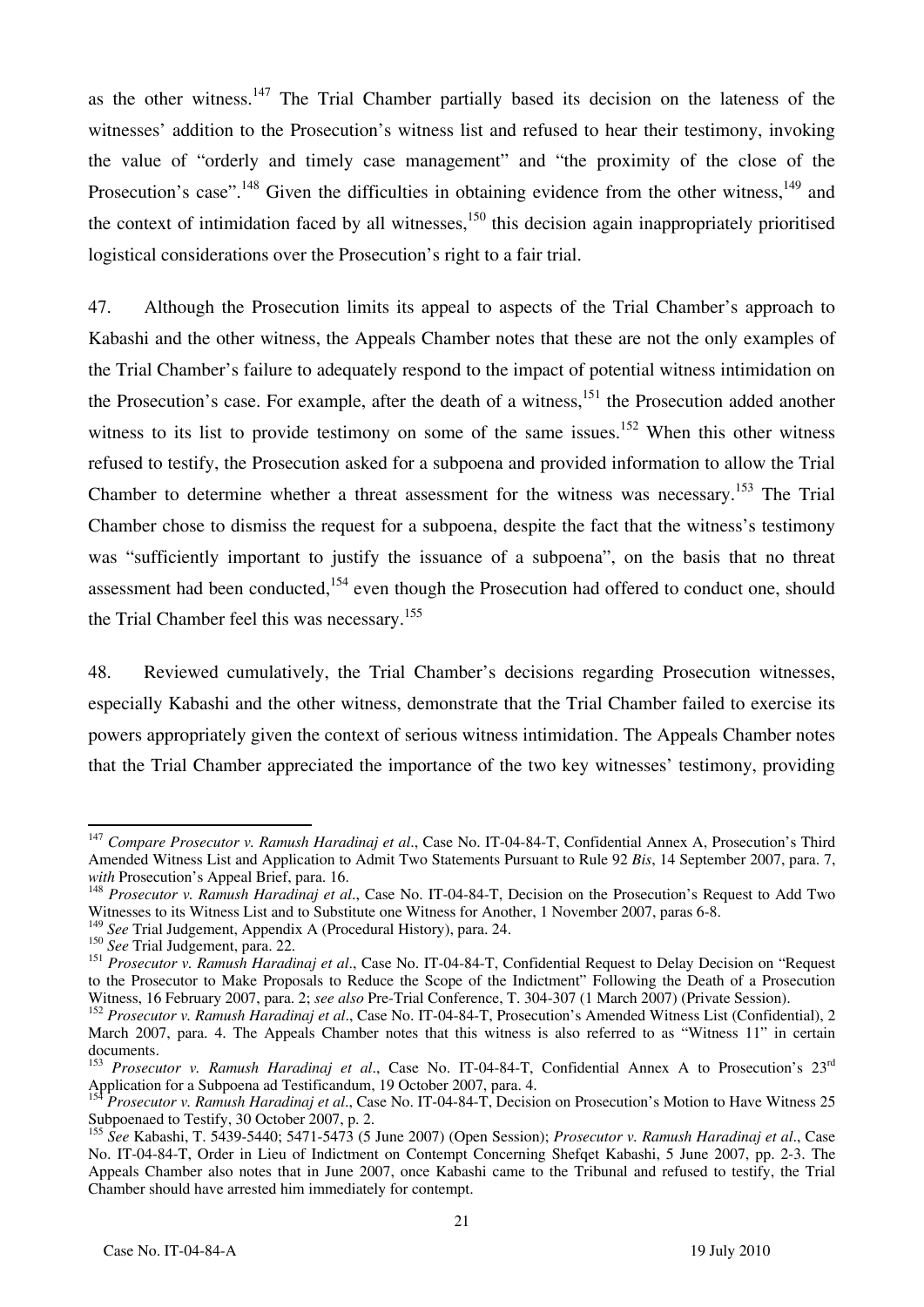limited extensions to the time limits originally allotted for securing the witnesses' testimony.<sup>156</sup> These efforts might have been within the scope of its discretion in a trial conducted under normal circumstances, especially given certain instances where the Prosecution failed to challenge decisions of the Trial Chamber. But the context of this trial was far from normal and required the Trial Chamber to proactively focus on ensuring the fairness of the proceedings in accordance with the Statute.<sup>157</sup> This required flexibility from the Trial Chamber with regard to subsidiary issues of witness scheduling, trial logistics, and deadlines. The Trial Chamber's failure to show the required flexibility effectively helped to ensure that witness intimidation succeeded in denying the Prosecution an opportunity to present potentially crucial evidence in support of its case.<sup>158</sup>

49. In light of the foregoing, the Appeals Chamber finds that the Trial Chamber failed to take sufficient steps to counter the witness intimidation that permeated the trial and, in particular, to facilitate the Prosecution's requests to secure the testimony of Kabashi and the other witness. Given the potential importance of these witnesses to the Prosecution's case, the Appeals Chamber finds that, in the context of this case, the error undermined the fairness of the proceedings as guaranteed by the Statute and Rules and resulted in a miscarriage of justice.

#### 4. Conclusion

50. The Appeals Chamber, Judge Robinson dissenting, accordingly grants this ground of appeal and quashes the Trial Chamber's decisions to: (a) acquit Ramush Haradinaj, Idriz Balaj, and Lahi Brahimaj of participation in a JCE to commit crimes at the KLA headquarters and the prison in Jablanica/Jabllanicë under Counts 24, 26, 28, 30, 32, and 34 of the Indictment; (b) acquit Ramush Haradinaj, Idriz Balaj, and Lahi Brahimaj of individual criminal responsibility under Counts 24 and 34 of the Indictment; and (c) acquit Lahi Brahimaj of individual criminal responsibility under Count

 $\overline{a}$ <sup>156</sup> Decision of 31 October 2007; T. 10893 (15 November 2007) (Open Session); T. 10956 (20 November 2007) (Open Session).

<sup>&</sup>lt;sup>157</sup> The Appeals Chamber underscores that the Trial Chamber should have pursued every reasonable opportunity, whether upon the request of a party or *propio motu*, to obtain the evidence of Kabashi and the other witness in the context of this case. This approach should have included granting further extensions of time to assist the Prosecution in obtaining the testimony of key witnesses.

<sup>&</sup>lt;sup>158</sup> See Article 20(1) of the Statute. The Appeals Chamber notes that the Trial Chamber was on notice from the first day of the trial that witness intimidation posed a significant threat to the integrity of the judicial process. *See* T. 359-361 (5 March 2007) (Open Session). It notes that the Trial Chamber's approach to issues such as witness confidentiality did not demonstrate sufficient respect for this threat, and resulted in the disclosure of confidential witnesses' information. *Cf. Prosecutor v. Ramush Haradinaj et al.*, Case No. IT-04-84-PT, Order on Disclosure of Memorandum and on Interviews with a Prosecution Source and Witness, 13 December 2006 ("Decision of 13 December 2006"), p. 1; *Prosecutor v. Ramush Haradinaj et al.*, Case No. IT-04-84-PT, Prosecution Motion for Protective Measures Concerning the Identity of a Person Who Can Provide Rule 68 Information Concerning Third Parties, 25 October 2006, filed confidentially, but rendered public by order of the Trial Chamber (*see* Decision of 13 December 2006, p. 9). The Trial Chamber also disclosed protected information about the health of a witness. *See Prosecutor v. Ramush Haradinaj et al.*, Case No. IT-04-84-T, Decision on Motion for Videolink [the other witness], 14 September 2007, para. 3.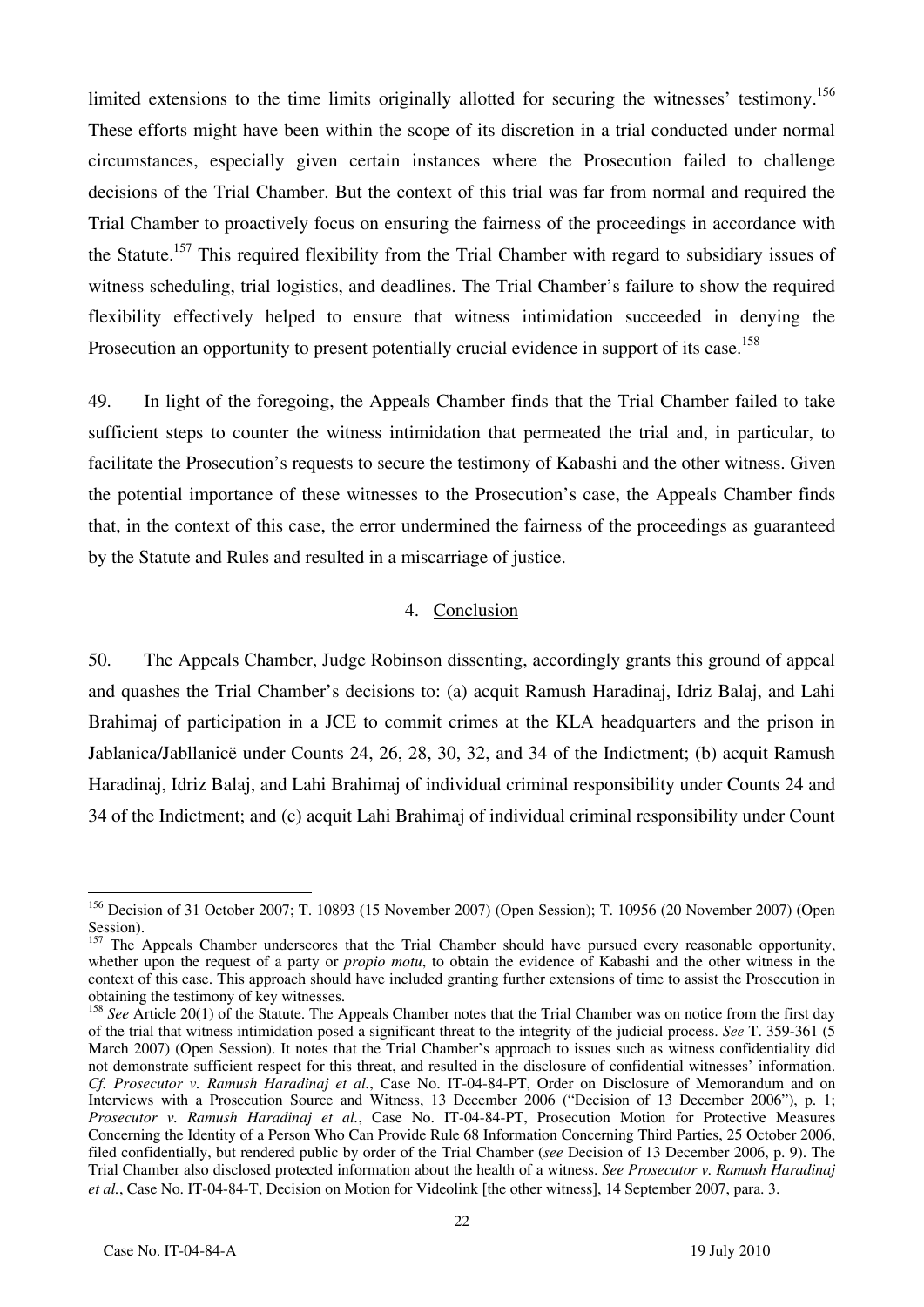26 of the Indictment. The Appeals Chamber therefore orders that Ramush Haradinaj, Idriz Balaj, and Lahi Brahimaj be retried on these counts.<sup>159</sup>

51. The Appeals Chamber, however, will not construe the Prosecution's Appeal as a request to quash the convictions of Lahi Brahimaj on two of the above counts for which he was convicted, namely Counts 28 and 32. Lahi Brahimaj will therefore not be re-tried in relation to those two counts.

## **B. Alleged Errors Relating to the Murders of Sister "S", the Mother of Witness 4, and Sister "M" (Ground 2)**

52. The Trial Chamber found that: (a) KLA soldiers murdered sister "S", the mother of Witness 4, and sister "M"; (b) these murders were closely related to the armed conflict in Kosovo/Kosova; and (c) the victims were not taking active part in hostilities at the time the murders were committed.<sup>160</sup> The Trial Chamber further found that Idriz Balaj's actions were "a link in the chain of events" leading to their murders, given that he "brought and kept them in the vicinity of the perpetrators".<sup>161</sup> However, the Trial Chamber, by majority, acquitted Idriz Balaj of aiding and abetting the commission of the murders of sister "S", the mother of Witness 4, and sister "M"<sup>162</sup> and accordingly found him not guilty under Count 14 of the Indictment.<sup>163</sup> The Trial Chamber reasoned that there was a lack of sufficient evidence regarding the events that occurred after the three women ended up in KLA custody and therefore that the Trial Chamber lacked "a sufficient basis to assess the relevance and importance of Idriz Balaj's acts". The Trial Chamber further reasoned that "there is no evidence that Idriz Balaj knowingly contributed to or facilitated the commission of any of these murders, especially as there is no evidence that Idriz Balaj was aware at the time that these murders were or would be committed."<sup>164</sup>

53. The Prosecution challenges this verdict, arguing that the Trial Chamber erred when it held that the *mens rea* and *actus reus* requirements of aiding and abetting were not satisfied.<sup>165</sup>

54. In relation to the *mens rea* requirement for aiding and abetting, the Prosecution submits that the Trial Chamber erred by applying an incorrect legal standard when it concluded that this

 $\overline{a}$ <sup>159</sup> The Appeals Chamber notes that on re-trial, the latest version of the Rules (IT/32/Rev. 44 of 10 December 2009) are to be applied by the Trial Chamber.

<sup>&</sup>lt;sup>160</sup> Trial Judgement, paras 239- 240.

<sup>&</sup>lt;sup>161</sup> Trial Judgement, para. 242.

<sup>&</sup>lt;sup>162</sup> Trial Judgement, para. 242.

<sup>&</sup>lt;sup>163</sup> Trial Judgement, para. 503. Count 14 of the Indictment charges Idriz Balaj with a Violation of the Laws or Customs of War, Murder and Cruel Treatment, as recognized by Common Article 3(1)(a) of the Geneva Conventions of 1949, punishable under Article 3 and Article 7(1) of the Statute. Indictment, para. 70.

<sup>&</sup>lt;sup>164</sup> Trial Judgement, para. 242.

<sup>&</sup>lt;sup>165</sup> Prosecution's Appeal Brief, para. 45.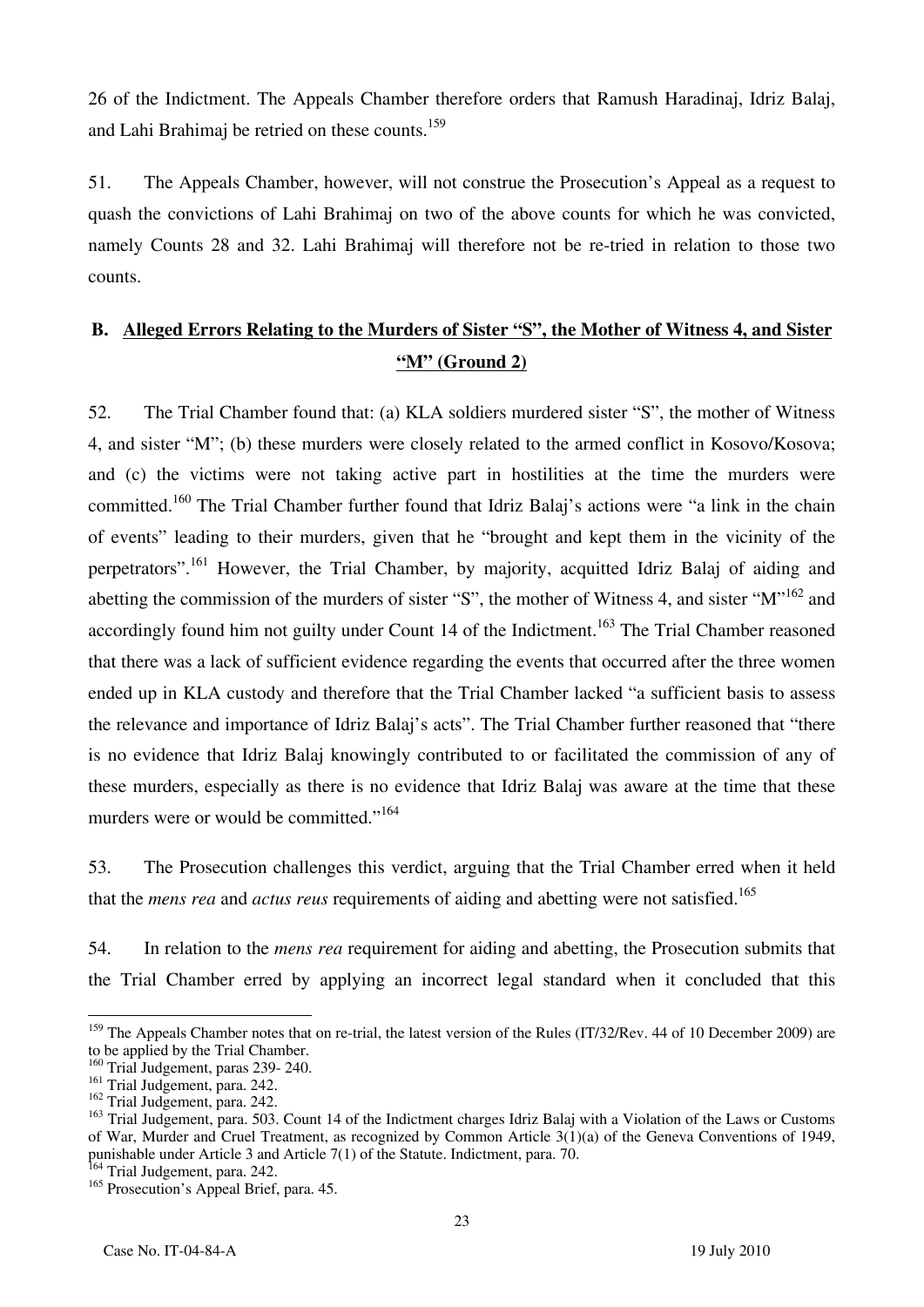requirement was not established.<sup>166</sup> The Prosecution argues that the Trial Chamber required it to prove that Idriz Balaj was "aware [...] of a certainty" that the principal crime would be committed, when it should have only required a showing that Idriz Balaj was aware of a probability.<sup>167</sup> The Prosecution argues that this awareness of a probability test was confirmed by the ICTR Appeals Chamber in the *Ndindabahizi* case*.* 168 It submits that, because the *mens rea* required for planning, instigating, and ordering liability is "awareness of a substantial likelihood" and because aiding and abetting liability is not more serious than these other forms of liability, it would not make sense to "require a higher *mens rea* for aiding and abetting".169 Moreover, the Prosecution argues that the awareness of a probability test must logically be the "test for both elements of the *mens rea* for aiding and abetting: awareness regarding the occurrence of the crime and awareness regarding the assisting conduct."<sup>170</sup> Finally, the Prosecution avers that, "[h]ad the Trial Chamber used the correct awareness of a probability standard, it would have concluded that [Idriz] Balaj had the required *mens rea* for aiding and abetting."<sup>171</sup>

55. In support of its argument, the Prosecution points to evidence that Idriz Balaj, as head of the Black Eagles, must have been aware that the Black Eagles and the KLA generally had a "reputation for violence."172 In particular, the Prosecution argues that Idriz Balaj, a person with authority in the KLA, was involved in harassing the family about its connections to the Serbian police.<sup>173</sup> The Prosecution further argues that "[m]urder was a considered option for [Idriz] Balaj", as demonstrated by the fact that he had threatened to kill sister "S" if she did not kill someone else and that another KLA soldier told the mother of Witness 4 that she would be killed if she attempted to travel.<sup>174</sup> Finally, the Prosecution points to evidence that it describes as demonstrating that Idriz Balaj was aware of the vulnerability of the victims, given that he was in command of the KLA soldiers who targeted the family at night, and that the victims were unarmed females who did not have a husband or father in the house.<sup>175</sup>

56. Idriz Balaj responds that the Prosecution "has failed to establish [that] the Trial Chamber applied an incorrect legal standard and [has] also failed to demonstrate beyond a reasonable doubt

 $\overline{\phantom{a}}$ <sup>166</sup> Prosecution's Appeal Brief, paras 58-70. The Prosecution abandons its alternative claim originally pleaded in its Notice of Appeal that the Trial Chamber committed a factual error in its assessment of the *mens rea* requirement. Prosecution's Appeal Brief, para. 45, fn. 121.

<sup>&</sup>lt;sup>167</sup> Prosecution's Appeal Brief, paras 59-62.

<sup>&</sup>lt;sup>168</sup> Prosecution's Appeal Brief, para. 59, referring to *Ndindabahizi* Appeal Judgement, para. 122.

<sup>&</sup>lt;sup>170</sup> Prosecution's Appeal Brief, para. 60.<br><sup>170</sup> Prosecution's Appeal Brief, para. 61.<br><sup>171</sup> Prosecution's Appeal Brief, para. 63.<br><sup>172</sup> Prosecution's Appeal Brief, paras 68-69.<br><sup>173</sup> Prosecution's Appeal Brief, para. 66.

 $175$  Prosecution's Appeal Brief, para. 67.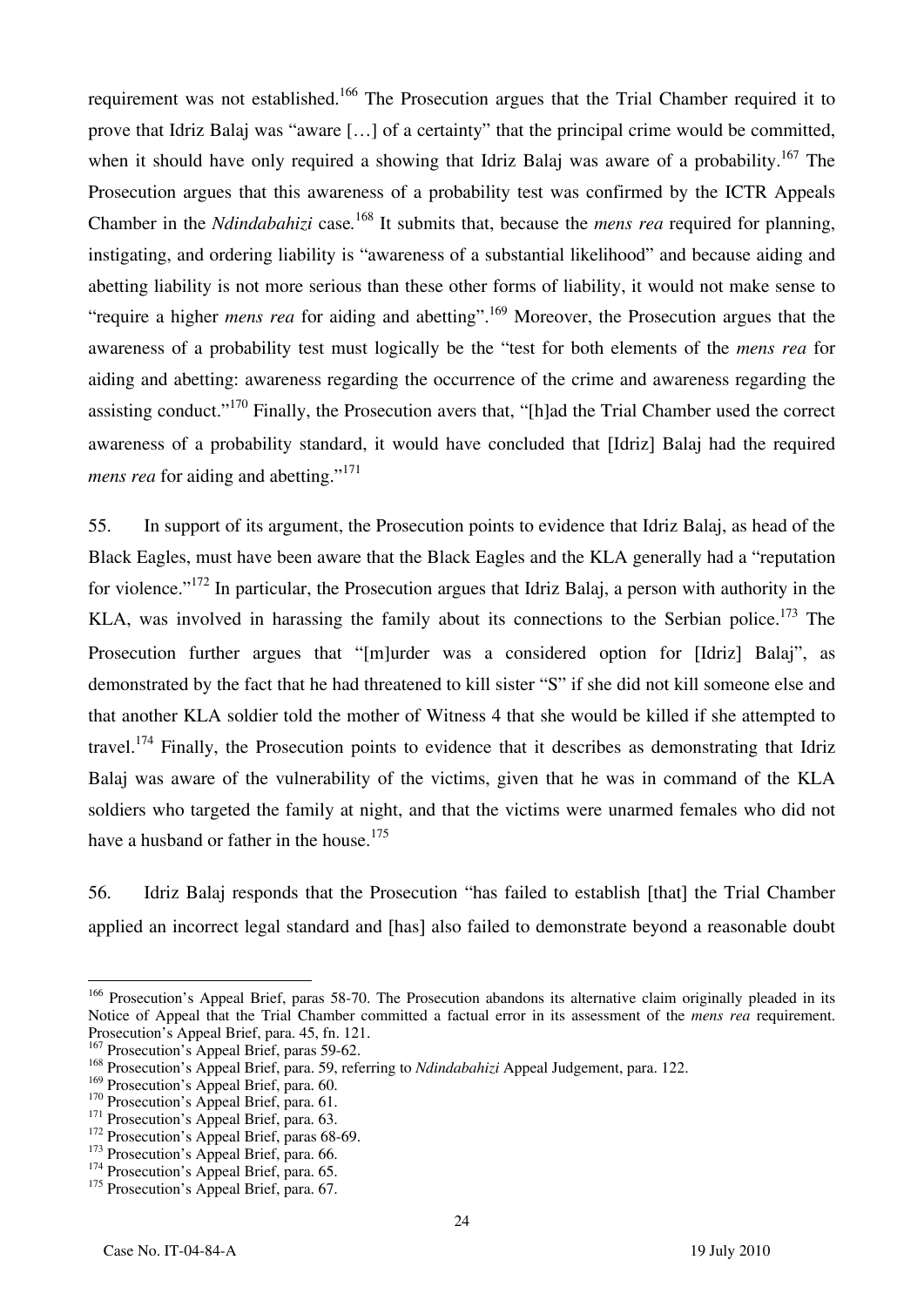that the evidence proved Mr. Balaj had the requisite *mens rea* for aiding and abetting."176 He argues that the Trial Chamber applied the correct legal standard of "knowledge or awareness that his or her conduct assisted or facilitated the commission of the crime", $^{177}$  and properly concluded that this standard could not be met where there was no evidence that Idriz Balaj was aware that these murders were "even contemplated" at the time that he acted.<sup>178</sup>

57. The Appeals Chamber notes that, in relation to the *mens rea* element of aiding and abetting, the Trial Chamber articulated the legal standard as follows:

The aider and abettor must have knowledge that his or her acts assist in the commission of the crime of the principal perpetrator. The aider and abettor must also be aware of the principal perpetrator's criminal acts, although not their legal characterization, and his or her criminal state of mind. The aider and abettor does not, however, need to know either the precise crime that was intended or the one that was actually committed; it is sufficient that he or she be aware that one of a number of crimes will probably be committed, if one of those crimes is in fact committed.<sup>17</sup>

The Appeals Chamber further notes that the Trial Chamber, by majority, found that "there is no evidence that Idriz Balaj knowingly contributed to or facilitated the commission of any of these murders, especially as there is no evidence that Idriz Balaj was aware at that time that these murders were or would be committed."<sup>180</sup>

58. The Appeals Chamber considers it firmly established that, to satisfy the *mens rea*  requirement for aiding and abetting, "[i]t must be shown that the aider and abettor knew that his own acts assisted the commission of that specific crime by the principal" (for example, murder, extermination, rape, torture)<sup>181</sup> and that the aider and abettor was "aware of the essential elements" of the crime which was ultimately committed by the principal".182 Where the *mens rea* of the principal perpetrator is an element of the principal crime, the aider and abettor need not share the intent of the principal perpetrator, $183$  but he or she must be aware of the intent of the principal perpetrator.184 *Mens rea* can be established if the aider and abettor is not certain which of a number of crimes will ultimately be committed.185 In this regard, where an accused "is aware that one of a number of crimes will probably be committed, and one of those crimes is in fact committed, he has

184 Simić Appeal Judgement, para. 86; Brdanin Appeal Judgement, para. 487; Blagojević and Jokić Appeal Judgement, para. 127; Krstić Appeal Judgment, paras 140-141.

<sup>185</sup> Blaškić Appeal Judgement, para. 50 (citing *Blaškić* Trial Judgement, para. 287); *Simić* Appeal Judgement, para. 86.

 $176$  Balai's Response Brief, para, 65.

<sup>&</sup>lt;sup>177</sup> Balaj's Response Brief, para. 69. <sup>178</sup> Balaj's Response Brief, para. 70. <sup>179</sup> Trial Judgement, para. 145 (internal citations omitted).

<sup>&</sup>lt;sup>180</sup> Trial Judgement, para. 242.<br><sup>181</sup> Aleksovski Appeal Judgement, para. 163 (citing *Tadić* Appeal Judgement, para. 229); see also Blaškić Appeal<br>Judgement, para. 45 (citing *Vasiljević* Appeal Judgement, para. 102); *K* 

<sup>&</sup>lt;sup>182</sup> Orić Appeal Judgement, para. 43 (citing Simić Appeal Judgement, para. 86); Aleksovski Appeal Judgement, para. 162.<br><sup>183</sup> Krstić Appeal Judgement, para. 140; Krnojelac Appeal Judgement, paras 51-52; Simić Appeal Judgement, para. 86.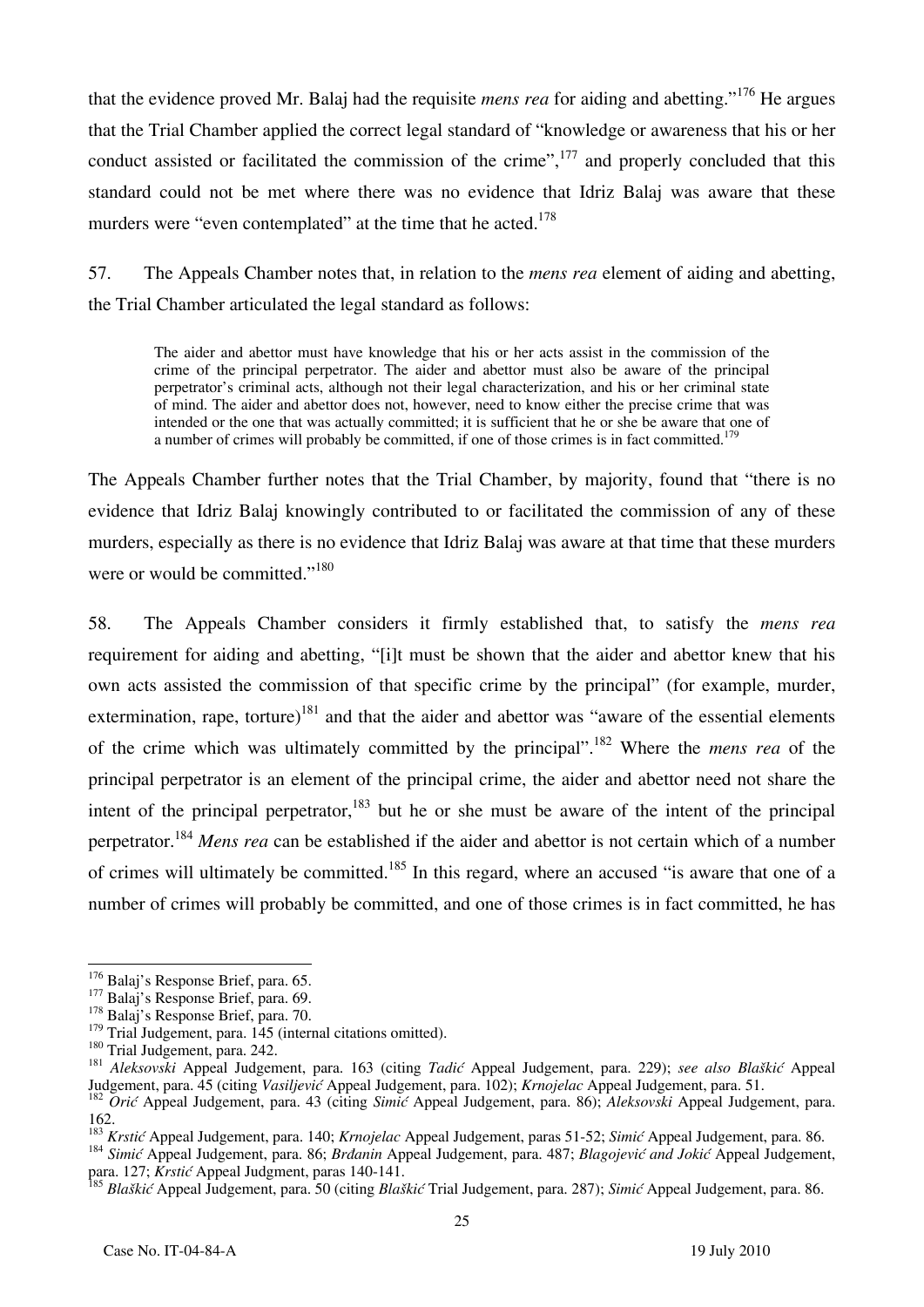intended to facilitate the commission of that crime, and is guilty as an aider and abettor."<sup>186</sup> Accordingly, the Trial Chamber correctly set out the legal standard for the *mens rea* of aiding and abetting.187

59. Furthermore, the Appeals Chamber can identify no error on the part of the Trial Chamber in its application of the legal standard for the *mens rea* of aiding and abetting.188 The requirement of knowledge that a crime would be committed by the principal perpetrator is in line with the jurisprudence of the Tribunal as set forth above. Moreover, the Appeals Chamber considers that the Trial Chamber did not reach its conclusion because Idriz Balaj "lacked certainty" that a crime would be committed but rather because it found that there was no evidence at all to establish that he was aware to any standard that by his actions he was assisting in the commission of a crime against the sisters.189

60. The Appeals Chamber considers that the evidence referred to by the Prosecution, at best, shows that Idriz Balaj put vulnerable women in contact with KLA soldiers who had a reputation for violence. The Prosecution does not point to any evidence as to what happened to the women between the time that they were last seen alive and the time that they were killed, in particular which KLA soldiers killed them or under what circumstances they were killed. As the Trial Chamber correctly noted, none of the evidence shows that Idriz Balaj was aware that a crime would be committed against the women at the relevant time.<sup>190</sup>

61. Accordingly, the Appeals Chamber concludes that the Trial Chamber did not err in finding that Idriz Balaj lacked the requisite *mens rea* for aiding and abetting the murder of sister "S", sister "M", and the mother of Witness 4. In view of this conclusion, the Appeals Chamber will not consider the Prosecution's contention in relation to the *actus reus* requirement.

62. Consequently, the Appeals Chamber dismisses this ground of appeal and the Trial Chamber's acquittal of Idriz Balaj for Count 14 stands.

<sup>&</sup>lt;sup>186</sup> Blaškić Appeal Judgement, para. 50 (citing *Blaškić* Trial Judgement, para. 287); Simić Appeal Judgement, para. 86.<br><sup>187</sup> See Trial Judgement, para. 145.<br><sup>188</sup> See Blagojević and Jokić Appeal Judgement, para. 223.

<sup>&</sup>lt;sup>188</sup> See Blagojević and Jokić Appeal Judgement, para. 223.<br><sup>189</sup> Trial Judgement, para. 242.

<sup>&</sup>lt;sup>190</sup> Trial Judgement, para. 242.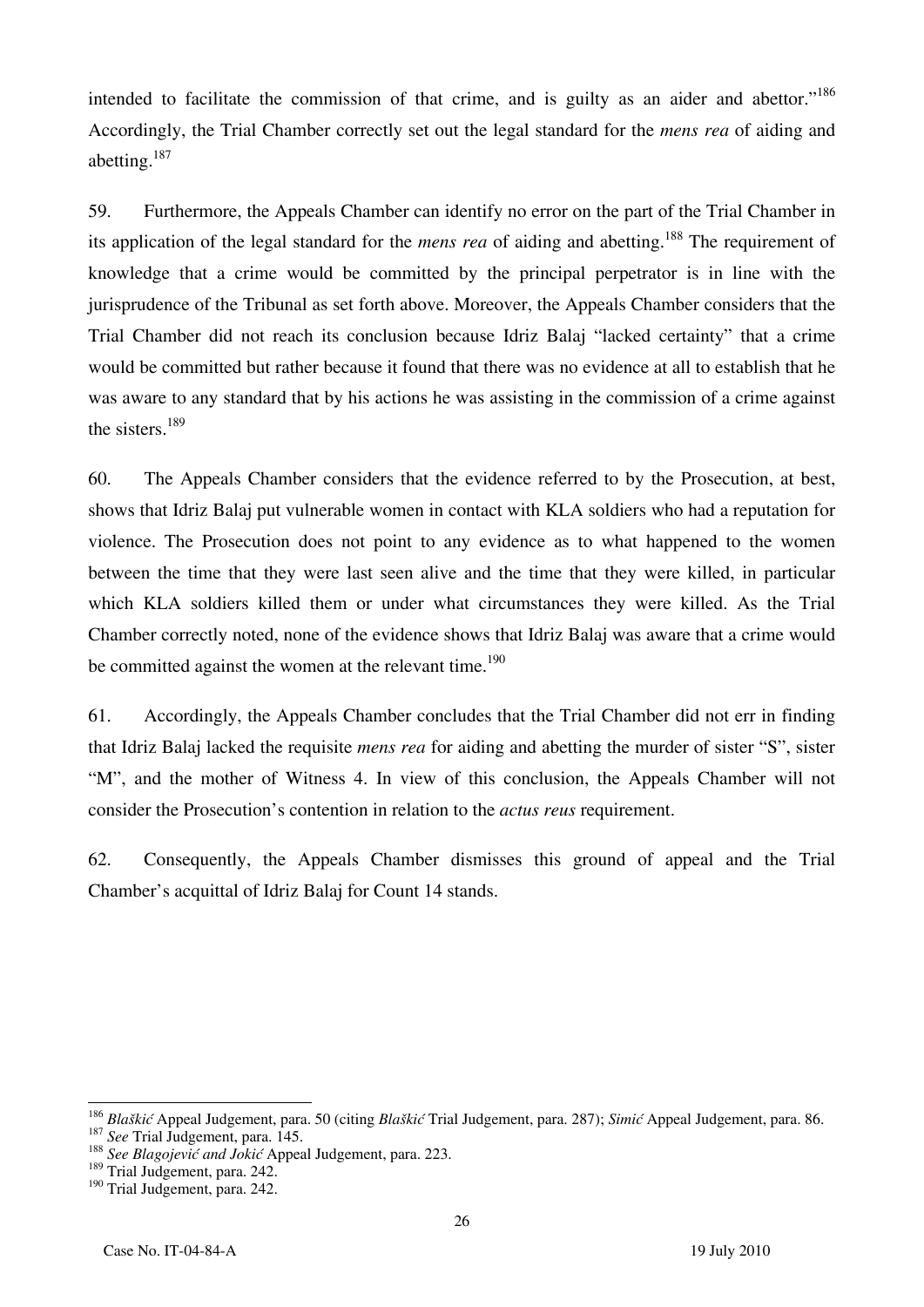# **C. Alleged Errors Regarding the Rape, Torture, and Cruel Treatment of Witness 61 and the Cruel Treatment of Witness 1 (Ground 3)**

63. The Trial Chamber found Idriz Balaj not guilty of the rape, cruel treatment, and torture of Witness 61, and the cruel treatment and torture of Witness 1 in violation of the laws or customs of war, as charged in Counts 36 and 37 of the Indictment.<sup>191</sup>

64. The Prosecution argues that having found that Idriz Balaj was "Toger", it was "patently unreasonable" for the Trial Chamber to acquit him of Count 36 of the Indictment, given the clear and consistent evidence that a KLA soldier called "Toger" had taken into custody, detained, interrogated, and raped Witness  $61$ .<sup>192</sup> The Prosecution also submits that the Trial Chamber erred in law when it found that Witness 1 was not subjected to cruel treatment by Idriz Balaj and the KLA soldiers who placed him in a well and then covered it with a lid, and thus acquitted Idriz Balaj of Count 37 of the Indictment.<sup>193</sup> The Prosecution therefore requests the Appeals Chamber to reverse Idriz Balaj's acquittals of Counts 36 and 37 of the Indictment, convict him, and sentence him accordingly.194

65. Idriz Balaj responds that the Trial Chamber's findings were reasonable and argues that the Prosecution's arguments are essentially an invitation to the Appeals Chamber to re-weigh the credibility of witnesses and the strength of individual items of evidence.<sup>195</sup> He therefore requests that the Appeals Chamber affirm the Trial Chamber's decision to acquit him.<sup>196</sup>

- 1. Idriz Balaj's alleged rape, torture, and cruel treatment of Witness 61
- (a) Whether the Trial Chamber erred in finding that there was reasonable doubt that Idriz Balaj (a.k.a. "Toger") was responsible for the rape, torture, and cruel treatment of Witness 61

66. The Prosecution argues that, in concluding that there was a reasonable doubt as to whether Idriz Balaj or another KLA soldier raped Witness 61, the Trial Chamber misread the evidence and failed to consider other crucial evidence. According to the Prosecution, the evidence leaves no doubt that it was Idriz Balaj who raped Witness 61, "given her clear and consistent evidence that she was raped by the KLA soldier called Toger."197 The Prosecution contends that, in light of the

 $\overline{\phantom{a}}$  $191$  Trial Judgement, paras 459-469, 503.

<sup>&</sup>lt;sup>192</sup> Prosecution's Appeal Brief, paras 72-89; AT. 54 (Open Session).

<sup>&</sup>lt;sup>193</sup> Prosecution's Appeal Brief, paras 90-96; AT. 59 (Open Session).

<sup>&</sup>lt;sup>194</sup> Prosecution's Appeal Brief, paras 89, 96; AT. 59-60 (Open Session).

<sup>195</sup> Balaj's Response Brief, para. 95; AT. 100 (Open Session).

<sup>196</sup> Balaj's Response Brief, para. 98.

<sup>&</sup>lt;sup>197</sup> Prosecution's Appeal Brief, para. 73.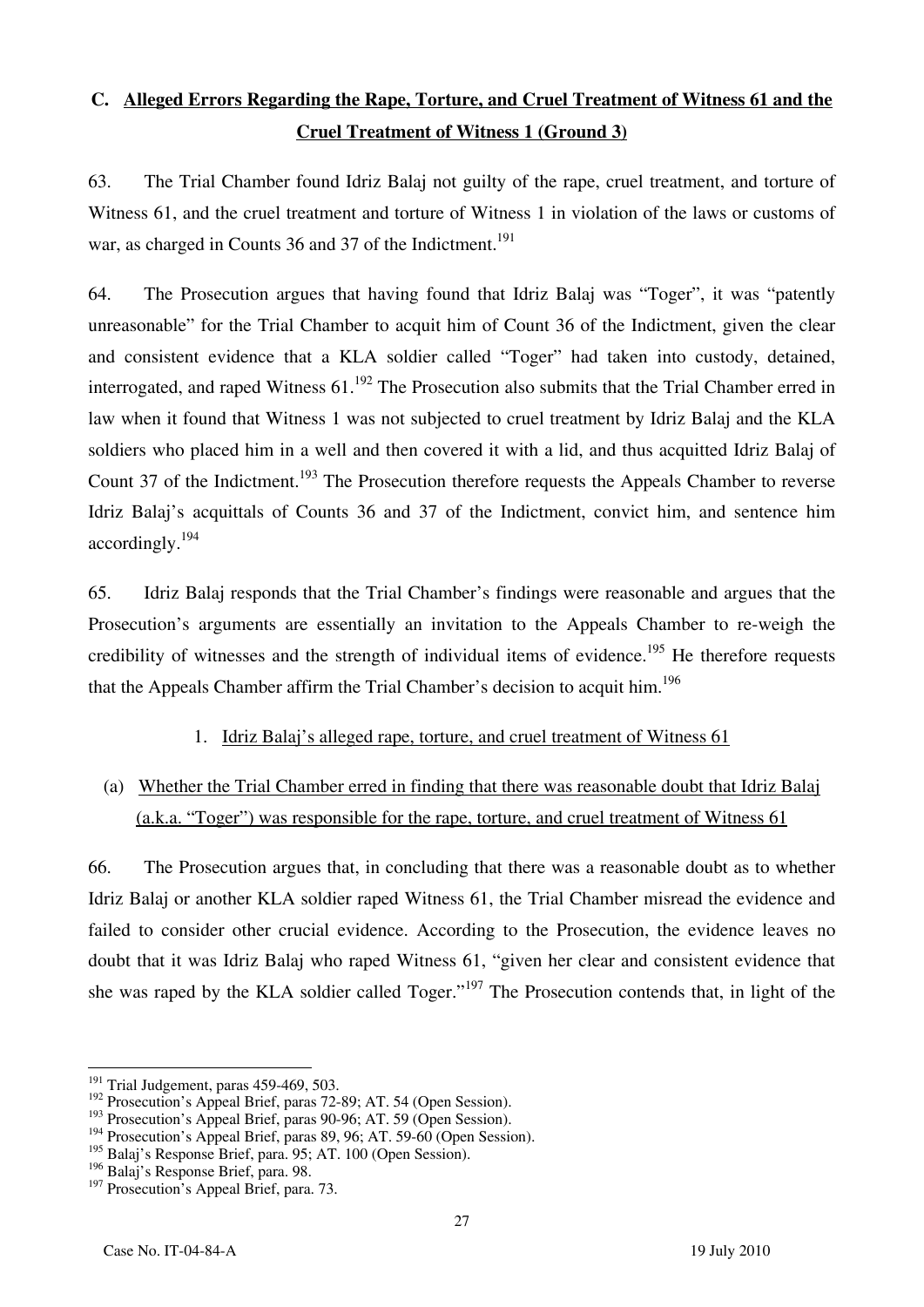evidence, it is not possible that she confused him with someone else, and the Trial Chamber's conclusion is one that no reasonable Trial Chamber could have reached.<sup>198</sup>

67. In support of its argument, the Prosecution submits that Witness 61 saw Toger in her home when he and four other KLA soldiers came to find her and her husband. Although Witness 61 saw Toger, she did not recognise him because she did not know him; but, her husband did recognise him as someone he knew of as "Toger". The Prosecution also argues that Witness 61 heard other soldiers call one of the KLA soldiers by the name of "Toger". According to the Prosecution, this evidence demonstrates that Witness 61 knew which soldier was Toger from the outset and that the Trial Chamber failed to discuss it entirely.<sup>199</sup>

68. Idriz Balaj responds that, contrary to the Prosecution's argument, no evidence was adduced at trial to show that there was sufficient light in the home of Witness 61 for her to identify which of the soldiers was Toger. Further, there was evidence that power shortages were not an uncommon occurrence in the region.<sup>200</sup> Not only did the Prosecution not ask Witness 61 if she could clearly see Toger, but there was direct testimony from Witness 61 that it was dark and she could not see the soldiers very well.<sup>201</sup> During cross-examination, Witness 61 emphasised that she was unable to describe the soldiers because it was too dark:

Q: Now, the other three soldiers who were at your house initially, could you describe for the Chamber what they looked like?

A: I don't know. I didn't see them. They were all the same. I didn't see them all at the same time. It was night. I didn't see them inside. I saw them only outside. Then outside it was dark. I couldn't see them so I could not tell you how they looked like.<sup>202</sup>

69. Idriz Balaj also points out that Witness 61 testified that her husband, Witness 1, told her who Toger was after they had returned home later that morning. Idriz Balaj argues that this testimony further calls into question the reliability of Witness 61's references to "Toger" because it is impossible to accurately conclude whether Witness 61's information was derived from her own experiences or from information given to her by her husband after they had returned home.<sup>203</sup>

70. Idriz Balaj submits that Witness 61 testified that she was able to see the man who interrogated her for a significant amount of time in the room before raping her. Despite this, however, Witness 61 was not able to identify that man as Idriz Balaj in a photo spread containing

 $\overline{a}$ <sup>198</sup> Prosecution's Appeal Brief, paras 73-75; AT. 55-57 (Open Session).

<sup>&</sup>lt;sup>199</sup> Prosecution's Appeal Brief, paras 78-80; AT. 54-56 (Open Session).<br>
<sup>200</sup> Balaj's Response Brief, para. 105, fn. 126.<br>
<sup>201</sup> Balaj's Response Brief, paras 105-106.<br>
<sup>202</sup> Balaj's Response Brief, para. 107 (citing Wi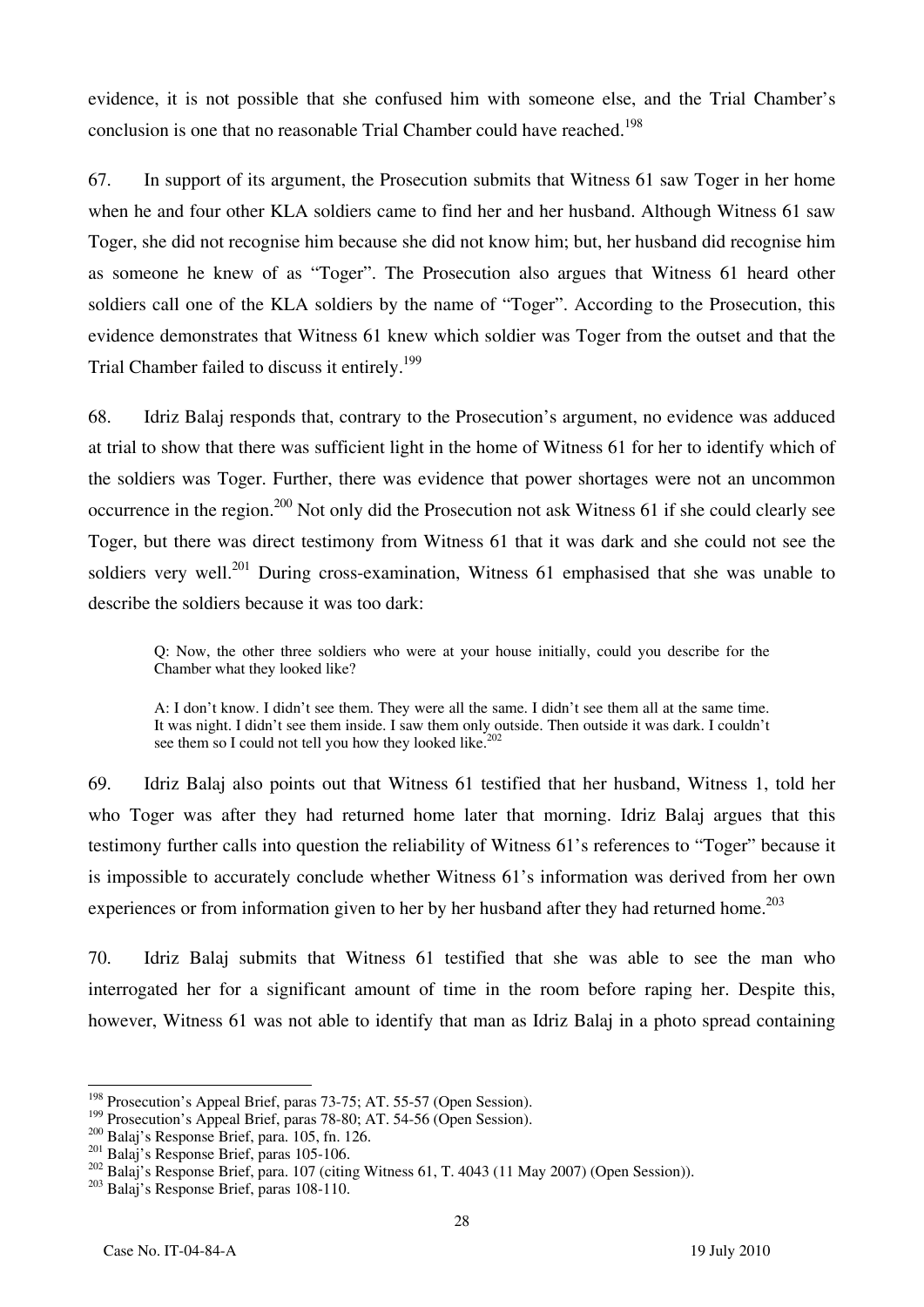his picture in October 2002.<sup>204</sup> Moreover, Idriz Balaj points out that Witness 61 testified that she was unable to describe the man who raped her, but that she was sure that he was "short, not a big man, black hair [...] just a little taller than me."<sup>205</sup> He further argues that this description is inconsistent with the fact that Witness 61 is 1.58 metres tall, and he is 1.78 metres tall.<sup>206</sup>

71. Idriz Balaj also recalls that Witness 61 testified that, when she heard that "Toger" was in The Hague, she watched him on television and remarked, "He looks older. The person on the TV didn't look like Toger to me. He looks older. My family [said] that Toger was on the TV and that it is Toger in The Hague." $^{207}$ 

72. The Appeals Chamber notes that the Trial Chamber was satisfied that a KLA soldier raped and tortured Witness  $61^{208}$  However, it also observed that there was reasonable doubt as to the identity of this soldier. More specifically, the Trial Chamber considered, *inter alia*, that Witness 61 did not recognise Idriz Balaj when presented with an ICTY photo board; stated, after seeing Idriz Balaj on television in 2005, that he did not look like the man who raped her; and testified that she was not able to recognise the man who raped her anymore.<sup>209</sup> The Trial Chamber further observed that Witness 1 could not have known who committed the rape of Witness 61, given the broader doubts about the identification evidence before it. $^{210}$ 

73. The Appeals Chamber is satisfied that, given the uncertainties surrounding Witness 61's identification of Idriz Balaj, the evidence of his guilt is not conclusive. The Trial Chamber thus acted within the bounds of its discretion in finding that there was reasonable doubt as to whether he raped and tortured Witness 61.

74. The Appeals Chamber therefore rejects the Prosecution's argument.

#### (b) Whether the Trial Chamber erred by not relying upon other identification evidence

75. The Prosecution argues that the Trial Chamber failed to analyse evidence of another identifying feature of the KLA soldier "Toger", namely, that he spoke Albanian to Witness 61 and that she could tell that he was not from her village, just as Idriz Balaj was not from her village. The Prosecution also contends that the Trial Chamber failed to analyse evidence that Toger was in command and gave orders to other soldiers during the events at issue, and that he took notes in a

 $\overline{a}$  $^{204}$  Balaj's Response Brief, paras 112-116; AT. 96-97 (Open Session).

 $^{205}$  Balaj's Response Brief, para. 117; AT. 98 (Open Session).  $^{206}$  Balaj's Response Brief, para. 118; AT. 98 (Open Session).

<sup>&</sup>lt;sup>207</sup> Balaj's Response Brief, paras 119-121 (citing Witness 61, T. 4050-4051 (11 May 2007) (Open Session)); AT. 97-98 (Open Session).

Trial Judgement, paras 465-466.

<sup>&</sup>lt;sup>209</sup> Trial Judgement, para. 469.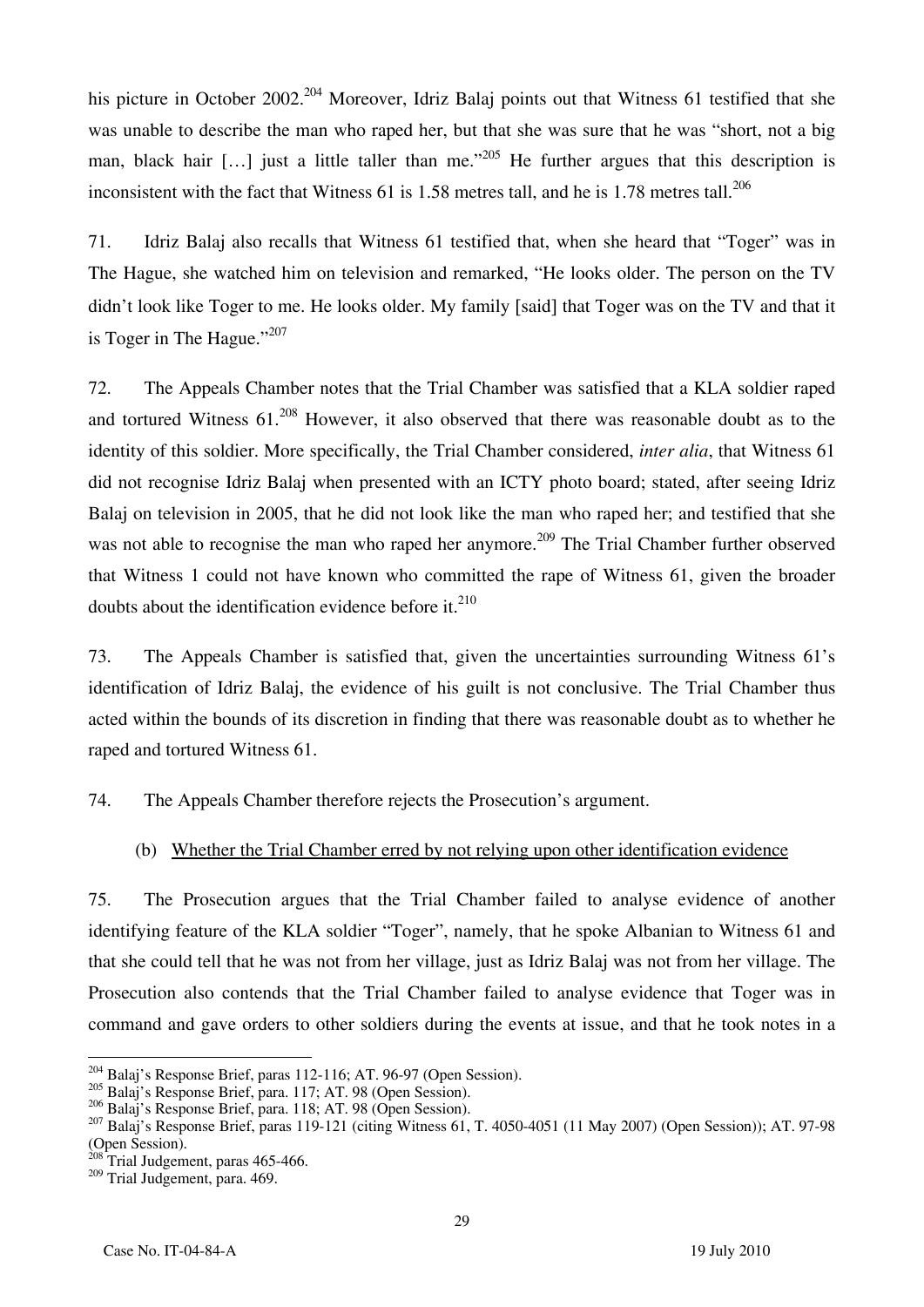notebook throughout the interrogation of Witness 61. According to the Prosecution, this is evidence that the Trial Chamber should have used to identify the soldier who raped Witness 61 as Idriz Balaj, because Idriz Balaj, like the man who raped Witness 61, was in command of KLA soldiers and "carried a notebook containing the names of collaborators."<sup>211</sup>

76. Idriz Balaj responds that speaking Albanian is hardly a reliable method of identifying a particular individual given the fact that the vast majority of the population spoke Albanian and the fact that the KLA was composed of ethnic Albanians who came from all over Kosovo/Kosova. Moreover, Idriz Balaj points out that, when asked if the perpetrator's accent indicated to her where he was from, Witness 61 testified that all she could say was that he spoke Albanian.<sup>212</sup> He also argues that the fact that the perpetrator took notes during the interrogation is such a common feature of interrogations that it has virtually no probative value.<sup>213</sup>

77. The Appeals Chamber recalls that:

[w]ith regard to factual findings, a Trial Chamber is required only to make findings on those facts which are essential to the determination of guilt on a particular count. It is not necessary to refer to the testimony of every witness or every piece of evidence on the trial record. In short, a Trial Chamber should limit itself to indicating in a clear and articulate, yet concise manner, which, among the wealth of jurisprudence available on a given issue and the myriad of facts that emerged at trial, are the legal and factual findings on the basis of which it reached the decision either to convict or acquit an individual. $^{214}$ 

The Appeals Chamber finds that the Trial Chamber considered the evidence that was essential to determining whether Idriz Balaj was guilty under this Count. Furthermore, it does not consider that the other identification evidence cited by the Prosecution adds any essential facts to those already considered by the Trial Chamber. Accordingly, the Prosecution has not established that the Trial Chamber erred in failing to explicitly address such evidence in the Trial Judgement.

78. The Appeals Chamber therefore rejects the Prosecution's argument.

#### (c) Whether the Trial Chamber erred by not relying on hearsay evidence

79. The Trial Chamber, because of the doubts arising from the evidence of Witnesses 1 and 61 on whether Toger committed the rape, decided that it would not rely upon the hearsay evidence that Toger admitted to having raped Witness 61.<sup>215</sup>

 $\overline{a}$ 

<sup>&</sup>lt;sup>210</sup> Trial Judgement, para. 469.<br><sup>211</sup> Prosecution's Appeal Brief, paras 81-82; AT. 57-58 (Open Session).<br><sup>212</sup> Balaj's Response Brief, paras 129, 130 (referring to Witness 61, T. 4000 (11 May 2007) (Open Session)); AT. 9 (Open Session).<br><sup>213</sup> Balaj's Response Brief, para. 131.

<sup>213</sup> Balaj's Response Brief, para. 131. 214 *Hadžihasanović and Kubura* Appeal Judgement, para. 13 (internal citation omitted).

<sup>&</sup>lt;sup>215</sup> Trial Judgement, para. 469.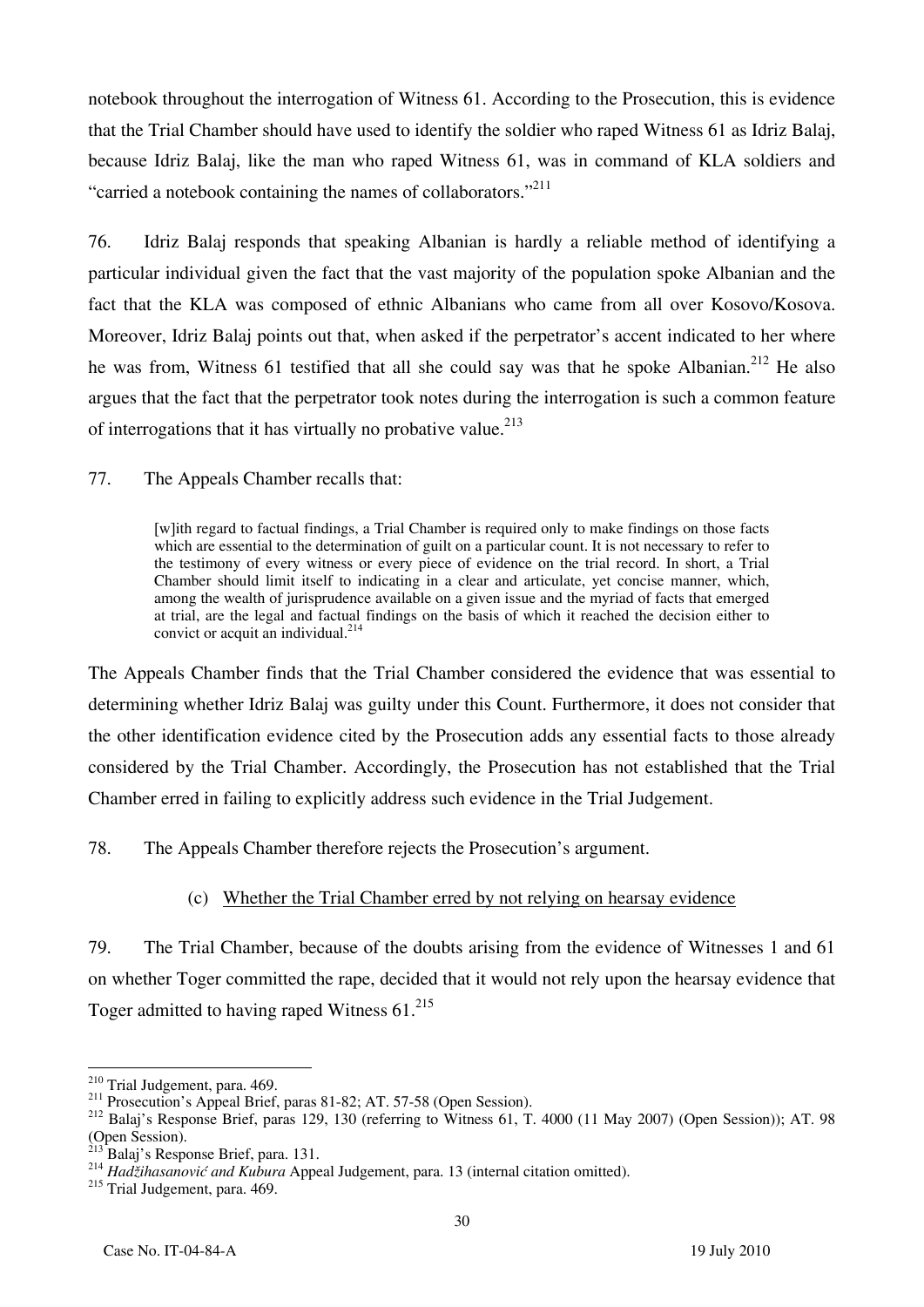80. The Prosecution points to evidence that three high-ranking commanders of the KLA, including Shemsedin Cekaj, told Witness 61 that "Toger" had admitted the crime and that it would not happen again. The Prosecution further observes that Witnesses 61, 1, and 56's evidence is consistent on this point and that Shemsedin Cekaj's failure to recall this occurrence is irrelevant. Thus, according to the Prosecution, the Trial Chamber erred in not taking this hearsay evidence into consideration as corroboration.<sup>216</sup>

81. Idriz Balaj responds that the evidence of Witness 1 and Witness 56 (Witness 1's father) is unreliable, given that Witness 1 was never cross-examined due to his death during the trial and because Witness 56 was an elderly, ailing man who had considerable difficulty in understanding what it meant to take the solemn oath before testifying, stating on more than one occasion that he was not a witness.<sup>217</sup> Moreover, Idriz Balaj takes issue with the Prosecution's characterisation of the evidence of Shemsedin Cekaj, a KLA commander. Whereas the Prosecution states that Shemsedin Cekaj "fail[ed] to recall" Toger's confession, Idriz Balaj points out that Shemsedin Cekaj testified that the first time he heard anything about these events was when the Prosecution discussed them with him when he was first contacted about the case.<sup>218</sup>

82. Witness 61 testified that three "commanders" came to her house after the incident and told her that Toger had admitted to raping her. In her testimony, she stated:

The next morning at 5.00 in the morning, my father-in-law went to the headquarters. He told them what had happened to me and to his son. Then they came and asked me about what had happened. I told them what had happened, what he did to me. Then they asked him. At first he did not admit. He said that I had lied, but it was not true. I told them what had really happened. Then they came to me. They said to me that it was not a lie -- I told them it was not a lie, and that was the truth. Then they went back to him again and they asked him. Then he admitted that.<sup>219</sup>

When asked to clarify this statement, Witness 61 again repeated, "He at first did not admit, but then later he confessed."<sup>220</sup> She did not provide additional information on the circumstances surrounding the purported confession.

83. The Appeals Chamber considers that there were circumstances surrounding the testimony of Witness 56 that cast doubt upon its reliability. He was confused, reluctant to testify, and generally exhibited a lack of understanding concerning the questions posed to him.<sup>221</sup> He often made

<sup>&</sup>lt;sup>216</sup> Prosecution's Appeal Brief, para. 84.

<sup>217</sup> Balaj's Response Brief, paras 137-138 (citing Witness 56, T. 7111, 7130 (18 July 2007) (Private Session)).<br><sup>218</sup> Balai's Response Brief, paras 132-133, para. 135 (citing Shemsedin Cekaj, T. 4518 (17 May 2007) (Private Session)). Witness 56 said the man's name was "Abedin Ceki, Shabedin Ceki". Witness 56, T. 7106 (18 July 2007) (Private Session). Idriz Balaj does not challenge that this is a reference to Shemsedin Cekaj. Balaj's Response Brief, para. 132.<br><sup>219</sup> Witness 61, T. 3997 (11 May 2007) (Open Session).

<sup>&</sup>lt;sup>220</sup> Witness 61, T. 3997 (11 May 2007) (Open Session).<br><sup>221</sup> Witness 56, T. 7120-7121 (18 July 2007) (Private Session).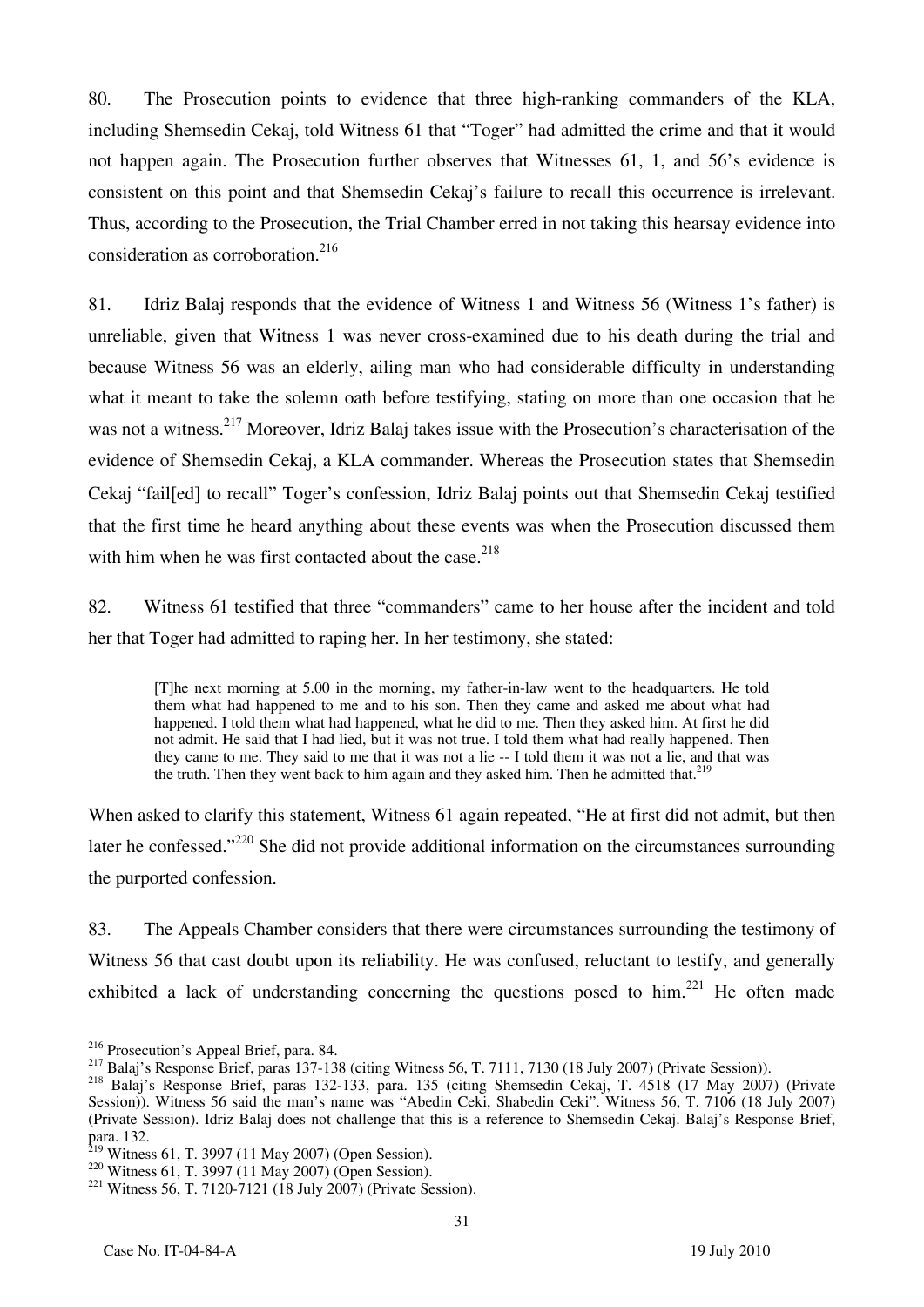statements such as, "I am 75 years old. I am sick. I'm disabled. Please don't burden me with these things. This is all I know and what I tell you."<sup>222</sup> Importantly, the testimony of Witness 56 did not, as the Prosecution suggests, corroborate Witness 61's statement that three KLA "commanders" stated that Toger had admitted to raping her. Witness 56 stated that KLA soldiers had come to his house after the incident took place, but that he was unable to provide further information.<sup>223</sup>

84. Following the death of Witness 1 during the trial, the Trial Chamber admitted five of his written statements, but excluded many portions of them due to the fact that they went to the acts and conduct of the accused, contained internal inconsistencies, lacked corroboration, and/or were directly contradicted by sworn evidence presented at trial.<sup>224</sup> In addition, the statements do not contain information about Toger's purported confession.<sup>225</sup>

85. Similarly, as noted above, Witness 56 was not able to speak to this point. The Appeals Chamber also notes that Shemsedin Cekaj—one of the KLA soldiers to whom, according to Witness 1, Toger reported the events—testified that he did not know Witness 61 and Witness  $1.^{226}$ Shemsedin Cekaj further testified that he had not heard that these witnesses had been taken from their houses until the Prosecution mentioned it to him.<sup>227</sup> Only Witness 61 stated that Toger had made a hearsay admission of raping her. The Appeals Chamber does not doubt that Witness 61 was testifying of her own volition and in a sincere manner; however, in assessing whether her hearsay evidence on this point is reliable, the surrounding circumstances must be considered.<sup>228</sup> Witness  $61$ is the direct victim of serious crimes—rape, torture, and cruel treatment—at the hands of an individual she identifies as "Toger". Her reported statement is second-hand hearsay, *i.e.*, she testified that KLA soldiers told her that Toger had admitted to committing the rape.

86. In these circumstances, it was reasonable for the Trial Chamber to treat the hearsay evidence of Toger's purported confession with circumspection and ultimately not rely upon it. The

 $222$  Witness 56, T. 7104 (18 July 2007) (Private Session).

<sup>&</sup>lt;sup>223</sup> Witness 56, T. 7106 (18 July 2007) (Private Session).<br><sup>224</sup> Prosecutor v. Ramush Haradinaj et al., Case No. IT-04-84-T, Decision on Prosecution's Motion to Admit Five Statements of Witness 1 into Evidence Pursuant to Rule 92 *quater* With Confidential Annex, 28 November 2007, para. 20.

<sup>&</sup>lt;sup>225</sup> P1250 (Witness 1 Statement, 24 August 2002), pp. 3, 5 (Under Seal); P1251 (Witness 1 Statement, 16 October 2002), p. 3 (Under Seal).

<sup>&</sup>lt;sup>226</sup> Shemsedin Cekaj, T. 4517-4518 (17 May 2007) (Private Session).<br><sup>227</sup> Shemsedin Cekaj, T. 4518 (17 May 2007) (Private Session).<br><sup>228</sup> Prosecutor v. Duško Tadić a/k/a "Dule", Case No. IT-94-1-T, Decision on Defence Mo 1996, paras 15-16 (stating "[t]he Trial Chamber is bound by the Rules, which implicitly require that reliability be a component of admissibility. [...] In evaluating the probative value of hearsay evidence, the Trial Chamber is compelled to pay special attention to indicia of its reliability. In reaching this determination, the Trial Chamber may consider whether the statement is voluntary, truthful, and trustworthy, as appropriate."); *Prosecutor v. Zlatko Aleksovski*, Case No. IT-95-14/1-AR73, Decision on Prosecutor's Appeal on Admissibility of Evidence, 16 February 1999, para. 15 (holding that "a Trial Chamber must be satisfied that  $[the evidence]$  is reliable for that purpose  $[...]$  and for this purpose may consider both the content of the hearsay statement and the circumstances under which the evidence arose").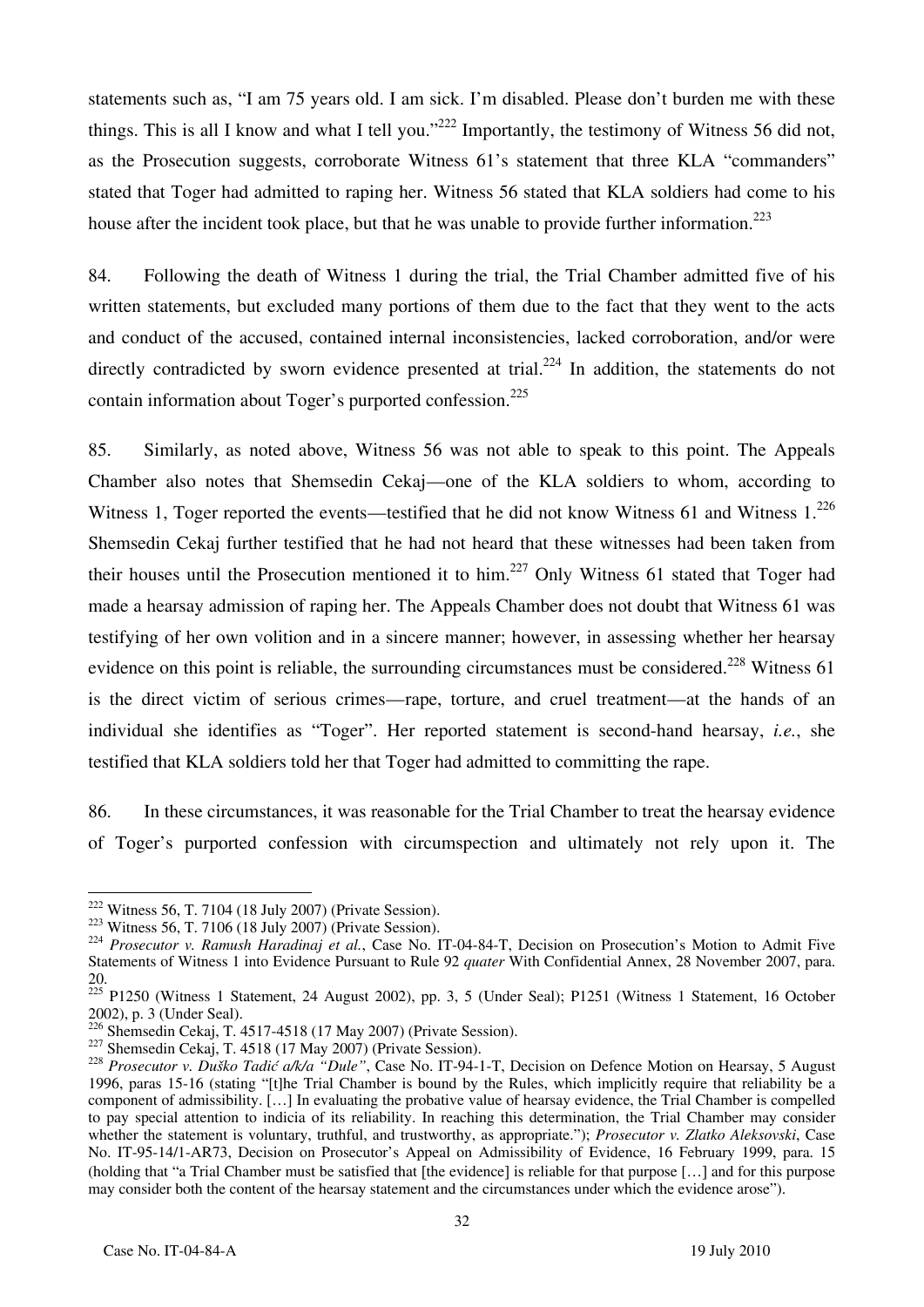Prosecution has not succeeded in demonstrating that the Trial Chamber acted unreasonably when it concluded that it had not been proved beyond a reasonable doubt that the person responsible for the rape, torture, and cruel treatment of Witness 61 was Idriz Balaj, or that he planned for anyone else to do so.

87. The Appeals Chamber therefore rejects the Prosecution's argument.

#### 2. Idriz Balaj's alleged responsibility for the cruel treatment of Witness 1

88. The Prosecution claims that the Trial Chamber committed an error in law when it failed to find that KLA soldiers' actions in throwing Witness 1 into a well constituted cruel treatment. As argued by the Prosecution, "[t]he acts committed against Witness 1 fell squarely within the definition of cruel treatment under Article 3 of the Statute because they constituted a serious attack on his human dignity or caused him at least serious emotional suffering."<sup>229</sup> According to the Prosecution, Idriz Balaj "acted as the person in authority and issued orders to the other soldiers who brought Witness 61 and her husband to the headquarters."230 The Prosecution does not, however, allege that Idriz Balaj specifically directed the other soldiers to throw Witness 1 into the well.<sup>231</sup>

89. In response, Idriz Balaj argues that "no reasonable trier of fact could or would have found cruel treatment on these facts"<sup>232</sup> and that "[t]here was no evidence that Mr. Balaj was personally involved in putting Witness 1 in the well."<sup>233</sup>

90. The Appeals Chamber recalls Witness 61's testimony that Idriz Balaj (a.k.a. "Toger") came to her home with four other people and asked her father-in-law, who answered the door, where his son was.<sup>234</sup> The father-in-law told them that his son was sleeping, but the men nevertheless took Witness 61 and her husband (Witness 1).<sup>235</sup> Witness 1 recognised Toger.<sup>236</sup> As she left the house, Witness 61 was not expecting to come back alive because her husband had told her that Toger "had done massacres".<sup>237</sup> She explained, "That's why we were scared of him and that is why we were thinking that we wouldn't be able to come back home."<sup>238</sup> Witness 61 and Witness 1 were then brought to the KLA headquarters, which took about 15 to 20 minutes on foot.<sup>239</sup> Witness 1's hands

<sup>&</sup>lt;sup>229</sup> Prosecution's Appeal Brief, para. 91; see also AT. 59 (Open Session).

<sup>&</sup>lt;sup>230</sup> Prosecution's Appeal Brief, para. 82; *see also* AT. 58 (Open Session).<br><sup>231</sup> Prosecution's Appeal Brief, para. 92.<br><sup>232</sup> Balaj's Response Brief, para. 152.<br><sup>233</sup> Balaj's Response Brief, para. 146; *see also* AT. 10

<sup>&</sup>lt;sup>235</sup> Witness 61, T. 3982 (11 May 2007) (Open Session).<br><sup>236</sup> Witness 61, T. 4003 (11 May 2007) (Open Session).

<sup>&</sup>lt;sup>237</sup> Witness 61, T. 3985, 3987 (11 May 2007) (Open Session).<br><sup>238</sup> Witness 61, T. 3987 (11 May 2007) (Open Session).

<sup>239</sup> Witness 61, T. 3990 (11 May 2007) (Private Session).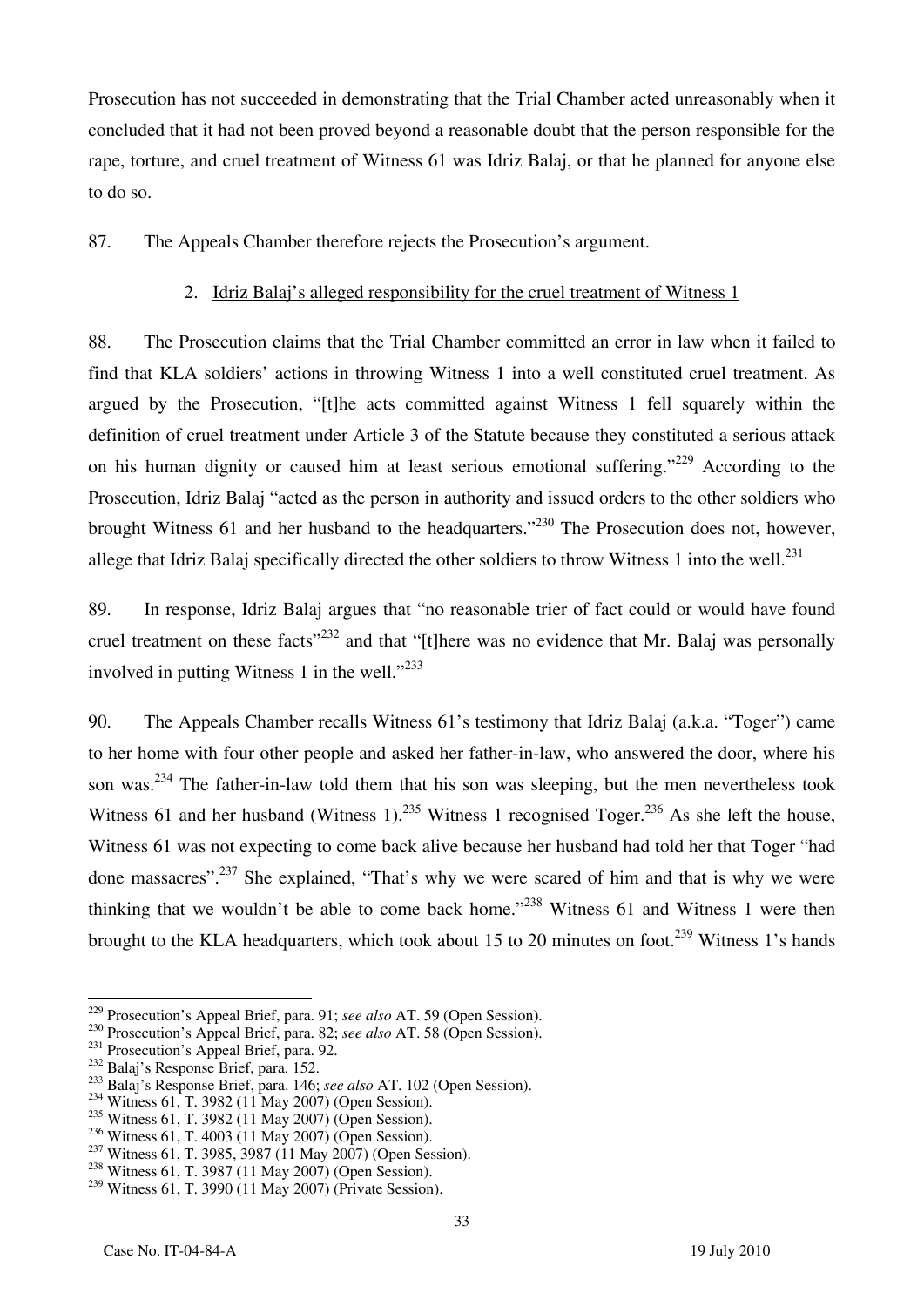were tied behind his back, and he was taken to a well by two men.<sup>240</sup> Witness 1, in his statement, noted that Toger took his wife into the KLA headquarters. $241$ 

91. According to Witness 61, Witness 1 recounted to her after they returned home that he had been thrown into a well with water up to his waist, with the lid closed over it.<sup>242</sup> Witness 61 was unable to provide detailed information about what happened to her husband while he was in the well. She stated, "He simply said he was taken, he was put in the well. He's never—he didn't tell me anything what they were asking about. He simply told me that he was put in the well and they'd been—they were guarding him."<sup>243</sup> Witness 61 noted that her husband's clothes were wet and that he had to change when he returned to their home.<sup>244</sup>

92. The details of Witness 1's statement describing the incident differ somewhat from Witness 61's testimony. According to a statement of Witness 1, when they arrived at the KLA headquarters, Toger took his wife inside the house, while two masked soldiers took Witness 1 to a well in front of the house. They then threw him into the well and put a cover on it. Witness 1 stated that the well was "some three meters deep and filled with 1,5 meter *[sic]* of water, so that *[he]* was standing up to [his] neck in the water."<sup>245</sup> From this evidence, the Trial Chamber concluded that it was not established that KLA soldiers, by putting Witness 1 into the well or by any other acts, caused him serious mental or physical suffering or injury, or seriously attacked his human dignity. The Trial Chamber therefore was not convinced beyond a reasonable doubt that Witness 1 suffered cruel treatment or torture.<sup>246</sup>

# (a) Whether the Trial Chamber erred in finding that the treatment of Witness 1 did not cross the threshold for the offence of cruel treatment under Article 3

93. In deciding whether the treatment of Witness 1 satisfies the legal prerequisites for cruel treatment under Article 3, the Appeals Chamber recalls the *Čelebići* Trial Judgement, which held that:

The basis of the inclusion of cruel treatment within Article 3 of the Statute is its prohibition by common article 3(1) of the Geneva Conventions, which proscribes, "violence to life and person, in particular murder of all kinds, mutilation, cruel treatment and torture". In addition to its

 $240$  Witness 61, T. 3991 (11 May 2007) (Open Session); Trial Judgement, para. 460.

<sup>&</sup>lt;sup>241</sup> P1250 (Witness 1 Statement, 23-24 August 2002, p. 3) (Under Seal).<br><sup>242</sup> Witness 61, T. 4005-4006 (11 May 2007) (Open Session).<br><sup>243</sup> Witness 61, T. 4007 (11 May 2007) (Open Session). The Trial Chamber did not addre Judgement.

<sup>244</sup> Witness 61, T. 4007 (11 May 2007) (Open Session).

 $245$  P1250 (Witness 1 Statement, 23-24 August 2002, p. 3) (Under Seal). The Appeals Chamber is of the view that the discrepancy over whether the water was up to Witness 1's neck or waist is minor and not determinative of the issue before it.

<sup>&</sup>lt;sup>246</sup> Trial Judgement, para. 467.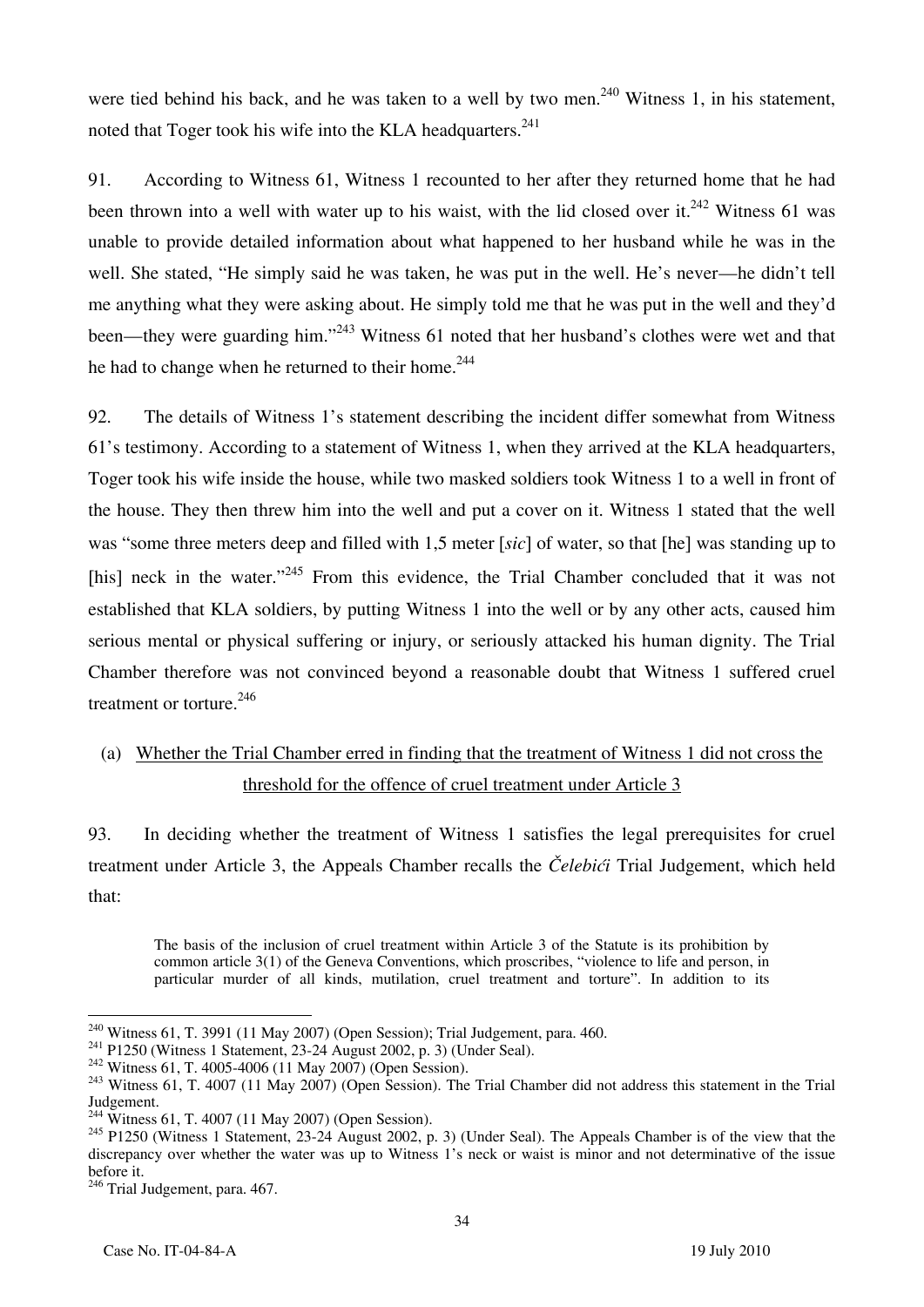prohibition in common article 3, cruel treatment or cruelty is proscribed by article 87 of the Third Geneva Convention, which deals with penalties for prisoners of war, and article 4 of Additional Protocol II, which provides that the following behaviour is prohibited:

violence to life, health and physical and or mental well being of persons, in particular murder as well as cruel treatment such as torture, mutilation or any form of corporal punishment.

As with the offence of inhuman treatment, no international instrument defines this offence, although it is specifically prohibited by article 5 of the Universal Declaration of Human Rights, article 7 of the ICCPR, article 5, paragraph 2, of the Inter-American Convention of Human Rights and article 5 of the African Charter of Human and Peoples' Rights. In each of these instruments, it is mentioned in the same category of offence as inhuman treatment.<sup>247</sup>

94. As is the case with the international law instruments mentioned above, the jurisprudence of the Tribunal does not provide a comprehensive definition of the offence of cruel treatment, but the Appeals Chamber has defined the elements of cruel treatment as a violation of the laws or customs of war as follows:

a. an intentional act or omission [...] which causes serious mental or physical suffering or injury or constitutes a serious attack on human dignity,

b. committed against a person taking no active part in the hostilities. $248$ 

95. The Appeals Chamber considers that, although Witness 1 (a person taking no active part in the hostilities) was not the victim of an intentional act or omission causing serious *physical* suffering or injury, his treatment caused him serious *mental* suffering and constituted a serious attack on his human dignity. The testimony of Witness 61 (the wife of Witness 1) establishes that her husband knew who Toger was, and feared him, knowing him to have committed "massacres."<sup>249</sup> Moreover, after the couple had been forcibly awakened in the middle of the night and taken from their home by armed men and after Witness 1 had been incapacitated in a well, Witness 1's wife was taken away to be interrogated at a headquarters of the KLA, which had a reputation for violence. Contrary to the finding of the Trial Chamber, the only reasonable inference from the evidence was that Witness 1 suffered serious *mental* harm when he was incapacitated in the well and separated from his wife, who was now in the hands of armed KLA soldiers. The *actus reus* of the crime was therefore proved by the Prosecution.

96. As to the *mens rea*, when all the evidence surrounding this incident is taken into account, the only reasonable inference to be drawn is that the KLA soldiers who threw Witness 1 into the well, as others led away his wife for interrogation, intended to cause serious *mental* suffering to Witness 1, a person taking no active part in the hostilities.

<sup>&</sup>lt;sup>247</sup> Čelebići Trial Judgement, paras 548-549.

<sup>&</sup>lt;sup>248</sup> Blaškić Appeal Judgement, para. 595 (citing Čelebići Appeal Judgement, paras 424, 426 (internal citations omitted)).

<sup>249</sup> Witness 61, T. 3986-3987 (11 May 2007) (Open Session).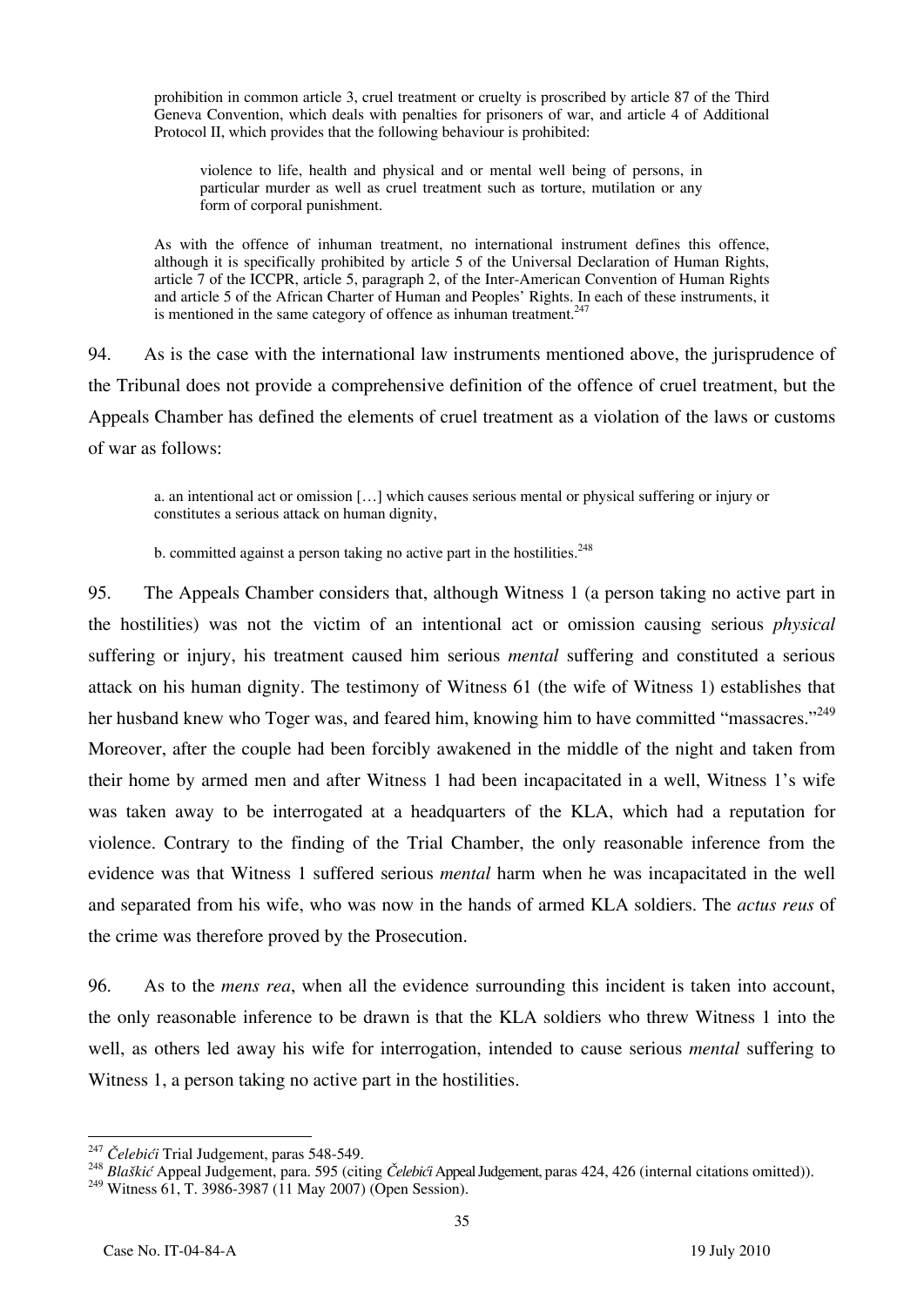97. The Appeals Chamber therefore grants the Prosecution's ground of appeal, in part, and reverses the Trial Chamber's finding that the treatment of Witness 1 did not constitute cruel treatment under Article 3 of the Statute.

98. Having found that the acts committed against Witness 1 constituted cruel treatment, the Appeals Chamber will now assess Idriz Balaj's responsibility for these acts.

#### (b) Whether Idriz Balaj is responsible for the cruel treatment of Witness 1

99. The Prosecution argues that the Trial Chamber found that Idriz Balaj was one of the KLA soldiers who took Witness 1 and his wife to the KLA headquarters in Rznić/Irniq. It also submits that the evidence shows that Idriz Balaj was in charge and that his personal involvement in the cruel treatment of Witness 1 makes him guilty of committing the crime.<sup>250</sup>

100. Idriz Balaj responds that there was no evidence, including from Witness 1, that he threw Witness 1 into the well. He asserts that there was also no pre-existing plan to put Witness 1 into the well, nor any evidence of his knowledge of or participation in any such plan. Therefore, according to Idriz Balaj, "the elements of the only two modes of criminal liability alleged as to this count committing or planning—were simply not proved at trial. $^{251}$ 

101. The Appeals Chamber notes that, according to Witness 61, two men other than Idriz Balaj threw her husband into the well. The record does not indicate whether Idriz Balaj knew that Witness 1 had been thrown into the well or that Idriz Balaj ordered Witness 1 to be thrown into the well. Moreover, the primary evidence that goes to the issue of whether Idriz Balaj committed or planned the cruel treatment of Witness 1 comes from Witness 1 himself. However, Witness 1 was not available for cross-examination due to his untimely death and therefore his evidence must be corroborated in order for it to support a conviction.<sup>252</sup> In light of this, and the very limited

 $\overline{a}$  $^{250}$  Prosecution Appeal Brief, para. 95; AT. 54, 58-60 (Open Session).

<sup>&</sup>lt;sup>251</sup> Balaj Response, paras 145-146. Balaj was also charged with committing Counts 36 and 37 via a joint criminal enterprise, but the Trial Chamber found that no such enterprise had been proved by the Prosecution. Trial Judgement, paras 475-478, 503; AT. 102 (Open Session).

 $252$  The jurisprudence of the Tribunal includes safeguards for an accused in whose trial evidence is admitted without being subjected to cross-examination. The Appeals Chamber in *Prosecutor v. Galić* held that the admission into evidence of written statements made by a witness in lieu of his oral evidence in chief is not inconsistent with Article 21(4)(e) of the Statute, citing relevant European Court of Human Rights case law for support. *Prosecutor v. Stanislav Galić*, Case No. IT-98-29-AR73.2, Decision on Interlocutory Appeal Concerning Rule 92*bis*(C), 7 June 2002, p. 9, n. 34. This decision has been used by the *Milutinović et al.* Trial Chamber to support the principle in relation to Rule 92 *quater* that the admission of a written statement in lieu of oral testimony cannot support a conviction all by itself where the witness does not appear for cross-examination unless the written evidence is otherwise corroborated. *Prosecutor v. Milan Milutinović et al.*, Case No. IT-05-87-T, Decision on Prosecution Motion for Admission of Evidence Pursuant to Rule 92 *quater*, 16 February 2007, para. 13. Finally, the Appeals Chamber has expanded on this principle in relation to an interview of an accused given to the Prosecution in a multi-accused trial, where that accused does not take the stand and is thus unavailable for cross-examination by his co-accused. The Appeals Chamber held that, in such a situation and where the evidence at issue is indispensable for a conviction, it is not only evidence of the acts and conduct of the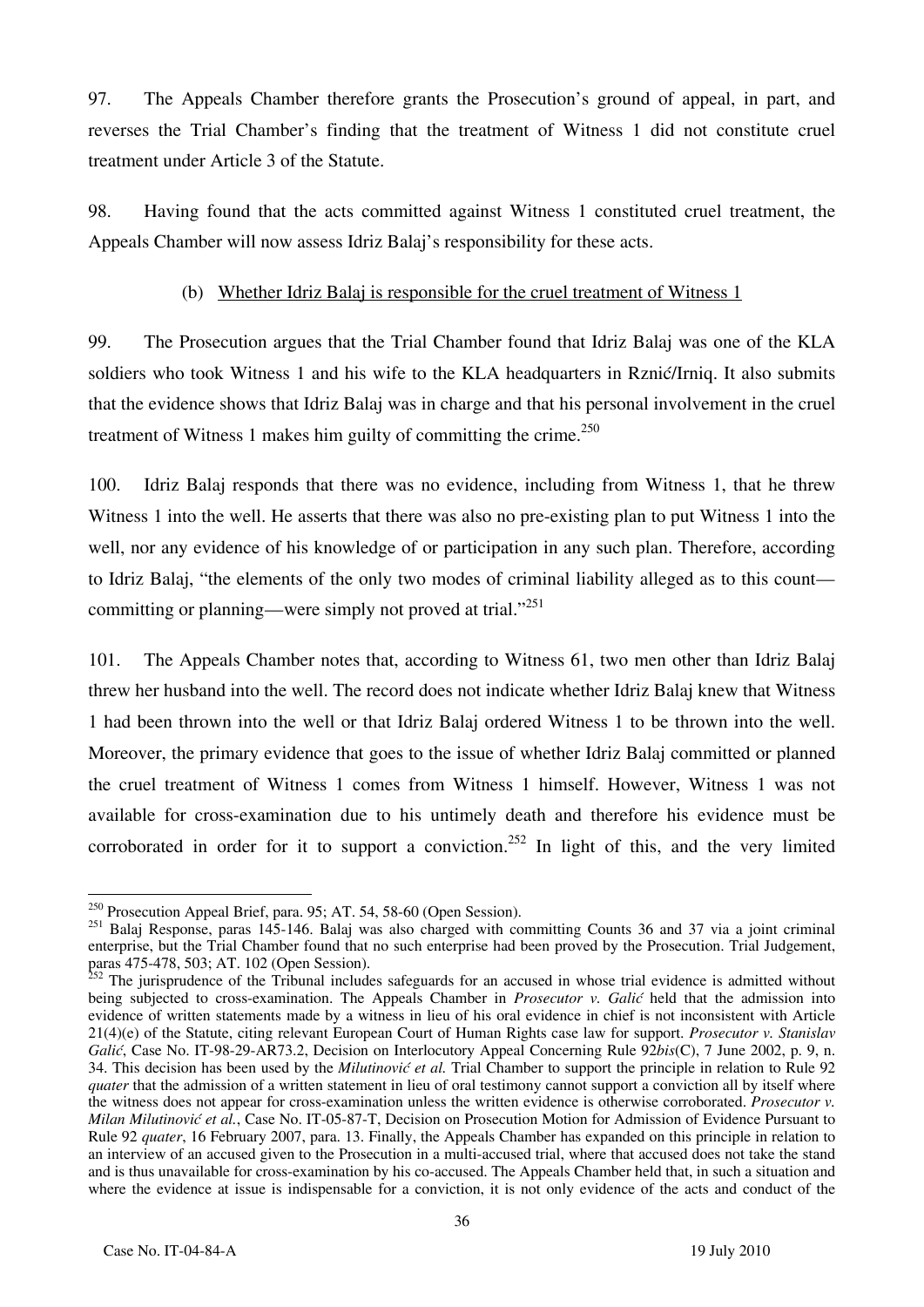corroborative value of Witness 61's evidence, the Appeals Chamber does not consider that the only reasonable inference to be drawn from the evidence was that Idriz Balaj committed or planned the cruel treatment of Witness 1.

102. Consequently, although the Prosecution proved that the KLA soldiers committed cruel treatment against Witness 1, it did not prove that Idriz Balaj was responsible for that treatment under the modes of liability charged by the Prosecution.

103. The Appeals Chamber therefore grants the Prosecution's third ground of appeal, in part, insofar as it argues that the Trial Chamber erred in law in finding that throwing Witness 1 into a well by KLA soldiers did not constitute cruel treatment under Article 3 of the Statute. The Appeals Chamber dismisses the Prosecution's third ground of appeal in all other respects and upholds Idriz Balaj's acquittal of Count 37 of the Indictment.

accused that must be corroborated, but also evidence of any "critical element" of the Prosecution case. *Prosecutor v. Jadranko Prlić et al.*, Case No. IT-04-74-AR73.6, Decision on Appeals Against Decision Admitting Transcript of Jadranko Prlić's Questioning into Evidence, 23 November 2007, paras 58-59.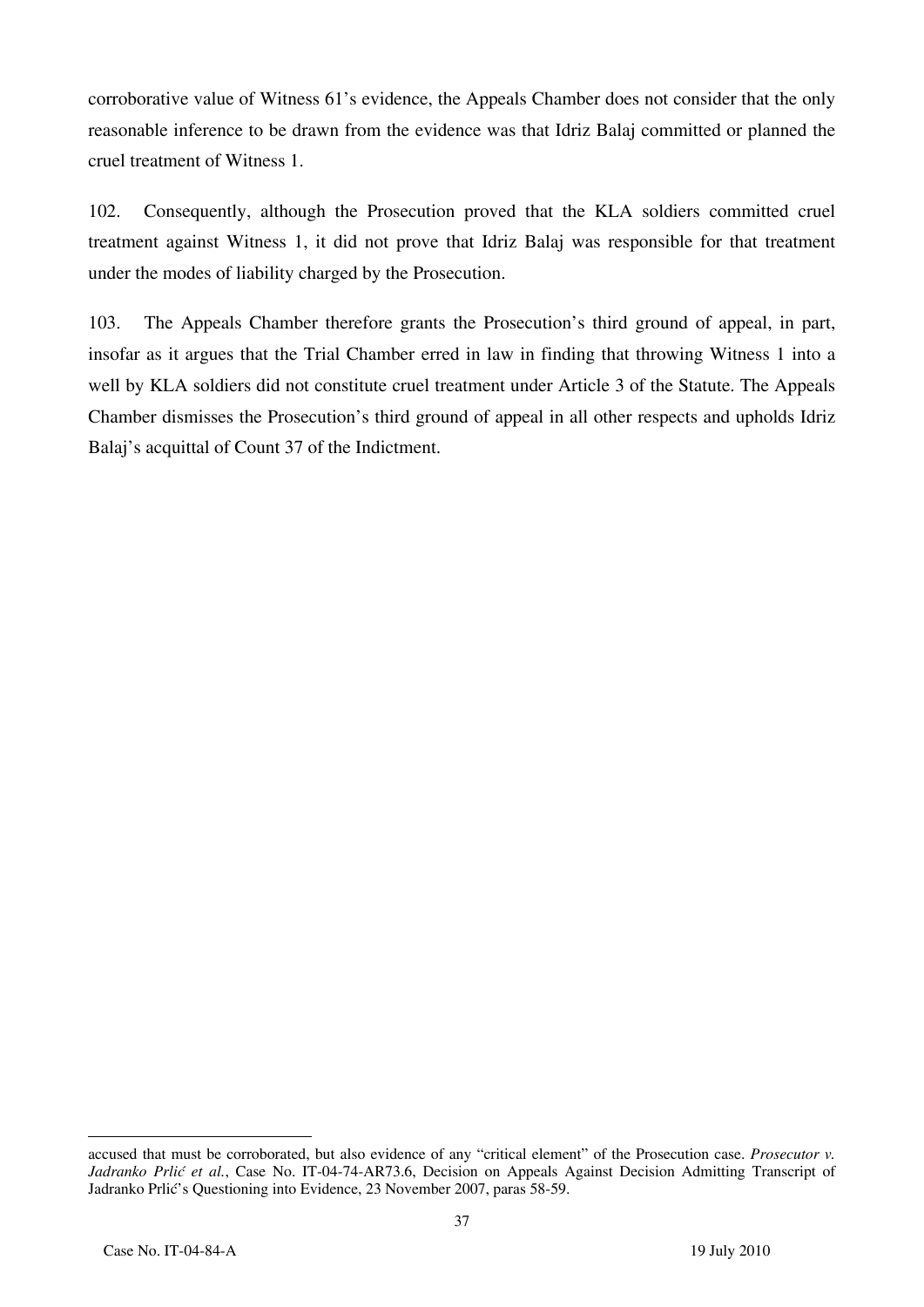## **IV. THE APPEAL OF LAHI BRAHIMAJ**

## **A. Alleged Errors Relating to the Credibility of Witness 6 (Ground 1)**

104. The Trial Chamber convicted Lahi Brahimaj of torture as a violation of the laws or customs of war, as charged under Count 28 of the Indictment.<sup>253</sup> It found that Lahi Brahimaj personally participated in the cruel treatment and torture of Witness 6.254

105. Lahi Brahimaj submits that, in drawing these conclusions, the Trial Chamber committed errors of fact and/or law by failing to take into account or by failing to give appropriate reasons for rejecting fundamental issues relating to the assessment of Witness 6's credibility.255

106. As a preliminary matter, the Appeals Chamber reiterates that an appellant claiming an error of law on the basis of a lack of a reasoned opinion must identify the specific issues, factual findings, or arguments that the appellant submits the Trial Chamber omitted to address and must explain why this omission invalidated the decision. The Appeals Chamber observes that, under this ground of appeal, although Lahi Brahimaj identifies specific alleged errors of the Trial Chamber, he does not provide a detailed explanation of precisely how these alleged errors invalidate the Trial Judgement. However, the Appeals Chamber notes that Lahi Brahimaj provides such information in the introductory section of his Appeal Brief. Specifically, he states that the core of his appeal concerns the evidence of Witnesses 3 and 6, in that:

[i]t is safe to say that, but for their testimony, [he] would have been acquitted of all counts in the indictment. For this reason, as set out below, the credibility, consistency and reliability of these two witnesses requires detailed analysis and, before a Trial Chamber could be satisfied of their testimony beyond a reasonable doubt, a reasoned opinion as to the grounds for finding them credible, consistent and reliable was required. It is the Trial Chamber's failure to provide such reasoned opinion that forms the main substance of this appeal.<sup>256</sup>

The Appeals Chamber finds that these details, coupled with Lahi Brahimaj's explanation of the alleged errors under ground 1 of his Appeal, satisfy the requirement of explaining how the alleged errors of the Trial Chamber invalidate the decisions at issue.

### 1. The Prosecution's alleged Rule 68 violation

107. Lahi Brahimaj submits that, towards the end of his examination of Witness 6, the Prosecution disclosed the English translation of a document ("English translation") that suggested

 $\overline{a}$  $^{253}$  Trial Judgement, para. 504.

 $254$  Trial Judgement, para. 395.

<sup>&</sup>lt;sup>255</sup> Brahimaj's Notice of Appeal, para. 7; Brahimaj's Appeal Brief, paras 21-64; AT. 136-140 (Open Session).

<sup>&</sup>lt;sup>256</sup> Brahimaj's Appeal Brief, para. 5.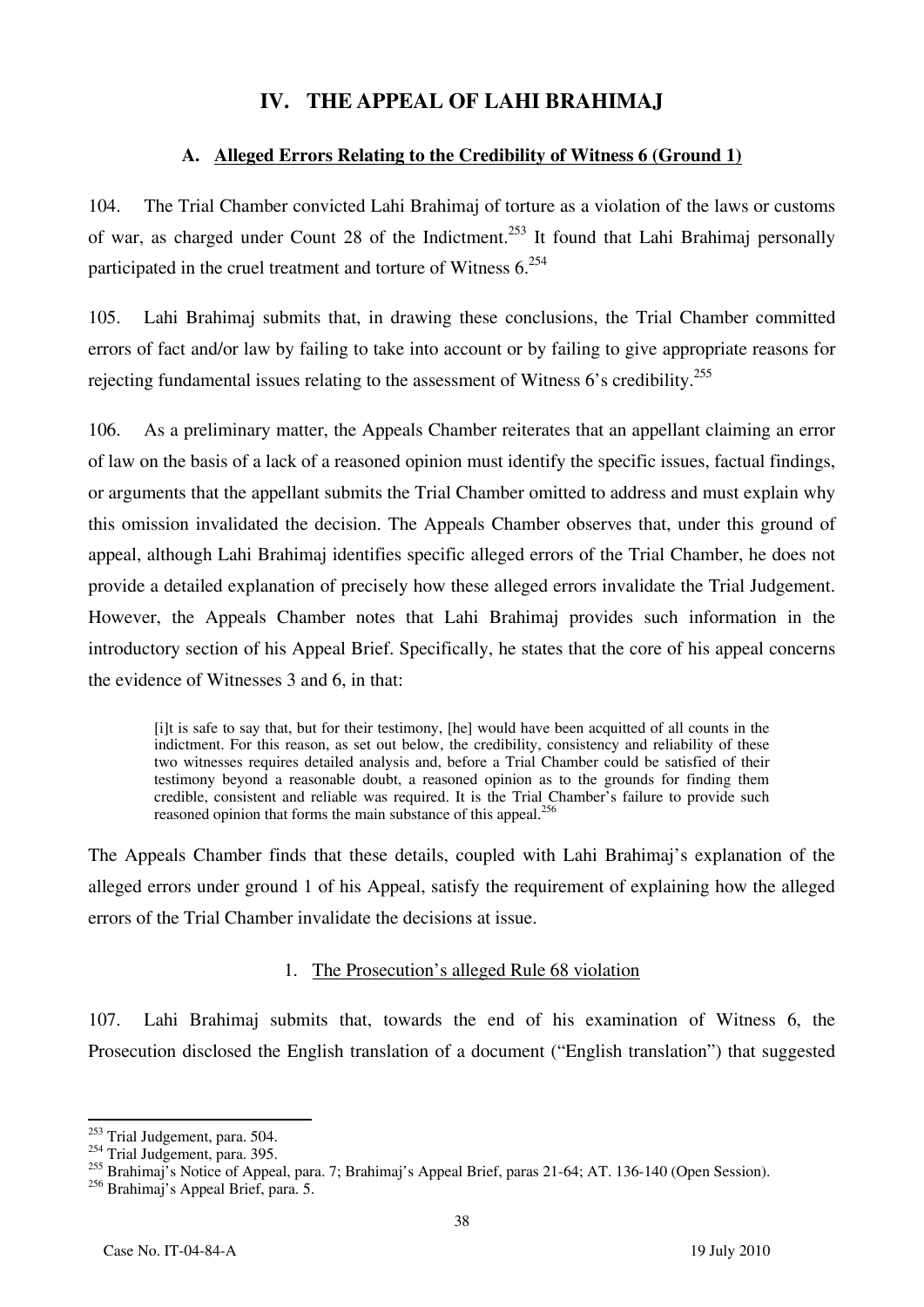that Witness 6 was either a police officer or directly involved in police activities.<sup>257</sup> Lahi Brahimaj further submits that, during the subsequent cross-examination, Witness 6 "stated that he had nothing to do with either the police or the army."258 Lahi Brahimaj asserts that, "if Witness 6 were involved in police activities, counsel would have been entitled to explore whether he was taking an active part in hostilities."<sup>259</sup> Due to the late disclosure of the English translation, however, he claims that he was deprived of a line of cross-examination and an opportunity to challenge Witness 6's credibility with regard to this issue.<sup>260</sup> Lahi Brahimaj argues that the Trial Chamber erred in failing to consider and/or failing to provide reasons for rejecting this argument, which both he and Idriz Balaj set forth in their Final Trial Briefs.<sup>261</sup>

108. In response, the Prosecution submits that it had disclosed original BCS and Albanian language documents to Lahi Brahimaj on 31 May 2007, prior to the commencement of the crossexamination of Witness  $6^{262}$  It argues that the late disclosure of the English translation of a single document "does not raise a concrete disclosure breach".263 It further asserts that Lahi Brahimaj did not request to cross-examine Witness 6 about the English translation between the day that he received the translation on 4 June 2007 and the last day of the trial<sup>264</sup> and that he does not show how cross-examination on the English translation could have impacted the Trial Judgement.<sup>265</sup>

109. In reply, Lahi Brahimaj reiterates that the Prosecution disclosed the English translation the very afternoon that Witness 6 commenced his testimony, that the Prosecution knew that "any evidence of collaboration between Witness 6 and Serbian police would be of central importance to the defence", and that "'disclosing' the document without a translation as this pivotal witness was about to enter the courtroom for the first time fails to comply with the wording or the spirit of Rule 68(i)."266 Lahi Brahimaj also asserts that cross-examination on the English translation was important as "it had the potential to weigh in the balance of reasonable doubt in favour of the Accused."<sup>267</sup>

110. The Appeals Chamber notes that Rule 68 of the Rules obliges the Prosecution to disclose "as soon as practicable" material that "may suggest the innocence or mitigate the guilt of the

<sup>&</sup>lt;sup>257</sup> Brahimaj's Appeal Brief, para. 25.

<sup>258</sup> Brahimaj's Appeal Brief, para. 24.

<sup>&</sup>lt;sup>259</sup> Brahimaj's Appeal Brief, para. 25; AT. 134 (Open Session).

<sup>260</sup> Brahimaj's Appeal Brief, para. 25; AT. 135-136 (Open Session).

<sup>&</sup>lt;sup>261</sup> Brahimaj's Appeal Brief, paras 27-28 (citing Brahimaj's Final Trial Brief, para. 16; Balaj's Final Trial Brief, para. 47).

<sup>&</sup>lt;sup>262</sup> Prosecution's Response Brief, para. 21.

<sup>&</sup>lt;sup>263</sup> Prosecution's Response Brief, para. 21.

<sup>264</sup> Prosecution's Response Brief, para. 21; AT. 149 (Open Session).

<sup>265</sup> Prosecution's Response Brief, para. 22.

<sup>266</sup> Brahimaj's Reply Brief, para. 3.1; AT. 132-134, 157-158 (Open Session).

<sup>267</sup> Brahimaj's Response Brief, para. 4.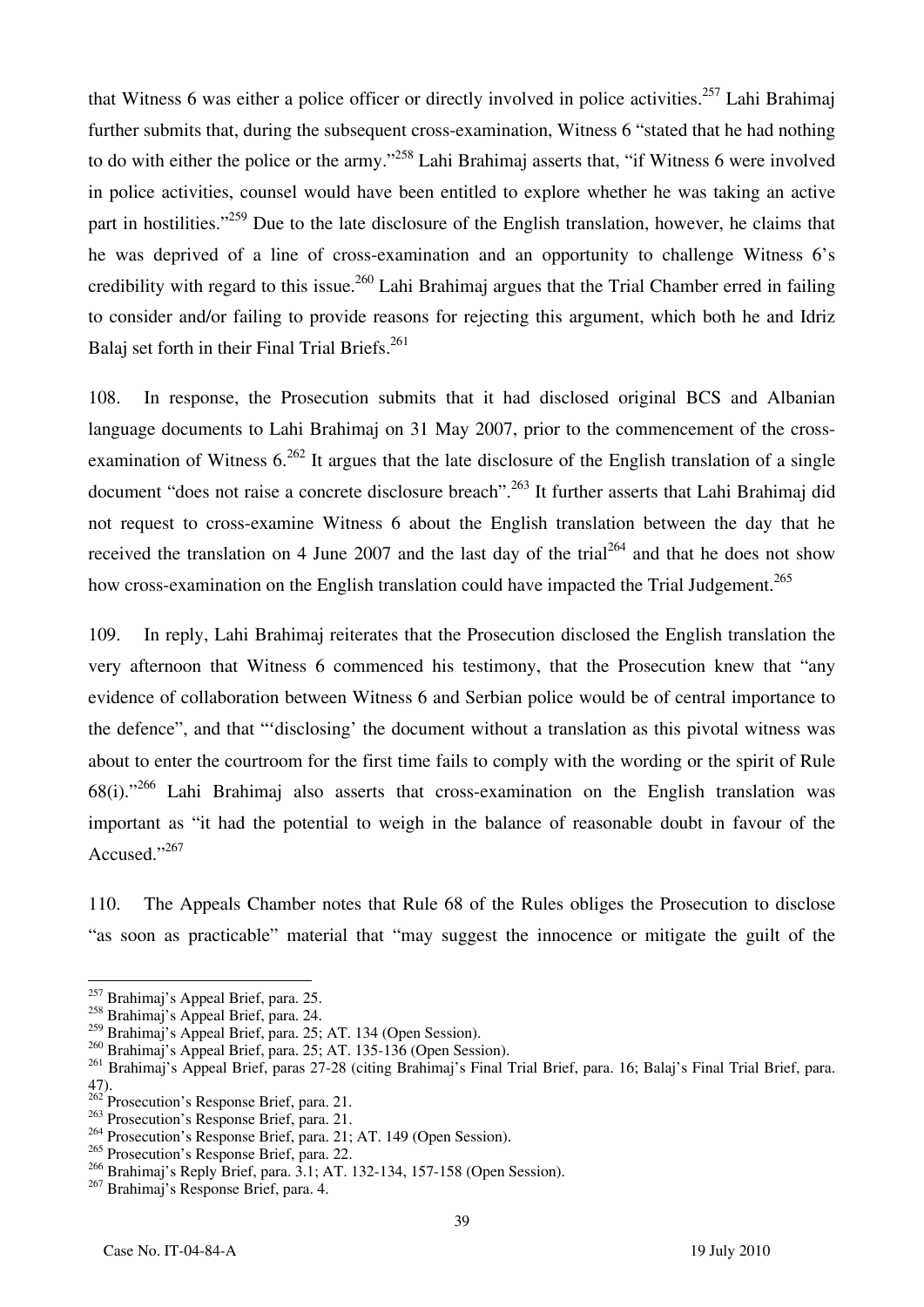accused or affect the credibility of the Prosecution's evidence."<sup>268</sup> This is a continuing obligation that applies whenever the Prosecution receives new information, rather than a requirement that all exculpatory evidence be disclosed by a certain point in the trial.<sup>269</sup> In the present case, the original BCS and Albanian language versions of the document in question were disclosed on 31 May 2007,<sup>270</sup> while the English translation was disclosed on 4 June 2007.<sup>271</sup> The Appeals Chamber observes that Lahi Brahimaj does not provide any information regarding when the Prosecution received the English translation and therefore fails to demonstrate that, pursuant to its obligation under Rules 68 of the Rules, the Prosecution did not disclose the document in question "as soon as practicable".

111. With respect to the argument that Lahi Brahimaj was deprived of a line of crossexamination,<sup>272</sup> the Appeals Chamber notes Lahi Brahimaj's claim that his line of defence was that Witness 6 "was a creature of the Serbian security forces at the time he was in Jablanica/Jabllanicë, [and] that he was *still* their creature while he was giving his testimony to the Trial Chamber."<sup>273</sup> The Appeals Chamber observes that, if Lahi Brahimaj considered the English translation relevant to the cross-examination of Witness 6, he could have requested the Trial Chamber to recall Witness 6 for this purpose. The Appeals Chamber notes that the Trial Chamber indicated its willingness to consider such a request at the hearing of 5 June  $2007$ .<sup>274</sup>

112. The Appeals Chamber also considers that Lahi Brahimaj could have tendered the English translation as an exhibit arising from Witness 6's testimony or had it admitted as documentary evidence with leave from the Trial Chamber. However, there is no indication from Lahi Brahimaj's submissions or from the trial record that he explored any of these options. The Appeals Chamber reiterates that, absent special circumstances, a party cannot remain silent on a matter at trial only to raise it for the first time on appeal.

113. In addition, the Appeals Chamber notes that Lahi Brahimaj was provided the opportunity to cross-examine Witness 6 on issues that may have been relevant to his line of defence that Witness 6 "was a creature of the Serbian security forces",<sup>275</sup> such as whether he was a "reservist"

 $268$  Rule 68(i) of the Rules.

<sup>&</sup>lt;sup>269</sup> See Blaškić Appeal Judgement, paras 270-275 (holding that the Prosecution "did not take an inordinate amount of time before disclosing" Rule 68 material under the facts of that case, where the Prosecution disclosed the material after the end of the trial and eight months after receiving it).

<sup>&</sup>lt;sup>270</sup> Brahimaj's Reply Brief, para. 3.1.<br><sup>271</sup> Brahimaj's Appeal Brief, para. 25.<br><sup>272</sup> Brahimaj's Appeal Brief, para. 25.<br><sup>273</sup> Brahimaj's Reply Brief, para. 4.<br><sup>274</sup> T. 5474-5476 (5 June 2007) (Open Session).

 $275$  Brahimaj's Reply Brief, para. 4.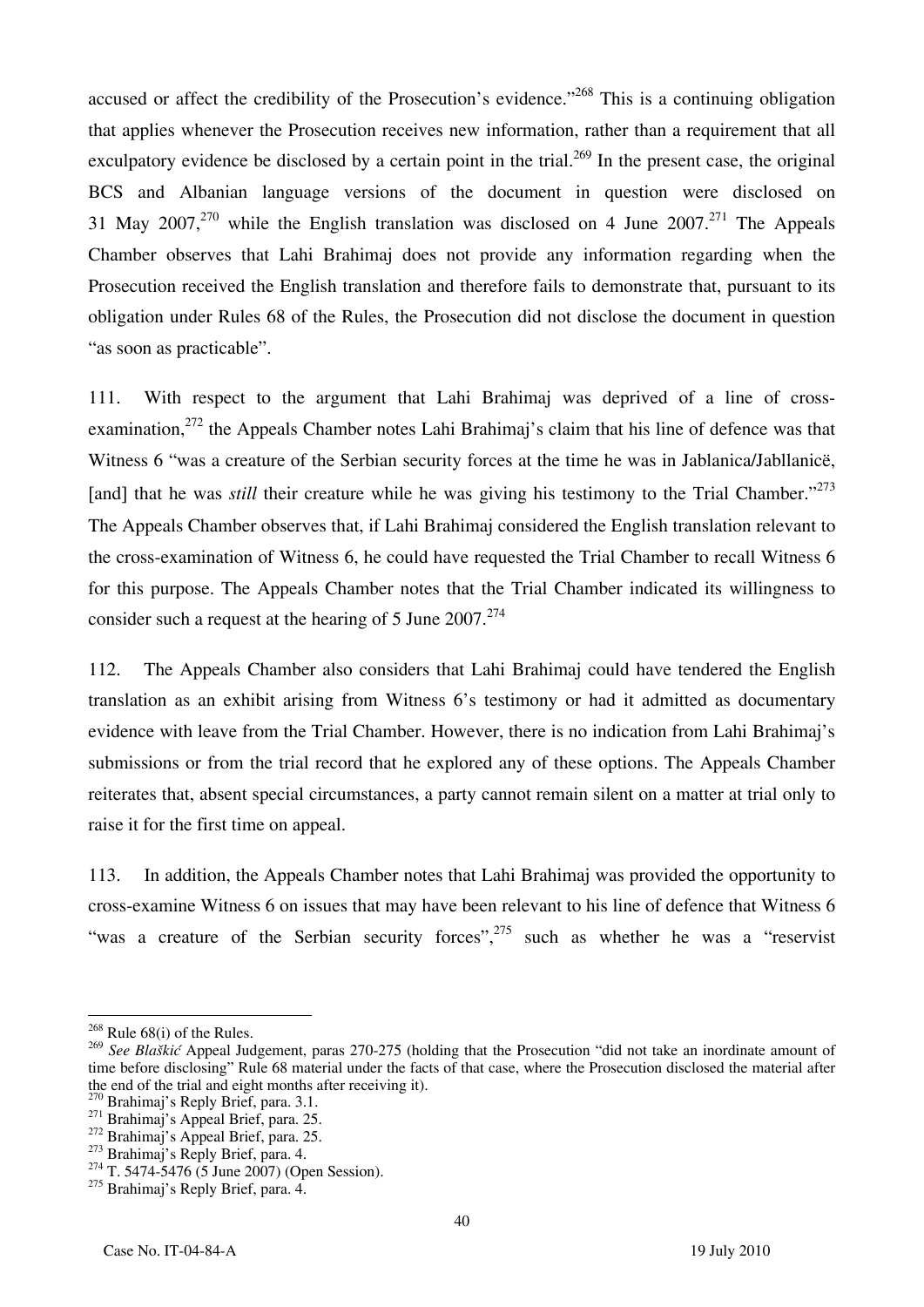policeman",  $^{276}$  the reasons for his possession of a pistol,  $^{277}$  and whether he was a spy for Serbia.<sup>278</sup> Lahi Brahimaj has failed to demonstrate how his approach on cross-examination would have changed had he been in possession of the English translation earlier.

114. In light of the foregoing, the Appeals Chamber finds that Lahi Brahimaj has not demonstrated that the Prosecution violated Rule 68 of the Rules or that he was deprived of the opportunity to adequately cross-examine Witness 6 in relation to his alleged connection with the Serbian security forces.

115. Accordingly, the Appeals Chamber dismisses this sub-ground of appeal.

## 2. The alleged implausibility of Witness 6's account of his contact with Sret Camović

116. Lahi Brahimaj submits that the Trial Chamber failed to address his argument that the implausibility of Witness 6's account of his relations with the Serbian Security Services demonstrated that Witness 6 was not credible.<sup>279</sup> Specifically, he claims that Witness 6 testified that, a few days after leaving Jablanica/Jabllanicë, he met two police officers and Sret Camović, the Head of Serbian State Security, in Đakovica/Gjakovë. Lahi Brahimaj states that, although Sret Camović knew that Witness 6 had been detained in Jablanica/Jabllanicë, Sret Camović did not ask Witness 6 about his experiences there or about KLA soldiers or other alleged detainees there.<sup>280</sup> Lahi Brahimaj argues that it is highly improbable that the Head of Serbian State Security in Dakovica/Gjakovë would have failed to question Witness 6 if the Head of Serbian State Security had known that Witness 6 had just been in Jablanica/Jabllanicë or that the Serbian police would have failed to ask Witness 6 about the fate of their missing colleague, with whom Witness 6 claimed to have been detained.<sup>281</sup>

117. The Prosecution responds that the Trial Chamber correctly considered the testimony of Witness 6 in the context of his communication with Sret Camović and the two police officers. The Prosecution also points out that the Trial Chamber questioned Witness 6 over the alleged contradictions in this testimony.282

 $276$  Witness 6, T. 5305 (4 June 2007) (Open Session).

<sup>&</sup>lt;sup>277</sup> Witness 6, T. 5352 (4 June 2007) (Open Session). <sup>278</sup> Witness 6, T. 5402 (4 June 2007) (Open Session).

<sup>&</sup>lt;sup>279</sup> Brahimaj's Appeal Brief, paras 21, 33-41; AT. 137-138 (Open Session).<br><sup>280</sup> Brahimaj's Appeal Brief, para. 34.<br><sup>281</sup> Brahimaj's Appeal Brief, paras 38-39.<br><sup>282</sup> Prosecution's Response Brief, para. 24.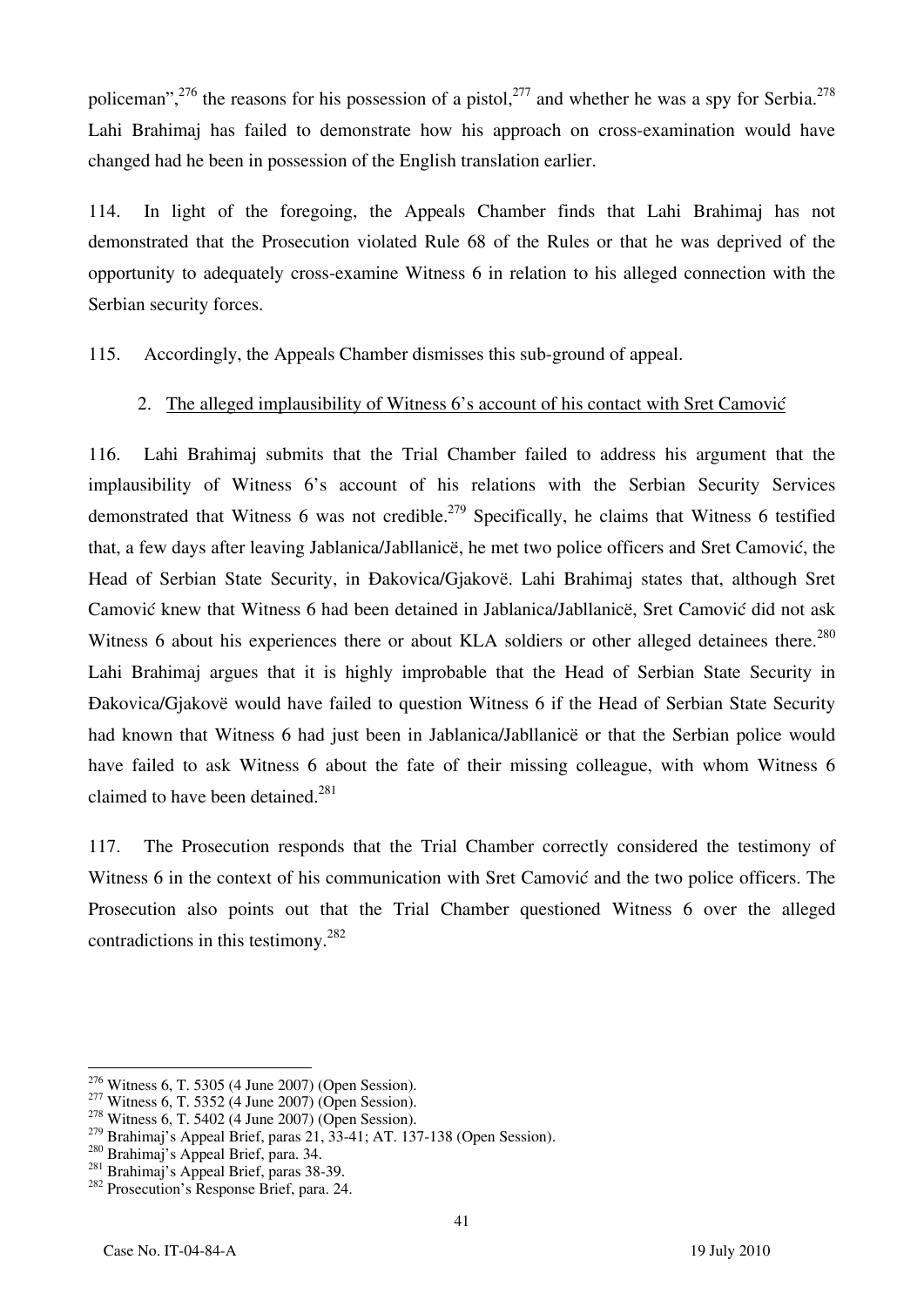118. The Appeals Chamber notes that Witness 6 testified that he had known Sret Camovic for many years because Sret Camović was a "professor" in the local high school.<sup>283</sup> He testified that, after his release from Jablanica/Jabllanicë, he met Sret Camović by chance in the Pashtrik Hotel when he went there for coffee.<sup>284</sup> Witness 6 explained that he spent half an hour having coffee with Sret Camović but only spoke to him for about ten minutes regarding Witness 6's detention in Jablanica/Jabllanice.<sup>285</sup> Witness 6 stated:

He asked me how it was, what did you go through? And I said it was a very bad time. The KLA was harsh on me. I told him that I was maltreated, then they took away my car. And then he told me, [b]ring your photos and you will have a duplicate of the papers.<sup>286</sup>

Witness 6 testified that he was not asked by Sret Camović about those who tortured him<sup>287</sup> or about the people who were detained with him.<sup>288</sup> The Trial Chamber also clarified with Witness 6 that Sret Camović did not ask him about the persons he saw during his imprisonment.<sup>289</sup>

119. The Appeals Chamber considers Lahi Brahimaj's claim that it is improbable that Sret Camović would have failed to question Witness 6 about his experiences while detained in Jablanica/Jabllanicë and about the fate of his missing colleague to be speculative. This matter was not essential to the Trial Chamber's assessment of Witness 6's credibility, and the Trial Chamber was not required to address it. Accordingly, Lahi Brahimaj has failed to demonstrate any error on the part of the Trial Chamber in its assessment of Witness 6's testimony in relation to this issue.

120. The Appeals Chamber accordingly dismisses this sub-ground of appeal.

3. Whether the Trial Chamber erred by not specifically addressing Witness 6's alleged failure to provide a credible explanation for the change in his conditions of detention

121. Lahi Brahimaj contends that the Trial Chamber failed to provide reasons for rejecting his argument, as set forth in his Final Trial Brief, that Witness 6 was unable to explain the improvement in his conditions of his detention.<sup>290</sup> Specifically, Lahi Brahimaj notes the testimony of Witness 6 that, after he was mistreated in Jablanica/Jabllanicë for a period of four weeks, his captors "suddenly" allowed him to walk around the meadow outside the barracks and wash dishes, and that he had the opportunity to escape but chose not to do so.<sup>291</sup> According to Lahi Brahimaj, the only

 $283$  Witness 6, T. 5279 (1 June 2007) (Private Session).

 $284$  Witness 6, T. 5301-5303 (4 June 2007) (Open Session).

 $^{285}$  Witness 6, T. 5304 (4 June 2007) (Open Session).<br> $^{286}$  Witness 6, T. 5304 (4 June 2007) (Open Session).

<sup>&</sup>lt;sup>287</sup> Witness 6, T. 5305 (4 June 2007) (Open Session).<br><sup>288</sup> Witness 6, T. 5309 (4 June 2007) (Open Session).

<sup>289</sup> Witness 6, T. 5308 (4 June 2007) (Open Session).

<sup>&</sup>lt;sup>290</sup> Brahimaj's Appeal Brief, paras 51-54 (citing Brahimaj's Final Trial Brief, paras 113-114).

<sup>291</sup> Brahimaj's Appeal Brief, para. 52.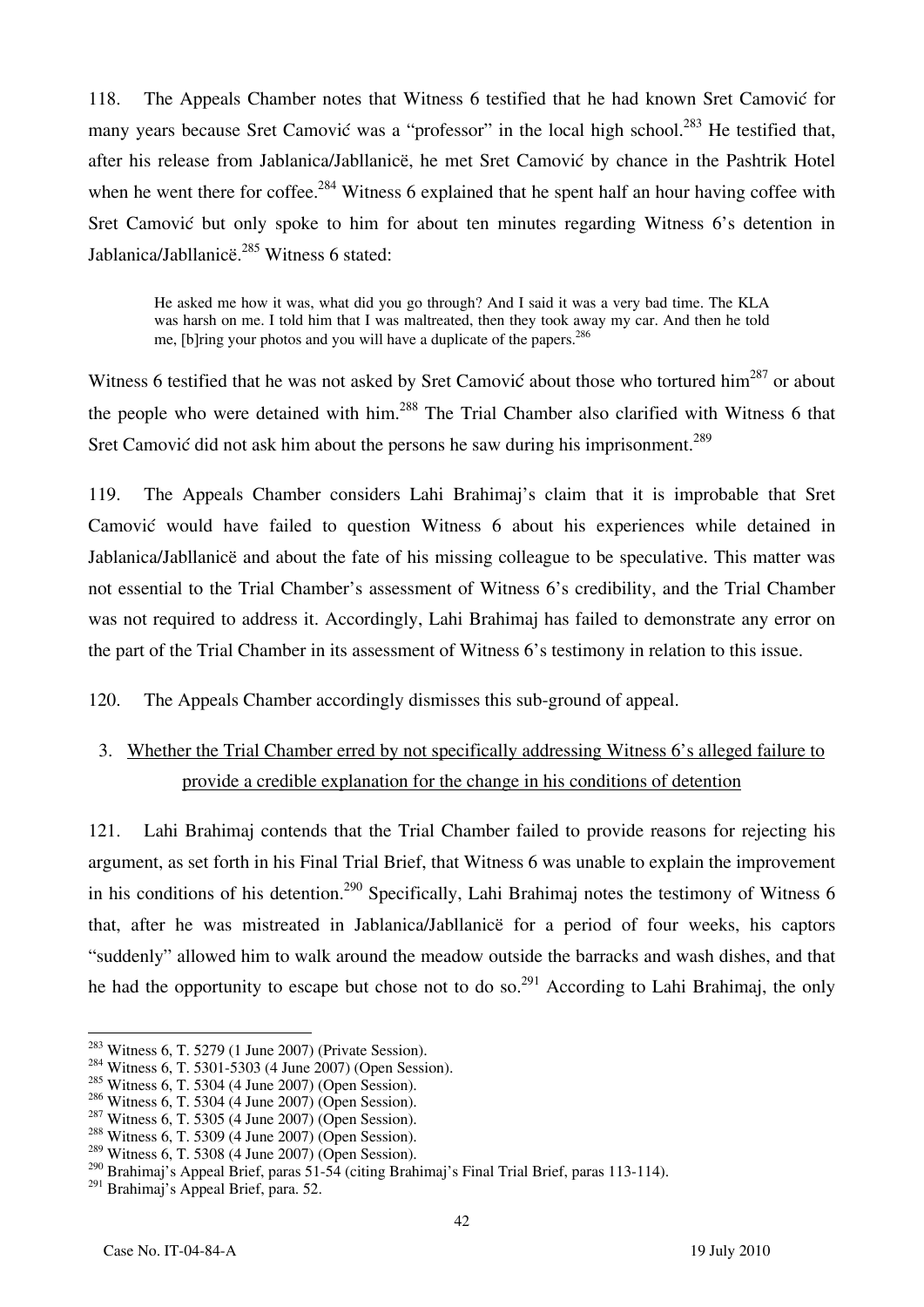credible explanation for this alleged change of circumstances was that Witness 6 was not subject to an extended period of sustained mistreatment.<sup>292</sup>

122. The Prosecution responds that Lahi Brahimaj has not demonstrated how the argument that Witness 6 was unable to explain the improvement in his detention conditions could affect Witness 6's credibility.293

123. The Appeals Chamber finds Lahi Brahimaj's argument regarding the inability of Witness 6 to explain the conditions of his detention to be speculative. Lahi Brahimaj has identified no inconsistencies in Witness 6's explanation or any evidence on the record that contradicts that explanation. Nor has he provided any evidence that demonstrates that this explanation was unreasonable. The Appeals Chamber thus considers that it was reasonably open to the Trial Chamber to accept it.

124. In light of the foregoing, the Appeals Chamber dismisses this sub-ground of appeal.

#### 4. Whether the Trial Chamber erred by not specifically addressing alleged inconsistencies

125. Lahi Brahimaj implies that the Trial Chamber failed to address and/or failed to provide reasons for rejecting numerous arguments raised in his Final Trial Brief regarding inconsistencies in Witness 6's testimony.<sup>294</sup> First, he asserts that Witness 6's testimony—that he was beaten unconscious with a baseball bat and that he was regularly beaten and tortured for four weeks thereafter—was inconsistent with his reported injuries.<sup>295</sup> He states that the only injury detected in an examination by Dr. Shkëlzen Zajmi was a left wrist fracture,  $296$  and that the lack of serious injuries other than this fracture casts substantial doubt on Witness 6's testimony.<sup>297</sup>

126. Lahi Brahimaj also submits that the Trial Chamber failed to address a number of serious contradictions in Witness 6's testimony. These contradictions included the following: $^{298}$  Witness 6 testified that he was not given anything to eat and later testified that he received water and bread; he testified that he could not tell day from night while in detention but was able to indicate the time alleged detainees were taken away; and, he initially stated that he had seen pictures of Nazmi Brahimaj and Lahi Brahimaj and found out their names, but later denied seeing pictures of them.

 $\overline{a}$  $^{292}$  Brahimaj's Appeal Brief, para. 53.

<sup>&</sup>lt;sup>293</sup> Prosecution's Response Brief, para. 34.

<sup>294</sup> Brahimaj's Appeal Brief, paras 48-50, 55-63.

<sup>295</sup> Brahimaj's Appeal Brief, paras 48-50.

<sup>296</sup> Brahimaj's Appeal Brief, para. 49.

<sup>&</sup>lt;sup>297</sup> Brahimaj's Appeal Brief, para. 50; AT. 156 (Open Session).

<sup>&</sup>lt;sup>298</sup> Brahimaj's Appeal Brief, paras 21, 55-60 (citing Brahimaj's Final Trial Brief, paras 118-122, 155-156). Lahi Brahimaj presents his submissions in relation to the alleged inconsistencies between the evidence of Witness 6 and that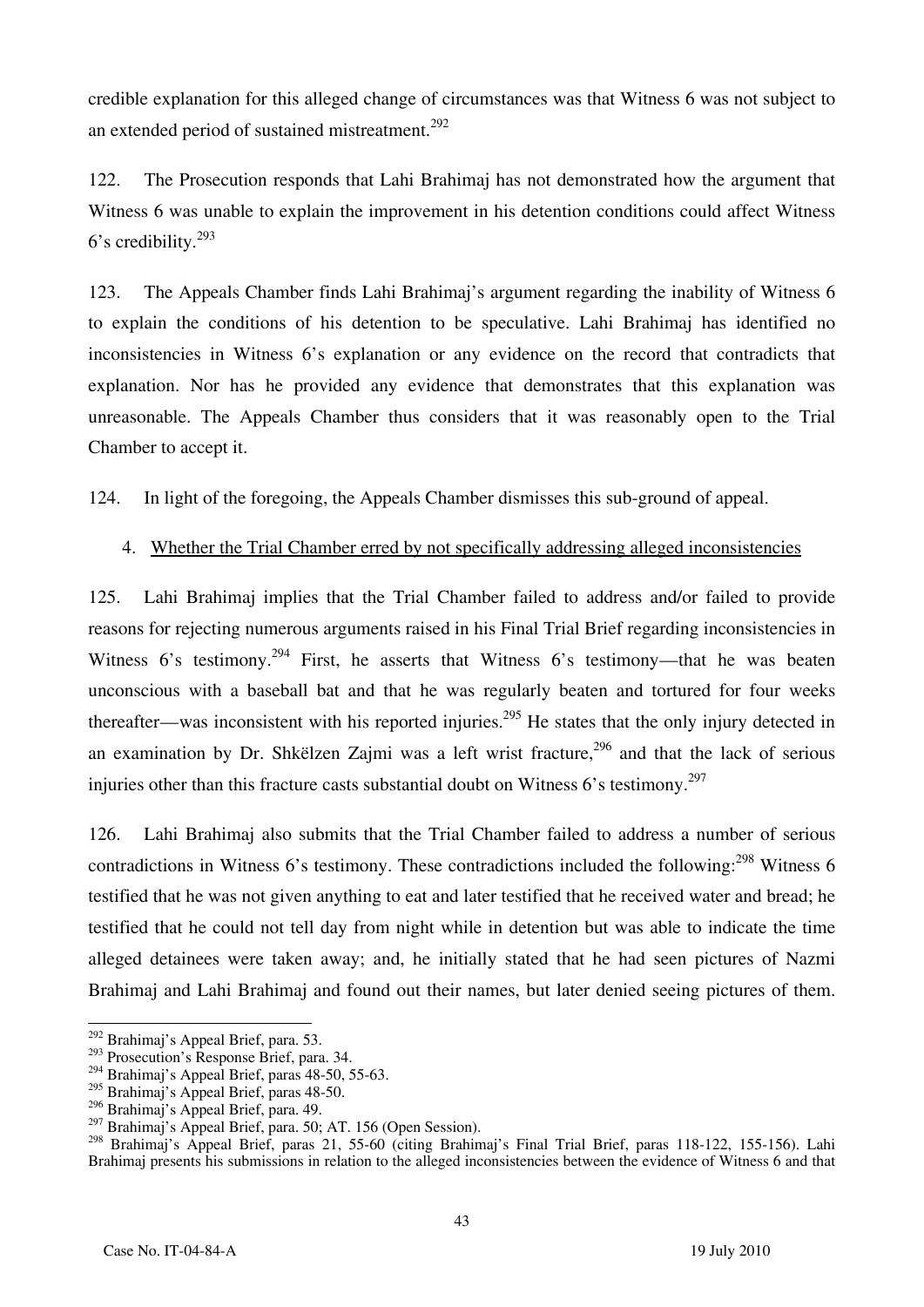Lahi Brahimaj also submits that Witness 6 provided a "totally improbable" response when asked the meaning of the phrase "[h] is release is conditional. If the mistake is repeated the accused [Witness 6] will face criminal charges", which appeared in a document given to him upon his release from Jablanica/Jabllanicë. Finally, Lahi Brahimaj contends that Witness 6 gave differing accounts regarding who mistreated four unidentified people, first stating that he did not know who was present when the mistreatment took place and could not describe the perpetrators and later claiming "that 'Nazmi and Hamza' were there."<sup>299</sup>

127. The Prosecution responds that the Trial Chamber properly found the testimony of Witness 6 to be credible in relation to his injuries, noting that the Trial Chamber based its finding—that the beatings inflicted on Witness 6 caused him serious physical suffering and injury—on the testimonies of Witnesses 6 and 23, as well as a medical report from an examination of Witness  $6^{300}$ The Prosecution further asserts that the Trial Chamber properly considered any internal inconsistencies in his testimony and reasonably considered that:

[...] as the evidence presented in this case related to events which occurred in 1998, it would not treat minor discrepancies between the evidence of a particular witness in court and his prior statement, as discrediting the evidence where the witness nevertheless recounted the essence of an incident charged in acceptable detail, without undermining the fundamental features of their evidence.<sup>301</sup>

According to the Prosecution, Lahi Brahimaj has failed to demonstrate that the Trial Chamber's acceptance of Witness 6's evidence was unreasonable or that his argument, if accepted, would affect his conviction.302

128. The Appeals Chamber recalls that, pursuant to Article 23(2) of the Statute and Rule 98 *ter*  (C) of the Rules, Trial Chambers are obliged to set out a reasoned opinion in writing.<sup>303</sup> A reasoned opinion ensures that the accused can exercise his right of appeal and that the Appeals Chamber can understand and review the findings of the Trial Chamber as well as its evaluation of the evidence.<sup>304</sup> A Trial Chamber is not obliged, however, to address every argument in detail.<sup>305</sup> The Appeals Chamber recalls that:

 $\overline{a}$ of Witness 3 under Ground 3 of his appeal. Brahimaj's Appeal Brief, para. 62. These alleged inconsistencies will thus be considered under Ground 3 of Lahi Brahimaj's appeal.<br><sup>299</sup> Brahimaj's Appeal Brief, paras 55-60.

<sup>&</sup>lt;sup>300</sup> Prosecution's Response Brief, paras 30-32; AT. 151-152 (Open Session).<br><sup>301</sup> Prosecution's Response Brief, para. 35; AT. 147 (Open Session).<br><sup>302</sup> Prosecution's Response Brief, para. 35.<br><sup>303</sup> Naletilić and Martinovi

*Limai et al.* Appeal Judgement, para. 81 (citing *Naletilić and Martinović* Appeal Judgement, para. 603, *Kvočka et al.* Appeal Judgement, para. 23; *Kunarac et al*. Appeal Judgement, para. 41).

<sup>305</sup> *Furundžija* Appeal Judgement, para. 69 (citing the jurisprudence of the European Court of Human Rights (*Van de Hurk v. The Netherlands*)).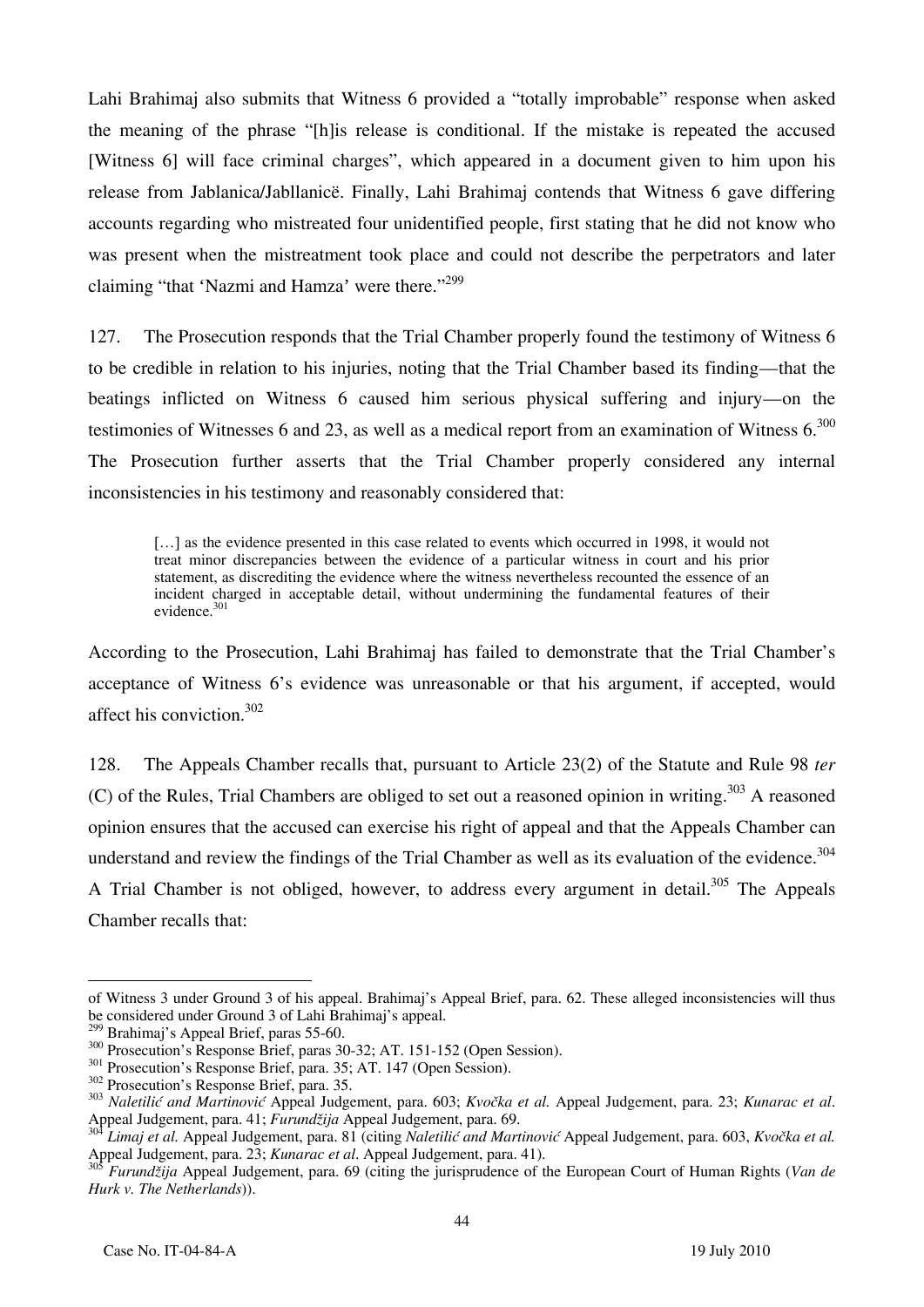[w]ith regard to legal findings, this obligation does not require a Trial Chamber to discuss at length all of the case-law of the International Tribunal on a given legal issue but only to identify the precedents upon which its findings are based. With regard to factual findings, a Trial Chamber is required only to make findings on those facts which are essential to the determination of guilt on a particular count. It is not necessary to refer to the testimony of every witness or every piece of evidence on the trial record. In short, a Trial Chamber should limit itself to indicating in a clear and articulate, yet concise manner, which, among the wealth of jurisprudence available on a given issue and the myriad of facts that emerged at trial, are the legal and factual findings on the basis of which it reached the decision either to convict or acquit an individual.<sup>306</sup>

129. The Appeals Chamber also recalls that the Trial Chamber exercises considerable discretion in addressing minor inconsistencies in the testimony of a witness. However, this discretion must be reconciled with the right of each accused to a reasoned opinion. In this regard, the Appeals Chamber has stated:

It is to be presumed that the Trial Chamber evaluated all of the evidence presented to it, as long as there is no indication that the Trial Chamber completely disregarded any particular piece of evidence. There may be an indication of disregard when evidence which is clearly relevant to the finding is not addressed by the Trial Chamber's reasoning, but not every inconsistency which the Trial Chamber failed to discuss renders its opinion defective. Considering the fact that minor inconsistencies commonly occur in witness testimony without rendering it unreliable, it is within the discretion of the Trial Chamber to evaluate it and to consider whether the evidence as a whole is credible, without explaining its decision in every detail. If the Trial Chamber did not refer to the evidence given by a witness, even if it is in contradiction to the Trial Chamber's finding, it is to be presumed that the Trial Chamber assessed and weighed the evidence, but found that the evidence did not prevent it from arriving at its actual findings. $307$ 

Thus, although a Trial Chamber is not required to provide every detail of its assessment of minor inconsistencies in the testimony of witnesses, neither can it completely disregard all inconsistencies.

130. The Appeals Chamber observes that the Trial Chamber generally addressed its method and criteria for evaluating the evidence of witnesses given *viva voce.*308 The Trial Chamber stated that it (a) assessed the internal consistency of each witness's testimony and whether there was corroborating evidence; (b) did not treat minor discrepancies as discrediting the evidence where the witnesses nevertheless recounted the essence of an incident in acceptable detail; and (c) accepted certain parts of witness's testimony while rejecting others.<sup>309</sup>

131. The Appeals Chamber further observes that, in relation to the allegation of the cruel treatment and torture of Witness 6 under Count 28 of the Indictment, the Trial Chamber summarised Witness 6's testimony. It noted that, on or about 13 June 1998, KLA soldiers severely beat Witness 6 at a compound in Jablanica/Jabllanicë and that, over approximately the next four weeks, Witness 6 was held in a room at the compound and regularly beaten by KLA soldiers. The

<sup>&</sup>lt;sup>306</sup> Hadžihasanović and Kubura Appeal Judgement, para. 13 (internal citation omitted).

<sup>&</sup>lt;sup>307</sup> *Kvočka et al.* Appeal Judgement, para. 23 (internal citation omitted). <sup>308</sup> Trial Judgement, para. 13.

<sup>309</sup> Trial Judgement, para. 13 (internal citations omitted).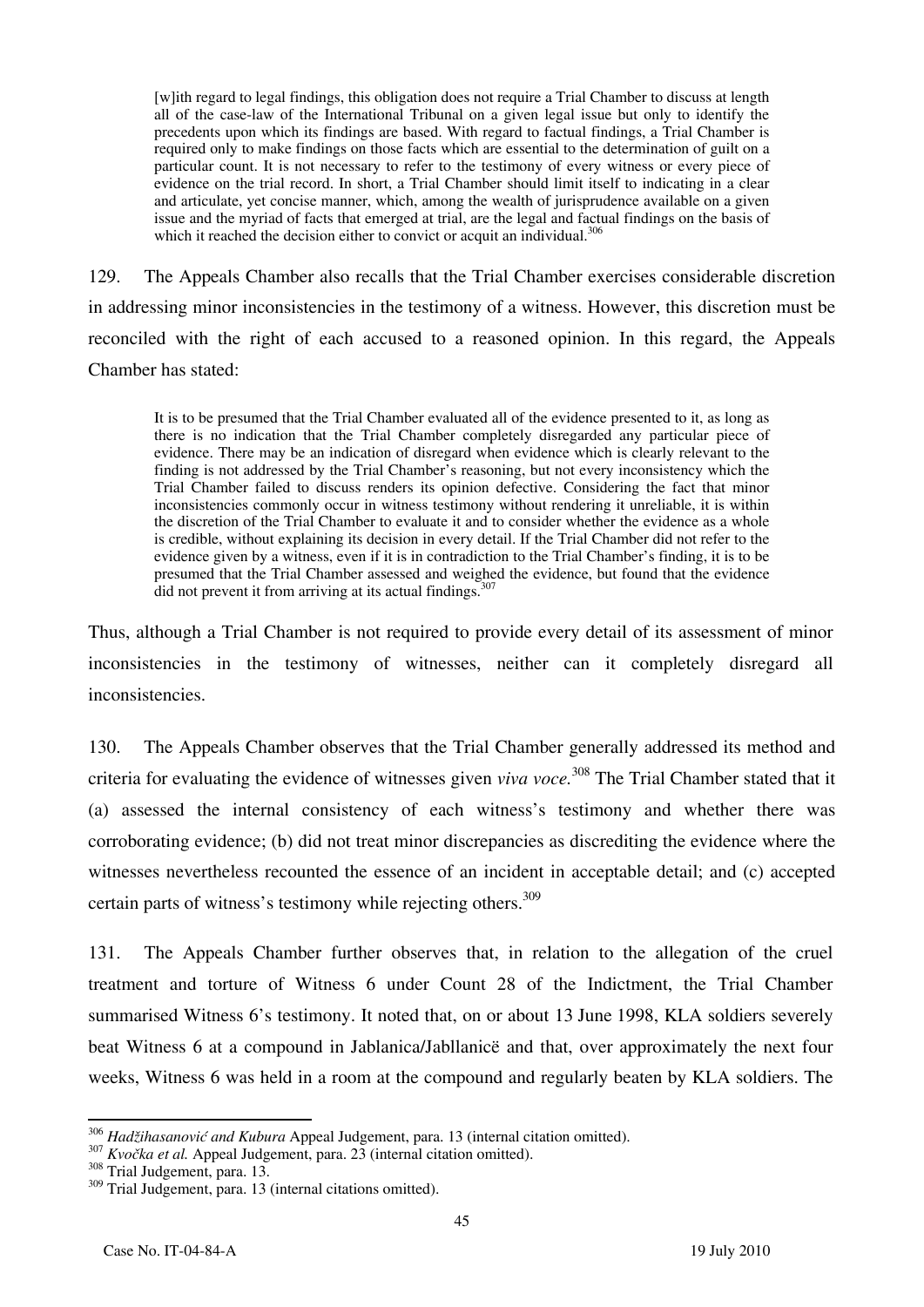Trial Chamber also noted that Witness 6 was in a poor physical condition and suffered lasting physical consequences from the beatings.<sup>310</sup> The Trial Chamber then concluded that it considered Witness 6 to be a credible witness, that it was satisfied that the beatings caused him serious physical suffering and injury, that the perpetrators of the beatings intended to cause such suffering and injury, and therefore that KLA soldiers were responsible for the cruel treatment of Witness 6.<sup>311</sup> The Trial Chamber also found that KLA soldiers mistreated Witness 6 in order to punish him for his perceived collaboration with Serbs and to discriminate against him on political grounds.<sup>312</sup> Accordingly, the Trial Chamber concluded that KLA soldiers tortured Witness 6.<sup>313</sup>

132. The Trial Chamber found that Lahi Brahimaj participated in this mistreatment and torture of Witness 6. In drawing this conclusion, it considered the testimony of Witness 6 that, *inter alia*, Lahi Brahimaj was often present at some of the beatings, was among those who accused Witness 6 of associating with the Serbs and heard others address him as "Lahi" or "Maxup", and heard from Gani Brahimaj that "Maxup" was Lahi Brahimaj's nickname. Furthermore, the Trial Chamber considered that throughout the approximately four weeks during which he was beaten, Witness 6 had ample opportunity to observe Lahi Brahimaj and noted that he had subsequently recognised Lahi Brahimaj on a photo board. In light of these factors, the Trial Chamber found that it was "convinced beyond a reasonable doubt that Lahi Brahimaj personally participated in the cruel treatment and torture of Witness 6, and that he should be convicted for committing these crimes."<sup>314</sup>

133. Besides the evidence of Witness 6, the Trial Chamber also took into account the evidence of Pekka Haverinen,  $315$  Witness  $23$ ,  $316$  Witness  $16$ ,  $317$  and Witness  $7$ ,  $318$  The evidence of these witnesses confirmed that Witness 6 was detained by the KLA, that he sustained injuries as a consequence of beatings, and that he recognised Lahi Brahimaj from photo boards shown to him during an interview by a Prosecution investigator. However, none of these witnesses corroborated Witness 6's identification of Lahi Brahimaj as one of the persons who beat him and accused him of spying for the Serbs. Thus, the Trial Chamber relied solely on the identification evidence of Witness 6 to convict Lahi Brahimaj under Count 28 of the Indictment.

134. The Appeals Chamber notes that the Trial Chamber concluded that Witness 6 was a credible witness without providing any reasons for this finding or addressing any of the alleged

<sup>&</sup>lt;sup>310</sup> Trial Judgement, para. 391; *see also* Trial Judgement, paras 381-384, 392, 395.<br><sup>311</sup> Trial Judgement, para. 391.<br><sup>312</sup> Trial Judgement, para. 392.<br><sup>313</sup> Trial Judgement, para. 395.

 $315$  Trial Judgement, para. 395.<br> $315$  Trial Judgement, para. 386.<br> $316$  Trial Judgement, para. 387.

 $\frac{317}{318}$  Trial Judgement, para. 388.  $\frac{318}{318}$  Trial Judgement, paras 389-390.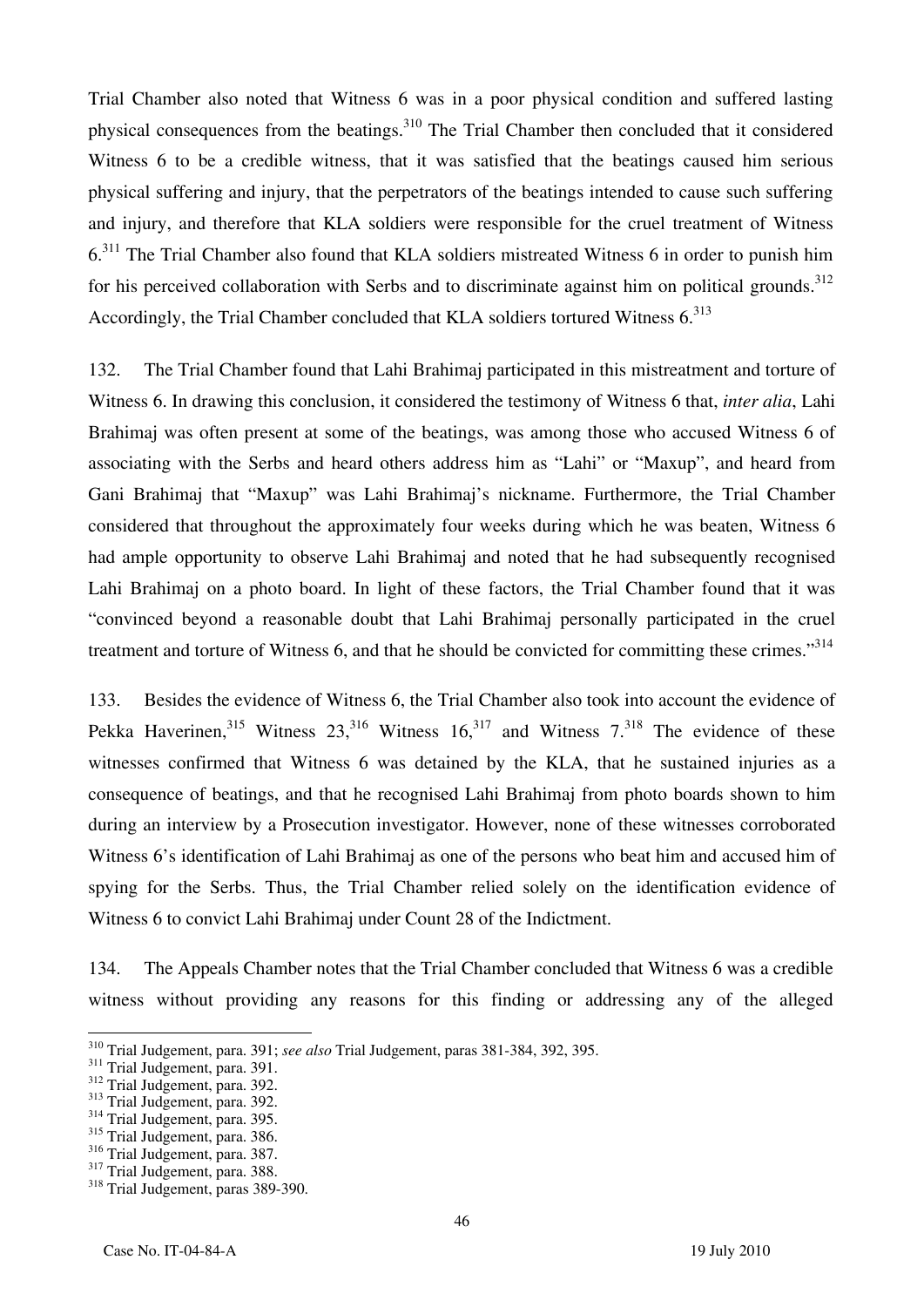inconsistencies within his testimony. The Appeals Chamber recognises that a Trial Chamber is not obliged to address every minor inconsistency in a witness's statement; however, neither can a Trial Chamber fail to address alleged inconsistencies in cases such as the instant one, when the evidence of the witness at issue is the principal evidence relied upon to convict an accused. The Appeals Chamber finds that this failure contravened Lahi Brahimaj's right to a reasoned opinion, constituting an error of law. Accordingly, the Appeals Chamber will evaluate Lahi Brahimaj's arguments under this sub-ground of appeal to determine whether a reasonable Trial Chamber could have concluded that Witness 6 was credible despite the alleged inconsistencies in his testimony.<sup>319</sup>

135. With regard to Lahi Brahimaj's claim that Witness 6's injuries are inconsistent with his mistreatment,<sup>320</sup> as the only injury detected in the medical report from Dr. Shkëlzen Zajmi was a fractured left wrist,<sup>321</sup> the Appeals Chamber notes that the only medical report on record issued by Dr. Shkëlzen Zajmi is Exhibit P336. This report bears the words "X-Ray Service" and states, "[r]eferred for examination [...] X-Ray of the urinary tract and left forearm", which indicates that only Witness 6's left forearm and urinary tract were examined. This report does not reflect the results of a comprehensive medical examination of Witness 6, and thus has no impact upon the probative value of Witness 6's evidence in relation to his other injuries, as well as in relation to the beatings that caused these injuries. Consequently, the Appeals Chamber does not consider the medical report to be inconsistent with Witness 6's account of his beatings and his injuries and finds that it does not impact upon his credibility.

136. As for Witness 6's response when asked the meaning of the phrase, "his release is conditional. If the mistake is repeated the accused will face criminal charges", which appeared in the document given to him upon his release, the Appeals Chamber notes Witness 6 responded that the document told him that he must not go to Đakovica/Gjakovë for personal reasons.<sup>322</sup> The Appeals Chamber considers Lahi Brahimaj's assertion that this statement is improbable to be speculative. Lahi Brahimaj does not point to any inconsistency between this statement and any other statement made during Witness 6's testimony. Accordingly, the Appeals Chamber finds that it has no impact upon Witness 6's credibility.

137. As regards the claim that Witness 6 initially stated that he had seen pictures of Nazmi Brahimaj and Lahi Brahimaj and found out their names but later denied seeing pictures of them, $323$ the Appeals Chamber notes that Witness 6 testified that, during his four-week imprisonment, he did

<sup>&</sup>lt;sup>319</sup> See Kordić and Čerkez Appeal Judgement, paras 385-388.<br><sup>320</sup> Brahimaj's Appeal Brief, paras 48-50.<br><sup>321</sup> Brahimaj's Appeal Brief, para. 49.<br><sup>322</sup> Witness 6, T. 5255 (1 June 2007) (Private Session).<br><sup>323</sup> Brahimaj's A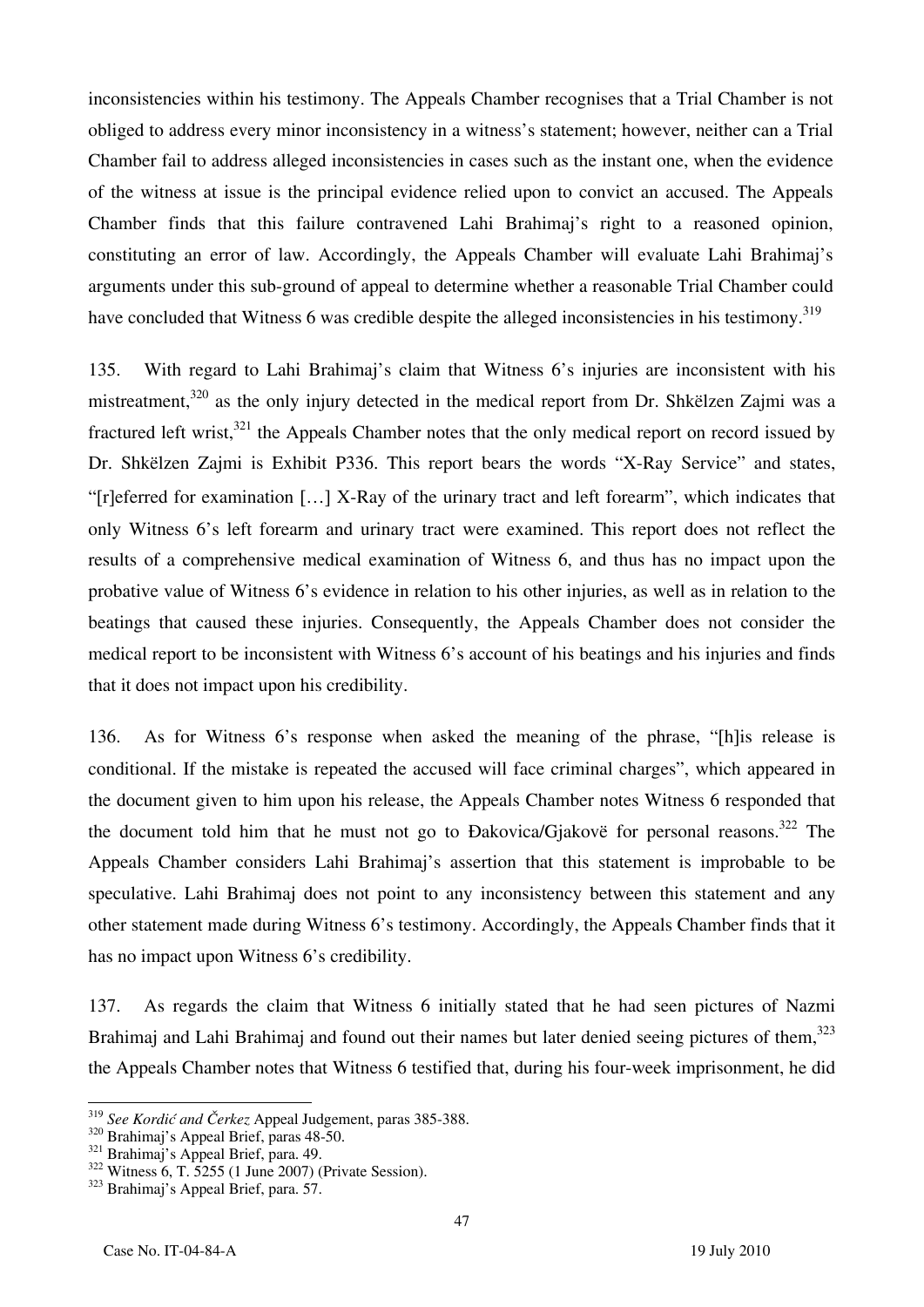not know the names of anyone, but saw Nazmi Brahimaj and Lahi Brahimaj every day.<sup>324</sup> The Appeals Chamber does not consider that Witness 6's evidence contains any inconsistency on this point. Rather, Witness 6 initially stated that he saw pictures of Lahi and Nazmi Brahimaj and then immediately corrected himself, indicating that he saw their faces.<sup>325</sup> His testimony was thereafter consistent that he did not see any pictures of them, but rather saw them in person.<sup>326</sup>

138. Turning to Lahi Brahimaj's claim that there are inconsistencies in Witness 6's testimony as to whether Nazmi and Hamza were present when four unidentified prisoners were beaten, the Appeals Chamber considers Witness 6's testimony in this regard to be inconclusive. The Appeals Chamber notes that Witness 6 first testified during his examination-in-chief that four other prisoners were present in his room for a period of three days and that during that time they were beaten with a baseball bat and stabbed all over their bodies with knives. When asked, "During the time that [they] were in the room, did you see any of the other personalities whose names you've mentioned, Lahi Brahimaj, and Hamza?", Witness 6 responded, "Nazmi and Hamza were there."<sup>327</sup> From this testimony, it is unclear whether Witness 6 wished to convey that Nazmi and Hamza were in the room while the four prisoners were being beaten or only that they were in the room at some point during the time that those prisoners were there. The Appeals Chamber notes that, when subsequently asked in cross-examination who was present when the four prisoners were beaten, Witness 6 replied, "I didn't know them."<sup>328</sup> The Appeals Chamber considers that, given the ambiguity in Witness 6's first statement, it cannot be concluded that these two statements are inconsistent, and therefore, the statements do not undermine Witness 6's credibility.

139. The Appeals Chamber considers that other alleged inconsistencies in Witness 6's testimony relating to the time of day and whether the witness was given anything to eat are minor and do not impact upon the credibility of the evidence as a whole.<sup>329</sup> In this regard, the Appeals Chamber recalls that minor inconsistencies do not render a witness's testimony unreliable and Trial Chambers have the discretion to evaluate them and to consider whether the evidence as a whole is credible. 330

 $324$  Witness 6, T. 5295 (4 June 2007) (Open Session).

<sup>325</sup> Witness 6, T. 5295 (4 June 2007) (Open Session).

 $326$  Witness 6, T. 5296 (4 June 2007) (Open Session) (stating that "[f]or the two weeks I had more freedom, then I saw their faces  $[...]$ " and "I wasn't shown any pictures of them; I saw them in person"); Witness 6, T. 5297 (4 June 2007) (Open Session) (stating that "I didn't see any pictures of them. I saw their faces every day  $[...]$ ").<br><sup>327</sup> Witness 6, T. 5228 (1 June 2007) (Open Session).<br><sup>328</sup> Witness 6, T. 5330 (4 June 2007) (Open Session).<br><sup>329</sup> Brah

<sup>&</sup>lt;sup>330</sup> Kvočka et al. Appeal Judgement, para. 23 (citing *Čelebići* Appeal Judgement, paras 481, 498; *Kupreškić et al.* Appeal Judgement, para. 32).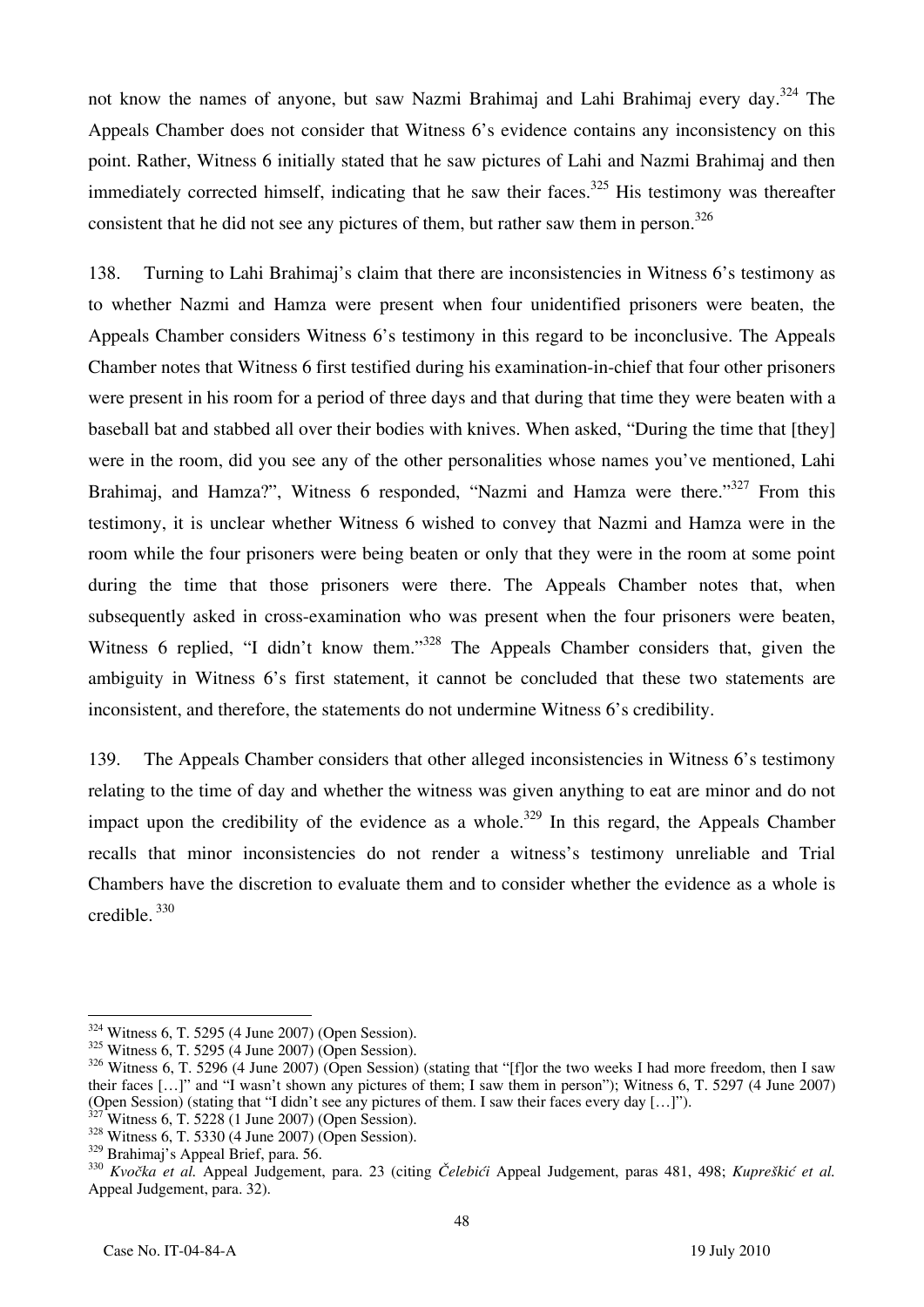140. Accordingly, the Appeals Chamber finds, based upon the evidence on the record, that a reasonable Trial Chamber could have found that the inconsistencies in Witness 6's testimony did not have an impact upon his credibility.

141. The Appeals Chamber therefore dismisses this sub-ground of appeal.

### 5. Whether the Trial Chamber erred by not specifically addressing motive

142. Lahi Brahimaj implies that the Trial Chamber failed to address and/or provide reasons for rejecting his argument that Witness 6 had "motives to give hostile evidence" against him.<sup>331</sup> He asserts that these motives arise from a feud between Witness 6 and the Brahimaj family, Witness 6's hostility towards the KLA, and his desire to seek monetary compensation for his car, which was requisitioned by KLA soldiers.<sup>332</sup> Lahi Brahimai explains that, when Nazmi Brahimai provided Witness 6 with requisition slips for his car, pistol, identity card, driver's licence, and wallet upon his release from Jablanica/Jabllanicë, Witness 6 threatened Nazmi Brahimaj, stating that "there will be bloodshed because of this car."<sup>333</sup> He also notes that Witness 6 asked the Trial Chamber where he could seek compensation for the loss of his car.334

143. The Prosecution responds that the Trial Chamber "properly considered any factor that may have affected the credibility of Witness 6, including the motive to lie, as alleged by Brahimaj".<sup>335</sup> It argues that Lahi Brahimaj merely repeats an argument already set forth at trial and fails to demonstrate that it was unreasonable for the Trial Chamber to find Witness 6 credible.<sup>336</sup>

144. The Appeals Chamber notes the testimony of Witness 6 that, upon his release from Jablanica/Jabllanicë, KLA soldiers retained his car, gun, identity documents, driver's licence, and wallet.<sup>337</sup> Witness 6 also stated that he was angry that his car and gun were not returned to him upon his release.<sup>338</sup> In addition, he stated:

I asked [Nazmi] to give me my documents and my wallet. I had about 50 Deutschemarks [sic] there. I asked him to give me my car back and the documents, and when I left I said that there will be bloodshed because of this car. And he said, "Just go home. Take these papers and go home."<sup>339</sup>

Furthermore, Witness 6 raised the possibility of compensation for his car, stating:

 $\overline{a}$ 331 Brahimaj's Notice of Appeal, para. 7; *see also* Brahimaj's Appeal Brief, paras 21, 29-32 (citing Brahimaj's Final Trial Brief, paras 87-91).<br><sup>332</sup> Brahimaj's Appeal Brief, paras 29-31.

<sup>333</sup> Brahimaj's Appeal Brief, para. 30; AT. 140 (Open Session).<br><sup>334</sup> Brahimaj's Appeal Brief, para. 32.

<sup>&</sup>lt;sup>335</sup> Prosecution's Response Brief, para. 23 (internal citation omitted); *see also* AT. 146-147 (Open Session).<br><sup>336</sup> Prosecution's Response Brief, para. 23.

<sup>337</sup> Witness 6, T. 5254-5255 (1 June 2007) (Private Session), T. 5379-5380 (4 June 2007) (Open Session).<br><sup>338</sup> Witness 6, T. 5378-5379 (4 June 2007) (Open Session).

<sup>339</sup> Witness 6, T. 5256 (1 June 2007) (Private Session).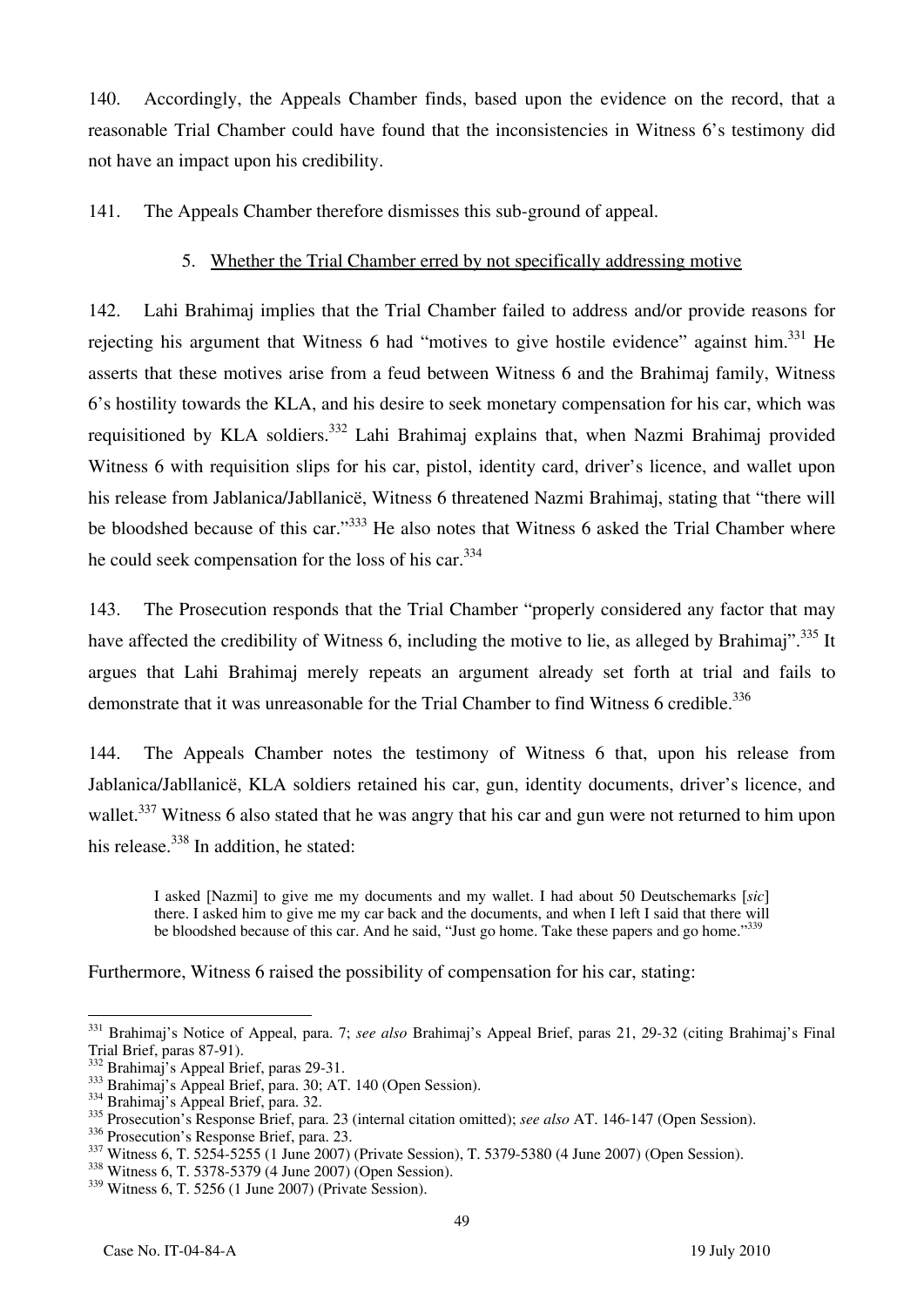I have a question. The tortures I was subjected to, the car I was stolen [as interpreted], what should I do to have compensation for what I went through during the war? Should I address you or somewhere else?<sup>340</sup>

Witness 6 also testified that KLA soldiers caused the death of his brother's son, as there was no one to take him to the hospital while Witness 6 was in detention.<sup>341</sup> The witness further referred to the KLA soldiers who beat him as "soldiers that pretended they were fighting";  $342$  and, when asked whether the KLA was supported in his village, he replied that "Inlobody from the village was mobilised. Maybe some of the arrogant ones were [...]", which Lahi Brahimaj interprets as indicative of Witness  $6$ 's hostility towards the KLA. $^{343}$ 

145. The Appeals Chamber recalls that a Trial Chamber may enter a conviction on the "basis of a single witness, although such evidence must be assessed with the appropriate caution, and care must be taken to guard against the exercise of an underlying motive on the part of the witness."<sup>344</sup> The Appeals Chamber further recalls that "a Trial Chamber should at least briefly explain why it accepted the evidence of witnesses who may have had motives or incentives to implicate the accused; in this way, a Trial Chamber shows its cautious assessment of this evidence."<sup>345</sup>

146. In the subsection of the Trial Judgement entitled "Sources and use of evidence", the Trial Chamber generally addressed the issue of possible motives on the part of witnesses who testified in the trial, stating that it "considered the individual circumstances of a witness, including [...] whether the witness would have an underlying motive to give a certain version of the events."<sup>346</sup> The Trial Chamber further stated:

On several occasions, only one witness gave evidence of an incident with which the Accused were charged. The Appeals Chamber has held that the testimony of a single witness on a material fact does not, as a matter of law, require corroboration. On these occasions, the Trial Chamber exercised particular caution, considering all circumstances relevant to the testimony of the witness, including any possible underlying motive for the witness's testimony and other factors mentioned.<sup>347</sup>

However, the Trial Chamber never specifically addressed the arguments of Lahi Brahimaj, as set forth in his Final Trial Brief, regarding a possible motive of Witness 6 to implicate Lahi Brahimaj.<sup>348</sup> Rather, as stated above, the Trial Chamber found that Witness 6 was credible without providing any reasoning whatsoever in support of its determination.

 $\overline{a}$ 

<sup>&</sup>lt;sup>340</sup> Witness 6, T. 5403 (4 June 2007) (Open Session).<br><sup>341</sup> Witness 6, T. 5255 (1 June 2007) (Private Session).<br><sup>342</sup> Witness 6, T. 5208 (1 June 2007) (Open Session).<br><sup>343</sup> Witness 6, T. 5263 (1 June 2007 (Private Sessio

<sup>&</sup>lt;sup>345</sup> *Krajišnik* Appeal Judgement, para. 146.<br><sup>346</sup> Trial Judgement, para. 13.

 $\frac{347}{348}$  Trial Judgement, para. 14 (internal citation omitted).  $\frac{348}{348}$  Brahimaj's Final Trial Brief, paras 87-91.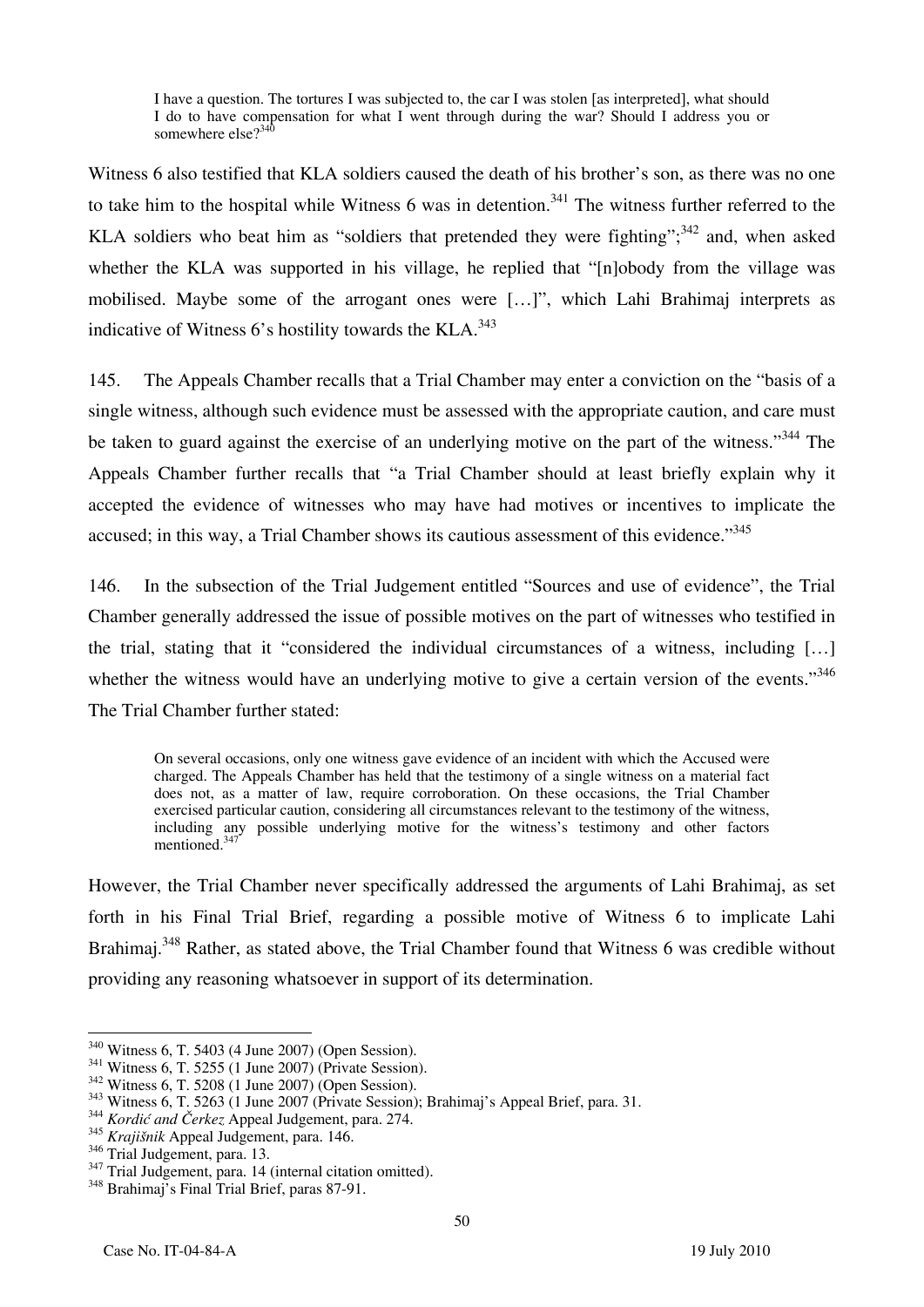147. The Appeals Chamber finds that, given that the testimony of Witness 6 was critical to Lahi Brahimaj's conviction on this Count, the Trial Chamber was required to specifically explain why it found Witness 6 credible despite this evidence of a possible motive on his part. The Appeals Chamber finds that the Trial Chamber's failure to do so violated Lahi Brahimaj's right to a reasoned opinion, constituting an error of law. Accordingly, the Appeals Chamber will evaluate the evidence on the record to determine whether a reasonable Trial Chamber would have found Witness 6 credible despite evidence of a possible motive on his part.<sup>349</sup>

148. The Appeals Chamber considers that the evidence of Witness 6 was primarily concerned with the beatings that he suffered at the hands of the KLA, which was accepted by the Trial Chamber.<sup>350</sup> Moreover, Witness 6's evidence was confirmed by that of Pekka Haverinen,<sup>351</sup> Witness  $23$ ,<sup>352</sup> Witness 16,<sup>353</sup> and Witness  $7^{354}$  While Witness 6's mistreatment may have caused him to resent his tormentors, there is no indication in the trial record that such resentment caused Witness 6 to falsely implicate Lahi Brahimaj. In addition, Witness 6, during his testimony, did not seek to conceal his resentment, candidly answered in the affirmative when asked whether he was angry that his car and gun were not returned to him upon his release, informed the Trial Chamber of his statement that there would be bloodshed because of the car, and informed the Trial Chamber of his view that KLA soldiers caused the death of his nephew. In this context, the Appeals Chamber is not convinced that Witness 6 was seeking to falsely implicate Lahi Brahimaj. Considering the evidence in the record, the Appeals Chamber finds that a reasonable Trial Chamber could have found Witness 6 credible despite this evidence.

149. The Appeals Chamber consequently dismisses this sub-ground of appeal.

#### 6. Alleged errors in relation to identification

150. Lahi Brahimaj submits that there were "numerous shortcomings" in the identification made by Witness 6, which he pointed out in his Final Trial Brief, and claims that the Trial Chamber failed to take them into account when assessing Witness  $6$ 's credibility and reliability.<sup>355</sup> He argues that Witness 6 did not know Lahi Brahimaj's name or the names of Nazmi Brahimaj or "Hamz" and learned of them only after his release.<sup>356</sup> He also argues that Witness 6 was unable to identify the

 $\overline{\phantom{a}}$ <sup>349</sup> *See Kordić and Čerkez* Appeal Judgement, paras 385-388.

<sup>&</sup>lt;sup>350</sup> Trial Judgement, para. 391.

 $351$  Trial Judgement, para. 386.

<sup>&</sup>lt;sup>352</sup> Trial Judgement, para. 387.

<sup>&</sup>lt;sup>353</sup> Trial Judgement, para. 388.

 $354$  Trial Judgement, paras 389-390.

<sup>355</sup> Brahimaj's Appeal Brief, paras 42 (citing Brahimaj's Final Trial Brief, paras 101-107, 149-154), 23-47.

<sup>356</sup> Brahimaj's Appeal Brief, para. 43.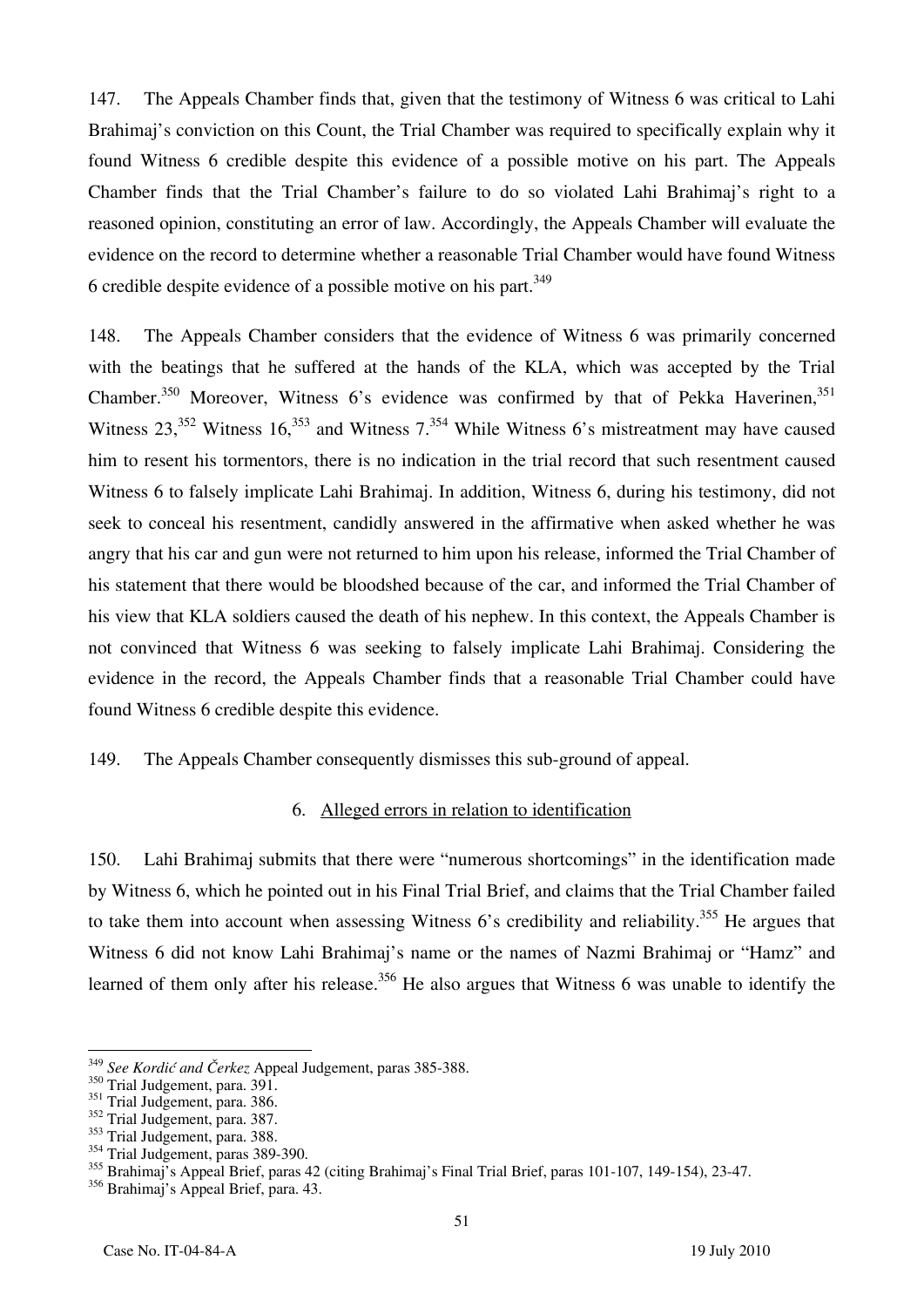commanders or indicate whether Lahi Brahimaj was a commander.<sup>357</sup> He claims that Witness 6 was unable to identify individuals allegedly detained at the same time he was,  $358$  as well as "Hamz Brahimaj", whom the witness indicated was responsible for the beatings.<sup>359</sup> Lahi Brahimaj argues that the Trial Judgement does not contain any evidence that these shortcomings were taken into account in assessing Witness  $6$ 's credibility and reliability.<sup>360</sup>

151. The Prosecution responds that the Trial Chamber adequately explored the issue of identifications in the Trial Judgement.<sup>361</sup> It argues that Witness 6 correctly identified both Lahi Brahimaj and his brother, Nazmi Brahimaj,<sup>362</sup> and that Lahi Brahimaj did not challenge this point at trial.<sup>363</sup> Finally, the Prosecution contends that Lahi Brahimaj does not show how the other alleged "failed identifications" are relevant to Witness 6's credibility, nor does he show their impact on his conviction.364

152. The Appeals Chamber recalls that, in the case of complex issues, such as the assessment of identification evidence, the reasoned opinion requirement to be met by a Trial Chamber is higher.<sup>365</sup> The Appeals Chamber has held that, "where a finding of guilt is made on the basis of identification evidence given by a witness under difficult circumstances, the Trial Chamber must rigorously implement its duty to provide a 'reasoned opinion'."<sup>366</sup> In these instances, the Trial Chamber is required to "carefully articulate the factors relied upon in support of the identification of the accused and adequately address any significant factors impacting negatively on the reliability of the identification evidence."<sup>367</sup> The Appeals Chamber observes that, in such cases:

where the record, including the reasons for judgment, discloses a lack of appreciation of relevant evidence and more particularly the complete disregard of such evidence, then it falls upon the reviewing tribunal to intercede.<sup>368</sup>

153. In the present case, the evidence relating to Witness 6's identification of Lahi Brahimaj indicates that such identification was made under difficult circumstances. In this regard, the Appeals Chamber notes the poor lighting in the room,<sup>369</sup> as well as the testimony of Witness 6 that he was beaten not only by Lahi Brahimaj but by a number of soldiers and that he was sick and often

 $\overline{\phantom{a}}$ 

<sup>&</sup>lt;sup>357</sup> Brahimaj's Appeal Brief, para. 43.

<sup>358</sup> Brahimaj's Appeal Brief, paras 44-45.

<sup>359</sup> Brahimaj's Appeal Brief, para. 46.

<sup>360</sup> Brahimaj's Appeal Brief, para. 47.

<sup>361</sup> Prosecution's Response Brief, para. 28 (citing Trial Judgement, paras 29-31); AT. 149-150 (Open Session).

<sup>&</sup>lt;sup>362</sup> Prosecution's Response Brief, para. 28 (citing Witness 6, T. 5371-5373 (4 June 2007) (Open and Private Session) and Trial Judgement, para. 382, fns 1915-1916; paras 385-386, 395).

<sup>&</sup>lt;sup>363</sup> Prosecution's Response Brief, para. 28 (citing Witness 6, T. 5371-5372 (4 June 2007) (Open and Private Session)).

<sup>&</sup>lt;sup>364</sup> Prosecution's Response Brief, para. 29.

<sup>&</sup>lt;sup>365</sup> *Kvočka et al.* Appeal Judgement, para. 24.

<sup>366</sup> *Kupreškić et al.* Appeal Judgement, para. 39.

<sup>367</sup> *Kupreškić et al.* Appeal Judgement, para. 39.

<sup>368</sup> *Kupreškić et al.* Appeal Judgement, para. 39, citing *Harper v. The Queen*, 1982 1 S.C.R. 2, p. 14.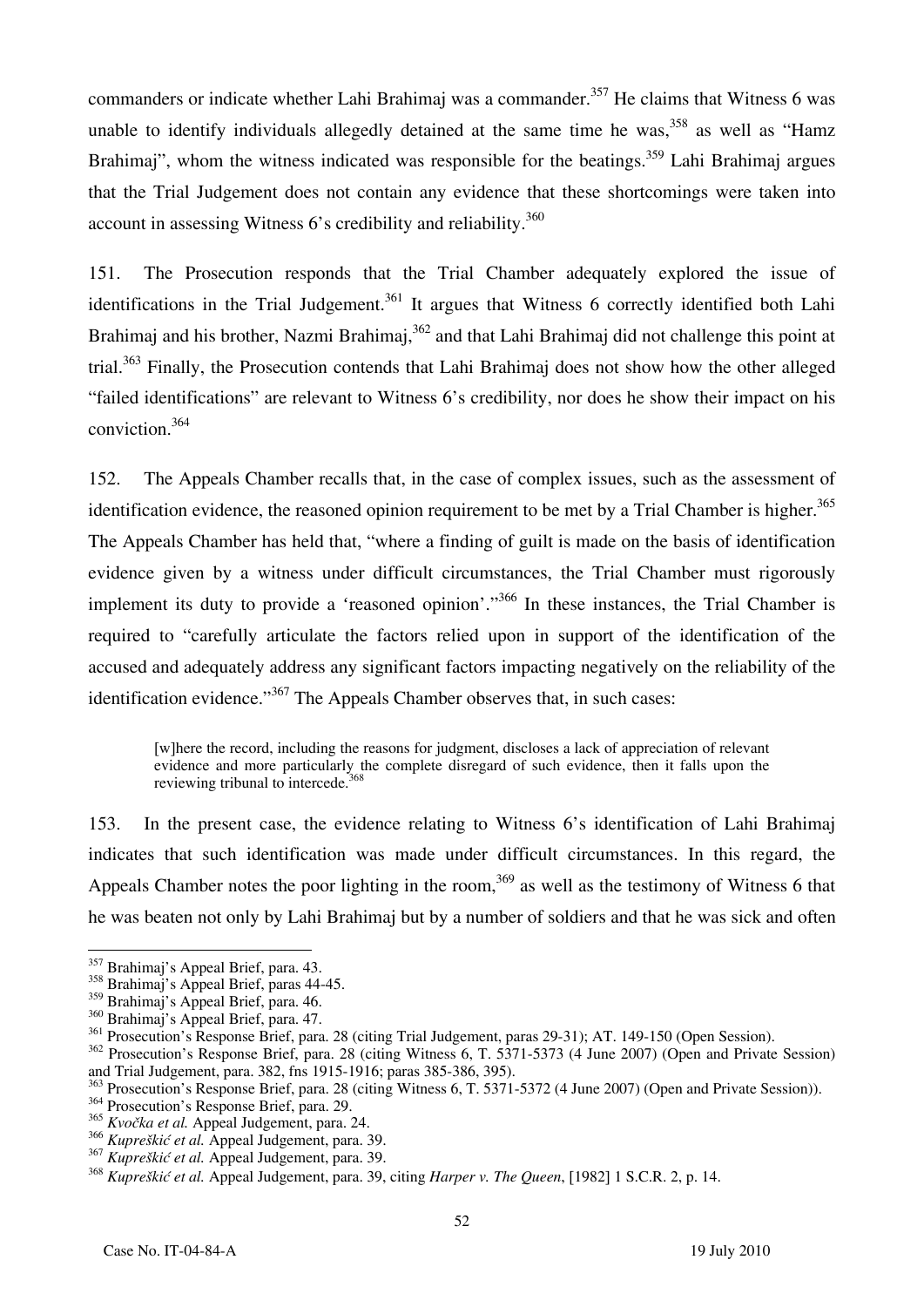unconscious.<sup>370</sup> Furthermore, the Trial Chamber relied solely on the identification evidence of Witness 6 to convict Lahi Brahimai.<sup>371</sup> Thus, the Trial Chamber was required to be especially rigorous in the discharge of its obligation to provide a reasoned opinion.<sup>372</sup>

154. The Appeals Chamber notes that, in the "Sources and use of evidence" subsection of the Trial Judgement, the Trial Chamber discussed the criteria it used to evaluate identification evidence in general, including both "identification evidence *stricto sensu* and recognition evidence".<sup>373</sup> However, in the Trial Judgement, the Trial Chamber failed to provide a reasoned opinion that specifically addressed the reliability of Witness 6's identification evidence. Rather, as indicated previously, the Trial Chamber found Witness 6's evidence credible, including his identification evidence, without providing any reasons. Given that the Trial Chamber did not fulfil its obligation, the Appeals Chamber will assess the reliability of Witness 6's identification of Lahi Brahimaj to determine whether a reasonable Trial Chamber would have found such evidence credible.<sup>374</sup>

155. The Appeals Chamber recalls that Trial Chambers must consider the difficulties associated with identification evidence in a particular case and carefully evaluate it before accepting it as the sole basis for sustaining a conviction. In particular, Trial Chambers must exercise extreme caution before convicting a person based on the identification evidence of a single witness made under difficult circumstances in light of the frailties of human perception and the risk that a miscarriage of justice might result from reliance upon even the most confident witnesses who purport to identify an accused without an adequate opportunity to verify their observations.<sup>375</sup>

156. Factors relevant to the Appeals Chamber's determination of whether a Trial Chamber's decision to rely upon identification evidence was unreasonable or renders a conviction unsafe include:

[...] identifications of defendants by witnesses who had only a fleeting glance or an obstructed view of the defendant; identifications occurring in the dark and as a result of a traumatic event experienced by the witness; inconsistent or inaccurate testimony about the defendant's physical characteristics at the time of the event; misidentification or denial of the ability to identify followed by later identification of the defendant by a witness; the existence of irreconcilable witness testimonies; and a witness' delayed assertion of memory regarding the defendant coupled with the "clear possibility" from the circumstances that the witness had been influenced by suggestions from others.<sup>376</sup>

<sup>&</sup>lt;sup>369</sup> Witness 6, T. 5325-5326, 5401 (4 June 2007) (Open Session).

<sup>&</sup>lt;sup>370</sup> Witness 6, T. 5326 (4 June 2007) (Open Session).<br><sup>371</sup> Trial Judgement, para. 395.<br><sup>372</sup> *Kordić and Čerkez* Appeal Judgement, para. 274 (citing *Kupreškić et al.* Appeal Judgement, para. 135).<br><sup>373</sup> Trial Judgement

<sup>375</sup> *Kupreškić et al.* Appeal Judgement, para. 34. *See also Prosecutor v. Dragoljub Kunarac et al.*, Case Nos. IT-96-23- T and IT-96-23/1-T, Decision on Motion for Acquittal, 3 July 2000, para. 8

<sup>376</sup> *Kupreškić et al.* Appeal Judgement, para. 40 (internal citations omitted).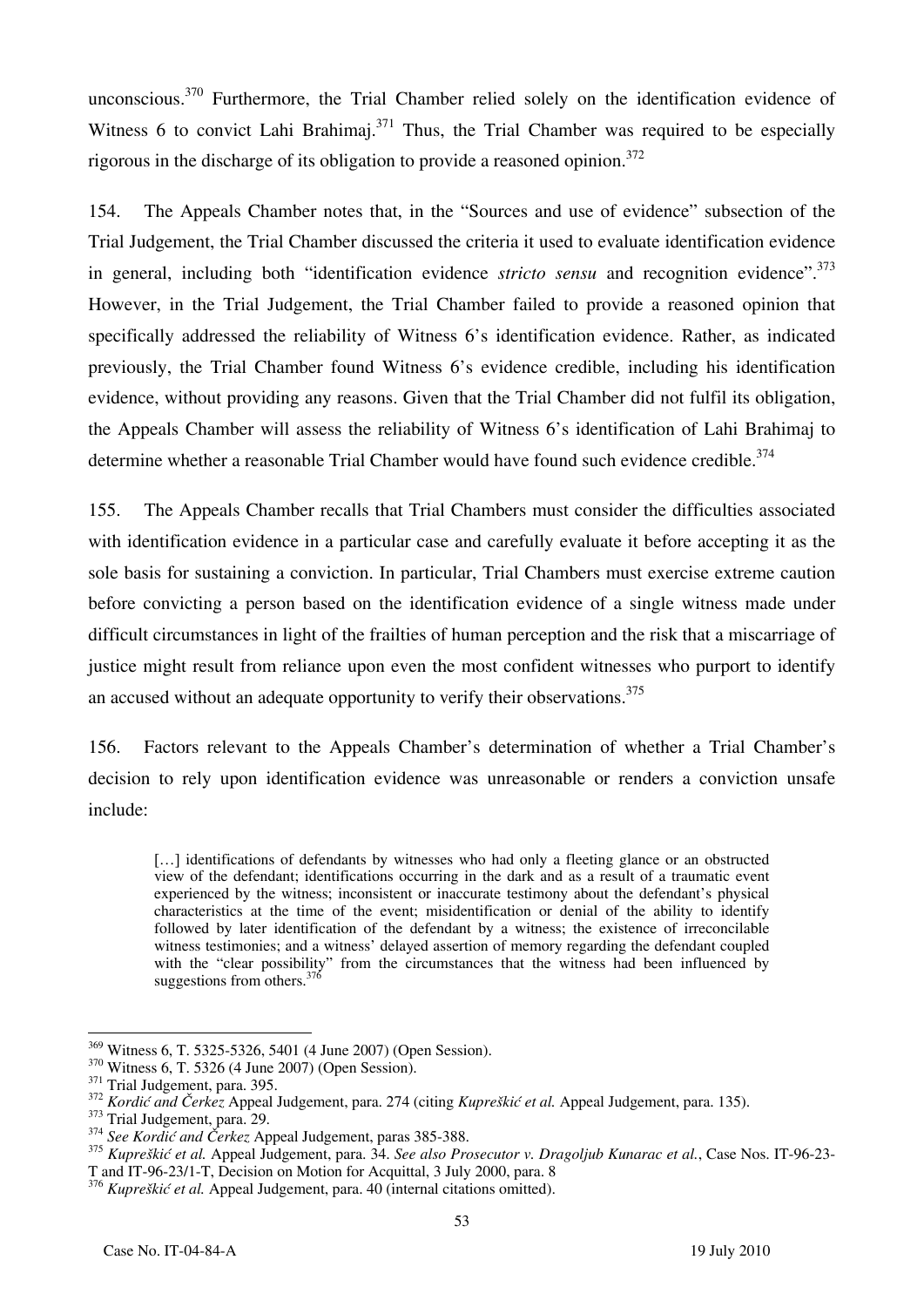Furthermore, the Appeals Chamber recalls that identification evidence may be affected by the length of time between the crime and the confrontation.<sup>377</sup>

157. Witness 6 testified that on 13 June  $1998^{378}$  at about 1:00 p.m., on the main road near Volujak/Volljakë, in Klina/Klinë municipality, he was stopped by more than ten KLA soldiers.<sup>379</sup> According to the witness, some of these soldiers wore civilian clothes and others camouflage uniforms, although none of them had insignia on their uniforms.<sup>380</sup> Witness 6 did not identify any of the soldiers by name, and from his evidence there is no indication that Lahi Brahimaj was among them. The witness stated that he was taken to Jablanica/Jabllanicë in Ðakovica/Gjakovë municipality.<sup>381</sup> On his arrival, before 6:00 p.m., while it was still daylight, he was taken to a room where soldiers took turns kicking and beating him with baseball bats and other items.<sup>382</sup> He testified that he did not remember seeing Lahi Brahimaj that evening.<sup>383</sup> Witness 6 also testified that the next day, 14 June 1998, he was moved to a room in a four-room, one-storey red-brick house in the middle of the yard by persons he did not identify.<sup>384</sup> He was detained in a room in that house for the rest of his time in Jablanica/Jabllanice<sup>385</sup> This was the same room in which Witness 6 testified that Lahi Brahimaj beat him and was present when others beat him.

158. The Appeals Chamber notes that the lighting in this room was poor. Witness 6 testified that, during the time that he was held in this room and beaten, he was not able to tell what time it was or whether it was day or night.<sup>386</sup> Witness 6 testified that the room did have a window, but that it was boarded up with wooden planks so that only a little light could come through.<sup>387</sup> Witness 6 also testified that there was no light-bulb in the socket and therefore that they were in the dark.<sup>388</sup>

159. The Appeals Chamber notes that Witness 6 testified that Hamza Brahimaj was one of the people who beat him while he was detained in the same room in which he was beaten by Lahi

 $377$ *Limaj et al.* Appeal Judgement, para. 30.

<sup>&</sup>lt;sup>378</sup> Witness 6, T. 5168-5170 (31 May 2007) (Open Session), T. 5293, 5386 (4 June 2007) (Open Session); P331 (Map on which the witness marked his journey) (Under Seal).

<sup>379</sup> Witness 6, T. 5171, 5173-5174 (31 May 2007) (Open and Private Session), T. 5190-5191, 5193 (1 June 2007) (Open Session), T. 5293-5294 (4 June 2007) (Open Session); P331 (Map on which the witness marked his journey) (Under Seal).<br><sup>380</sup> Witness 6, T. 5193-5194 (1 June 2007) (Open Session).

 $381$  Witness 6, T. 5197-5201, 5203 (1 June 2007) (Open Session); P331 (Map on which the witness marked his journey) (Under Seal).

<sup>&</sup>lt;sup>382</sup> Witness 6, T. 5207-5211, 5214-5215 (1 June 2007) (Open Session), T. 5324, 5350-5351 (4 June 2007) (Open

Session).<br><sup>383</sup> Witness 6, T. 5372 (4 June 2007) (Open Session).

<sup>383</sup> Witness 6, T. 5372 (4 June 2007) (Open Session). 384 Witness 6, T. 5204-5205, 5216 (1 June 2007) (Open Session), T. 5316, 5324 (4 June 2007) (Open Session); P332 (photo of Jablanica/Jabllanicë compound).

<sup>385</sup> Witness 6, T. 5205, 5213, 5216 (1 June 2007) (Open Session), T. 5316-5317, 5325, 5347 (4 June 2007) (Open Session).<br><sup>386</sup> Witness 6, T. 5325 (4 June 2007) (Open Session).

<sup>&</sup>lt;sup>387</sup> Witness 6, T. 5325-5326 (4 June 2007) (Open Session).<br><sup>388</sup> Witness 6, T. 5401 (4 June 2007) (Open Session).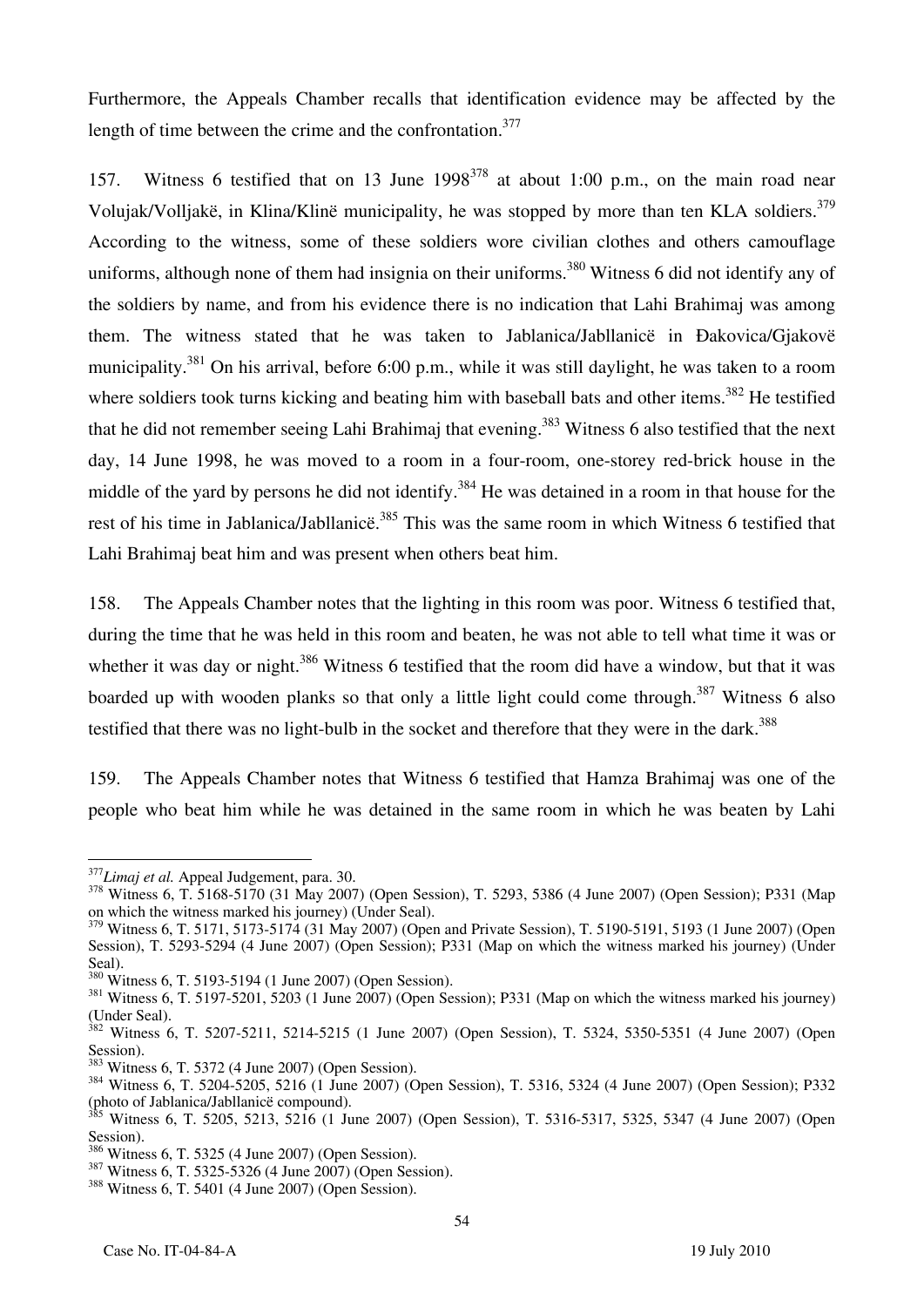Brahimaj. <sup>389</sup> He also testified that he saw Hamza Brahimaj almost every day, during the first four weeks of his detention—the period during which he was beaten and restricted solely to the room in which the beatings took place.<sup>390</sup> Witness 6 incorrectly identified Hamza Brahimaj when interviewed by Prosecution Investigator Pekka Haverinen.<sup>391</sup> The Appeals Chamber considers, however, that Witness 6's incorrect identification of Hamza Brahimaj does not render his identification of Lahi Brahimaj unreliable.

160. The Appeals Chamber further considers that, despite the difficult conditions that prevailed in the room where the beatings took place, the evidence shows that Witness 6 learned the name of one of the men who beat him—whom he identified as Lahi Brahimaj—during the last "week and a half<sup>392</sup> of his detention at Jablanica/Jabllanice, when he was permitted to leave the room in which he was detained, and required to assist Gani Brahimaj with kitchen duties.<sup>393</sup> Witness 6 testified that he only heard the names of Lahi Brahimaj, Nazmi Brahimaj, and Hamza while in detention and did not come to know the names of other KLA soldiers.<sup>394</sup> Witness 6 therefore did not know Lahi Brahimai's name before he was beaten or during the four-week duration of his beatings, and only learned his name after the beatings had stopped.<sup>395</sup> The Appeals Chamber notes that the Trial Chamber questioned Witness 6 on this matter, who stated that, during the last two weeks of his detention, Gani Brahimaj told him the names of several people.<sup>396</sup> Witness 6 also testified that, during this period, he heard others address Lahi Brahimaj by "Lahi" and "Maxhup",  $397$  and that Gani Brahimaj told him that "Maxhup" was Lahi Brahimaj's nickname.<sup>398</sup>

161. The Appeals Chamber notes that Lahi Brahimaj did not dispute that Witness 6 correctly identified him when the photo boards were shown to the witness by Prosecution Investigator Pekka Haverinen.<sup>399</sup> The Trial Chamber stated that it was generally satisfied that the photo boards were compiled in an effort to avoid influencing the witnesses to whom they were shown, including through the selection of photographs of similar size, colour, and background lighting and the

 $\overline{a}$ <sup>389</sup> Witness 6, T. 5208-5209 (1 June 2007) (Open Session).

<sup>390</sup> Witness 6, T. 5219 (1 June 2007) (Open Session).

<sup>&</sup>lt;sup>391</sup> Haverinen, T. 6344-6345, 6347 (27 June 2007) (Open Session).

<sup>392</sup> *See* Witness 6, T. 5386 (4 June 2007) (Open Session).

<sup>393</sup> *See* Witness 6, T. 5218, 5244-5245 (1 June 2007) (Open Session), T. 5295-5297, 5378 (4 June 2007) (Open Session).

<sup>394</sup> Witness 6, T. 5226 (1 June 2007) (Open Session).

<sup>395</sup> Witness 6, T. 5378 (4 June 2007) (Open Session).

 $396$  Witness 6, T. 5378 (4 June 2007) (Open Session).

 $397$  Witness 6, T. 5245 (1 June 2007) (Open Session). Sometimes the transcript uses "Maxhupi" instead of "Maxhup". *See*, *e.g.*, T. 5218 (1 June 2007) (Open Session).

<sup>398</sup> Witness 6, T. 5218-5219 (1 June 2007) (Open Session).

<sup>399</sup> Witness 6, T. 5371 (4 June 2007) (Open Session).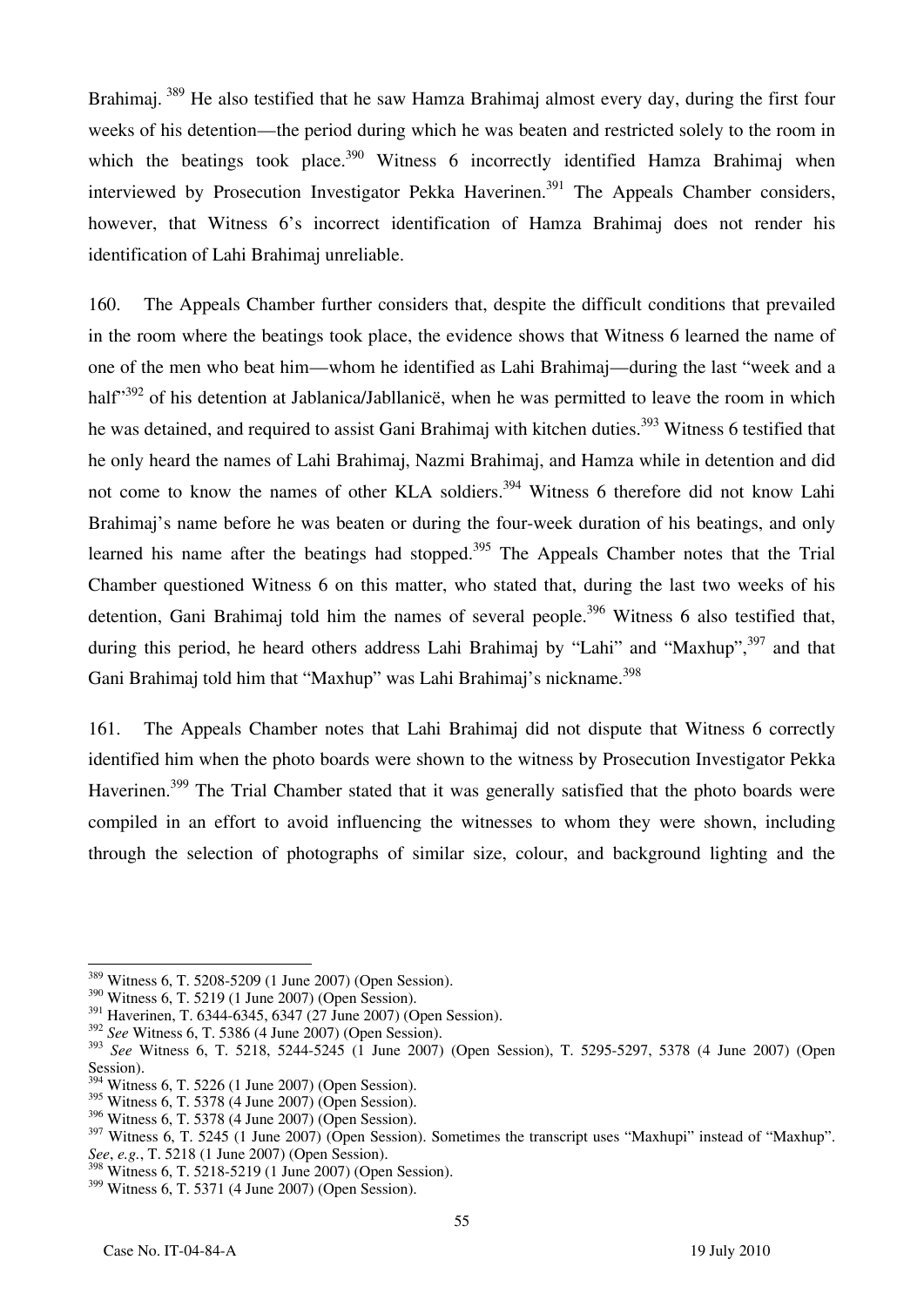portrayal of individuals bearing a resemblance to the accused,  $400$  although the Prosecution's guidelines for the conduct of photo board identification were not followed at all times.<sup>401</sup>

162. As regards Lahi Brahimaj's argument that Witness 6 was unable to identify the commanders or indicate whether he, Lahi Brahimaj, was a commander, the Appeals Chamber finds that this argument is unpersuasive. Witness 6 was able to identify Lahi Brahimaj, based upon the fact that Lahi Brahimaj personally beat him and that he learned his name during the last week and a half of his detention. Whether Witness 6 was able to identify Lahi Brahimaj as a commander *per se* is irrelevant.

163. Having evaluated the identification evidence with caution, and having taken into account the difficult circumstances in which the identification was made, the Appeals Chamber is satisfied that a reasonable trier of fact could have concluded beyond a reasonable doubt that Witness 6 accurately recognised Lahi Brahimaj as a person who had previously tortured him when he subsequently saw him in the yard in the last week and a half of his detention, during which time the witness learned Lahi Brahimaj's name.

164. This sub-ground of appeal therefore is dismissed.

## 7. Conclusion

165. The Appeals Chamber therefore dismisses this ground of appeal.

## **B. Alleged Errors Relating to Torture of Witness 6 (Ground 2)**

166. Lahi Brahimaj argues that the Trial Chamber erred in concluding that the reason that he tortured Witness 6 was to punish him for his perceived collaboration with Serbs and to discriminate against him on political grounds. $402$ 

167. The Prosecution responds that the Trial Chamber properly concluded that Witness 6 was tortured by Lahi Brahimaj for his perceived collaboration with Serbs because Witness 6, who was found to be a credible witness, testified that Lahi Brahimaj physically participated in torturing him and accused him of associating with or spying for the Serbs.<sup> $403$ </sup> The Appeals Chamber will address each alleged error in turn.

<sup>&</sup>lt;sup>400</sup> Trial Judgement, para. 30.

<sup>401</sup> Trial Judgement, para. 31.<br>  $402$  Brahimaj's Appeal Brief, paras 65-74.<br>  $403$  Prosecution's Response Brief, paras 37-40; AT. 148, 150-151 (Open Session).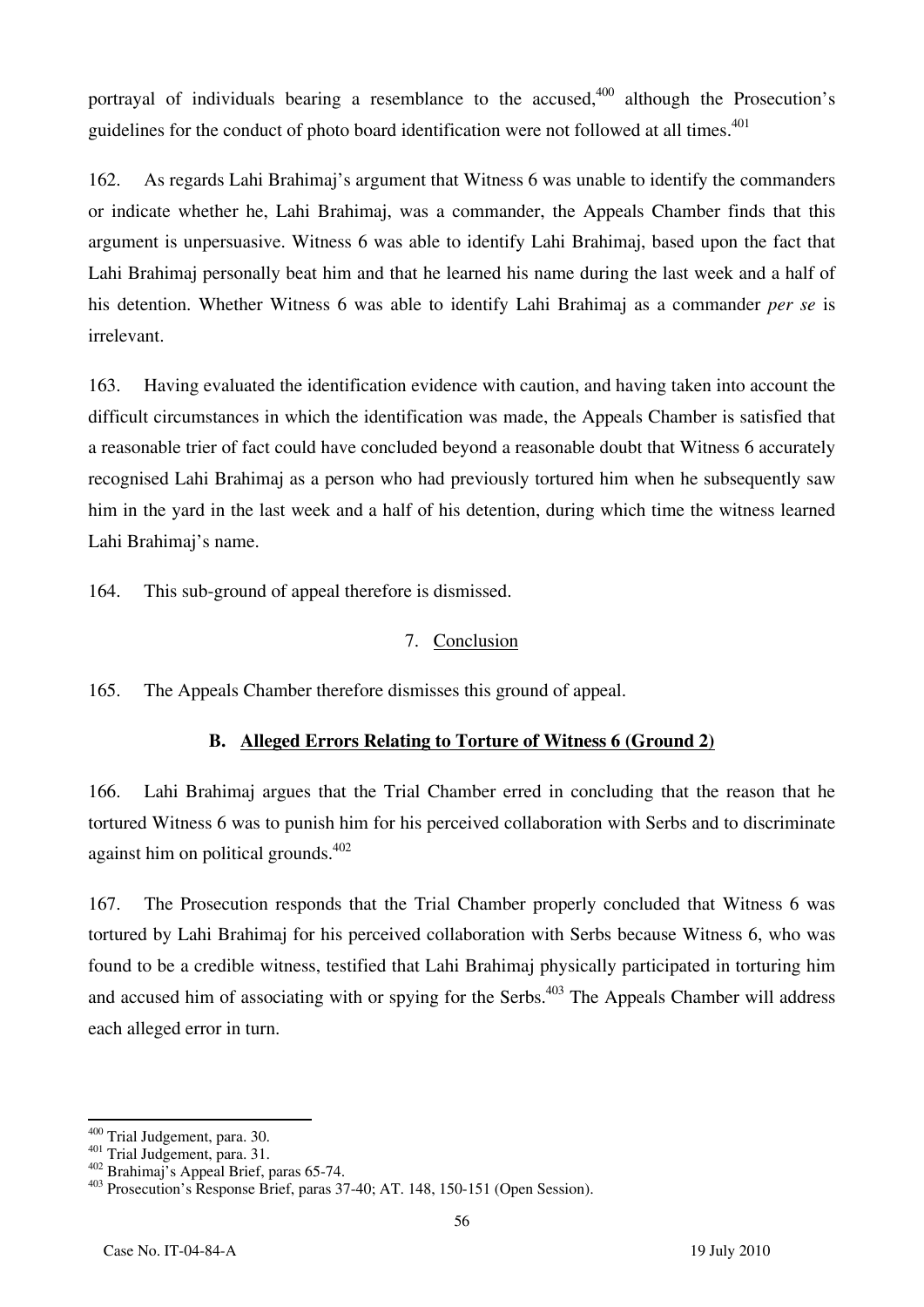#### 1. Alleged error in relation to the imputation of intention to Lahi Brahimaj

168. Lahi Brahimaj argues that, in determining that he should be convicted of torture, rather than cruel treatment, the Trial Chamber erred by imputing to him the conduct of unidentified KLA soldiers, an unidentified commander, and Nazmi Brahimaj, who displayed the intention to discriminate against Witness 6 for his perceived collaboration with Serbs and on political grounds.<sup>404</sup> The Prosecution responds that Witness 6 testified that Lahi Brahimaj participated in torturing him and accused Witness 6 of associating with or spying for the Serbs.<sup>405</sup>

169. The Appeals Chamber recalls that Witness 6 testified on re-examination by the Prosecution that Lahi Brahimaj and Nazmi Brahimaj accused him of "staying with Serbs", while they themselves dealt with the Serbs during the war.<sup>406</sup> When asked how he understood that allegation, Witness 6 replied,

That night when we arrived there, they asked such questions, then they continued to torture me. And then they, the soldiers, came and told me, You are a spy of Serbia. But I was not considered as an Albanian for them, and even now they don't consider me as an Albanian. [...] They just said—they were kind of trying to make fun of me. I don't know why. $407$ 

The Appeals Chamber also takes note of the fact that Witness 6 testified, on both direct and crossexamination, that Lahi Brahimaj personally beat him.<sup>408</sup>

170. Based upon the evidence of Witness 6, as well as the evidence of Witnesses 7, 16, and 23, the Trial Chamber found that KLA soldiers mistreated Witness 6 to punish him for this perceived collaboration with Serbs and to discriminate against him on political grounds and that, therefore, KLA soldiers tortured Witness  $6.409$ 

171. The Appeals Chamber considers that, although the evidence adduced on this matter shows intent on the part of KLA soldiers, an unidentified commander, and Nazmi Brahimaj to discriminate against Witness 6 for his perceived collaboration with Serbs, it also clearly refers to intent on the part of Lahi Brahimaj, since some of the comments were made by him. Thus, the Trial Chamber did not impermissibly impute the intention of others to Lahi Brahimaj. Furthermore, the Appeals Chamber finds that it was reasonable, in light of all the evidence, for the Trial Chamber to conclude that Lahi Brahimaj intended to discriminate against Witness 6 due to his perceived collaboration with Serbs and therefore had the requisite state of mind for the torture of Witness 6.

 $\overline{a}$ <sup>404</sup> Brahimaj's Appeal Brief, paras 66-67, 74.1.

 $^{405}$  Prosecution's Response Brief, paras 38-39.<br> $^{406}$  Witness 6, T. 5397-5398 (4 June 2007) (emphasis added) (Open Session).

<sup>&</sup>lt;sup>407</sup> Witness 6, T. 5400 (4 June 2007) (Open Session).<br><sup>408</sup> Witness 6, T. 5208-5209, 5219-5220 (1 June 2007) (Open Session), T. 5372-5373 (4 June 2007) (Open Session). 409 Trial Judgement, para. 392.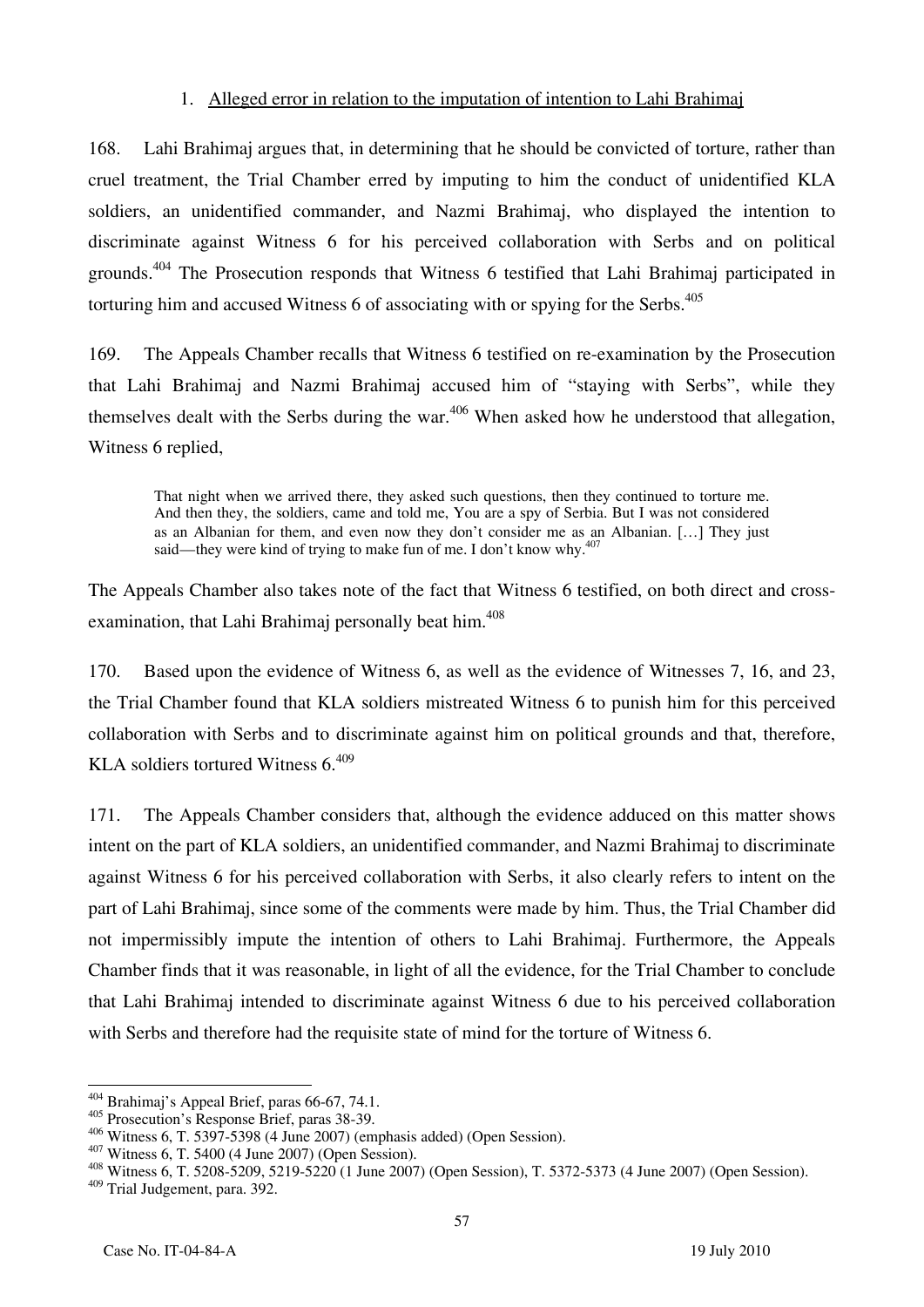#### 172. The Appeals Chamber therefore rejects this argument.

#### 2. Alleged error in relation to the reason for mistreatment of Witness 6 (political grounds)

173. Lahi Brahimaj argues that the Trial Chamber erred in finding that he had an intention to discriminate against Witness 6 on political grounds without referring to any evidence that he had such an intention.<sup>410</sup> Lahi Brahimai asserts that, although the Trial Chamber refers to evidence of statements by "Commander Maxhupi", such statements cannot be attributed to him because the Trial Chamber never found that he was "Maxhupi".<sup>411</sup> Furthermore, Lahi Brahimaj argues that the Trial Chamber probably based its reasoning that Witness 6 was mistreated on political grounds on the fact that he was from a village that did not support the KLA, and that it is thus notable that others from his village were not mistreated when they visited Jablanica/Jabllanice.<sup>412</sup> The Prosecution responds that the Trial Chamber's finding was a reasonable one based on the evidence.<sup>413</sup>

174. The Trial Chamber recalled the evidence of Witnesses 7, 16, and 23 regarding a group of villagers' efforts to free Witness 6 from captivity.<sup>414</sup> During these attempts to secure the release of Witness 6, "Maxhupi" told the villagers that Witness 6 had been convicted and that he had to serve his time with the KLA. "Maxhupi" also asked the group why they were not fighting at the front line, to which one of the villagers replied that they had expected Rugova to be their leader in the war. "Maxhupi" responded very angrily to this, saying that he considered Rugova a traitor and a supporter of the Serbian authorities.<sup>415</sup> Based upon this and other evidence, the Trial Chamber determined that KLA soldiers mistreated Witness 6 to punish him for his perceived collaboration with Serbs, and to discriminate against him on political grounds, and that therefore KLA soldiers tortured Witness 6.416 The Trial Chamber then went on to find Lahi Brahimaj responsible for the torture of Witness  $6$ , as is more fully discussed in the previous subsection.<sup>417</sup>

175. The Appeals Chamber recalls its finding above that the Trial Chamber did not impermissibly impute to Lahi Brahimaj the intent of others to discriminate against Witness 6 for his perceived collaboration with Serbs and that it was reasonable for the Trial Chamber to conclude based upon the evidence before it that Lahi Brahimaj himself had the requisite intent. The Appeals Chamber is of the view that the same evidence from which a reasonable trier of fact could have

<sup>&</sup>lt;sup>410</sup> Brahimaj's Appeal Brief, paras 69, 74.2.

<sup>411</sup> Brahimaj's Appeal Brief, para. 69.<br>
<sup>412</sup> Brahimaj's Appeal Brief, paras 70, 74.3.2.<br>
<sup>413</sup> Prosecution's Response Brief, para. 40.<br>
<sup>414</sup> Trial Judgement, paras 387-390.

<sup>&</sup>lt;sup>415</sup> Trial Judgement, para. 389.<br><sup>416</sup> Trial Judgement, para. 392.

<sup>&</sup>lt;sup>417</sup> Trial Judgement, para. 395.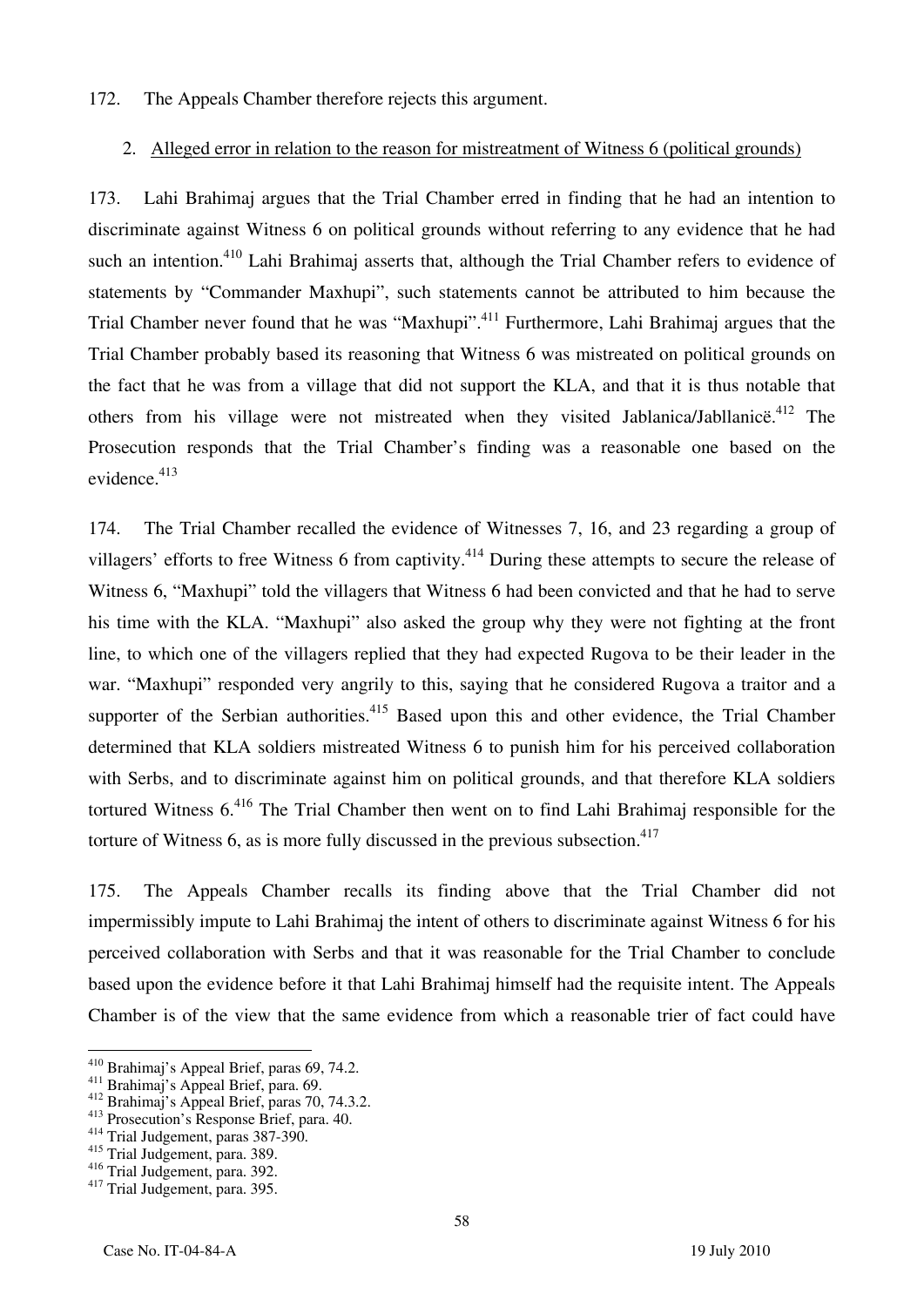found that Lahi Brahimaj intended to discriminate against Witness 6 for his perceived collaboration with Serbs is also evidence from which a reasonable trier of fact could conclude that Lahi Brahimaj intended to discriminate against Witness 6 on political grounds. This is the case even without ascribing the statements of "Maxhupi" to Lahi Brahimaj. Finally, Lahi Brahimaj's argument that he could not have discriminated against Witness 6 based upon the fact that the other persons from his village were not similarly mistreated is speculative.

176. The Appeals Chamber therefore rejects Lahi Brahimaj's argument.

## 3. Alleged error in relation to the reason for mistreatment of Witness 6 (perceived collaboration with Serbs)

177. Lahi Brahimaj submits that the Trial Chamber erred in finding that he displayed the intention to punish Witness 6 for his perceived collaboration with Serbs because, although there is evidence indicating that he and some KLA soldiers accused Witness 6 of spying for Serbia, "Witness 6's own evidence was that this was not meant seriously but with the intention of making fun of him."<sup>418</sup> The Prosecution responds that the Trial Chamber's finding was a reasonable one based on the evidence.<sup>419</sup>

178. The Appeals Chamber recalls the evidence of Witness 6 that Lahi Brahimaj and Nazmi Brahimaj accused him of staying with Serbs.<sup>420</sup> When asked how he understood that allegation, Witness 6 replied that, on the night he arrived, he was tortured by the soldiers, who told him that he was a spy for Serbia. Witness 6 stated that he was not considered an Albanian to them and that even now they do not consider him to be an Albanian. When asked to clarify this, Witness 6 stated, "They just said—they were kind of trying to make fun of me. I don't know why."<sup>421</sup> This evidence arose at the end of Witness 6's testimony on re-examination and reflects a final effort on the part of the Prosecution to explore the extent of Witness 6's knowledge of why the KLA had detained and tortured him. Based upon Witness 6's testimony—that he understood the allegation that he was "staying with the Serbs" to mean that he was "a spy of Serbia" and "not considered as an Albanian for them"—the Appeals Chamber finds that it was reasonable for the Trial Chamber to conclude that Lahi Brahimaj displayed the intention to punish Witness 6 due to his perceived collaboration with Serbs. Moreover, the Appeals Chamber considers that Witness 6's subsequent explanation that his tormentors "were kind of trying to make fun of [him]" can reasonably co-exist with a finding that Witness 6 was mistreated because he was perceived to be a spy for Serbia.

 $\overline{\phantom{a}}$ 

<sup>418</sup> Brahimaj's Appeal Brief, para. 74.5; *see also* para. 68.

<sup>419</sup> Prosecution's Response Brief, para. 40.<br>  $420$  Witness 6, T. 5397-5398 (4 June 2007) (emphasis added) (Open Session).<br>  $421$  Witness 6, T. 5400 (4 June 2007) (Open Session).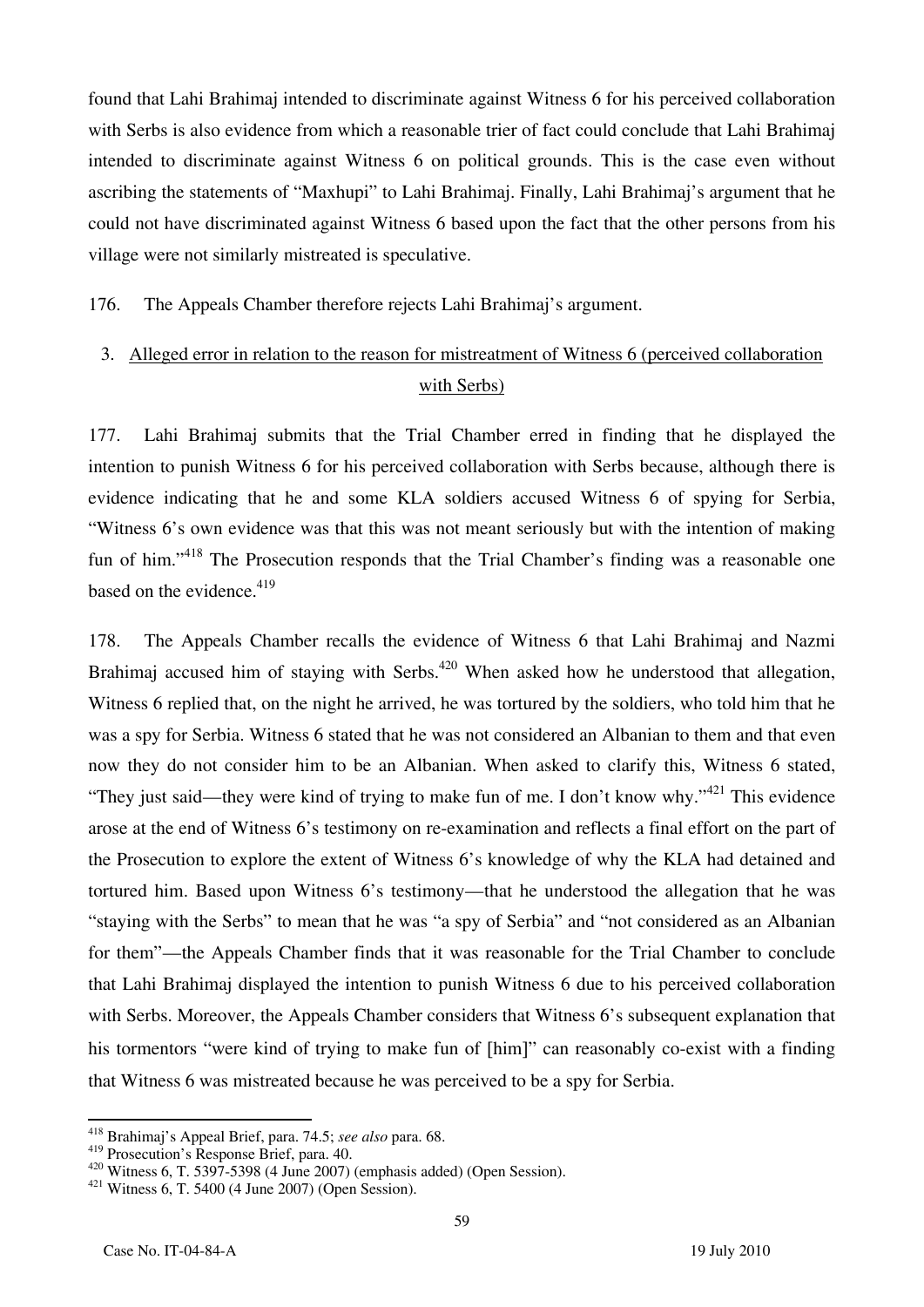179. The Appeals Chamber accordingly dismisses Lahi Brahimaj's argument.

### 4. Further alleged errors in relation to the reason for the mistreatment of Witness 6

180. Lahi Brahimaj advances several arguments alleging that the Trial Chamber erred in finding that he intended to mistreat Witness 6 because of his association with Serbs and in order to discriminate against him on political grounds.<sup>422</sup> The Prosecution responds that the Trial Chamber's finding was a reasonable one based on the evidence.<sup> $423$ </sup>

181. Lahi Brahimaj argues that the Trial Chamber erred in finding that he intended to mistreat Witness 6 because of his association with Serbs and in order to discriminate against him on political grounds because Witness 7 stated that he did not know why Witness 6 had been abducted.<sup>424</sup> The Appeals Chamber considers that the fact that Witness 7 gave evidence that he did not know why Witness 6 had been abducted $425$  in no way renders the findings of the Trial Chamber unreasonable.

182. Lahi Brahimaj argues that the Trial Chamber erred in finding that he intended to mistreat Witness 6 because of his association with Serbs and in order to discriminate against him on political grounds because Witness 6 testified that, when he was first detained, he was asked questions but no one explained why he was being beaten.<sup>426</sup> The Appeals Chamber considers that Witness 6's testimony—that, when he was first beaten, no one explained why he was being detained<sup> $427$ </sup>—is not inconsistent with his testimony that his tormenters later accused him of associating with or spying for the Serbs.

183. Lahi Brahimaj argues that the Trial Chamber erred in finding that he intended to mistreat Witness 6 because of his association with Serbs and in order to discriminate against him on political grounds because Witness 6 testified that he was never told why he was detained.<sup>428</sup> The Appeals Chamber is of the view that Lahi Brahimaj cites the testimony of Witness 6—that he was never told why he was detained—out of context. During direct examination, when asked whether, up until the time that he was released, he was given any reason why he was detained, Witness 6 replied, "No."<sup>429</sup> Bearing in mind Witness 6's evidence as a whole, the Appeals Chamber construes Witness 6's statement as indicating that he was never given an *official* reason for why he had been detained,

<sup>&</sup>lt;sup>422</sup> Brahimaj's Appeal Brief, para. 65.

<sup>&</sup>lt;sup>423</sup> Prosecution's Response Brief, para. 40. <sup>424</sup> Brahimaj's Appeal Brief, para. 71.1.

<sup>425</sup> Trial Judgement, para. 390 (citing P1248 (Witness 7 Statement, 28 April 2004, paras 40-41) (Under Seal)).<br><sup>426</sup> Brahimai's Appeal Brief, para. 71.2.

<sup>&</sup>lt;sup>427</sup> Trial Judgement, para.  $382$  (citing Witness 6, T. 5210 (1 June 2007) (Open Session), 5400 (4 June 2007) (Open Session)).

<sup>428</sup> Brahimaj's Appeal Brief, para. 71.3.

 $429$  Witness 6, T. 5252-5253 (1 June 2007) (Open Session) (emphasis added).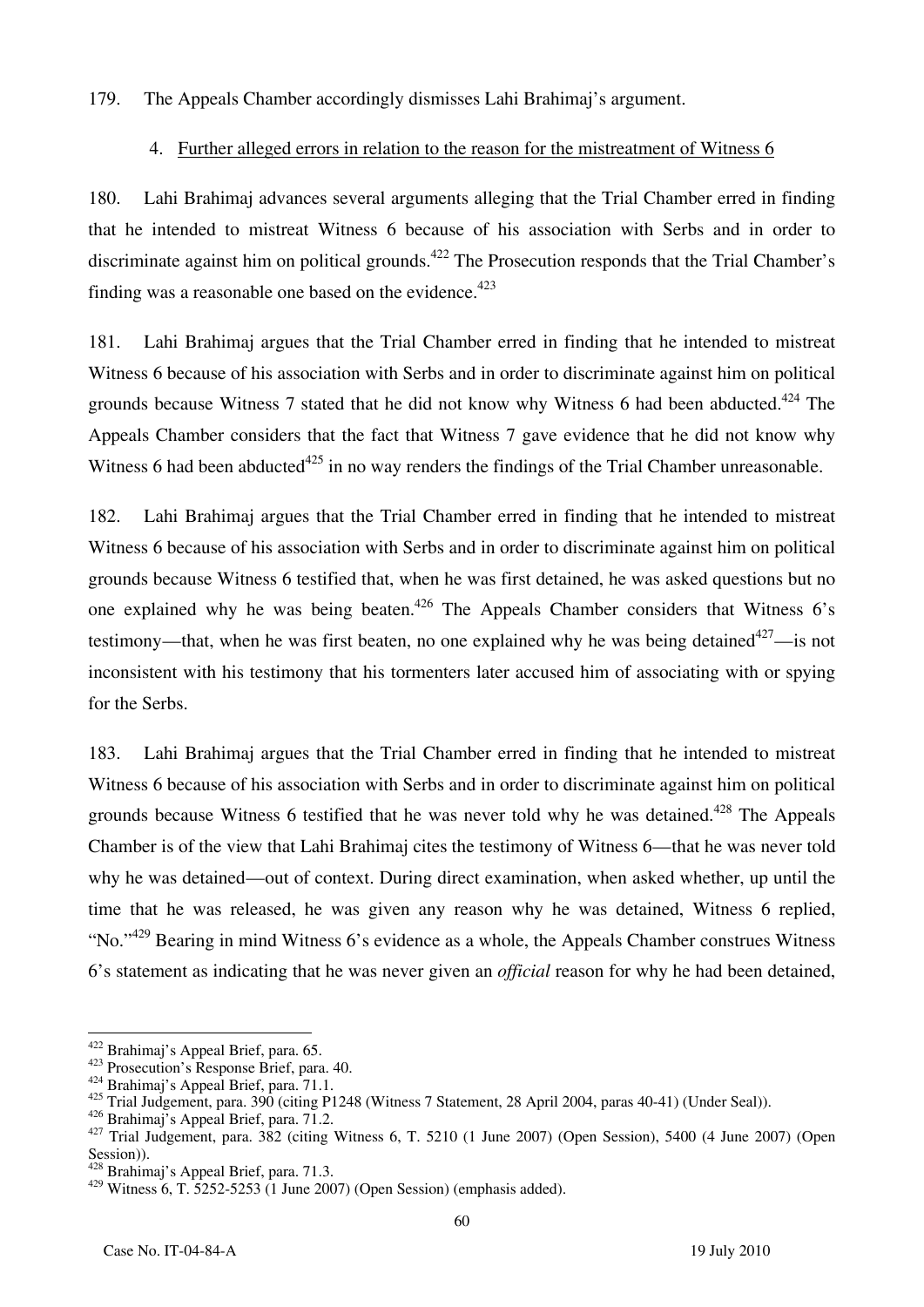although such reasons could be inferred from the statements and actions of those who mistreated him.

184. Lahi Brahimaj argues that the Trial Chamber erred in finding that he intended to mistreat Witness 6 because of his association with Serbs and in order to discriminate against him on political grounds because, although the Trial Chamber concluded that Witness 6's release document demonstrated that he was discriminated against on these grounds,  $430$  Witness 6 testified, to the contrary, that the document indicated that he should not go to Ðakovica/Gjakovë for personal reasons:  $431$ 

[...] This document tells me that I need not go to Gjakove, must not go to Gjakove for personal *reasons.* I have 30 members of my family, and three days after I was imprisoned in Jabllanice, my brother's son died because there was nobody there to take him to hospital. And they -- they caused this because they kept me there, and they took all my documents, my licence, my car. *And they told me I had to stay inside my house and not move around, but I didn't. I was not that arrogant as they were. I had a family to take care of, so I couldn't stay inside. So I went to the Gjakove SUP* and I took the same documents again, the licence and everything, and I bought a new car, a used car, cheaper one. They have this on their conscience.<sup>432</sup>

The Appeals Chamber considers that a review of the above evidence makes it clear that, when Witness 6 was using the term "personal reasons" when he was being examined about the KLA decision releasing him, he was not referring to the reasons for which he was detained, but rather to his belief that his release was conditional upon him restricting his movements. In his view, because he was on conditional release from detention, he was not permitted to go to Đakovica/Giakovë for "personal reasons".<sup>433</sup> Lahi Brahimaj therefore misconstrues Witness 6's evidence.

185. Lahi Brahimaj's arguments are therefore rejected.

### 5. Alleged error in relation to the reason for the mistreatment of Witness 6 (possession of gun)

186. Lahi Brahimaj contends that the Trial Chamber erred by ignoring the likely reason for Witness 6's detention and mistreatment, namely that he was carrying a gun that was not authorised by the  $KLA.<sup>434</sup>$ 

 $\overline{a}$ <sup>430</sup> The paper given to Witness 6 by Nazmi Brahimaj was Exhibit P335. It is a "decision" from the KLA Operative Staff of the Subzone of Dukagjin, Local Staff of Jablanica/Jabllanicë, dated 25 July 1998 and reads as follows: "Pursuant to KLA regulations, the [Operative Staff of the Subzone of Dukagjin] has decided that the Accused [Witness 6] should be released from detention. His release is conditional. If he repeats his mistakes, the Accused [Witness 6] will be prosecuted." P335 (Document signed by Nazmi Brahimaj) (Under Seal).<br><sup>431</sup> Brahimaj's Appeal Brief, para. 71.4.

<sup>432</sup> Witness 6, T. 5253-5256 (1 June 2007) (Open and Private Session) (emphasis added).<br> $433$  Witness 6, T. 5255-5256 (1 June 2007) (Private Session).<br> $434$  Brahimaj's Appeal Brief, paras 73, 74.4.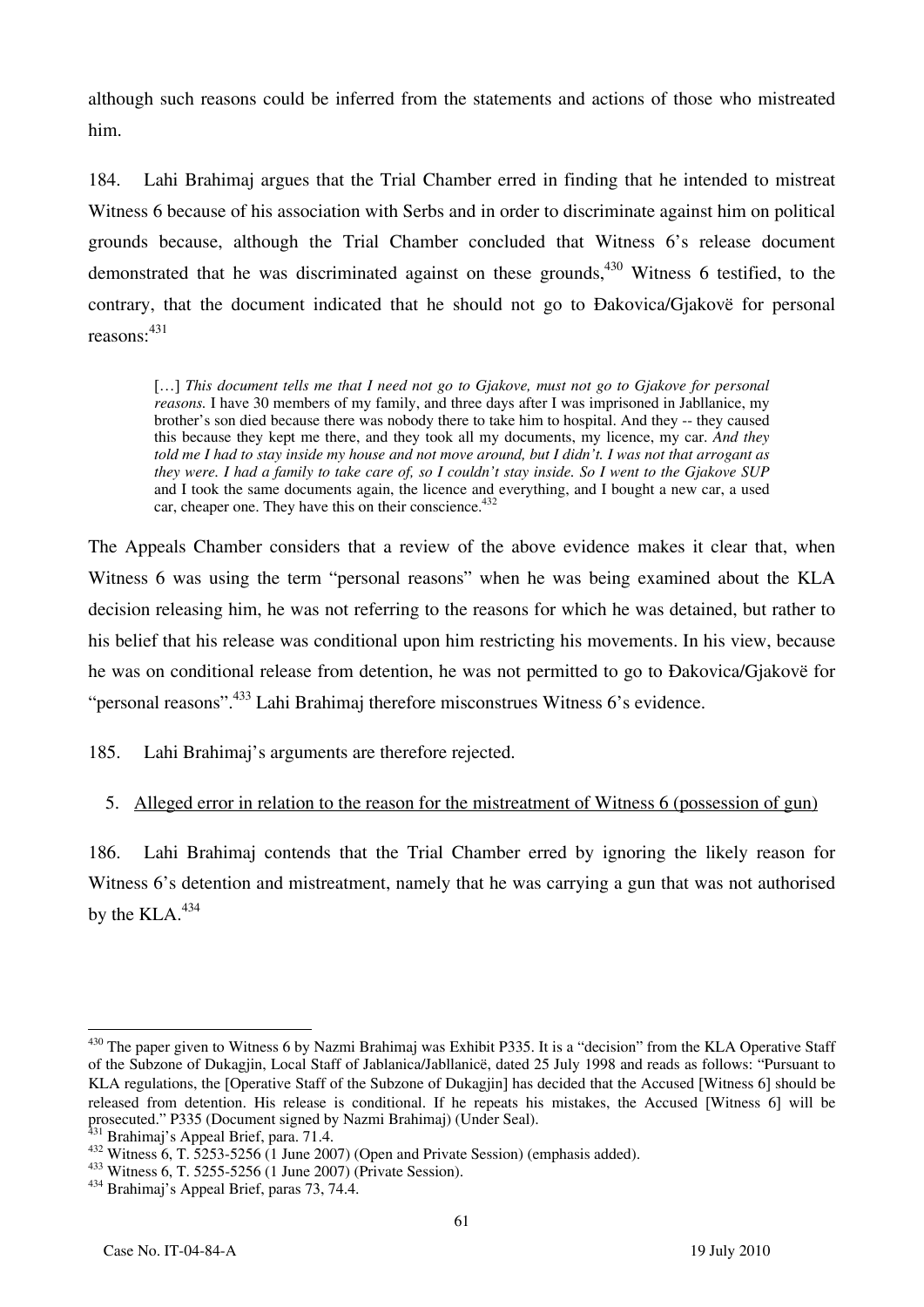187. The Prosecution does not specifically respond to this argument, but points out that Witness 6 was abducted by KLA soldiers and was detained at Jablanica/Jabllanicë after they found in his car a police-issued pistol and a photograph depicting Witness 6 and a retired police officer.<sup>435</sup>

188. The Appeals Chamber recalls the testimony of Witness 6 on this issue. Witness 6 was in his car when he was stopped at a KLA roadblock; his car was searched by members of the KLA, who found and confiscated a pistol and his license for it. Witness 6 explained on cross-examination that he had inherited the pistol from his father, had re-registered the gun in his name, and had been in possession of the pistol both while the Albanian police were in control and then when the Serbian police took over.<sup>436</sup> Witness 23 gave a similar account of this incident.<sup>437</sup> Witness 6 also gave evidence about his release from the KLA Jablanica/Jabllanicë facility, including the fact that his gun was confiscated from him and never returned.<sup>438</sup>

189. The Trial Chamber addressed all of this evidence in the Trial Judgement.<sup>439</sup> Lahi Brahimaj is therefore incorrect when he states that the Trial Chamber "ignored" the matter of the confiscation of the pistol from Witness 6. Furthermore, the fact that the KLA seized the pistol from Witness 6 and never returned it to him, even after his release, does not render unreasonable the Trial Chamber's finding that KLA soldiers, including Lahi and Nazmi Brahimaj, accused Witness 6 of associating with or spying for the Serbs, and mistreated Witness 6 in order to punish him for this perceived collaboration with Serbs and to discriminate against him on political grounds.<sup>440</sup>

190. The Appeals Chamber therefore rejects Lahi Brahimaj's argument.

### 6. Conclusion

191. The Appeals Chamber therefore dismisses this ground of appeal.

### **C. Alleged Errors Relating to the Torture and Cruel Treatment of Witness 3 (Grounds 3-6)**

192. The Trial Chamber convicted Lahi Brahimaj of torture and cruel treatment as violations of the laws and customs of war, as charged under Count 32 of the Indictment.<sup>441</sup> The Trial Chamber "found two incidents of criminal conduct which were separate in time and place."442 First, the Trial

 $\overline{\phantom{a}}$  $^{435}$  Prosecution's Response Brief, para. 39.

<sup>&</sup>lt;sup>436</sup> Witness 6, T. 5194 (1 June 2007) (Open Session), T. 5352-5353 (4 June 2007) (Open Session).<br><sup>437</sup> Witness 23, T. 10540-10541 (12 November 2007) (Open Session).<br><sup>438</sup> Witness 6, T. 5254 (1 June 2007) (Private Session

<sup>&</sup>lt;sup>440</sup> Trial Judgement, paras 382, 392, 395.<br><sup>441</sup> Trial Judgement, para. 504.<br><sup>442</sup> Trial Judgement, para. 481.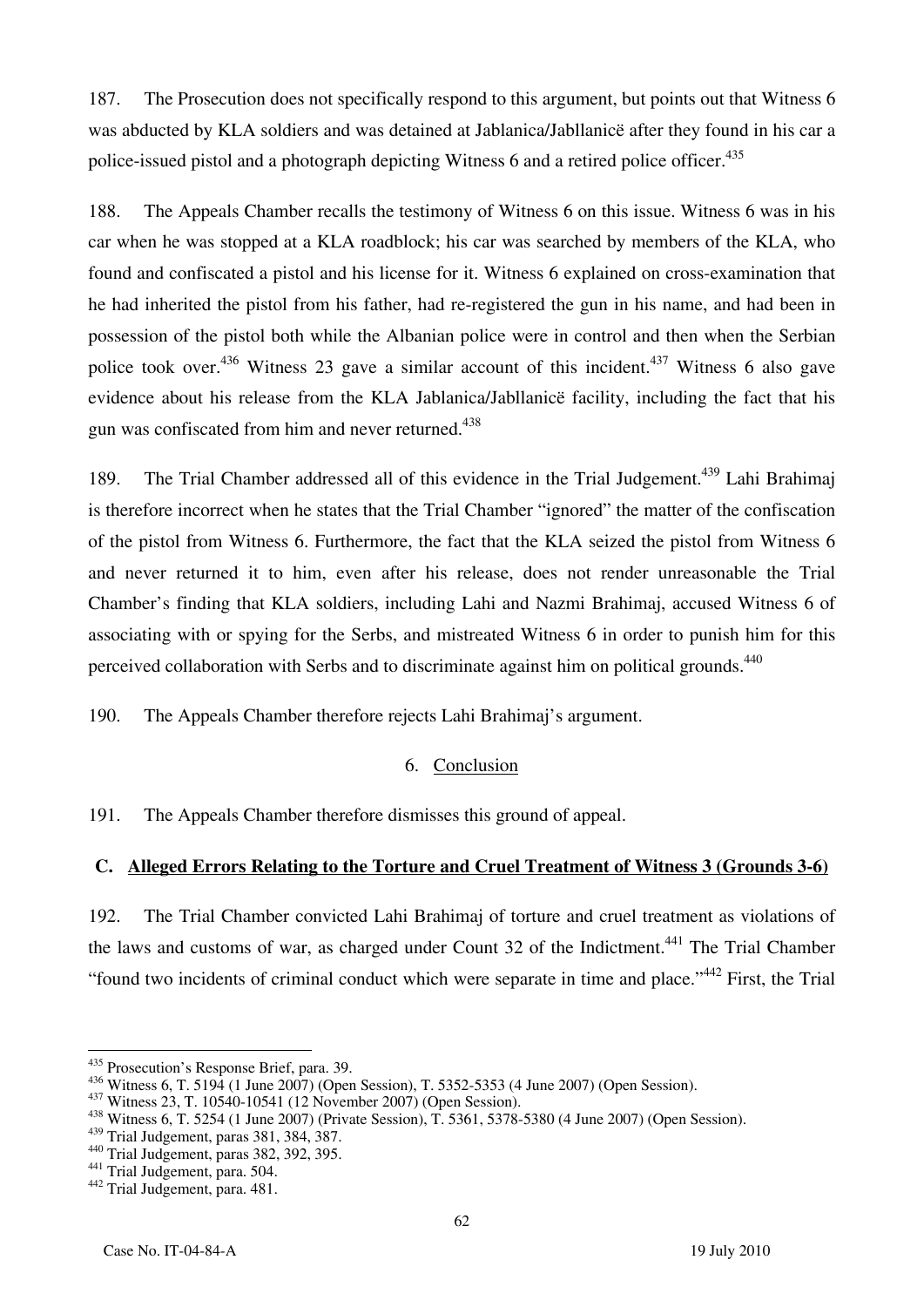Chamber found that Lahi Brahimaj "brought Witness 3 to a room in the Jablanica/Jabllanicë compound" where Witness 3 was beaten with baseball bats. It further found that:

Witness 3 was held in the same room until Lahi Brahimaj took him to another room and interrogated [him] while others beat him. The Trial Chamber [found] that Lahi Brahimaj's role in the interrogation establishes his intent, upon Witness 3's arrival at the Jablanica/Jabllanicë compound, to inflict serious physical suffering on Witness 3 for the purposes of punishing him for withholding a weapon and discriminating against him on the basis of his perceived ties to Serbs.<sup>443</sup>

Accordingly, it found Lahi Brahimaj responsible for the torture of Witness 3.444 Second, the Trial Chamber found that Lahi Brahimaj "personally placed Witness 3 in the trunk of a car and carried out his mock execution", <sup>445</sup> therefore intentionally causing serious mental suffering to Witness 3.<sup>446</sup> Accordingly, it found Lahi Brahimaj responsible for the cruel treatment of Witness 3.447

## 1. Alleged errors relating to the Trial Chamber's evaluation of Witness 6's evidence regarding the torture of Witness 3 (Grounds 3 and 5.1)

193. Lahi Brahimaj challenges the Trial Chamber's finding that Witness 3 was beaten, noting that, in paragraph 445 of the Trial Judgement, the Trial Chamber concluded that Witness 3 was beaten while at the same time acknowledging that "Witness 6 also testified that Witness 3 was *not beaten*, which appears to contradict the evidence of Witness 3.<sup>448</sup> Lahi Brahimaj argues that the Trial Chamber found that both Witness 3 and Witness 6 were credible without providing any reasons for its conclusion and without addressing this conflict between their testimonies. According to Lahi Brahimaj, the Trial Chamber instead "chose to re-interpret Witness 6's testimony 'to mean that he was not aware of Witness 3 being beaten'", which was unreasonable given "Witness 6's clear and unequivocal evidence on this point".<sup>449</sup>

194. Lahi Brahimaj argues that the Trial Chamber ignored a number of conflicts in the testimony of these two witnesses. More specifically, he notes that: (a) the Trial Chamber presumed that Witness 3 was beaten upon his arrival at the barracks although Witness 6 testified that Witness 3 was not beaten; $450$  (b) the Trial Chamber's conclusion that Witness 6 did not enter the room where Witness 3 was detained contradicts the facts found by the Trial Chamber;<sup>451</sup> (c) the Trial Chamber's finding that Witness 6 was not in a position to ascertain whether or not Witness 3 was beaten and its

<sup>&</sup>lt;sup>443</sup> Trial Judgement, para. 451.

<sup>&</sup>lt;sup>444</sup> Trial Judgement, paras 451, 481. The Trial Chamber found that this first incident amounted to both torture and cruel treatment, but entered a conviction for torture only based upon the laws of cumulative convictions.

 $445$  Trial Judgement, para. 451.<br> $446$  Trial Judgement, para. 451.

<sup>446</sup> Trial Judgement, para. 451. 447 Trial Judgement, paras 449, 451. 448 Brahimaj's Appeal Brief, para. 76.

<sup>449</sup> Brahimaj's Appeal Brief, para. 77; *see also* AT. 141-142 (Open Session).

<sup>450</sup> Brahimaj's Appeal Brief, para. 79.1.

<sup>451</sup> Brahimaj's Appeal Brief, para. 79.2.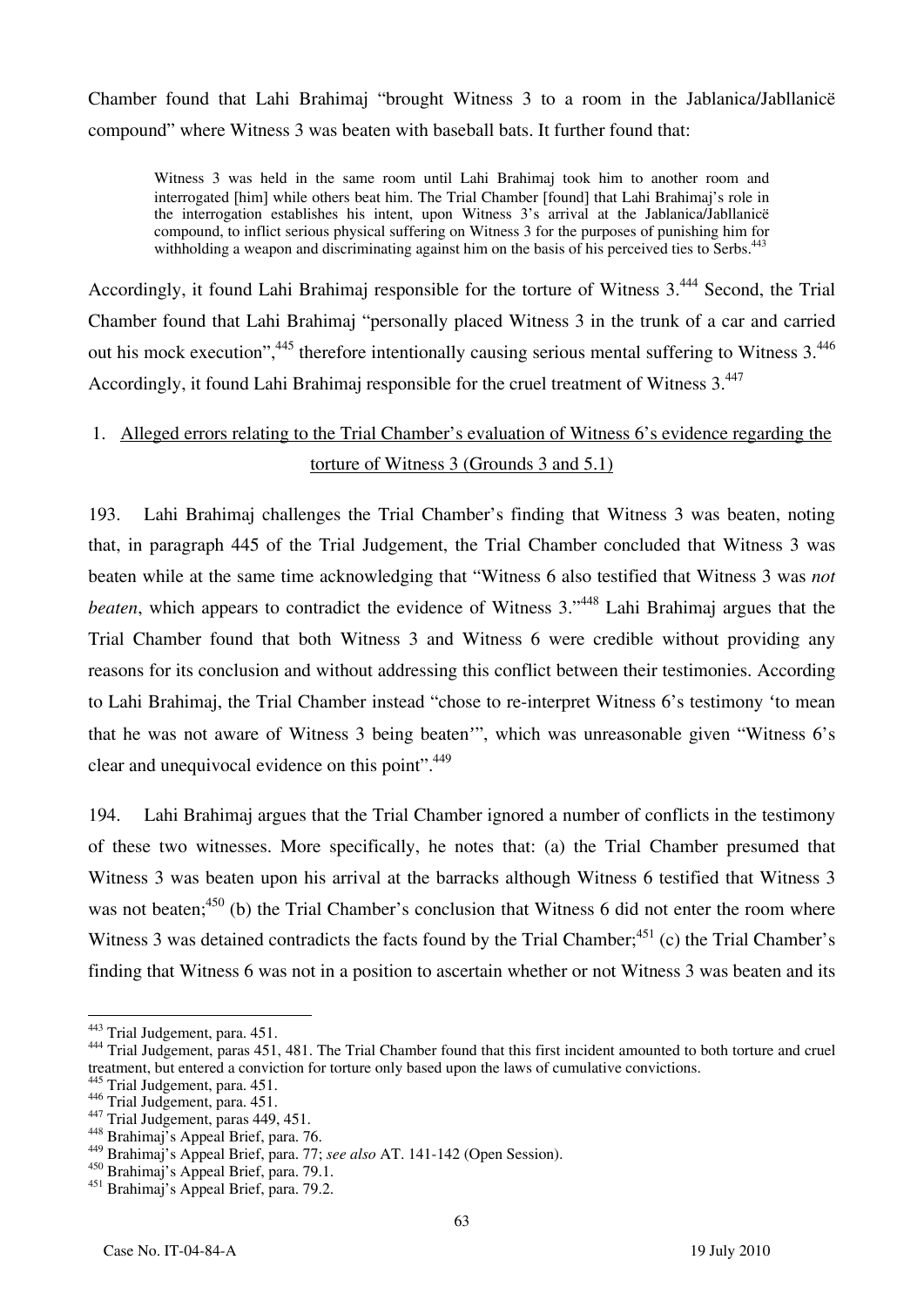interpretation of Witness 6's evidence to mean that he was not aware of Witness 3 being beaten do not reflect the evidence;<sup>452</sup> and (d) Witness 6 provided a good explanation for why Witness 3 was not beaten, and no reasonable trier of fact could have rejected it.<sup>453</sup> Finally, Lahi Brahimaj argues that, insofar as it may be argued that there is more than one conclusion that can reasonably be drawn from the evidence, the Trial Chamber, in accordance with the principle *in dubio pro reo*, had no option but to draw a conclusion consistent with Lahi Brahimai's innocence.<sup>454</sup>

195. The Prosecution responds that the Trial Chamber's consideration of the evidence of Witnesses 6 and 3 was reasonable.<sup>455</sup> It argues that there was no evidence on the record that showed any direct contact between Witness 3 and Witness 6, and that the testimony of Witness 6 corroborates Witness 3's evidence in relation to his presence at the KLA's Jablanica/Jabllanicë compound, as well as his escape.<sup>456</sup> The Prosecution claims that Witness 6's evidence does not undermine the Trial Chamber's finding as to the torture of Witness 3, nor does it affect its finding that Witnesses 3 and 6 were credible.<sup>457</sup> The Prosecution asserts that the Trial Chamber properly gave no weight to Witness 6's speculation as to why Witness 3 was not beaten.<sup>458</sup> Finally, the Prosecution contends that Lahi Brahimaj has not shown that the Trial Chamber's analysis of and findings on the evidence were unreasonable.<sup>459</sup>

196. The Appeals Chamber recalls that, although Trial Chambers exercise considerable discretion in addressing minor inconsistencies in the testimony of witnesses, this discretion must be reconciled with the right of an accused to a reasoned opinion.<sup>460</sup> In accordance with the right to a reasoned opinion, Trial Chambers are obliged to provide sufficient reasons for preferring the testimony of one crucial witness over another. $461$ 

197. The Appeals Chamber observes that, in finding Lahi Brahimaj guilty of the torture and cruel treatment of Witness 3, the Trial Chamber relied primarily on the evidence of Witness 3 and Witness 6. Accordingly, the Trial Chamber was obliged to provide a reasoned opinion that at least briefly addressed the inconsistencies in their testimony and that explained why it preferred the testimony of Witness 3 over Witness 6. The Appeals Chamber finds that the Trial Chamber met this burden for the reasons elaborated below.

 $\overline{\phantom{a}}$ 

<sup>&</sup>lt;sup>452</sup> Brahimaj's Appeal Brief, para. 79.3.

<sup>453</sup> Brahimaj's Appeal Brief, para. 81.

<sup>454</sup> Brahimaj's Appeal Brief, paras 81-82; AT. 141-142 (Open Session).

<sup>455</sup> Prosecution's Response Brief, para. 41; *see also* AT. 146-147 (Open Session).

<sup>456</sup> Prosecution's Response Brief, para. 41.

<sup>457</sup> Prosecution's Response Brief, para. 41.

<sup>458</sup> Prosecution's Response Brief, para. 41.

<sup>459</sup> Prosecution's Response Brief, para. 42.

<sup>460</sup> *See supra* section IV.A.4.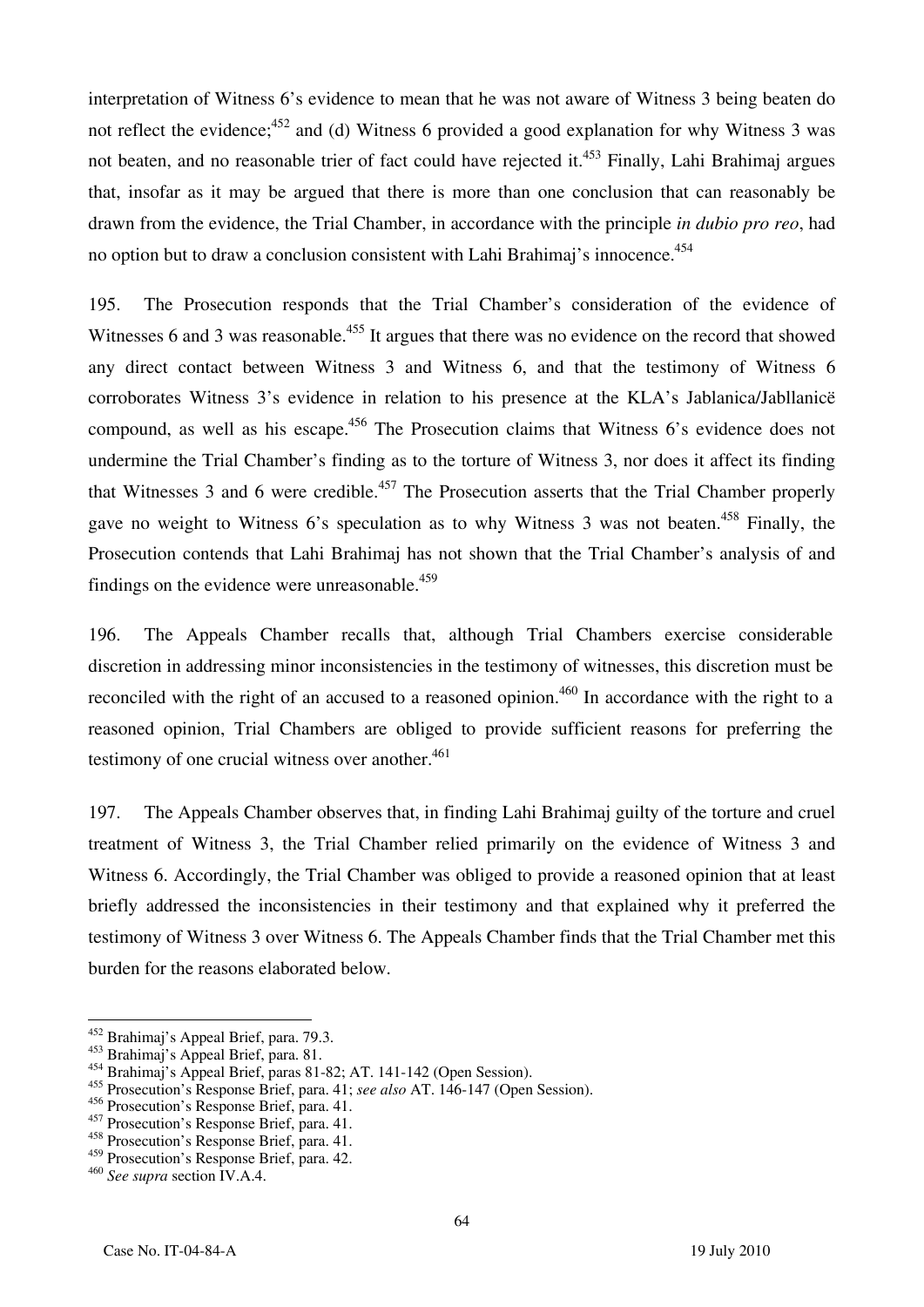#### (a) Whether the Trial Chamber "presumed" that Witness 3 was beaten

198. Lahi Brahimaj notes the Trial Chamber's holding that "[t]he evidence does not indicate that Witness 6 saw the initial beating of Witness 3". Lahi Brahimaj asserts that, in drawing this conclusion, the Trial Chamber presumed that Witness 3 was beaten upon his arrival to Jablanica/Jabllanicë even though, according to Lahi Brahimaj and the evidence of Witness 6, Witness 3 was not beaten. According to Lahi Brahimaj, the evidence is equally consistent with a finding that the beating did not occur. Lahi Brahimaj further points out that neither the Prosecution nor the Trial Chamber questioned Witness 6 on whether Witness 3 could have been beaten without Witness  $6$ 's knowledge.<sup>462</sup>

199. The Prosecution responds that the Trial Chamber's consideration of Witness 6 and Witness 3's evidence was reasonable with regard to Witness 3's torture at the Jablanica/Jabllanicë compound.463

200. The Appeals Chamber does not agree with Lahi Brahimaj that the Trial Chamber presumed that Witness 3 was beaten and then proceeded to ignore contrary evidence. Rather, the Appeals Chamber finds that the Trial Chamber clearly considered the evidence of both Witness 6 and Witness 3 with regard to this issue and provided a reasoned opinion, which explicitly addressed the conflict between their testimony and why it preferred the latter's testimony over that of the former. Specifically, the Trial Chamber observed that Witness 6's testimony that Witness 3 was not beaten contradicts the evidence of Witness 3, but nevertheless accepted the evidence of Witness 3 on the basis that: (a) Witness 6 appeared to have little or no direct contact with Witness 3;<sup>464</sup> and (b) it was not clear from the evidence that Witness 6 saw Witness 3 as he escaped from the room. The Trial Chamber accordingly considered "that Witness 6 was not in a position to ascertain whether or not Witness 3 was beaten" and interpreted his testimony "to mean that he was not aware of Witness 3 being beaten."<sup>465</sup>

201. The Appeals Chamber recalls that a Trial Chamber may accept some parts of a witness's testimony and reject others.<sup>466</sup> The Trial Chamber therefore was not obliged to accept every aspect of Witness 6's evidence. The Trial Chamber had the advantage of observing both witnesses in

<sup>461</sup> *Kupreškić et al.* Appeal Judgement, para. 32; *Nchamihigo* Appeal Judgement, paras 281-282, 354; *Muvunyi* Appeal Judgement, paras 142-147.

<sup>&</sup>lt;sup>462</sup> Brahimaj's Appeal Brief, para. 79.1; AT. 141-142 (Open Session).

<sup>463</sup> Prosecution's Response Brief, para. 41.

<sup>&</sup>lt;sup>464</sup> In particular, the evidence did not indicate that Witness 6 saw the initial beating of Witness 3 or entered his room when bringing him food and water.

<sup>465</sup> Trial Judgement, para. 445.

<sup>466</sup> *Blagojević and Jokić* Appeal Judgement, para. 82 (citing *Kupreškić et al.* Appeal Judgement, para. 333). *See also Ntagerura et al.* Appeal Judgement, para. 214; *Kamuhanda* Appeal Judgement, para. 248).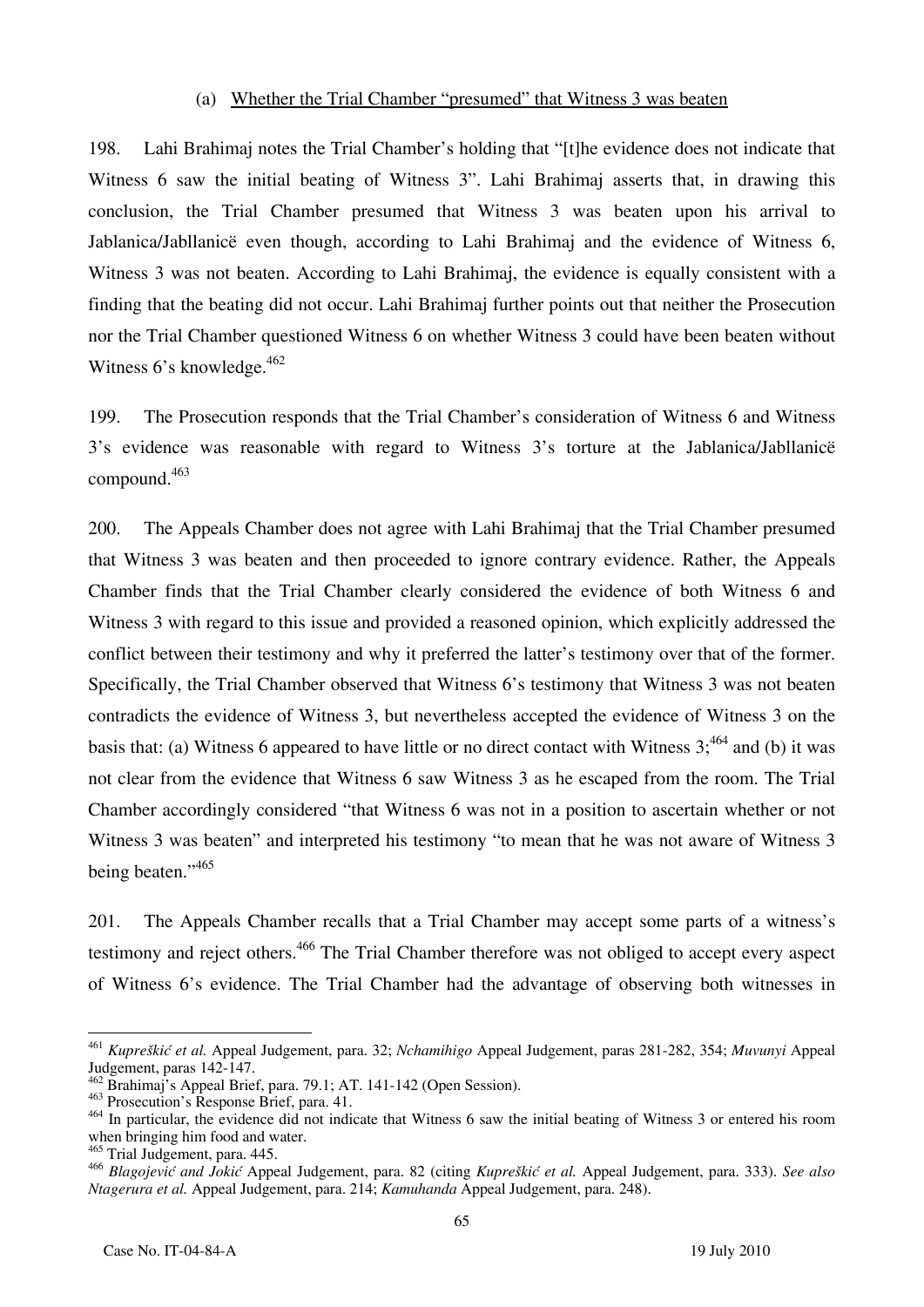person and was better positioned than the Appeals Chamber to assess the reliability and credibility of the evidence on this issue.<sup>467</sup>

202. Furthermore, the Appeals Chamber finds that Lahi Brahimaj's suggestion that the Prosecution or Trial Chamber should have questioned Witness 6 as to whether Witness 3 could have been beaten without Witness 6's knowledge is without merit. The Appeals Chamber finds that any answer on the part of Witness 6 to this question would be speculative and that, if Lahi Brahimaj considered that the answer to this question could have shed light on this issue, he could have raised it himself during the trial.

203. Considering the foregoing, the Appeals Chamber finds that the Trial Chamber discharged its duty of addressing the inconsistencies in the statements of these crucial witnesses and explaining why it preferred the testimony of one over the other in a reasoned opinion. Lahi Brahimaj has identified no error on the part of the Trial Chamber in this regard.

204. Accordingly, the Appeals Chamber rejects this argument.

## (b) Whether the Trial Chamber erred in finding that Witness 6 did not enter the room where Witness 3 was detained

205. Lahi Brahimaj argues that the Trial Chamber's finding that the evidence did not indicate that Witness 6 entered Witness 3's room when bringing food and water contradicts the facts found by the Trial Chamber in paragraphs 418, 427, and 443 of the Trial Judgement.<sup>468</sup> Lahi Brahimaj also argues that Witness 6's testimony<sup>469</sup> demonstrates that Witness 6 must have entered the room in which Witness 3 and the other two detainees were housed.<sup>470</sup> Lahi Brahimaj points out that the Trial Chamber noted the testimony of Witness 6 that, on the same day at around 1:00 p.m., the man from Grabanica/Grabanicë managed to escape through the window in his room, while the man from Zahać/Zahaq and Pal Krasniqi were caught trying to do the same.<sup>471</sup> Finally, Lahi Brahimaj quotes six passages of Witness 6's evidence about how Witness 6, *inter alia*, assisted the two men in the room by, for example, bringing them food and water, which, according to Lahi Brahimaj, supports his position that Witness 6 had to have entered the room.<sup>472</sup> In light of the foregoing, Lahi Brahimaj avers that no reasonable trier of fact could have concluded that Witness 6 did not enter the room,

 $\overline{\phantom{a}}$ <sup>467</sup> *Čelebići* Appeal Judgement, paras 485, 496-498; *Furund`ija* Appeal Judgement, para. 37.

<sup>&</sup>lt;sup>468</sup> Brahimaj's Appeal Brief, para. 79.2.<br><sup>469</sup> Witness 6, T. 5332-5337 (4 June 2007) (Open Session), T. 5237-5238 (1 June 2007) (Open Session).

<sup>&</sup>lt;sup>470</sup> Brahimaj's Appeal Brief, para. 79.2.<br><sup>471</sup> Brahimaj's Appeal Brief, para. 79.2; Trial Judgement, para. 443 (citing Witness 6, T. 5236-5238 (1 June 2007)<br>(Open Session), T. 5338-5339, 5389-5390 (4 June 2007) (Open Se

 $472$  Brahimai's Appeal Brief, para. 79.2 (citing T. 5237-5238 (1 June 2007) (Open Session), T. 5332-5333, 5335-5336 (4 June 2007) (Open Session)).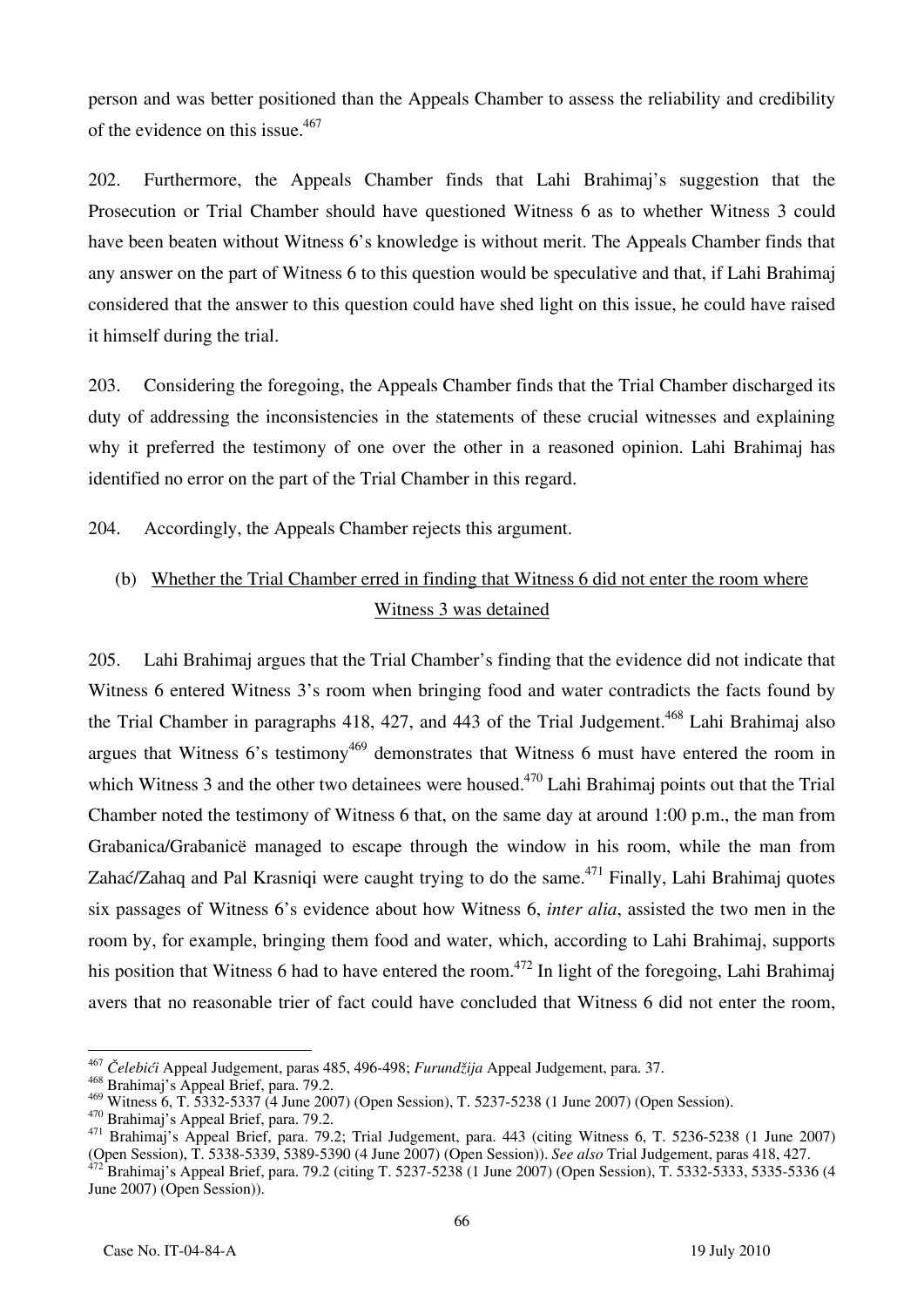and consequently the Trial Chamber's finding that Witness 6 did not enter the room when bringing food and water is "frankly disingenuous".<sup>473</sup>

206. The Prosecution responds that: (a) there was no evidence that Witness 6 had direct contact with Witness 3; (b) Witness 6 was not in the room where and when Witness 3 was beaten; and (c) Witness 6 testified that he did not enter the room where Witness 3 was imprisoned.<sup>474</sup>

207. The Appeals Chamber recalls that Witness 6, on cross-examination, testified that he did not go into the room, but only took bread and water up to the door of the room. He testified further that he left the water inside the room, close to the door, and then Pal Krasniqi would take it. But he did not know whether anyone drank it.<sup>475</sup> The Appeals Chamber finds that, based upon the evidence given by Witness 6 on this issue, it was reasonable for the Trial Chamber to find that Witness 6 did not enter the room where Witness 3 and the other two men were detained when bringing food and water. Moreover, the Trial Chamber's finding in this regard does not contradict other parts of its Judgement. The Trial Chamber therefore did not commit an error of fact.

208. Accordingly, the Appeals Chamber rejects this argument.

## (c) Whether the Trial Chamber erred in finding that Witness 6 did not see Witness 3 when he escaped from the room

209. Lahi Brahimaj next argues that the Trial Chamber's finding that it was not clear that Witness 6 saw Witness 3 as he escaped from his room does not reflect the evidence. He asserts that, in the circumstances, the Trial Chamber's conclusion that Witness 6 was not in a position to ascertain whether or not Witness 3 was beaten, as well as its interpretation of Witness 6's evidence as meaning that he was not aware of Witness 3 being beaten, is fatally flawed.<sup>476</sup>

210. The Prosecution responds that Witness 6 saw Witness 3 attempting to escape.<sup>477</sup>

211. The Appeals Chamber recalls that, when Witness 6 was asked in the Prosecution's examination-in-chief whether he saw all three men, or just Witness 3, leave through the window, he responded that he saw the man from Grabanica/Grabanicë running through the meadows, after he had opened the window for the other two to escape and after he had helped them go through it; but, Witness 6 then testified that he did not see the man from Grabanica/Grabanicë at all.<sup>478</sup> The Trial

<sup>&</sup>lt;sup>473</sup> Brahimaj's Appeal Brief, para. 79.2.

 $474$  Prosecution's Response Brief, para. 41.

<sup>&</sup>lt;sup>475</sup> Witness 6, T. 5336-5337 (4 June 2007) (Open Session).<br><sup>476</sup> Brahimaj's Appeal Brief, paras 79.3, 80.

<sup>&</sup>lt;sup>477</sup> Prosecution's Response Brief, para. 41.<br><sup>478</sup> Witness 6, T. 5236-5238 (1 June 2007) (Open Session).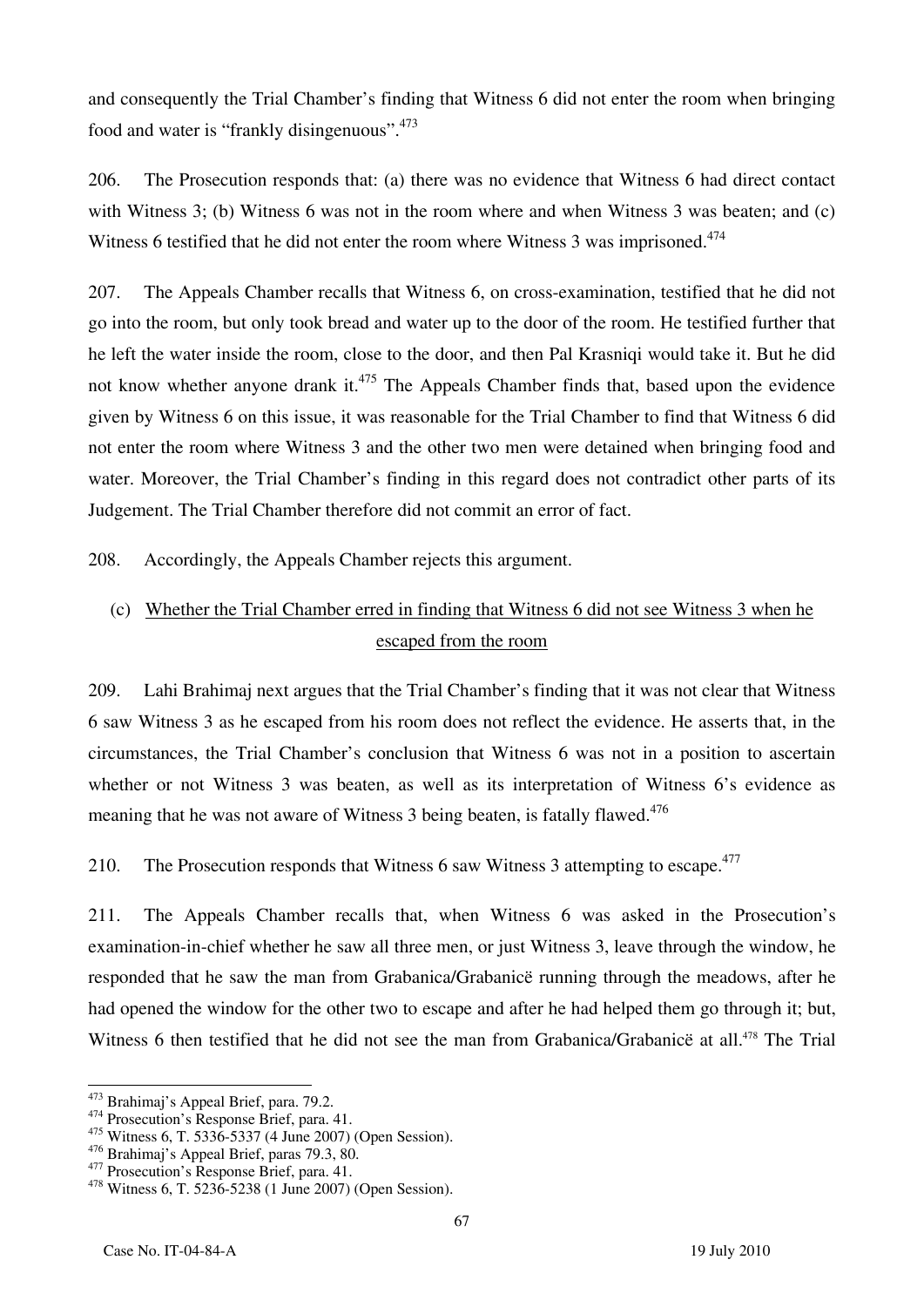Chamber's finding that it was "not clear that Witness 6 saw Witness 3 as he escaped from his room" is therefore one that a reasonable trier of fact could have arrived at, based upon the evidence before it. The Trial Chamber therefore did not commit an error of fact.

212. Accordingly, the Appeals Chamber rejects this argument.

# (d) Whether the Trial Chamber erred in rejecting the reasons given by Witness 6 for why Witness 3 was not beaten

213. Lahi Brahimaj further argues that the reasons provided by Witness 6 with regard to why Witness 3 was not beaten demonstrate the unreasonableness of the Trial Chamber's conclusion that Witness 6 was not in a position to ascertain whether or not Witness 3 was beaten.<sup>479</sup>

214. The Prosecution responds that Witness 6's speculation for Witness 3's lack of mistreatment was properly given no weight by the Trial Chamber.<sup>480</sup>

215. The Appeals Chamber notes that Witness 6 testified that he knew that the man from Grabanica/Grabanicë was not beaten because "he was married to someone from Jabllanice, and his wife's family came and intervened and he was not beaten."<sup>481</sup> The Appeals Chamber considers that, even if Witness 6's testimony were accepted—that Witness 3 was married to someone from Jabllanice and that his wife's family came and intervened—a reasonable trier of fact could still have accepted Witness 3's evidence that he was beaten.<sup>482</sup> Consequently, the Appeals Chamber finds that Lahi Brahimaj has not demonstrated any error on the part of the Trial Chamber when it concluded that Witness 3 was beaten despite this evidence.

216. Accordingly, the Appeals Chamber rejects this argument.

## (e) Whether the Trial Chamber erred in accepting Witness 3's evidence when it was not corroborated, but rather was contradicted, by the evidence of Witness 6 (Ground 5.1)

217. Lahi Brahimaj argues that the Trial Chamber failed to consider that Witness 6, the only witness who was present and who could have confirmed the evidence of Witness 3, did not corroborate the evidence of Witness 3.<sup>483</sup> Although Lahi Brahimaj acknowledges that corroboration is not required, he claims that the evidence of Witness 6 contradicted the evidence of Witness 3 and

<sup>&</sup>lt;sup>479</sup> Brahimaj's Appeal Brief, paras 80-82.

<sup>480</sup> Prosecution's Response Brief, para. 41.<br>
<sup>481</sup> Witness 6, T. 5336 (4 June 2007) (Open Session).<br>
<sup>482</sup> See Kvočka et al. Appeal Judgement, para. 23.<br>
<sup>482</sup> See Kvočka et al. Appeal Judgement, para. 23.<br>
<sup>483</sup> Brahimaj' Grounds 3 and 4 of his appeal. Brahimaj Appeal Brief, para. 93. These arguments are addressed by the Appeals Chamber under Grounds 3 and 4 of Lahi Brahimaj's appeal.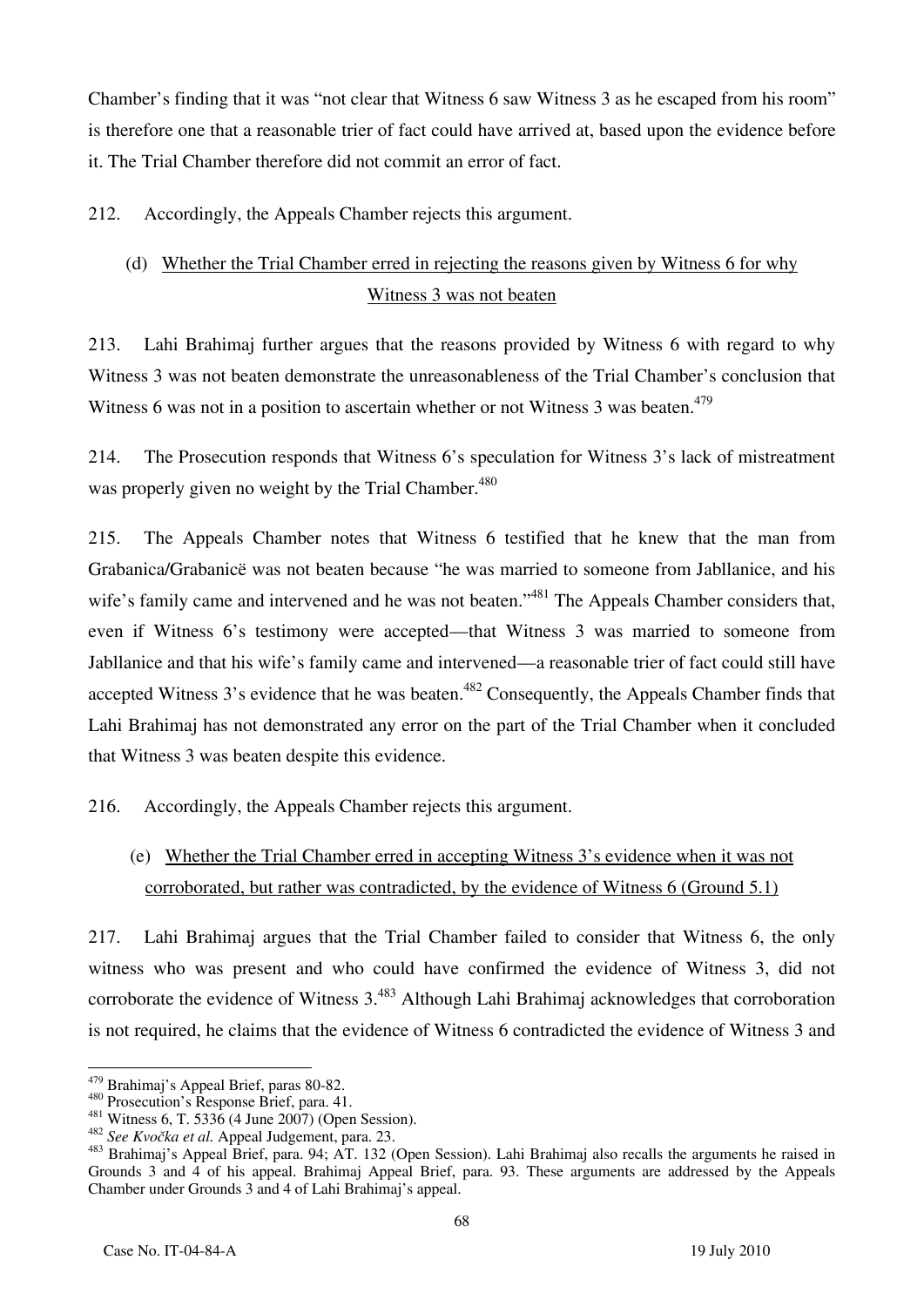that Witness 6 provided clear and cogent reasons for this contradiction.<sup>484</sup> Lahi Brahimaj argues that the Trial Chamber failed to provide a "reasoned opinion for dismissing such a material failure of proof."485

218. In its response, the Prosecution relies upon the jurisprudence of the Tribunal and argues that the Trial Chamber correctly applied the law for considering the evidence of an uncorroborated witness.<sup>486</sup> The Prosecution argues that Lahi Brahimaj does not provide any authority to support his claim that, despite the lack of a legal requirement to corroborate a witness's testimony, corroboration should have been relevant to the assessment of the credibility of Witness 3's evidence.487 The Prosecution argues that the Trial Chamber did consider the alleged inconsistency between the evidence of Witness 3 and Witness 6, and that Lahi Brahimaj has failed to show that the Trial Chamber's conclusion was unreasonable.<sup>488</sup>

219. The Appeals Chamber recalls that a Trial Chamber is at liberty to rely on the evidence of a single witness when making its findings.<sup>489</sup> The testimony of a single witness may be accepted without the need for corroboration, even if it relates to a material fact.<sup>490</sup> In the present case, the Trial Chamber took into account that Witness 6 was at the Jablanica/Jabllanicë compound at the same time that Witness 3 was detained there. The Trial Chamber also considered relevant aspects of Witness 6's testimony in its assessment of Witness 3's evidence, namely Witness 6's testimony that Witness 3 was not beaten, which contradicted Witness  $3$ 's evidence.<sup>491</sup> As discussed above, the Trial Chamber provided a sufficient explanation regarding why it preferred the testimony of Witness 3 over that of Witness 6 with respect to this issue, despite the contradiction in their testimonies. In light of the foregoing, the Appeals Chamber finds that the Trial Chamber did not err in relying upon the evidence of Witness 3 without requiring corroboration and despite the fact that Witness 3's evidence was contradicted by the evidence of Witness 6.

220. The Appeals Chamber therefore dismisses this sub-ground of appeal.

<sup>489</sup> *Kupreškić et al*. Appeal Judgement, para. 33.

 $\overline{a}$ 484 Brahimaj's Appeal Brief, paras 91-94.

<sup>485</sup> Brahimaj's Appeal Brief, para. 94.

<sup>486</sup> Prosecution's Response Brief, para. 46 (citing *Tadić* Appeal Judgement, para. 65; *Aleksovski* Appeal Judgement, paras 62-64; *Čelibići* Appeal Judgement, para. 492; *Kupreškić et al*. Appeal Judgement, para. 33); *see also* AT. 146-147 (Open Session).<br><sup>487</sup> Prosecution's Response Brief, para. 46.

<sup>487</sup> Prosecution's Response Brief, para. 46. 488 Prosecution's Response Brief, para. 47 (citing Trial Judgement, para. 445). *See also Kupreškić et al*. Appeal Judgement, para. 333; *Blagojević and Jokić* Appeal Judgement, para. 82 (stating that it is not unreasonable for a Trial Chamber to accept certain parts of a witness's testimony and to reject others).

<sup>490</sup> *Tadi}* Appeal Judgement, para. 65; *Aleksovski* Appeal Judgement, para. 62; *^elebi}i* Appeal Judgement, paras 492, 506; *Kayishema and Ruzindana* Appeal Judgement, para. 154.

<sup>491</sup> Trial Judgement, para. 445.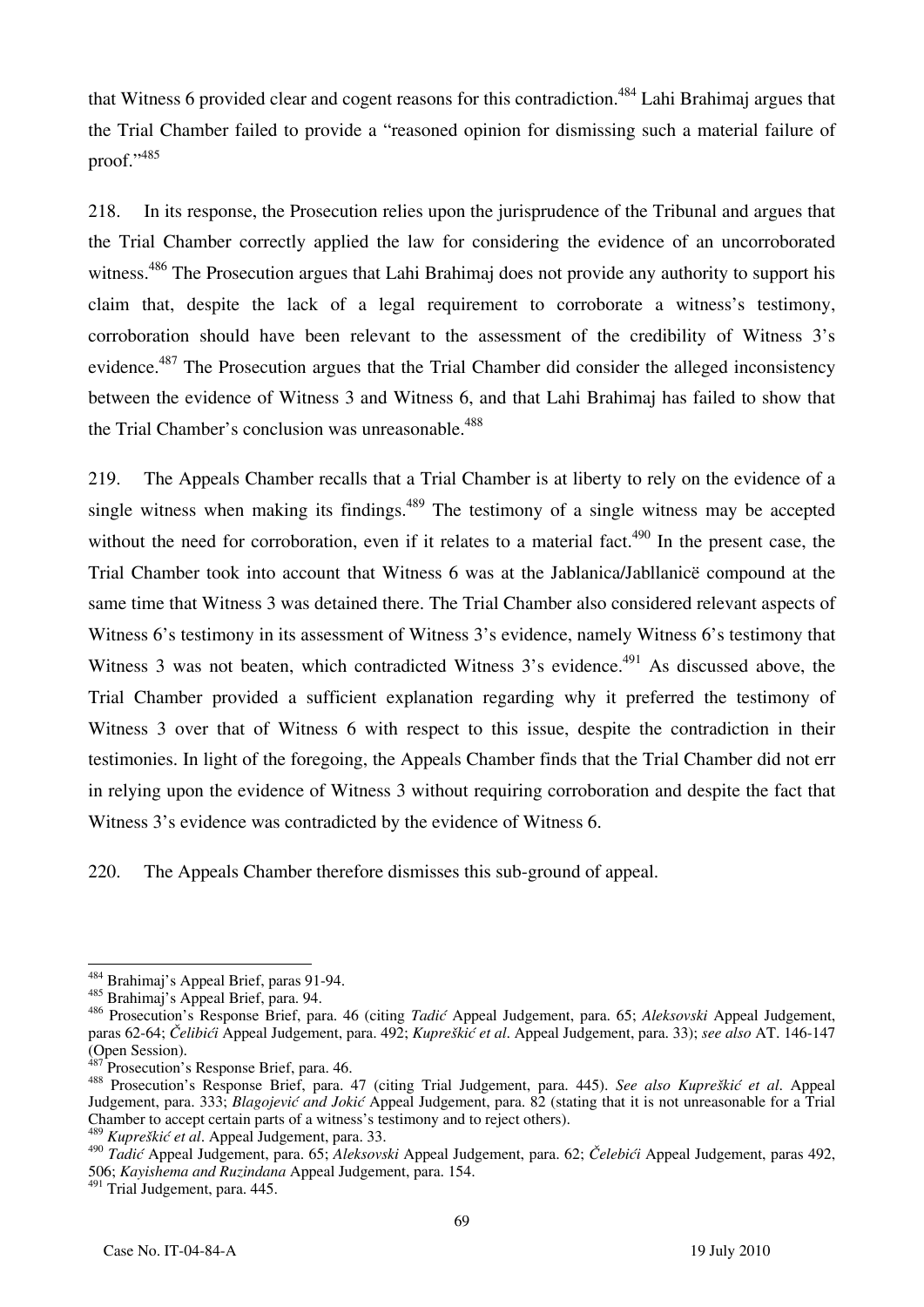#### (f) Whether the Trial Chamber violated the principle of *in dubio pro reo*

221. The Appeals Chamber has dismissed each of the sub-grounds of appeal raised by Lahi Brahimaj in relation to the conflicts in the testimonies of Witness 3 and Witness 6. As a result, the Appeals Chamber is not satisfied that Lahi Brahimaj has established that the Trial Chamber misapplied the principle of *in dubio pro reo* to its finding that Witness 3 was beaten, despite Witness 6's evidence to the contrary, as part of its finding beyond reasonable doubt that Lahi Brahimaj was guilty of the torture and cruel treatment of Witness 3.

#### (g) Conclusion

222. Consequently, the Appeals Chamber dismisses Lahi Brahimaj's grounds of appeal 3 and 5.1.

## 2. Alleged errors relating to the Trial Chamber's evaluation of evidence about the time spent by Witness 3 at the KLA Jablanica/Jabllanicë compound (Ground 4)

223. Lahi Brahimaj submits that the Trial Chamber failed to address the material and irreconcilable conflict in the evidence of Witnesses 3 and 6 in relation to the length of time that Witness 3 was at the Jablanica/Jabllanicë compound, which is relevant to the assessment of the credibility of Witness 3. He argues that the Trial Chamber "duly noted" this conflict but failed to address it when assessing the credibility of Witness 3 and that this amounts to an error of law.<sup>492</sup>

224. In response, the Prosecution argues that the conclusion of the Trial Chamber with regard to the credibility of Witness 3 and his evidence concerning his stay at the Jablanica/Jabllanicë compound is reasonable.<sup>493</sup> The Prosecution also submits that Witness 3 gave more than a short description of the two other prisoners, and that he was able to describe their injuries, the lack of a lavatory in the room, and the conditions of detention at night.<sup>494</sup> The Prosecution further argues that, during cross-examination, Witness 3 maintained his testimony that he stayed at the Jablanica/Jabllanicë compound for two nights, and reiterated that his hands were tied at night. <sup>495</sup>

225. The Appeals Chamber observes that the discrepancy at issue is the fact that Witness 3 testified that he was detained for two nights and three days, whereas Witness 6 testified that Witness 3 escaped on the day that he was detained.

 $\overline{a}$ 492 Brahimaj's Appeal Brief, para. 84-85, 88; *see also* Brahimaj's Notice of Appeal, para. 10.

<sup>493</sup> Prosecution's Response Brief, para. 43 (citing Trial Judgement, paras 440, 446).

 $^{494}$  Prosecution's Response Brief, para. 43, fns 133-136 (citing Witness 3, T. 7946-7947, 7950-7951 (4 September 2007) (Private Session)).

 $495$  Prosecution's Response Brief, para. 43, fn. 138 (citing Witness 3, T. 8010 (5 September 2007) (Private Session)).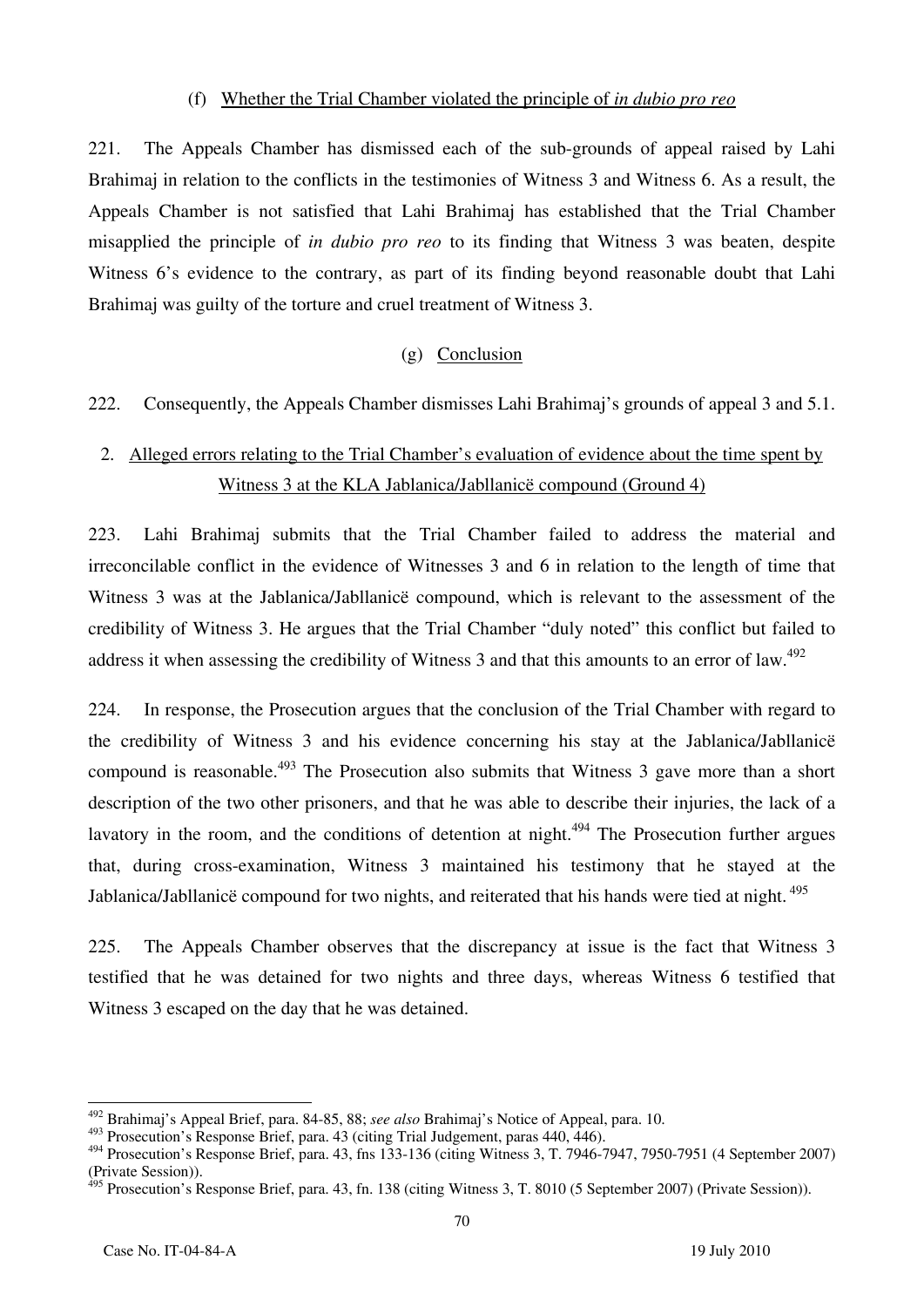226. While the Trial Chamber considered Witness 6 to be a credible witness,  $496$  this does not mean that it was obliged to accept every aspect of his evidence. The Appeals Chamber recalls that a Trial Chamber may accept some parts of a witness's testimony and reject other parts.<sup>497</sup> However, due to the fact that Witness 6's evidence contradicted Witness 3's evidence and the fact that the Trial Chamber preferred the latter's evidence over that of the former, the Trial Chamber essentially convicted Lahi Brahimaj solely upon the evidence of Witness 3. In so doing, the Trial Chamber concluded that Witness 3 was credible on this specific issue without providing sufficient reasons for its finding. The Appeals Chamber is therefore unable to determine the weight that the Trial Chamber attached to the discrepancy in the evidence of the two witnesses in relation to the length of Witness 3's detention or whether the Trial Chamber disregarded this discrepancy. The Appeals Chamber finds that this failure on the part of the Trial Chamber contravened Lahi Brahimaj's right to a reasoned opinion, constituting an error of law. Accordingly, the Appeals Chamber will evaluate Lahi Brahimaj's argument under this ground of appeal in order to determine whether a reasonable Trial Chamber could have concluded that Witness 3 was credible under the relevant circumstances.

227. The Appeals Chamber notes that the Trial Chamber considered the evidence of Witnesses 3 and 6 in relation to the length of Witness 3's detention at the Jablanica/Jabllanicë compound,<sup>498</sup> and found that Witness 3 was detained in the room within the Jablanica/Jabllanicë compound for two nights and three days.<sup>499</sup>

228. The relevant evidence of Witness 6 in this regard is that, around the middle of July 1998 the day after the arrival at Jablanica/Jabllanicë of a man from Zahać/Zahaq, and two to three hours after the arrival of Pal Krasniqi—a third man arrived from Grabanica/Grabanicë in Klina/Klinë municipality.<sup>500</sup> Witness 6 then testified that on the same day at around 1:00 p.m., the man from Grabanica/Grabanicë managed to escape through the window in his room, while the man from Zahać/Zahaq and Pal Krasniqi were caught trying to escape.<sup>501</sup> The Trial Chamber was satisfied that Witness 6's evidence in relation to the man from Grabanica/Grabanice referred to Witness 3.<sup>502</sup> The evidence of Witness 3 on this issue is that in early to mid-July 1998 Lahi Brahimaj took him from the house of Tal Zeka in Zabelj/Zhabel, in Ðakovica/Gjakovë municipality, to Jablanica/Jabllanicë,

<sup>&</sup>lt;sup>496</sup> Trial Judgement, para. 391.

<sup>497</sup> *Blagojević and Jokić* Appeal Judgement, para. 82; *Kupreškić et al.* Appeal Judgement, para. 333. *See also Ntagerura et al.* Appeal Judgement, para. 214; *Kamuhanda* Appeal Judgement, para. 248.

<sup>498</sup> Trial Judgement, paras 443, 446.

<sup>499</sup> Trial Judgement, para. 440.

 $\frac{500}{2}$  Trial Judgement, para. 443 (citing Witness 6, T. 5206, 5233, 5247-5249, 5252-5255 (1 June 2007) (Open and Private Session), T. 5293, 5297-5298, 5331-5332, 5334-5335, 5386, 5388-5389, 5391 (4 June 2007) (Open Session)).

<sup>501</sup> Trial Judgement, para. 443 (citing Witness 6, T. 5236-5238 (1 June 2007) (Open Session), T. 5338-5339, 5389-5390  $(4 \text{ June } 2007)$  (Open Session)).

 $502$  Trial Judgement, para. 445.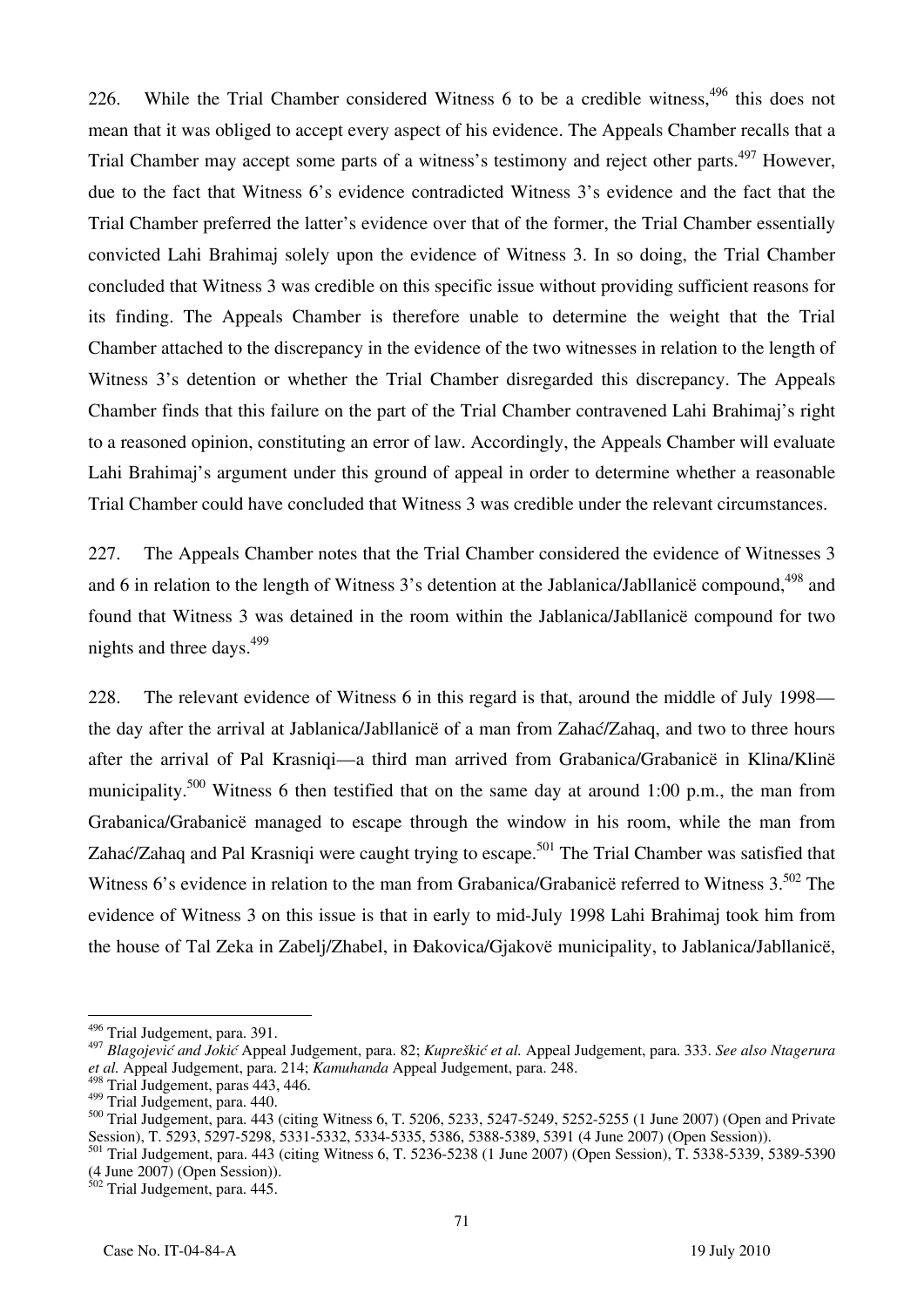brought him to a room in the KLA staff building, and then left.<sup>503</sup> A few minutes later, several persons entered the room and beat Witness 3 with baseball bats until he lost consciousness.<sup>504</sup> Witness 3 testified that he remained detained for two nights and three days with two other persons, and that all of their hands were tied at night.<sup>505</sup>

229. The Appeals Chamber notes that the core of Witness 6's testimony related to the seizure of his own property, in addition to his detention and beatings at Jablanica/Jabllanice,  $506$  whereas Witness 3 provided detailed testimony in relation to his detention in Jablanica/Jabllanicë, and in particular the conditions of his detention,<sup>507</sup> the room where he was detained,<sup>508</sup> the persons who came into the room,<sup>509</sup> and the clothing and condition of the two other men detained with him.<sup>510</sup> On the basis of Witness 3's first-hand account of his own detention and based upon the fact that Witness 6's evidence was more focused, when viewed as a whole, upon other issues, such as his own mistreatment, the Appeals Chamber finds that a reasonable trier of fact could have preferred Witness 3's account regarding the length of his own detention over that of Witness 6's account. Moreover, the discrepancy is not of the kind that goes to the essence of Witness 3's evidence, namely whether Witness 3 was beaten, but rather goes to a detail that is not central to the issue at hand. As such, the Appeals Chamber does not find that the discrepancy undermines the credibility of Witness 3 to a degree that would cast doubt upon his testimony that he was beaten at the Jablanica/Jabllanicë compound and finds that the Trial Chamber's conclusion was one at which a reasonable trier of fact could have arrived.

230. Consequently, this ground of appeal is dismissed.

## 3. Alleged errors relating to the Trial Chamber's assessment of the credibility of Witness 3 (Ground 5)

231. Lahi Brahimaj contends that the Trial Chamber committed errors of fact and law by failing to consider or give reasons for dismissing fundamental concerns regarding Witness 3's reliability

 $\overline{a}$ <sup>503</sup> Trial Judgement, para. 440 (citing Witness 3, T. 7937-7938, 7942-7943, 7945 (4 September 2007) (Private Session), T. 8008 (5 September 2007) Private Session)); D118 (Photograph of a shack in Jablanica/Jabllanicë that was used as a prison (view with meadow)).

<sup>&</sup>lt;sup>504</sup> Trial Judgement, para. 440 (citing Witness 3, T. 7943, 7945-7946, 7948 (4 September 2007) (Private Session), T. 8009 (5 September 2007) (Private Session)).

 $505$  Trial Judgement, para. 440 (citing Witness 3, T. 7945-7946, 7948, 7951 (4 September 2007) (Private Session), T. 8009-8010 (5 September 2007) (Private Session)).

<sup>506</sup> Trial Judgement, paras 381-385.

 $507$  Witness 3, T. 7948-7952 (4 September 2007) (Private Session).

<sup>508</sup> Witness 3, T. 7951 (4 September 2007) (Private Session).

<sup>509</sup> Witness 3, T. 7949 (4 September 2007) (Private Session).

<sup>510</sup> Witness 3, T. 7946-7947, 7950-7951 (4 September 2007) (Private Session).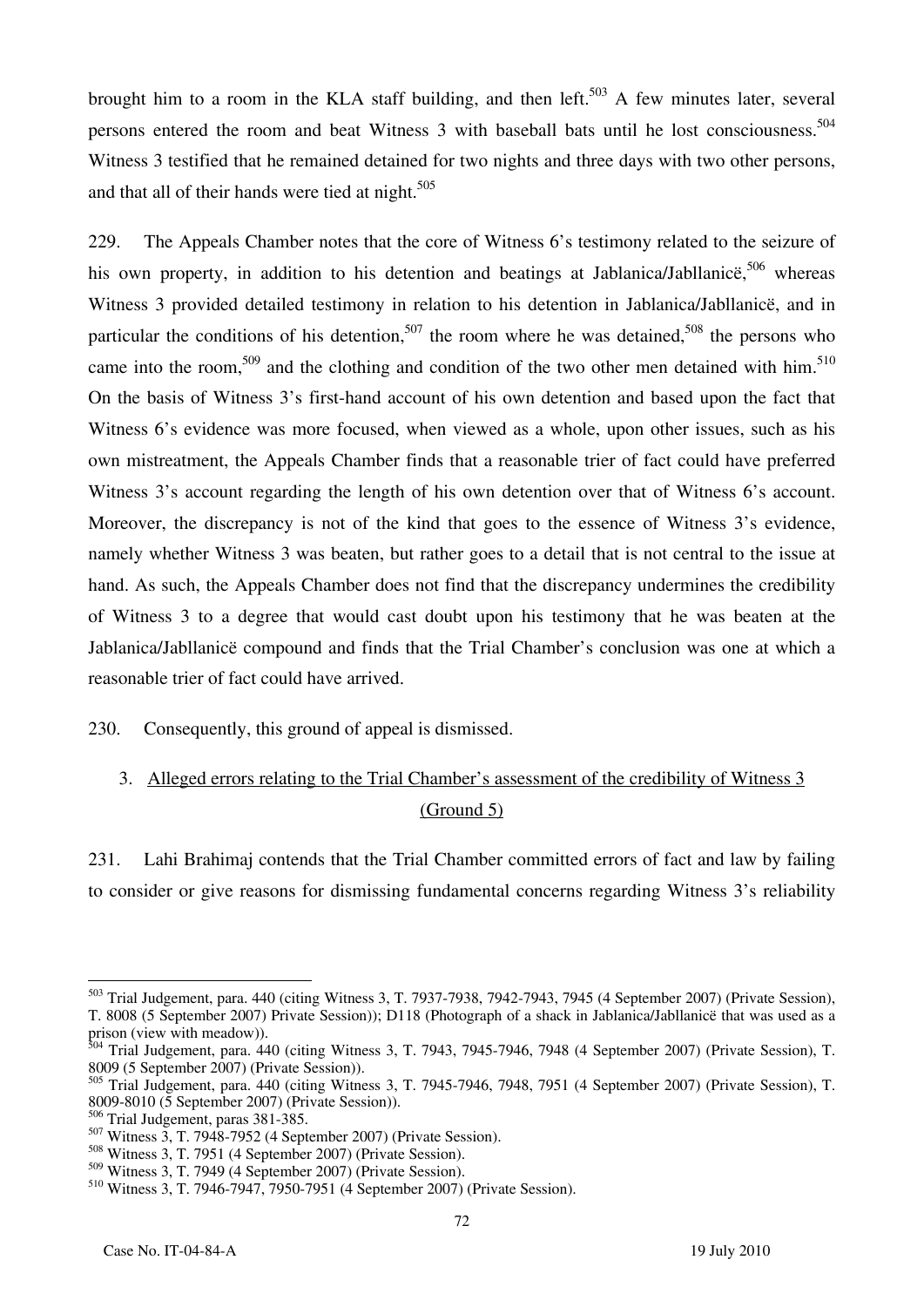and credibility.<sup>511</sup> He submits that, although there is no legal requirement for corroboration, the Trial Chamber, when assessing the credibility of Witness 3, should have taken into account "that Witness 3's evidence of alleged mistreatment was not corroborated by any other witness."<sup>512</sup> Specifically, he submits that the Trial Chamber failed to take into account: (a) the discrepancies between the evidence of Witness 3 and that of Witness 6 (ground  $5.1$ );<sup>513</sup> (b) the conflicts in the evidence of Witness 3 and Fadil Fazliu (ground 5.2);<sup>514</sup> (c) Witness 3's strong motive to fabricate his evidence (ground 5.3);<sup>515</sup> and (d) the internal inconsistencies within the evidence of Witness 3 (ground  $5.4$ ).<sup>516</sup> Specific arguments in relation to each of these submissions are considered below. in turn.

232. The Appeals Chamber considers that ground 5.1 relates to ground 3 and accordingly addresses ground 5.1 in section IV.C.1 above.

#### (a) Alleged conflict between the evidence of Witness 3 and Fadil Fazliu (Ground 5.2)

233. Lahi Brahimaj argues that, when assessing the evidence in relation to Count 34 of the Indictment, the Trial Chamber noted the fundamental conflict between the evidence of Fadil Fazliu and Witness  $3<sub>517</sub>$  but that there is no indication that the Trial Chamber took this conflict into account when assessing the credibility of Witness  $3.518$ 

234. The Prosecution responds that Fadil Fazliu's evidence does not relate to Count 32, under which Lahi Brahimaj is charged with the cruel treatment and torture of Witness 3, but to the charges contained in Count 34,<sup>519</sup> of which all the accused were acquitted. The Prosecution also points out that the Trial Chamber did not reject the evidence of Fadil Fazliu or Witness 3 on Count 34 in finding that there was reasonable doubt.<sup>520</sup> The Prosecution also asserts that the evidence given by the other witness in relation to Count 34 would have confirmed Witness 3's evidence, not that of Fadil Fazliu.521

 $\overline{a}$ 511 Brahimaj's Notice of Appeal, para. 11; Brahimaj's Appeal Brief, paras 89-112; AT. 131-132, 141-144 (Open Session).

<sup>512</sup> Brahimaj's Appeal Brief, para. 91; *see also* Brahimaj's Notice of Appeal, para. 11.

<sup>513</sup> Brahimaj's Notice of Appeal, para. 11.1; Brahimaj's Appeal Brief, paras 93-94.

<sup>514</sup> Brahimaj's Notice of Appeal, para. 11.2; Brahimaj's Appeal Brief, para. 95; Brahimaj's Reply Brief, para. 11.

<sup>515</sup> Brahimaj's Notice of Appeal, para. 11.3; Brahimaj's Appeal Brief, paras 96-100; Brahimaj's Reply Brief, para. 13.

<sup>516</sup> Brahimaj's Notice of Appeal, para. 11.4; Brahimaj's Appeal Brief, paras 101-112.

<sup>517</sup> Brahimaj's Appeal Brief, para. 95 (citing Trial Judgement, paras 454-455, 457).

<sup>518</sup> Brahimaj's Appeal Brief, para. 95; Brahimaj's Reply Brief, para. 11; AT. 142 (Open Session).

<sup>519</sup> Prosecution's Response Brief, para. 48.

<sup>520</sup> Prosecution's Response Brief, para. 48.

 $521$  Prosecution's Response Brief, para. 48.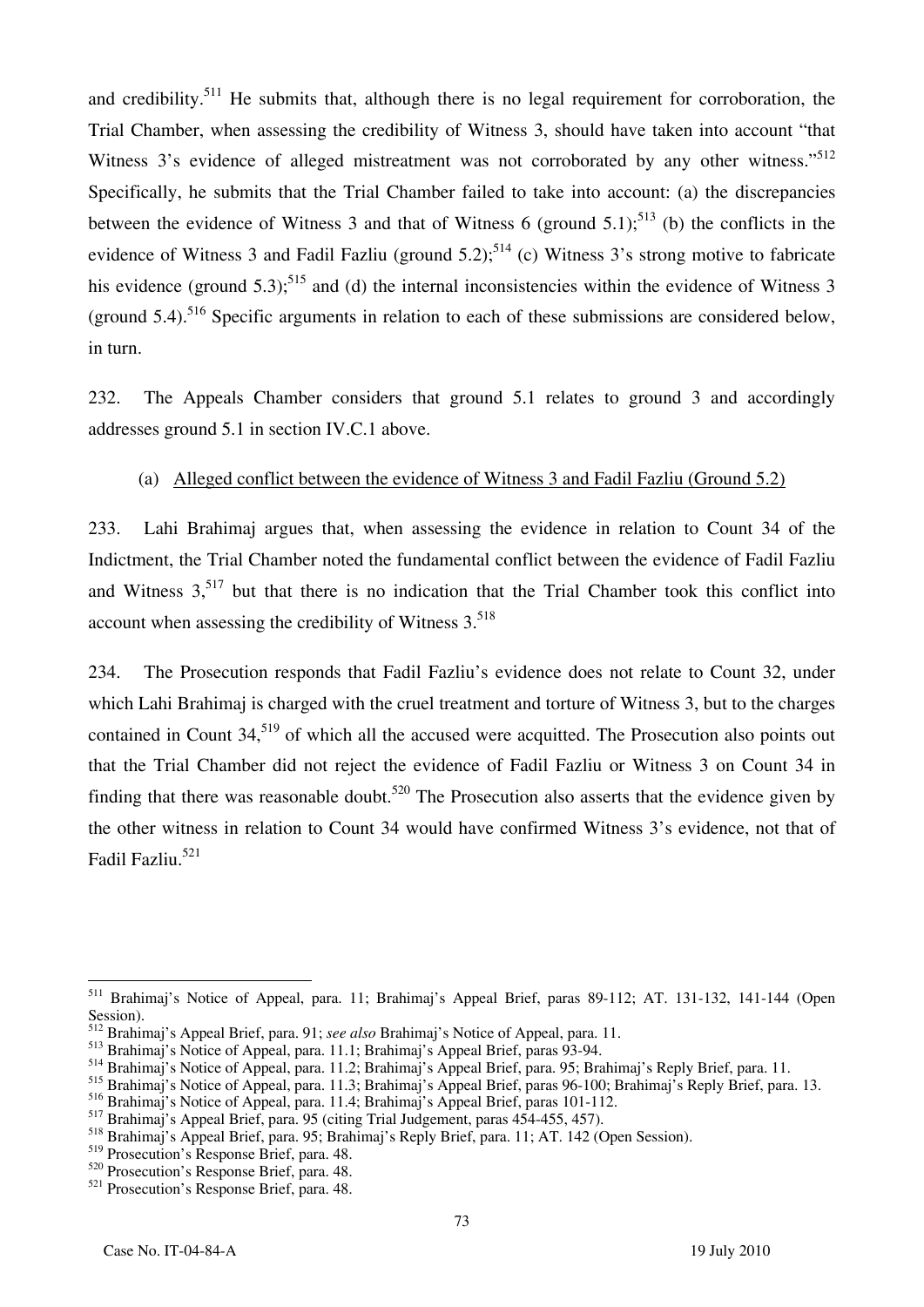235. Lahi Brahimaj replies that the Prosecution cannot rely upon what it proposed the other witness would have said if he had given evidence in the trial.<sup>522</sup>

236. The Appeals Chamber notes that, in relation to Count 34 of the Indictment, the Trial Chamber held that it was not proved that Naser Lika and Fadil Fazliu were subjected to torture and cruel treatment.<sup>523</sup> The Trial Chamber found that the totality of the evidence, including the evidence of Fadil Fazliu, Witness 3, and Witness 6, pointed to Naser Lika and Fadil Fazliu both being present at Tal Zeka's house in Žabelj/Zhabel and then at Jablanica/Jabllanice.  $524$  As summarised in the Trial Judgement, Witness 3 saw "Ujku", Tahir Qorri, and a third person who might have been Sadri Berisha forcing Naser Lika and Fadil Fazliu down stairs in Tal Zeka's house, kicking and beating them, while Ujku called them traitors;<sup>525</sup> a few weeks later, Witness 3 saw Naser Lika who told him that they had been taken to Jablanica/Jabllanice where they were beaten.<sup>526</sup> Fadil Fazliu's evidence, as summarised by the Trial Chamber, is that he and Naser Lika arrived at the house of Tal Zeka.<sup>527</sup> Thereafter, a group of KLA soldiers arrived at the house, and Lahi Brahimaj and a person referred to as "Tahir" came to speak to those present. According to Fadil Fazliu, a man called "Ujku" or "the wolf" was offensive to him and Naser Lika. Fadil Fazliu stated that the next day "Ujku" returned with Arbnor Zeneli and insulted those present<sup>528</sup> and that he went to Jablanica/Jabllanice of his own free will after being told to do so by Arbnor Zeneli.<sup>529</sup> Having assessed this evidence, the Trial Chamber found that Fadil Fazliu's evidence contradicted Witness 3's evidence in relation to whether Fadil Fazliu and Naser Lika were taken to Jablanica/Jabllanicë by force or went there of their own free will, and in relation to whether they were ill-treated or detained.530 It should also be noted that the Trial Chamber recalled the evidence of Witness 6, namely that he did not know a man named Naser Lika, did not recognise him in a photograph, and had never seen him at Jablanica/Jabllanicë or elsewhere.<sup>531</sup>

237. The Trial Chamber took the contradiction between the evidence of Witness 3 and Fadil Fazliu into account both in relation to Count 32 and Count 34. In relation to Count 34, the Trial Chamber found that all of the evidence taken as a whole did not lead to proof beyond reasonable doubt; however, this does not necessarily lead to the conclusion that all of Witness 3's evidence or all of Fadil Fazliu's evidence is unreliable and must be rejected. The Appeals Chamber considers

- $526$  Trial Judgement, paras 455, 457.
- 527 Trial Judgement, para. 454.
- 528 Trial Judgement, para. 454.
- 529 Trial Judgement, para. 454.

<sup>522</sup> Brahimaj's Reply Brief, para. 12.

<sup>523</sup> Trial Judgement, para. 457.

<sup>&</sup>lt;sup>524</sup> Trial Judgement, para. 457.

<sup>525</sup> Trial Judgement, para. 455.

<sup>530</sup> Trial Judgement, para. 457.

<sup>&</sup>lt;sup>531</sup> Trial Judgement, para. 456.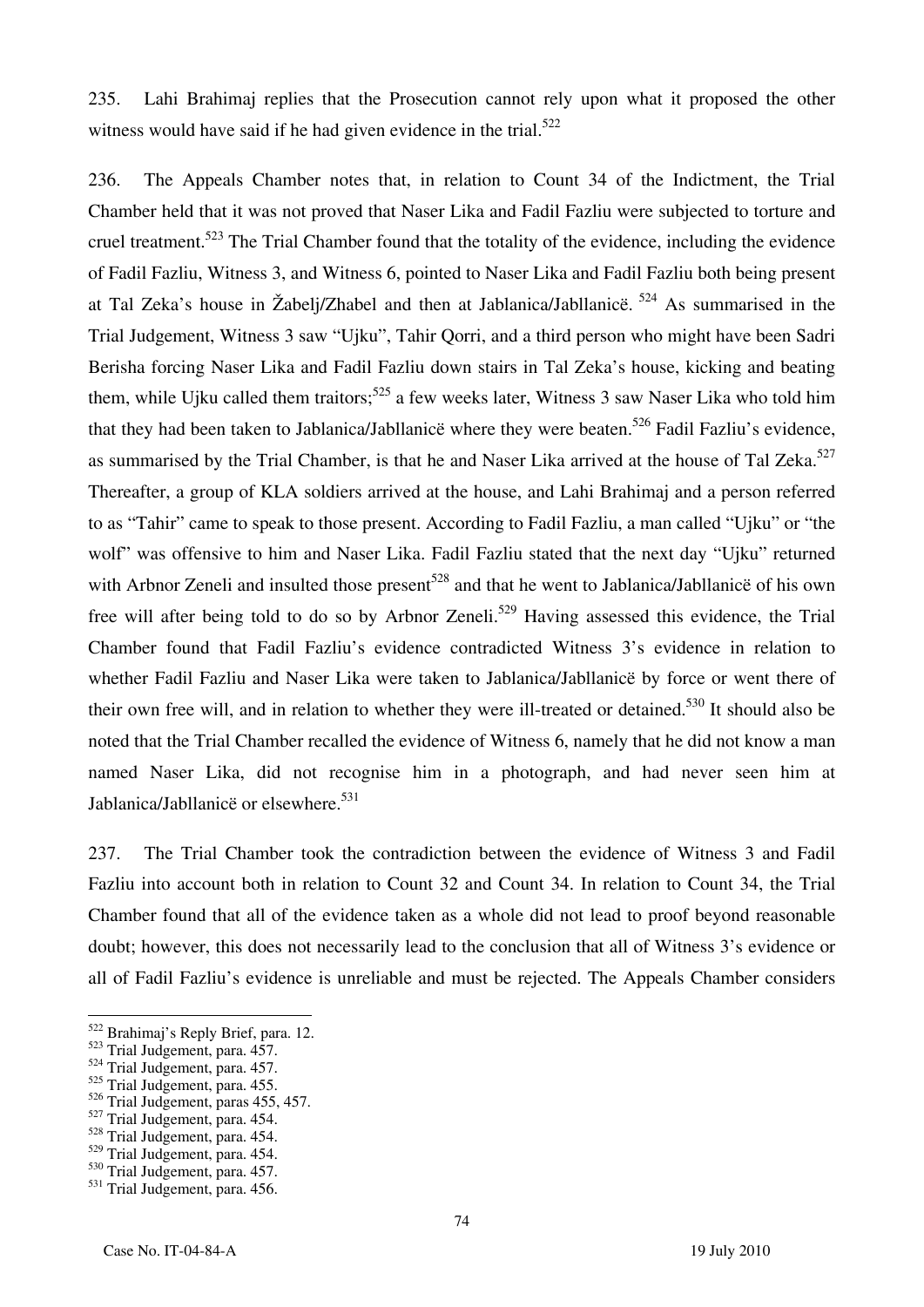that it is well within the reasonable exercise of a Trial Chamber's discretion to accept some parts of a witness's evidence and reject other parts.

238. This sub-ground of appeal is therefore dismissed.

(b) Witness 3's alleged motive to fabricate evidence (Ground 5.3)

239. Lahi Brahimaj claims that the evidence demonstrated that Witness 3 had a motive to exaggerate or lie in order to seek a better life for himself and his family by obtaining from the Prosecution the status of a relocated witness.<sup>532</sup> In support of his contention, he submits, *inter alia*, that, when Witness 3 was asked during an interview by the Prosecution "whether he was aware that in order to obtain relocation for himself and his family, he had to spin a pretty spectacular story [...], he accepted that 'maybe it is important'."<sup>533</sup> Lahi Brahimaj submits that, before his relocation, Witness 3 was living in Italy apart from his family, which was unable to join him due to financial constraints, and that now he is living with his family in "a third country which he confirmed had one of the highest standards of living in the Western World" and "has thus secured considerable financial and other advantages in return for his testimony."534 Lahi Brahimaj asserts that Witness 3 demanded that his family be relocated and implies that Witness 3 had no reason to do so because he did not have problems with Lahi Brahimaj, Brahimaj's family, or anyone else in Kosovo/Kosova before or after the war.<sup>535</sup> Lahi Brahimaj contends that, despite the fact that in his Final Trial Brief he argued that, in view of these circumstances and in the absence of reliable corroborating evidence, it would be unsafe to convict him on the basis of Witness 3's evidence, the Trial Chamber failed to apply the requisite standards of scrutiny as set out in paragraph 13 of the Trial Judgement and/or failed to give any reasons for rejecting his arguments.<sup>536</sup>

240. The Prosecution responds that Witness 3 had no motive to fabricate evidence. In support of this assertion, the Prosecution submits that Witness 3, when confronted during cross-examination, rejected this allegation and asserted that he was telling the truth.<sup>537</sup> The Prosecution also submits that witness intimidation accompanied the conduct of the trial, that a high proportion of witnesses called by the Prosecution expressed fear of testifying in the case, and that the Trial Chamber

 $\overline{a}$ 532 Brahimaj's Appeal Brief, para. 96; Brahimaj's Reply Brief, para. 13; *see also* AT. 142-143 (Open Session).

<sup>533</sup> Brahimaj's Appeal Brief, para. 97.

 $534$  Brahimaj's Appeal Brief, paras 98-99.

<sup>535</sup> Brahimaj's Appeal Brief, para. 97.

 $536$  Brahimaj's Appeal Brief, paras 96, 100.

<sup>537</sup> Prosecution's Response Brief, para. 50 (citing T. 8022-8023 (5 September 2007) (Private Session)).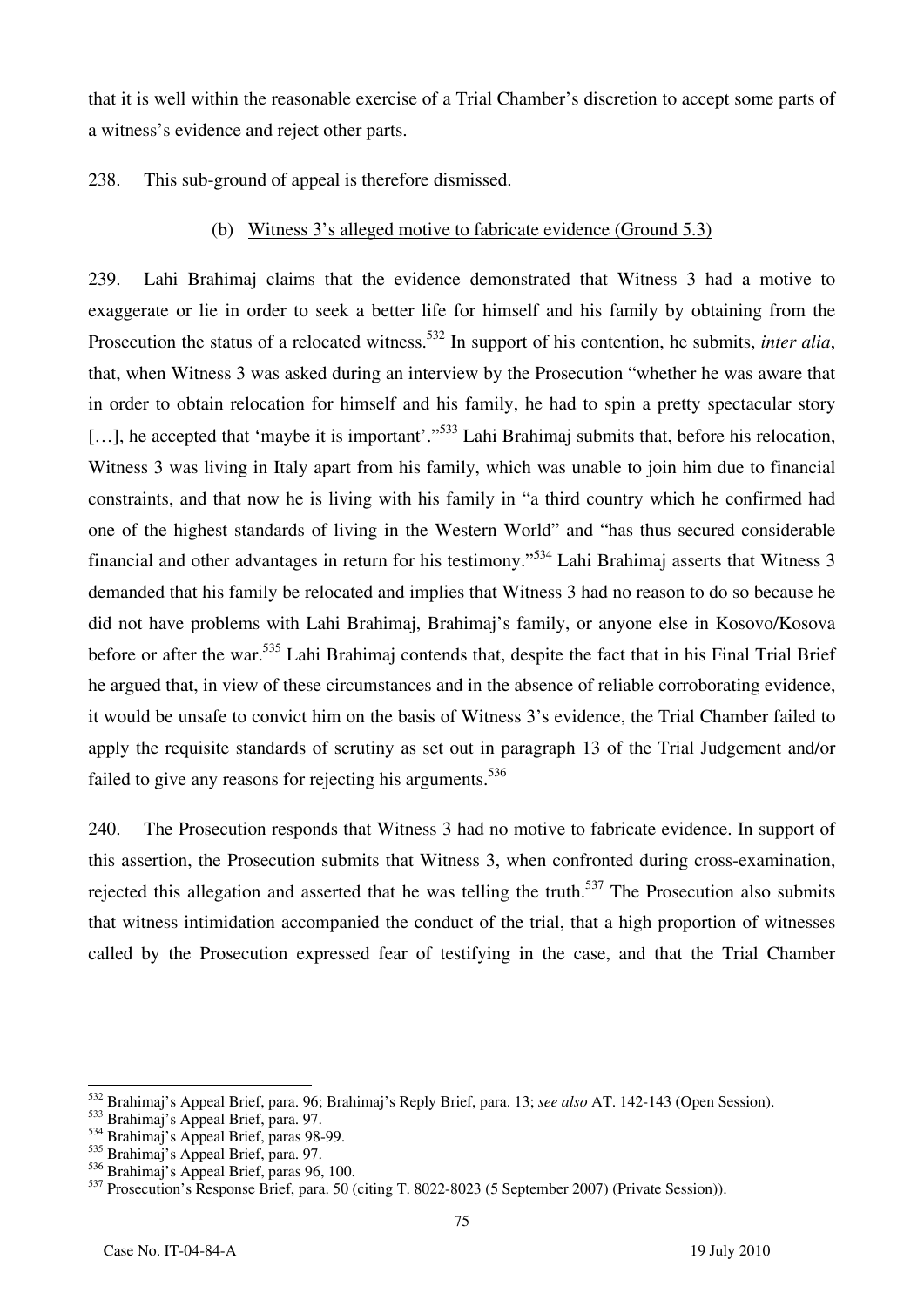granted protective measures to witnesses called by the Prosecution on the basis of an objectively grounded risk to the security or welfare of the witnesses or their families.<sup>538</sup>

241. The Appeals Chamber recalls, as indicated above, that the Trial Chamber, in the subsection of the Trial Judgement entitled "Sources and use of evidence", generally noted that, when assessing the evidence of witnesses during the trial, it considered "whether the witness would have an underlying motive to give a certain version of the events."<sup>539</sup> The Trial Chamber also stated that, although corroboration of evidence on material facts was not required, in instances where it relied on the testimony of a single witness to establish a material fact, it "exercised particular caution, considering all circumstances relevant to the testimony of the witness, including any possible underlying motive for the witness's testimony".<sup>540</sup> However, the Appeals Chamber observes that the Trial Chamber never explicitly addressed Lahi Brahimaj's contentions that Witness 3 had a motive to implicate Lahi Brahimaj, even though it relied mainly on Witness 3's evidence in convicting Lahi Brahimaj of committing cruel treatment and torture as alleged under Count 32 of the Indictment.<sup>541</sup> Rather, the Trial Chamber concluded that Witness 3 was credible without providing reasons in support of its finding.<sup>542</sup>

242. The Appeals Chamber reiterates that, if a Trial Chamber relies on the evidence of a single witness to convict an accused, the evidence of that witness "must be assessed with appropriate caution, and care must be taken to guard against the exercise of an underlying motive on the part of that witness".543 Furthermore, "a Trial Chamber should at least briefly explain why it accepted the evidence of witnesses who may have had motives or incentives to implicate the accused; in this way, a Trial Chamber shows its cautious assessment of this evidence".<sup>544</sup>

243. In accordance with this jurisprudence, the Trial Chamber was obliged to address, at least briefly, why it found Witness 3's evidence credible despite the allegations of a motive on Witness 3's part to implicate Lahi Brahimaj. The Appeals Chamber finds that the Trial Chamber's failure to do so constitutes an error of law. In light of the foregoing, the Appeals Chamber will determine whether a reasonable Trial Chamber could have found Witness 3 credible despite Lahi Brahimaj's allegations.545

<sup>&</sup>lt;sup>538</sup> Prosecution's Response Brief, para. 51 (citing Trial Judgement, para. 22).

<sup>539</sup> Trial Judgement, para. 13.

<sup>540</sup> Trial Judgement, para. 14.

 $541$  Trial Judgement, paras 445-451.

<sup>&</sup>lt;sup>542</sup> Trial Judgement, para. 445.

<sup>543</sup> *Kordić and Čerkez* Appeal Judgement, para. 274.

<sup>544</sup> *Krajišnik* Appeal Judgement, para. 146.

<sup>545</sup> *See Kordić and Čerkez* Appeal Judgement, paras 385-388.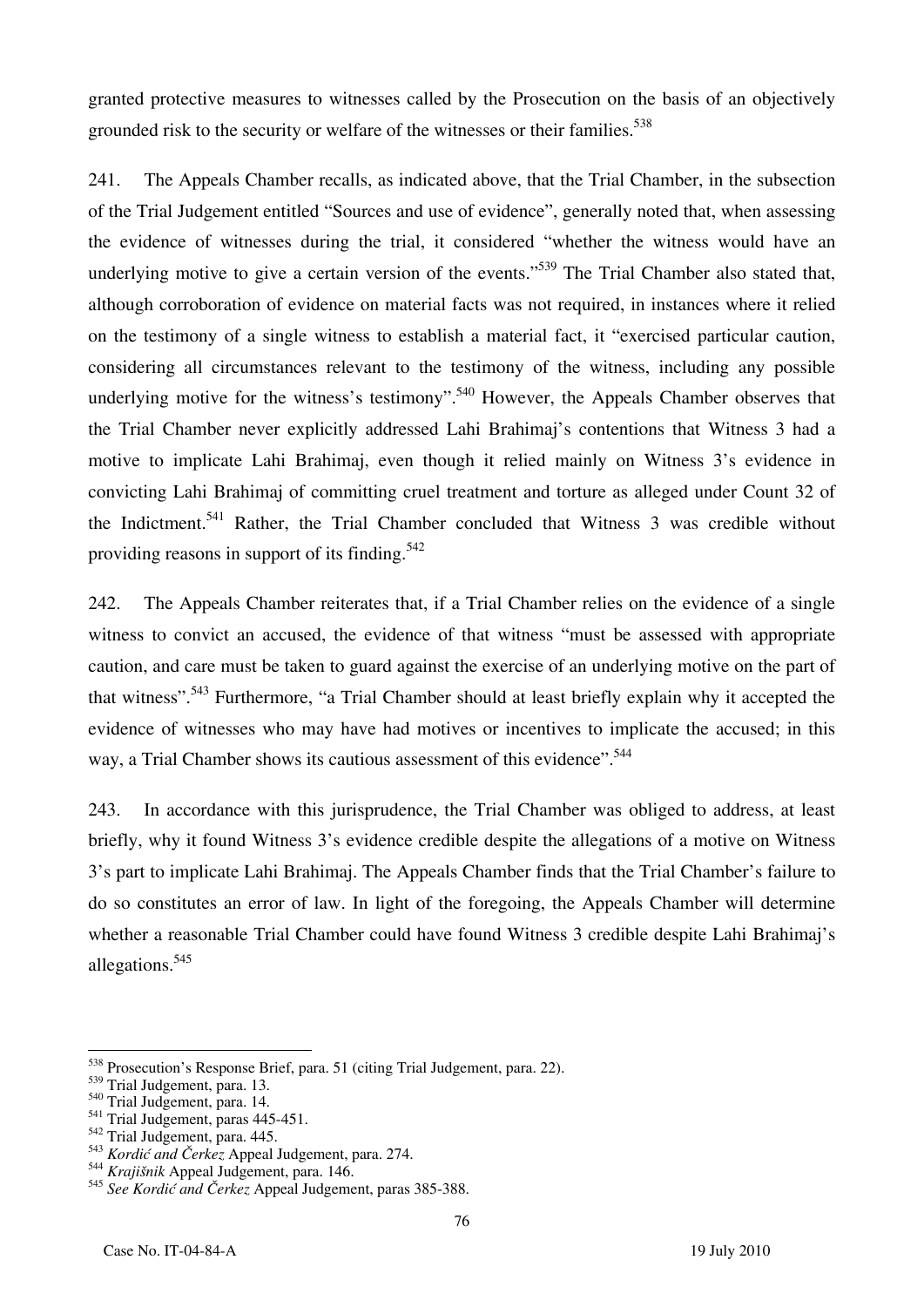244. Upon evaluation of the evidence on the record, the Appeals Chamber finds that Lahi Brahimaj has failed to establish a motive on the part of Witness 3 to exaggerate or lie in order to seek a better life for himself and his family. The Appeals Chamber considers that Lahi Brahimaj's arguments to this effect are speculative and without basis.

245. The Appeals Chamber observes that Lahi Brahimaj appears to insinuate that Witness 3 admitted to fabricating his story in the following testimony on cross-examination:

Q. You were aware that in order to be relocated, you had to spin a pretty spectacular story about how important you were in terms of detention, were you not?

A. Maybe it is important.<sup>546</sup>

246. The Appeals Chamber disagrees with Lahi Brahimaj's interpretation of this evidence. The Appeals Chamber considers that the question posed to Witness 3 was unclear and misleading, and notes that when asked immediately thereafter whether he blamed Lahi Brahimaj for his "downfall",<sup>547</sup> Witness 3 vehemently denied the allegation and stated, "I am not here to accuse Lahi Brahimaj of anything more than he already did to me."<sup>548</sup> Such evidence does not amount to an admission by Witness 3 to fabricating his testimony.

247. Furthermore, the Appeals Chamber considers that evidence that Witness 3 had no problems with Lahi Brahimaj before or after the war and that his life improved after relocation does not demonstrate that Witness 3 lied or exaggerated his testimony so that he and his family could be relocated. In this regard, the Appeals Chamber notes that relocation is one of a number of measures that Trial Chambers employ to protect witnesses during trial and that, in the instant case, the Trial Chamber only granted protective measures to witnesses after determining that a witness demonstrated "an objectively grounded risk to the security or welfare of the witness or the witness's family should it become known that the witness had given evidence before the Tribunal."<sup>549</sup>

248. In light of the foregoing, the Appeals Chamber finds that a reasonable Trial Chamber could have found Witness 3 credible despite Lahi Brahimaj's allegations of a motive to falsify his testimony.

249. This sub-ground of appeal is therefore dismissed.

 $^{546}$  Witness 3, T. 8022 (5 September 2007) (Private Session).

<sup>547</sup> Witness 3, T. 8022 (5 September 2007) (Private Session).

<sup>548</sup> Witness 3, T. 8023 (5 September 2007) (Private Session).

<sup>&</sup>lt;sup>549</sup> Trial Judgement, para. 22.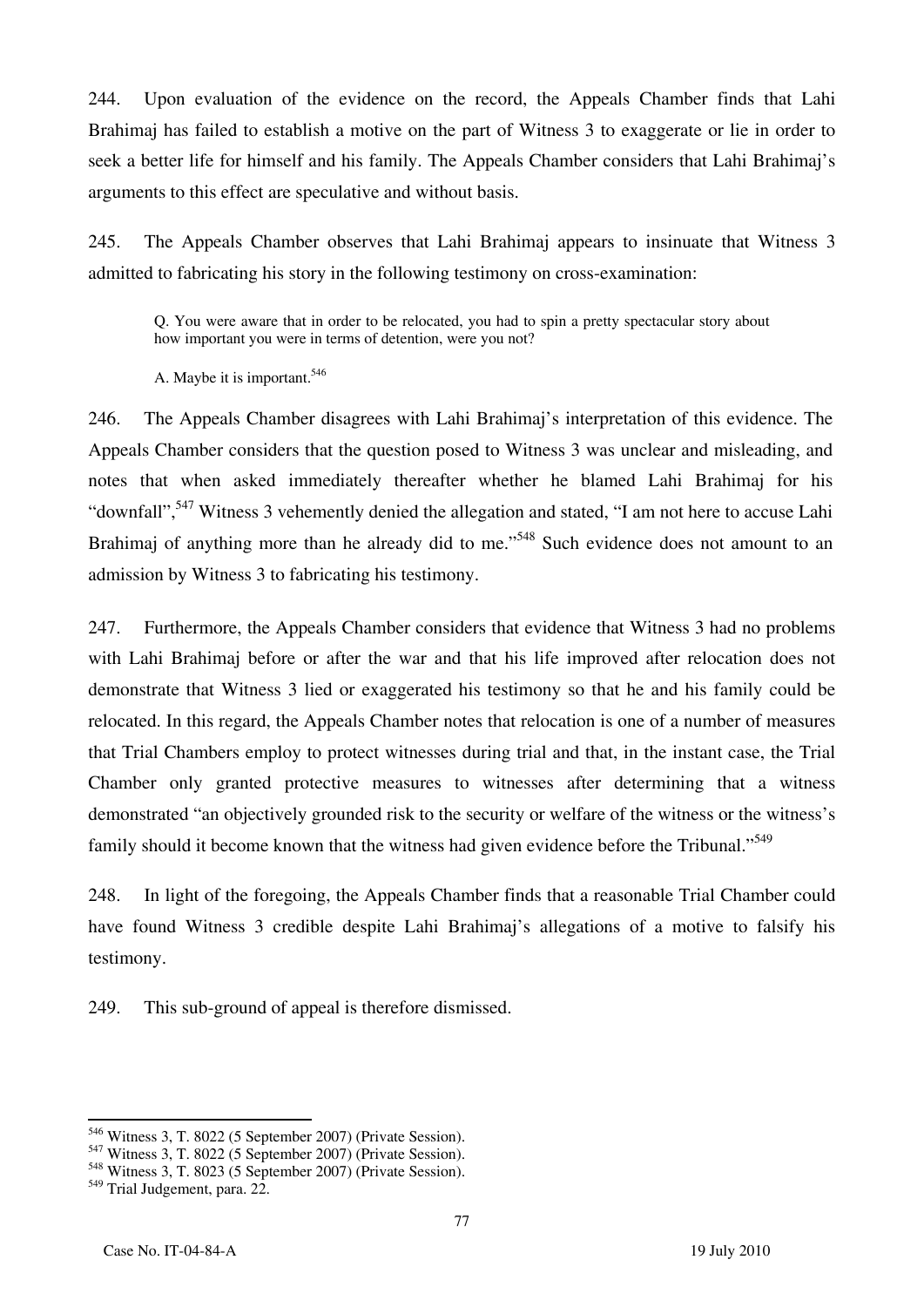#### (c) Other conflicts (Ground 5.4)

250. Lahi Brahimaj submits that in his Final Trial Brief he raised further issues relevant to the assessment of the credibility of Witness 3. First, Witness 3's claim that the reason for his detention was because Lahi Brahimaj "wanted him 'to become his soldier"<sup>550</sup> does not make sense, as Witness 3 was "hardly an ideal soldier",  $551$  supported the KLA, and had already fought alongside them. Second, Witness 3's claim that he was detained at the Jablanica/Jabllanicë compound because the villagers from Grabanica/Grabanicë had deserted in the face of the Serb attack does not make sense given that the retreat took place on 21 May 1998, and Witness 3 testified that he had no problems with the KLA or Lahi Brahimai for almost two months thereafter.<sup>552</sup> Third, although Witness 3 confirmed the accuracy of statements he had given to the Prosecutor, which were read to him in Albanian, when he was confronted with two claims from the statements during crossexamination, he denied them and attributed the changes in his story to mistakes by the translator.<sup>553</sup> Fourth, Witness 6's evidence differs from Witness 3's in that Witness 6 testified that there was no shooting while Witness 3 was escaping through the meadow, whereas Witness 3 testified that the shooting was so heavy that it caused branches to fall from the trees.<sup>554</sup> Fifth, when confronted with the fact that Witness 3's mother's statement to the Prosecution made no mention of his alleged second abduction, Witness 3 explained that his mother was not aware of it, which is inconceivable given the "highly charged atmosphere of Kosovo at the time".<sup>555</sup> Sixth, Witness 3 did not mention his alleged second abduction to the Kosovo/Kosova Police Service when he was interviewed in 2002, even though he was interviewed as a victim.<sup>556</sup> Lahi Brahimaj asserts that there is no indication that the Trial Chamber considered these issues<sup>557</sup> and argues that, if the Trial Chamber did consider them, it did not provide a reasoned opinion for dismissing them.<sup>558</sup>

251. The Prosecution responds that Witness 3's combat abilities are irrelevant.<sup>559</sup> that the alleged inconsistencies between the evidence of Witness 3 in-court and his previous statements were considered by the Trial Chamber,<sup>560</sup> that Lahi Brahimaj has not shown that the Trial Chamber's finding that Witness 3 heard shots while escaping from the Jablanica/Jabllanicë compound was

<sup>550</sup> Brahimaj's Appeal Brief, para. 102 (citing T. 7943 (4 September 2007) (Private Session)).

<sup>551</sup> Brahimaj's Appeal Brief, para. 102.

<sup>552</sup> Brahimaj's Appeal Brief, paras 103-104 (citing T. 7897 (3 September 2007) (Open Session), T. 7929 (4 September 2007) (Private Session), T. 8006, 8008 (5 September 2007) (Private Session)).

<sup>553</sup> Brahimaj's Appeal Brief, paras 106-108.

<sup>554</sup> Brahimaj's Appeal Brief, para. 109 (citing T. 7957 (4 September 2007) (Private Session), T. 5236 (1 June 2007) (Open Session)); Brahimaj's Final Trial Brief, para. 207.

Brahimaj's Appeal Brief, para. 110.

<sup>556</sup> Brahimaj's Appeal Brief, para. 111

 $557$  Brahimaj's Appeal Brief, paras 101-112.

<sup>558</sup> Brahimaj's Appeal Brief, para. 112.

<sup>559</sup> Prosecution's Response Brief, para. 53.

<sup>560</sup> Prosecution's Response Brief, para. 54 (citing Trial Judgement, para. 13).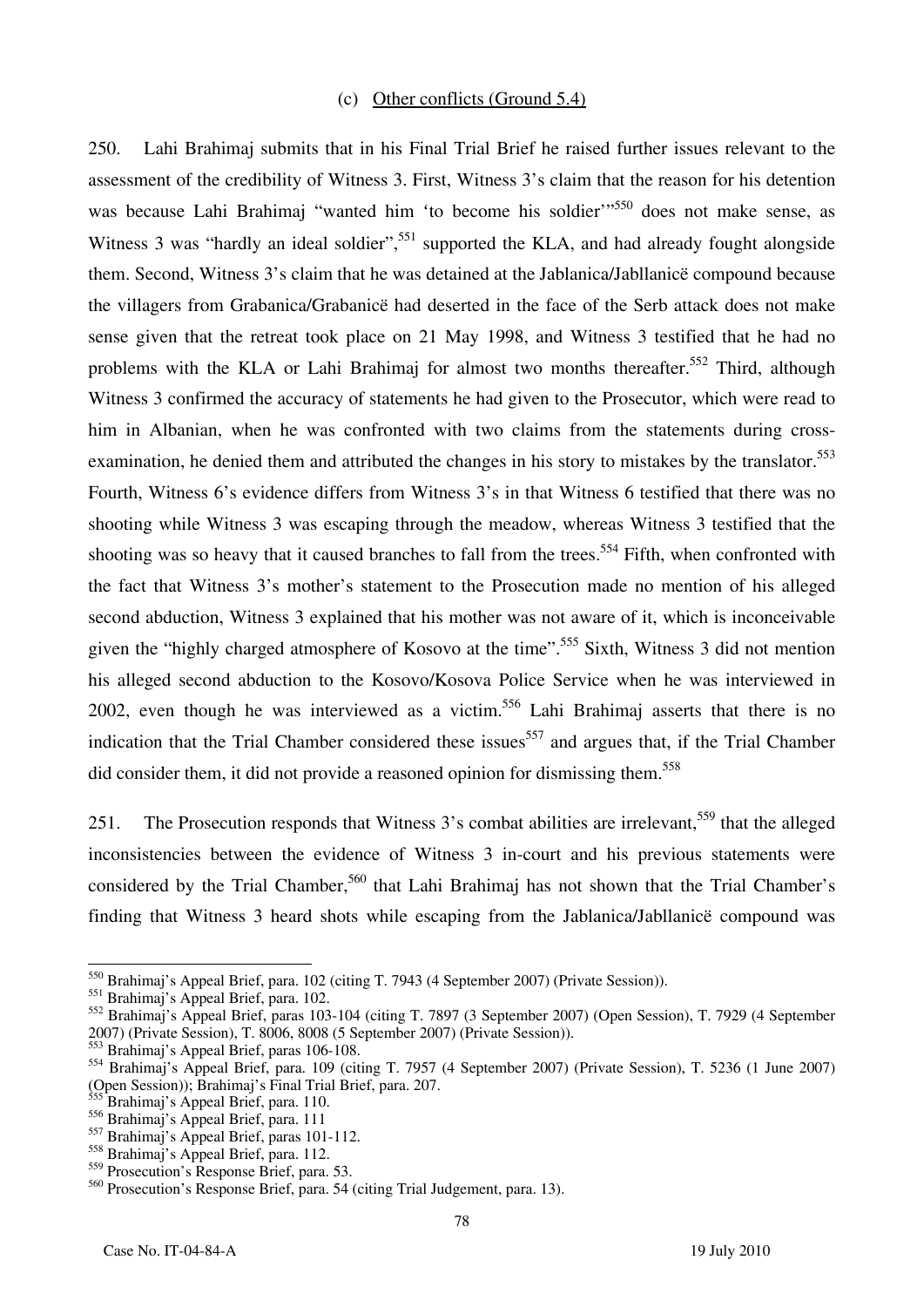unreasonable,<sup>561</sup> and that the reasons for Witness 3 not mentioning his second abduction to his mother are reasonable and credible. $562$ 

252. The Appeals Chamber reiterates that, although an accused has the right to a reasoned opinion, Trial Chambers are not obliged to address every argument in detail. Trial Chambers are also not obliged to address every inconsistency in the testimony of a witness and exercise considerable discretion in addressing minor inconsistencies in witness testimony. However, this discretion must be reconciled with the accused's right to a reasoned opinion. In addition, a Trial Chamber may not completely disregard all inconsistencies, especially when, as in the instant case, the Trial Chamber relies primarily on the evidence of one witness to convict an accused.

253. As mentioned previously, the Trial Chamber generally stated in the Trial Judgement that it assessed the internal consistency of each witness's testimony and whether there was corroborating evidence.<sup>563</sup> However, in finding Witness 3 credible, the Trial Chamber did not provide any reasons or address any of the alleged inconsistencies in his testimony. As a result, the Appeals Chamber is unable to determine the weight, if any, the Trial Chamber ascribed to them or whether it disregarded them altogether.

254. The Appeals Chamber finds that this failure on the part of the Trial Chamber violated Lahi Brahimaj's right to a reasoned opinion, constituting an error of law. Accordingly, the Appeals Chamber will proceed to evaluate his arguments under this sub-ground of appeal to determine whether a reasonable Trial Chamber could have found that Witness 3 was credible despite the alleged inconsistencies in his testimony.<sup>564</sup>

255. Upon evaluation of the record, the Appeals Chamber observes that Witness 3 provided substantial and detailed information about the facilities where he was detained,<sup>565</sup> the conditions of his detention,<sup>566</sup> the persons that entered his room during his detention,<sup>567</sup> and the clothing and condition of the two other men detained with him.<sup>568</sup> The Appeals Chamber considers that the alleged inconsistencies in his evidence are minor and do not discredit this testimony as a whole.

256. As to Lahi Brahimaj's first challenge to Witness 3's credibility under this sub-ground of appeal, the Appeals Chamber finds that Witness 3's claim that the reason for his detention was

79

 $\overline{a}$ <sup>561</sup> Prosecution's Response Brief, para. 54 (citing Trial Judgement, para. 441, fn. 2250).

<sup>562</sup> Prosecution's Response Brief, para. 54.

<sup>563</sup> Trial Judgement, para. 13.

<sup>564</sup> *See Kordić and Čerkez* Appeal Judgement, paras 385-388.

<sup>565</sup> Witness 3, T. 7951 (4 September 2007) (Private Session).

<sup>566</sup> Witness 3, T. 7948, 7951 (4 September 2007) (Private Session).

<sup>567</sup> Witness 3, T. 7949 (4 September 2007) (Private Session).

<sup>568</sup> Witness 3, T. 7946-7947, 7950-7951 (4 September 2007) (Private Session).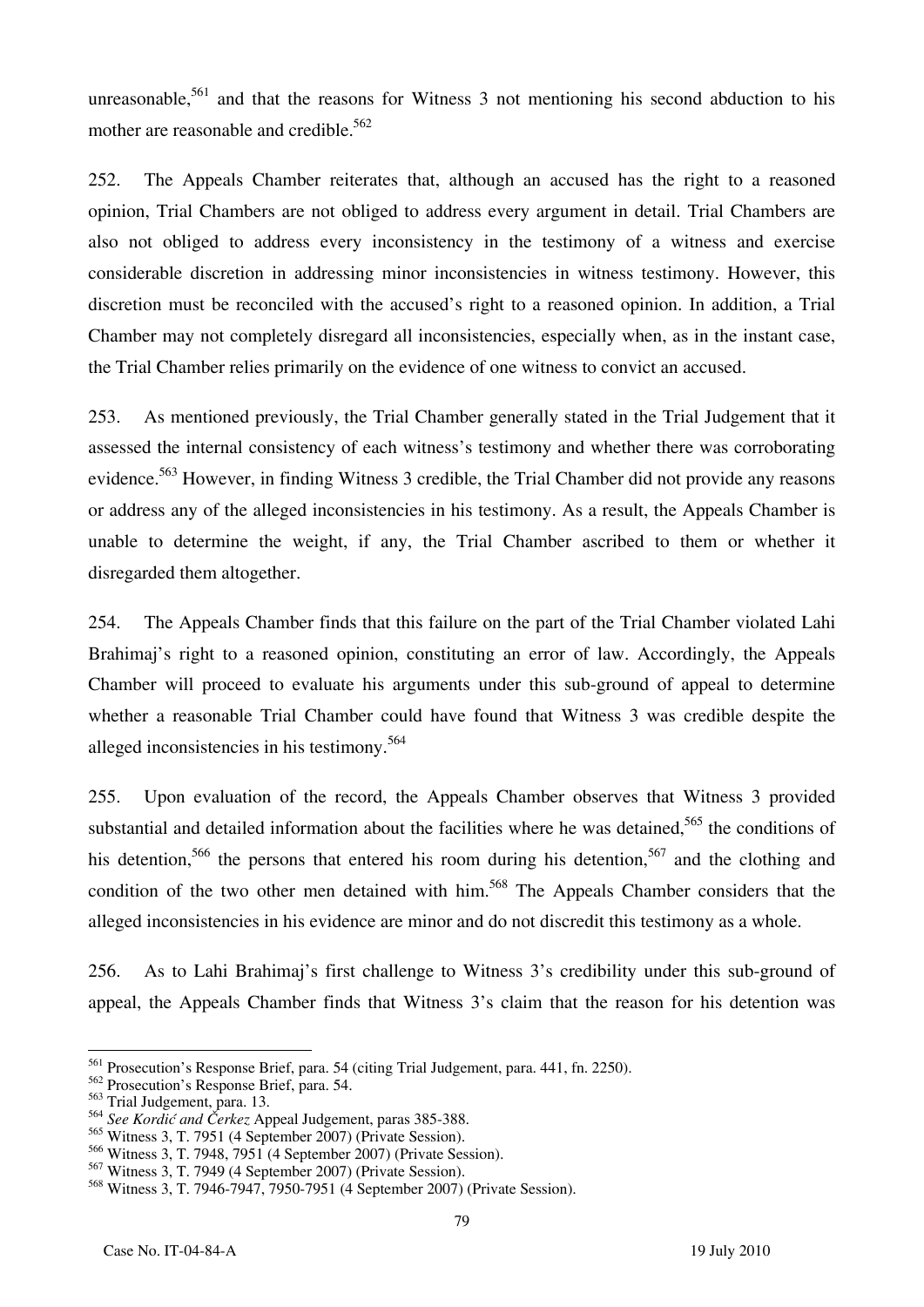because Lahi Brahimaj wanted him to become his soldier can reasonably co-exist alongside the fact that he may not have been considered an ideal soldier and the fact that he was already a supporter of the KLA. Lahi Brahimaj's contention—that there was no reason to detain Witness 3 to make him a KLA soldier since he had already fought with the KLA—is without merit: the KLA was not the type of organisation where membership was a clear-cut matter, but rather often involved Kosovo Albanians fighting on behalf of the KLA in an *ad hoc* manner.<sup>569</sup> It could thus reasonably be concluded that, although Witness 3 had fought in one instance for the KLA, he might not have been willing to do so on another occasion.

257. With regard to Lahi Brahimaj's second challenge, the Appeals Chamber considers that a delay of approximately two months between the time that Witness 3 retreated from Grabanica/Grabanicë and the time he was detained in Jablanica/Jabllanicë was a reasonable occurrence under the circumstances.

258. Third, the Appeals Chamber finds that the inaccuracies in Witness 3's statement to the Prosecution are not crucial ones that go to the main events about which Witness 3 gave evidence and do not rise to the level that would demonstrate that the witness was not credible. Furthermore, errors can be expected when working in different languages, and these errors were corrected when Witness 3 was examined during the trial. $570$ 

259. Fourth, it was reasonably open to the Trial Chamber to accept Witness 3's version of the events surrounding his escape (*e.g.*, heavy gunfire) and to reject Witness 6's account that there was no shooting while Witness 3 was escaping through the meadow. In this regard, the Appeals Chamber notes the Trial Chamber's finding that it was "not clear that Witness 6 saw Witness 3 as he escaped from his room."571

260. In relation to Lahi Brahimaj's fifth challenge, when it was put to Witness 3 that his mother did not mention in her statement his second abduction, Witness 3 explained that, having already been abducted once, he did not tell his mother of his second abduction because he wanted to spare her the pain, especially due to the fact that she was in poor health.<sup>572</sup> The Appeals Chamber

<sup>569</sup> *See* Trial Judgement, para. 66 (noting that the KLA organisation "consisted mainly of ordinary people appointing night guards and setting up checkpoints at village entrances" (citing Rrustem Tetaj, T. 3626 (7 May 2007) (Open Session), T. 3707 (8 May 2007) (Open Session))), para. 68 (noting that villagers "would organize themselves into defence units spontaneously, often electing a village commander" (citing P328 (Jakup Krasniqi, Witness Statement, 24 May 2007, para. 8); P340 (Jakup Krasniqi, *Limaj et al.* T. 3330, 3378-3379, 3415, 3450-3452, 3470-3471 (10-12 February 2005)); Krasniqi, T. 5007-5009, 5046-5049 (30 May 2007) (Open Session))).

<sup>570</sup> *See, e.g.*, Witness 3, T. 8013 (5 September 2007) (Private Session) (Witness 3 noting that he corrected a mistake of the interpreter the third time his statement was taken).

<sup>571</sup> Trial Judgement, para. 445.

 $572$  Witness 3, T. 8025 (5 September 2007) (Private Session).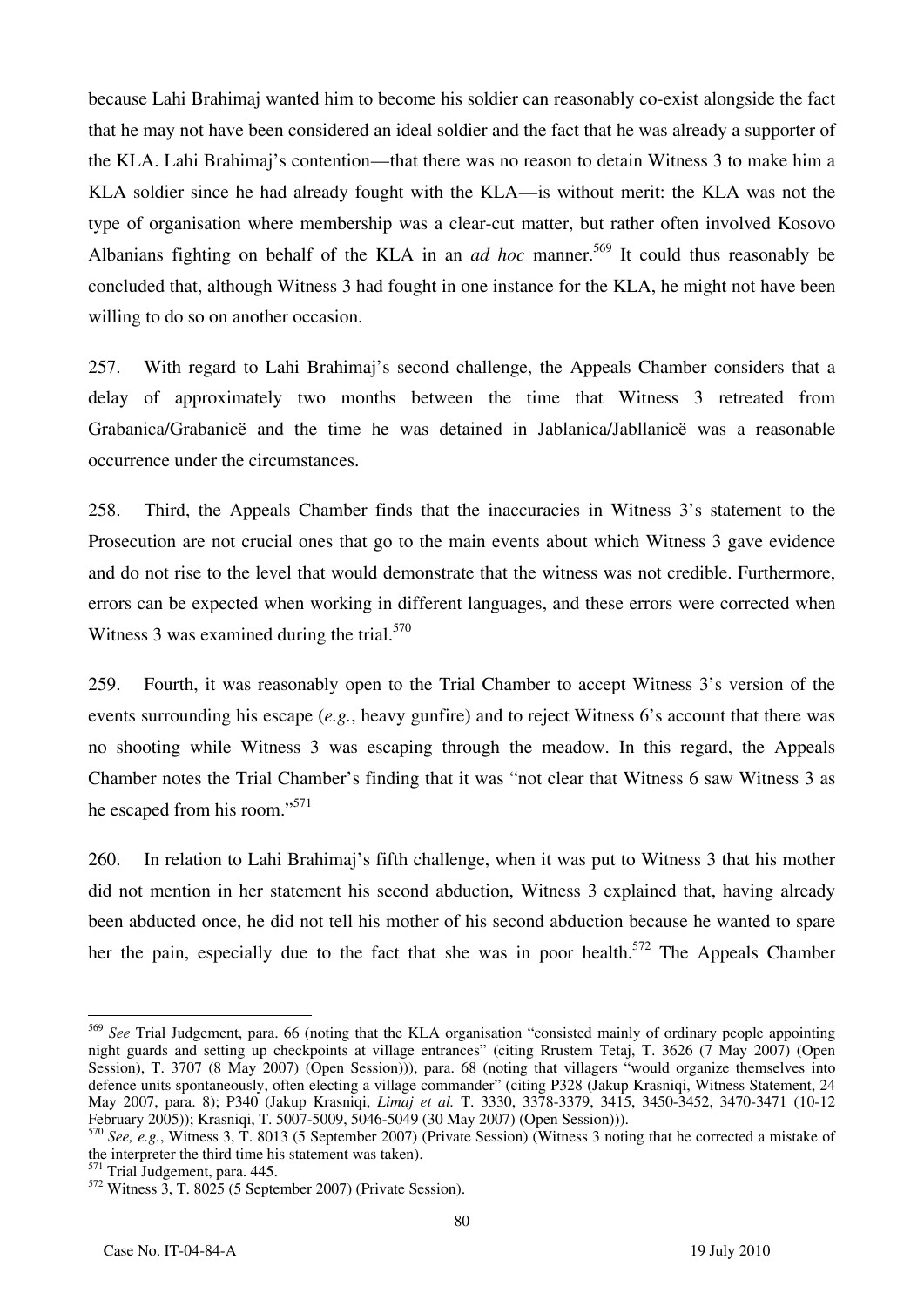considers that the Trial Chamber's acceptance of this explanation constituted a reasonable exercise of its discretion.

261. Finally, Witness 3's explanation that he omitted to tell the Kosovo/Kosova police service about his abduction because he feared discussing it over the telephone and because of the brevity of the conversation<sup>573</sup> is entirely reasonable.

262. In light of the foregoing, the Appeals Chamber considers that a reasonable Trial Chamber could have found Witness 3 credible despite these alleged inconsistencies in his testimony.

263. This sub-ground of appeal is therefore dismissed.

### (d) Conclusion

264. Consequently, this ground of appeal is dismissed in its entirety.

#### 4. Alleged errors relating to Witness 3's evidence of his return to Jablanica/Jabllanicë (Ground 6)

265. Lahi Brahimaj submits that the Trial Chamber made a finding of fact for which there was no evidence and which ran contrary to the record<sup>574</sup> when it found that Witness 3 returned to Jablanica/Jabllanicë because he thought he was no longer in danger due to the fact that a rifle had been returned to its rightful owner.<sup>575</sup> Lahi Brahimaj argues that Witness 3's decision to return to Jablanica/Jabllanicë should be seen in the context of his testimony, as Witness 3 claimed that orders had been given to capture or kill him<sup>576</sup> and that an individual named Florim Zeneli tried to kill him.<sup>577</sup> Lahi Brahimaj asserts that Witness 3's decision to return to Selim Ademi's house in Jablanica/Jabllanicë, which was located less than 150 metres away from where Lahi Brahimaj lived, is "inexplicable"<sup>578</sup> in view of his testimony about his mistreatment, his escape, and the orders given to kill him, as shown by the questions put by the Presiding Judge to Witness 3 during his testimony.579 Lahi Brahimaj submits that the explanation given by Witness 3 casts doubt on his credibility<sup>580</sup> and that, insofar as there were alternative conclusions available to be drawn from the

81

 $\overline{a}$  $^{573}$  Witness 3, T. 8024 (5 September 2007) (Private Session).

<sup>574</sup> Brahimaj's Appeal Brief, para. 119; AT. 143-144 (Open Session).

<sup>575</sup> Brahimaj's Appeal Brief, para. 113.

<sup>576</sup> Brahimaj's Appeal Brief, para. 114 (citing Witness 3, T. 7960 (4 September 2007) (Private Session)).

<sup>577</sup> Brahimaj's Appeal Brief, para. 114 (citing Witness 3, T. 7968 (4 September 2007) (Private Session)).

<sup>578</sup> Brahimaj's Appeal Brief, para. 115.

<sup>579</sup> Brahimaj's Appeal Brief, paras 114-116. Judge Orie asked Witness 3 if he did not consider coming back to Jablanica/Jabllanicë to be a "great risk". Witness 3, T. 7968 (4 September 2007) (Private Session).

<sup>580</sup> Brahimaj's Appeal Brief, para. 116.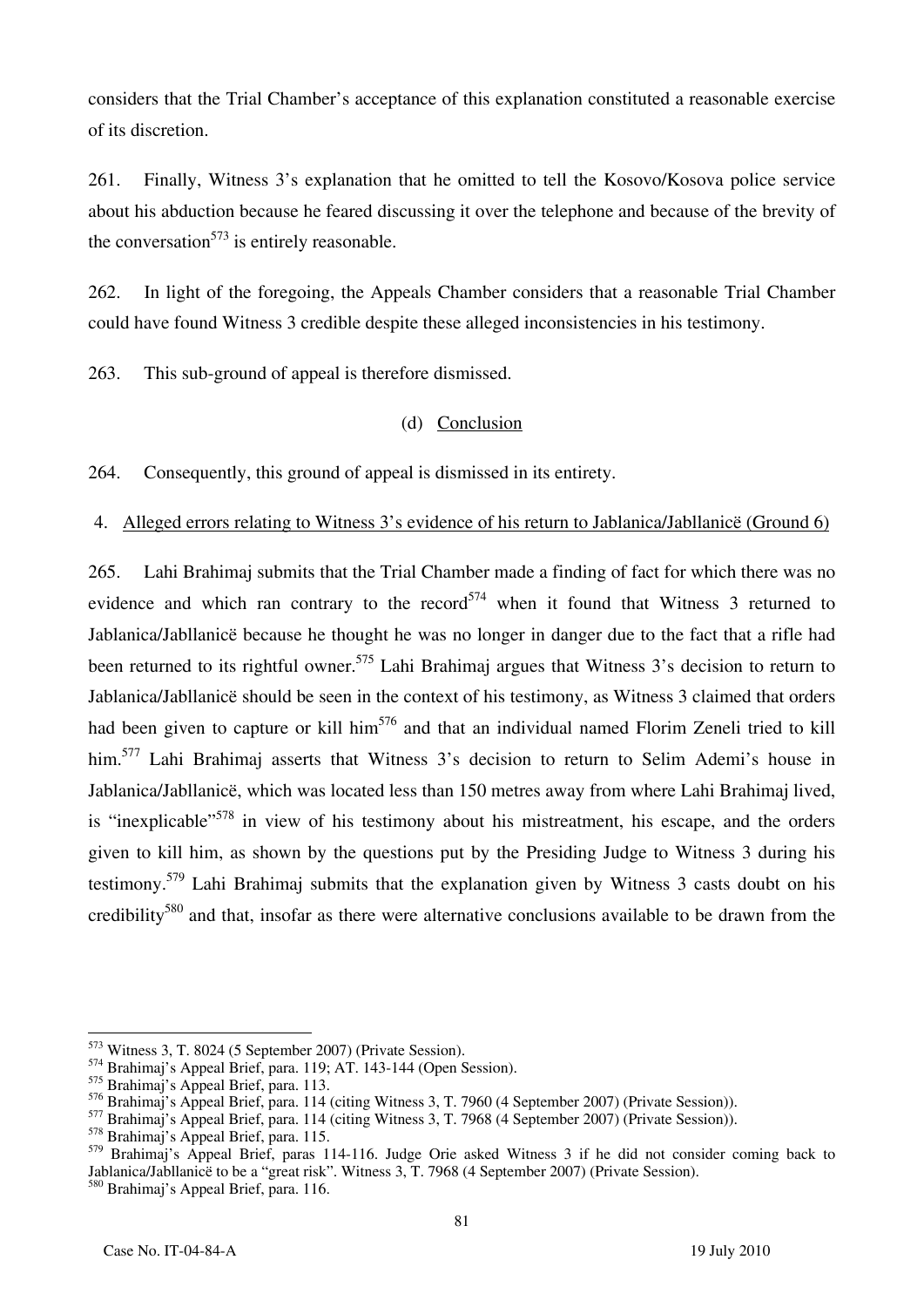evidence, the Trial Chamber erred in law in failing to draw the conclusion that was consistent with the innocence of the accused.<sup>581</sup>

266. In response, the Prosecution submits that the Trial Chamber's consideration of Witness 3's evidence was reasonable<sup>582</sup> given the two reasons provided by Witness 3 in his testimony for returning to Jablanica/Jabllanicë, namely that he would have been victimised by the KLA and by the Serb forces, and that he thought that the reason for which Lahi Brahimaj was pursuing him, the missing weapon, had been resolved.<sup>583</sup> In this regard, the Prosecution refers to portions of Witness 3's testimony explaining that the rifle had been returned to Lahi Brahimaj between Witness 3's escape from the KLA staff building and his return to Jablanica/Jabllanicë, and concludes that Witness 3 thought that the danger from Lahi Brahimaj had passed before his return to Jablanica/Jabllanicë.584

267. The Trial Chamber found that Witness 3, after his escape, wandered from village to village and that people were afraid to help him because they had heard that he was a wanted fugitive. The Trial Chamber then found that Witness 3 returned to Jablanica/Jabllanicë for approximately ten to 12 days where he thought it was safe because a Kalashnikov rifle he had taken from a wounded comrade during the battle of Grabanica/Grabanicë had been returned to its rightful owner. The Trial Chamber added that Witness 3 had thought that the unreturned rifle might have been the reason for his earlier treatment.<sup>585</sup>

268. The Appeals Chamber will examine the evidence surrounding this finding to assess whether it was a reasonable one. The Appeals Chamber notes that Witness 3's testimony was not fully consistent. He first testified during his examination-in-chief that, while he was being beaten, he told Lahi Brahimaj that, if he were set free, he would bring the automatic rifle that Lahi Brahimaj was asking about.<sup>586</sup> However, in his testimony, he subsequently stated that the rifle had already been returned to Lahi Brahimaj. Witness 3 explained that "Selim Ademi went to have a word with Lahi Brahimaj, to the effect that I was not to have any problems with him any more. And so they agreed that there was [sic] no outstanding issues now that the automatic rifle had been returned."<sup>587</sup> On cross-examination, Witness 3 stated that he thought Lahi Brahimaj's assurance to Selim Ademi

 $\overline{a}$ <sup>581</sup> Brahimaj's Appeal Brief, para. 119.

<sup>582</sup> Prosecution's Response Brief, para. 56.

<sup>583</sup> Prosecution's Response Brief, para. 56 (citing Witness 3, T. 7960-7961, 7967-7968 (4 September 2007) (Private Session), T. 8012 (5 September 2007) (Private Session)).

<sup>&</sup>lt;sup>4</sup> Prosecution's Response Brief, para. 56 (citing Witness 3, T. 7960 (4 September 2007) (Private Session)).

<sup>585</sup> Trial Judgement, paras 441, 442 (citing Witness 3, T. 7957, 7959-7960, 7968 (4 September 2007) (Private Session), T. 8003-8005, 8010-8012, 8015-8016, 8026 (5 September 2007) (Private Session)).

<sup>586</sup> Witness 3, T. 7954 (4 September 2007) (Private Session).

<sup>587</sup> Witness 3, T. 7960-7961 (4 September 2007) (Private Session).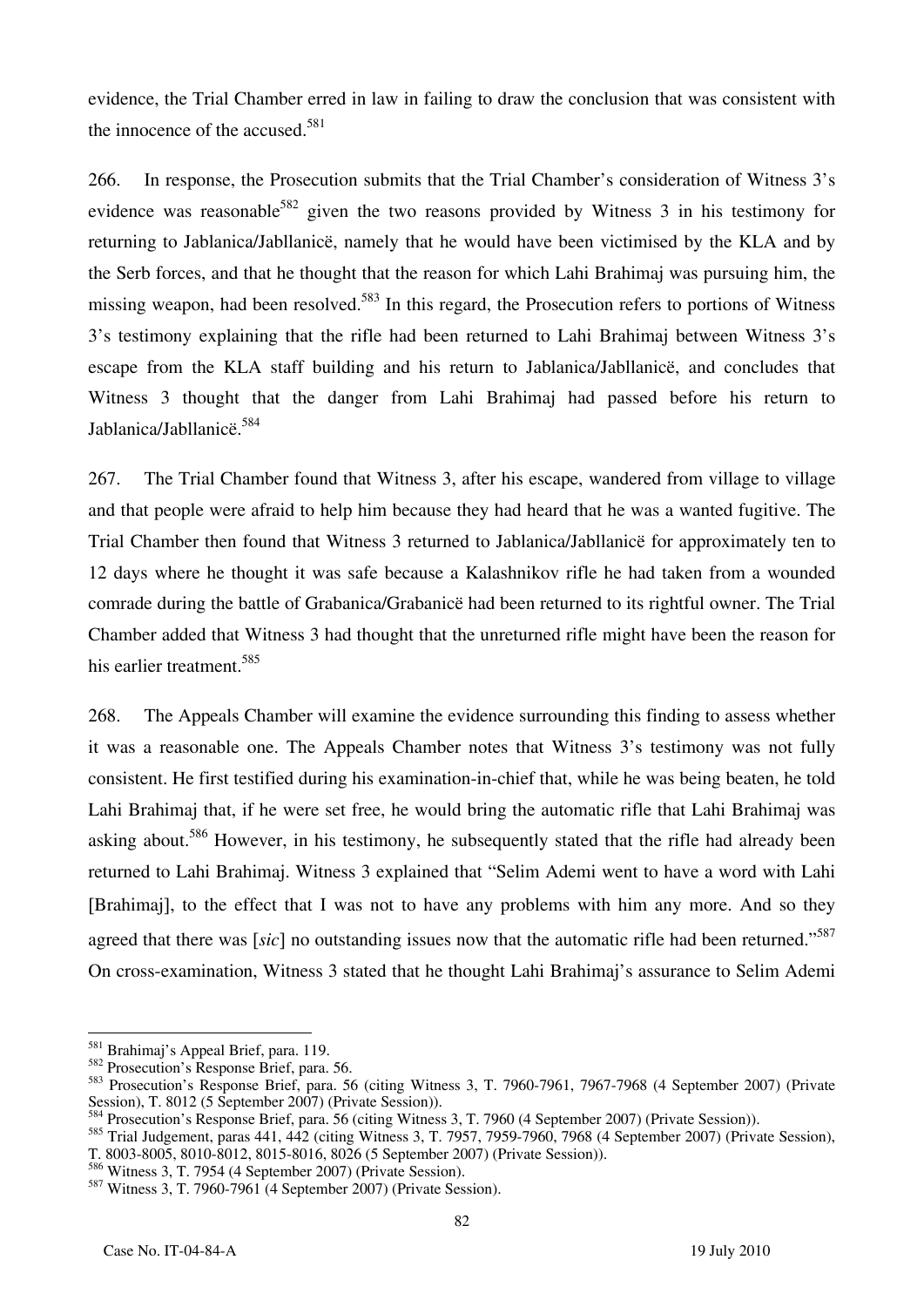put an end to the matter, but that "it did not turn out to be that way."588 Witness 3 was also crossexamined about how he came into possession of the rifle, which was previously owned by a KLA fighter who was wounded in battle. Later, he met an individual who claimed that the rifle belonged to him, and Witness 3 gave the rifle to him because the man was able to identify its distinctive features.589

269. The Appeals Chamber considers that Witness 3's evidence supports the Trial Chamber's finding that Witness 3 returned to Jablanica/Jabllanicë because he thought he was no longer in danger due to the fact that the rifle had been returned to its rightful owner. Lahi Brahimaj makes the point that there was no direct evidence that Witness 3 knew, before he returned to Jablanica/Jabllanicë, that the rifle had been returned. However, the Appeals Chamber finds that the Trial Chamber's conclusion was reasonable considering all of the evidence. Moreover, the Appeals Chamber notes that Witness 3 was in a very difficult situation, could find no one to help him, and felt as though he simply could not find refuge anywhere else other than Selim Ademi's house.<sup>590</sup> He testified as follows upon questioning by the Chamber:

I decided to return to Jabllanice regardless of the risk, because my imminent death was almost a certainty, but I had no where else to go and the other villages, there was a lot of Serbian police. So I was beaten too far, as it were, they kill me there, they kill me here. So I thought that [they] were going to help me, and I was in a way forced to seek shelter there. I was in the middle, as it were, between the Serbs and the Albanians. Whoever was going to catch me first was going to kill me, be it the Serbs or the KLA.<sup>591</sup>

Consequently, the Appeals Chamber considers that Lahi Brahimaj has not established that the Trial Chamber erred in finding that the reason for Witness 3's return to Jablanica/Jabllanicë was that he thought it was safe because the rifle had been returned to its rightful owner. The Appeals Chamber further finds that Lahi Brahimaj has failed to establish that there were alternative reasonable conclusions, consistent with the innocence of Lahi Brahimaj, to be drawn from the evidence*.*

270. The Appeals Chamber accordingly dismisses this ground of appeal.

## **D. Alleged Errors Relating to the Initial Beating of Witness 3 (Grounds 7 and 8)**

## 1. Alleged failure to make findings on the initial beating (Ground 7)

271. Lahi Brahimaj argues that the Trial Chamber described three series of facts on which the conviction for Witness 3's mistreatment was based:<sup>592</sup> (a) a beating with baseball bats by

 $\overline{a}$  $^{588}$  Witness 3, T. 8012 (5 September 2007) (Private Session).

<sup>589</sup> Witness 3, T. 8003-8005 (5 September 2007) (Private Session).

 $590$  Witness 3, T. 7959-7960, 7968 (4 September 2007) (Private Session).

<sup>591</sup> Witness 3, T. 7968 (4 September 2007) (Private Session).

<sup>592</sup> Brahimaj's Appeal Brief, para. 120 (citing Trial Judgement, paras 440-442).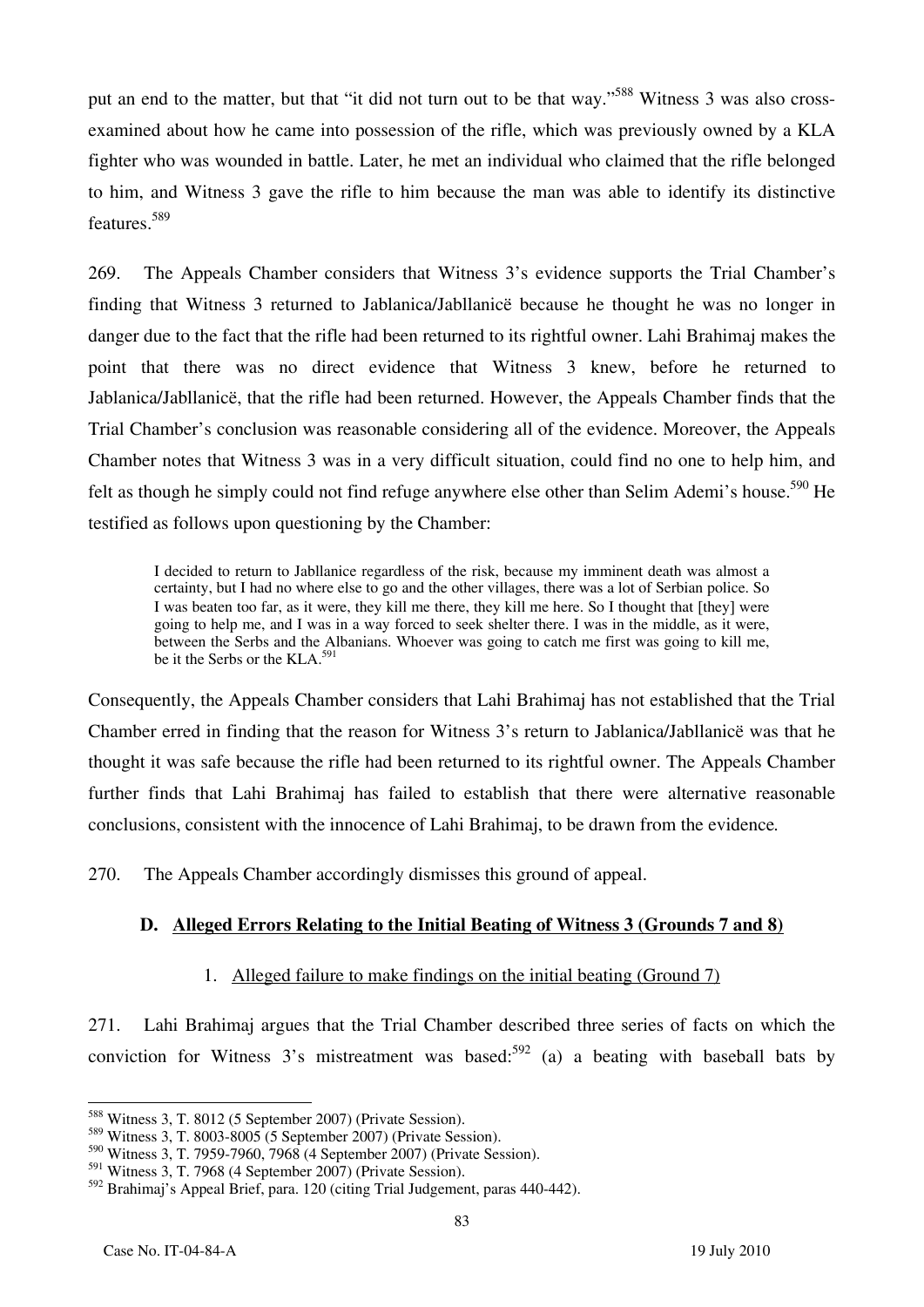unidentified individuals when Witness 3 was first brought to the KLA staff building ("initial beating");<sup>593</sup> (b) an interrogation by individuals including Lahi Brahimaj ("interrogation");<sup>594</sup> and (c) an abduction and mistreatment by Lahi Brahimaj at least ten days later ("abduction").595 Lahi Brahimaj submits that the Trial Chamber violated his right to a reasoned opinion by failing to clearly specify whether or not it intended to include the initial beating in the conviction in addition to the interrogation and the abduction when finding that it was convinced beyond reasonable doubt that he committed cruel treatment and torture under Count 32.<sup>596</sup>

272. In support of his contention, Lahi Brahimaj points to two findings made by the Trial Chamber. First, Lahi Brahimaj recalls that the Trial Chamber attributed the commission of the initial beating to several "unidentified persons",<sup>597</sup> then to "KLA soldiers or persons affiliated with the KLA",<sup>598</sup> but subsequently concluded that Lahi Brahimaj committed the cruel treatment and torture under Count 32, without specifying whether or not this finding included the initial beating.599 Second, Lahi Brahimaj notes that, under the section "Cumulative convictions", the Trial Chamber found that "two incidents of criminal conduct"<sup>600</sup> in relation to Count 32 took place, but discussed three series of facts taking place on different days. Lahi Brahimaj concludes that this suggests that the Trial Chamber may have intended to convict Lahi Brahimaj only for the later series of facts, namely the interrogation and the abduction, and not for the initial beating. $601$ 

273. The Prosecution responds that the Trial Chamber explained that Lahi Brahimaj's conviction included both the initial beating and the interrogation,<sup>602</sup> which in fact were a single event in which Lahi Brahimaj was a leading and primary actor.<sup>603</sup> The Prosecution submits that Lahi Brahimaj's arguments do not show that the Trial Chamber's conclusion was unreasonable.<sup>604</sup>

274. The Appeals Chamber notes that the Trial Chamber analysed two series of facts that occurred shortly after Witness 3's arrival at the Jablanica/Jabllanicë compound and during his detention, namely, the beating by KLA members or persons affiliated to  $it^{605}$  and the interrogation during which two women beat Witness 3 on his hands.<sup>606</sup> The Trial Chamber considered them as

<sup>&</sup>lt;sup>593</sup> Brahimaj's Appeal Brief, para. 120.1 (citing Trial Judgement, para. 440).

<sup>594</sup> Brahimaj's Appeal Brief, para. 120.2 (citing Trial Judgement, para. 441).

<sup>595</sup> Brahimaj's Appeal Brief, para. 120.3 (citing Trial Judgement, para. 442).

<sup>596</sup> Brahimaj's Appeal Brief, paras 121, 124, 126,

<sup>597</sup> Brahimaj's Appeal Brief, para. 122 (citing Trial Judgement, para. 440).

<sup>598</sup> Brahimaj's Appeal Brief, para. 123 (citing Trial Judgement, para. 447).

<sup>599</sup> Brahimaj's Appeal Brief, para. 124 (citing Trial Judgement, para. 451).

<sup>&</sup>lt;sup>600</sup> Trial Judgement, para. 481.

 $601$  Brahimaj's Appeal Brief, para. 125.

 $\frac{602}{2}$  Prosecution's Response Brief, para. 58 (citing Trial Judgement, paras 445-447, 449, 490).

<sup>&</sup>lt;sup>603</sup> Prosecution's Response Brief, para. 58 (citing Trial Judgement, para. 441); AT. 154-155 (Open Session).

<sup>604</sup> Prosecution's Response Brief, para. 61.

<sup>605</sup> Trial Judgement, para. 445.

<sup>606</sup> Trial Judgement, para. 446.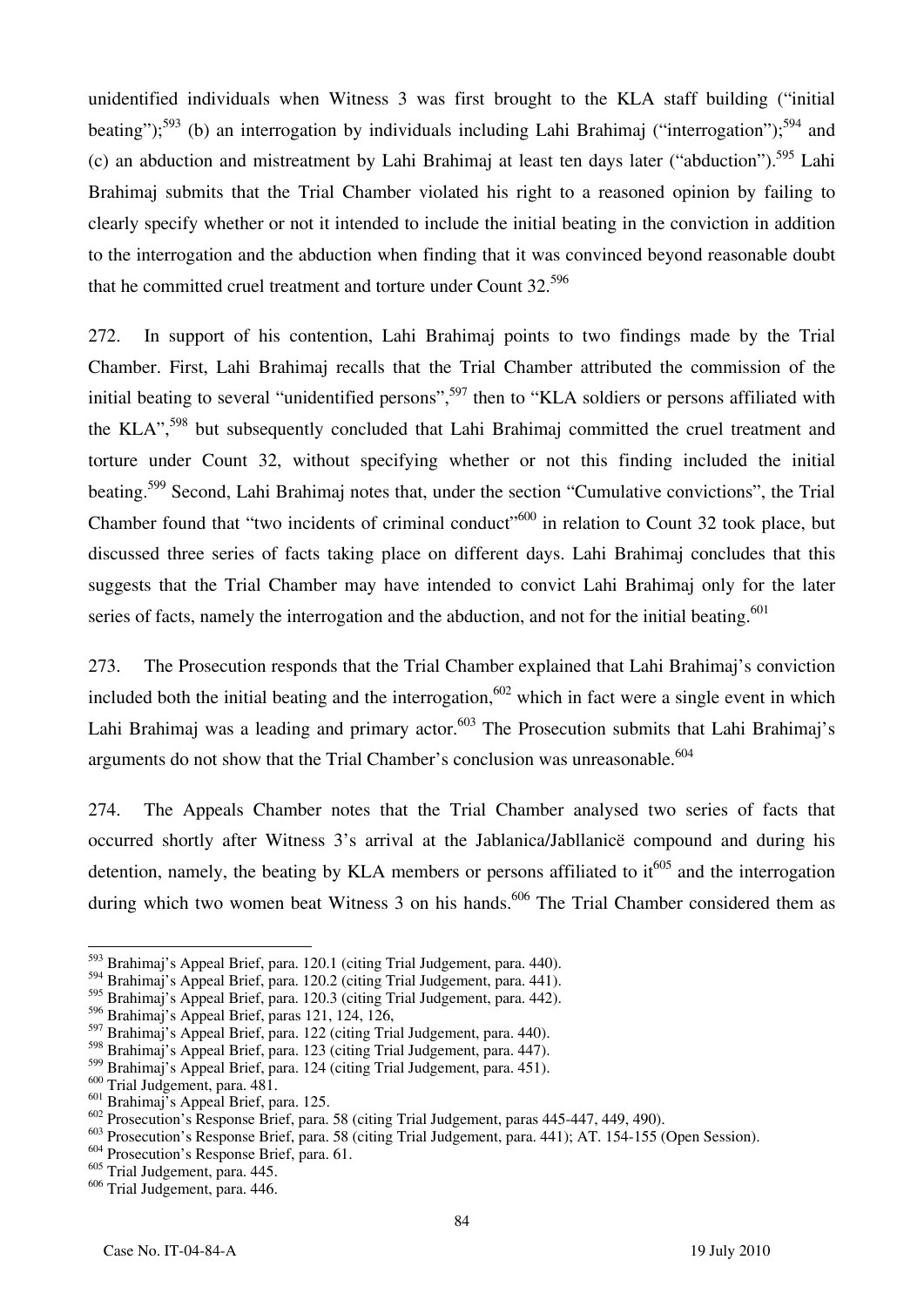constituting *the first incident* of criminal conduct.<sup>607</sup> The Trial Chamber then found that the abduction of Witness 3 by Lahi Brahimaj constituted *the second incident* of criminal conduct.<sup>608</sup> The Trial Chamber concluded that the first incident of criminal conduct caused Witness 3 serious physical suffering, that the perpetrators intended to cause such suffering, that the beatings were aimed at punishing and discriminating against Witness 3, and that the mistreatment amounted to cruel treatment and torture.<sup>609</sup> The Appeals Chamber considers that the foregoing demonstrates the Trial Chamber's clear intention to include both the "initial beating" and the "interrogation", which also included beatings, in its finding related to the first incident of criminal conduct.

275. In relation to the second incident of criminal conduct, the Trial Chamber analysed the evidence given by Witness  $3^{610}$  and concluded that the facts amounted to cruel treatment only.<sup>611</sup>

276. The Appeals Chamber considers that the Trial Chamber identified two incidents of criminal conduct that led to two findings of guilt,<sup>612</sup> namely (a) cruel treatment and torture<sup>613</sup> covering the first incident of criminal conduct (the "initial beating" and the "interrogation") and (b) cruel treatment alone covering the second incident of criminal conduct (the "abduction"). Moreover, the Trial Chamber found that "Brahimaj's role in the interrogation establishes his intent, *upon Witness 3's arrival* at the Jablanica/Jabllanicë compound, to inflict serious physical suffering on Witness 3 for the purposes of punishing him for withholding a weapon and discriminating against him on the basis of his perceived ties to Serbs".<sup>614</sup> The formulation of this finding is a further indication that the Trial Chamber included the initial beatings in its consideration of the conviction under Count 32, given that both the initial beating and the interrogation followed Witness 3's arrival at the compound.

277. Consequently, the Appeals Chamber considers that Lahi Brahimaj has failed to show that the Trial Chamber committed an error of law on the basis of unclear reasoning as to whether or not it was convicting him for mistreatment in relation to the initial beating.<sup>615</sup>

278. Accordingly, the Appeals Chamber dismisses this ground of appeal.

<sup>&</sup>lt;sup>607</sup> Trial Judgement, para. 481.

<sup>608</sup> Trial Judgement, para. 481.

<sup>609</sup> Trial Judgement, para. 447.

<sup>610</sup> Trial Judgement, para. 449.

<sup>&</sup>lt;sup>611</sup> Trial Judgement, para. 449.

<sup>612</sup> Trial Judgement, para. 481.

<sup>&</sup>lt;sup>613</sup> The Trial Chamber found Lahi Brahimaj guilty of cruel treatment and torture in relation to the first incident of criminal conduct and, after applying the law on cumulative convictions, entered a conviction for torture only. 614 Trial Judgement, para. 451 (emphasis added).

<sup>615</sup> Brahimaj's Appeal Brief, paras 121, 124, 126.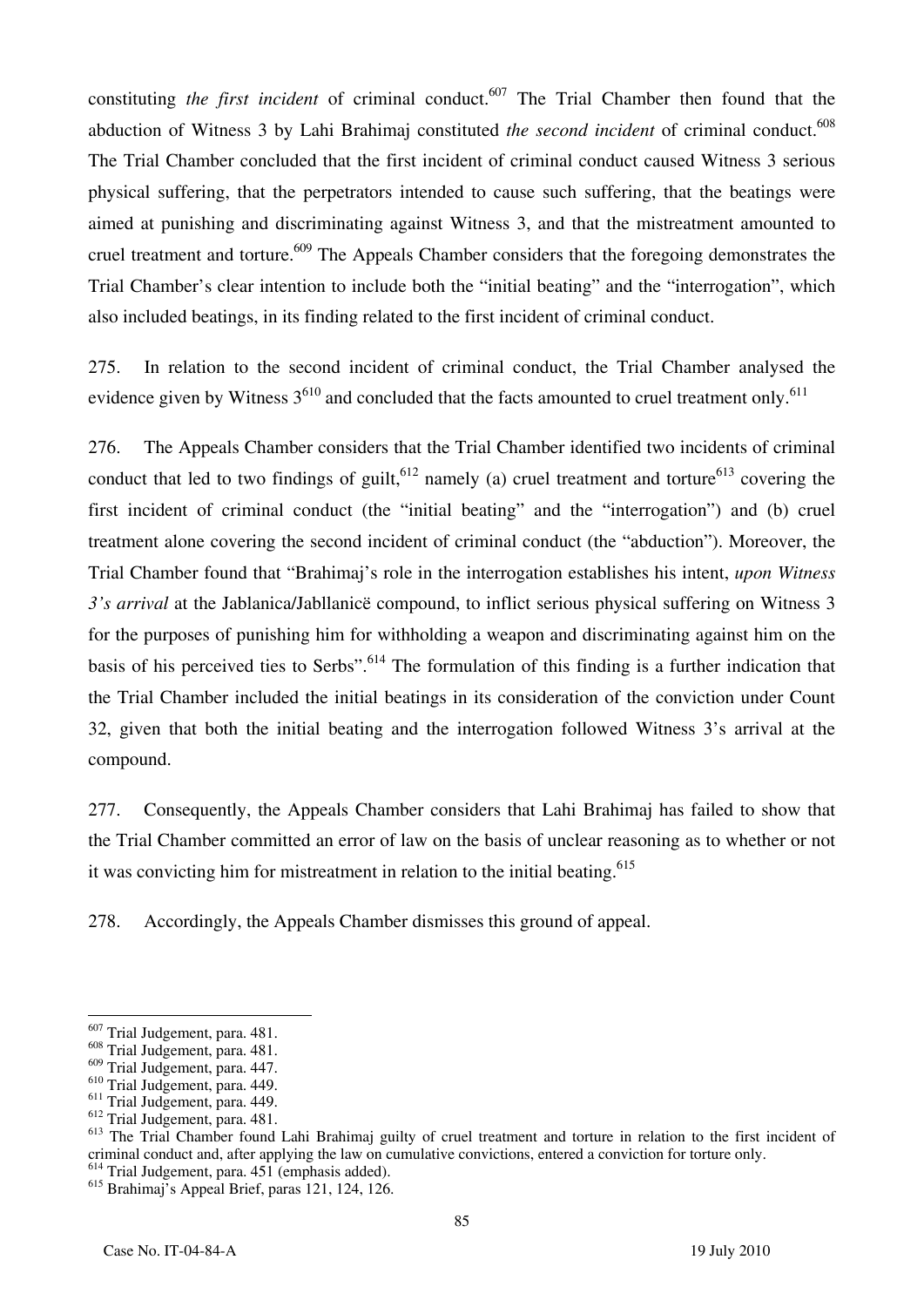#### 2. Alleged error in relation to Lahi Brahimaj's responsibility for the initial beating (Ground 8)

279. Lahi Brahimaj argues that, if the Trial Chamber intended to convict him for the initial beating of Witness 3, it failed to give reasons for its decision and committed errors of fact.<sup>616</sup> Lahi Brahimaj submits that the Trial Chamber found that the acts committed in relation to the initial beating were carried out by KLA soldiers or persons affiliated with them<sup>617</sup> and that, although Lahi Brahimaj brought Witness 3 to the barracks, he left before the beating took place.<sup>618</sup> Lahi Brahimaj also argues that the Trial Chamber convicted him for committing these acts rather than on the basis of participation in a JCE, planning, instigating, or aiding and abetting, as alleged in the Indictment. He asserts that the Indictment does not allege that he held the position of commander of the KLA Dukagjin Operative Staff at the relevant time and that, therefore, the basis of the Trial Chamber's conviction is unclear.<sup>619</sup>

280. The Prosecution responds that the Trial Chamber described Lahi Brahimaj's conduct when Witness 3 was tortured and that it properly concluded that it amounted to torture.<sup>620</sup> The Prosecution argues, moreover, that the material facts<sup>621</sup> related to Lahi Brahimai's conduct were alleged in the Indictment, as well as in the Prosecution's Pre-Trial Brief.<sup>622</sup> The Prosecution submits that Lahi Brahimaj's arguments do not show that the Trial Chamber's conclusion was unreasonable.<sup>623</sup>

281. The Appeals Chamber considers that Lahi Brahimaj's attempt to separate the initial beating of Witness 3 from the interrogation that took place during the same short period of detention is an effort to artificially distinguish between two series of facts that logically constituted one incident, and that were correctly analysed by the Trial Chamber as such. As stated above, the Appeals Chamber considers that the first incident of criminal conduct consisted of an initial beating and a subsequent interrogation, while the second incident consisted of the abduction of Witness 3 committed by Lahi Brahimaj.<sup>624</sup> Thus, the Trial Chamber correctly analysed the initial beating

 $\overline{a}$ <sup>616</sup> Brahimaj's Notice of Appeal, para. 14 (citing Trial Judgement, paras 440-451); Brahimaj's Appeal Brief, para. 127.

<sup>617</sup> Brahimaj's Notice of Appeal, para. 14.1; Brahimaj's Appeal Brief, para. 128 (citing Trial Judgement, para. 440).

<sup>618</sup> Brahimaj's Notice of Appeal, para. 14.2; Brahimaj's Appeal Brief, para. 128 (citing Trial Judgement, paras 440- 445).

<sup>619</sup> Brahimaj's Appeal Brief, para. 129.

<sup>620</sup> Prosecution's Response Brief, para. 60 (citing Trial Judgement, paras 440-441).

<sup>621</sup> Prosecution's Response Brief, para. 60 (citing *Simić* Appeal Judgement, para. 20; *Naletilić and Martinović* Appeal Judgement, para. 23; *Kvočka et al.* Appeal Judgement, para. 27; *Kupreškić et al.* Appeal Judgement, para. 88; *Ntakirutimana* Appeal Judgement, para. 470; *Semanza* Appeal Judgement, para. 85; *Gacumbitsi* Appeal Judgement, para. 123).

 $622$  Prosecution's Response Brief, para. 60 (citing Indictment, paras 103, 105; Prosecution's Pre-Trial Brief, paras 148-149).

<sup>623</sup> Prosecution's Response Brief, para. 61.

<sup>624</sup> *See supra* section IV.D.1.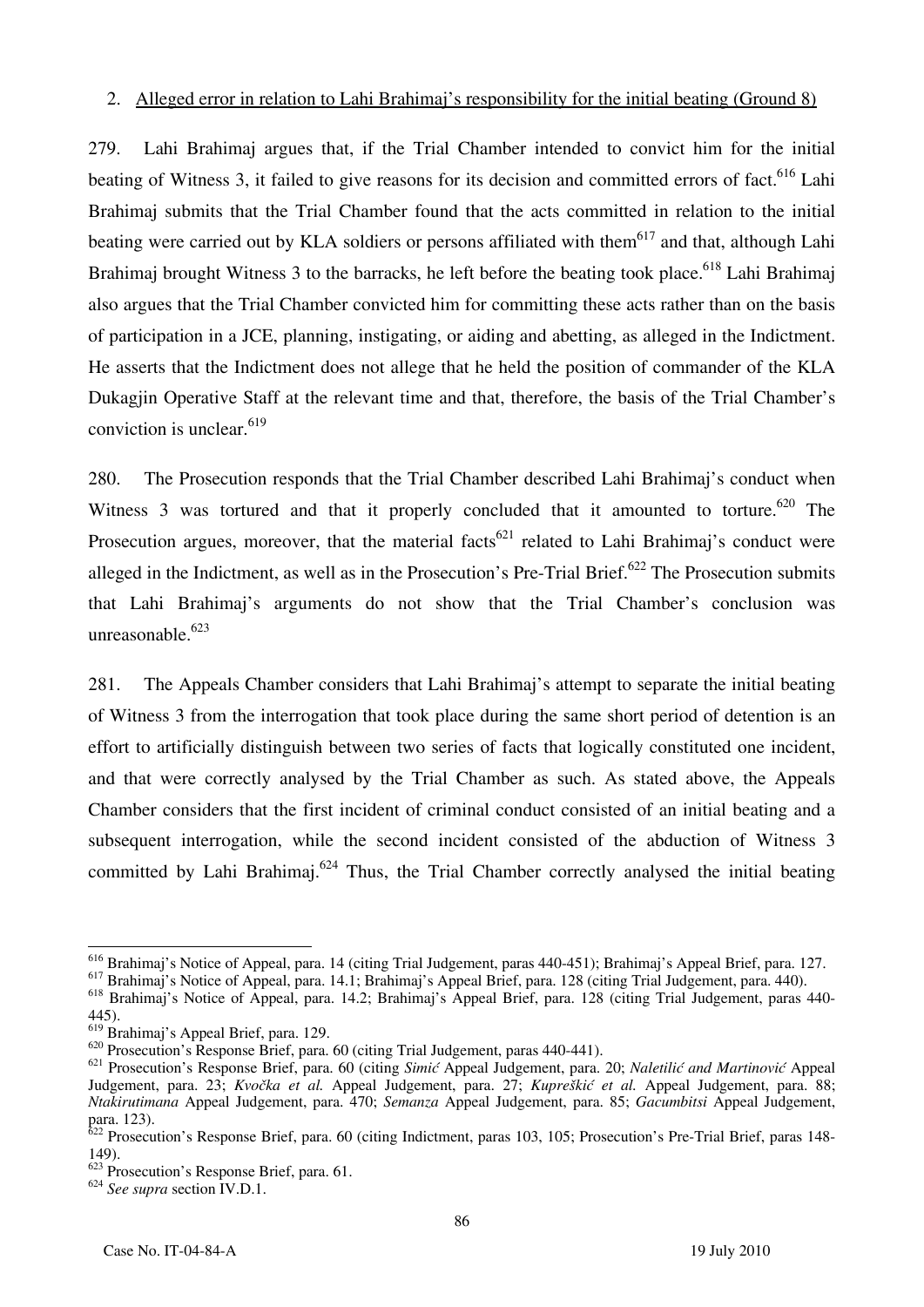within the greater context of events, which included Lahi Brahimaj's initial detainment of Witness 3 and later role in interrogating and beating Witness 3.

282. The Appeals Chamber further observes that the Trial Chamber relied on the facts related to the initial beating in order to establish Lahi Brahimaj's conviction for the cruel treatment and torture of Witness 3 for the first incident of criminal conduct. The Trial Chamber found that Lahi Brahimaj's intention to inflict serious physical suffering on Witness 3 was established from the time when Witness 3 arrived at the compound and included the entire time that he was detained there.<sup>625</sup> The Trial Chamber found that the beatings caused Witness 3 serious physical suffering, that the perpetrators intended to cause such suffering, that the beatings were aimed at punishing Witness 3 for withholding a weapon and at discriminating against him on the basis of his perceived ties to Serbs, and that this amounted to cruel treatment and torture.<sup>626</sup> Accordingly, the Appeals Chamber finds no merit in Lahi Brahimaj's contention that the Trial Chamber failed to provide reasons for his conviction for the initial beating of Witness 3.

283. With regard to Lahi Brahimaj's assertion that the basis of his conviction for committing the initial beating is unclear, given that the Indictment does not allege that he held a position of commander at the relevant time, the Appeals Chamber observes that the Fourth Amended Indictment alleges that Lahi Brahimaj "committed, or planned, instigated, or aided and abetted the commission of, the crimes described".<sup>627</sup> The Appeals Chamber has already found that the Trial Chamber did not err when it analysed the evidence related to the initial beating and the interrogation as a single criminal incident.<sup>628</sup> Given the evidence in relation to the initial beating and interrogation of Witness 3, the Trial Chamber found that "Lahi Brahimaj's role in the interrogation establishe<sup>[d]</sup> his intent, upon Witness 3's arrival at the Jablanica/Jabllanice compound, to inflict serious physical suffering on Witness 3 for the purposes of punishing him for withholding a weapon and discriminating against him on the basis of his perceived ties to Serbs."<sup>629</sup> The Trial Chamber was therefore convinced beyond a reasonable doubt that Lahi Brahimaj committed the above-mentioned cruel treatment and torture under Count 32.<sup>630</sup> The Appeals Chamber thus considers that the Trial Chamber clearly convicted Lahi Brahimaj of committing the crimes—rather than pursuant to a JCE or for planning, instigating, or aiding and abetting them and that Lahi Brahimaj's leadership role was neither an essential element of his individual criminal

<sup>&</sup>lt;sup>625</sup> Trial Judgement, para. 451.

<sup>626</sup> Trial Judgement, para. 447.

 $627$  Indictment, para. 106.

<sup>628</sup> *See supra* section IV.D.1.

<sup>629</sup> Trial Judgement, para. 451.

<sup>630</sup> Trial Judgement, para. 451.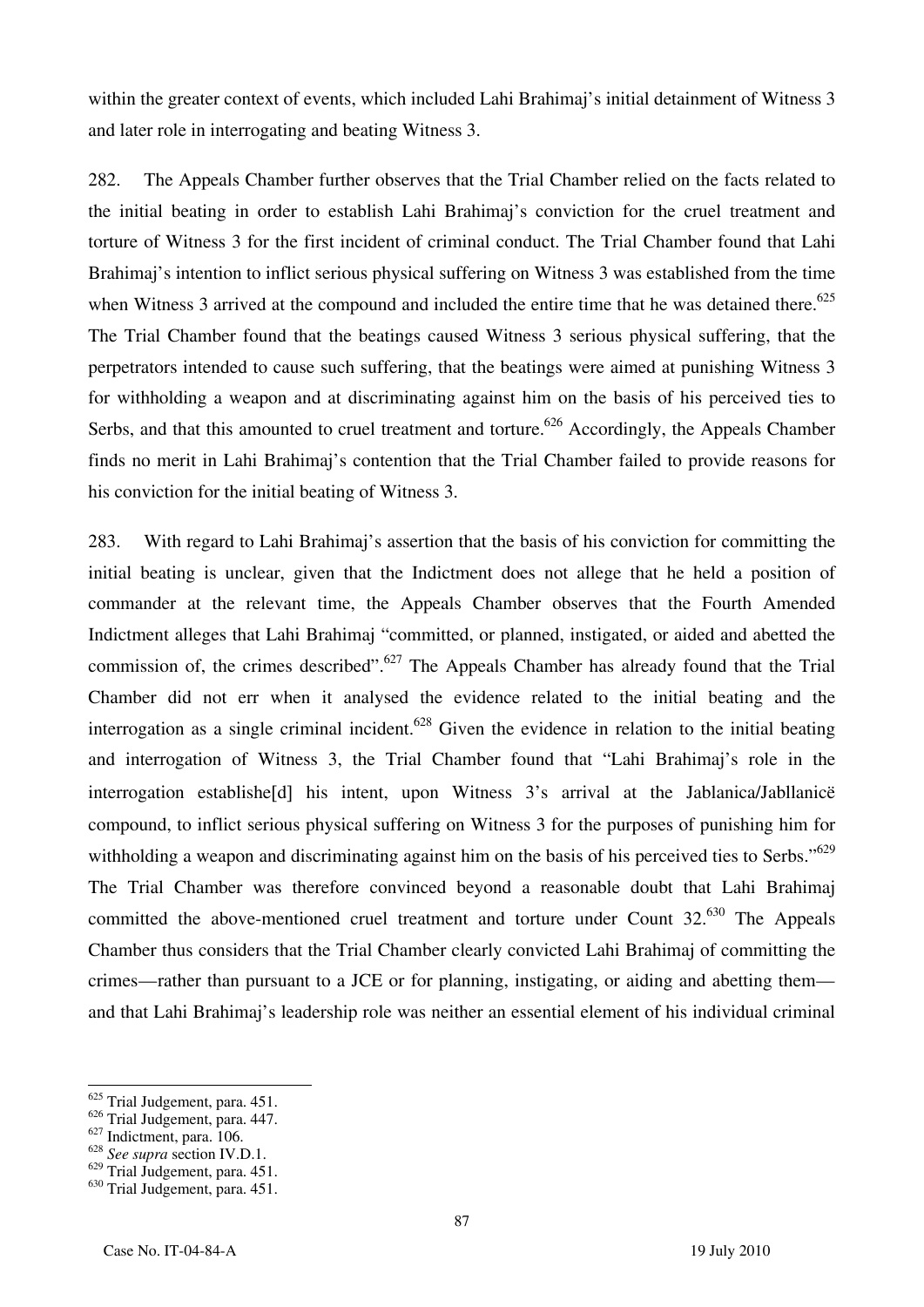responsibility for committing nor a material fact necessary for his conviction under that mode of responsibility.

284. In light of the foregoing, the Appeals Chamber finds that Lahi Brahimaj has failed to identify any error on the part of the Trial Chamber in convicting him for committing the cruel treatment and torture of Witness 3.

285. Accordingly, the Appeals Chamber dismisses this ground of appeal.

## **E. Alleged Errors Relating to Lahi Brahimaj's Motivations for the Torture of Witness 3 (Ground 9)**

286. Lahi Brahimaj submits that the Trial Chamber erred in its findings with respect to his conviction for the torture of Witness 3. In this respect, Lahi Brahimaj argues that the Prosecution failed to prove any of the motivations behind mistreatment that are necessary for a torture conviction. He also avers that the Trial Chamber wrongly found that he intended to discriminate against Witness 3 on the basis of Witness 3's "perceived ties" to Serbs.<sup>631</sup> Lahi Brahimai further contends that the Trial Chamber ignored evidence pertaining to Witness 3's retention of a rifle. Finally, Lahi Brahimaj submits that the Trial Chamber's conclusion—that the motivation behind the mistreatment of Witness 3 was punishment for withholding a rifle—amounts to "an error of fact and/or law because this material fact was not alleged in the indictment and Lahi Brahimaj did not have adequate, or indeed any, notice of this alternative basis for conviction".  $632$ 

287. The Prosecution responds that Lahi Brahimaj's arguments "fail to show that the Trial Chamber erred and should be dismissed."633 The Prosecution maintains that Lahi Brahimaj's motivations for torturing Witness 3 "are intertwined and [his] attempt to separate them is unfounded."<sup>634</sup>

## 1. Whether the Prosecution failed to prove one or more of the elements of torture

288. Lahi Brahimaj claims that the Prosecution "failed to prove one or more of the material elements of the charge of torture, namely the intent to obtain information or confession, punishing, intimidating or coercing, or discriminating on any ground."<sup>635</sup> The Prosecution provides no specific response to this argument.

 $\overline{a}$  $^{631}$  Brahimaj's Appeal Brief, para. 133, referring to Trial Judgement, para. 451.

<sup>&</sup>lt;sup>632</sup> Brahimaj's Appeal Brief, paras 131-136.

<sup>&</sup>lt;sup>633</sup> Prosecution's Response Brief, para. 63.

<sup>&</sup>lt;sup>634</sup> Prosecution's Response Brief, para. 63.

<sup>635</sup> Brahimaj's Appeal Brief, para. 136.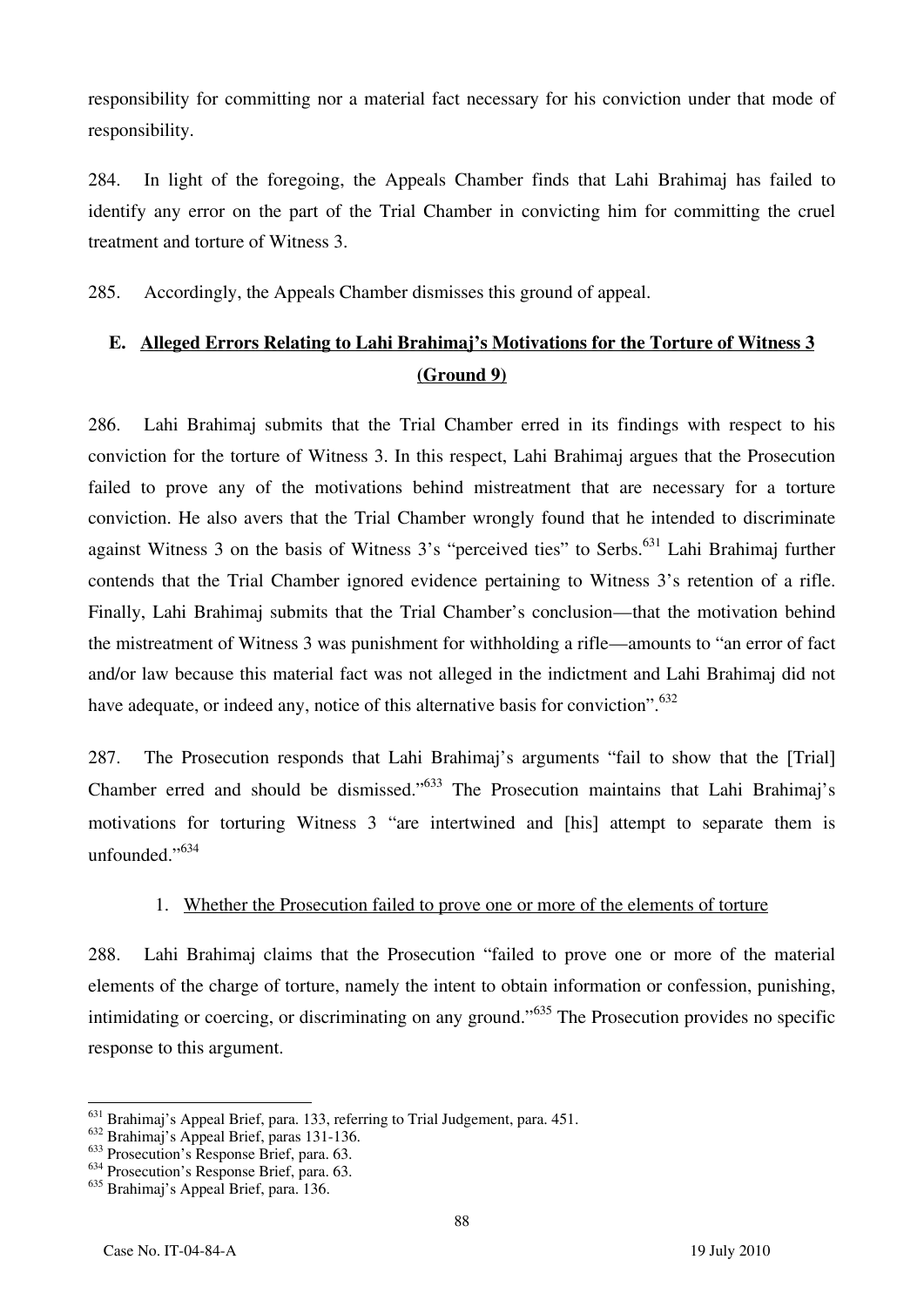289. As an initial matter, the Appeals Chamber notes that Lahi Brahimaj does not attempt to point to evidence supporting this broad contention. Nor is it clear whether Lahi Brahimaj is asserting that the alleged error was legal or factual in nature; thus, the Appeals Chamber is not obliged to consider this submission.<sup>636</sup> However, because this claim is intrinsically linked to Lahi Brahimaj's other claims, the Appeals Chamber will proceed to address it.

290. The jurisprudence of the Tribunal defines torture as follows:

- (i) The infliction, by act or omission, of severe pain or suffering, whether physical or mental.
- (ii) The act or omission must be intentional.

(iii) The act or omission must aim at obtaining information or a confession, or at punishing, intimidating or coercing the victim or a third person, or at discriminating, on any ground, against the victim or a third person.637

291. In the instant case, Witness 3 testified that he, along with four or five others, unsuccessfully attempted to defend Grabanica/Grabanice in Klina/Kline municipality and thereafter withdrew.<sup>638</sup> While in Peć/Pejë municipality, Witness 3 came across Lahi Brahimaj and Alush Agushi, who denounced Witness 3 and the others as traitors for abandoning their attempts to defend the village.639 Witness 3 briefly stayed in Jablanica/Jabllanicë, but then left because he heard from the villagers with whom he was staying that KLA staff was searching for individuals who had abandoned Grabanica/Grabanice.<sup>640</sup> In July 1998, Lahi Brahimaj came searching for Witness 3 and thereafter brought him to a KLA staff building in Jablanica/Jabllanicë and left Witness 3 in a room.641 A few minutes later, Witness 3 was beaten by several people with baseball bats until he lost consciousness.<sup>642</sup> Witness 3 remained in the room for two nights and three days.<sup>643</sup> Lahi Brahimaj brought Witness 3 to the room next door at one point and interrogated him, accusing him of supporting the Serbian police and withholding an automatic weapon.<sup>644</sup> Lahi Brahimaj also told the two women who were in the room to "practice" on Witness 3, who thereafter beat Witness 3

<sup>636</sup> The *Krnojelac* Appeals Chamber noted the following: "In principle, the Appeals Chamber is not obliged to consider a party's submissions if they do not relate to an error of law which invalidates the decision or an error of fact occasioning a miscarriage of justice. There is therefore no point whatsoever in a party reiterating arguments which failed at trial on appeal, unless the party demonstrates that the fact that they were dismissed resulted in an error such as to justify the Appeals Chamber intervening*.*" *Krnojelac* Appeal Judgement, para. 15.

<sup>&</sup>lt;sup>637</sup> *Kunarac et al.* Appeal Judgement, para. 142 (quoting the definition of torture adopted by the Trial Chamber in the *Kunarac et al.* Trial Judgement, para. 497).

<sup>638</sup> Trial Judgement, para. 439 (citing Witness 3, T. 7916, 7922, 7993 (4 September 2007) (Private Session)).

<sup>639</sup> Trial Judgement, para. 439 (citing Witness 3, T. 7922-7924, 7989, 7992 (4 September 2007) (Private Session)).

<sup>640</sup> Trial Judgement, para. 439 (citing Witness 3, T. 7929-7930, 7933-7937, 7993 (4 September 2007) (Private Session), T. 8006 (5 September 2007) (Private Session)).

 $\frac{641}{641}$  Trial Judgement, para. 440 (citing Witness 3, T. 7943-7945 (4 September 2007) (Private Session)).

<sup>642</sup> Trial Judgement, para. 440 (citing Witness 3, T. 7943, 7945-7946, 7958 (4 September 2007) (Private Session), T. 8009 (5 September 2007) (Private Session)).

<sup>643</sup> Trial Judgement, para. 441 (citing Witness 3, T. 7945, 7948 (4 September 2007) (Private Session), T. 8009-8010 (5 September 2007) (Private Session)).

<sup>&</sup>lt;sup>644</sup> Trial Judgement, para. 441 (citing Witness 3, T. 7951-7953, 7958 (4 September 2007) (Private Session)).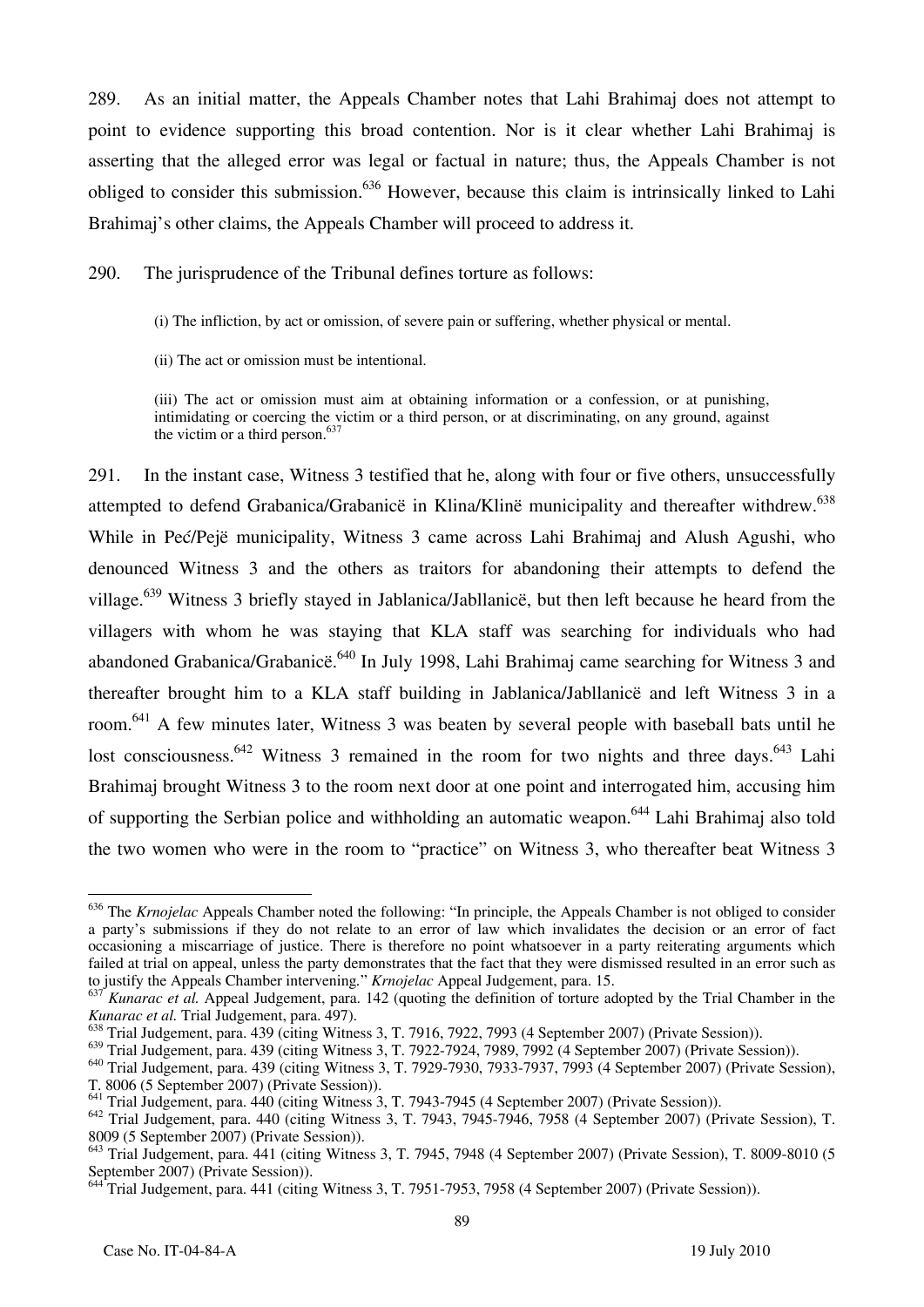with a telescope for five to ten minutes.<sup>645</sup> Lahi Brahimaj also gave his revolver to Witness 3, telling him to kill himself.<sup>646</sup> The other man in the room accused Witness 3 of collaborating with the Serbs, threatening to cut Witness 3's throat.<sup>647</sup>

#### 292. The Trial Chamber found that:

The evidence on the beatings and the interrogation establishes [...] that Lahi Brahimaj brought Witness 3 to a room in the Jablanica/Jabllanicë compound. KLA soldiers or persons affiliated with the KLA shortly afterwards arrived in that room with baseball bats and beat Witness 3. The evidence also establishes that Witness 3 was held in the same room until Lahi Brahimaj took him to another room and interrogated Witness 3 while others beat him. The Trial Chamber finds that Lahi Brahimaj's role in the interrogation establishes his intent, upon Witness 3's arrival at the Jablanica/Jabllanicë compound, to inflict serious physical suffering on Witness 3 for the purposes of punishing him for withholding a weapon and discriminating against him on the basis of his perceived ties to Serbs. For these reasons, the Trial Chamber is convinced beyond a reasonable doubt that Lahi Brahimaj committed the above-mentioned cruel treatment and torture under Count 32.648

The Trial Chamber thus found two motivations for torture: punishment for withholding a weapon and discrimination on account of Witness 3's perceived ties to Serbs. The Appeals Chamber finds that, considering the evidence adduced at trial, the Trial Chamber's findings were reasonable. There is therefore no merit in Lahi Brahimaj's argument that the Prosecution failed to prove that he had the requisite intent for a torture conviction.

293. The Appeals Chamber accordingly dismisses Lahi Brahimaj's argument.

## 2. Whether the Trial Chamber erred in concluding that Lahi Brahimaj intended to discriminate against Witness 3 on the basis of his perceived ties to Serbs

294. Lahi Brahimaj submits that the only allegation that "could have amounted to an 'aim' of the alleged mistreatment and therefore the basis of a conviction for torture was that Witness 3 was a Kosovar Albanian who refused to fight for the KLA."649 According to Lahi Brahimaj, however, the evidence did not demonstrate that Witness 3 refused to fight for the KLA.<sup>650</sup> Lahi Brahimaj claims that the Trial Chamber instead seems to have based the torture conviction on Witness 3's perceived ties to Serbs.<sup>651</sup> In adopting this alternative basis for the torture conviction, Lahi Brahimaj asserts that the Trial Chamber ignored evidence relating to the Kalashnikov rifle that Witness 3 had retained. He further submits that "the only reason Witness 3 was questioned was because he had

 $\overline{\phantom{a}}$ <sup>645</sup> Trial Judgement, para. 441 (citing Witness 3, T. 7953-7954 (4 September 2007) (Private Session)).

<sup>&</sup>lt;sup>646</sup> Trial Judgement, para. 441 (citing Witness 3, T. 7954 (4 September 2007) (Private Session)).

<sup>647</sup> Trial Judgement, para. 441 (citing Witness 3, T. 7955-7956 (4 September 2007) (Private Session)).

<sup>&</sup>lt;sup>648</sup> Trial Judgement, para. 451.

<sup>649</sup> Brahimaj's Appeal Brief, para. 131.

<sup>650</sup> Brahimaj's Appeal Brief, para. 132.

<sup>651</sup> Brahimaj's Appeal Brief, para. 133.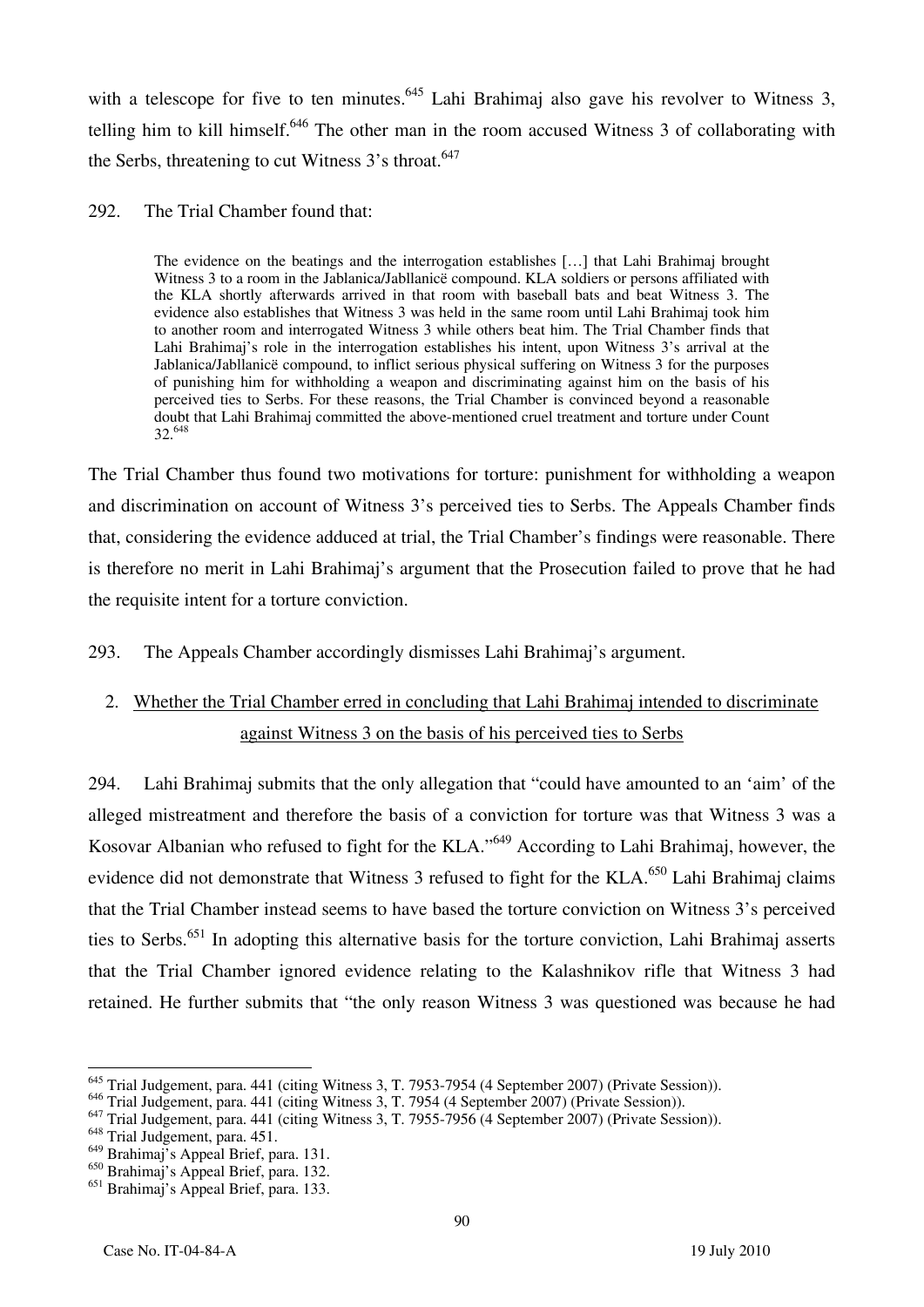been asked to account for a Kalashnikov rifle."<sup>652</sup> Lahi Brahimaj states that "no reasonable Trial Chamber could have concluded that the reason for the mistreatment [of Witness 3] was because of Witness 3's perceived ties to Serbs."<sup>653</sup>

295. In response, the Prosecution claims that the Trial Chamber acted reasonably when it found that Lahi Brahimaj accused Witness 3 and others of being traitors for leaving their positions after their failed attempt to defend Grabanica/Grabanicë against Serbian forces. The Prosecution also points out that Lahi Brahimaj interrogated Witness 3 and accused him of supporting the Serbian police and withholding an automatic weapon.<sup>654</sup> The Prosecution adds that the two reasons for torture—supporting the Serbian police and punishment for withholding an automatic weapon—are intertwined, since Lahi Brahimaj "would not have allowed a valuable weapon to be kept from him by a person whom he considered as a supporter of the Serb police against the Albanian population."655

296. Lahi Brahimaj accused Witness 3 of being a traitor and of collaborating with Serbs. The Trial Judgement explicitly lays out the evidence adduced leading up to the incident during which Witness 3 was detained for two to three days and severely beaten. The Appeals Chamber recalls the evidence on the record specifically relating to a discriminatory motive. When describing his first encounter with Lahi Brahimaj after fleeing the village, Witness 3 stated, "[B]efore going to Gllogjan, Lahi and Alush came and told us that we were traitors, LDK members who were traitors because we had left our positions."656 Witness 3 noted that Lahi Brahimaj was "very nervous, very angry at us for giving up our positions and withdrawing from the village"<sup>657</sup> and "swore at us all the time".<sup>658</sup> Witness 3 also explained that after he fled his village, he had difficulty finding shelter because "it was known around Jabllanice that whoever was giving shelter to the men of Grabanice should return them to the staff, so they could be returned to the village of Grabanice to defend the village."<sup>659</sup>

297. Witness 3 also recounted the details of his detention in the KLA staff building in Jablanica/Jabllanicë. He explained that Lahi Brahimaj brought him to the KLA staff building in a car, took him to a room, and then left.<sup>660</sup> Shortly after, Witness 3 was beaten unconscious with

<sup>652</sup> Brahimaj's Appeal Brief, para. 133.

<sup>653</sup> Brahimaj's Appeal Brief, para. 134.

<sup>&</sup>lt;sup>654</sup> Prosecution's Response Brief, para. 63.

<sup>&</sup>lt;sup>655</sup> Prosecution's Response Brief, para. 63.

 $656$  Witness 3, T. 7923 (4 September 2007) (Private Session).

 $657$  Witness 3, T. 7924 (4 September 2007) (Private Session).

<sup>&</sup>lt;sup>658</sup> Witness 3, T. 7923 (4 September 2007) (Private Session).

<sup>659</sup> *See* Trial Judgement, para. 439; Witness 3, T. 7935 (4 September 2007) (Private Session).

<sup>660</sup> Trial Judgement, para. 440 (citing Witness 3, T. 7943-7945 (4 September 2007) (Private Session)).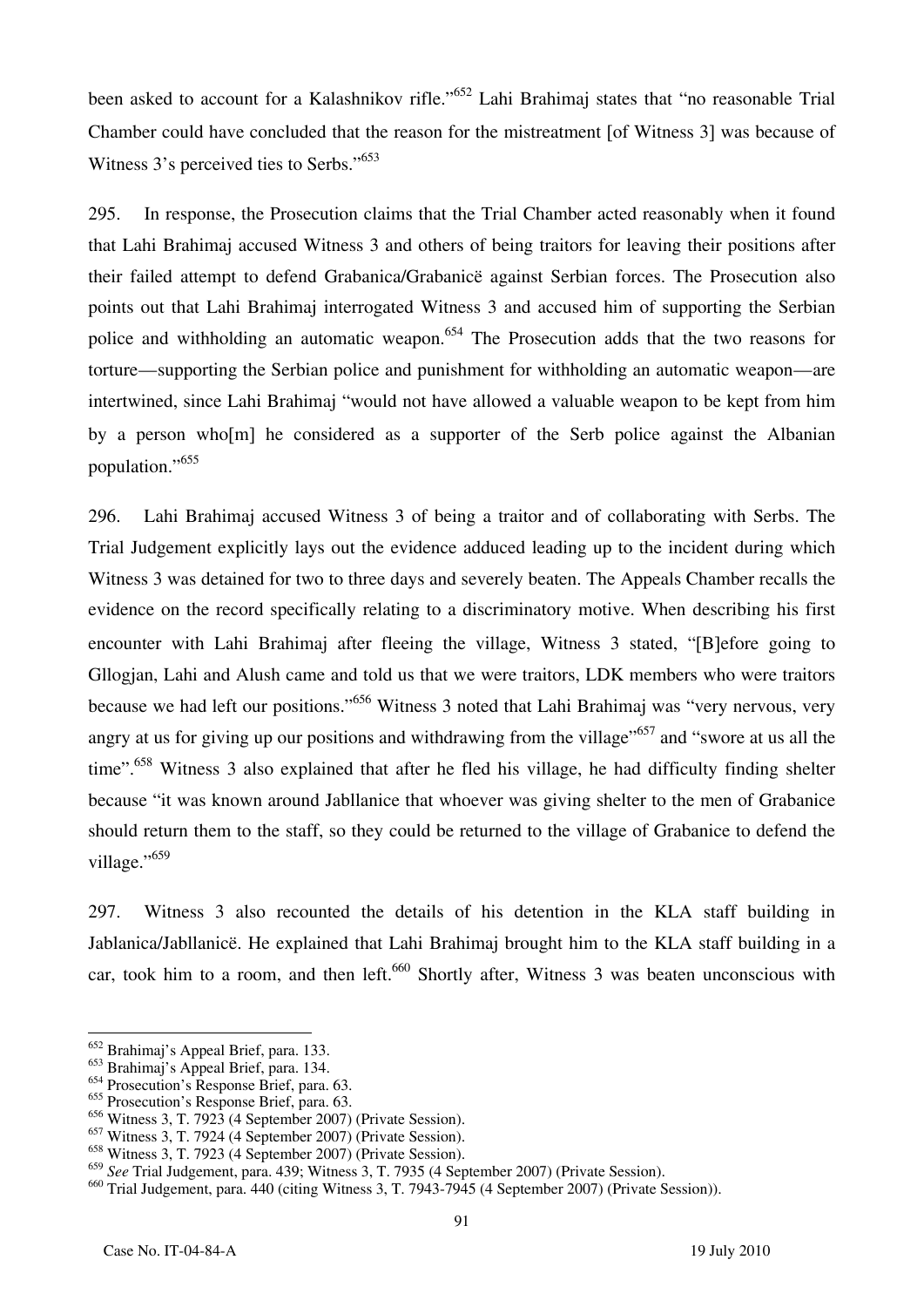baseball bats.<sup>661</sup> Witness 3 was later taken to another room by Lahi Brahimaj, at which point Brahimaj interrogated him and accused him of participating in a rally and supporting the Serb police against the Albanian population.<sup>662</sup>

298. The other individual in the room during the interrogation also accused Witness 3 of collaborating with Serbs, telling Witness 3 to "[a]dmit what [he had] done."<sup>663</sup> He threatened Witness 3 by telling him, "We are going to raise the flag and then when we come back, I will cut your throat and then you have to admit everything."664 This is why Witness 3 decided to attempt an escape.

299. The evidence that was accepted by the Trial Chamber establishes that Lahi Brahimaj exhibited derision and contempt for Witness 3 on account of his perceived ties to Serbs over an extended period of time and throughout a series of incidents. The record consistently demonstrates that Lahi Brahimaj had the motive to mistreat Witness 3, at least in part, because he perceived him to have collaborated with the Serbs. Accordingly, the Appeals Chamber rejects Lahi Brahimaj's contention that no reasonable Trial Chamber could have concluded that the reason for the mistreatment was because of Witness 3's perceived ties to Serbs.

300. The Appeals Chamber accordingly dismisses Lahi Brahimaj's argument.

## 3. Whether the Trial Chamber ignored evidence relating to the Kalashnikov rifle

301. The Appeals Chamber notes at the outset that Lahi Brahimaj's blanket statement that the Trial Chamber "ignore[d] the evidence relating to the Kalashnikov rifle" <sup>665</sup> is at odds with the plain text of the Trial Judgement. The Trial Judgement provides two reasons for its findings on the motivations behind the mistreatment of Witness 3 and the resulting torture conviction, one of those reasons being "the beatings of Witness 3 were aimed at punishing him for withholding a weapon".<sup>666</sup>

302. Lahi Brahimaj claims that "Witness 3 explained in evidence that he was actually accused of having an automatic weapon that he had not surrendered and accepted that after the rifle was returned, Selim Ademi agreed with the KLA on Witness 3's behalf that there were no more

 $\overline{\phantom{a}}$ 661 Trial Judgement, para. 440 (citing Witness 3, T. 7943, 7945-7946, 7948 (4 September 2007) (Private Session), T. 8009 (5 September 2007) (Private Session)).

<sup>662</sup> Witness 3, T. 7951-7952 (4 September 2007) (Private Session).

<sup>663</sup> Witness 3, T. 7955 (4 September 2007) (Private Session).

 $664$  Witness 3, T. 7955 (4 September 2007) (Private Session).

<sup>665</sup> Brahimaj's Appeal Brief, para. 133.

<sup>666</sup> Trial Judgement, para. 447.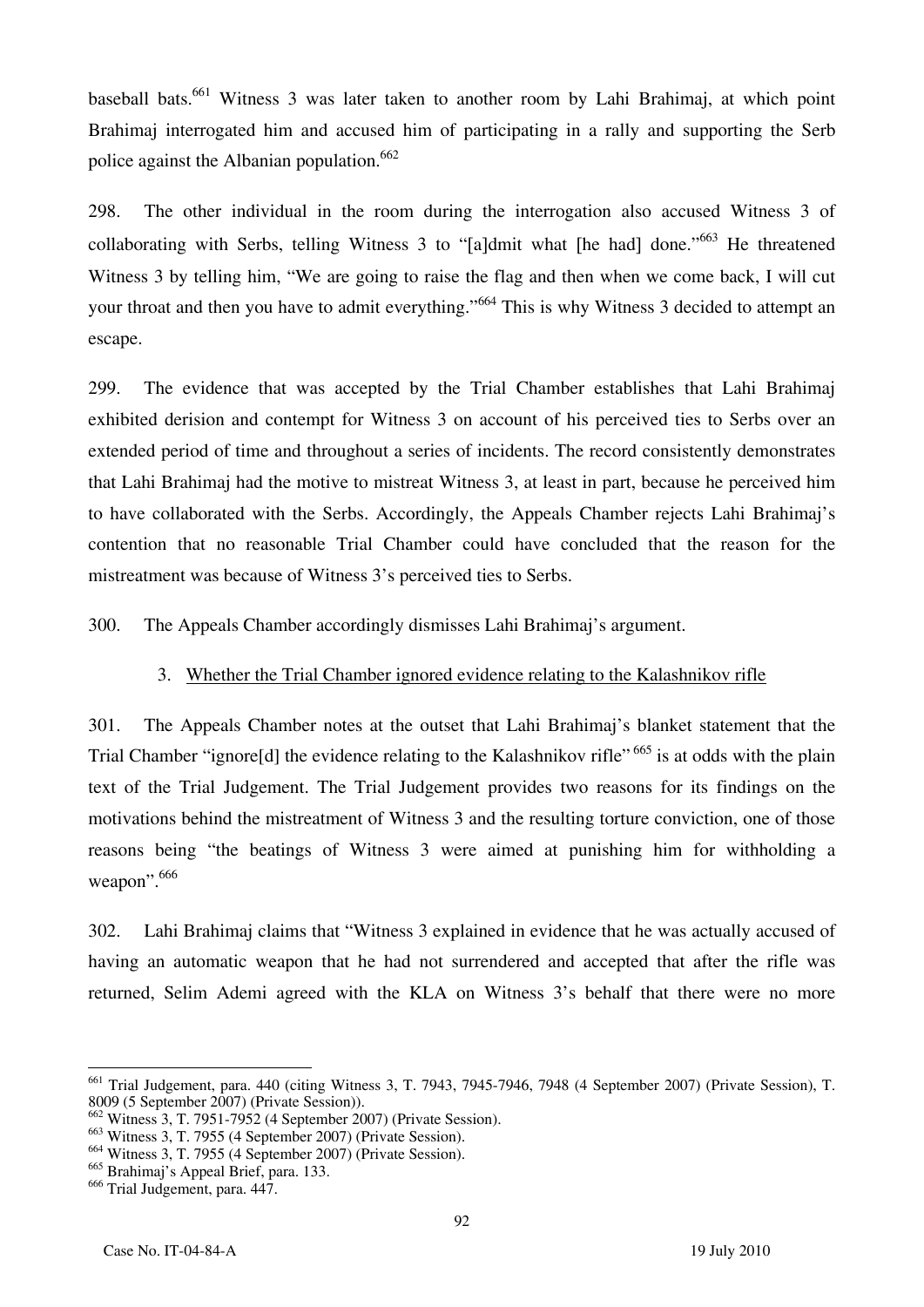outstanding issues." Lahi Brahimaj submits that this evidence indicates that Witness 3 was only questioned because of the Kalashnikov rifle.<sup>667</sup>

303. The Appeals Chamber reiterates that a Trial Chamber "does not necessarily have to refer to the testimony of every witness and to every piece of evidence on the record and failure to do so does not necessarily indicate lack of consideration."668 Nevertheless, the Appeals Chamber will address Lahi Brahimaj's arguments on this point.

304. The evidence that Lahi Brahimaj points to consists of testimony by Witness 3 about a conversation he had after his detention at the KLA staff building in Jablanica/Jabllanicë with an individual called Selim Ademi, who had spoken with Lahi Brahimaj concerning the Kalashnikov rifle. Witness 3 testified that:

Selim Ademi went to have a word with Lahi, to the effect that I was not to have any problems with him any more. And so they agreed that there was no outstanding issues now that the automatic rifle had been returned.<sup>669</sup>

Witness 3 then testified that, soon after, Lahi Brahimaj confronted Witness 3, called him a "traitor", and directed Witness 3 to follow him, holding a gun behind his head.<sup>670</sup> This evidence indicates that when Witness 3 described this statement that there were to be "no outstanding issues", he did not in fact "accept that there were no more outstanding issues." Rather, he was simply describing a conversation in which it was relayed to him that there would be no outstanding issues. Witness 3's description of this conversation was in the context of explaining that, soon after, he was again taken by Lahi Brahimaj, despite the assurances he received from Selim Ademi. In fact, in crossexamination, when asked whether his return of the rifle had resolved the matter, Witness 3 responded, "That's what I thought it should be, but it did not turn out to be that way."<sup>671</sup>

305. Further, the Appeals Chamber does not find that this evidence vitiates the evidence concerning the comments and accusations made by Lahi Brahimaj as regards Witness 3's perceived involvement with Serbs. The Trial Chamber evaluated all of the evidence surrounding Witness 3's detention at the KLA staff building in Jablanica/Jabllanicë, which included the testimony regarding the issue of Witness 3's perceived ties to Serbs as well as testimony on the subject of the Kalashnikov rifle. The Trial Chamber concluded that there were two motives for the torture of Witness 3: punishment for the retention of the rifle and discrimination for alleged ties to the Serbs.

 $\overline{a}$ 667 Brahimaj's Appeal Brief, para. 133.

<sup>668</sup> *Strugar* Appeal Judgement, para. 24.

<sup>669</sup> Witness 3, T. 7960-7961 (4 September 2007) (Private Session).

<sup>670</sup> Witness 3, T. 7961 (4 September 2007) (Private Session).

 $671$  Witness 3, T. 8012 (5 September 2007) (Private Session).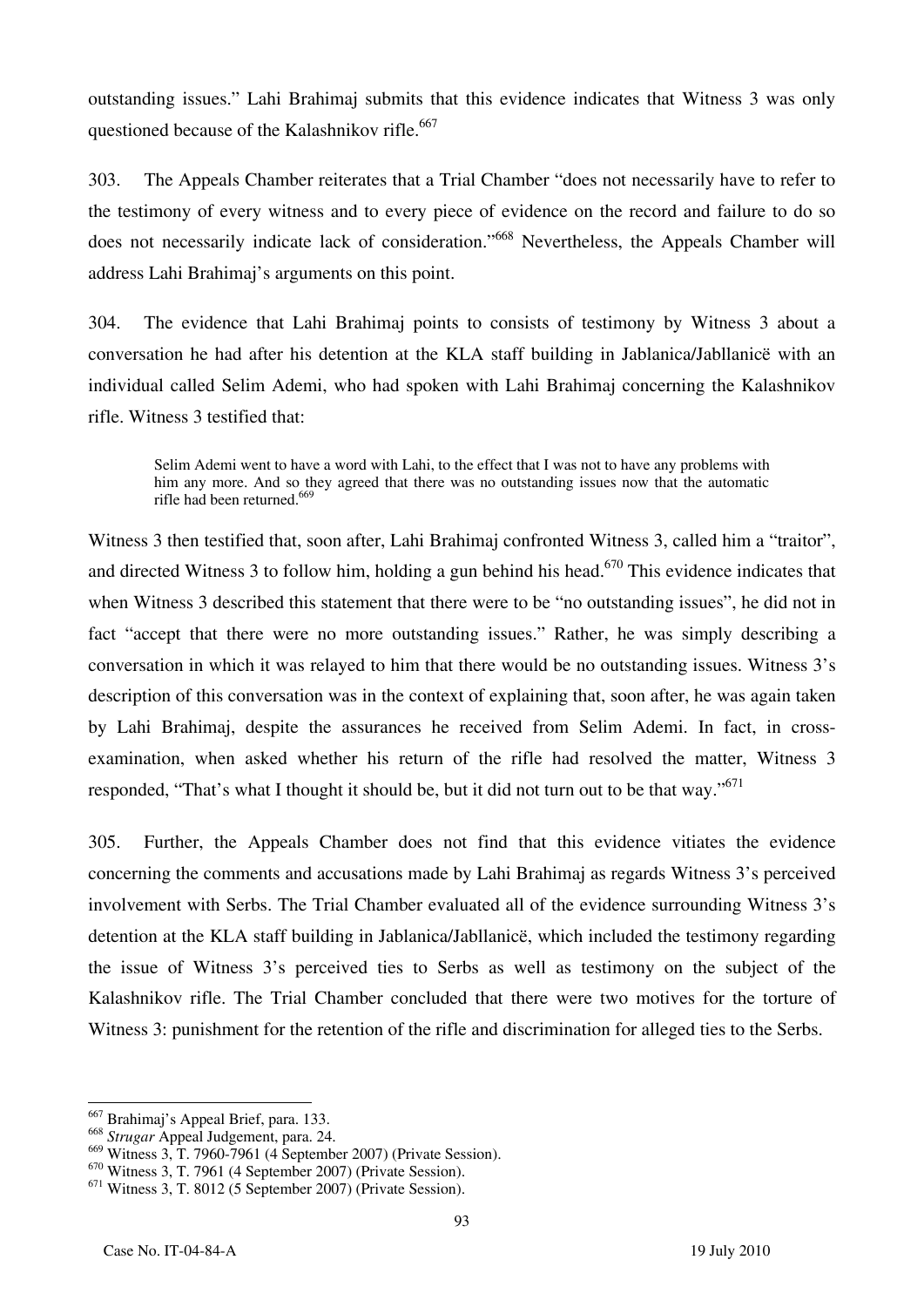306. The Appeals Chamber therefore dismisses Lahi Brahimaj's arguments on this point.

### 4. Whether Lahi Brahimaj had adequate notice of the "alternative basis" for conviction

307. Lahi Brahimaj avers that the Trial Chamber made an error in convicting him of torture when it concluded that the reason for Witness 3's mistreatment was to punish him for withholding a Kalashnikov rifle, because this material fact was not alleged in the Indictment and he therefore did not have adequate notice of this alternative basis of conviction.<sup>672</sup>

308. The Prosecution responds that the two reasons for the torture are intertwined and that Lahi Brahimaj's attempt to separate them is unfounded. The Prosecution also argues that Lahi Brahimaj would not have allowed a valuable weapon to be kept from him by a person whom he considered to be a supporter of the Serb police. As a result, the Prosecution submits that there was no reason to provide Brahimaj with specific notice relating to the "weapon motive".  $673$ 

309. The Appeals Chamber first notes that Lahi Brahimaj mischaracterises the Trial Chamber's findings when he submits that the Trial Chamber convicted him of torture on the sole basis of his intent to punish Witness 3 for withholding the Kalashnikov rifle. The Trial Chamber did not find that torture was committed on the basis of only one motivation, but rather found that there were two motivations—punishment and discrimination. The Trial Chamber's decision to convict Lahi Brahimaj for torture on account of discrimination for Witness 3's perceived ties to Serbs has already been affirmed by the Appeal Chamber. The question before the Appeals Chamber is thus whether the punishment for withholding a weapon is a separate basis on which the Trial Chamber relied for the torture conviction or whether it was "intertwined" with the discrimination motivation. If it is indeed a separate basis, then the Appeals Chamber must determine whether the Trial Chamber erred in law by relying on a material fact that purportedly should have been pleaded in the Indictment.

310. The Appeals Chamber notes that Lahi Brahimaj is correct in his contention that the Indictment does not plead any facts directly related to Witness 3's withholding of the Kalashnikov rifle. The relevant portions of the Indictment allege the following:

On or about 13 July 1998, Witness SST7/03, a Kosovar Albanian who refused to fight for the KLA, was asked by Lahi Brahimaj to accompany him to the Jablanica/Jabllanicë KLA headquarters. Upon his arrival at the KLA Jablanica/Jabllanicë headquarters, Lahi Brahimaj detained him with two other men. KLA soldiers beat SST7/03 until he lost consciousness.<sup>67</sup>

 $\overline{\phantom{a}}$ 672 Brahimaj's Appeal Brief, para. 135.

<sup>673</sup> Prosecution's Response Brief, para. 63.

 $674$  Indictment, para. 103.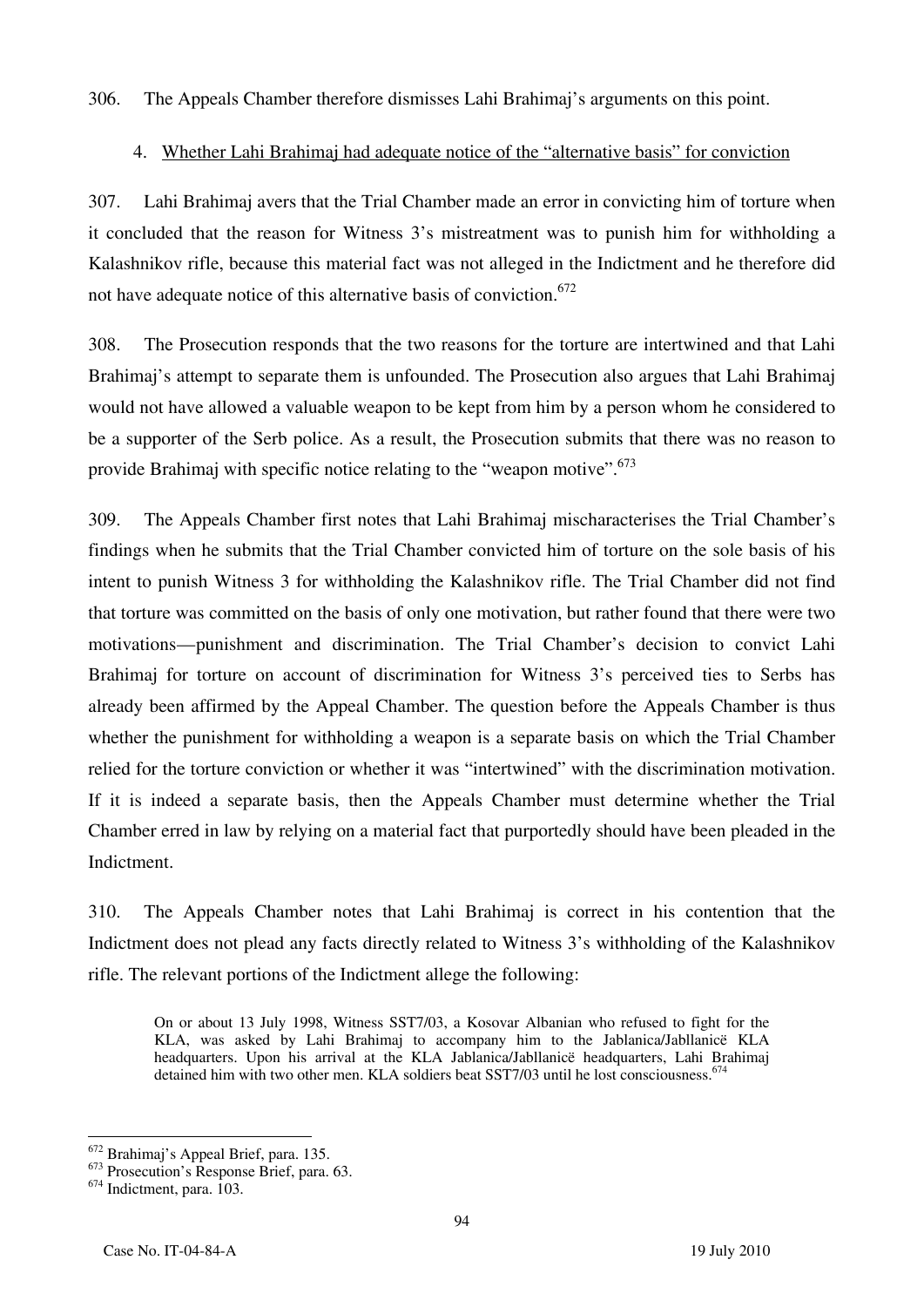On or about 16 July 1998, Witness SST7/03 was taken to an office where Lahi Brahimaj, Idriz Balaj, and two female KLA soldiers were present. Lahi Brahimaj invited the female KLA soldiers to beat Witness SST7/03 which they did using instruments. Lahi Brahimaj and Idriz Balaj encouraged the beating. During the beating Idriz Balaj accused Witness SST7/03 of being a Serbian spy and threatened him. Lahi Brahimaj encouraged Witness SST7/03 to commit suicide. Witness SST7/03 subsequently escaped.<sup>675</sup>

311. The Appeals Chamber does not accept the Prosecution's position that the two motives for the torture of Witness 3 were legally intertwined. The Trial Chamber found that there were two different reasons for the torture—discrimination and punishment. Either reason on its own, if proved, would constitute a sufficient motivation to support a torture conviction. The punishment motive was found only in relation to the withholding of the Kalashnikov rifle, and was treated by the Trial Chamber as legally independent from the discrimination motive, as demonstrated by the Trial Chamber's finding that "Lahi Brahimaj's role in the interrogation establishes his intent … to inflict serious physical suffering on Witness 3 for the purposes of *punishing him* for withholding a weapon and *discriminating against him* on the basis of his perceived ties to Serbs."<sup>676</sup>

312. The Appeals Chamber notes that pursuant to Article 18(4) of the Statute and Rule 47(C) of the Rules, an indictment must set out a concise statement of the facts and the crime or crimes with which the accused is charged. Furthermore, Articles  $21(2)$ ,  $21(4)(a)$ , and  $21(4)(b)$  provide that in the determination of the charges against him, an accused is entitled to a fair hearing, which includes the right to be informed of the nature and cause of the charges against him and to have adequate time and facilities to prepare his defence. The Appeals Chamber has interpreted these provisions as requiring the Prosecution to state the material facts underpinning the charges in the indictment, but not the evidence by which such facts are to be proved.<sup>677</sup> A material fact is "dependent on the nature" of the Prosecution case", although a decisive factor determining the required degree of specificity is "the nature of the alleged criminal conduct charged".<sup>678</sup> A material fact must always be pleaded with sufficient precision so as to provide notice to the accused.<sup>679</sup> Moreover, where a verdict is "critically dependent" upon a fact, that fact is a material fact that must be pleaded in the indictment because its omission would be prejudicial to the fairness of the trial and the accused's opportunity to defend himself.<sup>680</sup>

313. The Appeals Chamber considers that the punishment motive was a material fact relating to the *mens rea* of the accused that the Prosecution was required to plead in the Indictment. However, the Appeals Chamber observes that the Prosecution failed to plead this fact in the Indictment and

 $\overline{a}$ 675 Indictment, para. 105.

<sup>676</sup> Trial Judgement, para. 451 (emphasis added).

<sup>677</sup> *Krnojelac* Appeal Judgement, paras 129-131; *Kupreškić et al.* Appeal Judgement, para. 88.

<sup>678</sup> *Kupreškić et al.* Appeal Judgement, para. 89.

<sup>679</sup> *Muvunyi* Appeal Judgement, para. 18.

<sup>680</sup> *Kupreškić et al.* Appeal Judgement, paras 99, 105.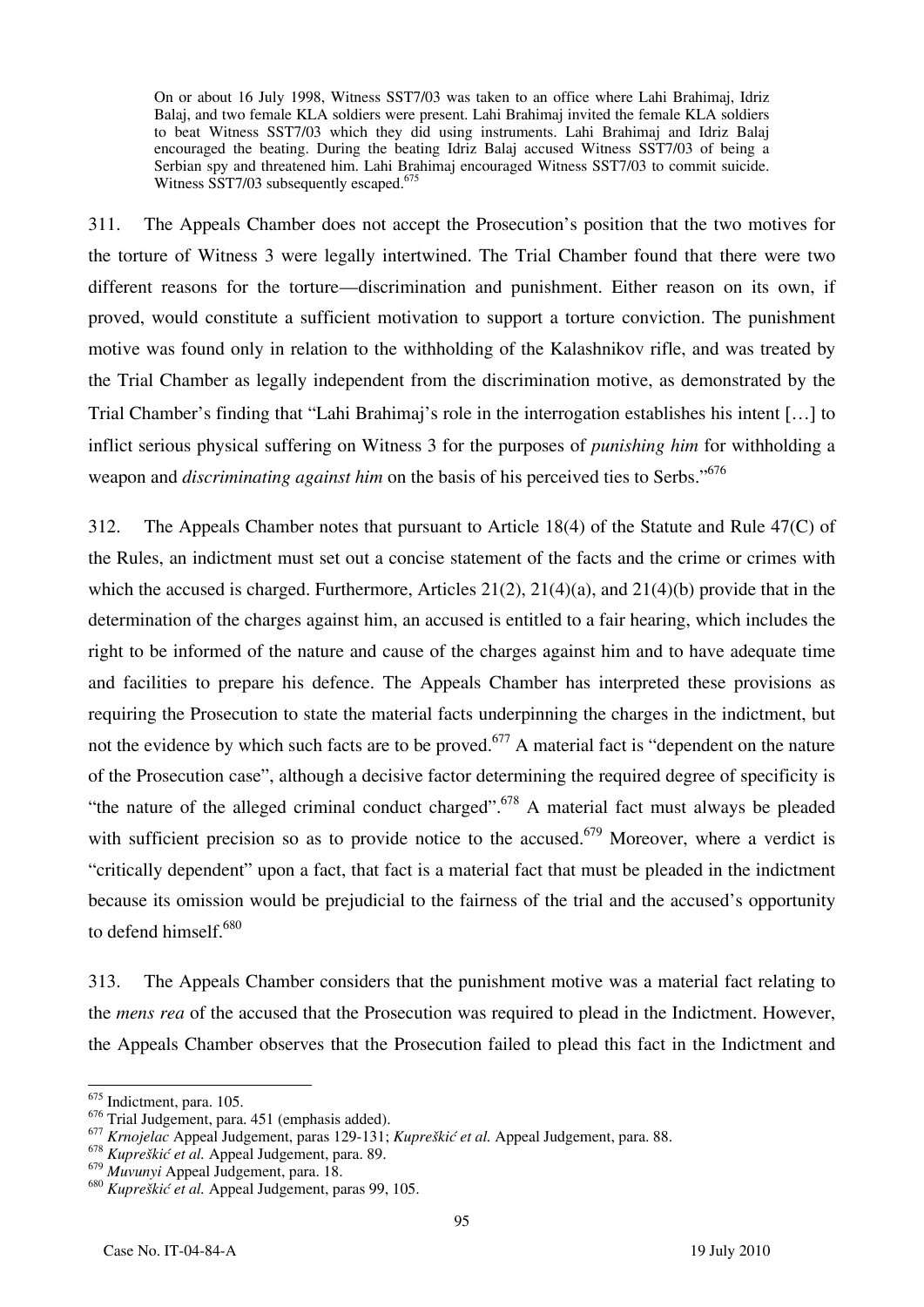that neither the Prosecution's Pre-Trial Brief nor its Final Trial Brief even mentions Witness 3's withholding of the Kalashnikov rifle. Consequently, the Appeals Chamber finds that Lahi Brahimaj was not given proper notice of the alternative basis for his torture conviction and that the Trial Chamber erred in convicting Lahi Brahimaj of torture on this basis.

314. Nevertheless, as noted above, the Trial Chamber based Lahi Brahimaj's conviction for torture not only on the punishment motive but also on the discrimination motive. Given that this separate discrimination ground for torture has been affirmed by the Appeals Chamber, the torture conviction stands.

#### 5. Conclusion

315. The Appeals Chamber therefore grants this ground of appeal in part, insofar as it argues that the Trial Chamber erred in finding that the reason for Witness 3's mistreatment was to punish him for withholding a Kalashnikov rifle and in convicting Lahi Brahimaj on this basis. The Appeals Chamber dismisses this ground of appeal in all other respects and upholds Lahi Brahimaj's conviction for torture under Count 32 of the Indictment. There is therefore no impact upon Lahi Brahimaj's sentence.

#### **F. Appeal Against Sentence (Grounds 10-19)**

316. As stated above, the Appeals Chamber has not construed the Prosecution's Ground of Appeal 1 as a request to quash the convictions of Lahi Brahimaj on Counts 28 and 32, and Lahi Brahimaj will therefore not be re-tried in relation to those two Counts. Moreover, the Appeals Chamber has affirmed Lahi Brahimaj's convictions under Counts 28 and 32. The Appeals Chamber therefore considers that his present grounds of appeal in relation to his sentence must be dealt with in this Judgement.

317. In the event that Lahi Brahimaj is convicted and sentenced on re-trial for additional counts, the Trial Chamber should carefully take into account the fact that he has already been sentenced to six years of imprisonment for Counts 28 and 32.

318. On appeal, Lahi Brahimaj submits that the Trial Chamber made numerous errors in determining this to be an appropriate sentence. $681$ 

319. He claims that the Trial Chamber erred: by finding that his previously held position was an aggravating factor (ground 10); by finding that his position as a member of the KLA General Staff

 $\overline{a}$ <sup>681</sup> Brahimaj's Notice of Appeal, paras 16-26; Brahimaj's Appeal Brief, paras 137-180.8.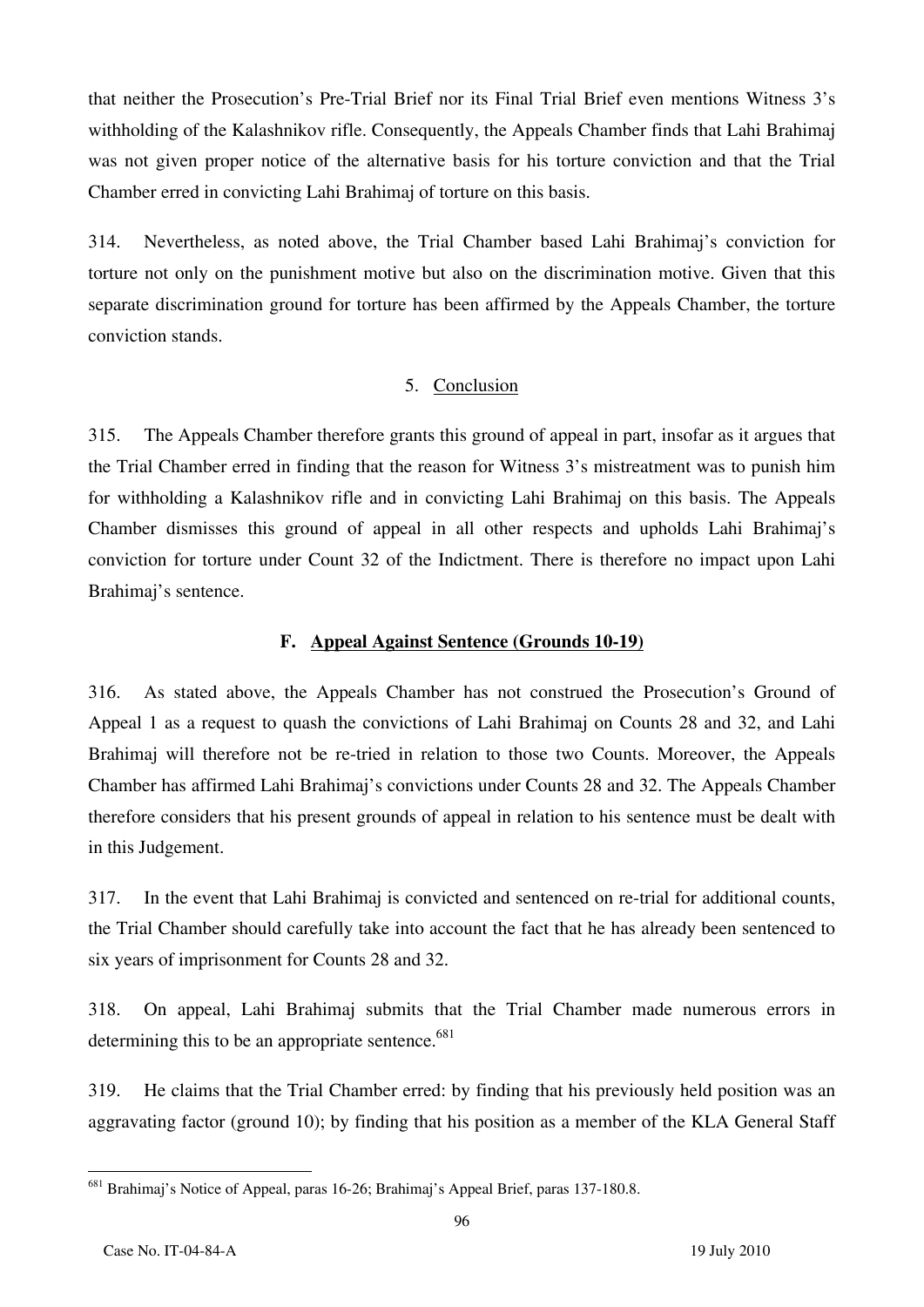was a high-ranking position and an aggravating factor (ground 11); by finding that his previous position of Deputy Commander of the Dukagjin Zone was a high ranking position within the KLA and an aggravating circumstance (ground 12); by finding that his status had an encouraging effect on soldiers to commit crimes (ground 13); by finding that he committed crimes in the presence of lower-ranking soldiers (ground 14); by finding the special vulnerability of Witness 6 and Witness 3 to be aggravating factors (ground 15); by finding the physical trauma "still being felt" by Witness 6 at the time of his testimony to be an aggravating factor (ground 16); by finding that Witness 3 still suffered physical and mental trauma from his torture and cruel treatment at the time of his testimony (ground 17); by finding that Witness 6's fear at learning of the death of Skender Kuqi augmented the fear for his own life and thus was an aggravating factor (ground 18); by failing to exercise its discretion in that the sentence imposed was manifestly excessive in all the circumstances.682

320. The Appeals Chamber takes note of the fact that the Trial Chamber found Lahi Brahimaj guilty of torture as a violation of the laws or customs of war, as charged in Count 28 of the Indictment, and torture and cruel treatment as violations of the laws or customs of war, as charged in Count 32 of the Indictment, $683$  and found him not guilty under all other Counts in the Indictment.<sup>684</sup> The Trial Chamber then sentenced Lahi Brahimaj to a single sentence of six years of imprisonment.<sup>685</sup>

#### 1. Standard of review

321. Appeals against sentence, as in the case of appeals from a trial judgement, are appeals *stricto sensu*; they are of a corrective nature and not trials *de novo*. 686 Trial Chambers are vested with a broad discretion in determining an appropriate sentence.<sup>687</sup> As a general rule, the Appeals Chamber will not revise a sentence unless the Trial Chamber has committed a "discernible error" in exercising its discretion or has failed to follow the applicable law.<sup>688</sup> It is for the party challenging

<sup>682</sup> Brahimaj's Appeal Brief, paras 137-180.

 $683$  Trial Judgement, paras 479-481, 504.

<sup>&</sup>lt;sup>684</sup> Trial Judgement, para. 504.

<sup>&</sup>lt;sup>685</sup> Trial Judgement, paras 501, 505.

<sup>686</sup> *Kraji{nik* Appeal Judgement, para. 734 (citing *Kupreškić et al.* Appeal Judgement, para. 408; *Galić* Appeal Judgement, para. 393; *Bralo* Judgement on Sentencing Appeal, para. 9).

<sup>687</sup> *Kraji{nik* Appeal Judgement, para. 734 (citing *Blagojević and Jokić* Appeal Judgement, para. 321; *Galić* Appeal Judgement, para. 393); *Jokić* Judgement on Sentencing Appeal, para. 8.

<sup>688</sup> *Kraji{nik* Appeal Judgement, para. 734 (citing *Blagojević and Jokić* Appeal Judgement, para. 321; *Bralo* Judgement on Sentencing Appeal, para. 9; *Galić* Appeal Judgement, para. 393).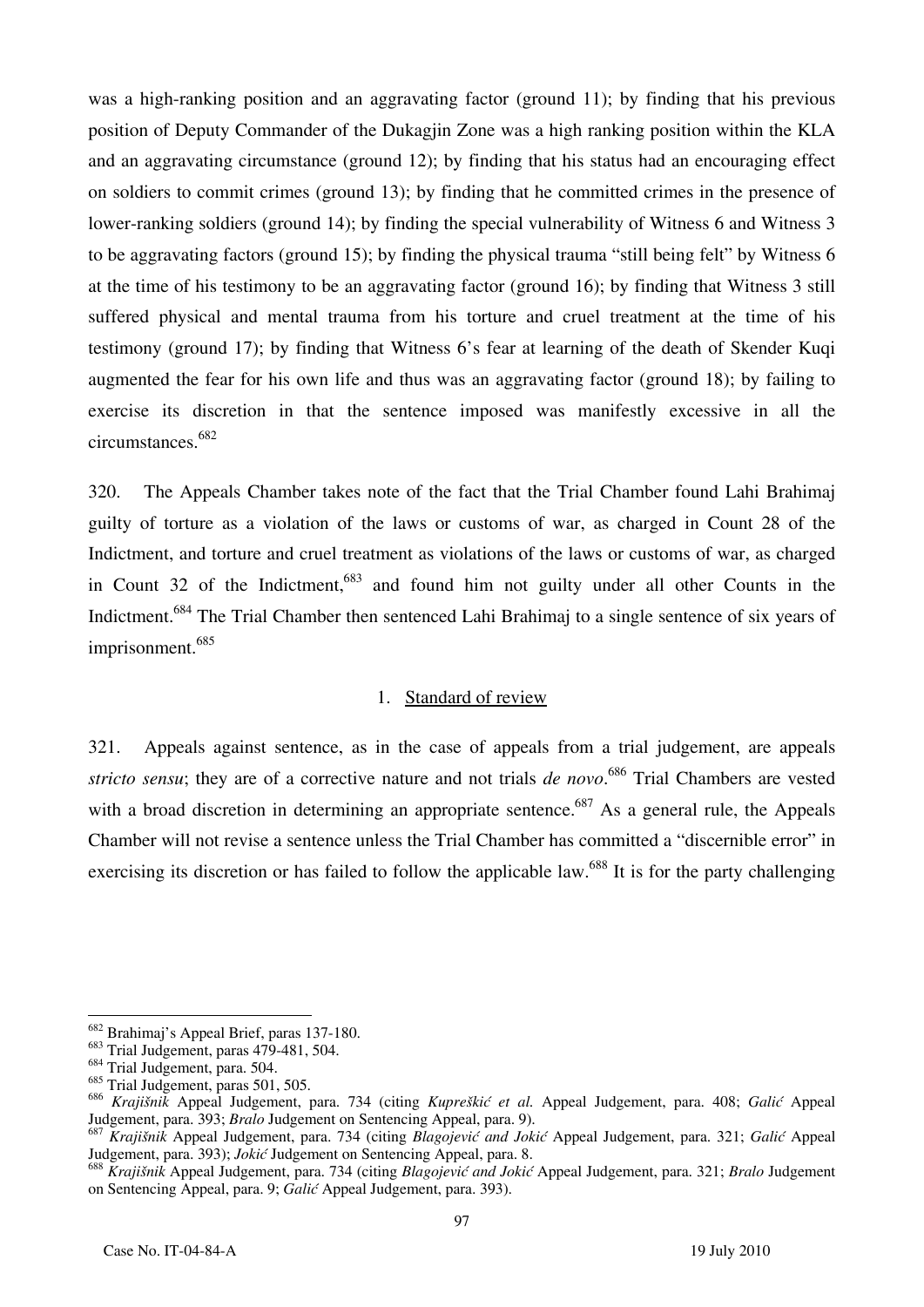the sentence to demonstrate that the Trial Chamber ventured outside its discretionary framework in imposing the sentence.<sup>689</sup>

322. To demonstrate that the Trial Chamber committed a discernible error in exercising its discretion, an appellant is required to show that the Trial Chamber gave weight to extraneous or irrelevant considerations, failed to give weight or sufficient weight to relevant considerations, made a clear error as to the facts upon which it exercised its discretion, or made a decision that was so unreasonable or plainly unjust that the Appeals Chamber is able to infer that the Trial Chamber must have failed to properly exercise its discretion.<sup>690</sup>

#### 2. Alleged error in finding a previously held position to be an aggravating factor (Ground 10)

323. Lahi Brahimaj submits that the Trial Chamber erred when it determined that his previously held position of Deputy Commander of the Dukagjin Operational Staff amounted to an aggravating factor. He argues that, while an accused's role as a commander or superior may amount to an aggravating factor, there is no basis for considering a previously held position to be an aggravating  $factor<sup>691</sup>$ 

324. The Prosecution responds that the Trial Chamber did not err in finding that Lahi Brahimaj's former position as Deputy Commander was an aggravating factor.<sup>692</sup> It argues that Lahi Brahimai misrepresents the Trial Chamber's findings and ignores other relevant findings.693 The Prosecution asserts that, although the Trial Chamber found that Lahi Brahimaj was not a Deputy Commander when most of the crimes were committed, the Trial Chamber also found that he was a member of the KLA General Staff at the relevant time, and took both findings into account when concluding that Lahi Brahimaj held positions of authority.<sup>694</sup> The Prosecution further submits that the Trial Chamber's finding that Lahi Brahimaj "was 'not the Deputy Commander when *most* of the crimes were committed'" indicates that the Trial Chamber considered that Lahi Brahimaj was aware that *some* crimes were committed while he was Deputy Commander, and thus did not find that his previously held position constituted an aggravating factor.<sup>695</sup> Finally, the Prosecution argues that

 $\overline{a}$ <sup>689</sup> *Kraji{nik* Appeal Judgement, para. 734 (citing *Blagojević and Jokić* Appeal Judgement, para. 321; *Galić* Appeal Judgement, para. 393; *Čelebići* Appeal Judgement, para. 725).

<sup>690</sup> *Kraji{nik* Appeal Judgement, para. 735 (citing *Bralo* Judgement on Sentencing Appeal, para. 9; *Galić* Appeal Judgement, para. 394; *M. Nikolić* Judgement on Sentencing Appeal, para. 95; *Babić* Judgement on Sentencing Appeal, para. 44).

 $\frac{691}{10}$  Brahimaj's Appeal Brief, paras 138-139.

 $692$  Prosecution's Response Brief, paras 66, 70.

<sup>693</sup> Prosecution's Response Brief, para. 67.

<sup>&</sup>lt;sup>694</sup> Prosecution's Response Brief, para. 67.

 $695$  Prosecution's Response Brief, para. 68.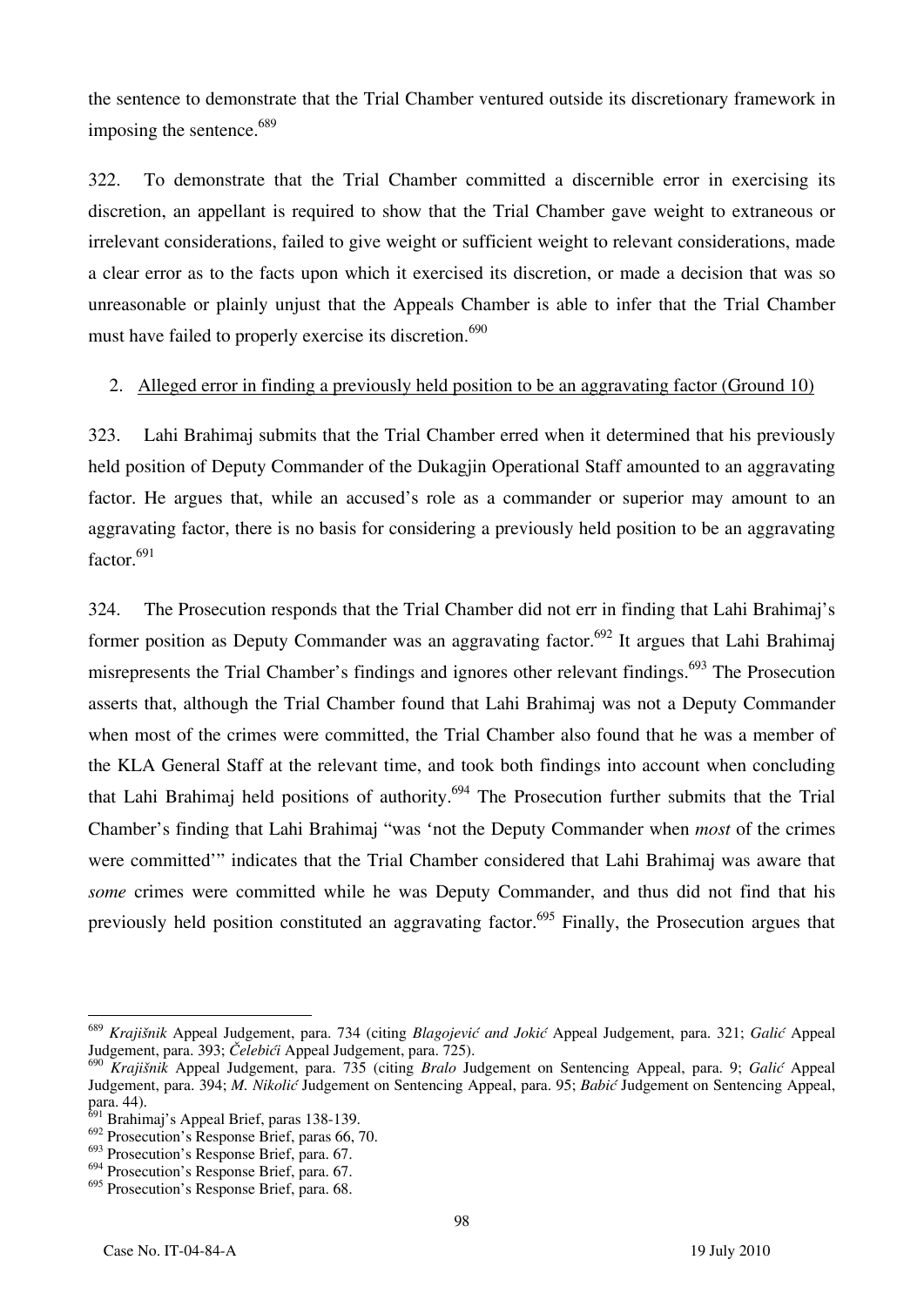Lahi Brahimaj ignores the Trial Chamber's finding that he committed the crimes in the presence of lower-ranking KLA soldiers.<sup>696</sup>

325. In his Reply Brief, Lahi Brahimaj disagrees with the Prosecution that the Trial Chamber's finding that he was "not the Deputy Commander when most of the crimes were committed" means that "the Chamber was aware that Brahimaj committed *some* crimes during his tenure as Deputy Commander".<sup>697</sup> He argues:

[...] there was no evidence that he ever exercised the responsibilities of Deputy Commander or even that he was physically present at Jablanica/Jabllanicë, where the crimes were alleged to have been committed, at any time during the 12 day period between Ramush Haradinaj nominating him to that position on 23 June and then relieving him of it on 5 July as a result of his repeated absence from the Dukagjin Zone.<sup>69</sup>

326. The Appeals Chamber notes that the Trial Chamber first took into account as an aggravating factor the fact that Lahi Brahimaj held high-ranking positions in the KLA: he was a member of the KLA General Staff and was the Deputy Commander of the Dukagjin Operational Staff for some time in June and early July 1998, although he was not the Deputy Commander when most of the crimes were committed.699 The Trial Chamber also took into account the fact that Lahi Brahimaj committed the crimes in the presence of lower-ranking KLA soldiers and was present when other soldiers behaved similarly.<sup>700</sup> Based upon this evidence, the Trial Chamber found that "this cannot" but have had an encouraging effect on the soldiers to commit or continue to commit such crimes. High-ranking officials should be the first to refrain from the commission of crimes in order to prevent others from seeing this behaviour as permissible and imitating it. $"^{701}$ 

327. When the findings of the Trial Chamber are read as a whole, it is clear that the Trial Chamber was analysing the evidence in relation to whether Lahi Brahimaj abused his position of authority. In this regard, the Appeals Chamber recalls that a superior position, in and of itself, does not constitute an aggravating factor; rather, it is the abuse of such position that is considered to be an aggravating factor.<sup>702</sup> The Appeal Chamber is of the view that it was permissible for the Trial Chamber, in determining for sentencing purposes whether Lahi Brahimaj abused his authority, to look to one of his previously held positions of authority, in circumstances where he used the

<sup>&</sup>lt;sup>696</sup> Prosecution's Response Brief, para. 69.

 $697$  Brahimaj's Reply Brief, para. 14 (emphasis in original).

<sup>&</sup>lt;sup>698</sup> Brahimaj's Reply Brief, para. 14 (emphasis in original).<br><sup>699</sup> Trial Judgement, para. 491.

<sup>&</sup>lt;sup>700</sup> Trial Judgement, para. 491.<br><sup>701</sup> Trial Judgement, para. 491.<br><sup>701</sup> See D. Milošević Appeal Judgement, para. 302; *Martić* Appeal Judgement, para. 350; Simba Appeal Judgement, paras 237-241, 284; *Staki}* Appeal Judgement, para. 411 (citing *Kayishema and Ruzindana* Appeal Judgement, paras 358-359; *Babi}* Judgement on Sentencing Appeal, para. 80; *Kamuhanda* Appeal Judgement, para. 347; *Aleksovski*  Appeal Judgement, para. 183; *Ntakirutimana* Appeal Judgement, para. 563; *Krstić* Trial Judgement, para. 709).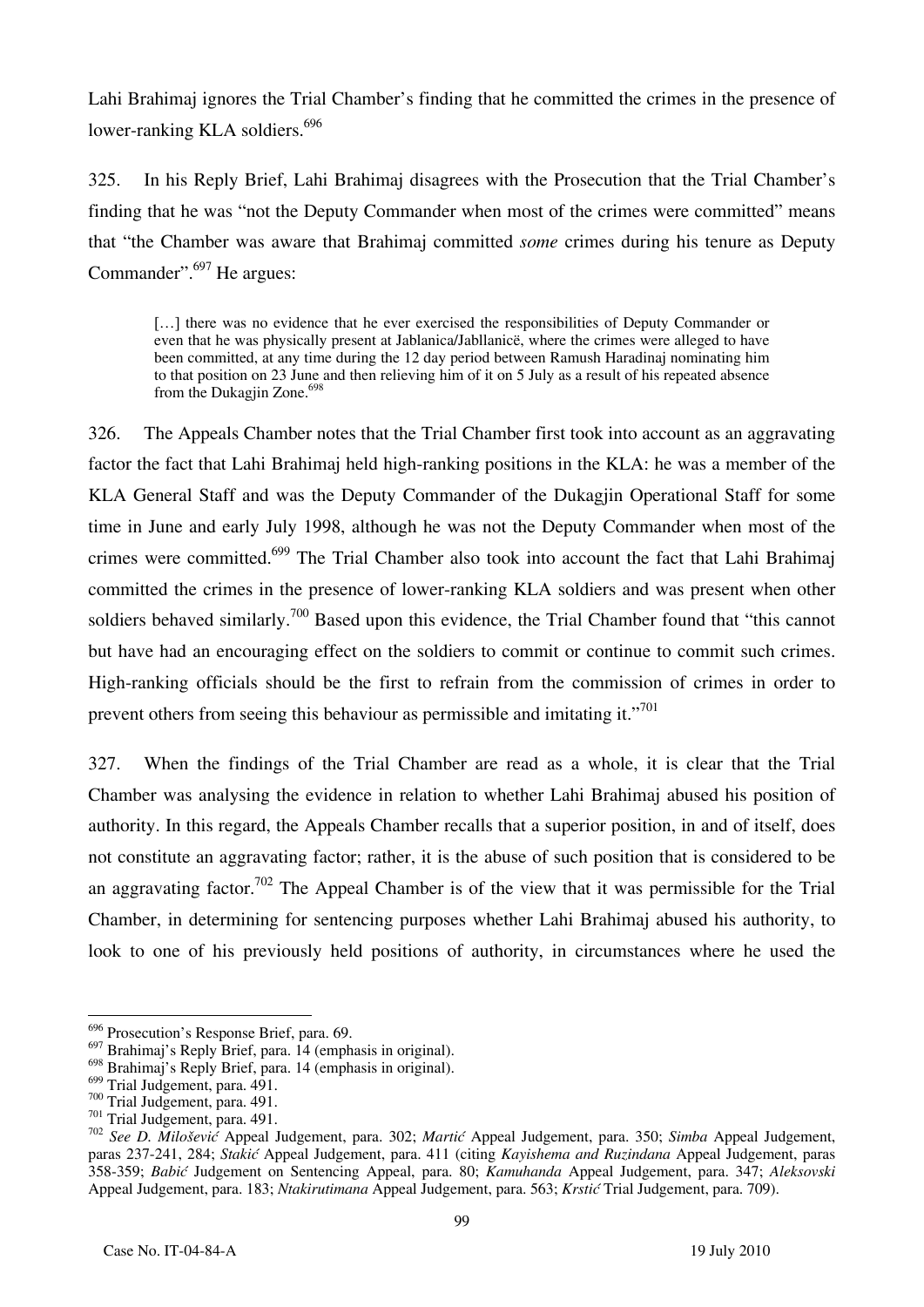influence he derived from such a position to lend encouragement and approval to the commission of crimes.703

328. Consequently, the Appeals Chamber dismisses this ground of appeal.

## 3. Alleged error in finding that Lahi Brahimaj's position in the KLA General Staff was a high ranking position within the KLA and thus an aggravating circumstance (Ground 11)

329. Lahi Brahimaj submits that the Indictment did not allege that he held a high-ranking position in the KLA or that persons who engaged in misconduct were his subordinates.<sup>704</sup> He also asserts that the evidence did not support the Trial Chamber's conclusion that he held a high-ranking position, as it demonstrated that he was a staff officer within the KLA General Staff who was responsible for finances and not "a command officer responsible for training, supervising or disciplining soldiers in the field."<sup>705</sup> He further asserts that the Trial Chamber failed to consider that the General Staff was a clandestine organisation and that few persons in the Dukagjin Zone were aware that he belonged to it.<sup>706</sup>

330. In response, the Prosecution points out that the Indictment did indeed allege that Lahi Brahimaj held high-ranking positions.<sup>707</sup> The Prosecution argues that Lahi Brahimaj has misunderstood the Trial Chamber's findings and the jurisprudence upon which it relied. The Prosecution asserts that the Trial Chamber's findings were informed by the rank of Lahi Brahimaj relative to those present when he committed the crimes, which the Trial Chamber found had an encouraging effect. Moreover, the Prosecution argues that the Trial Chamber "alluded to the fact that Brahimaj's commission of the crimes of cruel treatment and torture in the presence of lowerranking KLA soldiers constituted [...] an abuse of his level of authority" and thus served as an aggravating factor.708

331. The Appeals Chamber considers that it was clearly alleged in the Indictment that Lahi Brahimaj held a high-ranking position in the KLA and that persons who engaged in misconduct were under his authority. In this regard, the Appeals Chamber notes that the Indictment alleged that Lahi Brahimaj was a member of the KLA at all times relevant to the Indictment;<sup>709</sup> ran the KLA detention facility at Jablanica/Jabllanicë Headquarters from at least April 1998 to about

<sup>&</sup>lt;sup>703</sup> See Aleksovski Appeal Judgement, para. 183.

<sup>&</sup>lt;sup>704</sup> Brahimaj's Appeal Brief, paras 140-141.

<sup>705</sup> Brahimaj's Appeal Brief, paras 142-145; *see also* Brahimaj's Reply Brief, para. 15.

<sup>707</sup> Prosecution's Response Brief, para. 70.<br><sup>708</sup> Prosecution's Response Brief, paras 73-74.

<sup>709</sup> Indictment, para. 12.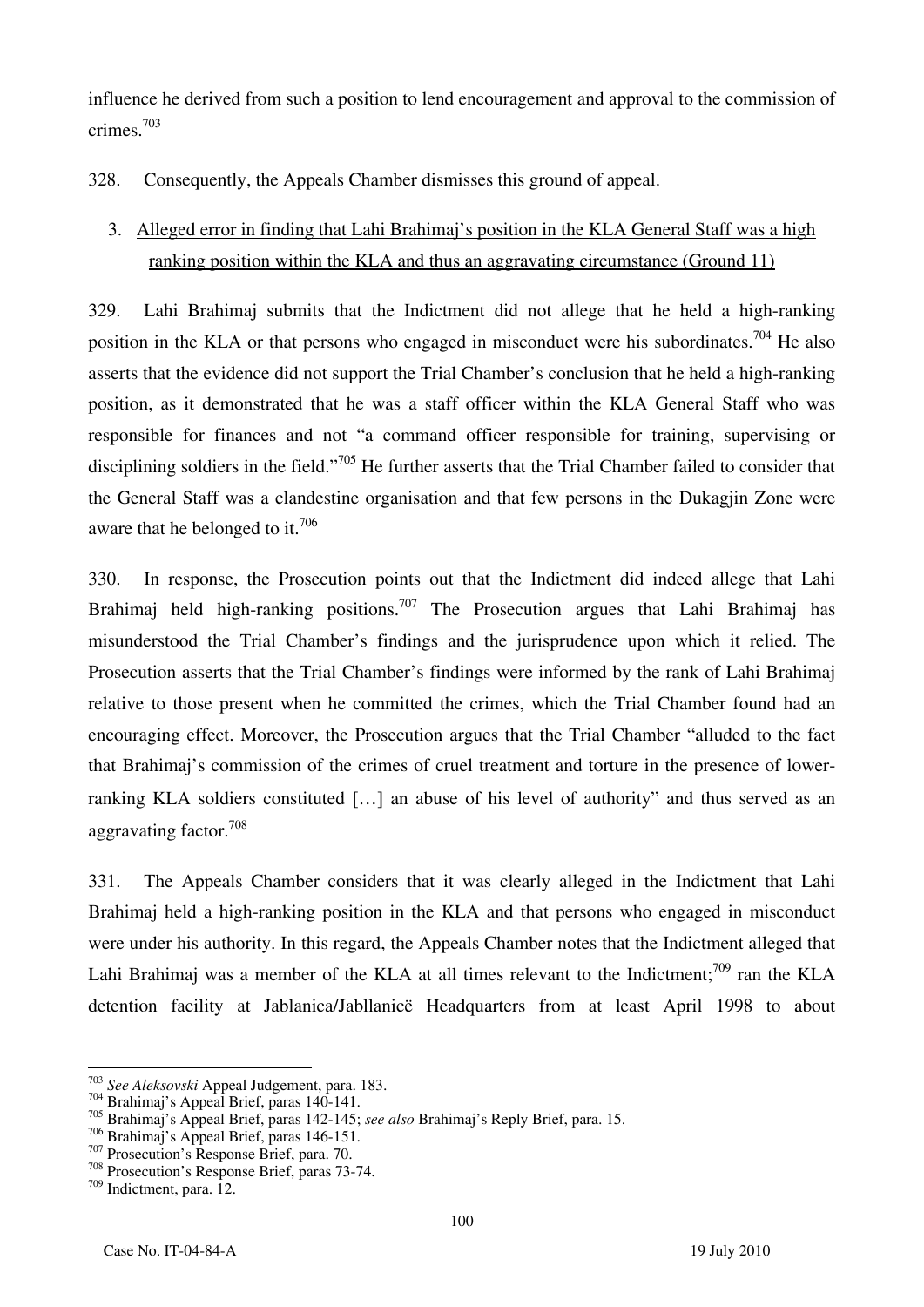5 July 1998;<sup>710</sup> and was appointed Deputy Commander of the Dukagjin Operative Staff from 23 June 1998 until 5 July 1998.711 It also alleges that, when he was removed from the position of Deputy Commander, he continued to serve as "Finance Director of the KLA General Staff".<sup>712</sup> In addition, the Indictment alleged that Lahi Brahimaj condoned and encouraged the criminal conduct of other KLA soldiers, until mid-September 1998, including soldiers at the KLA detention facility at Jablanica/Jabllanicë and "military police and other persons who attacked and otherwise mistreated civilians in the Dukagjin Operational Zone".<sup>713</sup> Lahi Brahimaj's argument that the Indictment did not allege that he held a high-ranking position in the KLA or that persons who engaged in misconduct were under his authority is therefore without merit.

332. The Appeals Chamber also finds that there is ample evidence to support the Trial Chamber's finding that Lahi Brahimaj "held high-ranking positions in the KLA."714 In this regard, the Appeals Chamber notes that Bislim Zyrapi, who was Director of the Operational Department,<sup>715</sup> testified that Lahi Brahimaj was a member of the KLA General Staff and Director of the Finance Department of the KLA General Staff.<sup>716</sup> Bislim Zyrapi also stated that, prior to taking up this position, Lahi Brahimaj was Deputy Commander of the Dukagjin Operational Zone,<sup>717</sup> that in mid-July 1998, Lahi Brahimaj conveyed to him an order from the General Staff to return to Rahovec, and that they went to Rahovec together.<sup>718</sup> Furthermore, Jakup Krasniqi testified that, when he required information about the "Dukagjini Zone" after the fighting had commenced, the first person he would speak to was Lahi Brahimai, who was a member of the General Staff.<sup>719</sup> As regards Lahi Brahimaj's suggestion that his position in the KLA General Staff was not high-ranking because he was a "staff officer" in charge of finances rather than a "command officer",<sup>720</sup> the Appeals Chamber notes that the evidence demonstrated that Lahi Brahimaj was not only a member of the Finance Department of the KLA General Staff, but was its Director.<sup>721</sup> Based upon the above evidence, it was reasonable for the Trial Chamber to conclude that Lahi Brahimaj held a position of authority within the KLA General Staff.

333. In support of his argument that the Trial Chamber failed to consider that the General Staff was a clandestine organisation and that few persons in the Dukagjin Zone were aware that Lahi

<sup>710</sup> Indictment, para. 32.

<sup>&</sup>lt;sup>711</sup> Indictment, para. 12.<br><sup>712</sup> Indictment, para. 12.<br><sup>713</sup> Indictment, paras 12 and 32.<br><sup>714</sup> Trial Judgement, para. 491.

<sup>715</sup> Zyrapi, T. 3208 (23 April 2007) (Open Session).

<sup>716</sup> Zyrapi, T. 3212-3213 (23 April 2007) (Open Session). 717 Zyrapi, T. 3213 (23 April 2007) (Open Session). 718 Zyrapi, T. 3234-3235, 3239 (23 April 2007) (Open Session).

 $719$  Krasniqi, T. 5077-5078 (30 May 2007) (Open Session).<br><sup>720</sup> Brahimaj's Appeal Brief, para. 143.<br><sup>721</sup> Zyrapi, T. 3212-3213 (23 April 2007) (Open Session).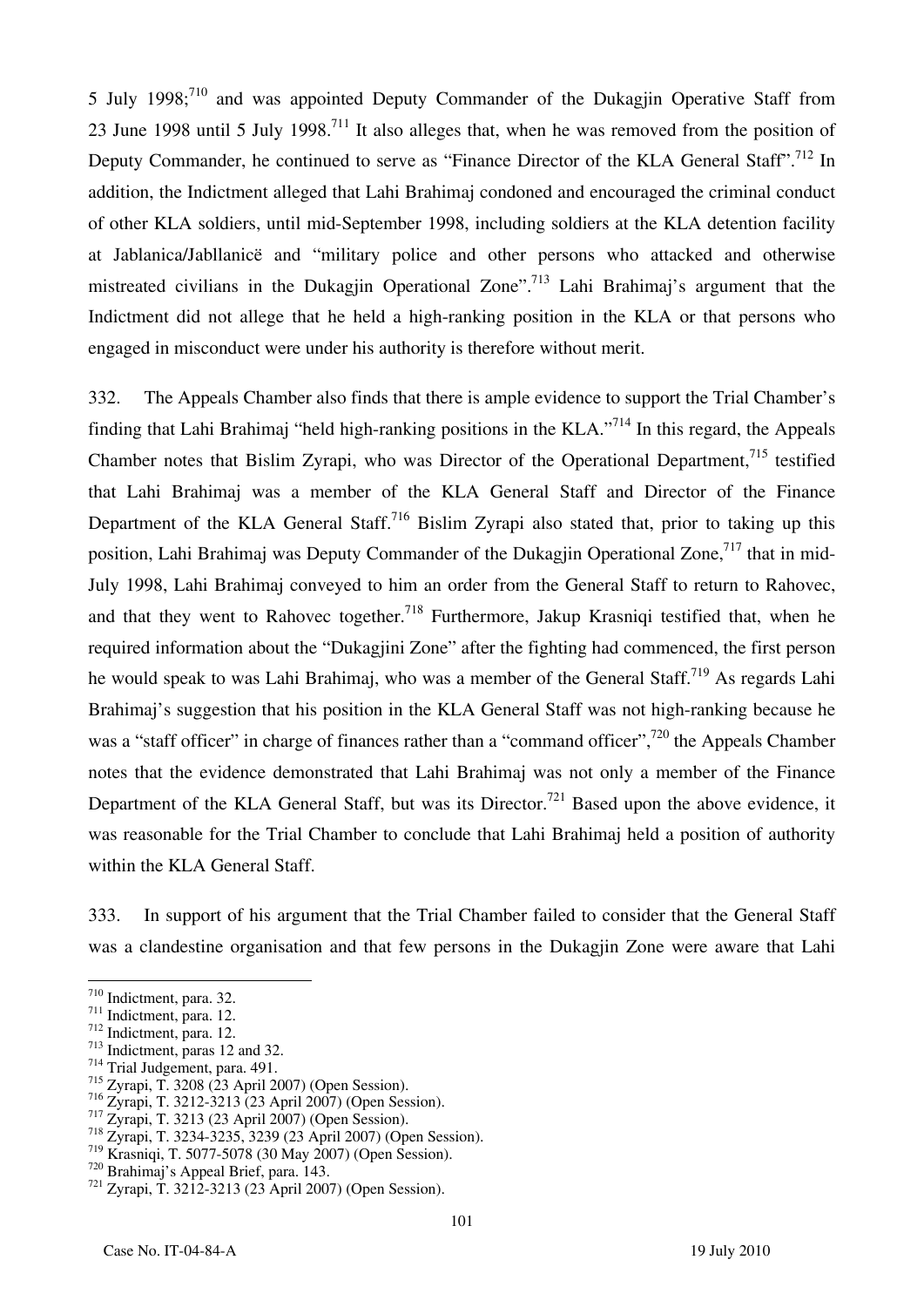Brahimaj belonged to it, Lahi Brahimaj refers to Exhibit P141, which is a record of minutes from a working meeting of the Dukagjin Staff on 23 June 1998. The Appeals Chamber notes that the general topic of the meeting was the organisation of the KLA into "a regular army".<sup>722</sup> In the words of Ramush Haradinaj, "[t]he clandestine method [of the KLA] produced its own results," referring to the fact that the war was not the property of any one group, but rather was "about the liberation of the country by means of [...] a general insurgency."<sup>723</sup> The Appeals Chamber notes that the minutes record that "Agron" stated: "Lahi was the representative of the Central Staff of the Plain of Dukagjin. Perhaps this was a secret. The staff has been in existence from 1993 until now."<sup>724</sup> The minutes also show that several people at the meeting knew Lahi Brahimaj and that it was decided, upon the proposal of Captain Tetaj, that Ramush Haradinaj would be made a Commander and "Lahi" his Deputy.<sup>725</sup> The Appeals Chamber has already found that the Trial Chamber's conclusion that Lahi Brahimaj held a high-ranking position was reasonable. The Appeals Chamber does not consider that whether the KLA operated clandestinely or the number of persons in the Dukagjin Zone who knew Lahi Brahimaj belonged to the KLA is relevant to determining whether Lahi Brahimaj held a high ranking position in the KLA. Thus, the Trial Chamber was not required to consider these factors, and Lahi Brahimaj has demonstrated no error on the part of the Trial Chamber.

334. Consequently, the Appeals Chamber dismisses this ground of appeal.

# 4. Alleged error in finding that Lahi Brahimaj's previous position of Deputy Commander of the Dukagjin Zone was a high ranking position within the KLA and thus an aggravating circumstance (Ground 12)

335. Lahi Brahimaj contends that there was no evidence, other than his formal appointment, that he ever exercised the responsibilities of Deputy Commander of the Dukagjin Zone and that, in fact, there was evidence to the contrary. He further argues that, in finding that he held high-ranking positions, the Trial Chamber did not take into account that he only held the post of Deputy Commander of the Dukagjin Zone for a relatively short period of time.<sup>726</sup>

336. The Prosecution responds to grounds of appeal 11 and 12 together, so its response to ground of appeal 12 can be found in the previous section.<sup>727</sup>

 $722$  P141 (Hand-written minutes of the work meeting, 23 June 1998, held in Jablanica/Jabllanice), pp. 1-2.

 $^{723}$  P141 (Hand-written minutes of the work meeting, 23 June 1998, held in Jablanica/Jabllanicë), p. 1.<br><sup>724</sup> P141 (Hand-written minutes of the work meeting, 23 June 1998, held in Jablanica/Jabllanicë), p. 6.

<sup>725</sup> P141 (Hand-written minutes of the work meeting, 23 June 1998, held in Jablanica/Jabllanicë), p. 7.

<sup>726</sup> Brahimaj's Appeal Brief, paras 152-154. *See also* Brahimaj's Reply Brief, para. 14. 727 Prosecution's Response Brief, paras 73-74.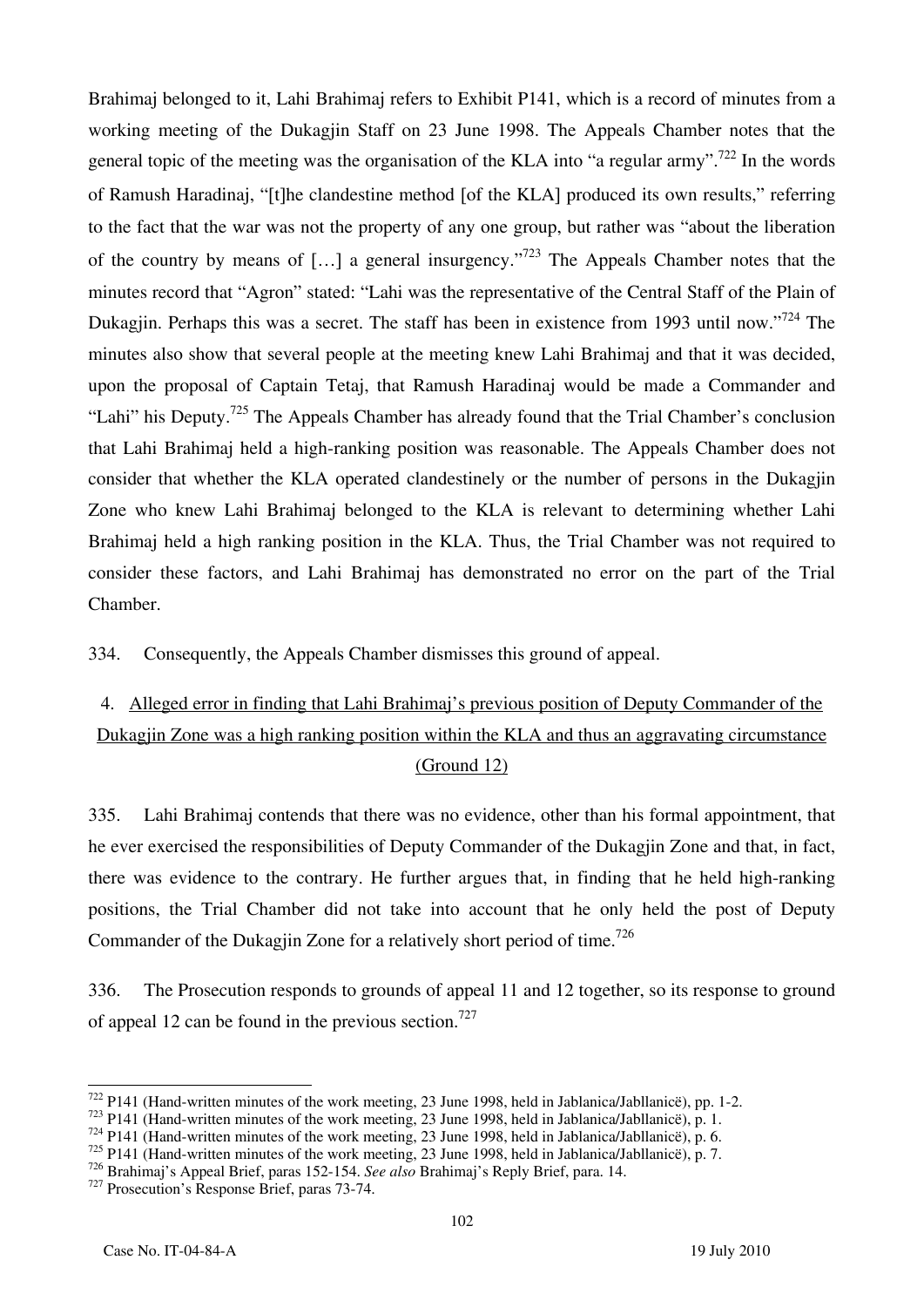337. Lahi Brahimaj cites Exhibit P161 in support of his argument that there was evidence to contradict the finding that he ever exercised the responsibilities of Deputy Commander of the Dukagjin Operational Staff. Exhibit P161 is a letter of reprimand from Ramush Haradinaj addressed to "Lahi Brahimaj, Deputy Commander of the Operational Headquarters of the Plain of Dukagjinit", dated 4 July 1998. The letter states:

- Following our request for a working meeting that, due to your absence from the zone of responsibility to which you belong, failed to take place twice in a row, we address to you this reprimand from us, requesting you to carry out your work faithfully.
- We ask for this behaviour not to be repeated.<sup>728</sup>

Lahi Brahimaj was discharged the following day.<sup>729</sup> Although the Trial Chamber did not discuss Exhibit P161 in the Trial Judgement, the Appeals Chamber finds that Exhibit P161 does not support Lahi Brahimaj's proposition that he never exercised the responsibilities of Deputy Commander. To the contrary, Exhibit P161 demonstrates that (a) Lahi Brahimaj exercised responsibility as Deputy Commander, given that he was required to attend a working meeting in his capacity of Deputy Commander; (b) was reprimanded for failing to attend the meeting; and (c) was called upon by Ramush Haradinaj to faithfully continue carrying out his responsibilities as Deputy Commander. The Appeals Chamber therefore finds that the evidence showing that Lahi Brahimaj was reprimanded for his absence from his zone of responsibility and then discharged the next day does not render the Trial Chamber's finding unreasonable.

338. Regarding Lahi Brahimaj's argument that the Trial Chamber did not take into account the fact that he only held his position for a short amount of time, the Appeals Chamber notes the Trial Chamber's finding that Lahi Brahimaj was the Deputy Commander of the Dukagjin Operational Staff "for some time in June and early July 1998", although he was not the Deputy Commander when most of the crimes were committed.<sup>730</sup> In drawing this conclusion, the Trial Chamber considered the evidence of Rrustem Tetaj that Lahi Brahimaj was appointed Deputy Commander at a meeting held on 23 June 1998 in Lahi Brahimaj's house and the evidence of Jakup Krasniqi that Lahi Brahimaj was a member of the General Staff in July 1998.<sup>731</sup> The Appeals Chamber therefore concludes that, contrary to Lahi Brahimaj's contention, the Trial Chamber explicitly considered the

 $\overline{a}$ 728 P161 (Reprimand signed by Ramush Haradinaj to Lahi Brahimaj, Deputy Commander of Dukagjin region for leaving his AOR without permission and for his failure to arrange a work meeting twice, 4 July 1998).

<sup>729</sup> P168 (Order signed by Ramush Haradinaj of dismissal of Lahi Brahimaj and appointment of Nazmi Brahimaj as Deputy Commander of Dukagjin Plain Operative Staff, 5 July 1998).<br><sup>730</sup> Trial Judgement, para. 491.

<sup>730</sup> Trial Judgement, para. 491. 731 *See* Trial Judgement, para. 491, fn. 2442.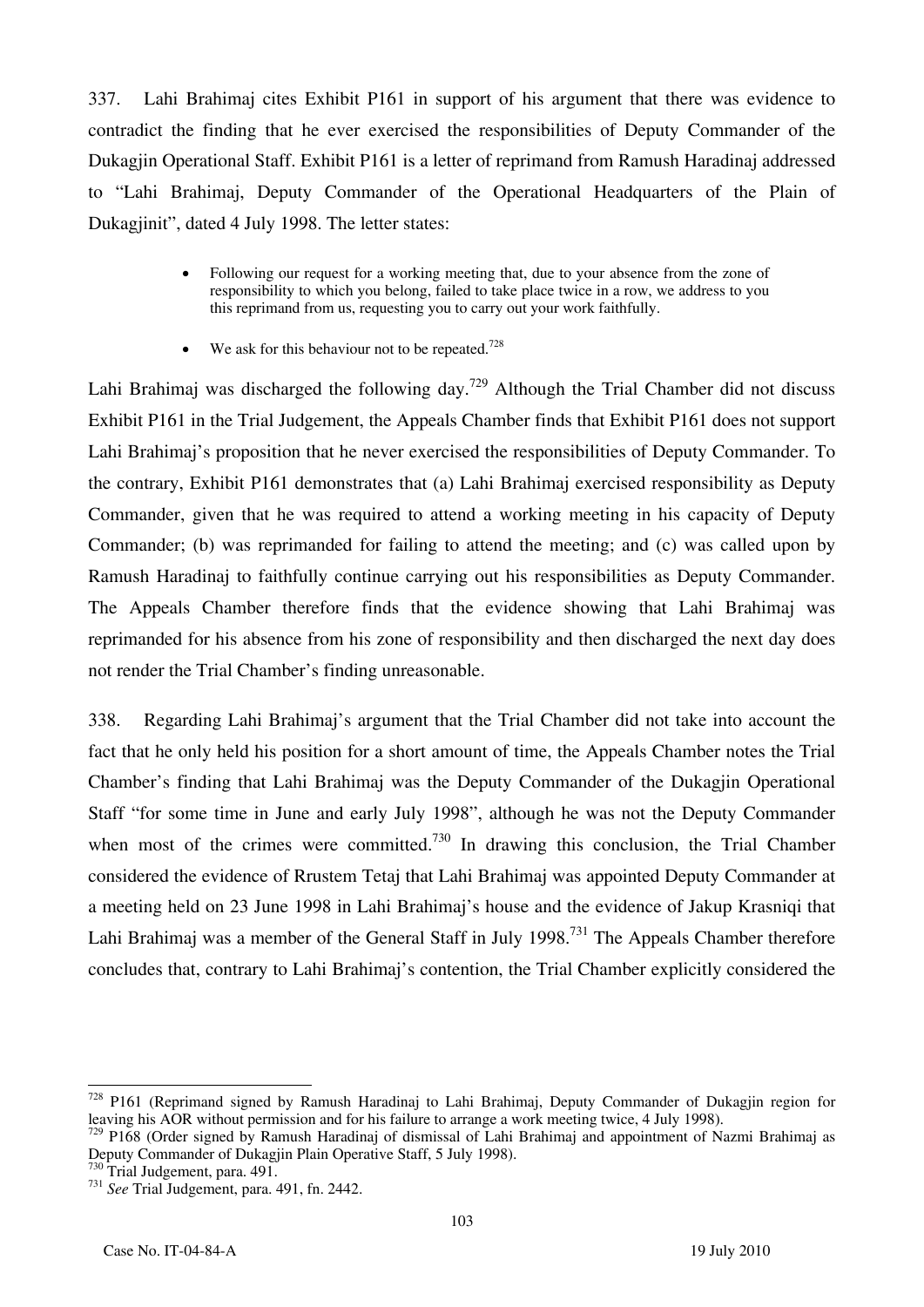duration of time that Lahi Brahimaj held the position of Deputy Commander of the Dukagjin Operational Staff, as well as the nature of his position.732

339. The Appeals Chamber consequently dismisses this ground of appeal.

## 5. Alleged error in finding that Lahi Brahimaj encouraged soldiers to commit crimes (Ground 13)

340. Lahi Brahimaj submits that the Trial Chamber erred in concluding that his "status" had an encouraging effect on soldiers to commit crimes, because the evidence did not show that Lahi Brahimaj held a position of commander at the times of the offences or that any other individuals who may have been present were aware or thought that he held a position as a commander. He also argues that, if the Trial Chamber intended to find that any high-ranking command position that he previously held caused soldiers to commit crimes, there was no evidence to this effect and any such finding would amount to speculation.<sup>733</sup>

341. The Prosecution responds that Lahi Brahimaj's argument should be dismissed, as it challenges a finding on which the final conclusion of the Trial Chamber does not rely. The Prosecution argues that the purported finding of the Trial Chamber that Brahimaj's commission of crimes in the presence of lower-ranking soldiers cannot but have had an encouraging effect on their own commission of crimes can be regarded as the Trial Chamber's explanation for its previous finding that Lahi Brahimaj "committed the crimes in the presence of lower-ranking KLA soldiers and was present when other soldiers behaved similarly."<sup>734</sup>

342. The Appeals Chamber again recalls the findings of the Trial Chamber:

The Trial Chamber also exercises its discretion in this respect because Brahimaj committed the crimes in the presence of lower ranking KLA soldiers and was present when other soldiers behaved similarly. The Trial Chamber finds that this cannot but have had an encouraging effect on the soldiers to commit or continue to commit such crimes. High-ranking officials should be the first to refrain from the commission of crimes in order to prevent others from seeing this behaviour as permissible and imitating it.<sup>735</sup>

The Appeals Chamber has already found that the Trial Chamber's conclusion that Lahi Brahimaj held a high-ranking position was reasonable. The argument made by Lahi Brahimaj is that the Trial Chamber erred in finding this to be an aggravating factor because it had not been established that crimes were committed at the time he held a command position. The Appeals Chamber recalls that the Trial Chamber held that Lahi Brahimaj, for some time in June and early July 1998, was Deputy

<sup>732</sup> Trial Judgement, para. 491.

<sup>733</sup> Brahimaj's Appeal Brief, para. 157.<br><sup>734</sup> Prosecution's Response, para. 75.

<sup>735</sup> Trial Judgement, para. 491.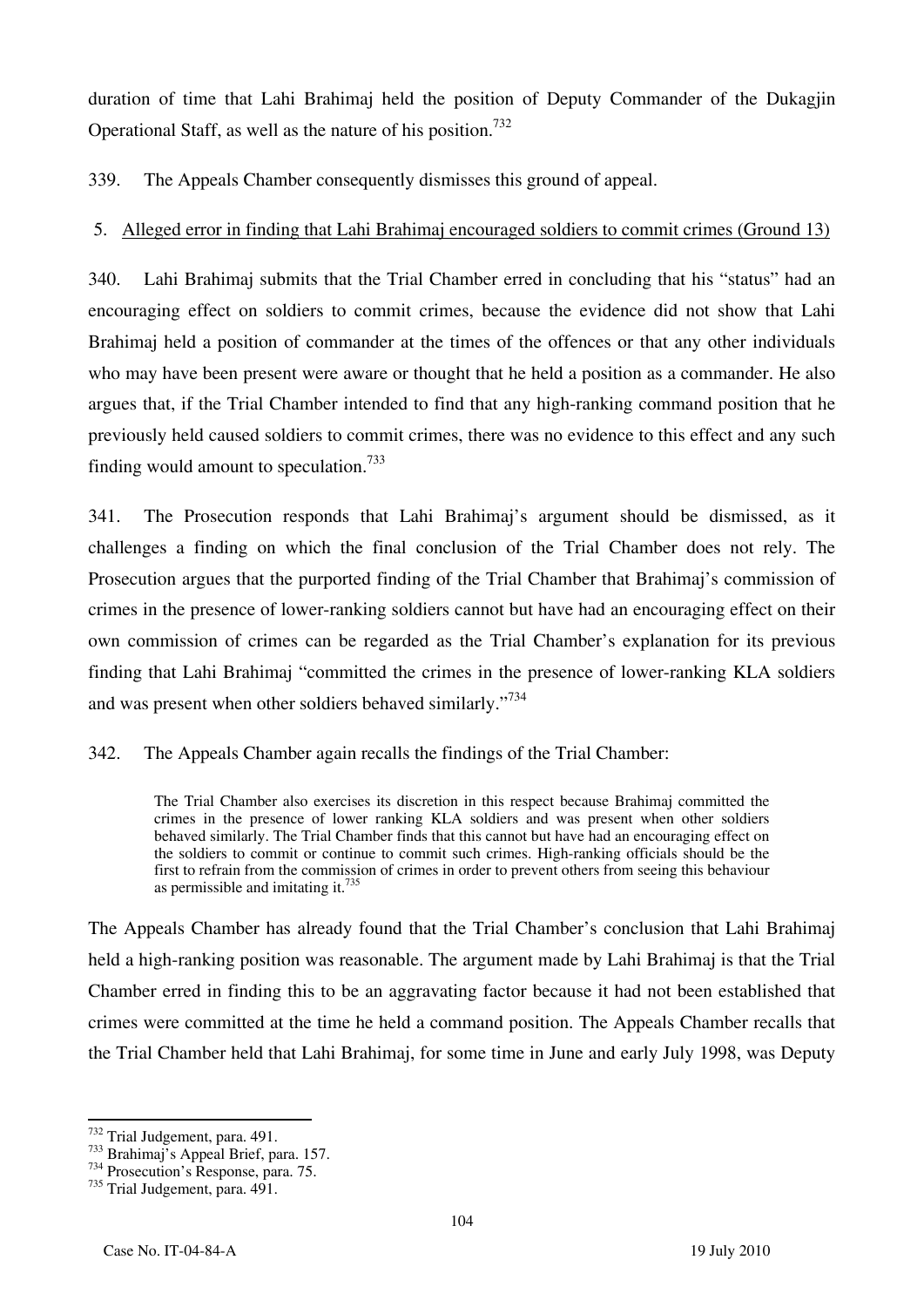Commander of the Dukagjin Operational Staff.<sup>736</sup> The crimes against Witness 6 were committed on 13-14 June; he was held for about four weeks and was released on 25 July.<sup>737</sup> The crimes against Witness 3 were committed in early to mid-July during a period of three days. Witness 3 then escaped; and, ten days later, Lahi Brahimaj committed more crimes against him.<sup>738</sup> Based upon the fact that Lahi Brahimaj was a member of the KLA General Staff and was Deputy Commander of the Dukagjin Operational Staff for some time in June and early July 1998, the Trial Chamber held that, although he was not the Deputy Commander when most of the crimes were committed, he should still receive an aggravated sentence.<sup>739</sup> The Appeals Chamber notes that Lahi Brahimaj committed the crimes against Witness 6 during the time period when he was Deputy Commander. In respect of Witness 3, some of the crimes were committed during a time period substantially overlapping with the period when he was Deputy Commander, with more crimes being committed ten days later. Consequently, the Trial Chamber's conclusion was reasonable.

343. Accordingly, the Appeals Chamber dismisses this ground of appeal.

# 6. Alleged error in finding that crimes were committed in the presence of lower-ranking soldiers (Ground 14)

344. Lahi Brahimaj submits that the Trial Chamber erred when it concluded that he committed crimes in the presence of lower-ranking officers. He argues that there was no evidence of the presence of lower-ranking soldiers when the crimes against Witness 3 and Witness 6 were committed.740 Lahi Brahimaj also argues that the Indictment did not allege that he committed offences in the presence of lower-ranking soldiers.<sup>741</sup>

345. The Prosecution responds that Lahi Brahimaj misrepresents the Trial Chamber's findings. It argues that a reading of the Trial Judgement shows the presence of lower ranking-soldiers when Lahi Brahimaj committed crimes against both Witness 3 and Witness  $6.742$ 

346. The Appeals Chamber has already held in ground of appeal 11 that the Indictment adequately pleaded that Lahi Brahimaj held a high-ranking position in the KLA and that persons who engaged in misconduct were under his authority.

 $\overline{a}$ 

 $^{736}$  Trial Judgement, para. 491.<br> $^{737}$  Trial Judgement, paras 382-384, 391-395.<br> $^{738}$  Trial Judgement, paras 440, 443-451.

<sup>&</sup>lt;sup>738</sup> Trial Judgement, paras 440, 443-451.<br><sup>739</sup> Trial Judgement, para. 491.<br><sup>740</sup> Brahimaj's Appeal Brief, paras 159-164.<br><sup>741</sup> Brahimaj's Appeal Brief, para. 160.<br><sup>742</sup> Prosecution's Response Brief, paras 76-83.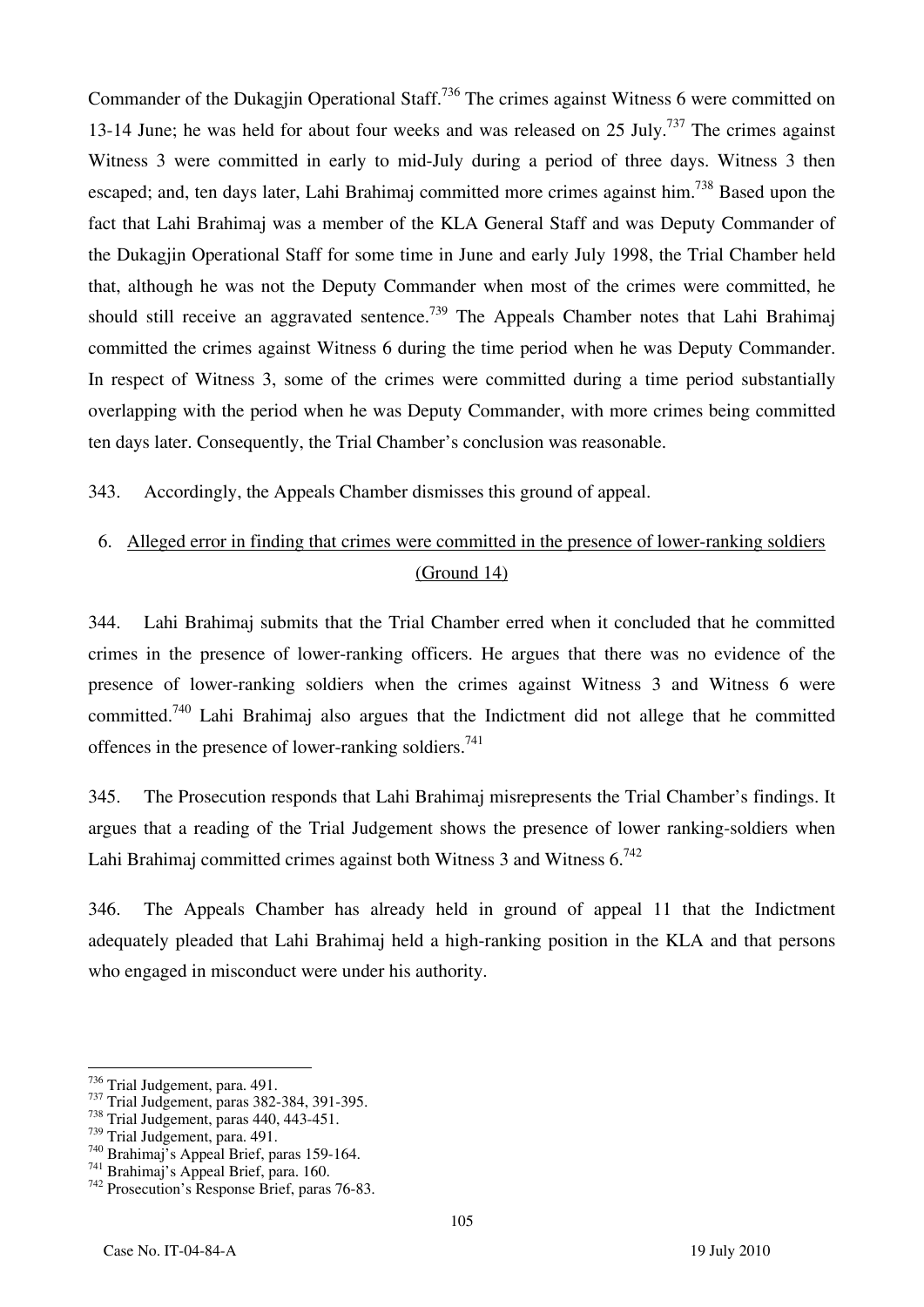347. The Appeals Chamber has confirmed the Trial Chamber's finding that Lahi Brahimaj held high-ranking positions in the KLA. In addition, the Trial Chamber found that, during Witness 3's detention, Lahi Brahimaj brought him to his room in the KLA staff building in Jablanica/Jabllanicë.<sup>743</sup> Two women and another man were present in the room, all of them wearing black uniforms.<sup>744</sup> Lahi Brahimai and the other man had the "PU" (military police) insignia on their sleeves.<sup>745</sup> Lahi Brahimaj interrogated Witness 3, accused him of supporting the Serbian police,<sup>746</sup> and told the women to "practice" on Witness 3, which they did by beating Witness 3 on his hands for five to ten minutes with a telescope.<sup>747</sup> Lahi Brahimaj then handed his revolver to Witness 3 and told him to kill himself.<sup>748</sup> Witness 3 took the revolver and laughed. One of the women then took the revolver and returned it to Lahi Brahimaj.<sup>749</sup> Witness 6 testified that, on his second day at the Jablanica/Jabllanicë compound (14 June 1998), he was moved to a room in a four-room, one-storey red-brick house in the middle of the yard.<sup>750</sup> He was detained there for the rest of his time in Jablanica/Jabllanicë.<sup>751</sup> Witness 6 testified that Lahi and Nazmi Brahimaj beat him in this room with their fists and baseball bats and were sometimes present when others beat him.<sup>752</sup>

348. The Appeals Chamber is of the view that the evidence shows that Lahi Brahimaj was clearly in control of the mistreatment of Witnesses 3 and 6, whether he was beating them himself, being assisted by others, or directing the actions of others. Based upon this evidence, as well as the evidence that Lahi Brahimaj was a high-ranking official in the KLA, it was reasonable for the Trial Chamber to conclude that the KLA soldiers who were present when Lahi Brahimaj committed crimes or who committed crimes in his presence were lower-ranking than Lahi Brahimaj.

349. Consequently, the Appeals Chamber dismisses this ground of appeal.

#### 7. Alleged error in relation to the special vulnerability of Witnesses 3 and 6 (Ground 15)

350. Lahi Brahimaj submits that the Trial Chamber erred in law and fact in finding that Witness 3 and Witness 6 were especially vulnerable and that this vulnerability constituted an aggravating

 $\overline{a}$ 743 Trial Judgement, paras 440-441 (citing Witness 3, T. 7951, 7958 (4 September 2007) (Private Session); P914 (Photograph on which Witness 3 marked his escape route and Lahi Brahimaj's room)).

<sup>&</sup>lt;sup>44</sup> Trial Judgement, para. 441 (citing Witness 3, T. 7952 (4 September 2007) (Private Session)).

<sup>745</sup> Trial Judgement, para. 441 (citing Witness 3, T. 8020 (5 September 2007) (Private Session)).<br><sup>746</sup> Trial Judgement, para. 441 (citing Witness 3, T. 7952-7953 (4 September 2007) (Private Session)).

 $^{747}$  Trial Judgement, para. 441 (citing Witness 3, T. 7953-7954 (4 September 2007) (Private Session)).<br><sup>748</sup> Trial Judgement, para. 441 (citing Witness 3, T. 7954 (4 September 2007) (Private Session)).

<sup>749</sup> Trial Judgement, para. 441 (citing Witness 3, T. 7954-7955 (4 September 2007) (Private Session)).

<sup>750</sup> Witness 6, T. 5204-5205, 5216 (1 June 2007) (Open Session), T. 5316, 5324 (4 June 2007) (Open Session); P332 (Photo of Jablanica/Jabllanicë compound).

 $751$  Witness 6, T. 5205, 5213, 5216 (1 June 2007) (Open Session), T. 5316-5317, 5325, 5347 (4 June 2007) (Open Session).

<sup>752</sup> Witness 6, T. 5205, 5208-5209, 5213, 5216, 5219-5221 (1 June 2007) (Open Session), T. 5316-5317, 5325, 5347, 5372-5373 (4 June 2007) (Open Session).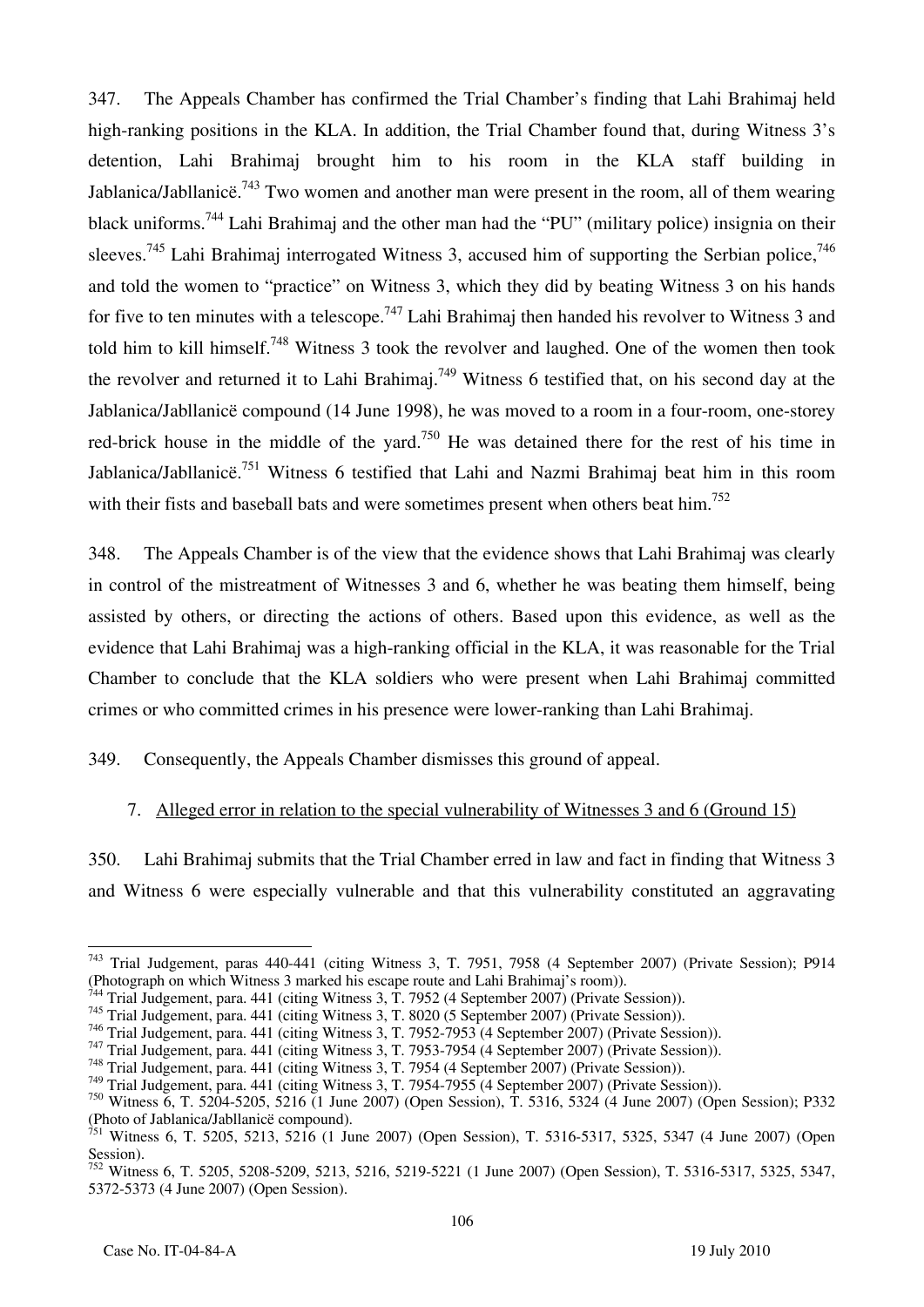factor.<sup>753</sup> Lahi Brahimaj argues that Witnesses 3 and 6 were both of Albanian origin, male, previously armed, and were visited at the barracks by family members and villagers who knew they were there. Lahi Brahimaj also points out that Witness 3 was a combatant who had previously fought with the KLA. He therefore submits that their "vulnerability" was "extremely limited" and that they were in a "very different category from the vulnerability of victims" in cases referred to in the Trial Judgement, such as *Kunarac et al.*, where women and girls under the age of 18 were raped.<sup>754</sup> Lahi Brahimaj also notes that he was not convicted for the offence of imprisonment.<sup>755</sup>

351. The Prosecution responds that Lahi Brahimaj has failed to show that no reasonable Trial Chamber would have found that these detained and disarmed men were particularly vulnerable at the time the crimes were committed.756

352. The Appeals Chamber notes that the Trial Chamber took the vulnerability of Witness 3 and Witness 6 into account when it assessed the gravity of the offences rather than as an aggravating factor. The Trial Chamber considered the special vulnerability of the witnesses who were held in confinement, stating that "[t]hey were not only deprived of their liberty but also detained under such conditions that left them at the complete mercy of their captors in Jablanica/Jabllanice."<sup>757</sup> The Trial Chamber then concluded that "the vulnerability of the victims and the physical and mental trauma suffered by them" were "factors [that made] up the gravity of the offence and the totality of the conduct in this case."758 Lahi Brahimaj's argument that this was taken into account by the Trial Chamber as an aggravating factor therefore reflects an incorrect reading of the Trial Judgement.

353. Consequently, the Appeals Chamber dismisses this ground of appeal.

# 8. Alleged error in finding that Witness 3 and Witness 6 still felt physical trauma at the time of their testimony (Grounds 16 and 17)

354. Lahi Brahimaj submits that the Trial Chamber erred when it concluded that Witness 3 and Witness 6 were still suffering physical and mental trauma at the time of their testimony and that such trauma constituted an aggravating factor.<sup>759</sup> Lahi Brahimaj argues that, "[a]lthough the Trial Chamber noted that Witness 6 gave evidence of chronic pain all over his body and an inability to perform physical work, the evidence did not support his story".<sup>760</sup> He asserts that the only physical

 $\overline{a}$ 753 Brahimaj's Appeal Brief, para. 165; Brahimaj's Notice of Appeal, para. 21.

<sup>754</sup> Brahimaj's Appeal Brief, para. 166.

<sup>755</sup> Brahimaj's Appeal Brief, para. 167.

<sup>756</sup> Prosecution's Response Brief, paras 84-85.

<sup>757</sup> Trial Judgement, para. 492 (internal citations omitted).

<sup>758</sup> Trial Judgement, para. 493.

<sup>759</sup> Brahimaj's Appeal Brief, paras 172-174.

<sup>760</sup> Brahimaj's Appeal Brief, para. 168.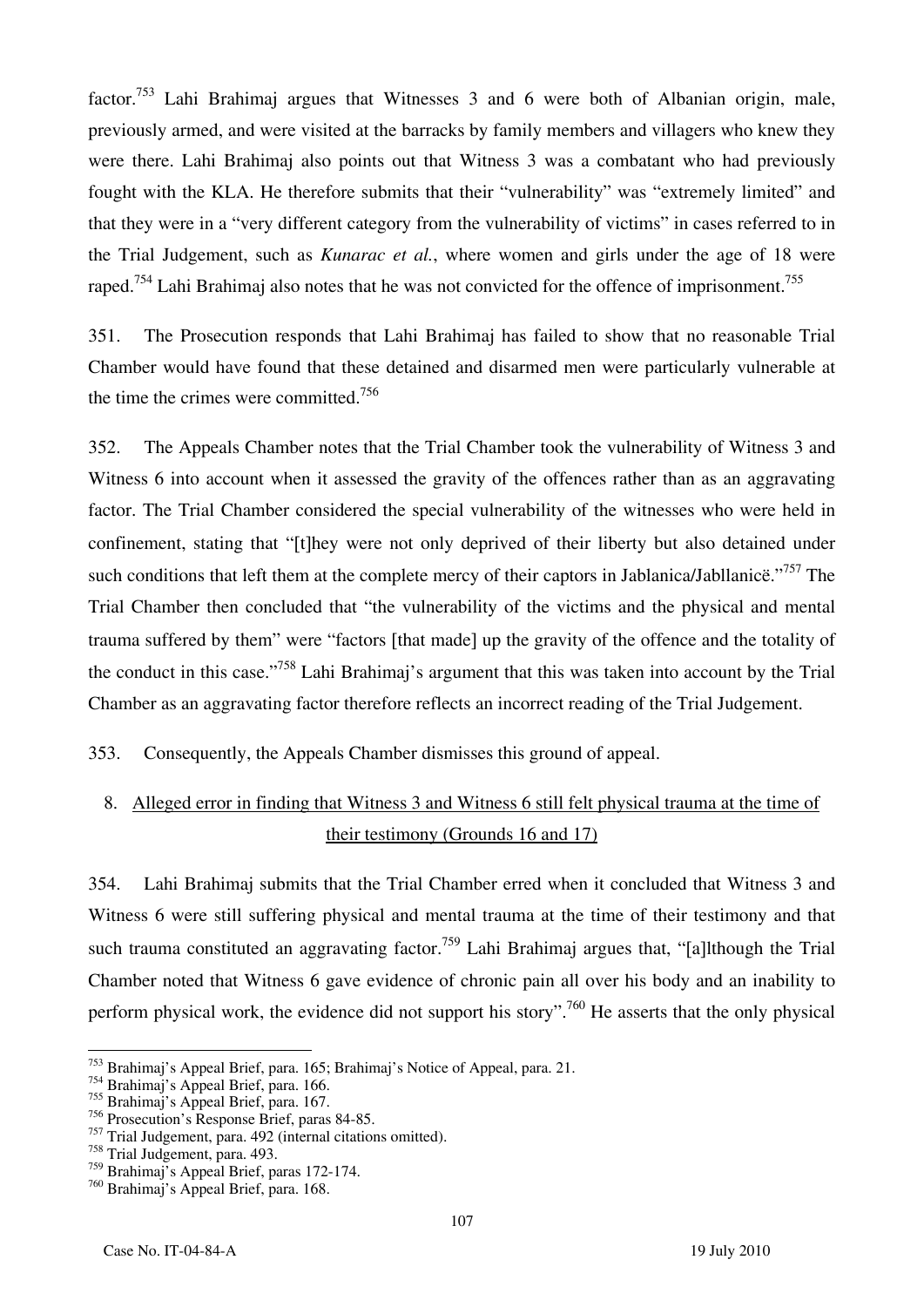injury noted by the doctor who examined Witness 6 immediately after his departure from Jablanica/Jabllanicë was a fractured wrist that had healed and did not require treatment. Moreover, the X-ray was never produced as evidence.<sup>761</sup> Lahi Brahimaj also contends that there was no evidence that Witness 6 was taking any medication from the time of his injuries, including in 2007 at the time of his testimony before the Trial Chamber.<sup>762</sup> Finally, Lahi Brahimai points out that there was no independent medical evidence adduced to demonstrate Witness 6's continuing physical or psychological pain or suffering.<sup>763</sup> Lahi Brahimaj also re-asserts his challenge to Witness 6's credibility.<sup>764</sup>

355. With respect to Witness 6, the Prosecution responds that Lahi Brahimaj's argument is nothing more than a continued attack upon the Trial Chamber's finding that Witness 6 was credible; however, according to the Prosecution, Lahi Brahimaj has failed to supply sufficient reasons to doubt the Trial Chamber's credibility assessment.<sup>765</sup> With respect to Witness 3, the Prosecution responds that, although Witness 3 did not expressly state that he still felt physical pain and mental trauma from the cruel treatment, the Trial Chamber was entitled to infer the lasting impact, given the nature and extent of the beatings and torture.<sup>766</sup>

356. The Trial Chamber considered the "physical and mental trauma suffered and still being felt" by the two Witnesses.<sup>767</sup> In adopting such a broad approach, the Trial Chamber considered the lasting physical consequences from the beatings and related ongoing mental trauma. This conclusion lay within the bounds of the Trial Chamber's discretion. Consequently, the Appeals Chamber finds that the Trial Chamber did not err in considering "the vulnerability of the victims and the physical and mental trauma suffered by them" as factors going to the gravity of the offences.768

357. The Appeals Chamber therefore dismisses these grounds of appeal.

# 9. Alleged error in finding that Witness 6's fear upon learning of Skender Kuqi's death augmented his fear for his own life and thus was an aggravating factor (Ground 18)

358. Lahi Brahimaj argues that the Trial Chamber erred in fact and law when it concluded that Witness 6's fear upon learning of Skender Kuqi's death augmented his fear for his own life and thus

 $\overline{a}$ <sup>761</sup> Brahimaj's Appeal Brief, para. 169.

<sup>762</sup> Brahimaj's Appeal Brief, para. 170.

<sup>763</sup> Brahimaj's Appeal Brief, paras 168-171.

<sup>764</sup> Brahimaj's Appeal Brief, para. 168.

<sup>765</sup> Prosecution's Response Brief, paras 86-87.

<sup>766</sup> Prosecution's Response Brief, paras 88-90.

<sup>767</sup> Trial Judgement, para. 492.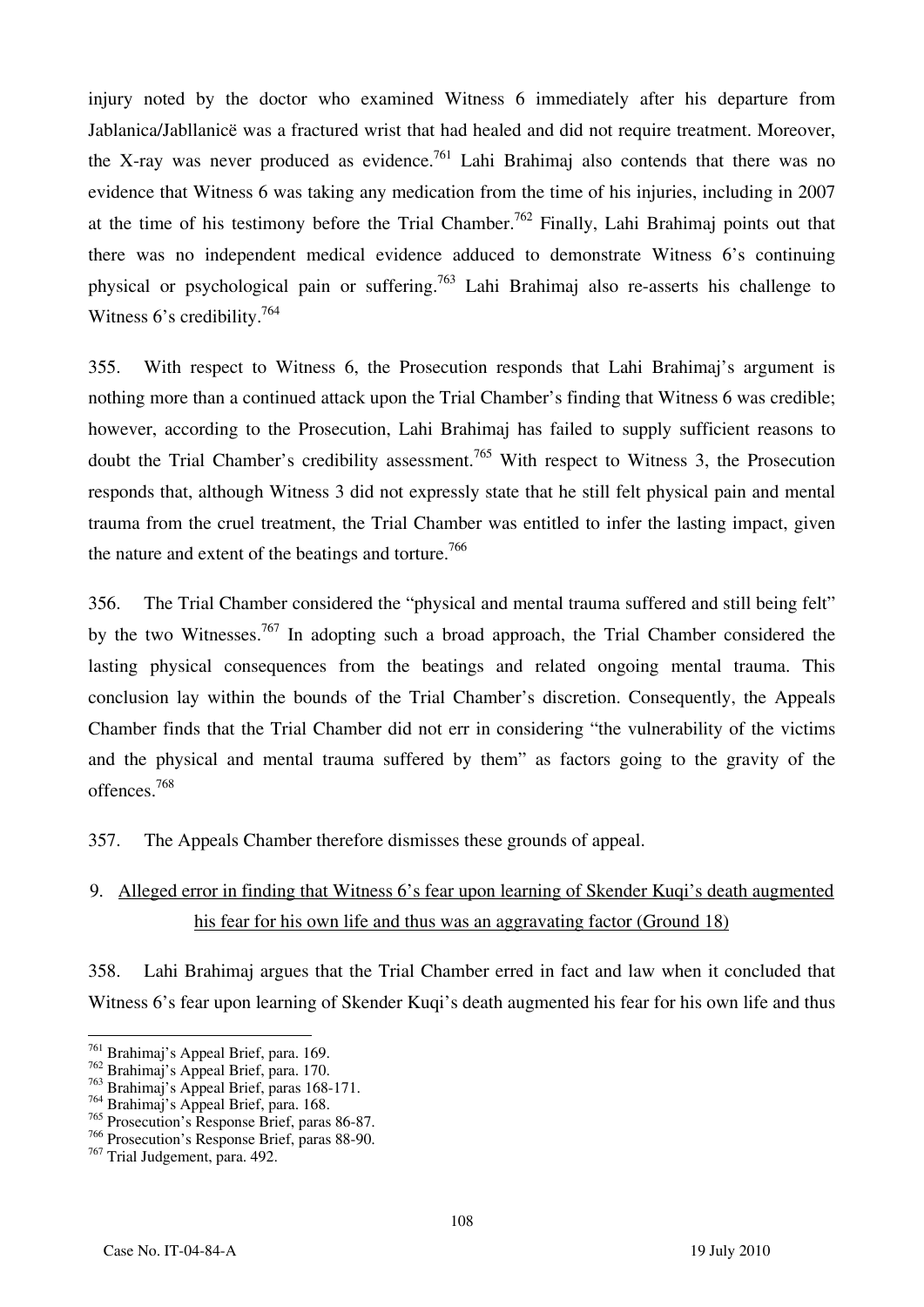was an aggravating factor.<sup>769</sup> First, Lahi Brahimaj points out that he was not held responsible for any mistreatment of Skender Kuqi and therefore should not receive a higher sentence on this basis.770 Second, he contends that the Trial Chamber did not hear any evidence that learning of Skender Kuqi's death caused Witness 6 to fear for his life.<sup>771</sup> Third, according to Lahi Brahimaj, "it does not appear" that the Trial Chamber took into account the fact that, at the time Witness 6 heard of the death of Skender Kuqi, he was free to move around the meadow outside the barracks (where one could see around for several thousand metres), wandered around the yard, washed dishes, and chose not to escape, although he had the opportunity to do so.<sup>772</sup>

359. The Prosecution responds that, although Witness 6 did not testify that the fear he felt for his own life was heightened by his knowledge that a fellow detainee had been killed, it was nonetheless reasonable for the Trial Chamber to infer this fact based upon the available evidence.<sup>773</sup> The Prosecution contends that Witness 6 was detained for four weeks, during which he was regularly beaten and kicked, sometimes to the point of unconsciousness. It is also pointed out by the Prosecution that Witness 6 testified that Skender Kuqi had been beaten on the same day that he was beaten.774

360. The Trial Chamber held as follows:

The Trial Chamber has considered the special vulnerability of Witness 3 and Witness 6 who were held in confinement. They were not only deprived of their liberty but also detained under such conditions that left them at the complete mercy of their captors in Jablanica/Jabllanicë. Finally, the Trial Chamber has considered the physical and mental trauma suffered and still being felt by the two victims. Witness 6 testified how he saw the beating of Skender Kuqi and later learned that Kuqi had been sent for treatment in Glođane/Gllogjan where he died. To learn about this fate of another detainee while remaining in detention and having been subjected to ill-treatment himself, must have added to Witness 6's fear for his life.  $\left[ \ldots \right]^{775}$ 

The Trial Chamber has concluded that Lahi Brahimaj should be convicted of two instances of torture and one instance of cruel treatment. The Trial Chamber has considered the inherent seriousness of these crimes and that Lahi Brahimaj, who held high-ranking positions in the KLA, participated directly in the commission of them. The Trial Chamber has also considered the vulnerability of the victims and the physical and mental trauma suffered by them. All these factors make up the gravity of the offence and the totality of the conduct in this case.<sup>776</sup>

361. The Appeals Chamber notes that, contrary to Lahi Brahimaj's argument, the Trial Chamber did take into account the fact that Witness 6 had a certain amount of freedom within the

 $\overline{a}$ <sup>768</sup> Trial Judgement, para. 493. The Appeals Chamber notes that Brahimaj raises this error as an "aggravating factor" wrongly taken into consideration rather than a factor going to the gravity of the offence.<br><sup>769</sup> Brahimaj's Appeal Brief, paras 175-179.

<sup>&</sup>lt;sup>770</sup> Brahimaj's Appeal Brief, para. 176.<br><sup>771</sup> Brahimaj's Appeal Brief, para. 177.<br><sup>772</sup> Brahimaj's Appeal Brief, para. 178 (internal citations omitted).<br><sup>773</sup> Prosecution's Response Brief, paras 91-92.<br><sup>774</sup> Prosecution'

<sup>775</sup> Trial Judgement, para. 492 (internal citations omitted).

<sup>776</sup> Trial Judgement, para. 493.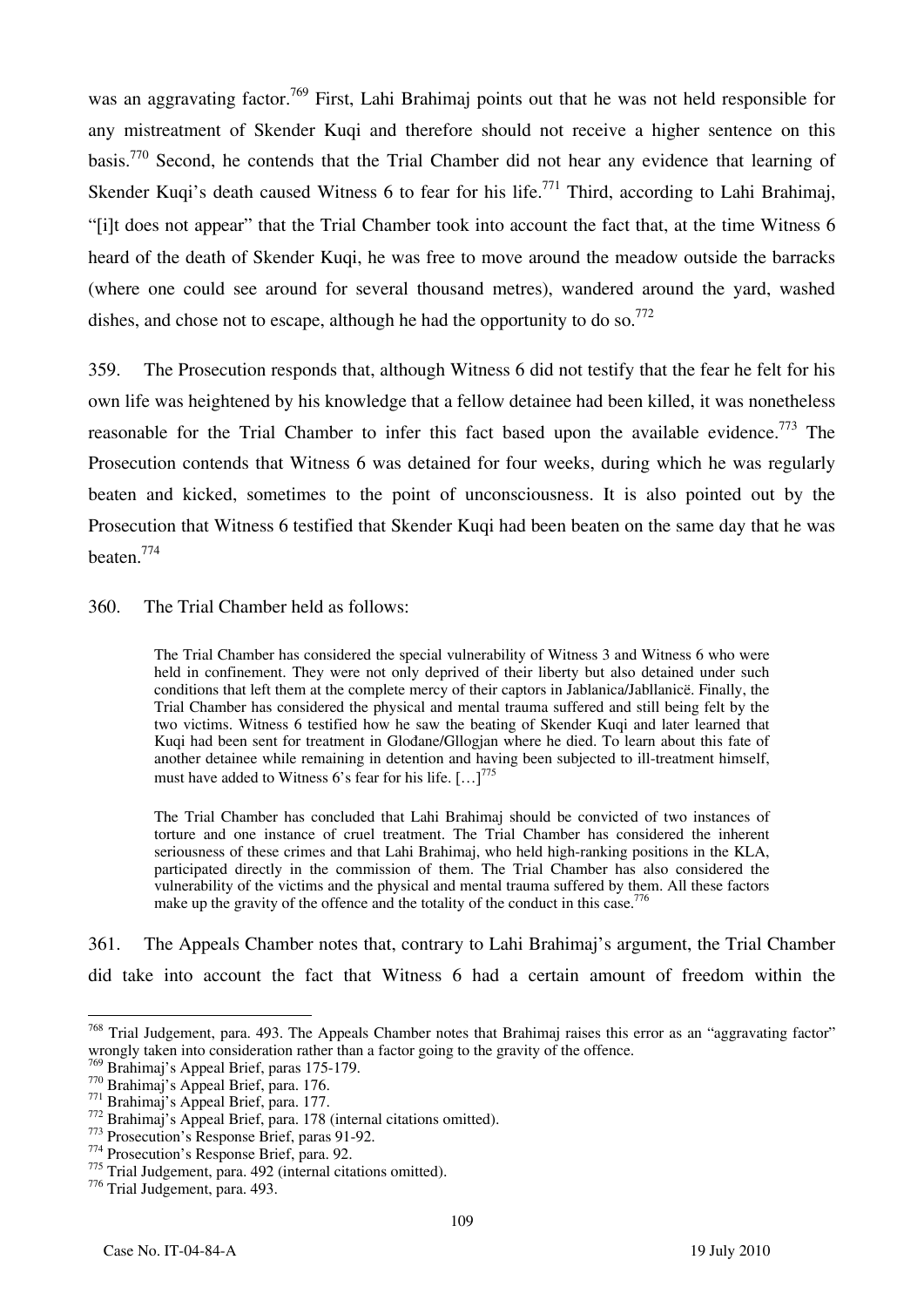Jablanica/Jabllanice compound and did not attempt to escape.<sup>777</sup> The Trial Chamber specifically recalled Witness 6's testimony that he did not try to escape because he "didn't want to take that chance".778 Lahi Brahimaj is therefore mistaken when he claims that the Trial Chamber did not take this evidence into account. Moreover, the Appeals Chamber recalls that Witness 6 was a prisoner for four weeks and was severely beaten by Lahi Brahimaj personally and by others, which the Trial Chamber found constituted cruel treatment and torture.779 The Appeals Chamber rejects Lahi Brahimaj's suggestion that a person in such circumstances did not fear for his life because he had a certain level of freedom of movement in the compound and did not try to escape.

362. As to Lahi Brahimaj's argument that his sentence should not be affected by the murder of Skender Kuqi because he was not held responsible for it, the Appeals Chamber notes that the Trial Chamber found that Skender Kuqi was murdered by KLA soldiers while in custody at the Jablanica/Jabllanicë compound.<sup>780</sup> The Trial Chamber did not take the murder of Skender Kuqi into account in determining the gravity of Lahi Brahimaj's offences, but rather the increased fear Witness 6 must have felt when he heard of Skender Kuqi's death in circumstances that were very similar to his own. Due to Lahi Brahimaj's role in the Jablanica/Jabllanicë compound and his active participation in beatings there, it was reasonable for the Trial Chamber to infer that hearing of the death of Skender Kuqi caused Witness 6's fear that he would suffer the same fate to increase.

363. The Appeals Chamber acknowledges that there was no direct evidence that learning of the death of Skender Kuqi caused Witness 6's fear to increase. However, considering the circumstances and the evidence as a whole, the Appeals Chamber finds that the Trial Chamber's conclusion in this regard was reasonable.

364. The Appeals Chamber therefore dismisses this ground of appeal.

10. Alleged error of the Trial Chamber in failing to correctly exercise its discretion given that the sentence imposed was manifestly excessive in all the circumstances (Ground 19)

365. Lahi Brahimaj submits that the Trial Chamber erred when it failed to correctly exercise its discretion, given that the sentence imposed was manifestly excessive in the circumstances of his case.781 He enumerates eight sub-grounds of appeal.

<sup>777</sup> Trial Judgement, para. 383.

 $778$  Trial Judgement, para. 383 (citing Witness 6, T. 5243 (1 June 2007) (Open Session), T. 5349 (4 June 2007) (Open Session)).<br><sup>779</sup> Trial Judgement, para. 395.

<sup>780</sup> Trial Judgement, paras 433-435.<br><sup>781</sup> Brahimaj's Appeal Brief, paras 180-180.8.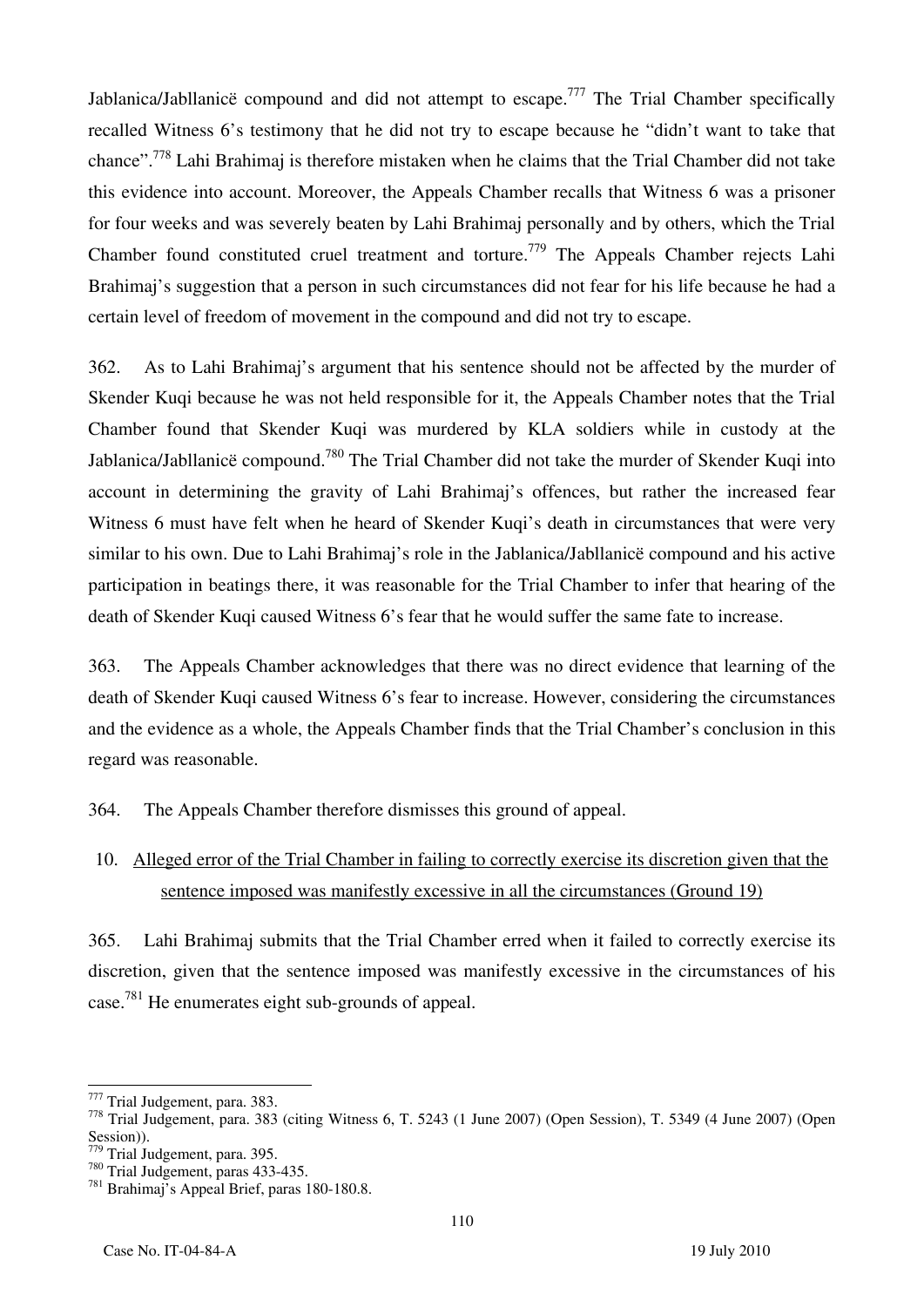366. The Prosecution responds that Lahi Brahimaj does not establish that the Trial Chamber's sentencing decision was one that no reasonable Trial Chamber could have made.<sup>782</sup> The Prosecution further contends that this ground contains allegations that are either repetitive or irrelevant.<sup>783</sup>

367. In sub-ground 19.1, Lahi Brahimaj argues that the torture and cruel treatment for which he was found guilty was neither systematic nor widespread.<sup>784</sup> The Appeals Chamber notes that Lahi Brahimaj was convicted of two counts of violations of the laws or customs of war under Article 3 of the Statute, but acquitted of all counts of crimes against humanity under Article 5 of the Statute.<sup>785</sup> Lahi Brahimaj appears to argue that he should receive a lighter sentence because he was acquitted of crimes against humanity. The Appeals Chamber recalls, however, that it has held:

there is in law no distinction between the seriousness of a crime against humanity and that of a war crime. The Appeals Chamber finds no basis for such a distinction in the Statute or the Rules of the International Tribunal construed in accordance with customary international law; the authorized penalties are also the same, the level in any particular case being fixed by reference to the circumstances of the case.<sup>786</sup>

Lahi Brahimaj's contention that he should receive a more lenient sentence because he was convicted for violations of the laws or customs of war, rather than crimes against humanity, is therefore incorrect as a matter of law. This sub-ground of appeal is accordingly dismissed.

368. In sub-ground 19.2, Lahi Brahimaj asserts that he shares the same Albanian ethnicity with Witnesses 3 and 6.<sup>787</sup> The Appeals Chamber summarily dismisses this sub-ground of appeal based on the fact that it is an undeveloped argument or alleged error.<sup>788</sup>

369. In sub-ground 19.3, Lahi Brahimaj submits that Witnesses 3 and 6 were male and were either armed or had participated in combat. He further submits that Witness 6 was in possession of an unauthorised firearm and that Witness 3 was a combatant who had fought with the KLA and who was in possession of a Kalashnikov rifle.<sup>789</sup> This sub-ground of appeal has already been dismissed above under ground 15.

370. In sub-ground 19.4, Lahi Brahimaj submits that the Trial Chamber did not find that he was responsible for establishing or operating the barracks at which Witnesses 3 and 6 were held.<sup>790</sup> The

<sup>782</sup> Prosecution's Response, para. 94.

<sup>782</sup> Prosecution's Response, para. 94. 783 Prosecution's Response, para. 94. 784 Brahimaj's Appeal Brief, para. 180.1.

<sup>&</sup>lt;sup>785</sup> Trial Judgement, para. 504.<br><sup>786</sup> Tadić Sentencing Appeal Judgement, para. 69.

<sup>786</sup> *Tadi<sup>ć</sup>* Sentencing Appeal Judgement, para. 69. 787 Brahimaj's Appeal Brief, para. 180.2. 788 *Kraji{nik* Appeal Judgement, para. 26; *Gali<sup>ć</sup>* Appeal Judgement, para. 297.

<sup>789</sup> Brahimaj's Appeal Brief, para. 180.3.

<sup>790</sup> Brahimaj's Appeal Brief, para. 180.4.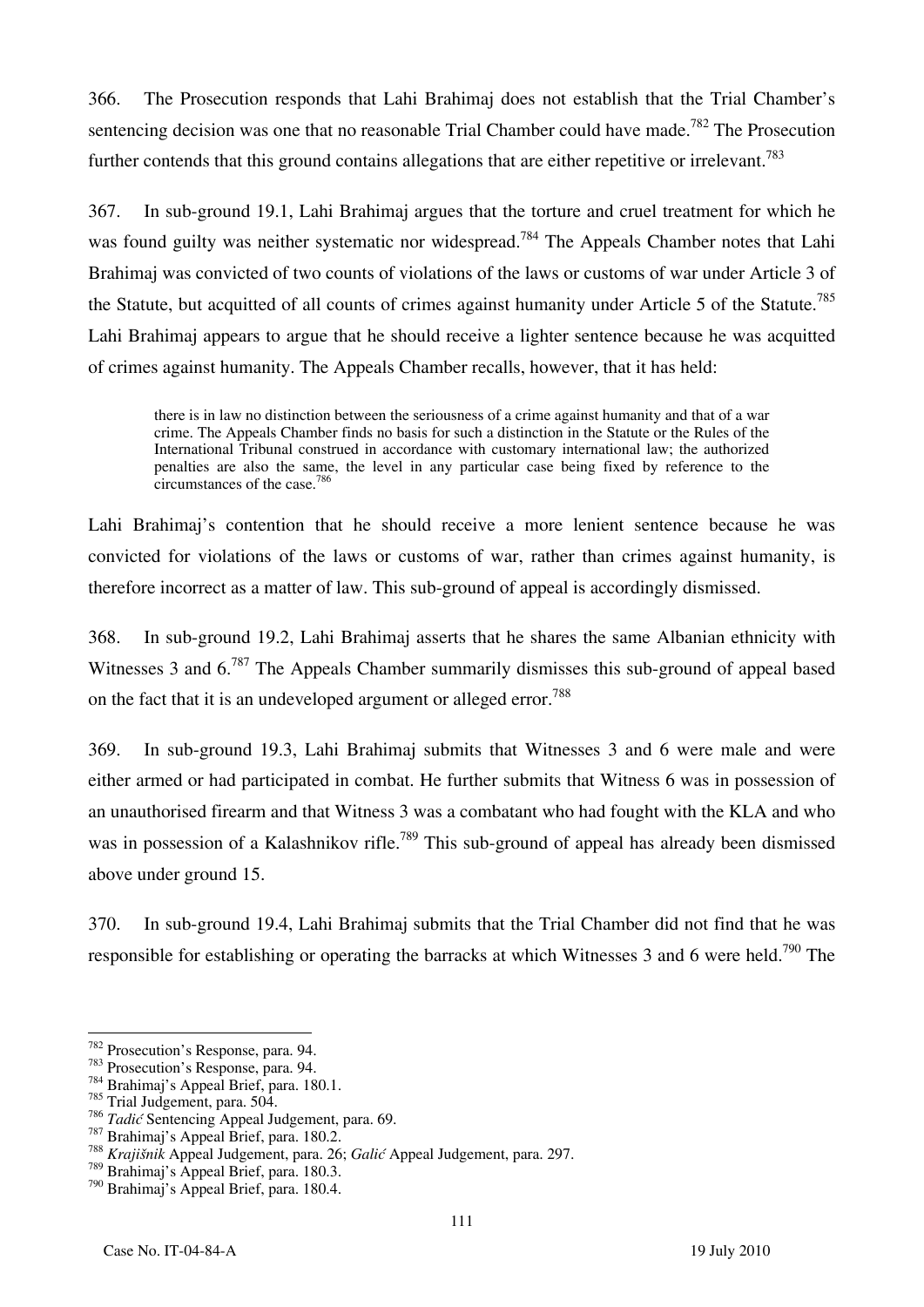Appeals Chamber finds that this sub-ground of appeal is an undeveloped argument or alleged error.<sup>791</sup> This sub-ground of appeal is therefore summarily dismissed.

371. In sub-ground 19.5, Lahi Brahimaj submits that the Trial Chamber did not find that he held a command role at the barracks.<sup>792</sup> The Appeals Chamber has already addressed the issue of Lahi Brahimaj's level of authority at Jablanica/Jabllanicë under grounds 11, 12, and 13, which have been dismissed. Moreover, the Appeals Chamber finds that this sub-ground of appeal is an undeveloped argument or alleged error.<sup>793</sup> This sub-ground of appeal is therefore summarily dismissed.

372. In sub-ground 19.6, Lahi Brahimaj submits that there were grounds for detaining or questioning the individuals at the barracks: Witness 6 was found to be in the possession of an unauthorised firearm, and Witness 3 had given away a Kalashnikov rifle belonging to a covillager.<sup>794</sup> The Appeals Chamber summarily dismisses this sub-ground of appeal based on the fact that it is an undeveloped argument or alleged error.<sup>795</sup>

373. In sub-ground 19.7, Lahi Brahimaj argues that Witnesses 3 and 6 did not claim that Lahi Brahimaj caused them physical injury other than bruising.<sup>796</sup> The Appeals Chamber considers that the Trial Chamber found that Lahi Brahimaj personally participated in the torture and cruel treatment of Witnesses 3 and  $6$ ;<sup>797</sup> moreover, the Trial Chamber clearly took this into account when it determined the gravity of Lahi Brahimaj's offences.<sup>798</sup> As such, no error has been demonstrated, and this sub-ground of appeal is dismissed.

374. In sub-ground 19.8, Lahi Brahimaj argues that neither Witness 3 nor Witness 6 was especially vulnerable because of their detention:<sup>799</sup> Witness 6's family and co-villagers were aware that he was at the barracks and were allowed to visit him, and Witness 3's family was aware that he was at the barracks and intervened on his behalf.<sup>800</sup> The Appeals Chamber has already addressed and dismissed this argument in ground 15. This sub-ground of appeal is therefore dismissed.

375. Based upon the foregoing, the Appeals Chamber concludes that Lahi Brahimaj has not succeeded in demonstrating that the Trial Chamber failed to correctly exercise its discretion by imposing a sentence that was manifestly excessive in all the circumstances.

 $\overline{a}$ <sup>791</sup> *Kraji{nik* Appeal Judgement, para. 26; *Galić* Appeal Judgement, para. 297.

<sup>792</sup> Brahimaj's Appeal Brief, para. 180.5.

<sup>793</sup> *Kraji{nik* Appeal Judgement, para. 26; *Galić* Appeal Judgement, para. 297.

<sup>794</sup> Brahimaj's Appeal Brief, para. 180.6.

<sup>795</sup> *Kraji{nik* Appeal Judgement, para. 26; *Galić* Appeal Judgement, para. 297.

<sup>796</sup> Brahimaj's Appeal Brief, para. 180.7.

 $797$  Trial Judgement, paras 395, 451.

<sup>&</sup>lt;sup>798</sup> Trial Judgement, paras 492-493.<br><sup>799</sup> Brahimaj's Appeal Brief, para. 180.8.

<sup>&</sup>lt;sup>800</sup> Brahimaj's Appeal Brief, para. 180.8.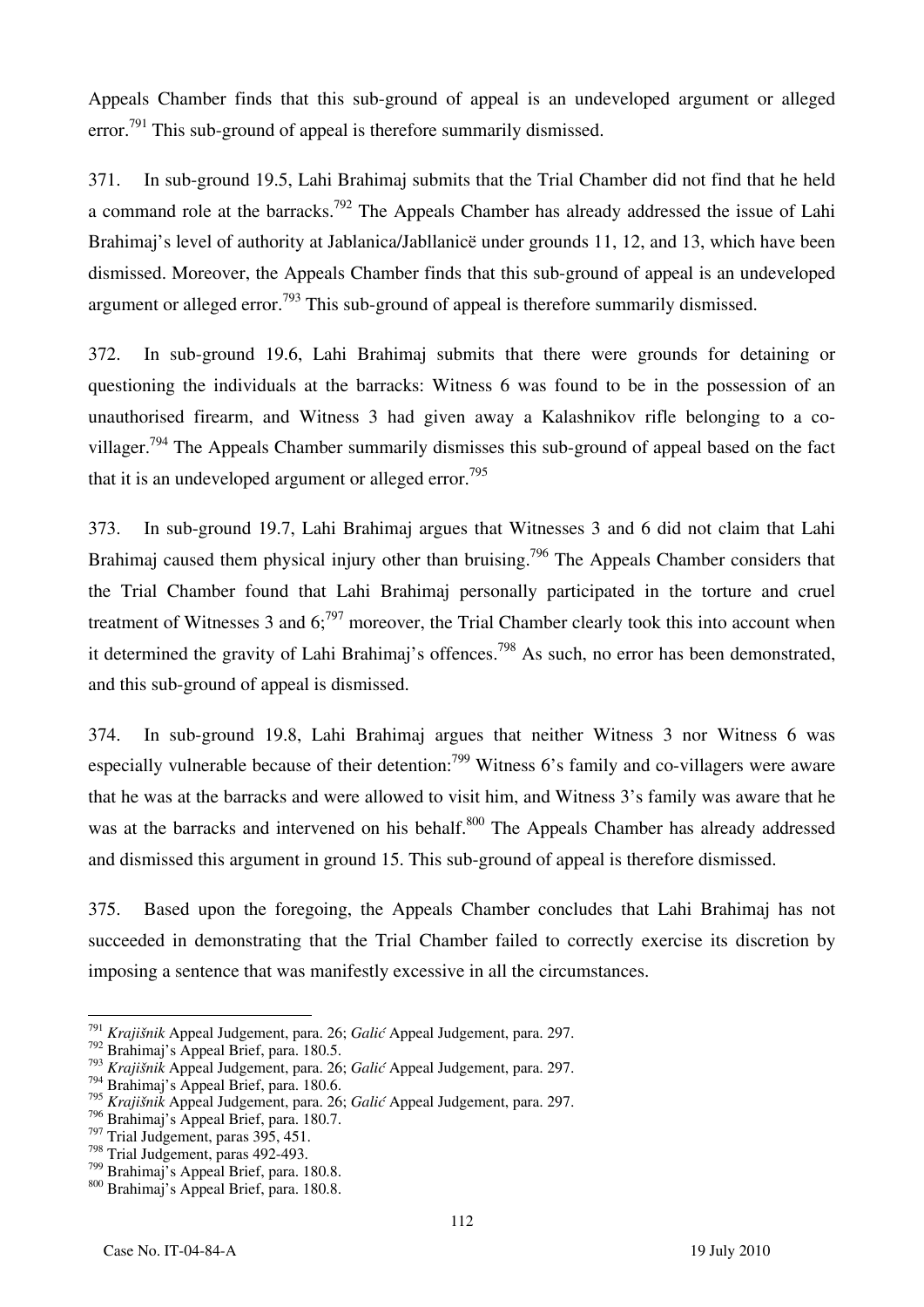376. Consequently, the Appeals Chamber dismisses this ground of appeal.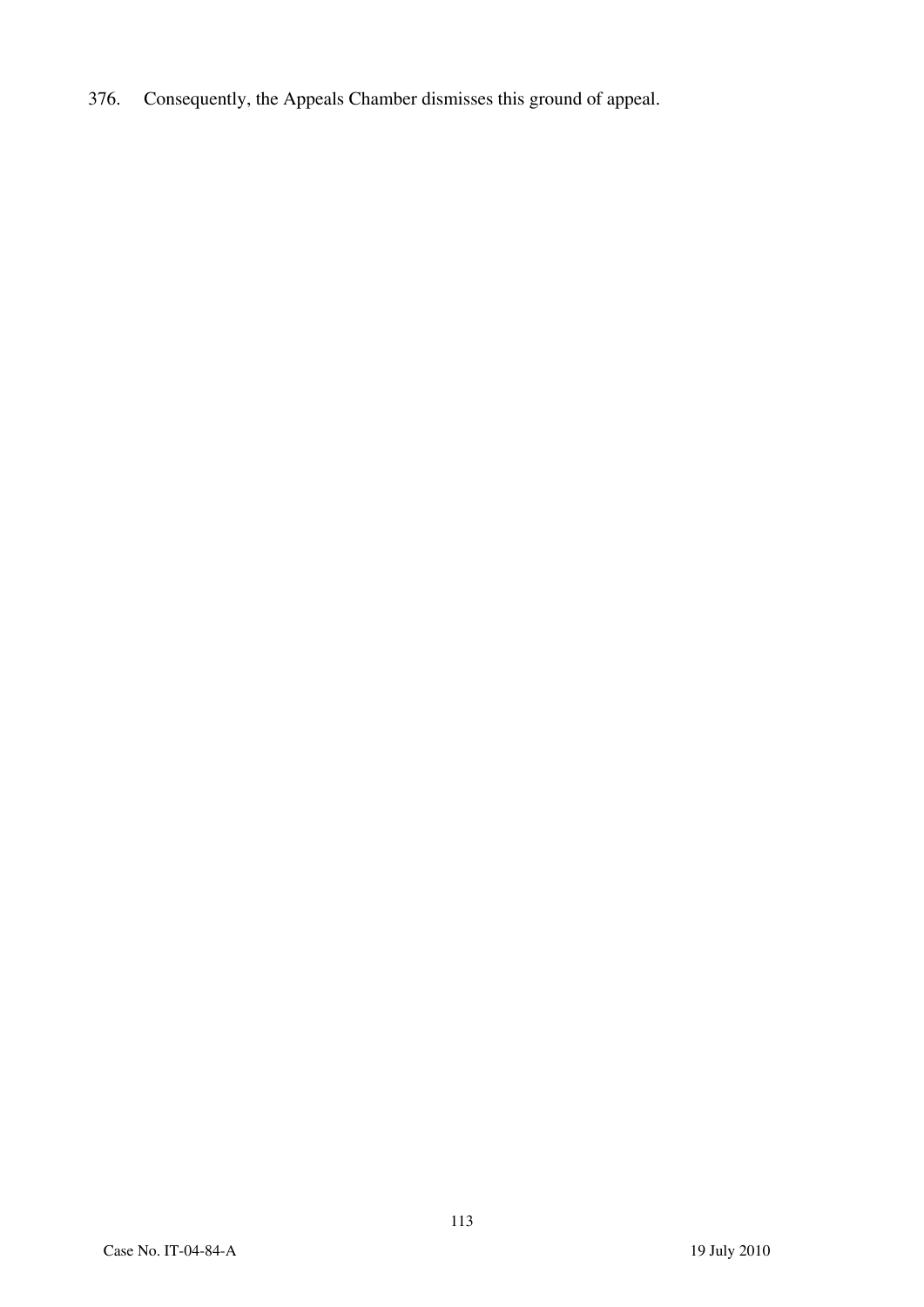### **V. DISPOSITION**

#### 377. For the foregoing reasons, **THE APPEALS CHAMBER**,

**PURSUANT TO** Article 25 of the Statute and Rules 117 and 118 of the Rules,

**NOTING** the respective written submissions of the parties and the arguments they presented at the appeal hearing on 28 October 2009;

#### In respect to the Prosecution's appeal,

**GRANTS** Prosecution Ground of Appeal 1, Judge Robinson dissenting, and **QUASHES** the Trial Chamber's decisions to: (a) acquit Ramush Haradinaj and Idriz Balaj of participation in a JCE to commit crimes at the KLA headquarters and the prison in Jablanica/Jabllanicë under Counts 24, 26, 28, 30, 32, and 34 of the Indictment; (b) acquit Lahi Brahimaj of participation in a JCE to commit crimes at the KLA headquarters and the prison in Jablanica/Jabllanicë under Counts 24, 26, 30, and 34 of the Indictment; (c) acquit Ramush Haradinaj, Idriz Balaj, and Lahi Brahimaj of individual criminal responsibility under Counts 24 and 34 of the Indictment; and (d) acquit Lahi Brahimaj of individual criminal responsibility under Count 26 of the Indictment, and **ORDERS** that Ramush Haradinaj, Idriz Balaj, and Lahi Brahimaj be retried on these counts;

**DISMISSES** Prosecution Ground of Appeal 2;

**GRANTS**, in part, and **DISMISSES**, in part, Prosecution Ground of Appeal 3 and **AFFIRMS** Idriz Balaj's acquittal under Count 37;

In respect of Lahi Brahimaj's appeal,

**DISMISSES** Lahi Brahimaj's Grounds of Appeal 1-8;

**GRANTS**, in part, and **DISMISSES**, in part, Lahi Brahimaj Ground's of Appeal 9 and **AFFIRMS** Lahi Brahimaj's conviction under Count 28;

**DISMISSES** Lahi Brahimaj's Grounds of Appeal 10-19;

**AFFIRMS** Lahi Brahimaj's sentence; and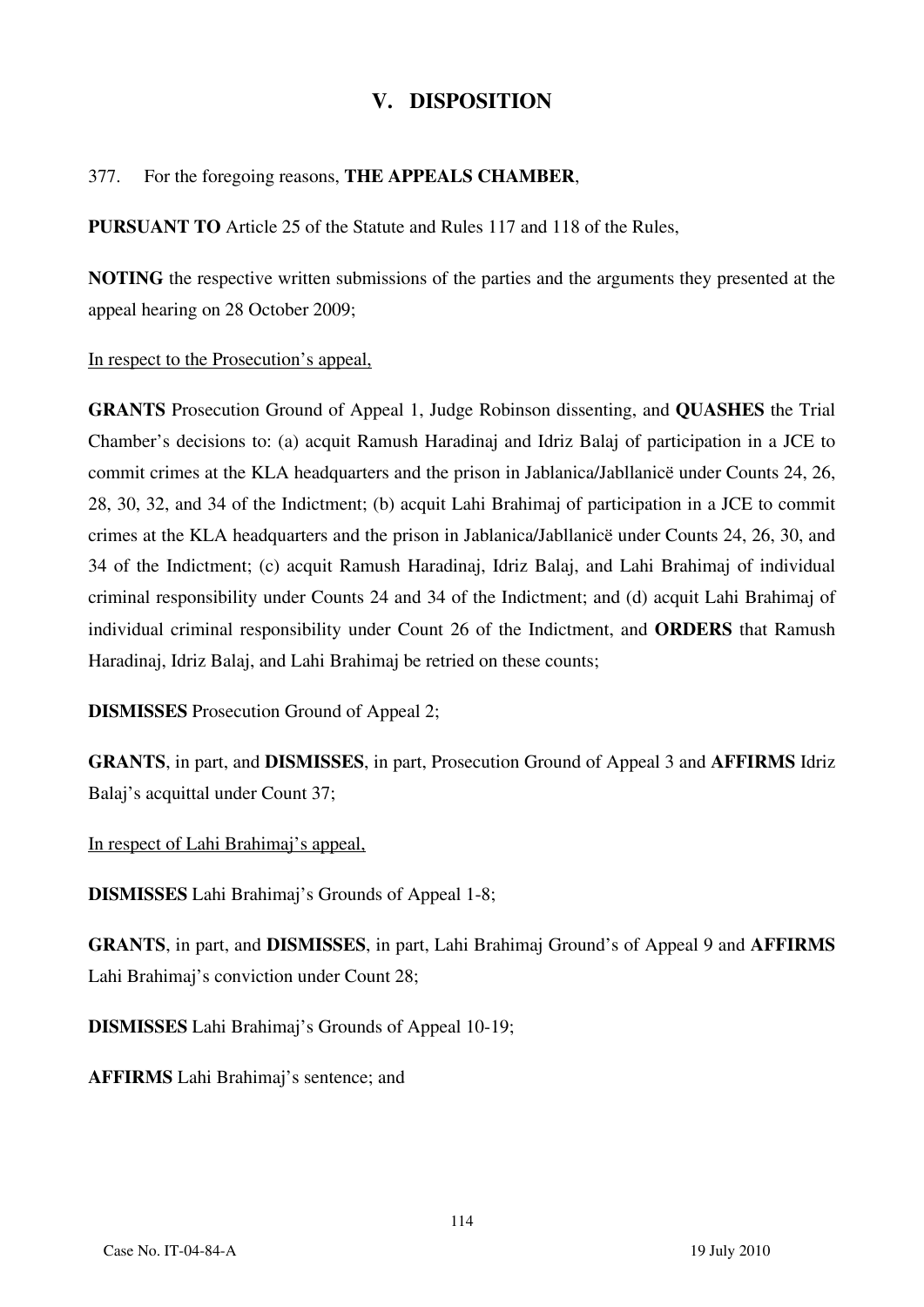**PURSUANT TO** Rules 64 and 107 of the Rules,

**ORDERS** the detention on remand of Ramush Haradinaj, Idriz Balaj, and Lahi Brahimaj and **ENJOINS** the Commanding Officer of the United Nations Detention Unit in The Hague to detain them until further order.

\_\_\_\_\_\_\_\_\_\_\_\_\_\_\_\_\_\_\_\_\_\_\_\_ \_\_\_\_\_\_\_\_\_\_\_\_\_\_\_\_\_\_\_\_\_\_\_\_\_

Done in English and French, the English text being authoritative.

Judge Patrick Robinson, Presiding Judge Fausto Pocar

\_\_\_\_\_\_\_\_\_\_\_\_\_\_\_\_\_\_ \_\_\_\_\_\_\_\_\_\_\_\_\_\_\_\_\_\_ \_\_\_\_\_\_\_\_\_\_\_\_\_\_\_\_\_\_\_

Judge Liu Daqun Judge Andrésia Vaz Judge Theodor Meron

Judge Patrick Robinson appends a partially dissenting opinion.

Dated this nineteenth day of July 2010 At The Hague The Netherlands

**₣Seal of the Tribunalğ**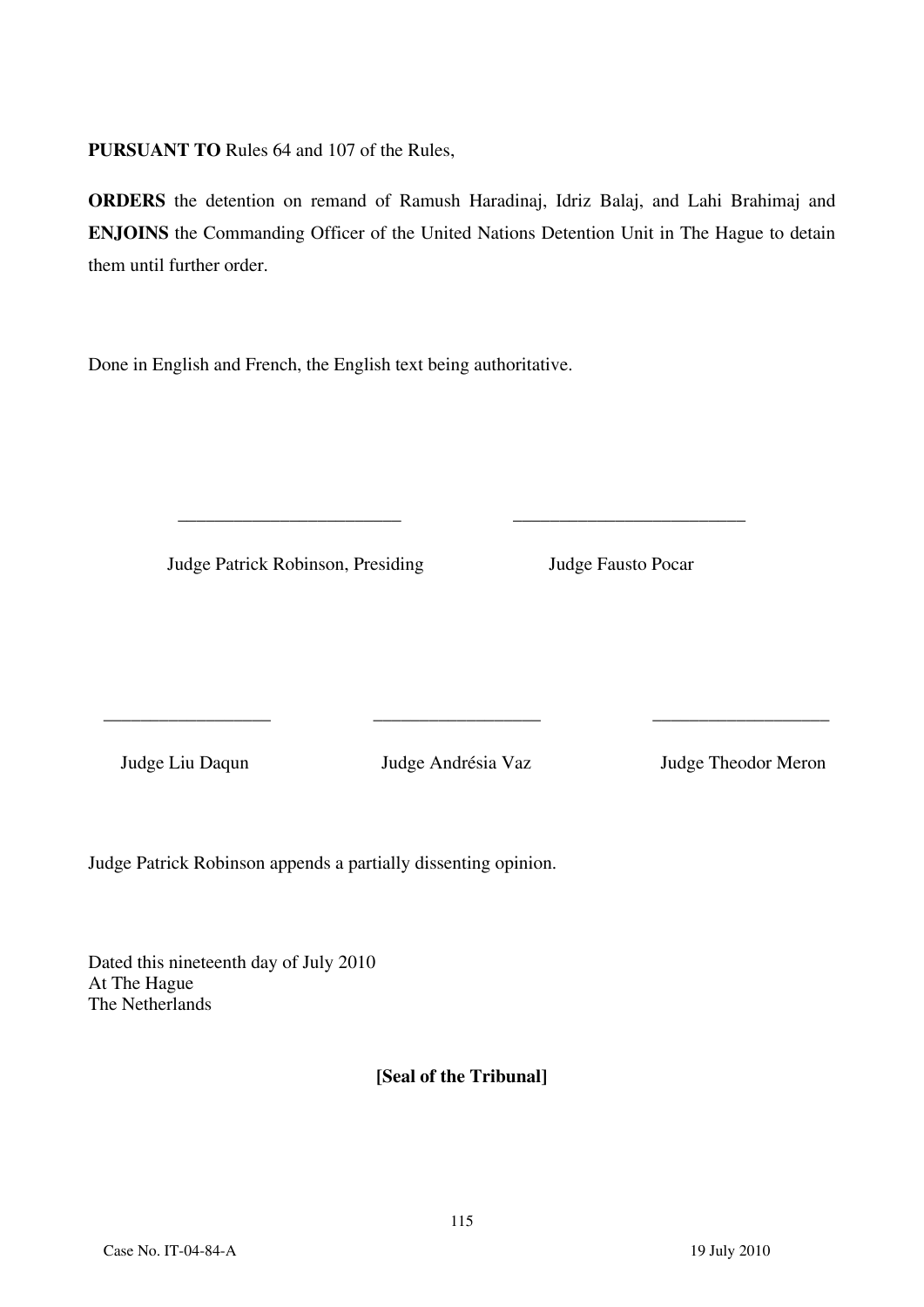# **VI. PARTIALLY DISSENTING OPINION OF JUDGE PATRICK ROBINSON**

#### **A. Introduction**

1. The findings of the Majority in respect of ground 1 of the Prosecution's Appeal bring into question the limits of the trial and appellate functions. When the Appeals Chamber gets it wrong, as I, respectfully, submit it has in this case, the relationship between the two functions, the proper discharge by the Tribunal of its mandate to try persons for serious breaches of international humanitarian law, is gravely compromised.

2. In all legal systems, trial and appellate bodies have their own respective roles and provinces. In particular, there are boundaries for what an appellate body can do. The basic rules found in most legal systems limiting the appellate function are well-known and are reiterated regularly in decisions of the Appeals Chamber: an appeal is not a retrial;<sup>1</sup> a measured deference is given to Trial Chambers in their determination of facts, in particular, in determining the credibility of witnesses, since they have the advantage of observing the demeanour of witnesses in court;<sup>2</sup> the mere fact that the Appeals Chamber would have exercised a discretionary power differently is not a sufficient basis for invalidating the Trial Chamber's exercise of that discretion, provided the Trial Chamber has properly exercised the discretion;<sup>3</sup> a certain deference must be given to a Trial Chamber in issues relating to the management of the trial. $4$ 

 $\overline{\phantom{a}}$ <sup>1</sup> *Mrkšić* Appeal Judgement, para. 352; *Krajišnik* Appeal Judgement, para. 734; *Martić* Appeal Judgement, para. 326;

Galić Appeal Judgement, para. 393; Kupreškić et al. Appeal Judgement, paras 407-408.<br><sup>2</sup> Kupreškić et al. Appeal Judgement, para. 32; Čelebići Appeal Judgement, para. 491; Furundžija Appeal Judgement, para. 37; Ntakirutima

para. 37; *Ntakirutimana* Appeal Judgement, para. 12; *Niyitegeka* Appeal Judgement, para. 95. 3 *See Prosecutor v. S. Milošević*, Case Nos. IT-99-37-AR73, IT-01-50-AR73, and IT-01-51-AR73, Reasons for Decision on Prosecution Interlocutory Appeal from Refusal to Order Joinder, 18 April 2002 ("*Milošević* Decision of 18 April 2002"), para. 4 ("Where an appeal is brought from the discretionary decision of a Trial Chamber, the issue in that appeal is not whether the decision was correct, in the sense that the Appeals Chamber agrees with that decision, but rather whether the Trial Chamber has correctly exercised its discretion in reaching that decision. Provided that the Trial Chamber has properly exercised its discretion, its decision will not be disturbed on appeal, even though the Appeals Chamber itself may have exercised the discretion differently. That is fundamental to any discretionary decision. It is only where an error in the exercise of the discretion has been demonstrated that the Appeals Chamber may substitute its own exercise of discretion in the place of the discretion exercised by the Trial Chamber"). *See also Prosecutor v. Momčilo Krajišnik*, Case No. IT-00-39-AR73.1, Decision on Interlocutory Appeal of Decision on Second Defence Motion for Adjournment, 25 April 2005 ("*Krajišnik* Decision of 25 April 2005"), para. 7; *Prosecutor v. S. Milošević*, Case No. IT-02-54-AR73.7, Decision on Interlocutory Appeal of the Trial Chamber's Decision on the Assignment of Defense Counsel, 1 November 2004, para. 9; *Prosecutor v. Vojislav Šešelj*, Case No. IT-03-67-AR73.3, Decision on Appeal Against the Trial Chamber's Decision on Assignment of Counsel, 20 October 2006, para. 7.

<sup>4</sup> *Prosecutor v. Radovan Karadžić*, Case No. IT-95-5/18-AR73.5, Decision on Radovan Karadžić's Appeal of the Decision on Commencement of Trial, 13 October 2009, para. 6 ("*Karadžić* Decision of 13 October 2009"); *Prosecutor v. Vojislav Šešelj*, Case No. IT-03-67-AR73.8, Decision on Prosecution's Appeal Against the Trial Chamber's Order Regarding the Resumption of Proceedings, 16 September 2008 ("*Šešelj* Decision of 16 September 2008"), para. 3; *Krajišnik* Decision of 25 April 2005, para. 7; *Prosecutor v. S. Milošević*, Case No. IT-02-54-AR73.6, Decision on Interlocutory Appeal by the *Amici Curiae* Against the Trial Chamber Order Concerning the Presentation and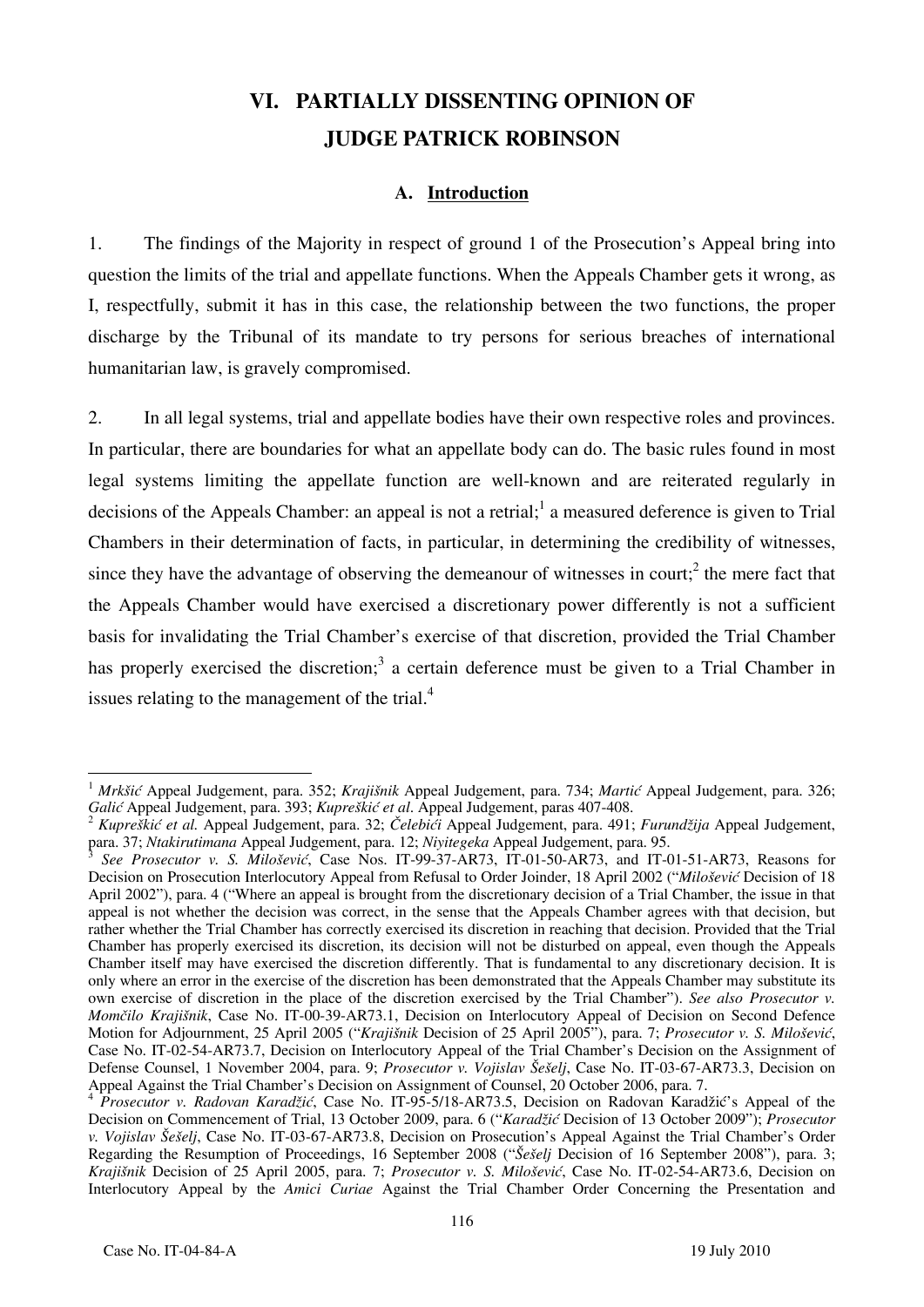3. It is easy to frame the question in this appeal, for it is a simple one: how many opportunities should a Trial Chamber give a party to produce a witness? If a Trial Chamber only gives a party one or two opportunities to produce a witness, has it acted improperly, having regard to its statutory duty to ensure a fair and expeditious trial? Has it abused its discretionary powers in the management of the trial? Must it extend the party's case four, five, or 50 times to allow the party an opportunity to produce a witness? But the most important question is the role of the Appeals Chamber in considering a ground of appeal that a Trial Chamber, which has in fact provided an opportunity for a party to produce a witness, has not done enough to secure the attendance of that witness.

4. The Majority concludes that the Trial Chamber erred when it "failed to take sufficient steps to counter the witness intimidation that permeated the trial and, in particular, to facilitate the Prosecution's requests to secure the testimony of Kabashi and the other witness" and that due to "the potential importance of these witnesses to the Prosecution's case, [...] in the context of this case, the error undermined the fairness of the proceedings as guaranteed by the Statute and Rules and resulted in a miscarriage of justice."<sup>5</sup> It is to be observed, however, that the Trial Chamber extended the Prosecution's case on three separate occasions to give the Prosecution more time to secure the evidence of these witnesses and remained open to the possibility of granting a further extension upon demonstration of a dramatic change of circumstances. First, although the Trial Chamber initially designated 8 November 2007 as the final date for the presentation of the Prosecution's case,<sup>6</sup> on 31 October 2007, the Trial Chamber extended the Prosecution's case by eight days, to 16 November 2007, to enable the Prosecution to secure the testimonies of Kabashi and the other witness via video-conference link early that same week.<sup>7</sup> Second, on 15 November 2007, the Trial Chamber granted the Prosecution's request for a four-day extension of its case<sup>8</sup> to enable it to hear the evidence of Kabashi via video-conference link on 20 November 2007.<sup>9</sup> In granting this extension, the Trial Chamber was sensitive to the fact that Kabashi was, in its own words, "an important eye-witness to crimes charged in the indictment".<sup>10</sup> The Trial Chamber also noted that:

 $\lbrack$ ...] on the 31<sup>st</sup> of October, 2007 it announced that it expected the Prosecution to close its case on the  $16<sup>th</sup>$  of November 2007. However, the Prosecution has shown that it exhausted all reasonable

 $\overline{a}$ Preparation of the Defence Case, 20 January 2004 ("*Milošević* Decision of 20 January 2004"), para. 16; *Čelebići*  Appeal Judgement, paras 291-293.

<sup>5</sup> Majority Opinion, para. 49.

<sup>6</sup> T. 9347-9348, 15 October 2007 (Open Session), T. 10798 (15 November 2007) (Open Session).

<sup>7</sup> T. 9984-9985, 31 October 2007 (Open Session).

<sup>&</sup>lt;sup>8</sup> See Prosecutor v. Ramush Haradinaj et al., Case No. IT-04-84-T, Prosecution's Application to Hear Shefqet Kabashi via Video Link on Tuesday 20 November 2007, 14 November 2007.

<sup>&</sup>lt;sup>9</sup> T. 10893 (15 November 2007) (Open Session), T. 10954 (20 November 2007) (Open Session).

 $10$  T. 10120 (1 November 2007) (Open Session).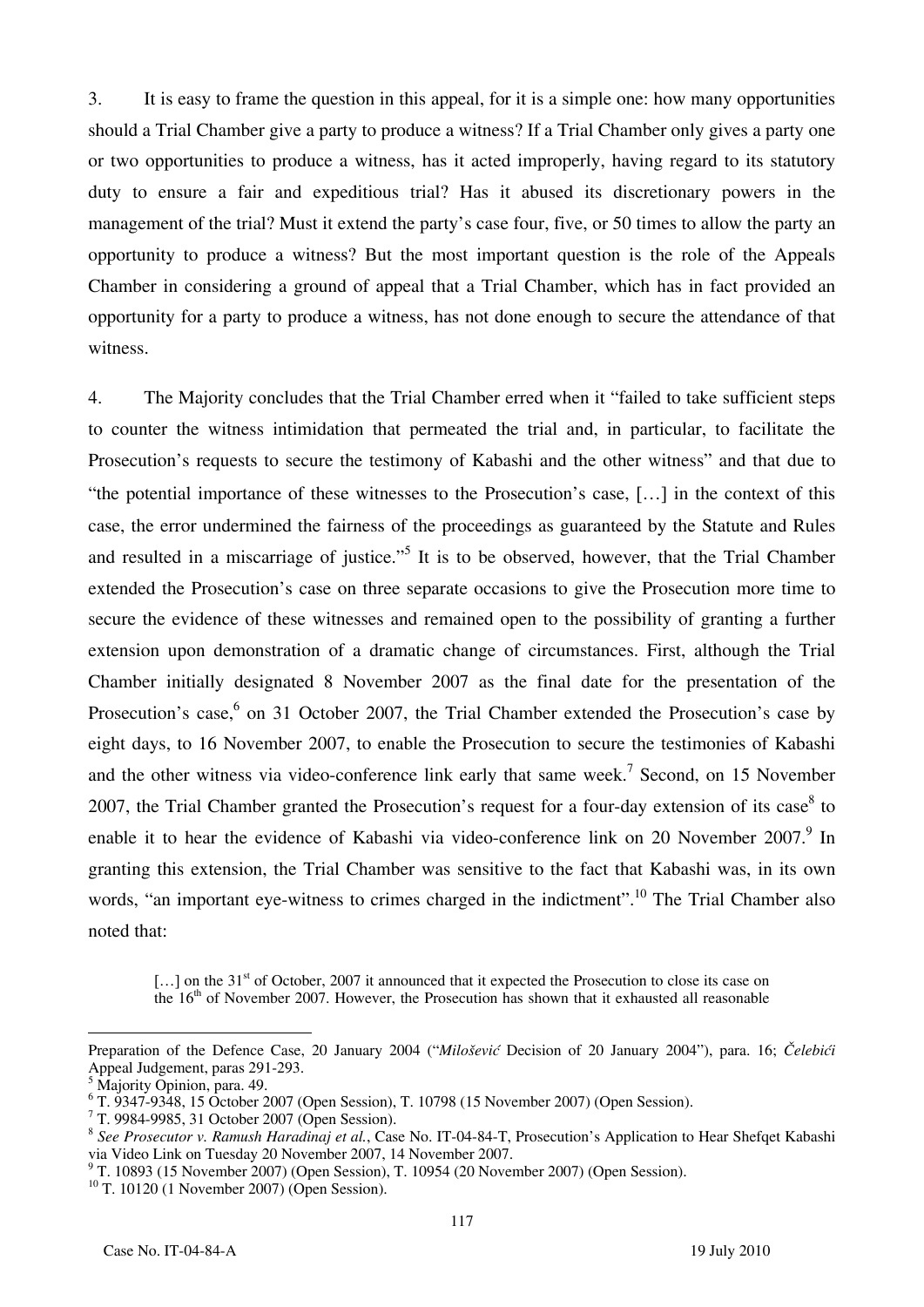efforts to secure the evidence of Mr. Kabashi by this date, and due to circumstances out of the Prosecution's control, this was not possible. The Chamber therefore decided to grant [...] the Prosecution an extension of time to complete its case for the sole purpose of hearing Mr. Kabashi's evidence on the  $20<sup>th</sup>$  of November, 2007.<sup>11</sup>

Third, on 20 November 2007, the Trial Chamber granted the Prosecution an additional seven-day extension of its case until 27 November 2007 in order to hear the testimony of the other witness, considering the Prosecution's argument "that it exhausted all reasonable efforts to secure the evidence of [the other witness] by the  $16<sup>th</sup>$  of November but it was unable to do so for reasons beyond its control."12 In rendering this decision, the Trial Chamber further considered "the expected importance of the evidence for the [Prosecution] case" and "the difficulties the [Prosecution] faced in obtaining his testimony."13 In addition, as explained in detail below, after Kabashi refused to testify via video-conference link during the 20 November 2007 hearing, the Trial Chamber determined that it would consider a Prosecution application for an additional extension of time to hear Kabashi's testimony if the Prosecution could demonstrate that there had been a dramatic change in circumstances.14 In light of this demonstrated extent to which the Trial Chamber went to secure the attendance of these witnesses, it is difficult to understand how it could be maintained that the Trial Chamber failed in its duty to assist the Prosecution in securing its evidence.

5. When the issues on appeal relate to trial management, as they do in this case, the Trial Chamber should be accorded a reasonable measure of deference by the Appeals Chamber. As recognised in the case law, such deference is based on the recognition by the Appeals Chamber of "the Trial Chamber's organic familiarity with the day-to-day conduct of the parties and practical demands of the case".<sup>15</sup> Regrettably, the Majority Opinion has neglected to apply this standard of review. The rationale for the standard is that it is the Trial Chamber that has the responsibility for managing its trial, and it clearly makes sense for an appellate body to defer to Trial Chambers in issues relating to the detailed day-to-day management of the case, unless of course the Chamber has abused its discretion.

6. In the instant case, the Trial Chamber extended the time for the Prosecution to present its case not once, not twice, but thrice and remained open to granting a further extension should the Prosecution demonstrate a dramatic change in circumstances. It did so because it wanted to provide the Prosecution as much time as possible to secure the attendance of these important witnesses. It

 $\overline{\phantom{a}}$ 

 $^{11}$  T. 10955 (20 November 2007) (Open Session).

<sup>12</sup> T. 10955 (20 November 2007) (Open Session).

<sup>13</sup> T. 10956 (20 November 2007) (Open Session).

<sup>14</sup> *See* Kabashi, T. 10961 (20 November 2007) (Open Session); T. 10977-10979 (26 November 2007) (Open Session).

<sup>&</sup>lt;sup>15</sup> Prosecutor v. Zdravko Tolimir et al., Case No. IT-04-80-AR73.1, Decision on Radivoje Miletić's Interlocutory Appeal Against the Trial Chamber's Decision on Joinder of Accused, 27 January 2006, para. 4; *Prosecutor v. S. Milošević*, Case No. IT-02-54-AR73.7, Decision on Interlocutory Appeal of the Trial Chamber's Decision on the Assignment of Defence Counsel, 1 November 2004, para. 9.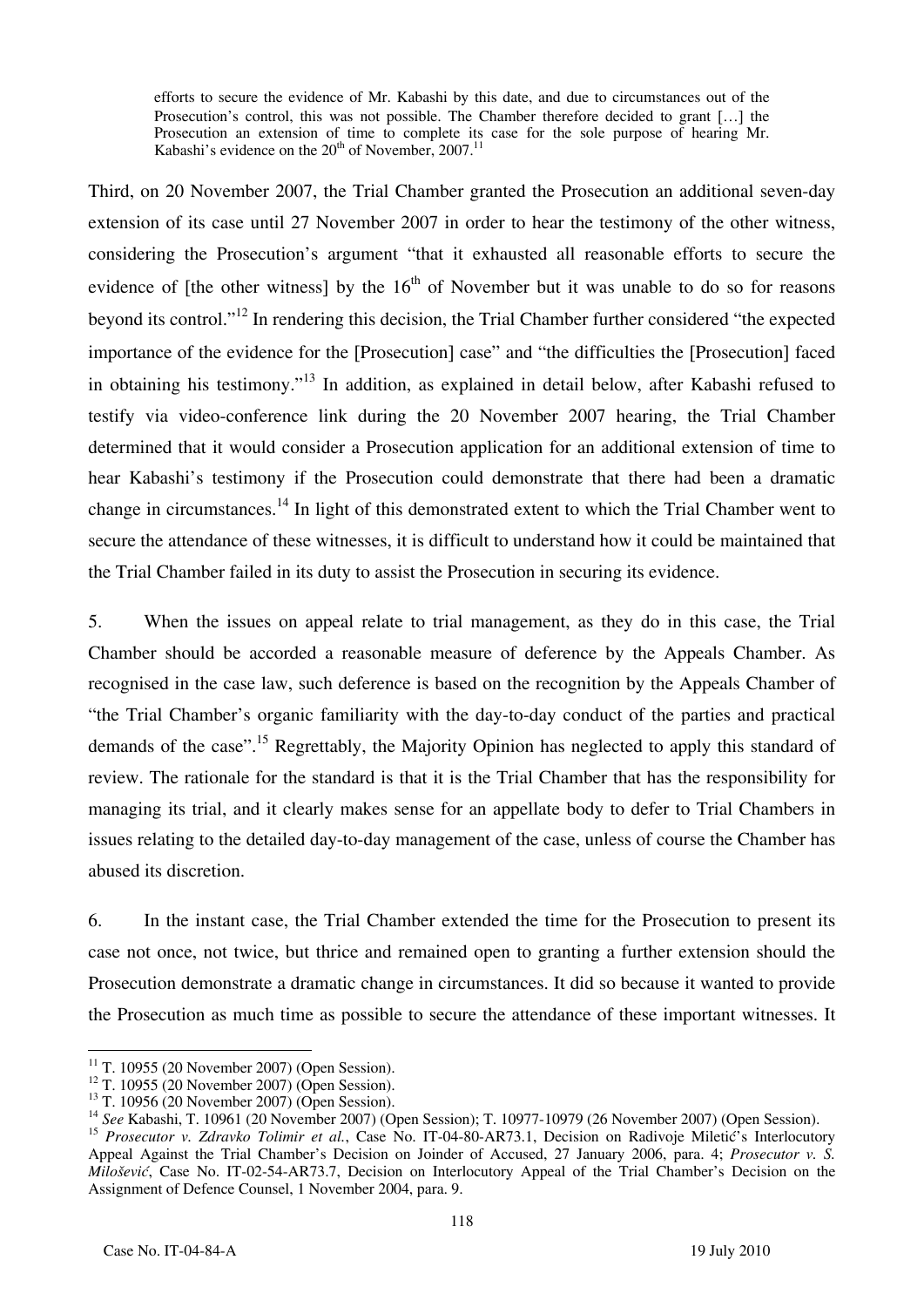also did so because it was sensitive to the general atmosphere of fear and intimidation, which the Trial Chamber itself acknowledged to be pervasive. Had it not been sensitive to the difficulties experienced by the Prosecution in securing the attendance of these witnesses in the context of that general atmosphere of fear and intimidation, a question might then arise as to whether it had abused its discretion, having regard to its duty to ensure that the trial is expeditious and to assist a party in securing the testimony of its witnesses for the presentation of its case. But it did grant an extension, and then, following the inability of Kabashi to attend the video-conference link, it granted another, and finally, a third when the other witness failed to attend the video-conference link. Moreover, it indicated it was open to the possibility of granting a further extension upon the requisite showing by the Prosecution. How then, in those circumstances, can it be argued that the Trial Chamber "failed to take sufficient steps to counter the witness intimidation that permeated the trial and, in particular, to facilitate the Prosecution's requests to secure the testimony of Kabashi and the other witness"?<sup>16</sup>

7. The question of how many extensions to grant, whether one, two, or one hundred, or whether to stay or adjourn the proceedings, relates to the detailed day-to-day management of the case and is a matter best determined by the Trial Chamber in light of all the relevant circumstances. This is not a judgement for the Appeals Chamber to make. I would have granted more than three extensions or adjourned or stayed the proceedings, and the Majority itself might have done the same, but that is irrelevant. For it is not the appellate function to determine the sufficiency of the extensions granted by the Trial Chamber absent a clear indication of an abuse of the Trial Chamber's discretion. And were we to do so, we would simply be substituting our own exercise of discretion for that of the Trial Chamber without any proper basis.

8. It is well-established that it is only where a discernible error in the Trial Chamber's exercise of its discretion has been demonstrated that the Appeals Chamber may substitute its own exercise of discretion in the place of that exercised by the Trial Chamber.<sup>17</sup> Thus, the Appeals Chamber will only overturn a Trial Chamber's exercise of its discretion where it is found to be: (a) based on an incorrect interpretation of governing law, which is inapplicable in this case; (b) based on a patently incorrect conclusion of fact, which is also inapplicable in this case; or (c) so unfair or unreasonable as to constitute an abuse of the Trial Chamber's discretion.<sup>18</sup> This last factor is what in my judgement would be the relevant criterion. However, the Majority Opinion does not demonstrate that any of the Trial Chamber's decisions were unfair or unreasonable.

 $\overline{\phantom{a}}$ 

<sup>&</sup>lt;sup>16</sup> Majority Opinion, para. 49.

<sup>&</sup>lt;sup>17</sup> See supra Partially Dissenting Opinion, fns 3-4; see also Krajišnik Decision of 25 April 2005, para. 7.<br><sup>18</sup> See Karadžić Decision of 13 October 2009, para. 6; Šešelj Decision of 16 September 2008, para. 3; Krajišnik Decision of 25 April 2005, para. 7.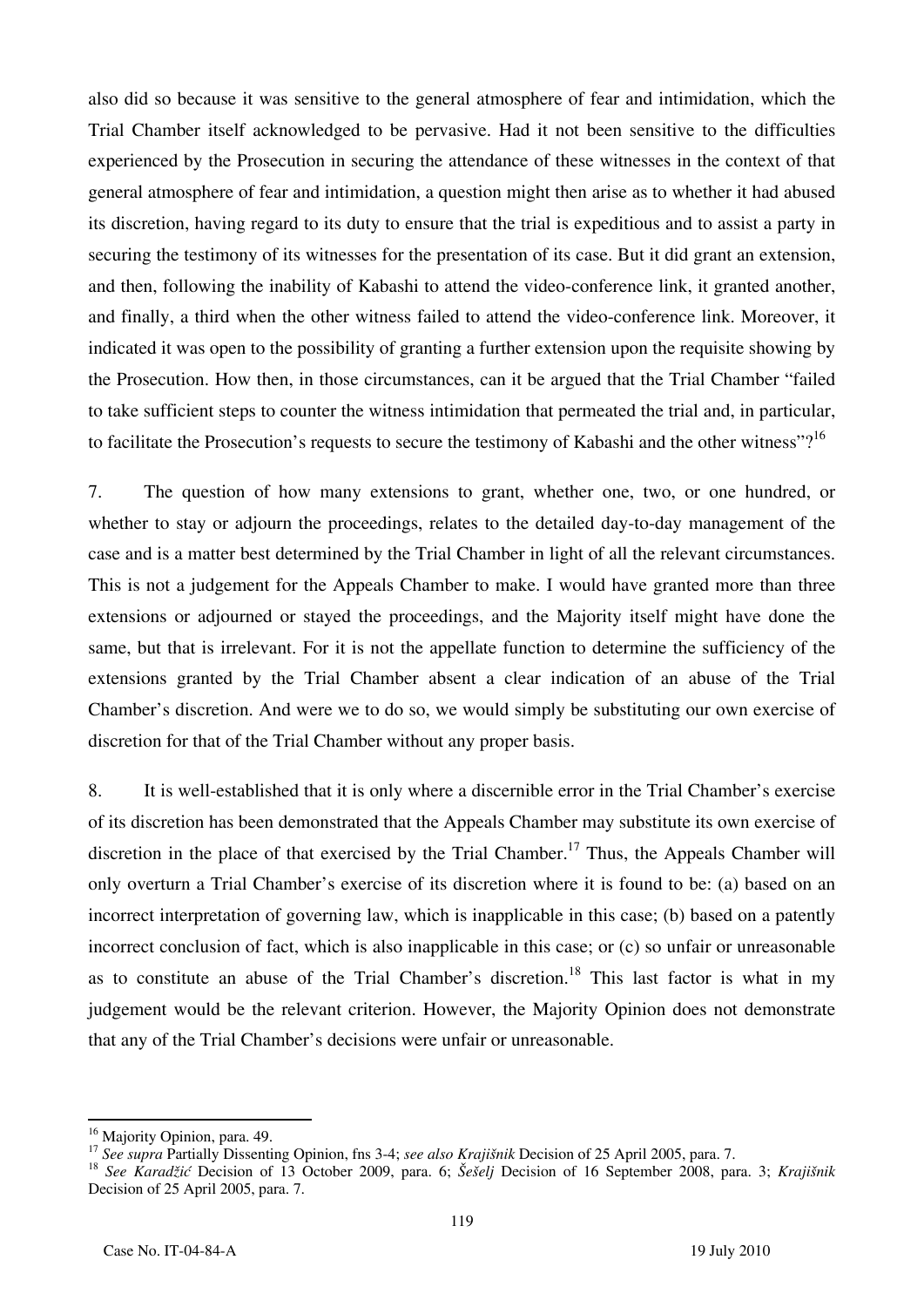9. The error pointed out by the Majority—that the Trial Chamber "failed to take sufficient steps to counter the witness intimidation that permeated the trial and, in particular, to facilitate the Prosecution's requests to secure the testimony of Kabashi and the other witness"—is no error at all, because the Trial Chamber, by its grant of three extensions, and furthermore, its willingness to consider a Prosecution application for an additional extension of time to hear Kabashi's testimony upon demonstration of a dramatic change in circumstances, was entirely fair and reasonable under the circumstances, as the following analysis demonstrates.

#### **B. Challenged Trial Chamber Decisions**

10. In the interest of completeness, I briefly summarise the Prosecution's arguments below, although they are summarised in the Majority Opinion.

#### 1. Decision of 31 October 2007

11. The Prosecution argues that the Decision of 31 October 2007, in which the Trial Chamber indicated that it had reviewed the time still available within the 125 hours allocated to the Prosecution for the presentation of its case and that it expected the Prosecution to close its case on 16 November 2007, demonstrates the Trial Chamber's inflexibility in varying the time it allotted the Prosecution to present its case, which precluded it from securing the evidence of Kabashi and the other witness.19 It is ironic that, in this Decision, which the Prosecution faults as exemplifying the Trial Chamber's "error in choosing an expeditious trial over a fair one",<sup>20</sup> the Trial Chamber actually extended the Prosecution's case. As previously explained, in its Decision of 31 October 2007, the Trial Chamber extended the final date for the presentation of the Prosecution's case from 8 November 2007 to 16 November 2007. Furthermore, following the Decision of 31 October 2007, the Trial Chamber granted the Prosecution two additional extensions of its case to allow it time to secure the testimony of Kabashi and the other witness.<sup>21</sup> Furthermore, the Trial Chamber indicated that it was open to the possibility of granting a further extension to hear Kabashi's testimony should the Prosecution demonstrate a dramatic change of circumstances. Thus, contrary to the Prosecution's claim, these extensions of time granted by the Trial Chamber and the Trial Chamber's willingness to grant another extension upon the requisite showing, demonstrate that the Trial Chamber gave due consideration to the importance of securing the testimony of Kabashi and the other witness and maintained flexibility in the trial schedule in order to accommodate this testimony.

 $\overline{\phantom{a}}$ 

<sup>&</sup>lt;sup>19</sup> *See* Majority Opinion, para. 20.<br><sup>20</sup> Prosecution Appeal Brief, para. 17.

<sup>21</sup> *See supra* Partially Dissenting Opinion, para. 4.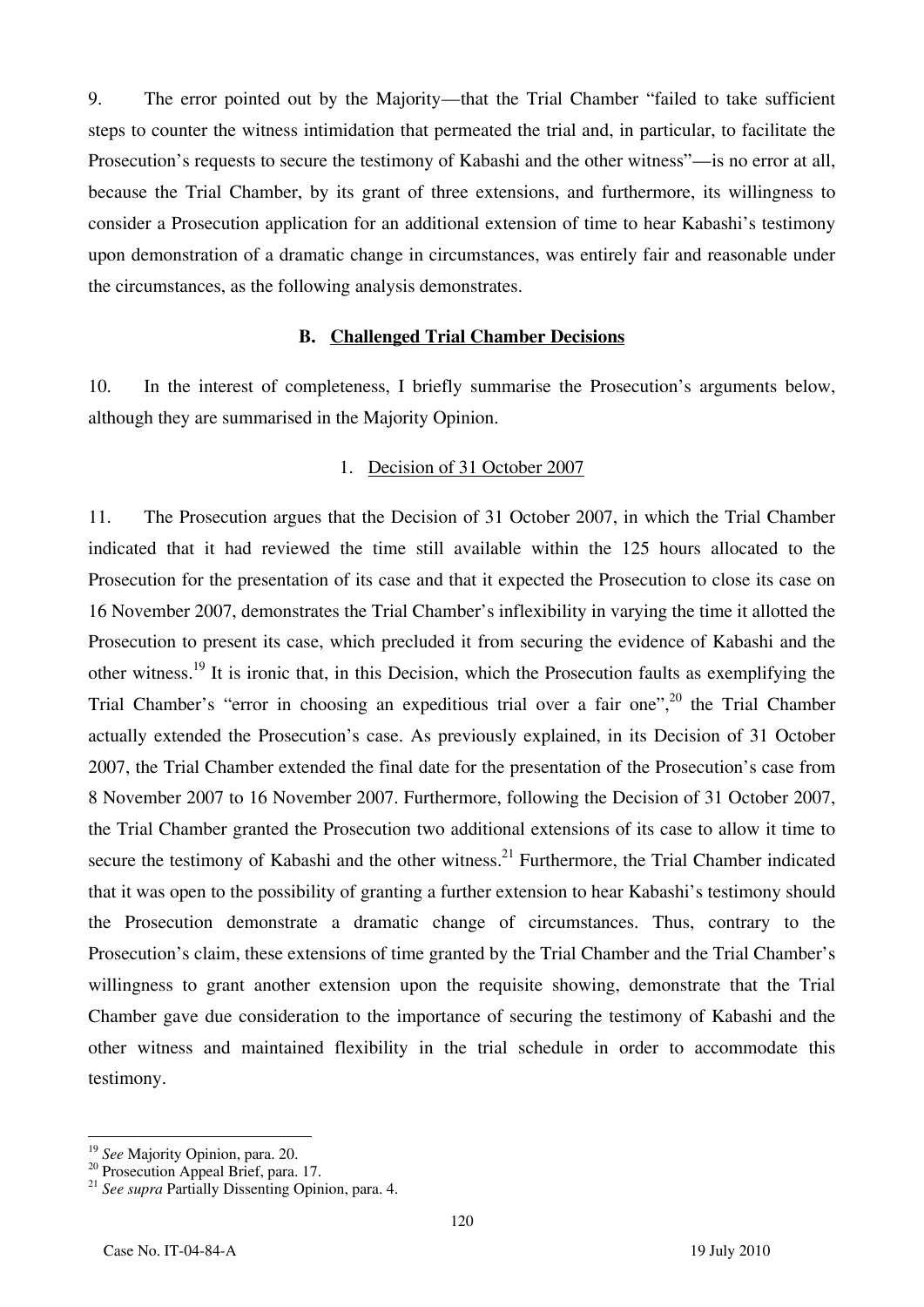#### 2. Decision of 15 November 2007

12. Addressing the Prosecution's argument that, because the Trial Chamber was "fixated on time pressures", it would not accommodate the other witness's testimony on 15 November 2007 via video-conference link by sitting past 7:00 p.m. or sitting the following day, the Majority characterises the Trial Chamber's decision of 15 November 2007 as "the touchstone" of the Trial Chamber's failure to make efforts that could have resulted in obtaining the other witness's testimony. In this regard, the Majority states that:

The Trial Chamber was informed that the other witness [...] would have been available to testify by video-conference link at approximately 6:30 p.m. Nonetheless, and despite the other witness's known reluctance to testify and potential importance to the Prosecution's case, the Trial Chamber chose to significantly delay his testimony on the basis of objectively less important logistical considerations.

It further points out the Trial Chamber's conclusion that:

it's not only Thursday close to 7.00 but it's also 125 hours since the beginning of the presentation of the Prosecution's case. There's no way to further sit either on Friday or on Monday. [...] Tuesday [...] is reserved for another witness [and even] if [the other witness] would testify, there's a fair chance that we would not come any further than that he will not answer questions. There's another possibility that he starts answering questions. And then, of course, what follow-up to give, because there's no time.<sup>23</sup>

The Majority then concludes:

The Trial Chamber's language and approach manifestly prioritised logistical considerations and the specific number of hours assigned to the Prosecution case over the much more significant consideration of securing the testimony of a potentially important witness who was finally available to testify. $^{24}$ 

13. First, contrary to the Majority's assertion, the Trial Chamber, in its Decision of 15 November 2007, never stated with certainty that the other witness "would have been available to testify by video-conference link at approximately 6:30 p.m." Rather, it stated that:

our latest information is that on *[sic]* from 6.30, [the other witness] would be available for examination through videolink, although this is not fully confirmed yet.<sup>25</sup>

Accordingly, in my view, it was not clear whether the Trial Chamber could have secured the testimony of the other witness by sitting past 7:00 p.m. More importantly, I observe that the Prosecution never requested the Trial Chamber to sit past 7:00 p.m. on 15 November 2007 or the following day to accommodate the other witness's delayed arrival to the video-conference link location. If the Prosecution considered such relief appropriate, it was incumbent upon the Prosecution to request it from the Trial Chamber. In my view, on this basis alone, the Prosecution's argument should have been dismissed since it is settled that a party cannot remain silent on a matter

 $\overline{a}$ 

<sup>&</sup>lt;sup>22</sup> Majority Opinion, para. 43.

<sup>&</sup>lt;sup>23</sup> *Ibid.* <sup>24</sup> *Ibid.* <sup>24</sup> *Ibid.* <sup>24</sup> *Ibid.* <sup>25</sup> T. 10876, 15 November 2007 (Private Session).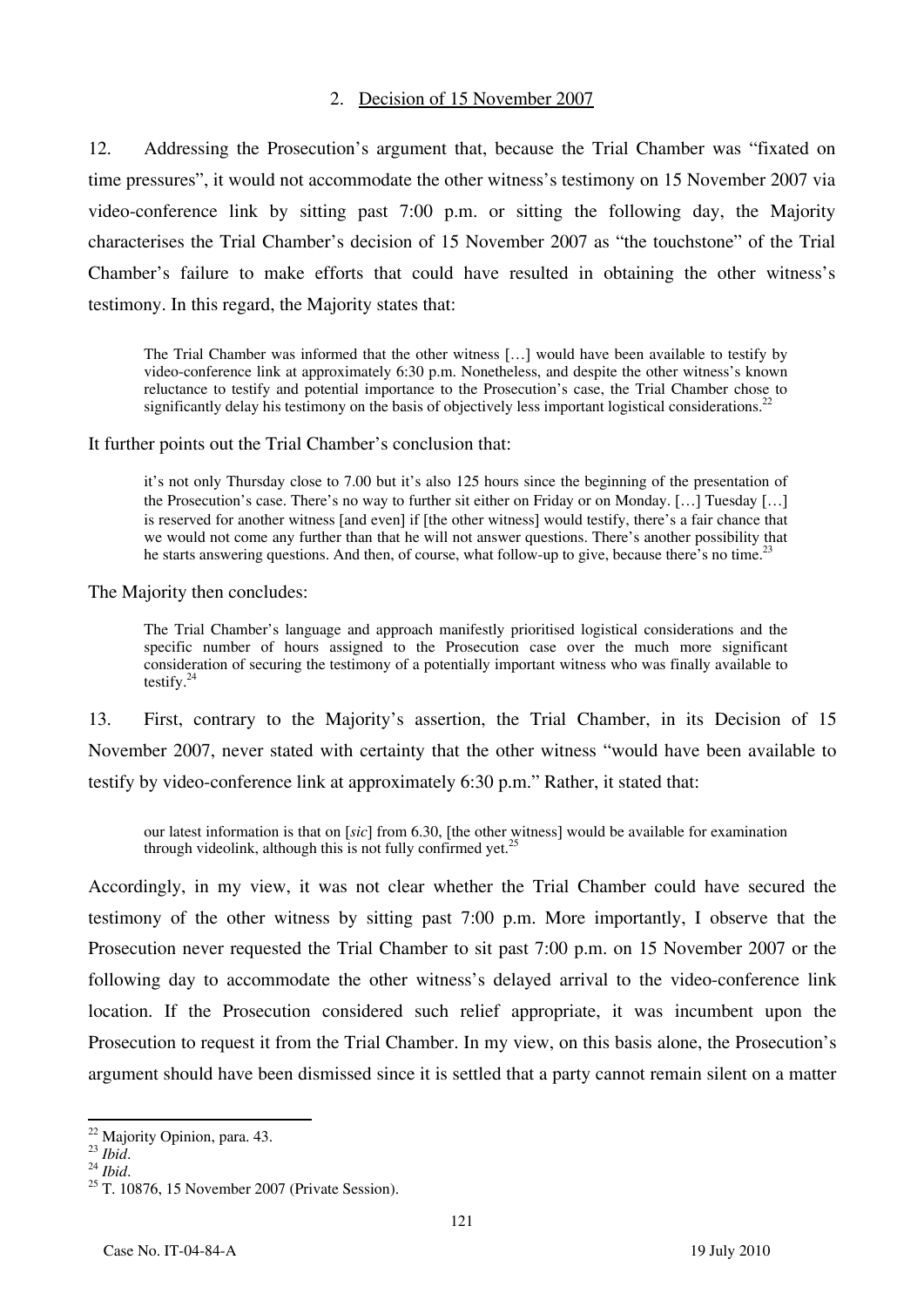at trial only to return on appeal to seek a trial *de novo*. 26 Furthermore, as previously explained, on 20 November 2007, the Trial Chamber extended the Prosecution's case to 27 November 2007 for the purpose of hearing the other witness's testimony.<sup>27</sup> In such circumstances, I cannot support a conclusion that "the Trial Chamber chose to significantly delay" the testimony of the other witness or prioritised "logistical considerations" and the "specific number of hours assigned to the Prosecution case" over securing the other witness's testimony.

14. There are two comments to be made about the Majority's conclusion that "[t]he Trial Chamber's language and approach manifestly prioritised logistical considerations and the specific number of hours assigned to the Prosecution case over the much more significant consideration of securing the testimony of a potentially important witness who was finally available to testify".<sup>28</sup> First, as a matter of fact, it is inaccurate, since the claim of prioritisation is plainly contradicted by the action taken by the Trial Chamber in granting not one, not two, but three extensions to the Prosecution's case to enable it to secure the testimony and by remaining open to granting an additional extension, should the Prosecution demonstrate a dramatic change in circumstances. And it clearly did so because it was alive to the difficulties that the Prosecution was experiencing in securing the attendance of the witnesses, whom the Trial Chamber itself acknowledged to be important to the Prosecution's case.

15. But the more important critique to be made of this conclusion is that it has given to fair trial rights a hierarchical structure that finds no support in a proper interpretation and application of the Statute. Article 21(4) of the Statute expressly identifies the rights of the accused. The Statute of course does not address rights of the Prosecution in express terms. That is not surprising since Article 21(4) is inspired by the approach reflected in the European Convention on Human Rights and the International Covenant on Civil and Political Rights, where there is also no express provision for the rights of the Prosecution. This does not, however, mean that the Prosecution is without rights. Article 20(1) of the Statute provides: "The Trial Chambers shall ensure that a trial is fair and expeditious and that proceedings are conducted in accordance with the rules of procedure and evidence, with full respect for the rights of the accused and due regard for the protection of victims and witnesses." The duty of the Trial Chamber under this Article to ensure a fair and expeditious trial is general in that it relates both to the Prosecution and the Defence. It is as a consequence of this duty that the Prosecution's interests are to be protected by a Trial Chamber,

 $\overline{a}$ 

<sup>26</sup> *Tadić* Appeal Judgement, para. 55; *Prosecutor v. Zlatko Aleksovski*, Case No. IT-95-14/1-AR73, Decision on Prosecutor's Appeal on Admissibility of Evidence, 16 February 1999, paras 18-19; *Kambanda* Appeal Judgement, paras 44-48.

<sup>27</sup> *See supra* Partially Dissenting Opinion, para. 4. 28 Majority Opinion, para. 43.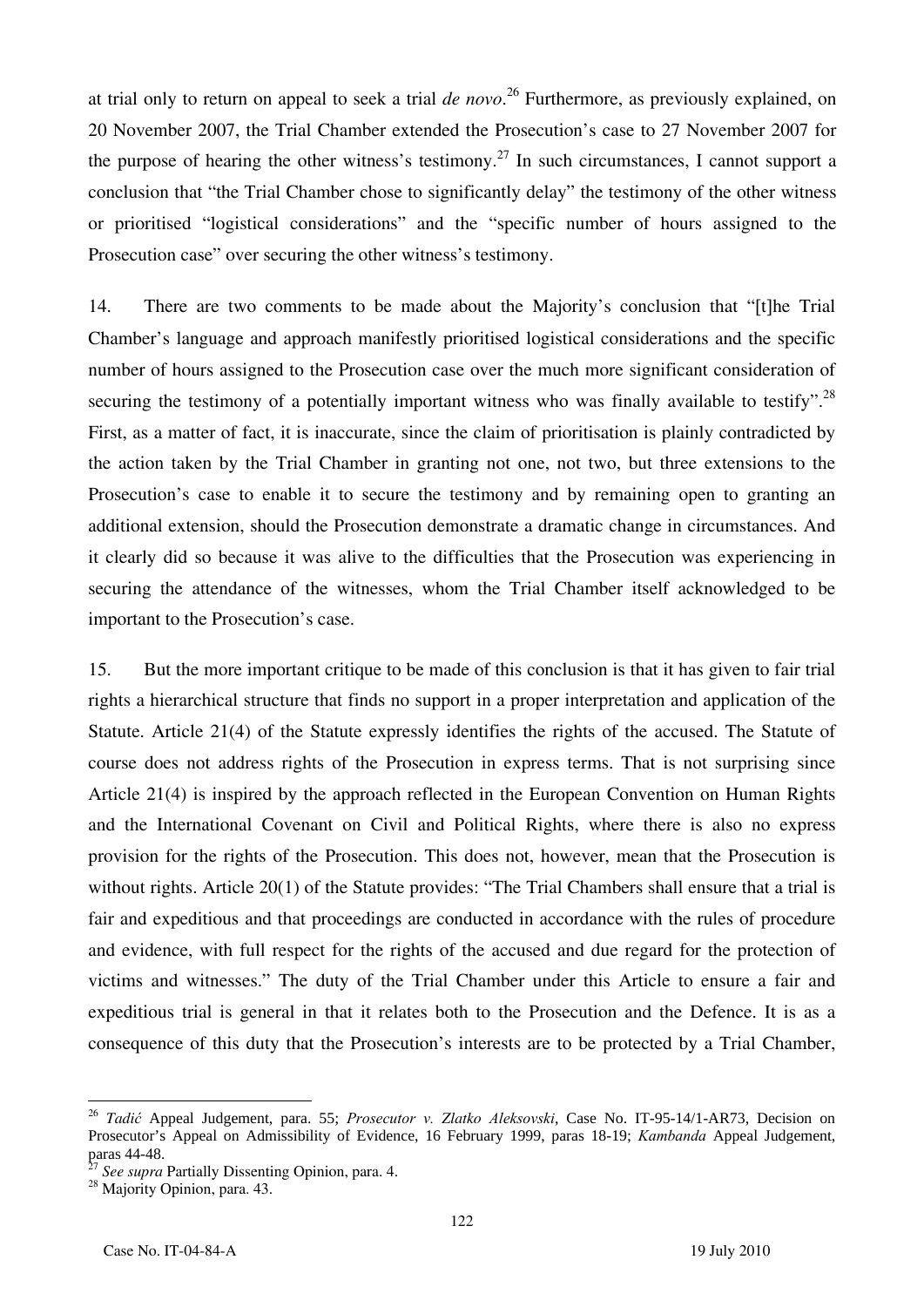with the result that the Prosecution has a similar right to the right of the Accused in Article  $21(4)(e)$ of the Statute to obtain the attendance and examination of witnesses.

16. But, this right is qualified in Article 20(1) of the Statute. It is a right that is to be enjoyed "with full respect for the rights of the accused". The meaning is quite clear: the Prosecution cannot be given a level of assistance by the Trial Chamber in securing the attendance of its witnesses that would result in a right of the accused not being fully respected. If, for example, the level of assistance given is such that it will unduly interfere with the right of the accused under Article 21(4)(c) of the Statute to be tried without undue delay, then the Trial Chamber would be in breach of its statutory duty.

17. By virtue of the burden placed on the Prosecution to prove the guilt of the accused person beyond reasonable doubt, the position of the Prosecution is in many ways different from the position of the accused person. Thus, the Prosecution has duties, which the Defence does not have, and the Defence has rights, which the Prosecution does not have. Properly analysed, the relationship between the Prosecution and Defence is not symmetrical; it is, because of the aforementioned burden, asymmetrical.

18. This analysis supports the following conclusion: insofar as the Prosecution is entitled under Article 20 of the Statute, in the interests of fairness, to assistance from the Trial Chamber in securing the attendance of its witnesses in the presentation of its case, that right cannot be applied in a way that would unduly interfere with any of the rights of the accused set out in Article 21(4) of the Statute, including the right to be tried without undue delay. This is so because any fairness rights of the Prosecution under Article 20 of the Statute are to be applied "with full respect for the rights of the accused" under Article 21(4) of the Statute. It is therefore incorrect to assert, as the Majority does, that the "consideration of securing the testimony of a potentially important witness who was finally able to testify" is "much more significant" than the Trial Chamber's use of time management to secure an expeditious trial or a trial without undue delay. Thus it is clear that the Trial Chamber was discharging its statutory duties and so acted properly in adopting the time management measures that it did in protection of the right of the accused to be tried without undue delay under Article 21(4)(c) of the Statute. Significantly, the Trial Chamber did not ignore the fair trial rights of the Prosecution under Article 20(1) of the Statute. It exhibited an appropriate sensitivity to those rights by not only granting three extensions to the Prosecution's case but also by remaining open to the possibility of granting a further extension upon a showing by the Prosecution of a dramatic change in circumstances.

19. I also regret very much the label "logistical considerations", which has a derogatory ring to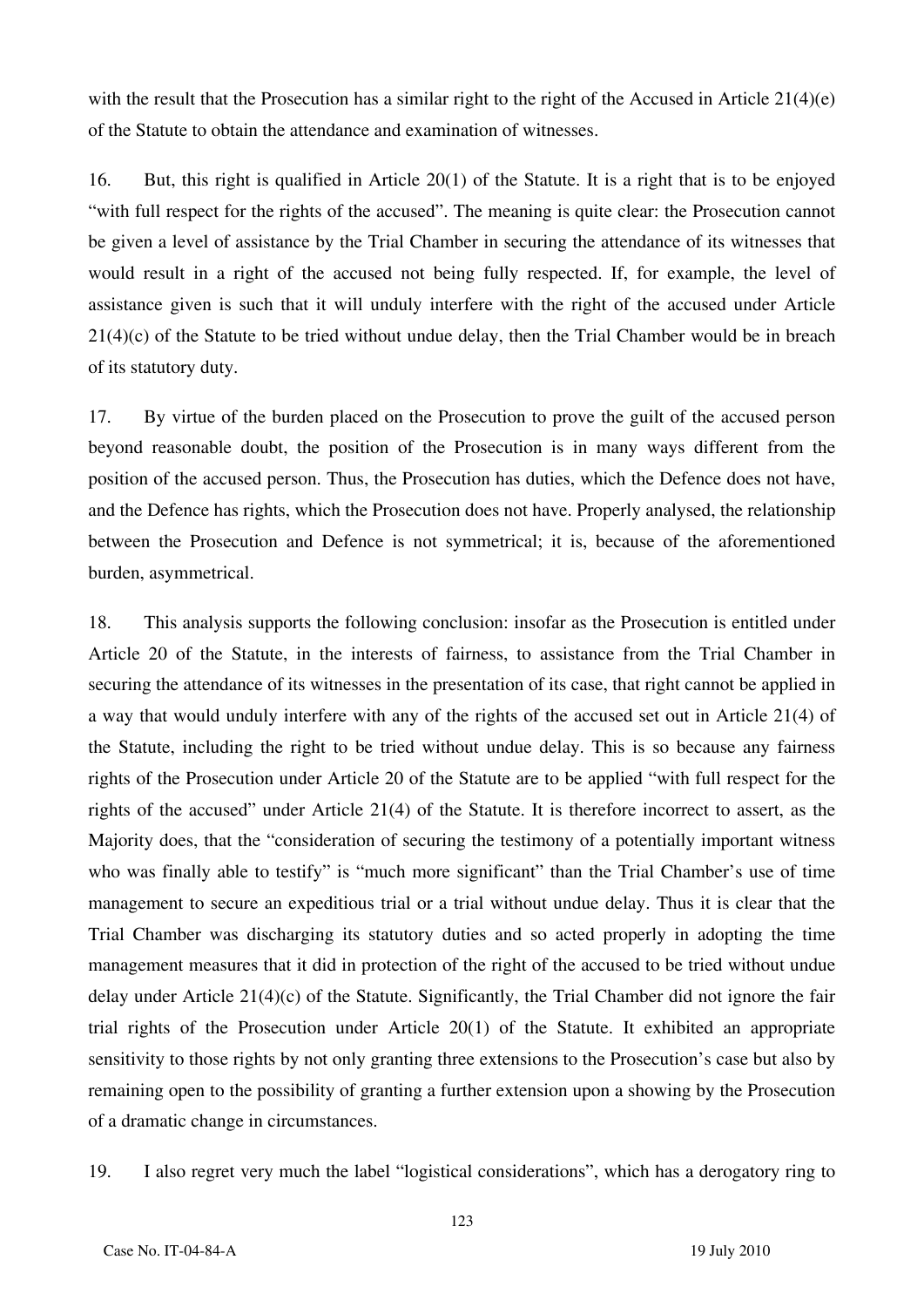it, when in fact a proper interpretation and application of the Statute shows that a concern with time and factors influencing the length of a party's case is no less important than concerns with other elements of fair trial rights.

#### 3. Decision of 20 November 2007

20. The Prosecution asserts that, on 20 November 2007, when the Trial Chamber closed its case subject to the exceptional extension to 27 November 2007 to hear the evidence of the other witness, the Trial Chamber erred by failing to explore the possibility that Kabashi might testify in the future once he consulted with his lawyer, who was appointed to provide him with legal assistance in relation to possible contempt proceedings in the United States.<sup>29</sup> The Majority agrees, concluding that "following a 20 November 2007 video-conference link hearing in which he and his lawyer issued confused and equivocal refusals to speak on that particular occasion, the possibility remained that Kabashi might testify under different circumstances" and that "the Trial Chamber chose not to persevere in attempts to hear his testimony".<sup>30</sup> However, in rendering the Decision of 20 November 2007, the Trial Chamber explicitly considered that both Mr. Karnavas and the Trial Chamber itself had informed Kabashi of the consequences of his failure to testify and that Kabashi had nevertheless confirmed that he "would not answer any question that would be put to [him] as a witness" in the case. The Trial Chamber further determined that it would consider a Prosecution application for an additional extension of time to hear Kabashi's testimony if the Prosecution could demonstrate that there had been a dramatic change in circumstances.<sup>31</sup>

21. Thus, contrary to the Prosecution's assertion, the Trial Chamber carefully considered the likelihood that Kabashi would testify after consulting his lawyer before the Trial Chamber closed the Prosecution's case. It was in the reasonable exercise of the Trial Chamber's discretion when, considering Kabashi's consistent refusal to testify, it declined to extend the Prosecution case for the purpose of securing Kabashi's testimony, absent a dramatic change in circumstances. The Trial Chamber never ruled out the possibility of hearing Kabashi's testimony in the future. Rather, it adopted a flexible approach, giving effect to its obligation of ensuring that the Prosecution had sufficient time to present its case through its witnesses and that the trial was conducted expeditiously. In addition, contrary to the Majority's view, Kabashi's resolute refusal to answer any question put to him in the case was neither confused nor unequivocal, and certainly did not suggest that he was willing to testify under different circumstances. The Majority's conclusion that the Trial Chamber erred in rendering the Decision of 20 November 2007 is thus unsupported by the record.

 $\overline{a}$ 

<sup>&</sup>lt;sup>29</sup> *See* Majority Opinion, para. 24.<br><sup>30</sup> *See* Majority Opinion, para. 41.<br><sup>31</sup> *See* Kabashi, T. 10961 (20 November 2007) (Open Session); T. 10977-10979 (26 November 2007) (Open Session).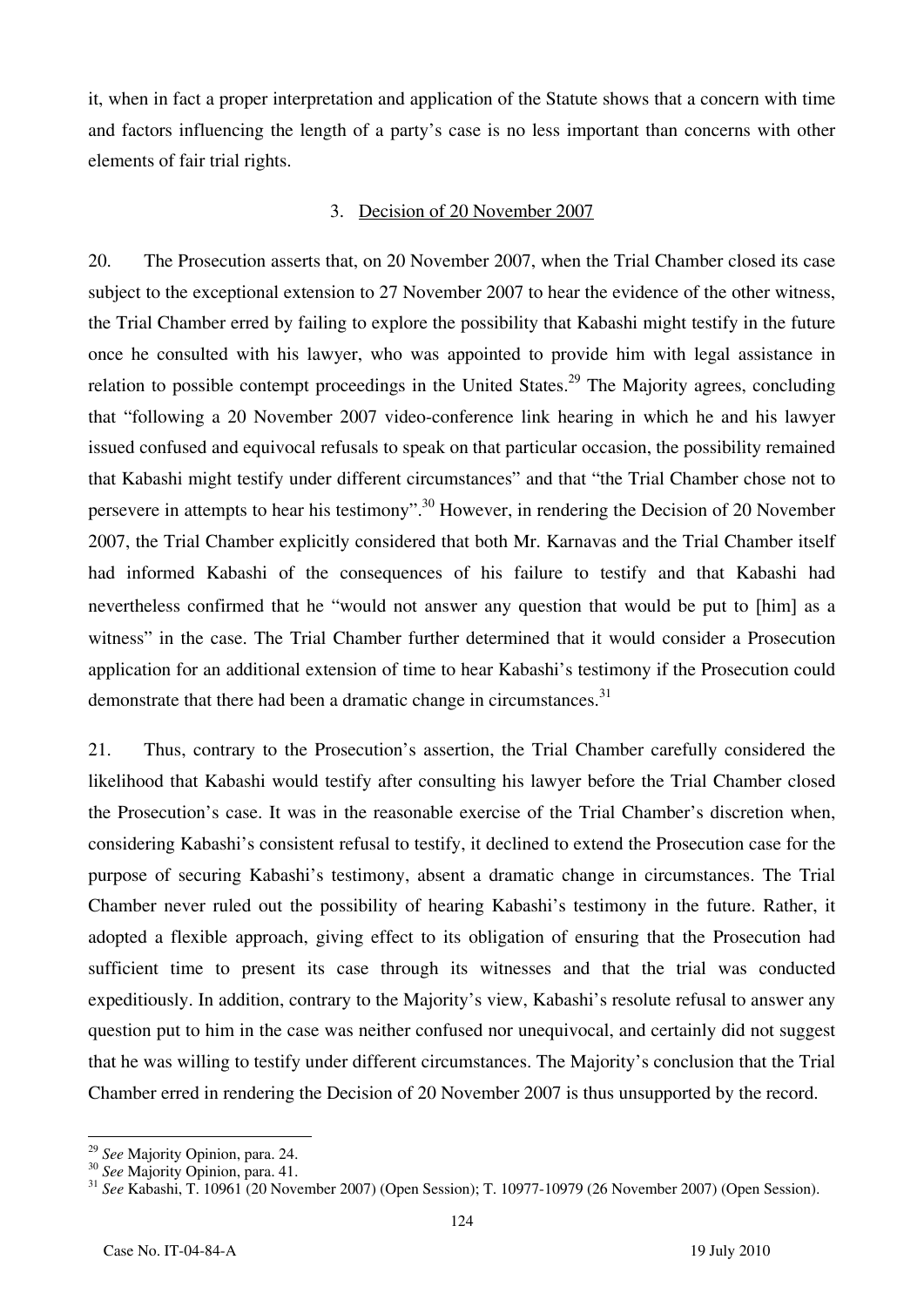#### 4. Decision of 26 November 2007 in relation to Kabashi and Decision of 5 December 2007

22. The Prosecution contends that, in denying its 23 November 2007 motion for an extension of its case in order to secure Kabashi's testimony, the Trial Chamber disregarded the Prosecution's argument regarding the likelihood of securing Kabashi's testimony if he were informed that contempt proceedings could be initiated against him as a result.<sup>32</sup> Contrary to the Prosecution's assertion, as explained above, during the hearing of 20 November 2007, the Trial Chamber carefully considered this Prosecution argument before concluding that, because Kabashi remained unwilling to testify, the Trial Chamber would only extend the Prosecution's case to hear his testimony if the Prosecution demonstrated "a dramatic change in circumstances." Given that the Prosecution identified no change of circumstances, the Trial Chamber was justified in denying the 23 November 2007 motion. For the same reasons, the Trial Chamber was justified in denying the Prosecution's request for certification to appeal this decision in the Decision of 5 December 2007.

23. Moreover, there is no merit in the Prosecution's allegation that the Trial Chamber demonstrated its "rush to close the Prosecution case and to end the trial" when it stated that the Prosecution "seems not to have heeded the Chamber's instruction" at the hearing of 26 November 2007 and that the Prosecution had exceeded the 125 hours allotted to it at the beginning of the trial.<sup>33</sup> The Majority characterises this commentary as "underscor $[$ ing] the Trial Chamber's preference for meeting its deadlines over assisting the Prosecution in overcoming attempts at witness intimidation."<sup>34</sup> In my view, however, it was within the Trial Chamber's discretion to remind the Prosecution that, as determined at the 20 November 2007 hearing, it would only entertain an application to extend the Prosecution's case to hear Kabashi if the Prosecution demonstrated a dramatic change in circumstances as well as to point out that the Prosecution had exceeded the time allocated to it by the Trial Chamber to present its case. Rather than demonstrating a haste to close the Prosecution's case and end the trial, the Trial Chamber's decision demonstrated its flexible approach in relation to the Prosecution's presentation of its case, which left open the possibility of extending the Prosecution's case to secure Kabashi's testimony upon a showing that Kabashi had changed his mind and was in fact willing to testify.

 $\overline{\phantom{a}}$ 

<sup>&</sup>lt;sup>32</sup> *See* Majority Opinion, para. 26.<br><sup>33</sup> *See* Majority Opinion, para. 26.<br><sup>34</sup> Majority Opinion, para. 41.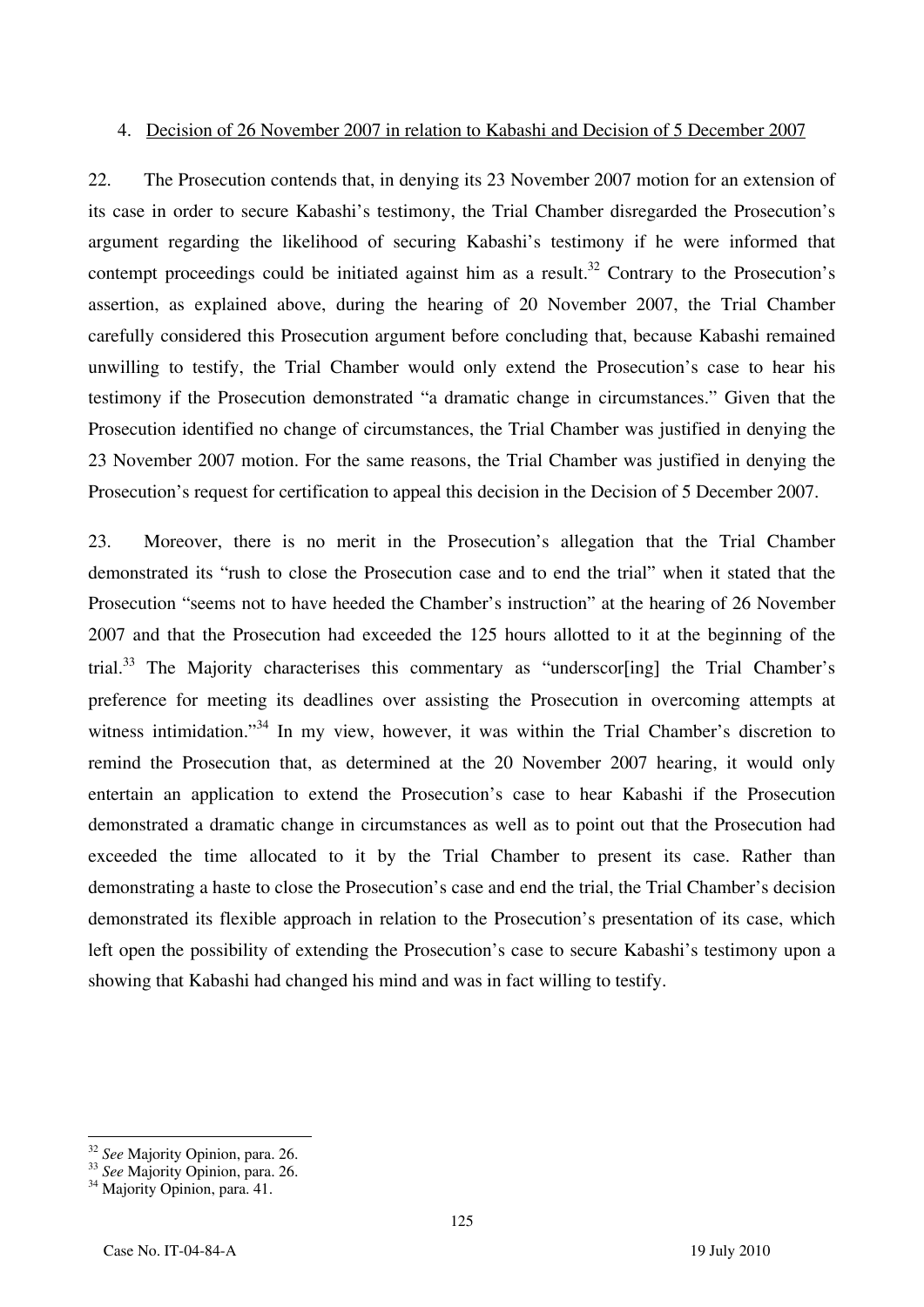# 5. Decision of 26 November 2007 in relation to the other witness and Scheduling Order of 30 November 2007

24. The Prosecution argues that the Trial Chamber erred in closing its case in relation to the other witness during the hearing of 26 November 2007 without allowing the Prosecution additional time to obtain information about his medical condition and to consider the possibility of securing his testimony.<sup>35</sup> The Prosecution further argues that the Scheduling Order of 30 November 2007, in which the Trial Chamber indicated that the Prosecution had concluded the presentation of its evidence and that its case was therefore closed, demonstrates the Trial Chamber's "unreasonable rush to judgement", given that two crucial Prosecution witnesses had yet to testify.<sup>36</sup> Addressing these arguments, the Majority concludes that:

a reasonable Trial Chamber cognisant of the witness intimidation threatening the integrity of the trial would have ordered, *proprio motu*, the proceedings adjourned or stayed for a reasonable time to allow the Prosecution the opportunity to obtain information about the other witness's condition and to explore the possibility of securing his testimony upon his release from the hospital. $3$ 

25. The Prosecution has not referred to any application that it made to the Trial Chamber, during or after the 26 November 2007 hearing, for additional time to obtain information about the other witness's medical condition or to secure the other witness's testimony. In these circumstances, I cannot agree with the Majority's view that the Trial Chamber had a duty to order the proceedings adjourned or stayed absent a request to that effect from the Prosecution. Rather, if the Prosecution considered such relief appropriate, it was incumbent upon the Prosecution to request it from the Trial Chamber.

26. It is not clear why the Trial Chamber should, in a system that is adversarial and party-driven, take it upon itself to adopt a course not raised by either party. It is not as though the trial proceeded without the affected party, the Prosecution, making submissions to the Chamber for specific measures to be adopted to secure the testimony of the witnesses. The Prosecution did so on a regular basis, but on no occasion did it ask for the trial to be adjourned or stayed. Had the Prosecution made such a submission to the Trial Chamber, the accused would have had to be afforded a right to oppose any application for an adjournment or stay. Consequently, the net effect of allowing the Prosecution's appeal on this novel basis is that an accused who had been acquitted at trial now has the acquittal reversed on a ground that he had not been afforded any opportunity to contest during the trial. On that basis alone, this argument, raised for the first time by the Prosecution during the appeal, should be dismissed. It is of course open to the Appeals Chamber to

 $\overline{\phantom{a}}$ <sup>35</sup> *See* Majority Opinion, para. 28.

<sup>36</sup> *See* Majority Opinion, para. 20. 37 Majority Opinion, para. 45.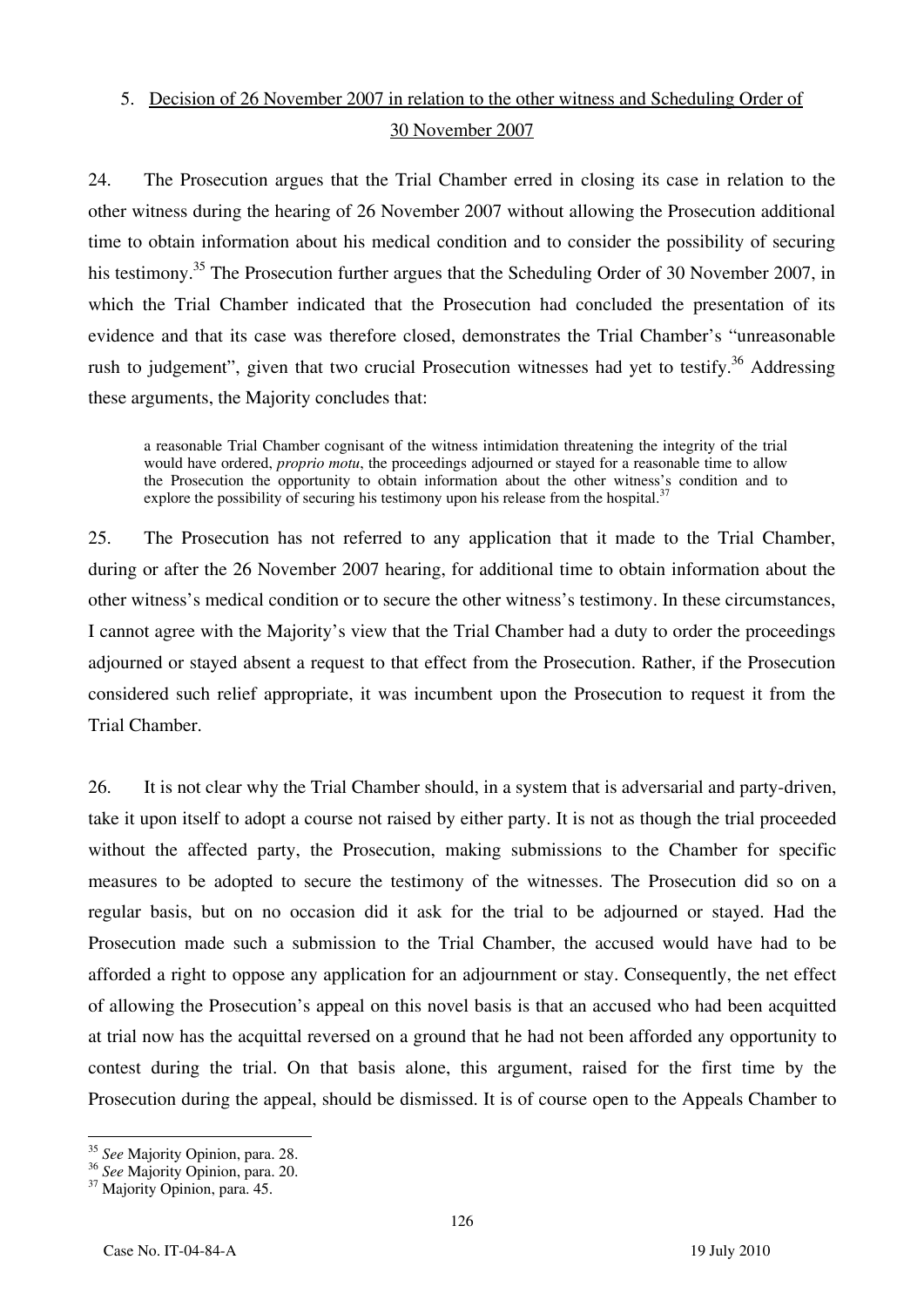consider a point that was not raised at trial, but in my view, it should be extremely careful in doing so when the point raised impacts adversely on the rights of an accused who has been acquitted at trial.

27. The Statute of the Tribunal has on occasion been criticised for granting the Prosecutor a right of appeal.<sup>38</sup> Such a right does not exist in many domestic jurisdictions because it is seen as being in breach of the principle of *non bis in idem*. Arguably, in light of the gravity of the crimes prosecuted at the Tribunal and the absolutely horrendous and horrific circumstances surrounding their commission, there is some justification for granting the Prosecutor a right of appeal. But the Appeals Chamber must have a clear and unequivocal basis for overturning an acquittal. In particular, when the Prosecution appeals an acquittal, and the appeal turns on, as it does in this case, the reasonableness of the exercise of a Trial Chamber's discretionary powers, the Appeals Chamber must be extremely careful about finding an error in the exercise of that discretion since the liberty of the acquitted person is involved—and even more particularly, when the effect of the Appeals Chamber's review is tantamount to merely substituting its own discretion for the discretion of the Trial Chamber.

28. Finally, it is inaccurate to suggest, as the Majority does, that the Trial Chamber was not cognisant of the witness intimidation. Indeed, the Trial Chamber itself made reference to the general atmosphere of witness fear and intimidation in the Trial Judgement, $39$  and the measures that it took in granting extensions of the Prosecution's case not once, not twice, but thrice, must be seen as its way of responding to these circumstances.

#### 6. Decision of 21 December 2007

29. The Prosecution asserts that the Trial Chamber erred when it denied its request to reopen its case after a United States district court judge indicated that, if the Trial Chamber were to schedule a date to hear Kabashi's testimony, the judge "would in *all likelihood* issue an order compelling Shefqet Kabashi to testify on that day."40 The Majority agrees, stating that the Trial Chamber's decision "unjustifiably discounted an order by a United States District Court Judge stating that if the case were reopened and a date for Kabashi's testimony scheduled, he would 'in all likelihood' issue

 $\overline{a}$ <sup>38</sup> *See, e.g.,* Mark C. Fleming, *Appellate Review in the International Criminal Tribunals*, 37 Tex. Int'l L. J. 111, 127, 141 (2002) (supporting the fact that Article 25 of the Statute allows the Prosecution to appeal from acquittals on questions of pure law and applied law, but criticising the fact that Article 25 allows the Prosecution to appeal questions of fact, because this is "inconsistent with the purposes of appellate review"); John Laughland, *The Anomalies of the International Criminal Tribunal are Legion. This is Not Victors' Justice in the Former Yugoslavia – In Fact, It is No Justice At All*, Times (UK), 17 June 1999; Michael P. Scharf, *A Critique of the Yugoslav War Crimes Tribunal*, 25 Denv. J. Intl L. & Poly 305, 307 (1997); Michele N. Morosin, *Double Jeopardy and International Law: Obstacles to Formulating a General Principle*, 64 Nordic J. Int'l L. 261, 267, 269 (1995).

<sup>39</sup> *See* Trial Judgement, para. 22.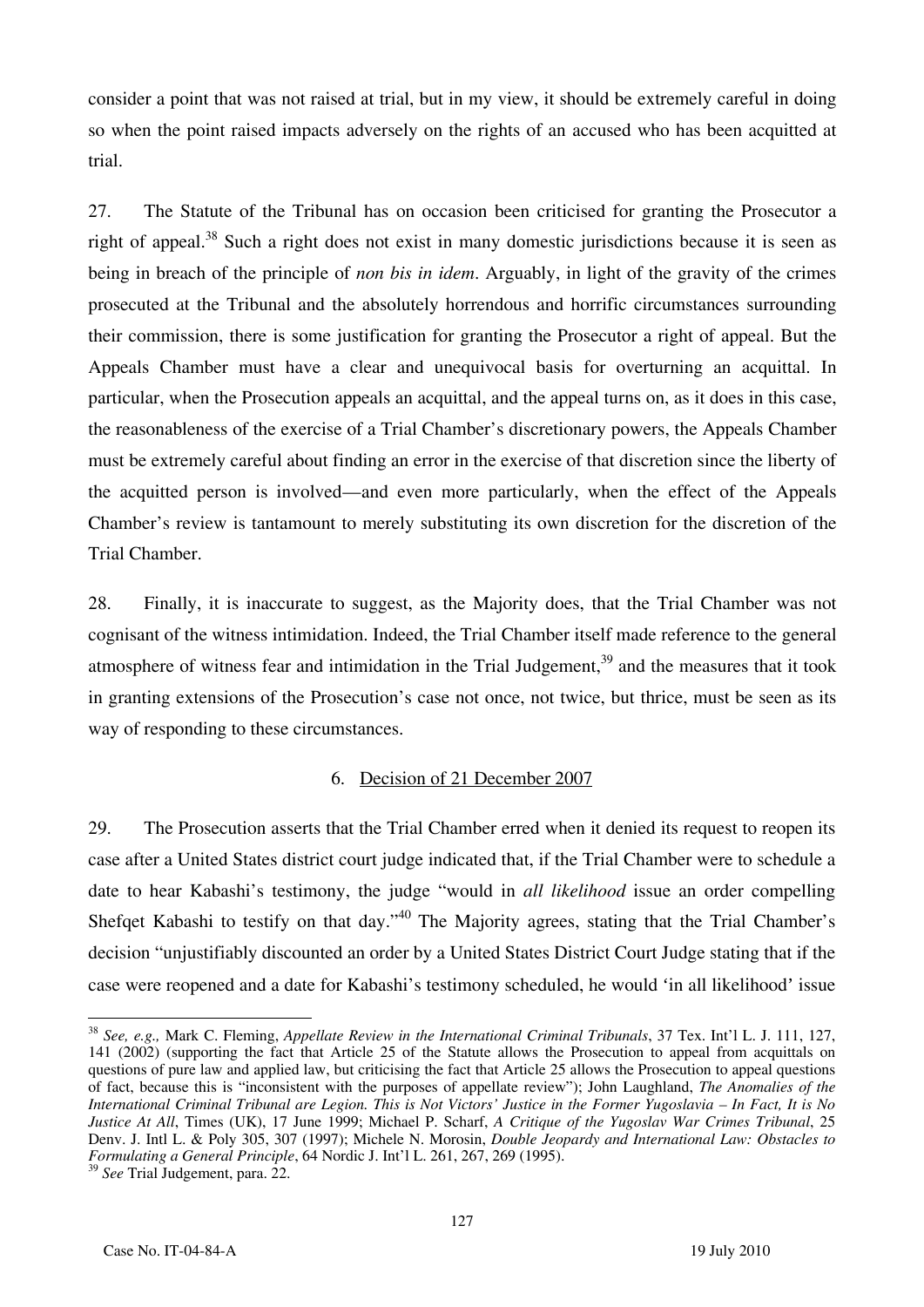an order compelling Kabashi to testify that day."<sup>41</sup> The Majority holds that this decision "failed to appreciate that Kabashi's physical presence in the United States would have directly exposed him to the contempt penalties wielded by United States federal courts, including imprisonment, should he refuse to testify."42

30. It should be recalled, however, that in denying the Prosecution Motion of 17 December 2007, the Trial Chamber considered that:

in its Decision of 26 November 2007, the Trial Chamber rejected the Prosecution's request for an extension of the case since it was based on the mere expectation that further contact between Mr Kabashi and his counsel, during which Mr Kabashi would be further informed as to his legal position, would lead him to change his mind about not testifying. However, Mr Kabashi had reiterated on several occasions that he was not willing to testify. Therefore, the Trial Chamber could not find any change of circumstance that would warrant an extension of the case. Similarly, with regard to the current Request, it is clear that Mr Kabashi is still not willing to testify and has given the Prosecution no reason to believe that this situation will change.<sup>43</sup>

The Trial Chamber further noted that:

Mr. Kabashi was under an obligation to testify in the *Haradinaj et al.* case from the moment he was first called as a witness. He has repeatedly stated that he is unwilling to testify and, according to the information available to the Trial Chamber, remains unwilling. Mr Kabashi is also charged with contempt of the Tribunal as a result of his refusal to testify on 5 June 2007, and contempt proceedings will be initiated upon his arrest and transfer to The Hague.<sup>4</sup>

Based on the foregoing, the Trial Chamber concluded that the "mere possibility of contempt proceedings before a national court does not constitute new circumstances of such a nature that it would warrant a reopening of the *Haradinaj et al.* case.<sup>145</sup>

31. Thus, the Decision of 21 December 2007 was grounded in the Trial Chamber's determination, based on the evidence before it, that Kabashi remained unwilling to testify regardless of whether he faced contempt proceedings either at the Tribunal or before the United States district court. Given that Kabashi had consistently indicated that he would not testify even when faced with charges of contempt before the Tribunal and that he would rather face imprisonment than testify, it was reasonable for the Trial Chamber to conclude that the Prosecution had not demonstrated new circumstances that warranted a reopening of its case. At the hearing of 5 June 2007, after the Presiding Judge informed him of the consequences of a failure to testify, Kabashi stated:

I cannot talk about the things you are asking me after so many things that have happened. If you want to force me, to take me to prison, I will go to prison.  $[...]$  I'm not able to testify. I cannot, very briefly, I cannot, not because somebody forces me, not because I'm afraid of anybody. If you,

 $\overline{a}$ <sup>40</sup> Prosecution's Appeal Brief, para. 32 (internal citations omitted). Majority Opinion, para. 42.

 $42$  Majority Opinion, para. 42.

 $43$  Decision of 21 December 2007, para. 6.

<sup>&</sup>lt;sup>44</sup> Decision of 21 December 2007, para. 7.

<sup>45</sup> Decision of 21 December 2007, para. 7.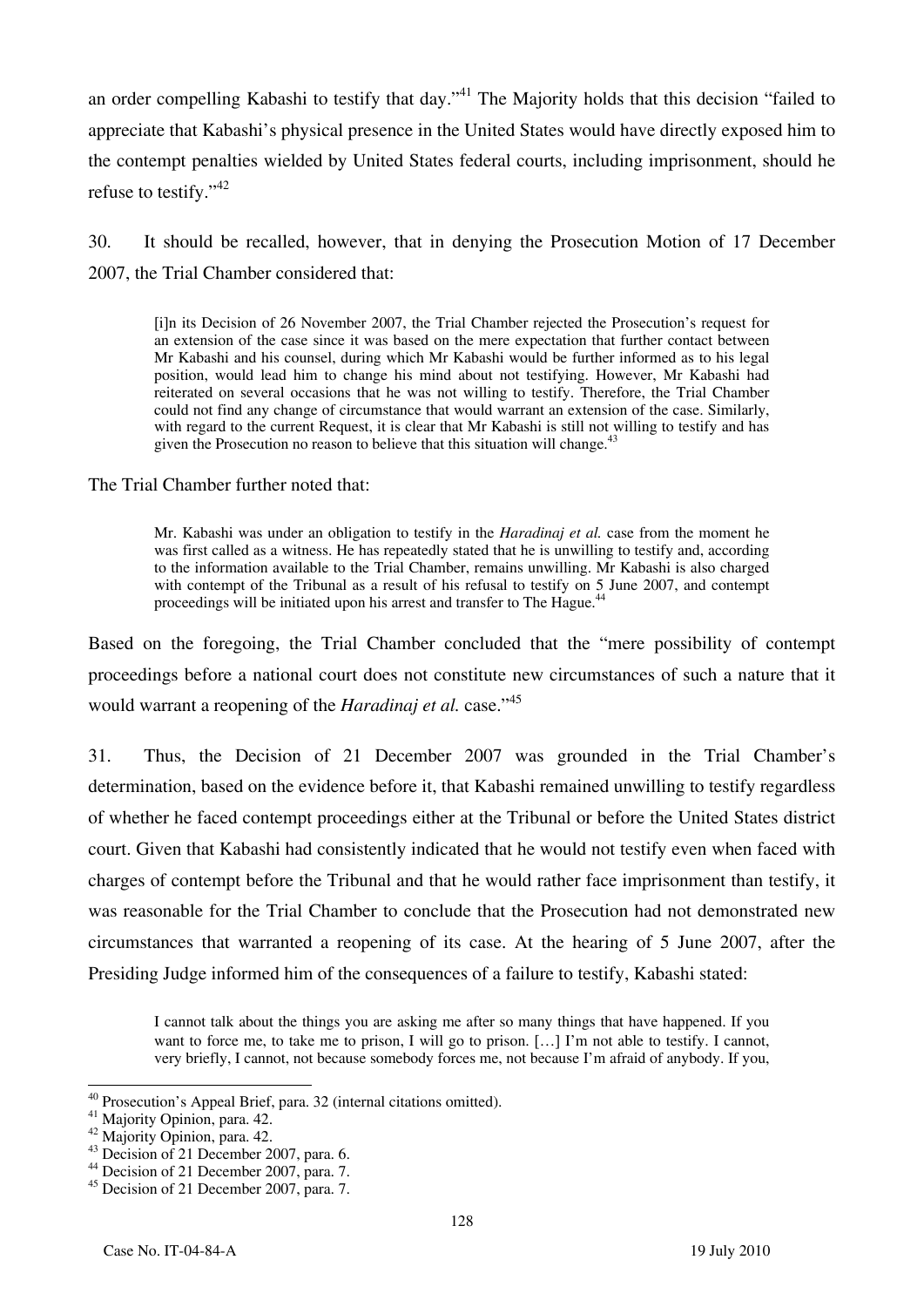as Judges, compel me to do that, I can tell you that I'm not able. You can take your decision, but I'm asking you and asking the Prosecutors to release me, to allow me to go back to Kosova to see my children. If you want to send me to prison, there is nothing I can do.<sup>46</sup>

Furthermore, at the 20 November 2007 hearing, after having been indicted on charges of contempt before the Tribunal, Kabashi indicated that he remained unwilling to testify.<sup>47</sup> The Trial Chamber appropriately exercised its discretion when it held that it would not extend the Prosecution case for the purpose of securing Kabashi's testimony unless the Prosecution demonstrated a dramatic change of circumstances. Absent any evidence that Kabashi might change his stance, it was in the Trial Chamber's discretion to determine that it would not reopen the Prosecution's case.

#### **C. Conclusion**

32. In sum, respectfully, I do not agree with the Majority Opinion for the following reasons. First, the record shows that the Trial Chamber was sensitive to the importance of both witnesses' testimony for the Prosecution's case as well as the general atmosphere of fear and intimidation of witnesses, and it exhibited an appropriate sensitivity to these Prosecution concerns by extending its case not once, not twice, but thrice, and remaining open to the possibility of granting a further extension upon a showing by the Prosecution of a dramatic change in circumstances. In effect, the Majority approach the appeal by asking whether the Trial Chamber could have done more to assist the Prosecution in securing the attendance of its witnesses, when the relevant area of inquiry was whether, in light of all the circumstances, what it did was reasonable. Second, as a matter of law and principle, what the Majority Opinion amounts to is a substitution of its own discretion for the discretion exercised by the Trial Chamber, and that can only be done where a discernible error on the part of the Trial Chamber can be demonstrated. No error has been demonstrated, since the Trial Chamber addressed the Prosecution's concerns by granting the Prosecution three extensions of time to enable it to secure the testimony of these witnesses and by keeping open the possibility of granting a further extension upon demonstration by the Prosecution of a dramatic change in circumstances. There is a basic level below which a Trial Chamber's conduct must not fall. If it does, that constitutes an abuse of discretion. But if it meets that threshold, as it has in this case by granting several extensions and remaining open to the possibility of granting a further extension upon the requisite showing, a determination as to whether other extensions should be granted is a matter of detailed trial management in respect of which the Appeals Chamber must accord deference to the Trial Chamber. It is a matter better left to the Trial Chamber in accordance with the general principle whereby deference is accorded to a Trial Chamber in trial management issues, for

 $\overline{\phantom{a}}$ 

<sup>46</sup> Kabashi, T. 5441-5443 (5 June 2007) (Open Session).

<sup>47</sup> Kabashi, T. 10936, 10958 (20 November 2007) (Open Session).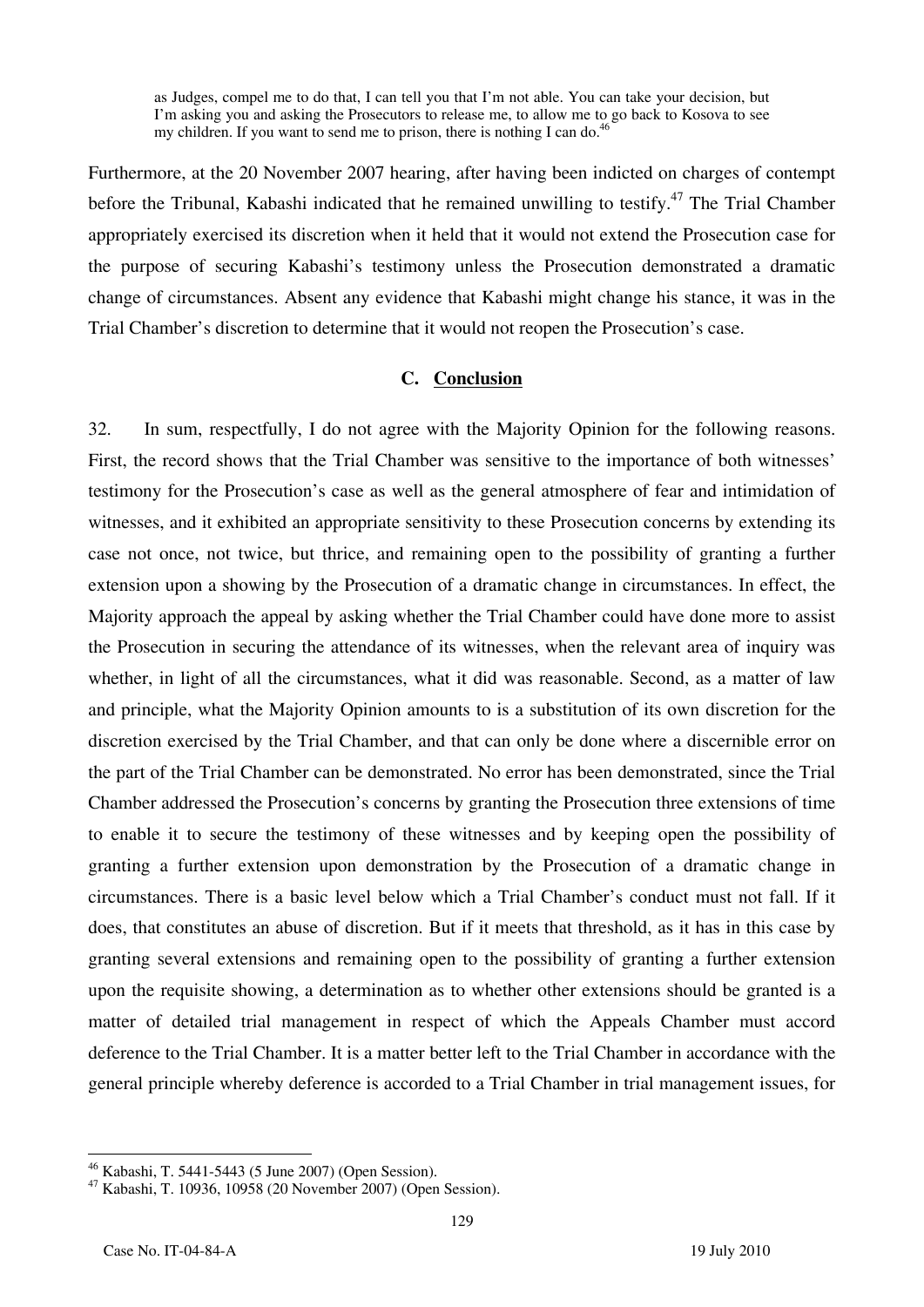the reasons so eloquently expressed in the *Milošević* case.<sup>48</sup> The Majority Opinion constitutes an overstepping by the Appeals Chamber of its boundaries, and in doing so, confuses the appellate with the trial function. This is a dangerous precedent, which militates against the proper discharge by the Tribunal of its mandate to try persons for serious breaches of international humanitarian law. Third, by prioritising the Prosecution's right to present its case through its witnesses over the right of the accused to an expeditious trial, the Majority has wrongly interpreted the relationship between Articles 20 and 21 of the Statute, completely ignoring the fact that the rights enumerated under Article 20 are to be applied "with full respect for the rights of the accused" under Article 21(4).

Done in English and French, the English text being authoritative.

Done this nineteenth day of July 2010 at The Hague The Netherlands

> \_\_\_\_\_\_\_\_\_\_\_\_\_\_\_\_\_\_ Judge Patrick Robinson

**₣Seal of the Tribunalğ**

 $\overline{\phantom{a}}$ <sup>48</sup> *See supra* Partially Dissenting Opinion, fn. 3, quoting *Milošević* Decision of 18 April 2002, para. 4.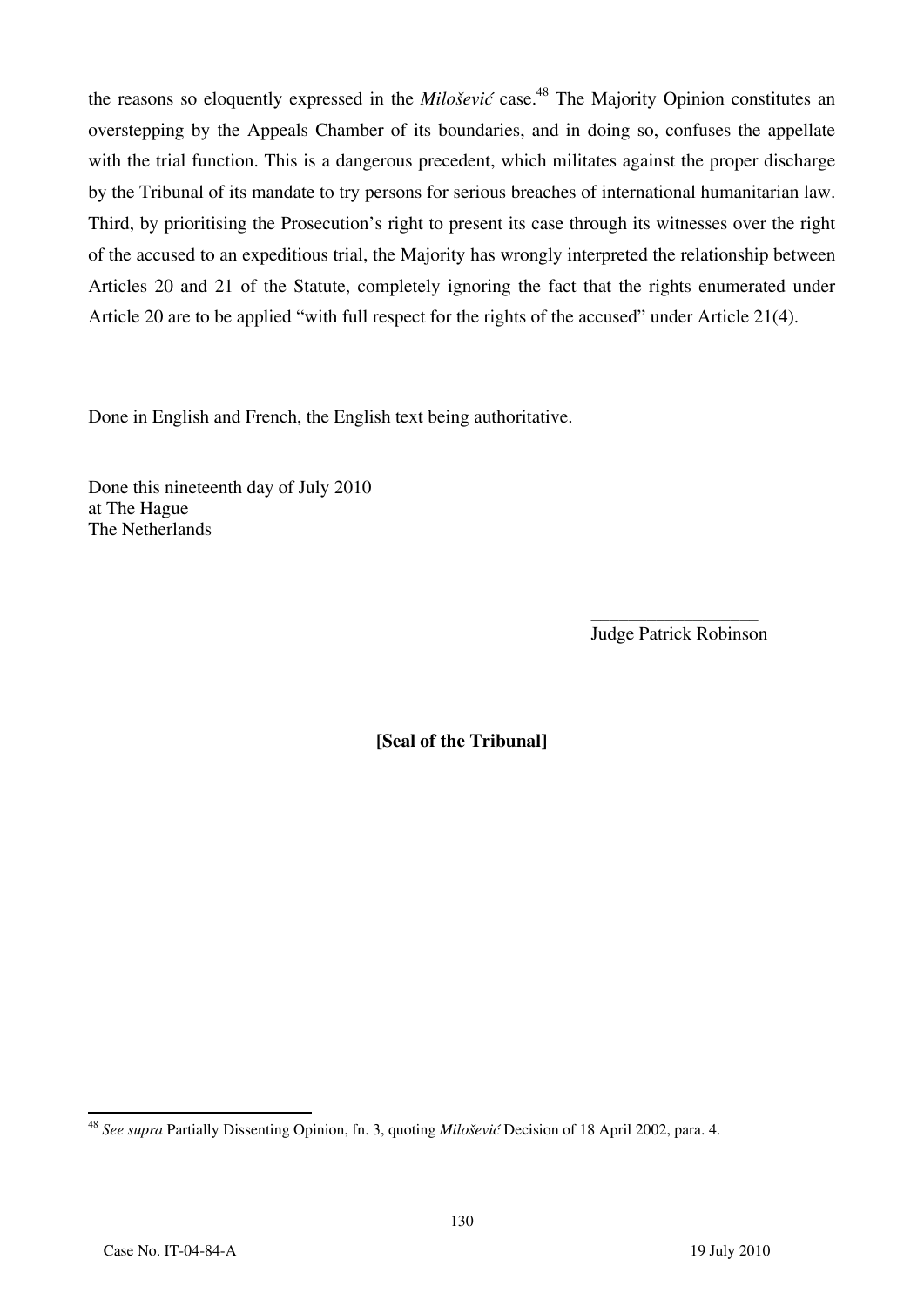### **VII. ANNEX I: PROCEDURAL HISTORY**

1. On 3 April 2008, Trial Chamber I issued its judgment, in which it found Ramush Haradinaj and Idriz Balaj not guilty on all counts as charged in the Indictment, and Lahi Brahimaj guilty only on Counts 28 and 32.<sup>1</sup> The Prosecution and Lahi Brahimaj filed respective appeals against the Trial Judgement.

#### **A. Composition of the Appeals Chamber**

2. On 6 May 2008, the President of the Tribunal assigned the following Judges to the Appeals Bench in this case: Judge Fausto Pocar, Presiding and Pre-Appeal; Judge Mohamed Shahabuddeen, Judge Andrésia Vaz, Judge Liu Daqun, and Judge Theodor Meron.<sup>2</sup>

3. On 9 February 2009, the President of the Tribunal appointed Judge Patrick Robinson to replace Judge Shahabuddeen. Judge Robinson was appointed Presiding Judge, while the Pre-Appeal Judge remained Judge Fausto Pocar.<sup>3</sup>

#### **B. Appeal Briefs**

#### 1. The Prosecution appeal

4. On 2 May 2008, the Prosecution filed its Notice of Appeal and an attached confidential Annex to the Notice of Appeal.<sup>4</sup> On 16 July 2008, the Prosecution filed its confidential Appeal Brief.<sup>5</sup> The Prosecution filed a public redacted version and a Book of Authorities on 17 July 2008.<sup>6</sup> On that day, the Prosecution also filed an addendum to the confidential Appeal Brief in order to rectify an administrative oversight.<sup>7</sup>

5. On 25 August 2008, Idriz Balaj and Ramush Haradinaj filed their confidential responses to the Prosecution's Appeal Brief.<sup>8</sup> That same day, Lahi Brahimaj joined in Ramush Haradinaj's Response Brief.<sup>9</sup> Idriz Balaj and Ramush Haradinaj also filed public versions of their responses.<sup>10</sup>

 $\overline{\phantom{a}}$ <sup>1</sup> Trial Judgement, paras 502-504.

<sup>&</sup>lt;sup>2</sup> Order Assigning Judges to a Case Before the Appeals Chamber and Appointing a Pre-Appeal Judge, 6 May 2008.

<sup>&</sup>lt;sup>3</sup> Order Replacing a Judge in a Case Before the Appeals Chamber, 9 February 2009.

<sup>&</sup>lt;sup>4</sup> Prosecution's Notice of Appeal; Confidential Annex to Prosecution's Notice of Appeal.

<sup>&</sup>lt;sup>5</sup> Prosecution's Appeal Brief (Confidential).

<sup>&</sup>lt;sup>6</sup> Notice of Filing of Public Redacted Version of Prosecution Appeal Brief, 17 July 2008; Book of Authorities for Prosecution Appeal Brief, 17 July 2008.

<sup>7</sup> Addendum to Prosecution's Confidential Appeal Brief of 16 July 2008, 17 July 2008.

<sup>8</sup> Balaj's Response Brief (Confidential); Haradinaj's Response Brief (Confidential).

<sup>&</sup>lt;sup>9</sup> Brahimaj's Response Brief.

<sup>&</sup>lt;sup>10</sup> Haradinaj's Response Brief, 25 August 2008; Balaj's Response Brief, 29 August 2008.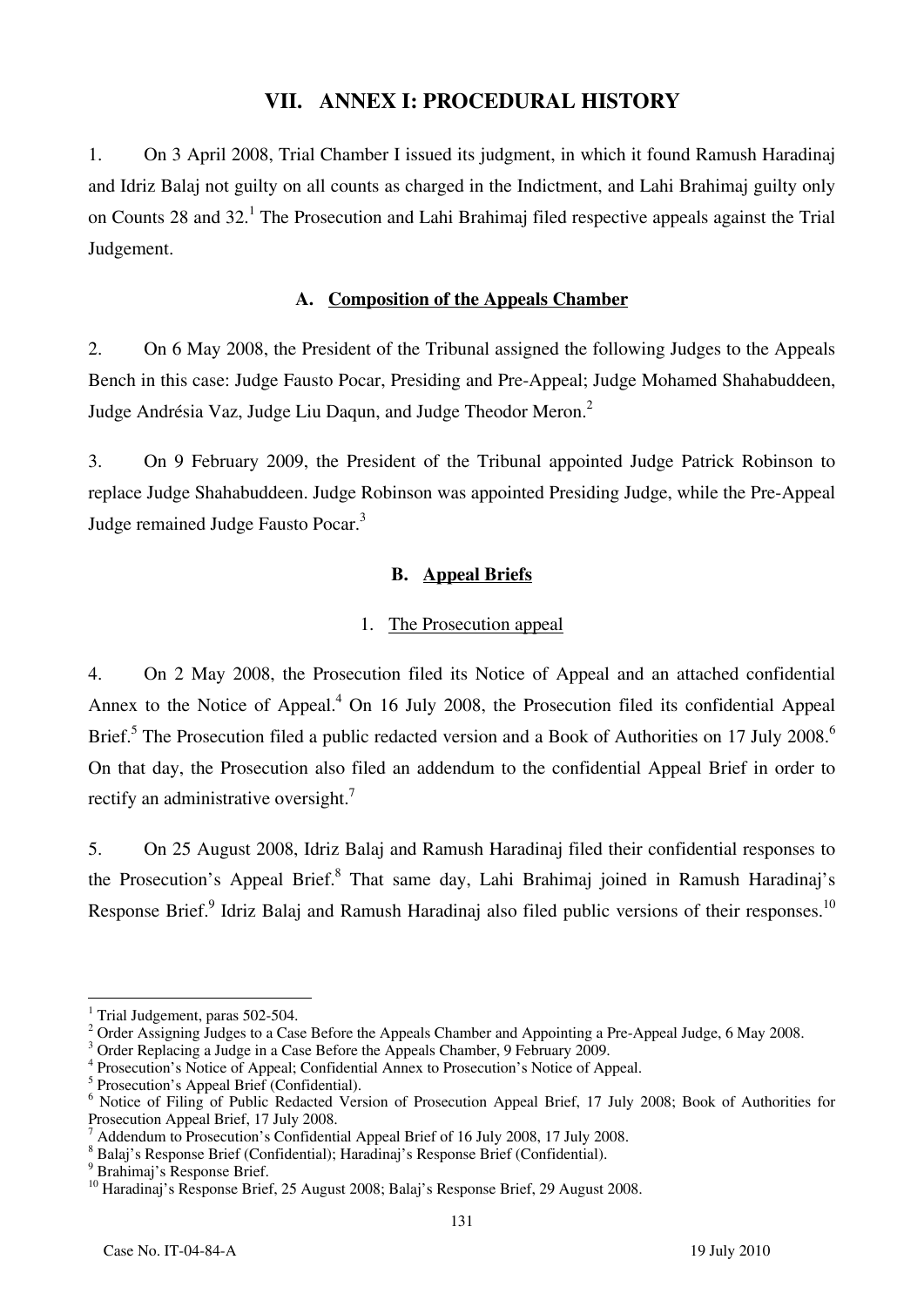On 29 August 2008, Idriz Balaj filed a corrigendum to his Response Brief in order to correct typographical errors. $^{11}$ 

#### 2. Lahi Brahimaj's appeal

6. Lahi Brahimaj filed his Notice of Appeal on 5 May  $2008^{12}$  and his Appeal Brief on 21 July 2008.13 On 1 September 2008, the Prosecution filed its confidential Response to Lahi Brahimaj's Appeal Brief.<sup>14</sup> It filed the public redacted version on the same day.<sup>15</sup> Lahi Brahimaj filed his Reply to the Prosecution's Response on 15 September 2008.<sup>16</sup>

### **C. Prosecution and Defence Counsel**

7. The Prosecution is represented by Mr. Peter Kremer, Mr. Marwan Dalal, and Ms. Elena Martin Salgado. Ramush Haradinaj is represented by Mr. Ben Emmerson and Mr. Rodney Dixon. Idriz Balaj is represented by Mr. Gregor Guy-Smith and Ms. Colleen Rohan. Lahi Brahimaj is represented by Mr. Richard Harvey and Mr. Paul Troop.

#### **D. Status Conferences**

8. Status Conferences, in accordance with Rule 65 *bis* of the Rules, were held on 22 August 2008, 24 November 2008, and 11 March 2009.<sup>17</sup>

#### **E. Transfer of Idriz Balaj**

9. On 3 April 2008, the Trial Chamber ordered the transfer of Idriz Balaj back to Kosovo, where he had been serving a 13-year sentence of imprisonment when he was indicted by the Tribunal.18

#### **F. Provisional Release of Lahi Brahimaj**

10. On 25 May 2009, Lahi Brahimaj was granted provisional release.<sup>19</sup>

 $\overline{\phantom{a}}$ <sup>11</sup> Corrigendum to Idriz Balaj's Response to Prosecution's Appeal Brief, 29 August 2008.<br><sup>12</sup> Brahimaj's Notice of Appeal.

<sup>&</sup>lt;sup>13</sup> Brahimaj's Appeal Brief.

<sup>&</sup>lt;sup>14</sup> Prosecution's Response Brief (Confidential).

<sup>&</sup>lt;sup>15</sup> Notice of Filing of Public Redacted Version of Prosecution Response to Appeal Brief on Behalf of Lahi Brahimaj, 1 September 2008.

 $16$  Brahimai's Reply Brief.

<sup>&</sup>lt;sup>17</sup> Scheduling Order of 9 July 2008; AT. 1-4 (22 August 2008) Scheduling Order of 12 November 2008; AT. 5-10 (24 November 2008); Scheduling Order of 3 March 2009; AT. 11-15 (11 March 2009).

<sup>&</sup>lt;sup>18</sup> Order on the Transfer of Idriz Balaj (Confidential).

<sup>&</sup>lt;sup>19</sup> Decision on Lahi Brahimaj's Application for Provisional Release.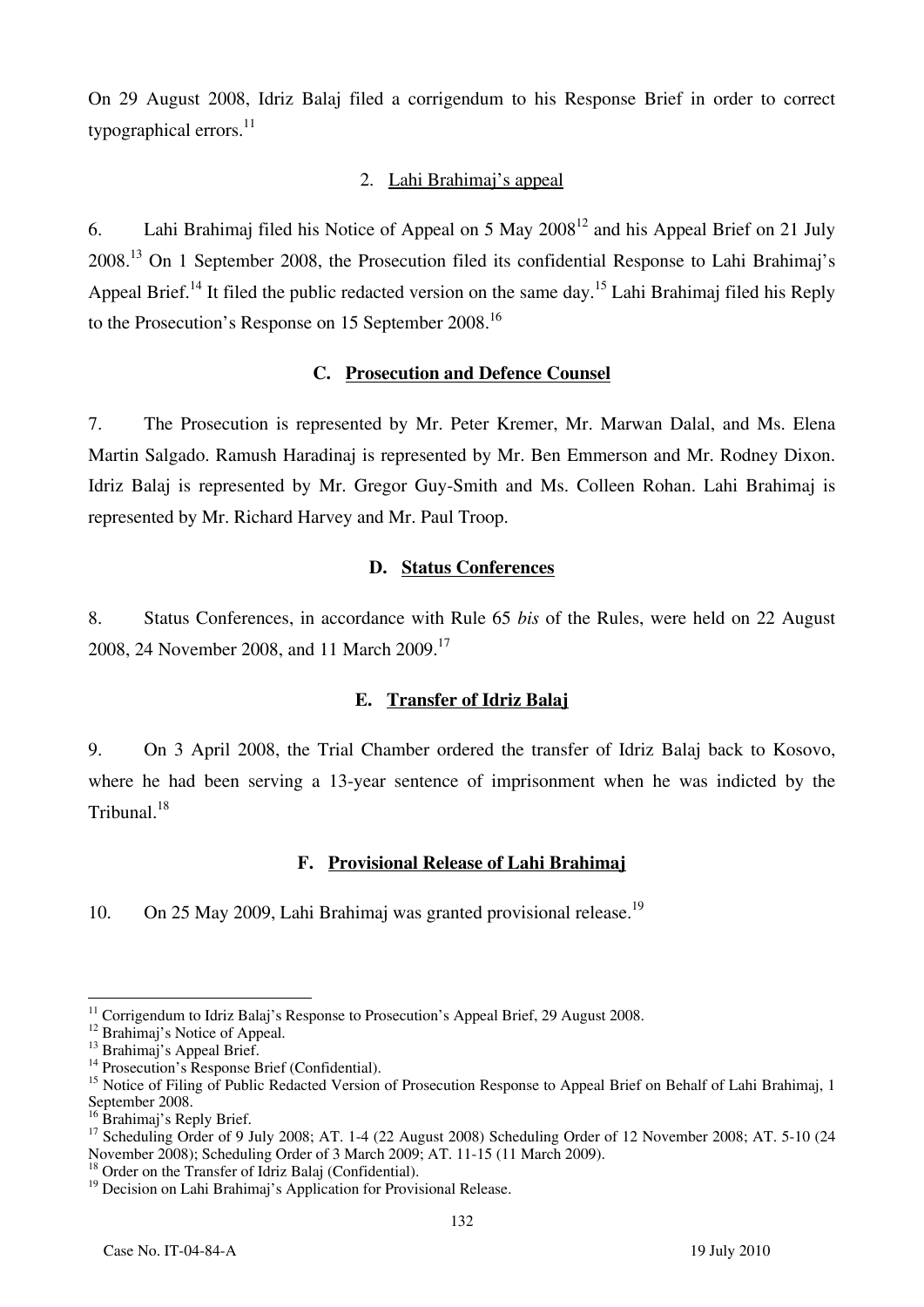# **G. Appeals Hearing**

11. The hearing on the merits of these appeals was held on 28 October 2009.<sup>20</sup>

 $\overline{a}$  $20$  AT. 16-164 (28 October 2009).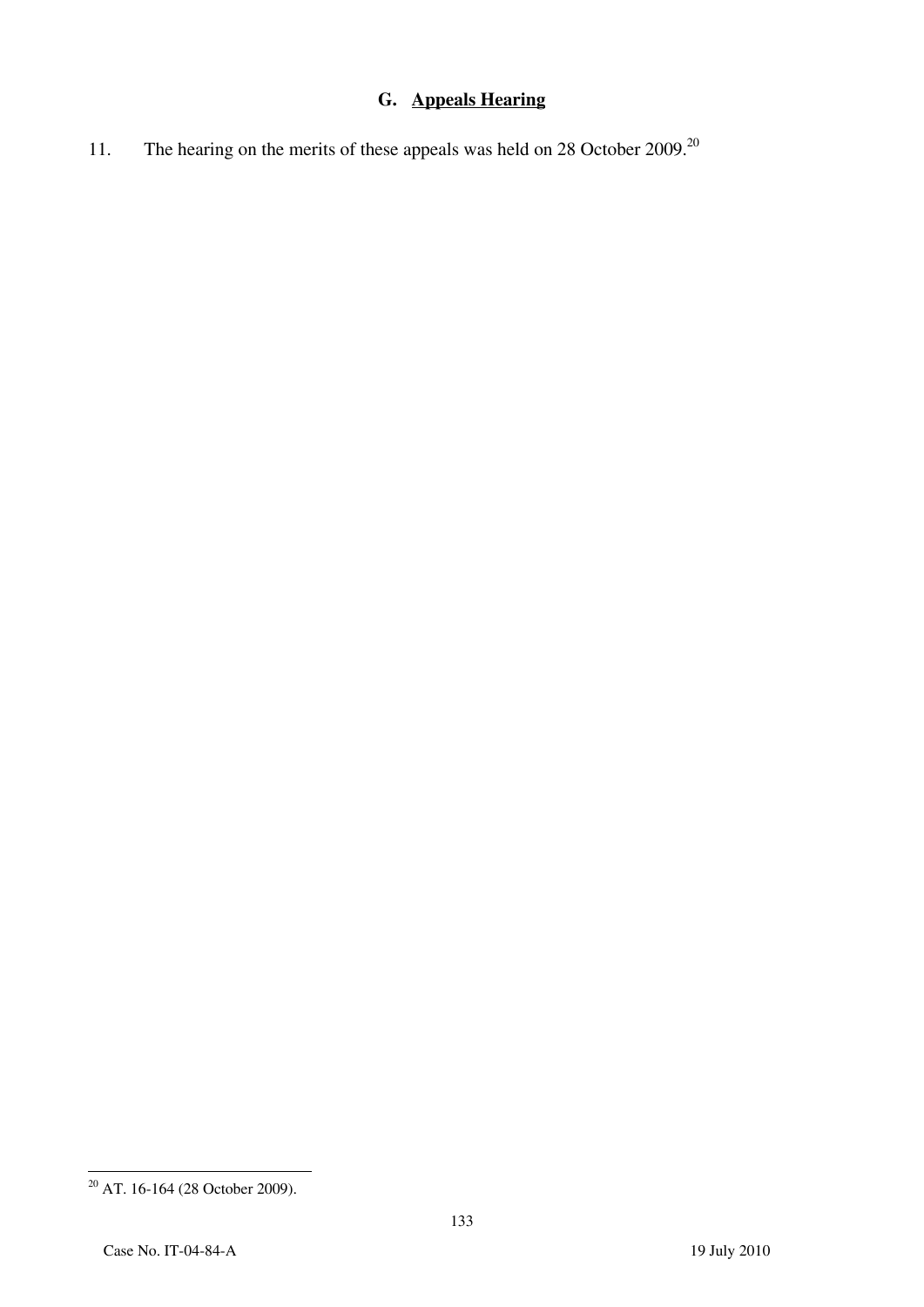### **VIII. ANNEX II: GLOSSARY**

#### **A. List of Tribunal and Other Decisions**

#### 1. ICTY

#### **ALEKSOVSKI**

*Prosecutor v. Zlatko Aleksovski*, Case No. IT-95-14/1-AR73, Decision on Prosecutor's Appeal on Admissibility of Evidence, 16 February 1999

*Prosecutor v. Zlatko Aleksovski*, Case No. IT-95-14/1-A, Judgement, 24 March 2000 ("*Aleksovski* Appeal Judgement")

### **BABIĆ**

*Prosecutor v. Milan Babić*, Case No. IT-03-72-A, Judgement on Sentencing Appeal, 18 July 2005 ("*Babić* Judgement on Sentencing Appeal")

### **BLAGOJEVIĆ AND JOKIĆ**

*Prosecutor v. Vidoje Blagojević and Dragan Jokić*, Case No. IT-02-60-A, Judgement, 9 May 2007 ("*Blagojević and Jokić* Appeal Judgement")

### **BLAŠKIĆ**

*Prosecutor v. Tihomir Blaškić*, Case No. IT-95-14-T, Judgement, 3 March 2000 ("*Blaškić* Trial Judgement")

*Prosecutor v. Tihomir Blaškić*, Case No. IT-95-14-A, Judgement, 29 July 2004 ("*Blaškić* Appeal Judgement")

#### **BOŠKOSKI AND TARČULOVSKI**

*Prosecutor v. Ljube Boškoski and Johan Tarčulovski,* Case No. IT-04-82-A, Judgement, 19 May 2010 (*"Boškoski and Tarčulovski* Appeal Judgement")

#### **BRALO**

*Prosecutor v. Miroslav Bralo*, Case No. IT-95-17-A, Decision on Prosecution's Motion to Strike and on Appellant's Motion for Leave to File Response to Prosecution Oral Arguments, 5 March 2007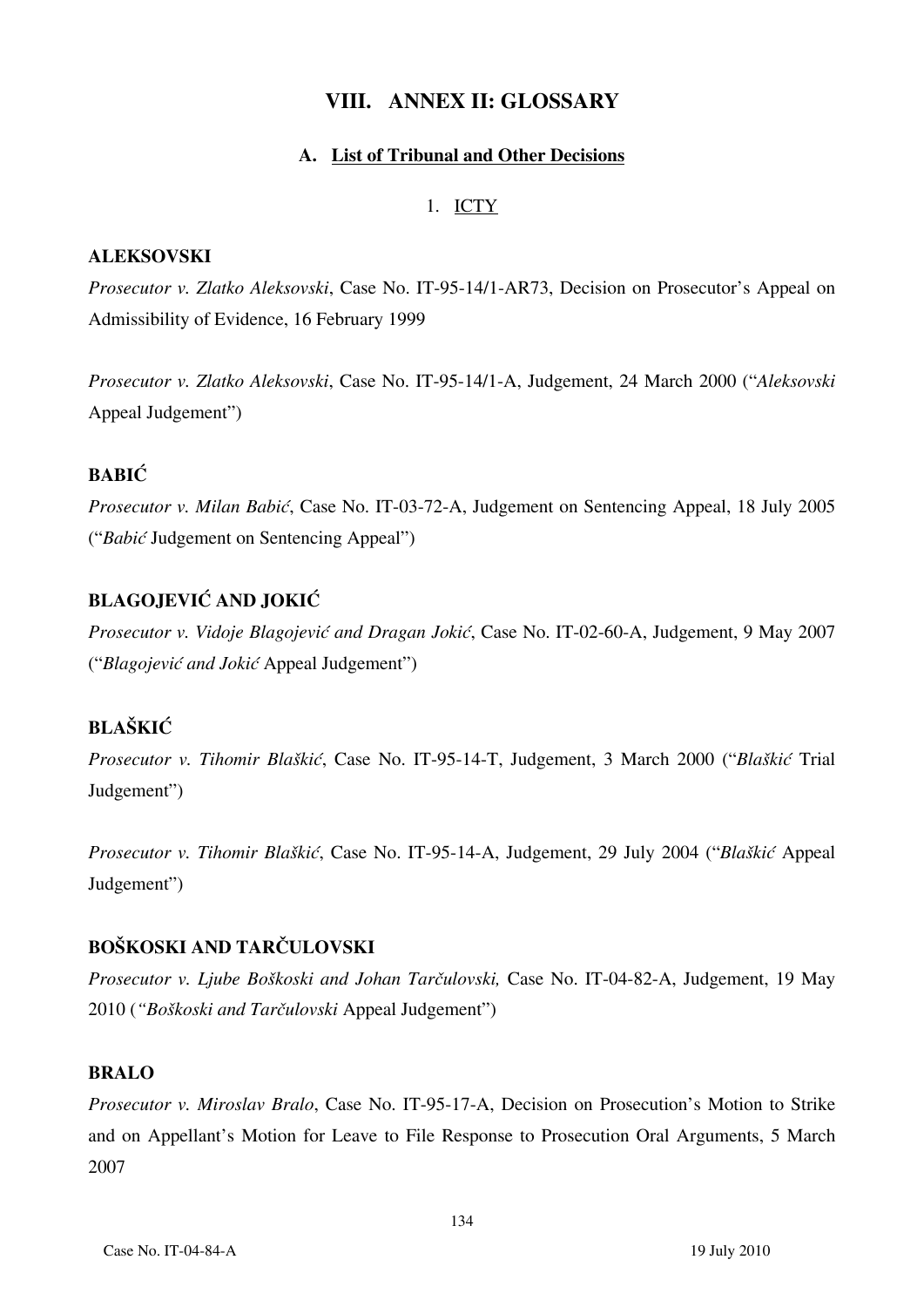*Prosecutor v. Miroslav Bralo*, Case No. IT-95-17-A, Judgement on Sentencing Appeal, 2 April 2007 ("*Bralo* Judgement on Sentencing Appeal")

### **BRĐANIN**

*Prosecutor v. Radoslav Brđanin*, Case No. IT-99-36-A, Judgement, 3 April 2007 ("*Brđanin* Appeal Judgement")

# **ČELEBIĆI**

*Prosecutor v. Zejnil Delalić, Zdravko Mucić also known as "Pavo", Hazim Delić and Esad Landžo, also known as "Zenga",* Case No. IT-96-21-T, Judgement, 16 November 1998 (*"Čelebići* Trial Judgement")

*Prosecutor v. Zejnil Delalić, Zdravko Mucić (a.k.a. "Pavo"), Hazim Delić and Esad Landžo (a.k.a. "Zenga"),* Case No. IT-96-21-A, Judgement, 20 February 2001 ("*Čelebići* Appeal Judgement")

### **FURUNDŽIJA**

*Prosecutor v. Anto Furundžija*, Case No. IT-95-17/1-A, Judgement, 21 July 2000 ("*Furundžija* Appeal Judgement")

### **GALIĆ**

*Prosecutor v. Stanislav Galić*, Case No. IT-98-29-AR73, Decision on Application by Prosecution for Leave to Appeal, 14 December 2001

*Prosecutor v. Stanislav Galić*, Case No. IT-98-29-AR73.2, Decision on Interlocutory Appeal Concerning Rule 92*bis*(C), 7 June 2002

*Prosecutor v. Stanislav Galić*, Case No. IT-98-29-A, Judgement, 30 November 2006 ("*Galić* Appeal Judgement")

### **HADŽIHASANOVIĆ AND KUBURA**

*Prosecutor v. Enver Hadžihasanović and Amir Kubura*, Case No. IT-01-47-A, Judgement, 22 April 2008 ("*Hadžihasanović and Kubura* Appeal Judgement")

### **HALILOVIĆ**

*Prosecutor v. Sefer Halilović*, Case No. IT-01-48-A, Judgement, 16 October 2007 ("*Halilović* Appeal Judgement")

Case No. IT-04-84-A 19 July 2010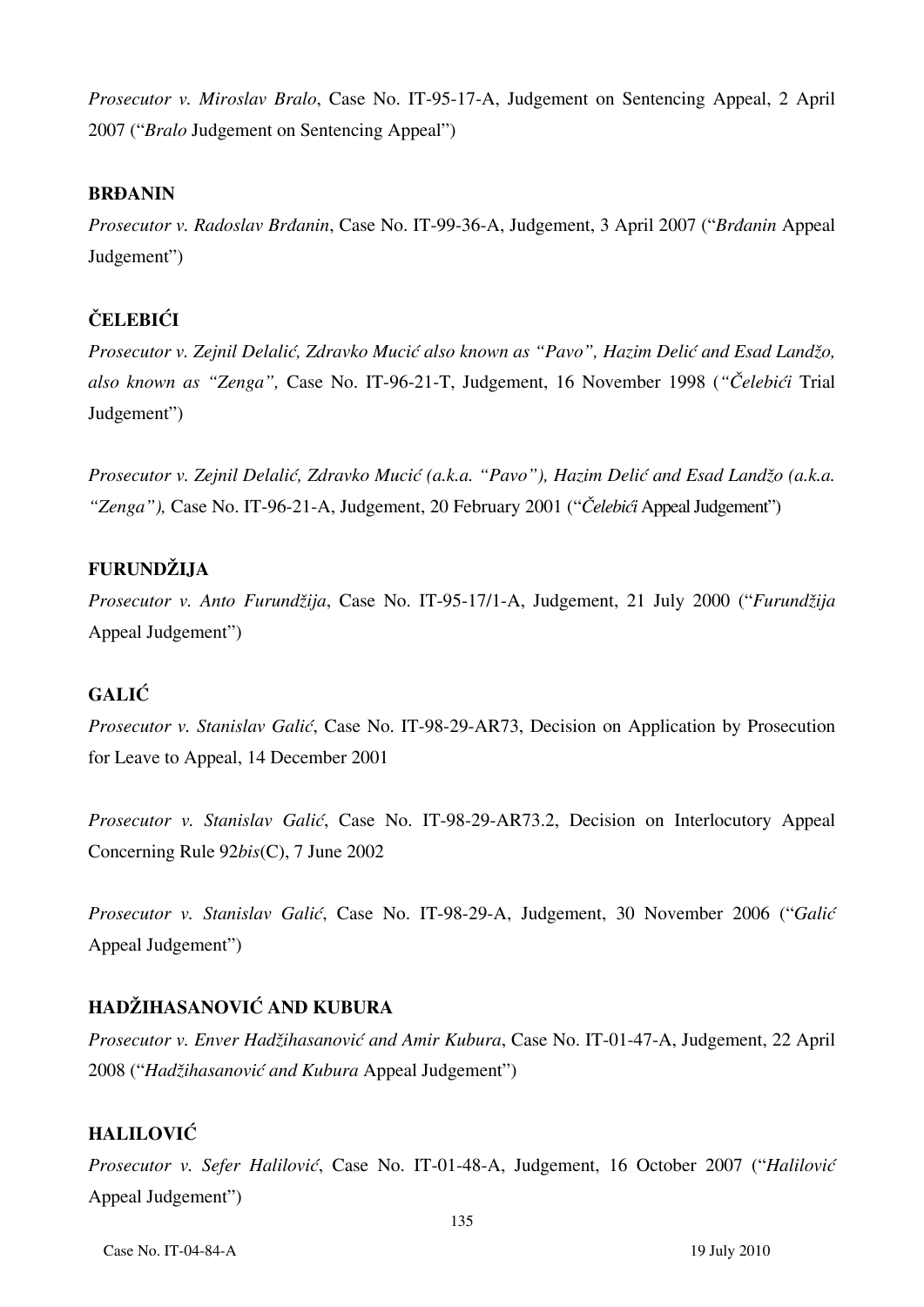#### **HARADINAJ et al.**

*Prosecutor v. Ramush Haradinaj*, *Idriz Balaj and Lahi Brahimaj*, Case No. IT-04-84-PT, Order on Disclosure of Memorandum and on Interviews with a Prosecution Source and Witness, 13 December 2006 ("Decision of 13 December 2006")

*Prosecutor v. Ramush Haradinaj*, *Idriz Balaj and Lahi Brahimaj*, Case No. IT-04-84-T, Decision on Motion for Videolink (Witness 30), 14 September 2007

*Prosecutor v. Ramush Haradinaj*, *Idriz Balaj and Lahi Brahimaj*, Case No. IT-04-84-T, Decision on Prosecution's Motion to Have Witness 25 Subpoenaed to Testify, 30 October 2007

*Prosecutor v. Ramush Haradinaj, Idriz Balaj and Lahi Brahimaj*, Case No. IT-04-84-T, T. 9984- 9986 (31 October 2007) (open session) ("Decision of 31 October 2007")

*Prosecutor v. Ramush Haradinaj*, *Idriz Balaj and Lahi Brahimaj*, Case No. IT-04-84-T, Decision on the Prosecution's Request to Add Two Witnesses to its Witness List and to Substitute one Witness for Another, 1 November 2007

*Prosecutor v. Ramush Haradinaj, Idriz Balaj and Lahi Brahimaj*, Case No. IT-04-84-T, T. 10876 (15 November 2007) (private) ("Decision of 15 November 2007")

*Prosecutor v. Ramush Haradinaj, Idriz Balaj and Lahi Brahimaj*, Case No. IT-04-84-T, T. 10935- 10936, 10956 (20 November 2007) (open session) ("Decision of 20 November 2007")

*Prosecutor v. Ramush Haradinaj, Idriz Balaj and Lahi Brahimaj*, Case No. IT-04-84-T, T. 10975- 10978 ("Decision of 26 November 2007 in relation to the other witness")

*Prosecutor v. Ramush Haradinaj, Idriz Balaj and Lahi Brahimaj*, Case No. IT-04-84-T, T. 10977- 10979 ("Decision of 26 November 2007 in relation to Kabashi")

*Prosecutor v. Ramush Haradinaj, Idriz Balaj and Lahi Brahimaj*, Case No. IT-04-84-T, Decision on Prosecution's Motion to Admit Five Hearsay Statements of Witness 1 into Evidence Pursuant to Rule 92 *quater* With Confidential Annex, 28 November 2007

*Prosecutor v. Ramush Haradinaj, Idriz Balaj and Lahi Brahimaj*, Case No. IT-04-84-T, Scheduling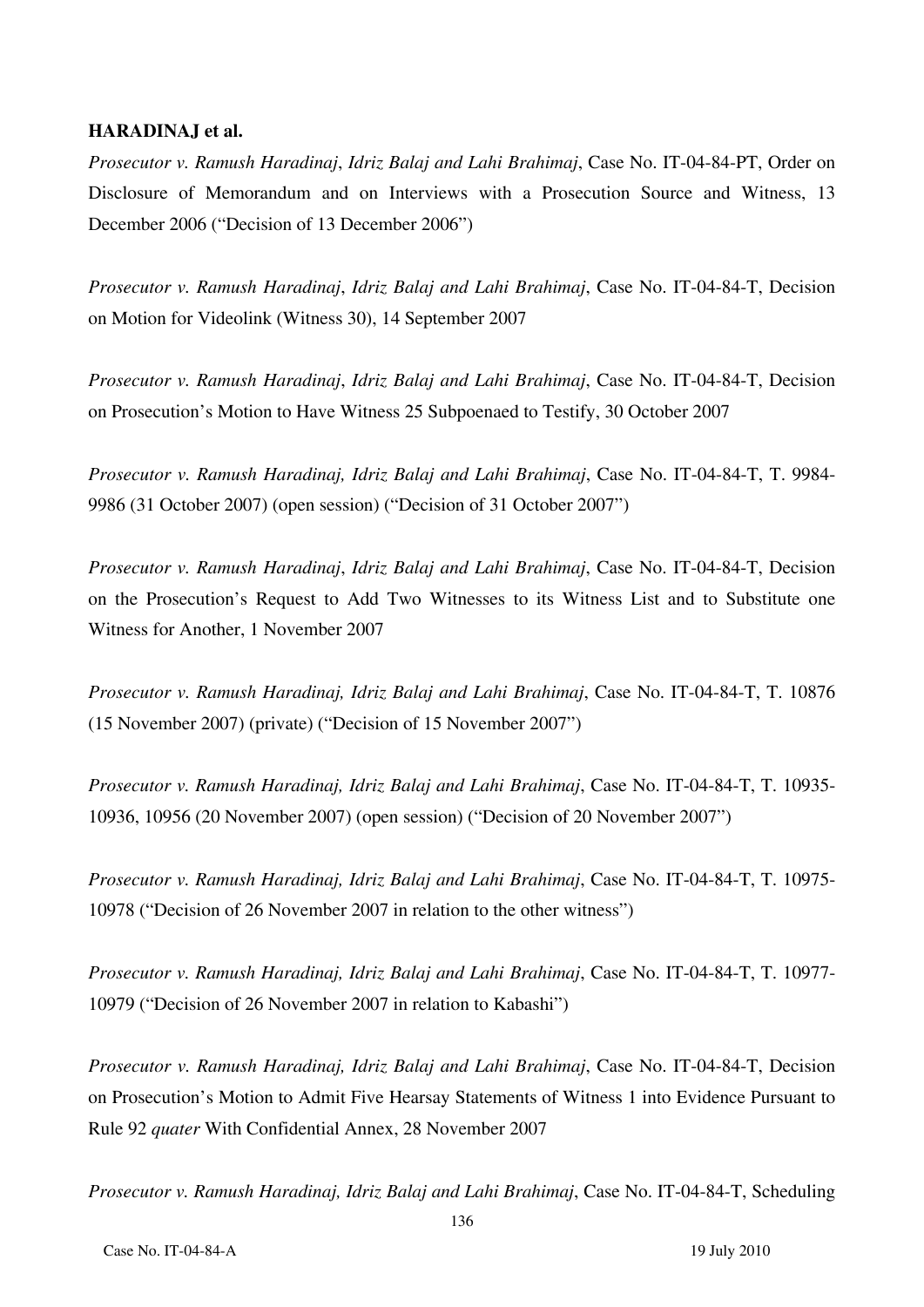Order for Final Trial Briefs and Closing Arguments, 30 November 2007 ("Scheduling Order of 30 November 2007")

*Prosecutor v. Ramush Haradinaj, Idriz Balaj and Lahi Brahimaj*, Case No. IT-04-84-T, Decision on Prosecution's Request for Certification to Appeal the Trial Chamber's Decision Concerning Shefqet Kabashi ("Decision of 5 December 2007")

*Prosecutor v. Ramush Haradinaj, Idriz Balaj and Lahi Brahimaj*, Case No. IT-04-84-T, Decision on Prosecution's Request to Reopen its Case to Hear Evidence of Shefqet Kabashi and for a Judicial Representation to the Authorities of the United States of America, 21 December 2007 ("Decision of 21 December 2007")

*Prosecutor v. Ramush Haradinaj, Idriz Balaj and Lahi Brahimaj*, Case No. IT-04-84-T, Judgement 3 April 2008 ("Trial Judgement")

*Prosecutor v. Ramush Haradinaj, Idriz Balaj and Lahi Brahimaj*, Case No. IT-04-84-T, Order on the Transfer of Idriz Balaj (Confidential), 3 April 2008 ("Order on the Transfer of Idriz Balaj")

*Prosecutor v. Ramush Haradinaj, Idriz Balaj and Lahi Brahimaj*, Case No. IT-04-84-A, Order Assigning Judges to a Case Before the Appeals Chamber and Appointing a Pre-Appeal Judge, 6 May 2008 ("Order Assigning Judges to a Case Before the Appeals Chamber and Appointing a Pre-Appeal Judge")

*Prosecutor v. Ramush Haradinaj, Idriz Balaj and Lahi Brahimaj*, Case No. IT-04-84-A, Scheduling Order, 9 July 2008 ("Scheduling Order of 9 July 2008")

*Prosecutor v. Ramush Haradinaj, Idriz Balaj and Lahi Brahimaj*, Case No. IT-04-84-A, Scheduling Order, 12 November 2008 ("Scheduling Order of 12 November 2008")

*Prosecutor v. Ramush Haradinaj, Idriz Balaj and Lahi Brahimaj*, Case No. IT-04-84-A, Order Replacing a Judge in a Case Before the Appeals Chamber, 9 February 2009 ("Order Replacing a Judge in a Case Before the Appeals Chamber")

*Prosecutor v. Ramush Haradinaj, Idriz Balaj and Lahi Brahimaj*, Case No. IT-04-84-A, Scheduling Order, 3 March 2009 ("Scheduling Order of 3 March 2009")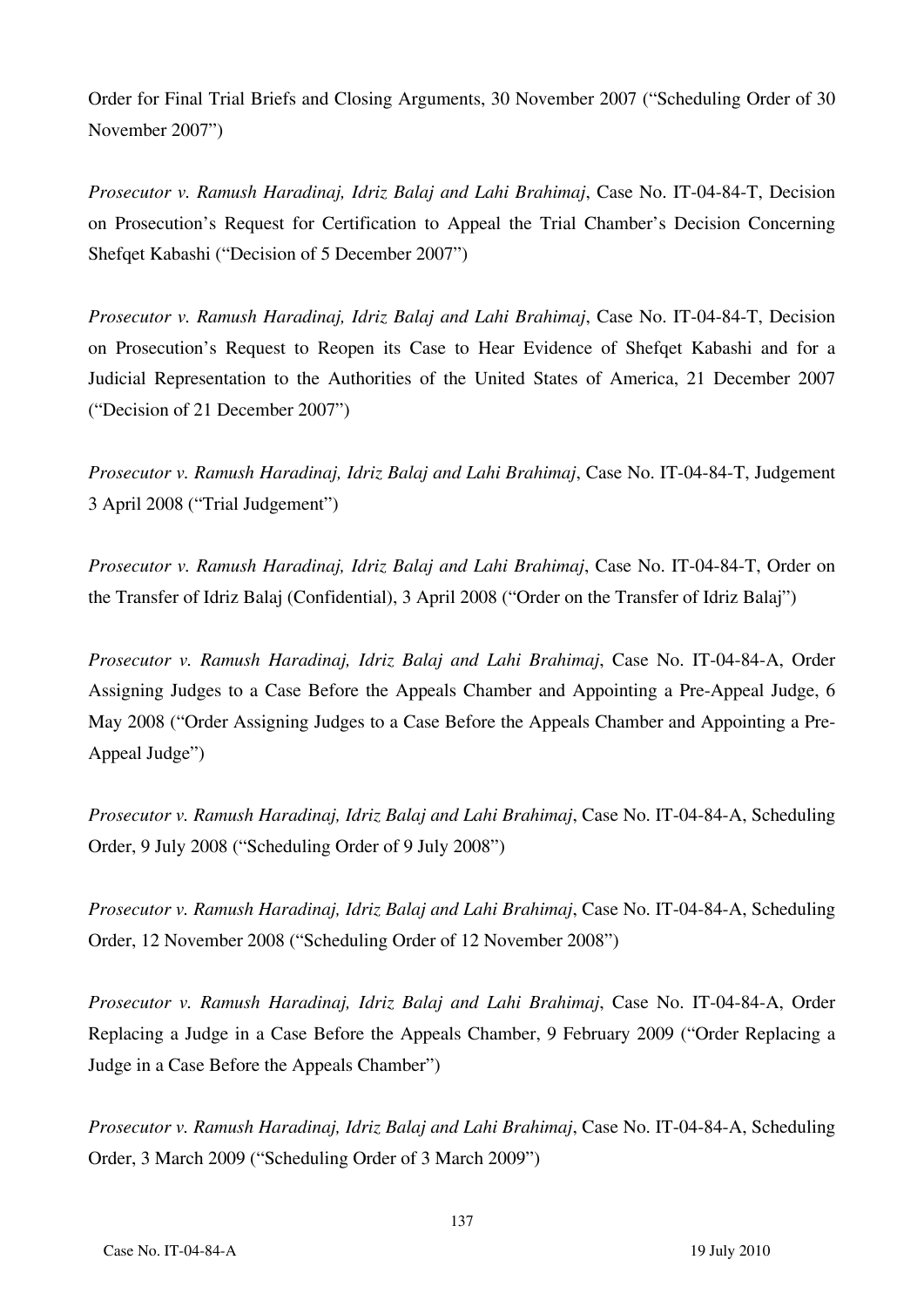*Prosecutor v. Ramush Haradinaj, Idriz Balaj and Lahi Brahimaj*, Case No. IT-04-84-A, Decision on Lahi Brahimaj's Application for Provisional Release, 27 May 2009 ("Decision on Lahi Brahimaj's Application for Provisional Release")

### **JOKIĆ**

*Prosecutor v. Miodrag Jokić*, Case No. IT-01-42/1-A, Judgement on Sentencing Appeal, 30 August 2005 ("*Jokić* Judgement on Sentencing Appeal")

### **KARADŽIĆ**

Prosecutor v. Radovan Karadžić, Case No. IT-95-5/18-AR73.5, Decision on Radovan Karadžić's Appeal of the Decision on Commencement of Trial, 13 October 2009 (*"Karadžić* Decision of 13 October 2009")

### **KORDIĆ AND ČERKEZ**

*Prosecutor v. Dario Kordić and Mario Čerkez*, Case No. IT-95-14/2-A, Judgement, 17 December 2004 ("*Kordić and Čerkez* Appeal Judgement")

### **KRAJIŠNIK**

*Prosecutor v. Momčilo Krajišnik*, Case No. IT-00-39-A, Judgement, 17 March 2009 ("*Krajišnik* Appeal Judgement")

*Prosecutor v. Momčilo Krajišnik, Case No. IT-00-39-AR73.1, Decision on Interlocutory Appeal of* Decision on Second Defence Motion for Adjournment, 25 April 2005 ("*Krajišnik Decision of 25* April 2005")

#### **KRNOJELAC**

*Prosecutor v. Milorad Krnojelac*, Case No. IT-97-25-A, Judgement, 17 September 2003 ("*Krnojelac* Appeal Judgement")

#### **KRSTIĆ**

*Prosecutor v. Radislav Krstić*, Case No. IT-98-33-T, Judgement, 2 August 2001 ("*Krstić* Trial Judgement")

*Prosecutor v. Radislav Krstić*, Case No. IT-98-33-A, Judgement, 19 April 2004 ("*Krstić* Appeal Judgement")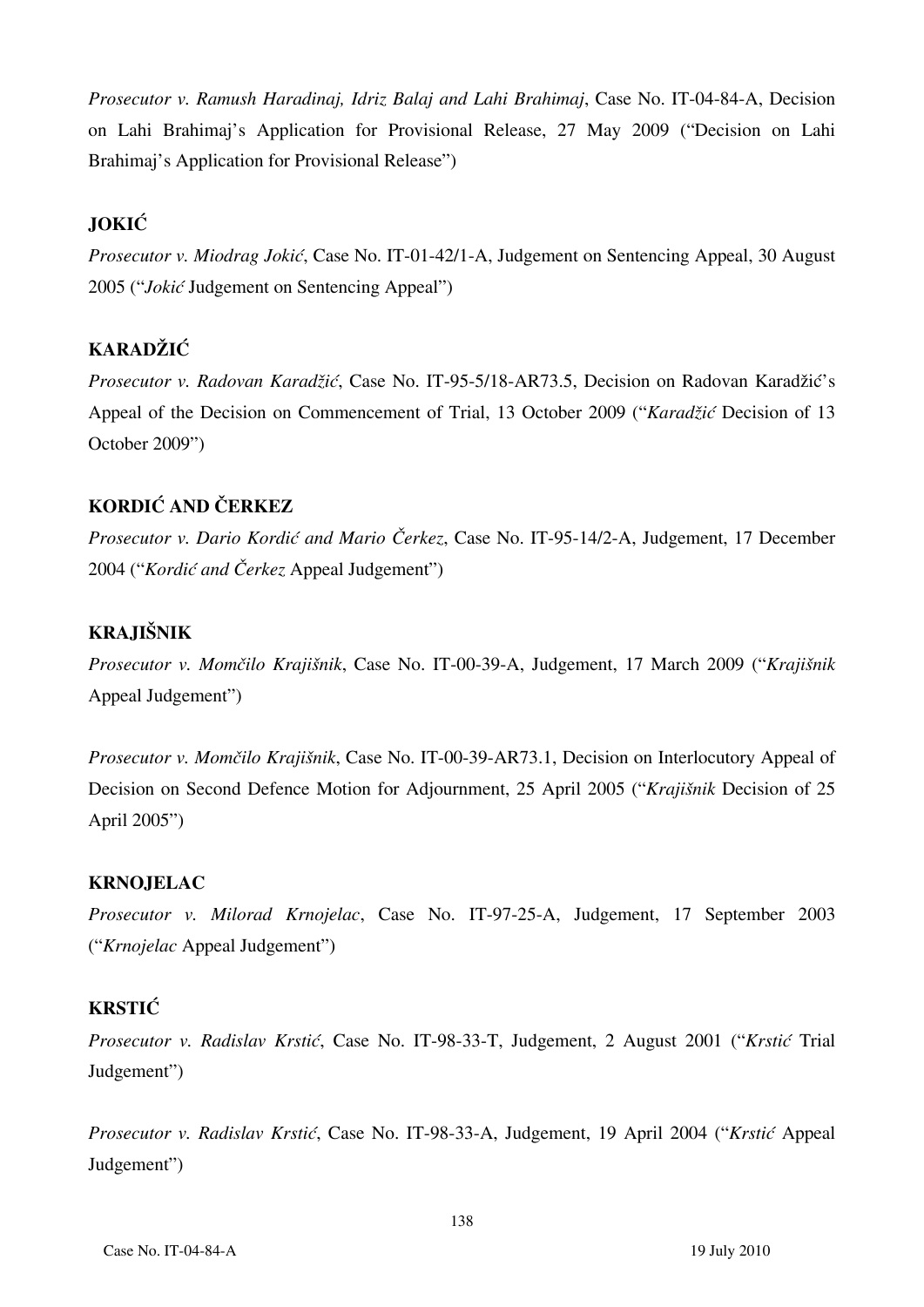#### **KUNARAC et al.**

*Prosecutor v. Dragoljub Kunarac, Radomir Kovač and Zoran Vuković*, Case Nos. IT-96-23-T and IT-96-23/1-T, Decision on Motion for Acquittal, 3 July 2000

*Prosecutor v. Dragoljub Kunarac, Radomir Kovač and Zoran Vuković*, Case Nos. IT-96-23-T and IT-96-23/1-T, Judgement, 22 February 2001 ("*Kunarac et al.* Trial Judgement")

*Prosecutor v. Dragoljub Kunarac, Radomir Kovač and Zoran Vuković*, Case Nos. IT-96-23 and IT-96-23/1-A, Judgement, 12 June 2002 ("*Kunarac et al.* Appeal Judgement")

### **KUPREŠKIĆ et al.**

*Prosecutor v. Zoran Kupreškić, Mirjan Kupreškić, Vlatko Kupreškić, Drago Josipović and Vladimir Santić*, Case No. IT-95-16-A, Appeal Judgement, 23 October 2001 ("*Kupreškić et al.* Appeal Judgement")

### **KVOČKA et al.**

*Prosecutor v. Miroslav Kvočka, Mlađo Radić, Zoran Žigić, and Dragoljub Prcać*, Case No. IT-98- 30/1-A, Judgement, 28 February 2005 ("*Kvočka et al.* Appeal Judgement")

### **LIMAJ et al**.

*Prosecutor v. Fatmir Limaj, Haradin Bala, and Isak Musliu,* Case No. IT-03-66-A, 27 September 2007 ("*Limaj et al.* Appeal Judgement")

### **MARTIĆ**

*Prosecutor v. Milan Martić*, Case No. IT-95-11-A, Judgement, 8 October 2008 ("*Martić* Appeal Judgement")

### **D. MILOŠEVIĆ**

*Prosecutor v. Dragomir Milošević*, Case No. IT-98-29/1-A, Judgement, 12 November 2009 ("*D. Milošević* Appeal Judgement")

### **S. MILOŠEVIĆ**

*Prosecutor v. Slobodan Milo{evi}*, Case Nos. IT-99-37-AR73, IT-01-50-AR73, and IT-01-51- AR73, Reasons for Decision on Prosecution Interlocutory Appeal from Refusal to Order Joinder, 18 April 2002 ("*Milo{evi}* Decision of 18 April 2002")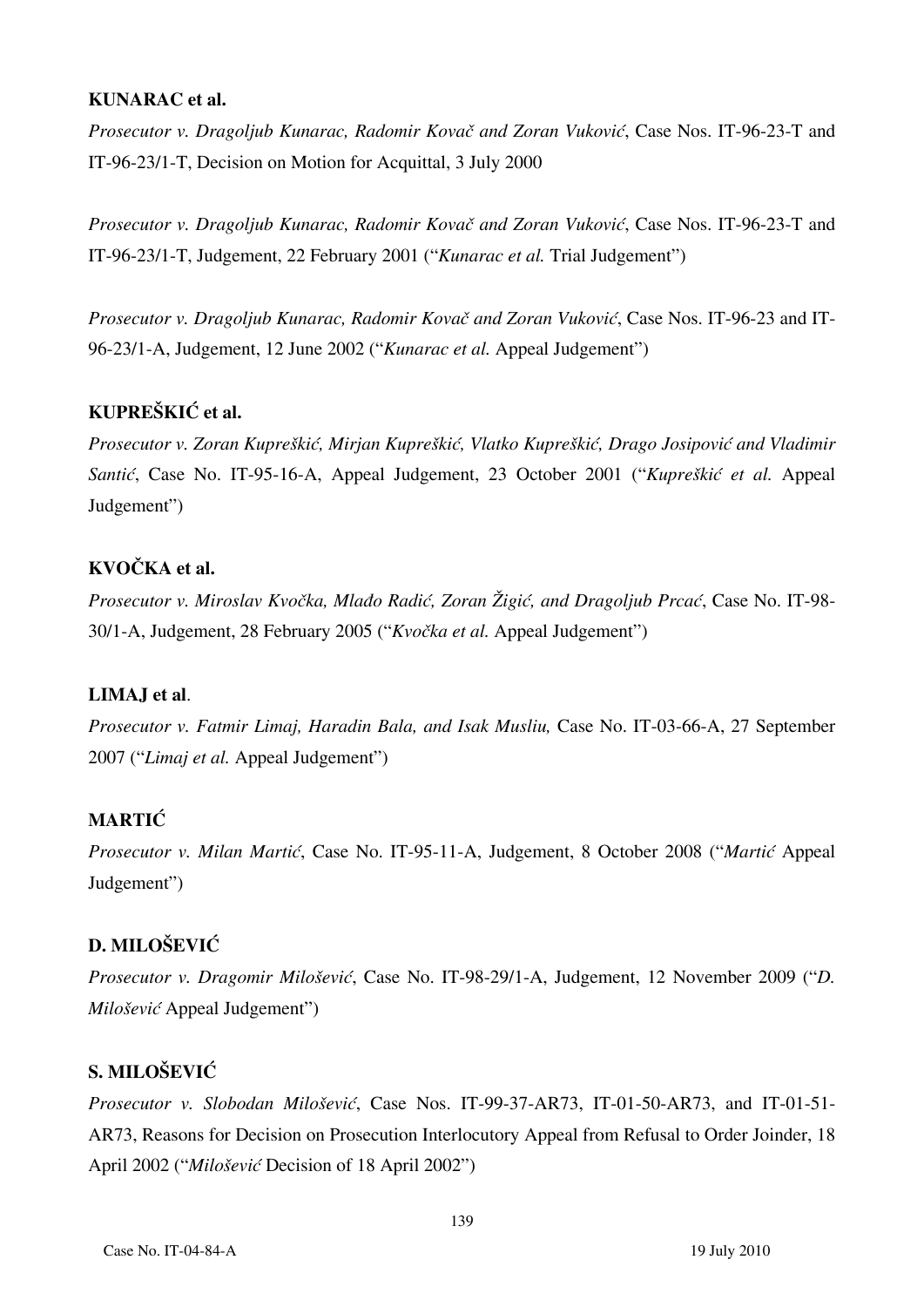*Prosecutor v. Slobodan Milošević*, Case No. IT-02-54-AR73.6, Decision on the Interlocutory Appeal by the *Amici Curiae* Against the Trial Chamber Order Concerning the Presentation and Preparation of the Defence Case, 20 January 2004 ("*Milošević* Decision of 20 January 2004")

*Prosecutor v. Slobodan Milošević*, Case No. IT-02-54-AR73.7, Decision on Interlocutory Appeal of the Trial Chamber's Decision on the Assignment of Defence Counsel, 1 November 2004

### **MILUTINOVIĆ** et al.

*Prosecutor v. Milan Milutinović*, *Nikola [ainovi}*, *Dragoljub Ojdani}*, *Neboj{a Pavkovi}*, *Vladimir*  Lazarević and Sreten Lukić, Case No. IT-05-87-T, Decision on Prosecution Motion for Admission of Evidence Pursuant to Rule 92 *quater*, 16 February 2007

### **MRKŠIĆ AND ŠLJIVANČANIN**

*Prosecutor v. Mile Mrkšić and Veselin Šljivančanin,* Case No. IT-95-13/1-A, Judgement, 5 May 2009 ("*Mrkšić and Šljivančanin* Appeal Judgement")

### **NALETILIĆ AND MARTINOVIĆ**

*Prosecutor v. Mladen Naletilić, a.k.a. "Tuta" and Vinko Martinović, a.k.a. "Štela"*, Case No. IT-98-34-A, Judgement, 3 May 2006 ("*Naletilić and Martinović* Appeal Judgement")

#### **M. NIKOLIĆ**

*Prosecutor v. Momir Nikolić*, Case No. IT-02-60/1-A, Judgement on Sentencing Appeal, 8 March 2006 ("*M. Nikolić* Judgement on Sentencing Appeal")

### **ORIĆ**

*Prosecutor v. Naser Orić*, Case No. IT-03-68-A, Judgement, 3 July 2008 ("*Orić* Appeal Judgement")

### **PRLIĆ et al.**

*Prosecutor v. Jadranko Prlić, Bruno Stojić, Slobodan Praljak, Milivoj Petković, Valentin Ćorić and Berislav Pušić*, Case No. IT-04-74-AR73.4, Decision on Prosecution Appeal Concerning the Trial Chamber's Ruling Reducing Time for the Prosecution Case, 6 February 2007

*Prosecutor v. Jadranko Prlić, Bruno Stojić, Slobodan Praljak, Milivoj Petković, Valentin Ćorić and Berislav Pušić*, Case No. IT-04-74-AR73.6, Decision on Appeals Against Decision Admitting Transcript of Jadranko Prlić's Questioning into Evidence, 23 November 2007

140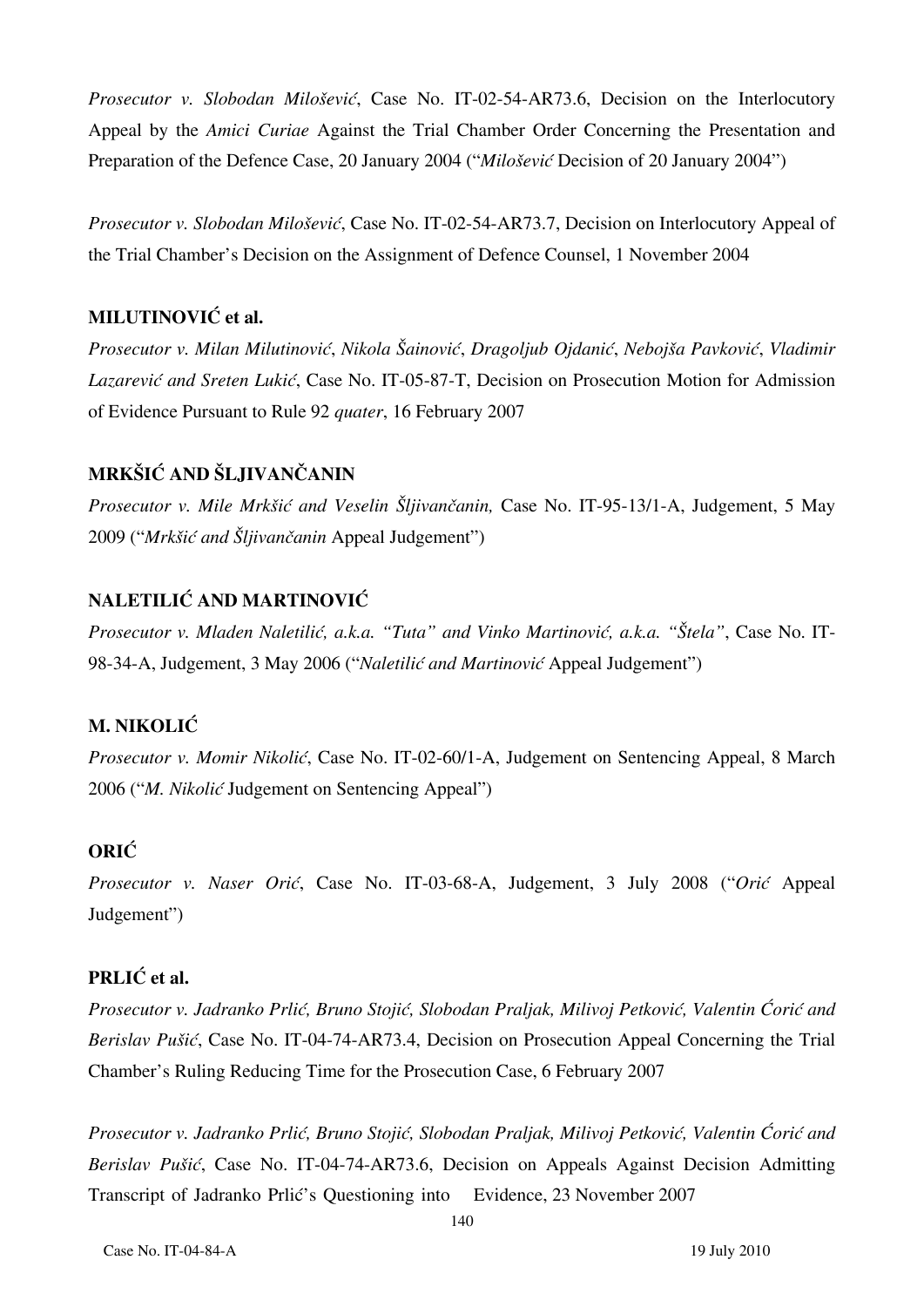# $\check{\textbf{SE}}$ **ELJ**

*Prosecutor v. Vojislav Šešelj, Case No. IT-03-67-AR73.3, Decision on Appeal Against the Trial* Chamber's Decision on Assignment of Counsel, 20 October 2006

*Prosecutor v. Vojislav Šešelj*, Case No. IT-03-67-AR73.8, Decision on Prosecution's Appeal Against the Trial Chamber's Order Regarding the Resumption of Proceedings, 16 September 2008 ("*Šešelj* Decision of 16 September 2008")

# **SIMIĆ**

*Prosecutor v. Blagoje Simić*, Case No. IT-95-9-A, Judgement, 28 November 2006 ("*Simić* Appeal Judgement")

# **STAKIĆ**

*Prosecutor v. Milomir Stakić*, Case No. IT-97-24-A, Judgement, 22 March 2006 ("*Stakić* Appeal Judgement")

# **STRUGAR**

*Prosecutor v. Pavle Strugar,* Case No. IT-01-42-A, Judgement, 17 July 2008 ("*Strugar* Appeal Judgement")

# **TADIĆ**

*Prosecutor v. Duško Tadić a/k/a "Dule"*, Case No. IT-94-1-T, Decision on Defence Motion on Hearsay, 5 August 1996

*Prosecutor v. Duško Tadić*, Case No. IT-94-1-A, Judgement, 15 July 1999 ("*Tadić* Appeal Judgement")

*Prosecutor v. Duško Tadić*, Case Nos. IT-94-1-A and IT-94-1-A*bis*, Judgement in Sentencing Appeals, 26 January 2000 ("*Tadić* Sentencing Appeal Judgement")

# **TOLIMIR et al.**

*Prosecutor v. Zdravko Tolimir, Radivoje Miletić and Milan Gvero, Case No. IT-04-80-AR73.1,* Decision on Radivoje Miletić's Interlocutory Appeal Against the Trial Chamber's Decision on Joinder of Accused, 27 January 2006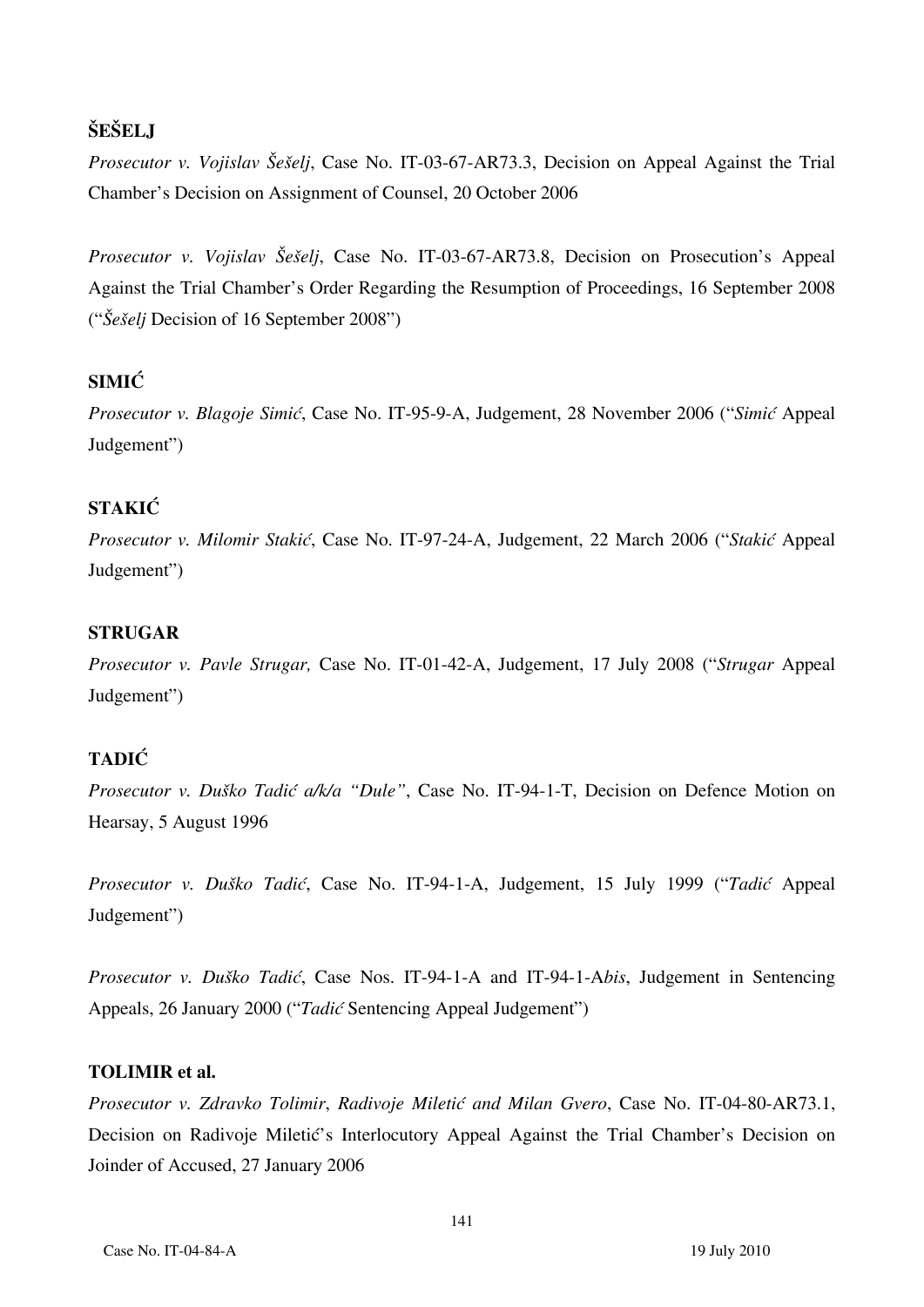# **VASILJEVIĆ**

*Prosecutor v. Mitar Vasiljević*, Case No. IT-98-32-A, Judgement, 25 February 2004 ("*Vasiljević* Appeal Judgement")

# 2. ICTR

### **GACUMBITSI**

*Sylvestre Gacumbitsi v. The Prosecutor*, Case No. ICTR-2001-64-A, Judgement, 7 July 2006 ("*Gacumbitsi* Appeal Judgement")

# **KAMBANDA**

*Jean Kambanda v. The Prosecutor*, Case No. ICTR 97-23-A, Judgement, 19 October 2000 ("*Kambanda* Appeal Judgement")

# **KAMUHANDA**

*Jean de Dieu Kamuhanda v. The Prosecutor*, Case No. ICTR-99-54A-A, Judgement, 19 September 2005 ("*Kamuhanda* Appeal Judgement")

# **KARERA**

*François Karera v. The Prosecutor*, Case No. ICTR-01-74-A, Judgement, 2 February 2009 ("*Karera* Appeal Judgement")

# **KAYISHEMA AND RUZINDANA**

*The Prosecutor v. Clément Kayishema and Obed Ruzindana*, Case No. ICTR-95-1-A, Judgement (Reasons), 1 June 2001 ("*Kayishema and Ruzindana* Appeal Judgement")

# **MUVUNYI**

*Tharcisse Muvunyi v. The Prosecutor*, Case No. ICTR-2000-55A-A, Judgement, 29 August 2008 ("*Muvunyi* Appeal Judgement")

#### **NCHAMIHIGO**

*Siméon Nchamihigo v. The Prosecutor*, Case No. ICTR-2001-63-A, Judgement, 18 March 2010 ("*Nchamihigo* Appeal Judgement")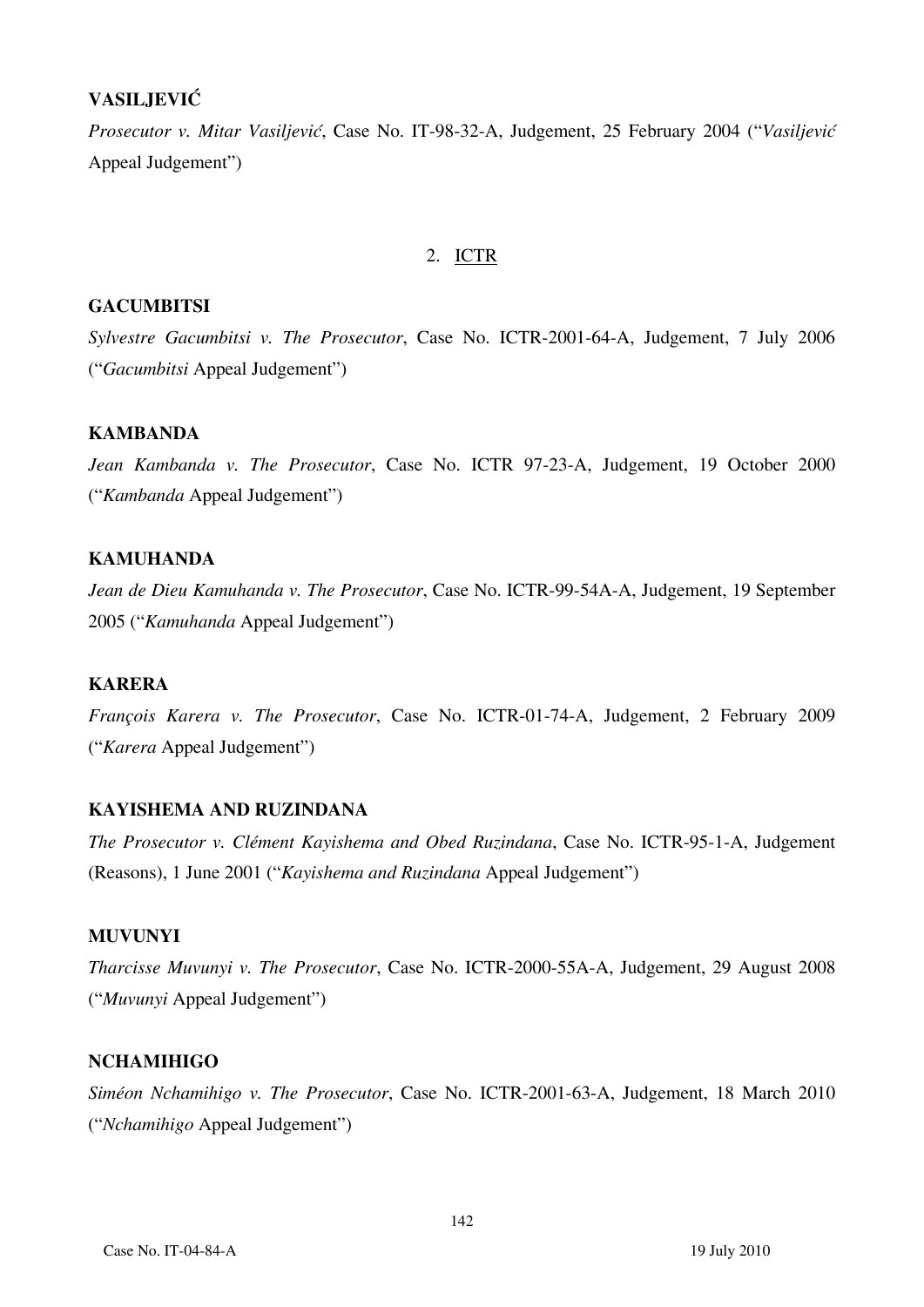#### **NDINDABAHIZI**

*The Prosecutor v. Emmanuel Ndindabahizi*, Case No. ICTR-01-71-A, Judgement, 16 January 2007 ("*Ndindabahizi* Appeal Judgement")

### **NIYITEGEKA**

*Eliézer Niyitegeka v. The Prosecutor*, Case No. ICTR-96-14-A, Judgement, 9 July 2004 ("*Niyitegeka* Appeal Judgement")

### **NSHOGOZA**

*Léonidas Nshogoza v. The Prosecutor*, Case No. ICTR-07-91-A, Judgement, 15 March 2010, ("*Nshogoza* Appeal Judgement")

#### **NTAGERURA et al.**

*The Prosecutor v. André Ntagerura, Emmanuel Bagambiki and Samuel Imanishimwe*, Case No. ICTR-99-46-A, Judgement, 7 July 2006 ("*Ntagerura et al.* Appeal Judgement")

### **NTAKIRUTIMANA**

*The Prosecutor v. Elizaphan Ntakirutimana and Gérard Ntakirutimana*, Case Nos. ICTR-96-10-A and ICTR-96-17-A, Judgement, 13 December 2004 ("*Ntakirutimana* Appeal Judgement")

# **SEMANZA**

*Laurent Semanza v. The Prosecutor*, Case No. ICTR-97-20-A, Judgement, 20 May 2005 ("*Semanza* Appeal Judgement")

#### **SIMBA**

*Aloys Simba v. The Prosecutor*, Case No. ICTR-01-76-A, Judgement, 27 November 2007 ("*Simba* Appeal Judgement")

### **ZIGIRANYIRAZO**

*Protais Zigiranyirazo v. The Prosecutor*, Case No. ICTR-01-73-A, Judgement, 16 November 2009 ("*Zigiranyirazo* Appeal Judgement")

#### 3. European Court of Human Rights

### **Van de Hurk v. The Netherlands**

*Van de Hurk v. The Netherlands*, 19 April 1994, § 61, Series A no. 288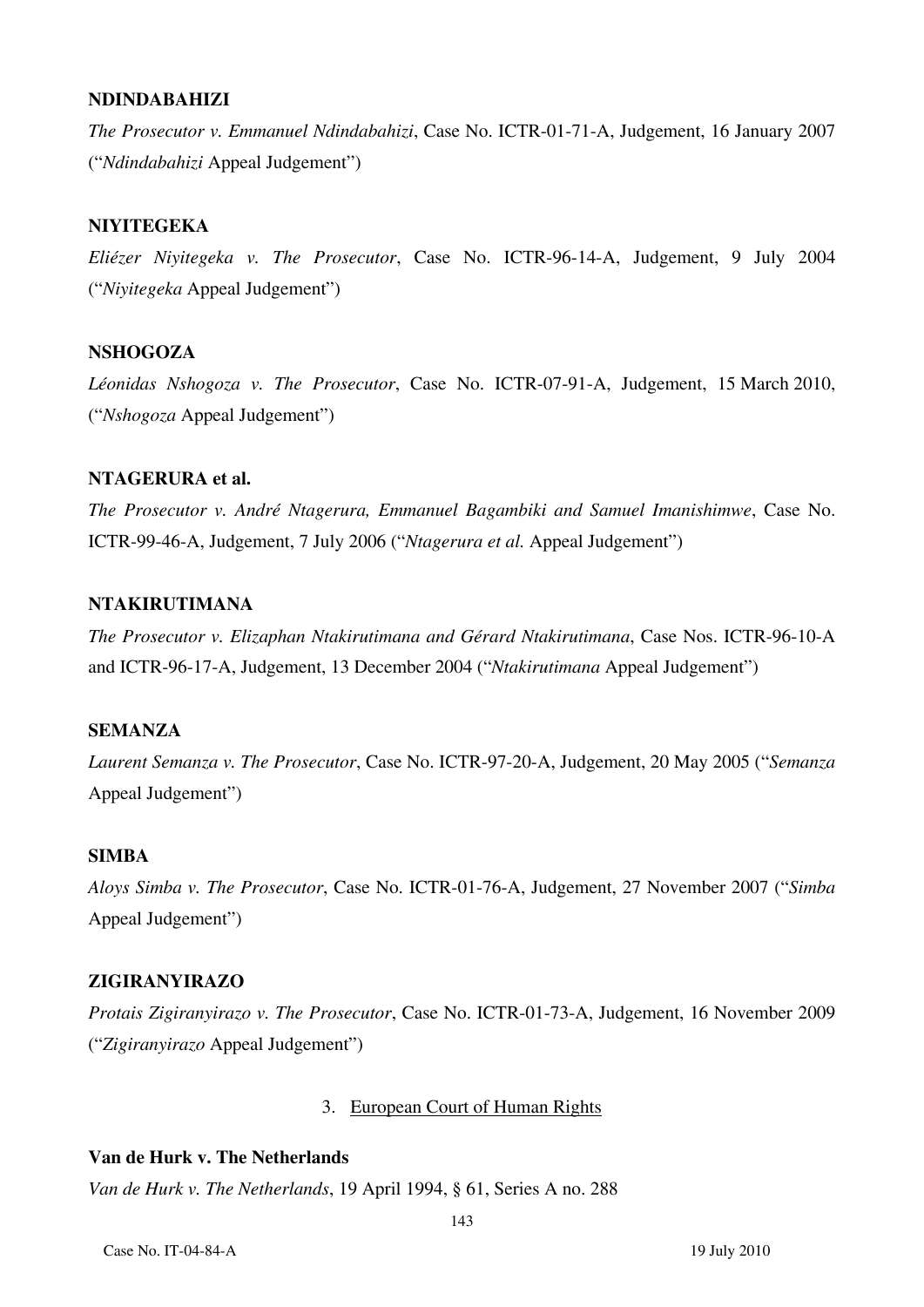#### 4. Other

### **Additional Protocol II**

Protocol Additional to the Geneva Conventions of 12 August 1949, and Relating to the Protection of Victims of Non-International Armed Conflicts (Protocol II) of 8 June 1977, 1125 U.N.T.S. 609

### **African Charter of Human and Peoples' Rights**

African Charter of Human and Peoples' Rights, adopted 27 June 1981, OAU Doc. CAB/LEG/67/3 rev.5, entered into force 21 October 1986

### **Common Article 3**

Article 3 of Geneva Conventions I to IV

# **ICCPR**

International Covenant on Civil and Political Rights, adopted and opened for signature, ratification and accession by General Assembly Resolution 2200A (XXI) of 16 December 1966, 993 U.N.T.S. 3, entry into force 3 January 1976

# **Inter-American Convention of Human Rights**

American Convention on Human Rights, adopted at the Inter-American Specialized Conference on Human Rights, San José, Costa Rica, 22 November 1969, 1144 U.N.T.S. 123, entered into force 18 July 1978

# **Third Geneva Convention**

Geneva Convention (III) Relative to the Treatment of Prisoners of War of 12 August 1949, 75 U.N.T.S. 135

# **Universal Declaration of Human Rights**

Universal Declaration of Human Rights, adopted and proclaimed by General Assembly Resolution 217 A (III) of 10 December 1948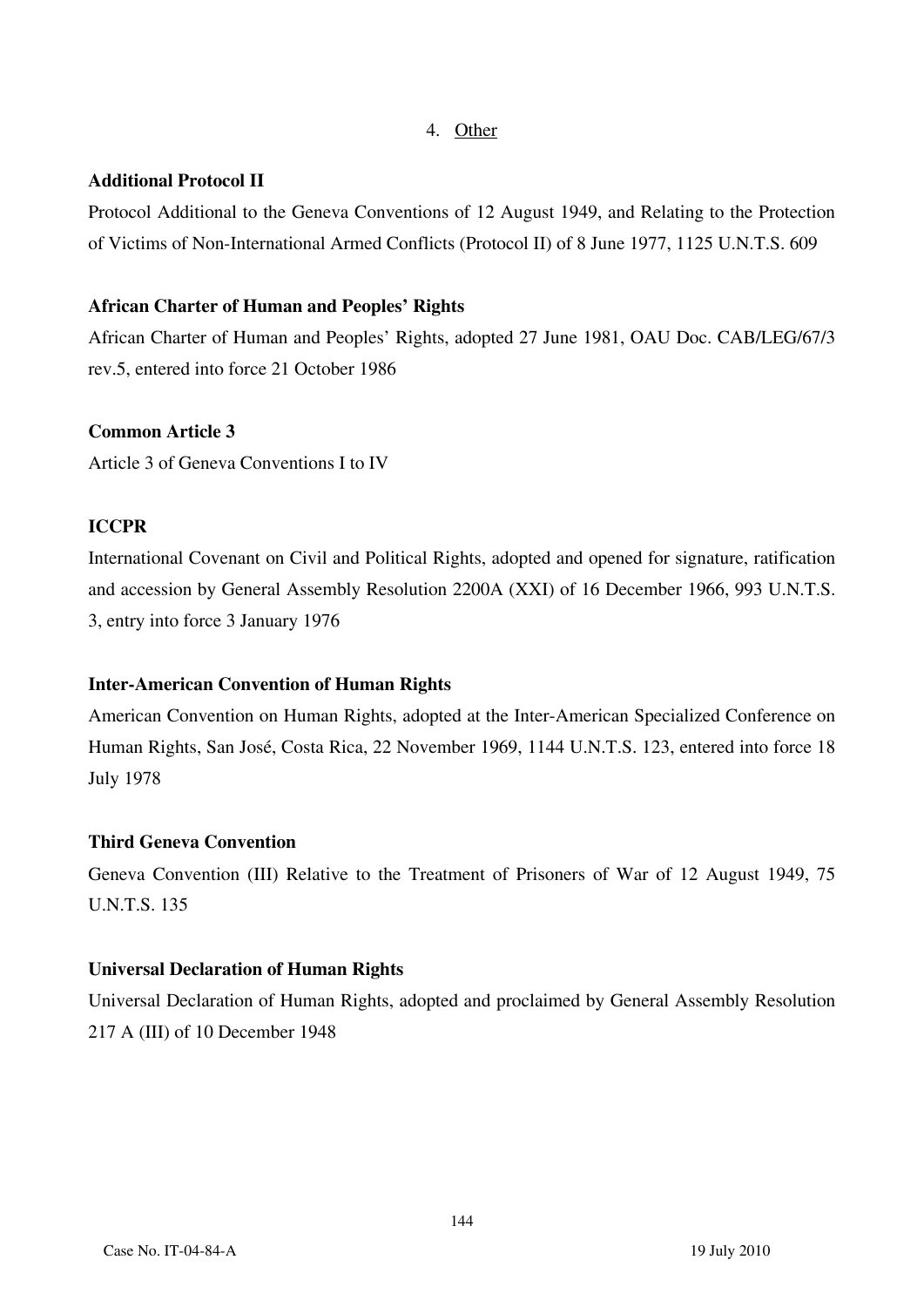### **B. List of Abbreviations, Acronyms and Short References**

 According to Rule 2(B) of the Rules, the masculine shall include the feminine and the singular the plural, and vice-versa.

### **a.k.a.**

Also known as

# **AT.**

Transcript page from hearings on appeal in the present case

# **Balaj's Response Brief**

*Prosecutor v. Ramush Haradinaj, Idriz Balaj and Lahi Brahimaj*, Case No. IT-04-84-A, Idriz Balaj's Response to Prosecution's Appeal Brief, 25 August 2008 (confidential)

### **Black Eagles**

Unit within the KLA, which operated throughout the Dukagjin area as an Intervention Special Unit

# **Brahimaj's Appeal Brief**

*Prosecutor v. Ramush Haradinaj*, *Idriz Balaj and Lahi Brahimaj,* Case No. IT-04-84-A, Appeal Brief on Behalf of Lahi Brahimaj, 21 July 2008

# **Brahimaj's Final Trial Brief**

*Prosecutor v. Ramush Haradinaj*, *Idriz Balaj and Lahi Brahimaj,* Case No. IT-04-84-T, Final Trial Brief on Behalf of Lahi Brahimaj, 14 January 2008 (confidential) (public redacted version: 22 January 2008)

# **Brahimaj's Notice of Appeal**

*Prosecutor v. Ramush Haradinaj*, *Idriz Balaj and Lahi Brahimaj,* Case No. IT-04-84-A, Notice of Appeal on Behalf of Third Defendant Lahi Brahimaj, 5 May 2008

# **Brahimaj's Reply Brief**

*Prosecutor v. Ramush Haradinaj*, *Idriz Balaj and Lahi Brahimaj,* Case No. IT-04-84-A, Reply Brief on Behalf of Lahi Brahimaj, 15 September 2008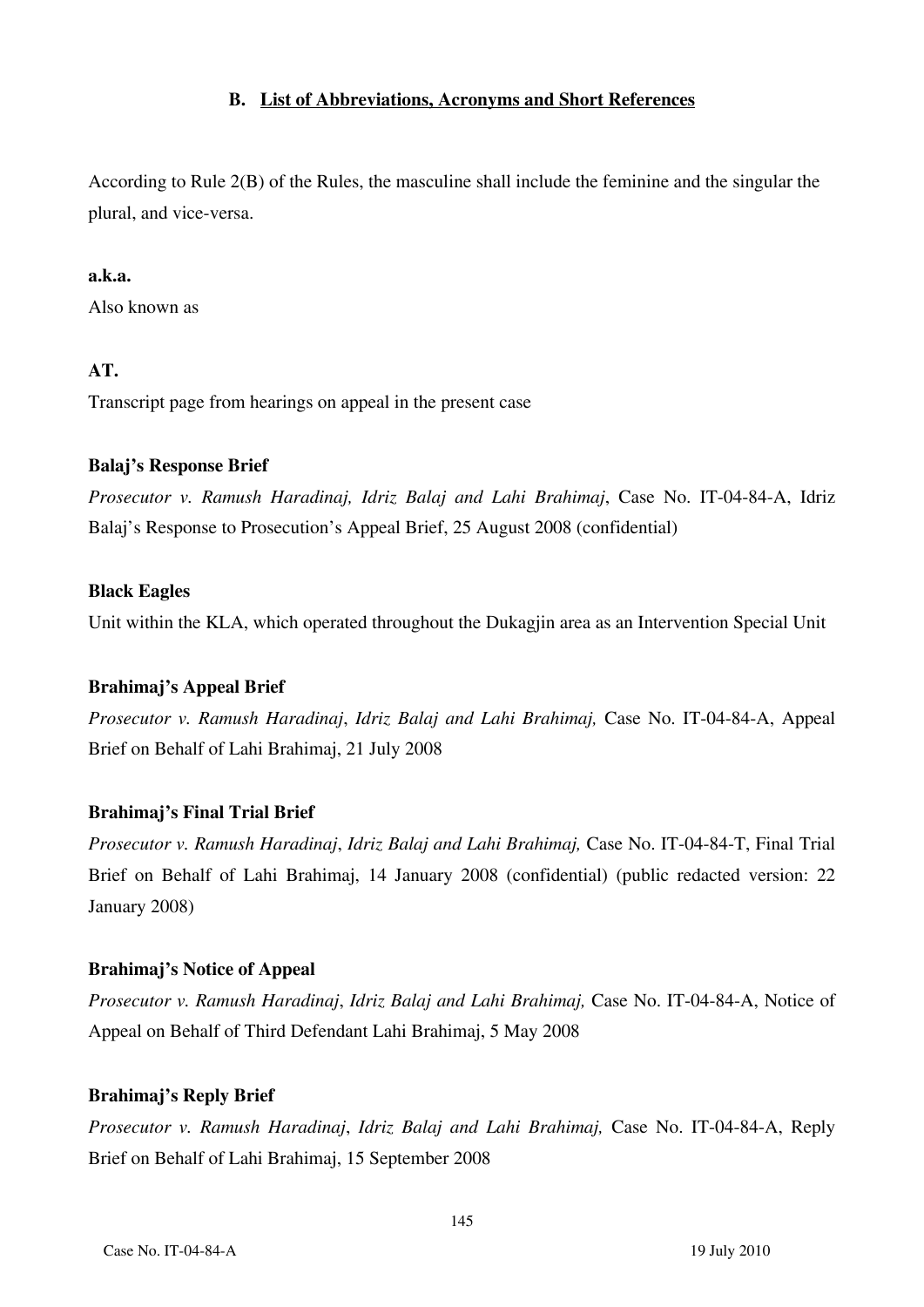#### **Brahimaj's Response Brief**

*Prosecutor v. Ramush Haradinaj*, *Idriz Balaj and Lahi Brahimaj,* Case No. IT-04-84-A, Joinder to Response of Ramush Haradinaj to Prosecution's Appeal Brief, 25 August 2008.

### **Haradinaj's Response Brief**

*Prosecutor v. Ramush Haradinaj*, *Idriz Balaj and Lahi Brahimaj,* Case No. IT-04-84-A, Respondent's Brief on Behalf of Ramush Haradinaj, 25 August 2008 (confidential)

#### **ICTR**

International Criminal Tribunal for the Prosecution of Persons Responsible for Genocide and Other Serious Violations of International Humanitarian Law Committed in the Territory of Rwanda and Rwandan Citizens Responsible for Genocide and Other Such Violations Committed in the Territory of Neighbouring States Between 1 January 1994 and 31 December 1994

#### **Indictment**

*Prosecutor v. Ramush Haradinaj, Idriz Balaj and Lahi Brahimaj*, Case No. IT-04-84-T, Fourth Amended Indictment, 16 October 2007

# **JCE**

Joint Criminal Enterprise

# **KLA**

Kosovo Liberation Army – Ushtria Çlirimtare e Kosovës (UÇK)

# **P**

Designates "Prosecution" for the purpose of identifying exhibits

# **Practice Direction on Formal Requirements for Appeals from Judgement**

Practice Direction on Formal Requirements for Appeals from Judgement (IT/201) of 7 March 2002

#### **Prosecution**

Office of the Prosecutor

#### **Prosecution's Appeal Brief**

*Prosecutor v. Ramush Haradinaj, Idriz Balaj and Lahi Brahimaj*, Case No. IT-04-84-A,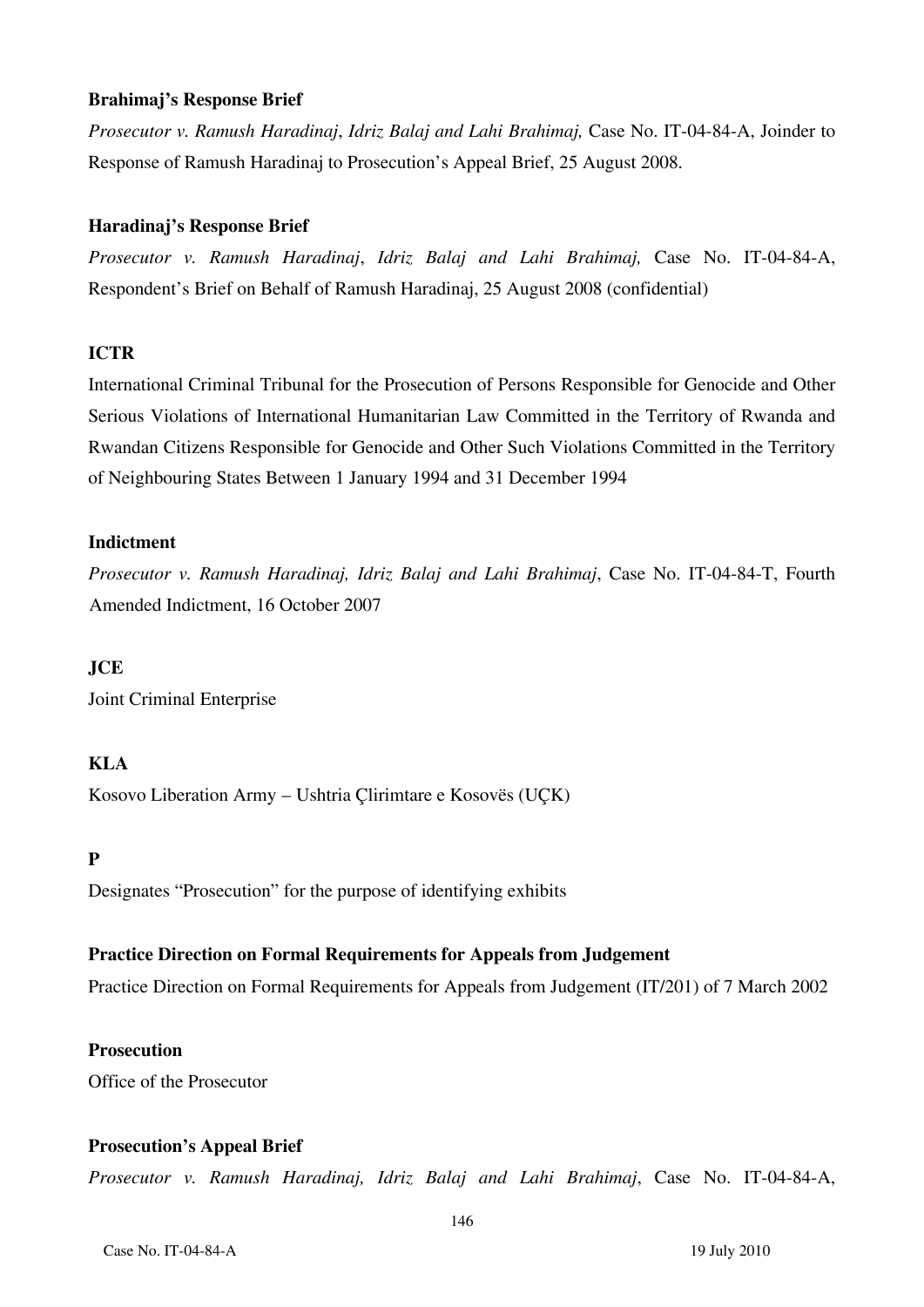Prosecution Appeal Brief, 16 July 2008 (confidential) (public redacted version: 17 July 2008)

### **Prosecution's Notice of Appeal**

*Prosecutor v. Ramush Haradinaj, Idriz Balaj and Lahi Brahimaj*, Case No. IT-04-84-A, Prosecution's Notice of Appeal, 2 May 2008 (public with confidential annex)

# **Prosecution's Pre-Trial Brief**

*Prosecutor v. Ramush Haradinaj, Idriz Balaj and Lahi Brahimaj*, Case No. IT-04-84-PT, Prosecution's Pre-Trial Brief with Confidential Annexes, 29 January 2007

# **Prosecution's Response Brief**

*Prosecutor v. Ramush Haradinaj, Idriz Balaj and Lahi Brahimaj*, Case No. IT-04-84-A, Prosecution Response to Appeal Brief on Behalf of Lahi Brahimaj, 1 September 2008 (confidential) (public redacted version: 1 September 2008)

### **Rules**

Rules of Procedure and Evidence of the Tribunal

# **SFRY**

Socialist Federal Republic of Yugoslavia

# **SFRY Criminal Code**

Adopted on 28 September 1976 by the SFRY Assembly at the Session of Federal Council, declared by decree of the President of the Republic on 28 September 1976, published in the official Gazette SFRY No. 44 of 8 October 1976, took effect on 1 July 1977

# **Statute**

Statute of the International Criminal Tribunal for the Former Yugoslavia established by Security Council Resolution 827, adopted by S/RES 827 (1993), as amended by S/RES 1166 (1998), S/RES 1329 (2000), S/RES 1411 (2002), S/RES 1431 (2002), S/RES 1481 (2003), S/RES 1597 (2005), S/RES 1660 (2006), S/RES 1837 (2008)

# **T**

Transcript page from hearings at trial in the present case